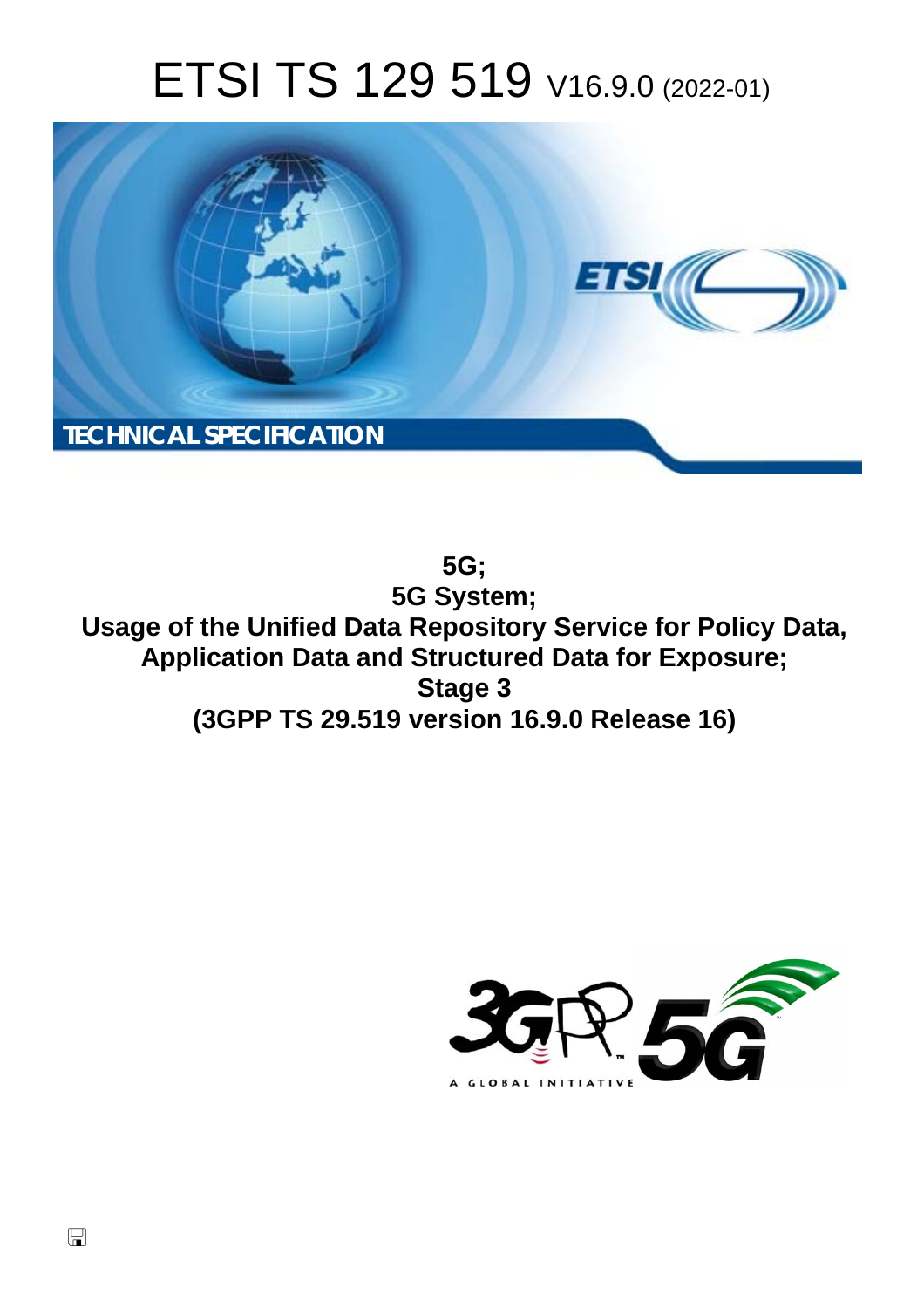Reference RTS/TSGC-0329519vg90

Keywords

 $\overline{5G}$ 

#### *ETSI*

650 Route des Lucioles F-06921 Sophia Antipolis Cedex - FRANCE

Tel.: +33 4 92 94 42 00 Fax: +33 4 93 65 47 16

Siret N° 348 623 562 00017 - APE 7112B Association à but non lucratif enregistrée à la Sous-Préfecture de Grasse (06) N° w061004871

#### *Important notice*

The present document can be downloaded from: <http://www.etsi.org/standards-search>

The present document may be made available in electronic versions and/or in print. The content of any electronic and/or print versions of the present document shall not be modified without the prior written authorization of ETSI. In case of any existing or perceived difference in contents between such versions and/or in print, the prevailing version of an ETSI deliverable is the one made publicly available in PDF format at [www.etsi.org/deliver](http://www.etsi.org/deliver).

Users of the present document should be aware that the document may be subject to revision or change of status. Information on the current status of this and other ETSI documents is available at <https://portal.etsi.org/TB/ETSIDeliverableStatus.aspx>

If you find errors in the present document, please send your comment to one of the following services: <https://portal.etsi.org/People/CommiteeSupportStaff.aspx>

#### *Notice of disclaimer & limitation of liability*

The information provided in the present deliverable is directed solely to professionals who have the appropriate degree of experience to understand and interpret its content in accordance with generally accepted engineering or other professional standard and applicable regulations.

No recommendation as to products and services or vendors is made or should be implied.

No representation or warranty is made that this deliverable is technically accurate or sufficient or conforms to any law and/or governmental rule and/or regulation and further, no representation or warranty is made of merchantability or fitness for any particular purpose or against infringement of intellectual property rights.

In no event shall ETSI be held liable for loss of profits or any other incidental or consequential damages.

Any software contained in this deliverable is provided "AS IS" with no warranties, express or implied, including but not limited to, the warranties of merchantability, fitness for a particular purpose and non-infringement of intellectual property rights and ETSI shall not be held liable in any event for any damages whatsoever (including, without limitation, damages for loss of profits, business interruption, loss of information, or any other pecuniary loss) arising out of or related to the use of or inability to use the software.

#### *Copyright Notification*

No part may be reproduced or utilized in any form or by any means, electronic or mechanical, including photocopying and microfilm except as authorized by written permission of ETSI. The content of the PDF version shall not be modified without the written authorization of ETSI.

The copyright and the foregoing restriction extend to reproduction in all media.

© ETSI 2022. All rights reserved.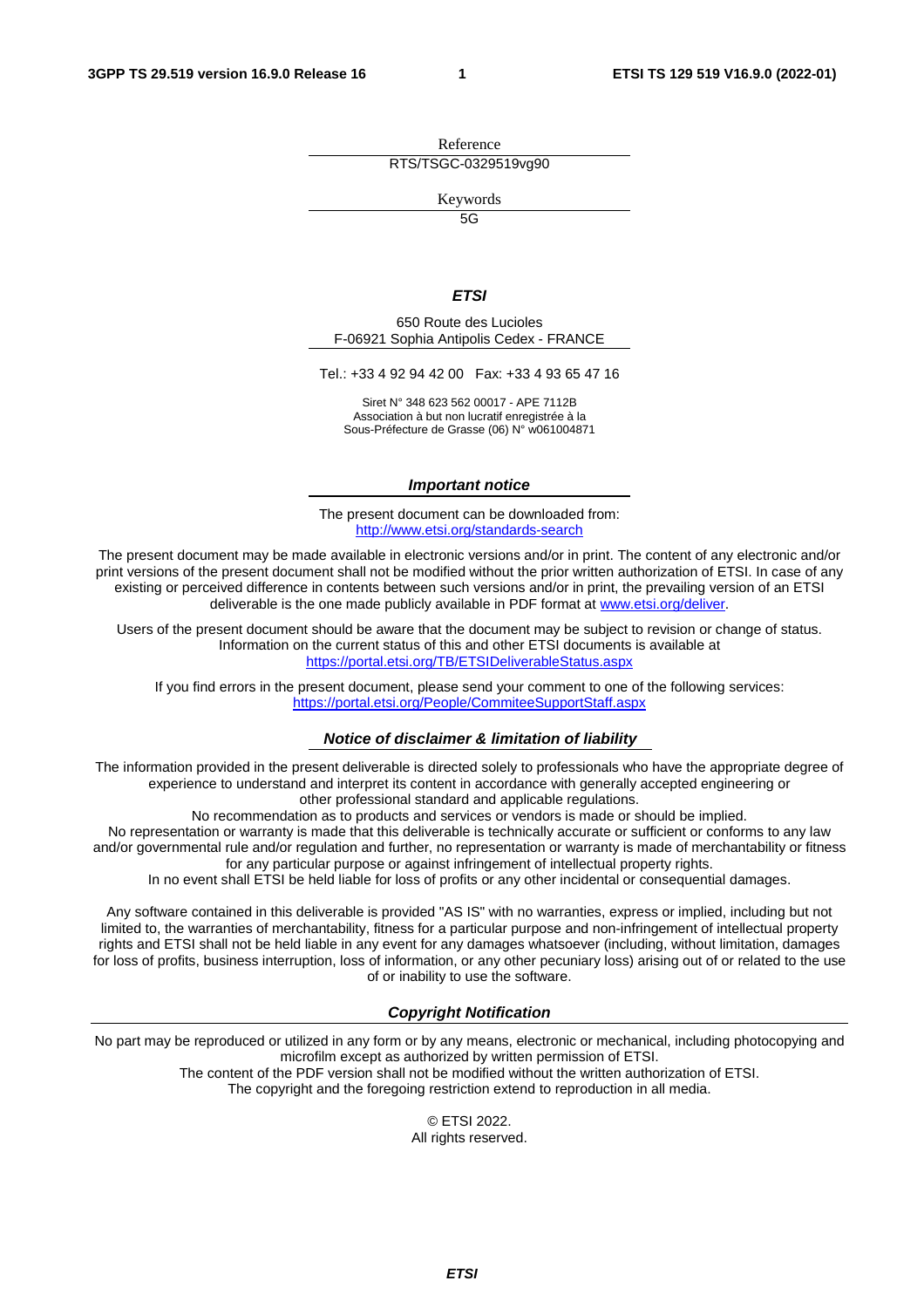# Intellectual Property Rights

#### Essential patents

IPRs essential or potentially essential to normative deliverables may have been declared to ETSI. The declarations pertaining to these essential IPRs, if any, are publicly available for **ETSI members and non-members**, and can be found in ETSI SR 000 314: *"Intellectual Property Rights (IPRs); Essential, or potentially Essential, IPRs notified to ETSI in respect of ETSI standards"*, which is available from the ETSI Secretariat. Latest updates are available on the ETSI Web server ([https://ipr.etsi.org/\)](https://ipr.etsi.org/).

Pursuant to the ETSI Directives including the ETSI IPR Policy, no investigation regarding the essentiality of IPRs, including IPR searches, has been carried out by ETSI. No guarantee can be given as to the existence of other IPRs not referenced in ETSI SR 000 314 (or the updates on the ETSI Web server) which are, or may be, or may become, essential to the present document.

#### **Trademarks**

The present document may include trademarks and/or tradenames which are asserted and/or registered by their owners. ETSI claims no ownership of these except for any which are indicated as being the property of ETSI, and conveys no right to use or reproduce any trademark and/or tradename. Mention of those trademarks in the present document does not constitute an endorsement by ETSI of products, services or organizations associated with those trademarks.

**DECT™**, **PLUGTESTS™**, **UMTS™** and the ETSI logo are trademarks of ETSI registered for the benefit of its Members. **3GPP™** and **LTE™** are trademarks of ETSI registered for the benefit of its Members and of the 3GPP Organizational Partners. **oneM2M™** logo is a trademark of ETSI registered for the benefit of its Members and of the oneM2M Partners. **GSM**® and the GSM logo are trademarks registered and owned by the GSM Association.

# Legal Notice

This Technical Specification (TS) has been produced by ETSI 3rd Generation Partnership Project (3GPP).

The present document may refer to technical specifications or reports using their 3GPP identities. These shall be interpreted as being references to the corresponding ETSI deliverables.

The cross reference between 3GPP and ETSI identities can be found under<http://webapp.etsi.org/key/queryform.asp>.

# Modal verbs terminology

In the present document "**shall**", "**shall not**", "**should**", "**should not**", "**may**", "**need not**", "**will**", "**will not**", "**can**" and "**cannot**" are to be interpreted as described in clause 3.2 of the [ETSI Drafting Rules](https://portal.etsi.org/Services/editHelp!/Howtostart/ETSIDraftingRules.aspx) (Verbal forms for the expression of provisions).

"**must**" and "**must not**" are **NOT** allowed in ETSI deliverables except when used in direct citation.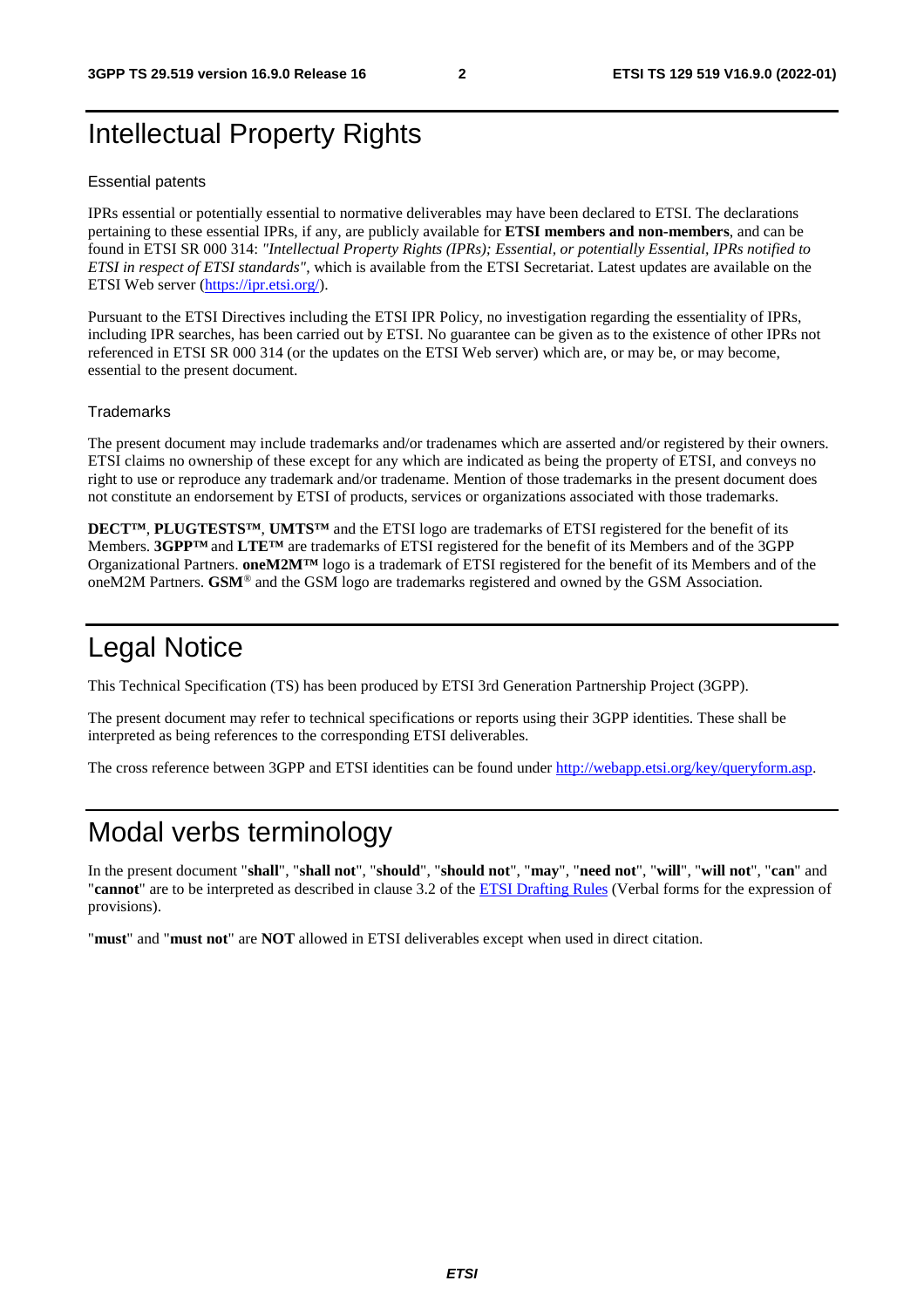$\mathbf{3}$ 

# Contents

| 1                    |  |
|----------------------|--|
| 2                    |  |
| 3                    |  |
| 3.1<br>3.2           |  |
| 4                    |  |
| 5                    |  |
| 5.1                  |  |
| 5.2<br>5.2.1         |  |
| 5.2.2                |  |
| 5.2.3                |  |
| 5.2.3.1              |  |
| 5.2.3.2              |  |
| 5.2.3.3              |  |
| 5.2.3.3.1            |  |
| 5.2.4                |  |
| 5.2.4.1              |  |
| 5.2.4.2              |  |
| 5.2.4.3<br>5.2.4.3.1 |  |
| 5.2.4.3.2            |  |
| 5.2.4.3.3            |  |
| 5.2.5                |  |
| 5.2.5.1              |  |
| 5.2.5.2              |  |
| 5.2.5.3              |  |
| 5.2.5.3.1            |  |
| 5.2.5.3.2            |  |
| 5.2.6                |  |
| 5.2.6.1              |  |
| 5.2.6.2<br>5.2.6.3   |  |
| 5.2.6.3.1            |  |
| 5.2.6.3.2            |  |
| 5.2.6.3.3            |  |
| 5.2.7                |  |
| 5.2.7.1              |  |
| 5.2.7.2              |  |
| 5.2.7.3              |  |
| 5.2.7.3.1            |  |
| 5.2.8                |  |
| 5.2.8.1              |  |
| 5.2.8.2              |  |
| 5.2.8.3              |  |
| 5.2.8.3.1<br>5.2.9   |  |
| 5.2.9.1              |  |
| 5.2.9.2              |  |
|                      |  |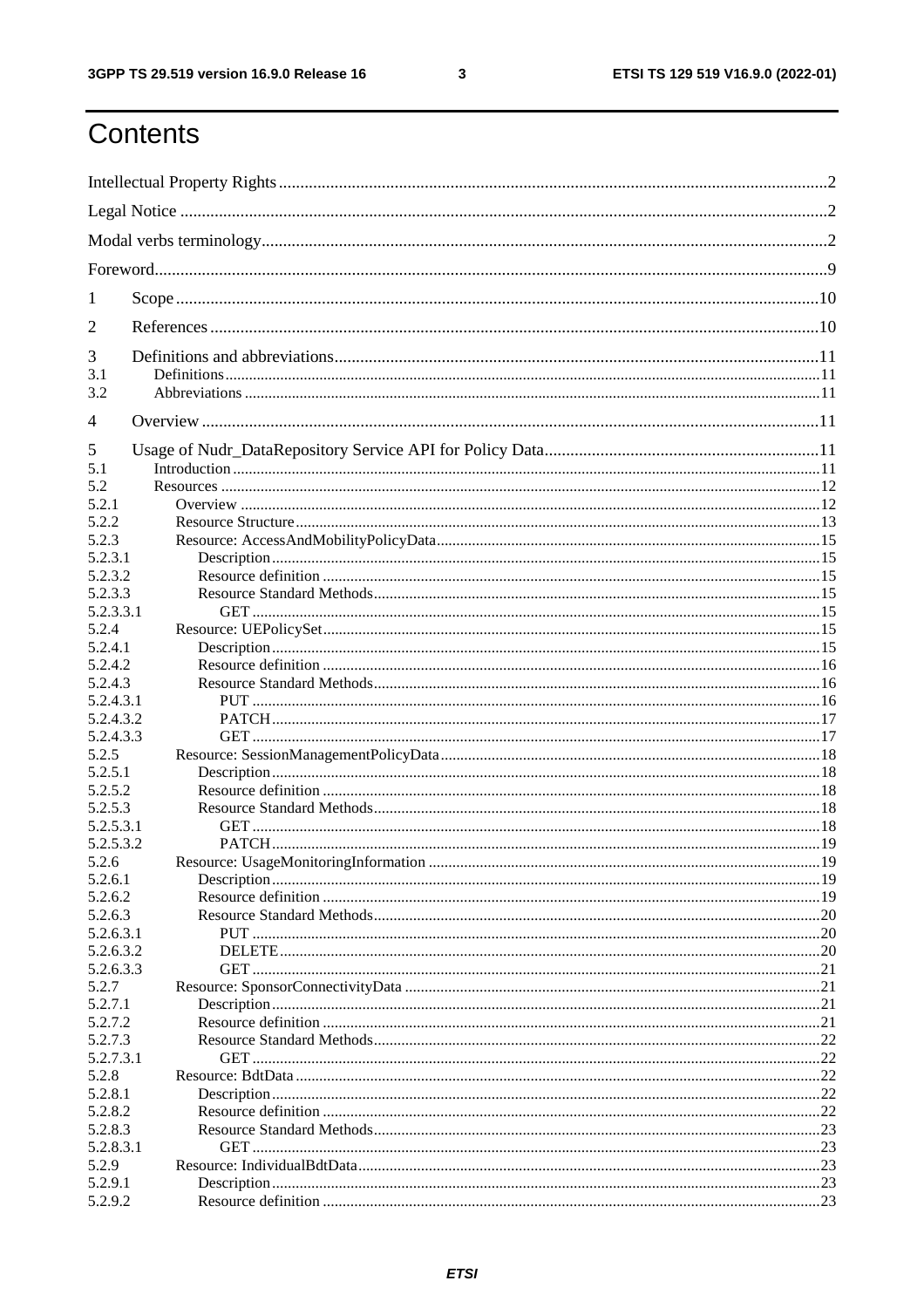#### $\overline{\mathbf{4}}$

| 5.2.9.3            |  |
|--------------------|--|
| 5.2.9.3.1          |  |
| 5.2.9.3.2          |  |
| 5.2.9.3.3          |  |
| 5.2.9.3.4          |  |
| 5.2.10             |  |
| 5.2.10.1           |  |
| 5.2.10.2           |  |
| 5.2.10.3           |  |
| 5.2.10.3.1         |  |
| 5.2.11             |  |
| 5.2.11.1           |  |
| 5.2.11.2           |  |
| 5.2.11.3           |  |
| 5.2.11.3.1         |  |
| 5.2.11.3.2         |  |
| 5.2.12             |  |
| 5.2.12.1           |  |
| 5.2.12.2           |  |
| 5.2.12.3           |  |
| 5.2.12.3.1         |  |
| 5.2.12.3.2         |  |
| 5.2.12.3.3         |  |
| 5.2.13             |  |
| 5.2.13.1           |  |
| 5.2.13.2           |  |
| 5.2.13.3           |  |
| 5.2.13.3.1         |  |
| 5.3                |  |
| 5.3.1              |  |
| 5.3.2              |  |
| 5.4                |  |
| 5.4.1              |  |
| 5.4.2              |  |
| 5.4.2.1            |  |
| 5.4.2.2            |  |
| 5.4.2.3            |  |
| 5.4.2.4            |  |
| 5.4.2.5<br>5.4.2.6 |  |
| 5.4.2.7            |  |
| 5.4.2.8            |  |
| 5.4.2.9            |  |
| 5.4.2.10           |  |
| 5.4.2.11           |  |
| 5.4.2.12           |  |
| 5.4.2.13           |  |
| 5.4.2.14           |  |
| 5.4.2.15           |  |
| 5.4.2.16           |  |
| 5.4.2.17           |  |
| 5.4.2.18           |  |
| 5.4.2.19           |  |
| 5.4.2.20           |  |
| 5.4.2.21           |  |
| 5.4.2.22           |  |
| 5.4.2.23           |  |
| 5.4.2.24           |  |
| 5.4.2.25           |  |
| 5.2.4.26           |  |
|                    |  |
| 5.4.2.27           |  |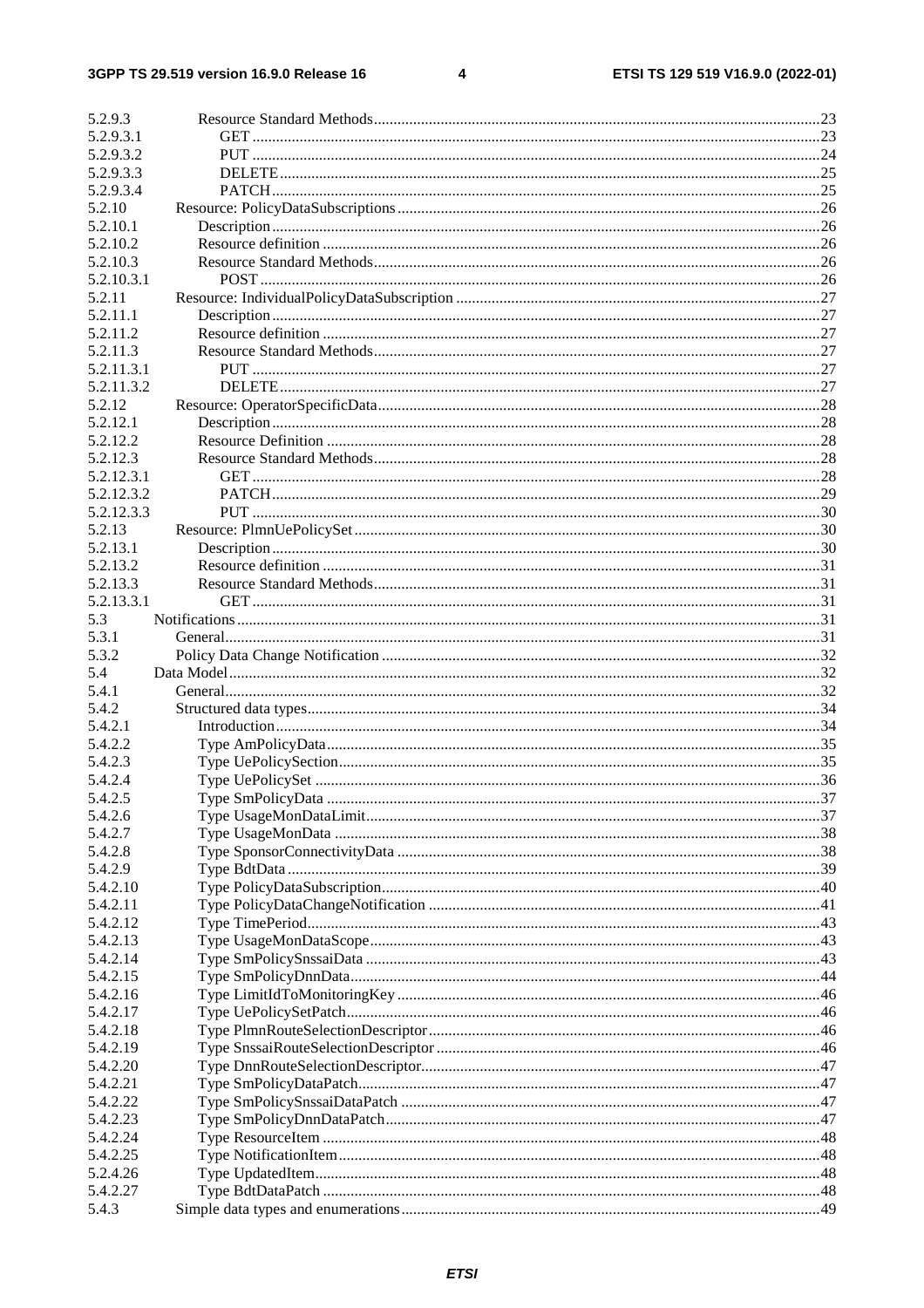$5\phantom{a}$ 

| 5.4.3.1   |  |
|-----------|--|
| 5.4.3.2   |  |
| 5.4.3.3   |  |
| 5.4.3.4   |  |
| 5.4.3.5   |  |
| 5.5       |  |
| 5.5.1     |  |
| 5.5.2     |  |
| 5.5.3     |  |
| 5.6       |  |
| 6         |  |
| 6.1       |  |
| 6.2       |  |
| 6.2.1     |  |
| 6.2.2     |  |
| 6.2.3     |  |
| 6.2.3.1   |  |
| 6.2.3.2   |  |
| 6.2.3.3   |  |
| 6.2.3.3.1 |  |
| 6.2.4     |  |
| 6.2.4.1   |  |
| 6.2.4.2   |  |
| 6.2.4.3   |  |
| 6.2.4.3.1 |  |
| 6.2.4.3.2 |  |
| 6.2.4.3.3 |  |
| 6.2.5     |  |
| 6.2.5.1   |  |
| 6.2.5.2   |  |
| 6.2.5.3   |  |
| 6.2.5.3.1 |  |
| 6.2.6     |  |
| 6.2.6.1   |  |
| 6.2.6.2   |  |
| 6.2.6.3   |  |
| 6.2.6.3.1 |  |
| 6.2.6.3.2 |  |
| 6.2.6.3.3 |  |
| 6.2.7     |  |
| 6.2.7.1   |  |
| 6.2.7.2   |  |
| 6.2.7.3   |  |
| 6.2.7.3.1 |  |
| 6.2.7.3.2 |  |
| 6.2.8     |  |
| 6.2.8.1   |  |
| 6.2.8.2   |  |
| 6.2.8.3   |  |
| 6.2.8.3.1 |  |
| 6.2.8.3.2 |  |
| 6.2.8.3.3 |  |
| 6.2.9     |  |
| 6.2.9.1   |  |
| 6.2.9.2   |  |
| 6.2.9.3   |  |
| 6.2.9.3.1 |  |
| 6.2.10    |  |
| 6.2.10.1  |  |
| 6.2.10.2  |  |
| 6.2.10.3  |  |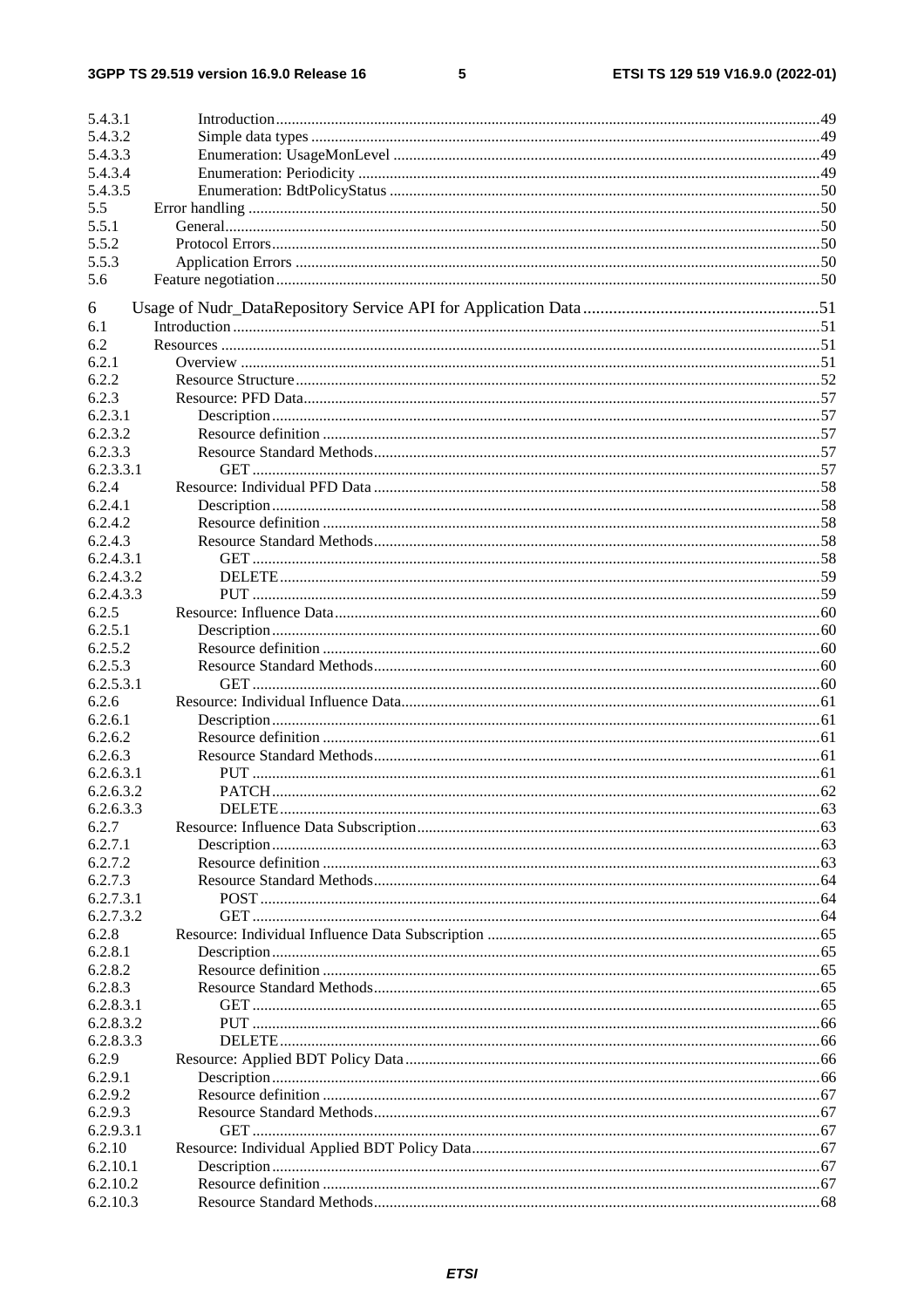#### $\bf 6$

| 6.2.10.3.1 |  |
|------------|--|
| 6.2.10.3.2 |  |
| 6.2.10.3.3 |  |
| 6.2.11     |  |
| 6.2.11.1   |  |
| 6.2.11.2   |  |
| 6.2.11.3   |  |
| 6.2.11.3.1 |  |
| 6.2.12     |  |
| 6.2.12.1   |  |
| 6.2.12.2   |  |
| 6.2.12.3   |  |
| 6.2.12.3.1 |  |
| 6.2.12.3.2 |  |
| 6.2.12.3.3 |  |
| 6.2.13     |  |
| 6.2.13.1   |  |
| 6.2.13.2   |  |
| 6.2.13.3   |  |
| 6.2.13.3.1 |  |
| 6.2.13.3.2 |  |
| 6.2.14     |  |
| 6.2.14.1   |  |
| 6.2.14.2   |  |
| 6.2.14.3   |  |
| 6.2.14.3.1 |  |
| 6.2.14.3.2 |  |
| 6.2.14.3.3 |  |
| 6.2.15     |  |
| 6.2.15.1   |  |
| 6.2.15.2   |  |
| 6.2.15.3   |  |
| 6.2.15.3.1 |  |
| 6.2.16     |  |
| 6.2.16.1   |  |
| 6.2.16.2   |  |
| 6.2.16.3   |  |
| 6.2.16.3.1 |  |
| 6.2.16.3.2 |  |
| 6.2.16.3.3 |  |
| 6.3        |  |
| 6.3.1      |  |
| 6.3.2      |  |
| 6.3.3      |  |
| 6.3.3.1    |  |
| 6.3.3.2    |  |
| 6.3.4      |  |
| 6.4        |  |
| 6.4.1      |  |
| 6.4.2      |  |
| 6.4.2.1    |  |
| 6.4.2.2    |  |
| 6.4.2.5    |  |
| 6.4.2.6    |  |
| 6.4.2.7    |  |
| 6.4.2.9    |  |
| 6.4.2.10   |  |
| 6.4.2.11   |  |
| 6.4.2.12   |  |
| 6.4.2.13   |  |
| 6.4.2.14   |  |
| 6.4.2.15   |  |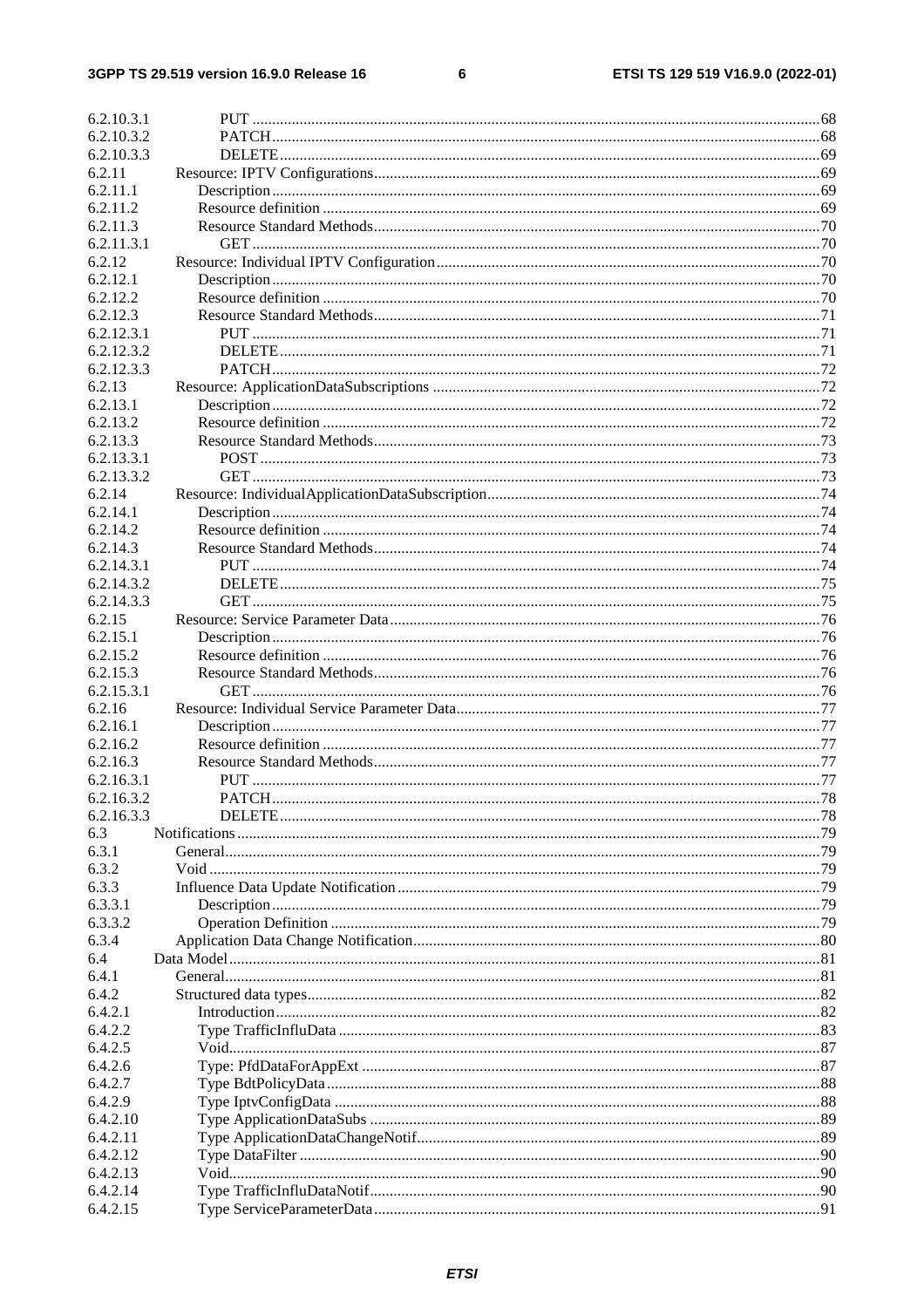$\overline{7}$ 

| 6.4.3     |  |
|-----------|--|
| 6.4.3.1   |  |
| 6.4.3.2   |  |
| 6.4.3.3   |  |
| 6.5       |  |
| 6.5.1     |  |
| 6.5.2     |  |
| 6.5.3     |  |
| 6.6       |  |
|           |  |
| 7         |  |
| 7.1       |  |
| 7.2       |  |
| 7.2.1     |  |
| 7.2.2     |  |
| 7.2.3     |  |
| 7.2.3.1   |  |
| 7.2.3.2   |  |
| 7.2.3.3   |  |
| 7.2.3.3.1 |  |
| 7.2.3.3.2 |  |
| 7.2.3.3.3 |  |
| 7.2.3.3.4 |  |
| 7.2.4     |  |
| 7.2.4.1   |  |
| 7.2.4.2   |  |
| 7.2.4.3   |  |
| 7.2.4.3.1 |  |
| 7.2.4.3.2 |  |
| 7.2.4.3.3 |  |
| 7.2.5     |  |
| 7.2.5.1   |  |
| 7.2.5.2   |  |
| 7.2.5.3   |  |
| 7.2.5.3.1 |  |
| 7.2.6     |  |
| 7.2.6.1   |  |
| 7.2.6.2   |  |
| 7.2.6.3   |  |
| 7.2.6.3.1 |  |
| 7.2.6.3.2 |  |
| 7.3       |  |
| 7.3.1     |  |
| 7.3.2     |  |
| 7.3.2.1   |  |
| 7.3.2.2   |  |
| 7.3.2.3   |  |
| 7.3.2.4   |  |
| 7.3.2.5   |  |
| 7.3.3     |  |
| 7.3.3.1   |  |
| 7.3.3.2   |  |
| 7.3.3.3   |  |
| 7.4       |  |
| 7.4.1     |  |
| 7.4.2     |  |
| 7.4.3     |  |
| 7.5       |  |
| 7.6       |  |
| 7.6.1     |  |
| 7.6.2     |  |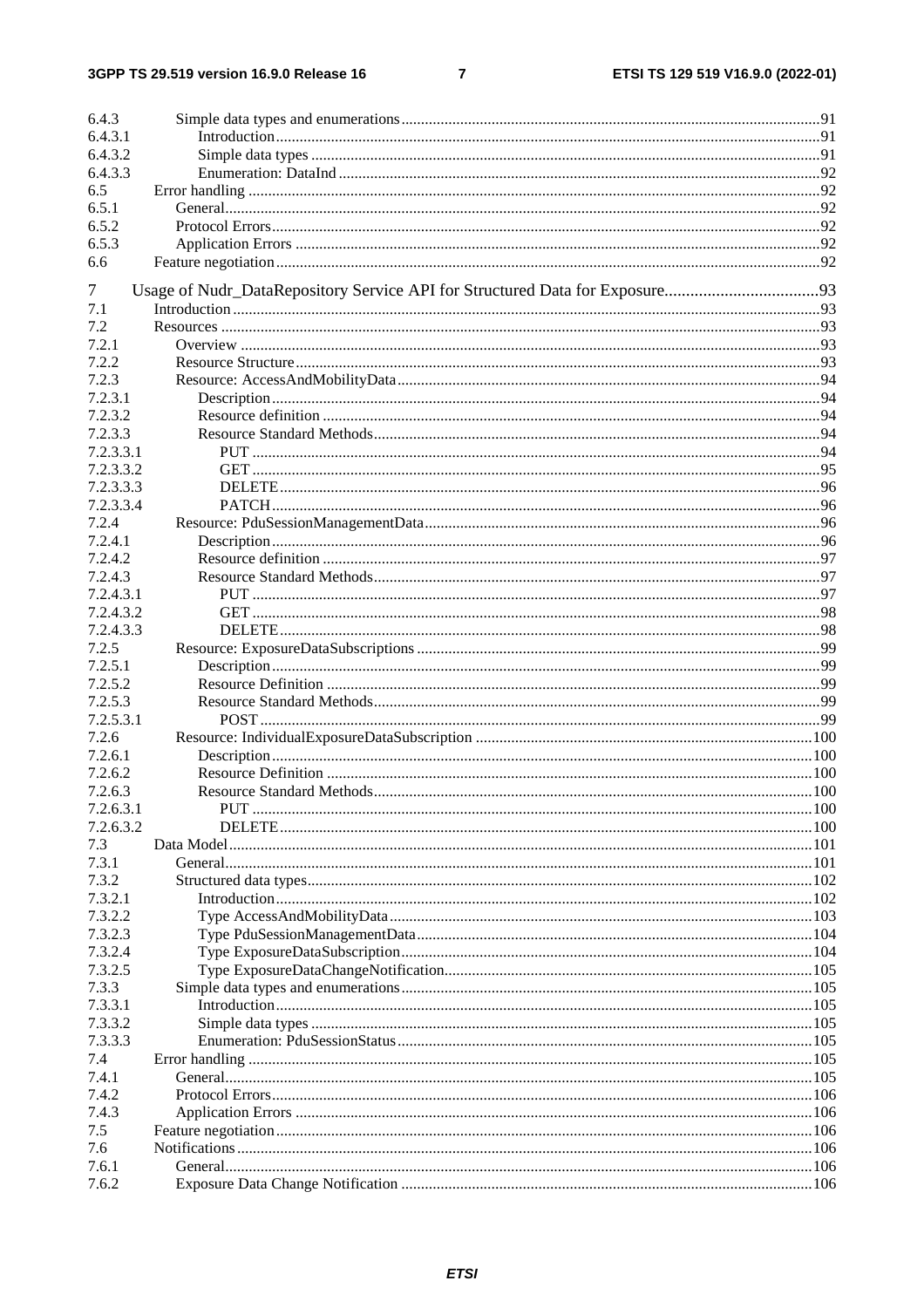$\bf{8}$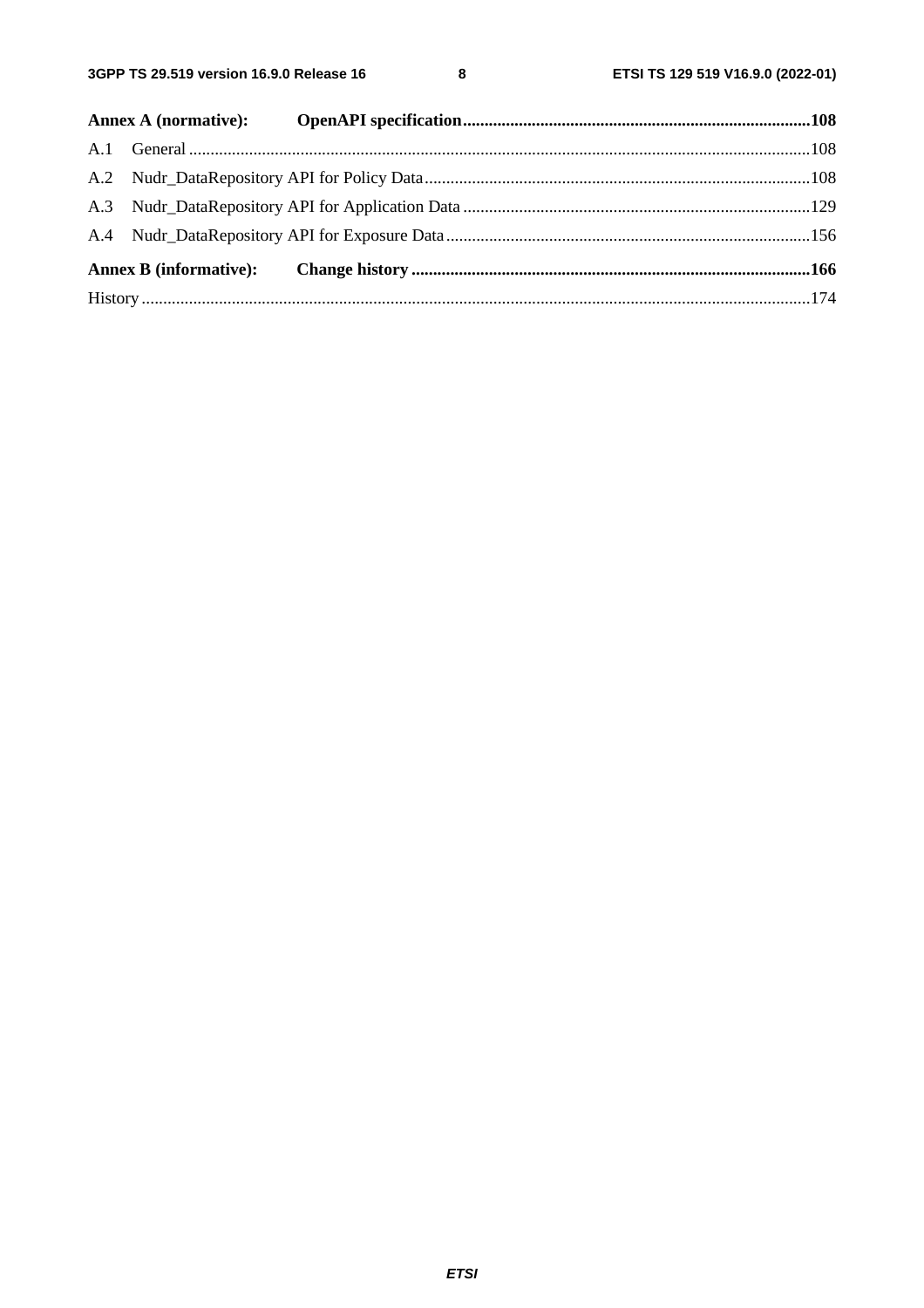# Foreword

This Technical Specification has been produced by the 3<sup>rd</sup> Generation Partnership Project (3GPP).

The contents of the present document are subject to continuing work within the TSG and may change following formal TSG approval. Should the TSG modify the contents of the present document, it will be re-released by the TSG with an identifying change of release date and an increase in version number as follows:

Version x.y.z

where:

- x the first digit:
	- 1 presented to TSG for information;
	- 2 presented to TSG for approval;
	- 3 or greater indicates TSG approved document under change control.
- y the second digit is incremented for all changes of substance, i.e. technical enhancements, corrections, updates, etc.
- z the third digit is incremented when editorial only changes have been incorporated in the document.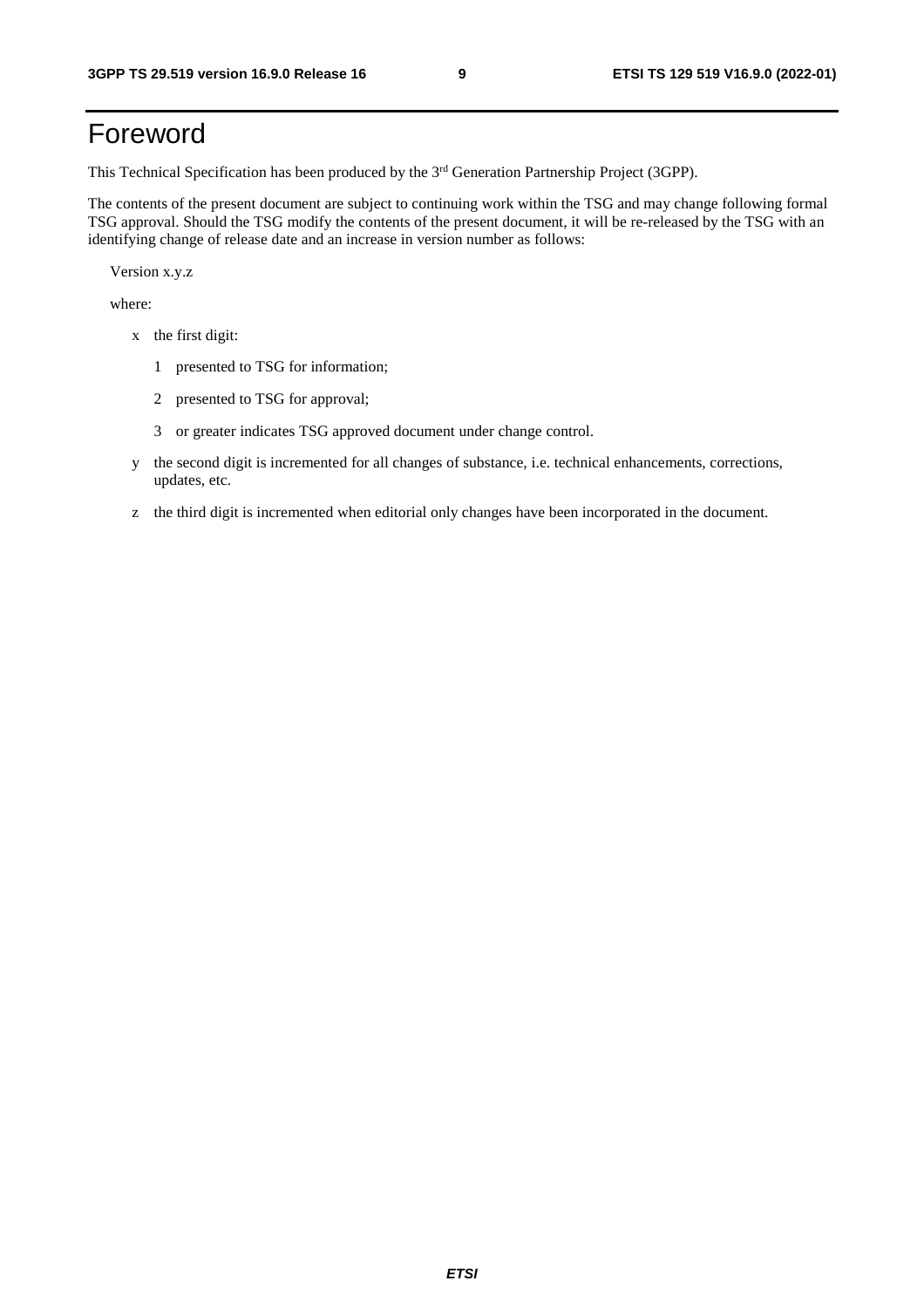# 1 Scope

The present specification provides the stage 3 definition for the usage of the Unified Data Repository service (Nudr\_DataRepository) of 5G System for Policy Data, Application Data and Structured Data for Exposure.

The Unified Data Repository (UDR) provides the Unified Data Repository service. This service provides a repository for policy data, application data and exposure data.

The stage 3 protocol definition for Nudr Service Based Interface which is common for subscription data, policy data, application data and exposure data is specified in 3GPP TS 29.504 [6].

# 2 References

The following documents contain provisions which, through reference in this text, constitute provisions of the present document.

- References are either specific (identified by date of publication, edition number, version number, etc.) or non-specific.
- For a specific reference, subsequent revisions do not apply.
- For a non-specific reference, the latest version applies. In the case of a reference to a 3GPP document (including a GSM document), a non-specific reference implicitly refers to the latest version of that document *in the same Release as the present document*.
- [1] 3GPP TR 21.905: "Vocabulary for 3GPP Specifications".
- [2] Void.
- [3] OpenAPI: "OpenAPI 3.0.0 Specification", [https://github.com/OAI/OpenAPI](https://github.com/OAI/OpenAPI-Specification/blob/master/versions/3.0.0.md)-[Specification/blob/master/versions/3.0.0.md](https://github.com/OAI/OpenAPI-Specification/blob/master/versions/3.0.0.md).
- [4] 3GPP TS 29.500: "5G System; Technical Realization of Service Based Architecture; Stage 3".
- [5] 3GPP TS 29.501: "5G System; Principles and Guidelines for Services Definition; Stage 3".
- [6] 3GPP TS 29.504:"5G System; Unified Data Repository Services; Stage 3".
- [7] 3GPP TS 29.571: "5G System; Common Data Types for Service Based Interfaces Stage 3".
- [8] 3GPP TS 29.551: "5G System; Packet Flow Description Management Service; Stage 3".
- [9] 3GPP TS 29.122: "T8 reference point for Northbound APIs".
- [10] 3GPP TS 29.518: "5G System; Access and Mobility Management Services; Stage 3".
- [11] 3GPP TS 24.501: "Non-Access-Stratum (NAS) protocol for 5G System (5GS); Stage 3".
- [12] 3GPP TS 29.512: "5G System; Session Management Policy Control Service; Stage 3".
- [13] 3GPP TS 29.554: "5G System; Background Data Transfer Policy Control Service; Stage 3".
- [14] Void.
- [15] 3GPP TS 29.505: "5G System; Usage of the Unified Data Repository services for Subscription Data; Stage 3".
- [16] 3GPP TS 29.514: "5G System; Policy Authorization Service; Stage 3".
- [17] IETF RFC 4122: "A Universally Unique IDentifier (UUID) URN Namespace".
- [18] 3GPP TR 21.900: "Technical Specification Group working methods".
- [19] 3GPP TS 29.522: "5G System; Network Exposure Function Northbound APIs; Stage 3".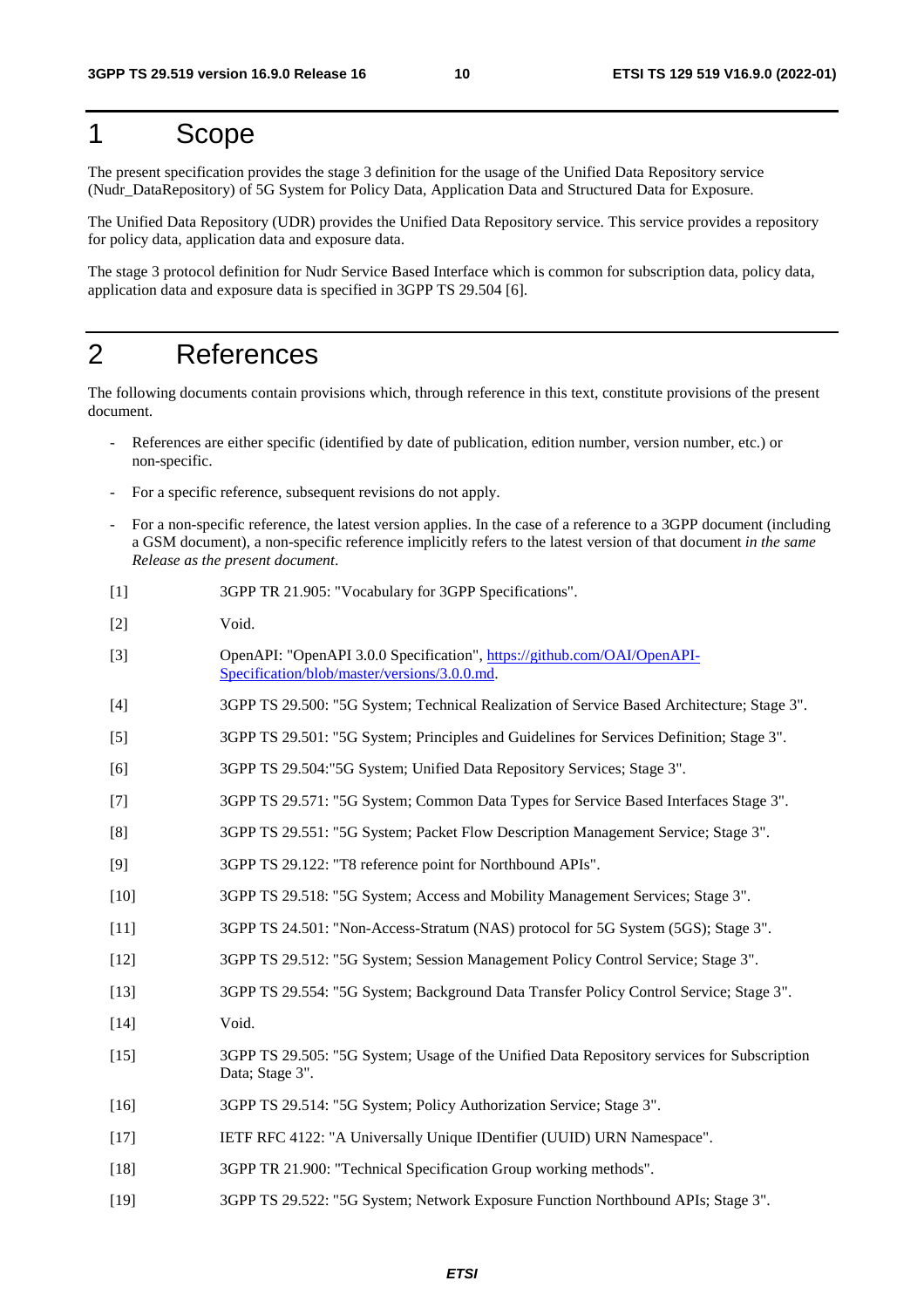- [20] IETF RFC 6901: "JavaScript Object Notation (JSON) Pointer".
- [21] IETF RFC 7230: "Hypertext Transfer Protocol (HTTP/1.1): Message Syntax and Routing".

# 3 Definitions and abbreviations

# 3.1 Definitions

For the purposes of the present document, the terms and definitions given in 3GPP TR 21.905 [1] and the following apply. A term defined in the present document takes precedence over the definition of the same term, if any, in 3GPP TR 21.905 [1].

# 3.2 Abbreviations

For the purposes of the present document, the abbreviations given in 3GPP TR 21.905 [1] and the following apply. An abbreviation defined in the present document takes precedence over the definition of the same abbreviation, if any, in 3GPP TR 21.905 [1].

| AM           | <b>Access and Mobility Management</b>                 |
|--------------|-------------------------------------------------------|
| <b>ATSSS</b> | Access Traffic Steering, Switching, Splitting         |
| <b>BDT</b>   | <b>Background Data Transfer</b>                       |
| <b>DNAI</b>  | DN Access Identifier                                  |
| <b>DNN</b>   | Data Network Name                                     |
| <b>GPSI</b>  | Generic Public Subscription Identifier                |
| <b>JSON</b>  | JavaScript Object Notation                            |
| MA           | Multi Access                                          |
| <b>NEF</b>   | <b>Network Exposure Function</b>                      |
| NR.          | New Radio                                             |
| <b>NRF</b>   | <b>Network Repository Function</b>                    |
| PCF          | <b>Policy Control Function</b>                        |
| <b>PFD</b>   | Packet Flow Description                               |
| <b>SM</b>    | <b>Session Management</b>                             |
| S-NSSAI      | Single Network Slice Selection Assistance Information |
| <b>SUPI</b>  | <b>Subscription Permanent Identifier</b>              |
| <b>UDR</b>   | Unified Data Repository                               |
| UPSI         | UE Policy Section Identifier                          |

# 4 Overview

The resources, data model and usage defined in the present document are used by the 5GC NFs (e.g. PCF, NEF) to access the policy data, application data or exposure data via the Unified Data Repository services as specified in 3GPP TS 29.504 [6].

# 5 Usage of Nudr\_DataRepository Service API for Policy Data

# 5.1 Introduction

The following subclauses specify the usage of Nudr\_DataRepository service for policy data. The principles specified in 3GPP TS 29.504 [6] are followed unless explicitly specified otherwise in the following subclauses.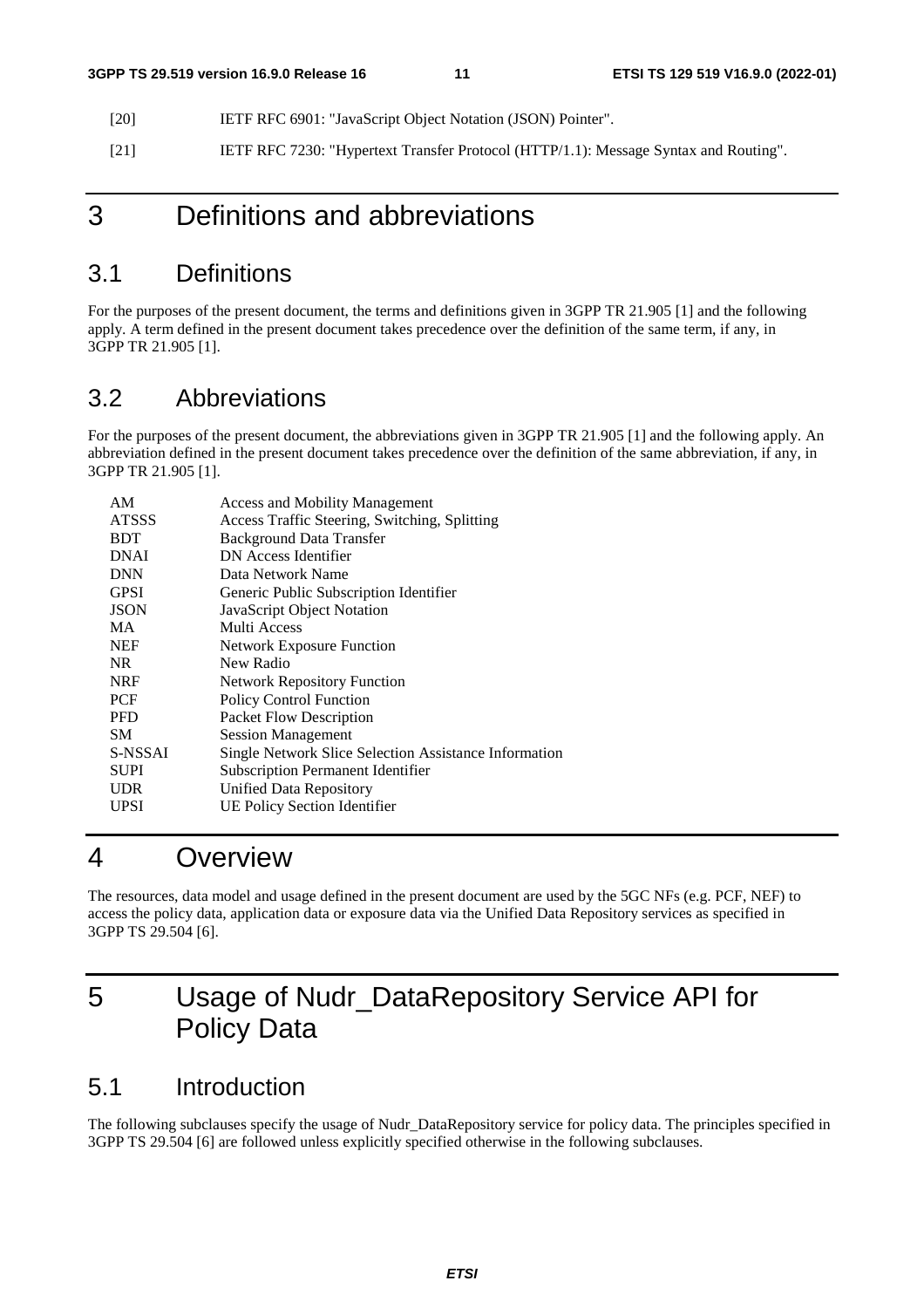# 5.2 Resources

# 5.2.1 Overview

This clause specifies the resources for the usage of the Unified Data Repository service for Policy Data.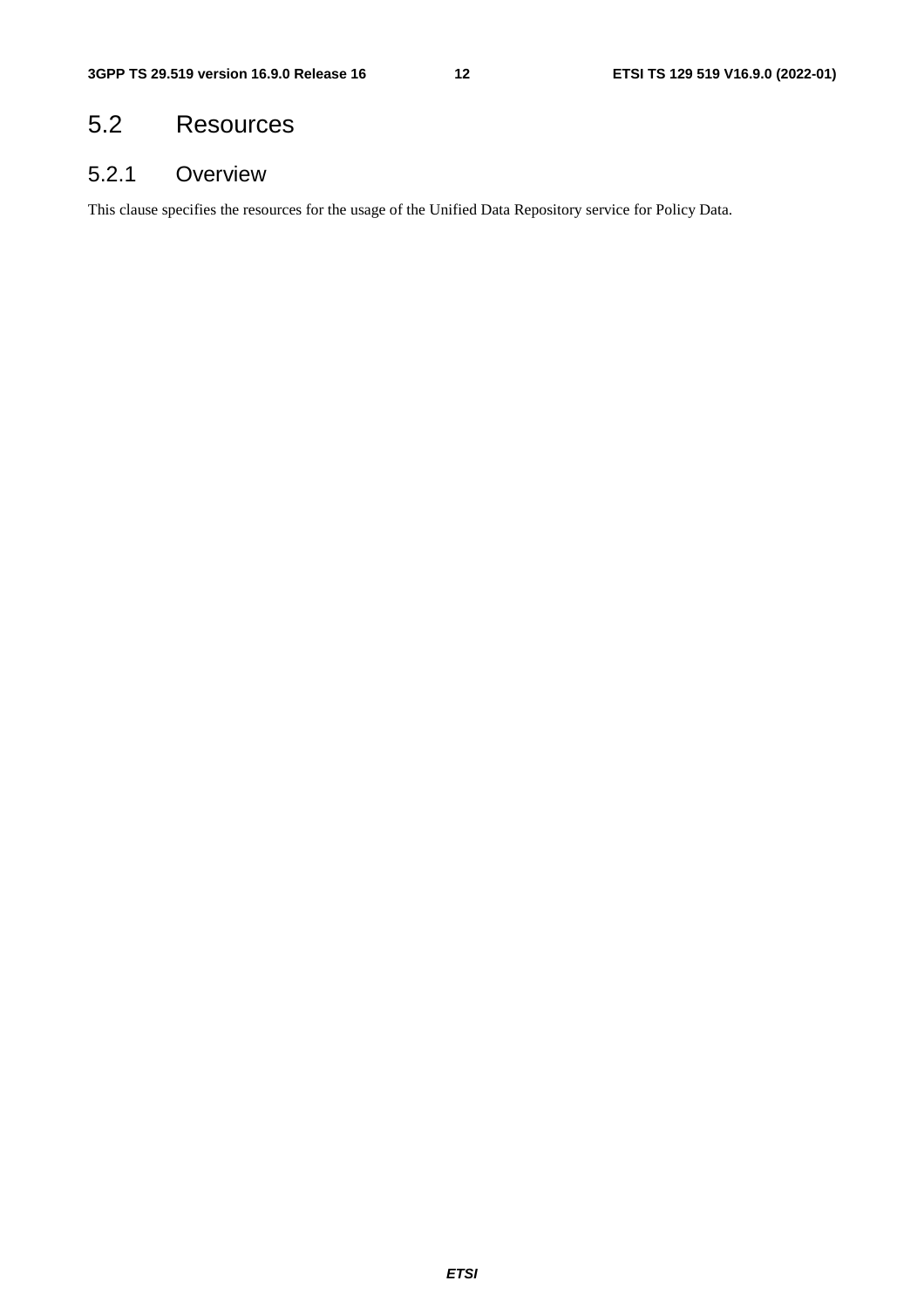# 5.2.2 Resource Structure

{apiRoot}/nudr-dr/<apiVersion>



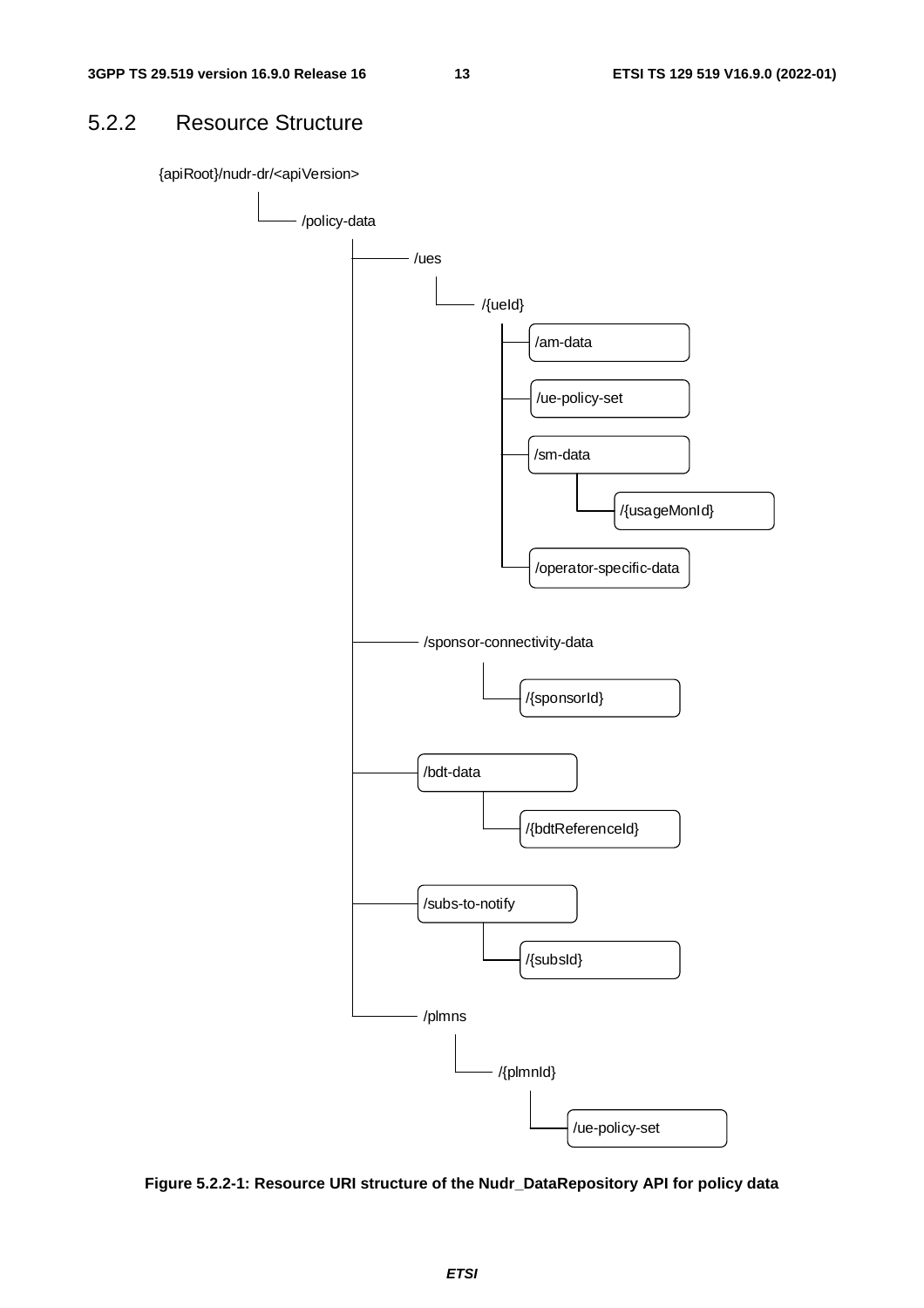Table 5.2.2-1 provides an overview of the resources and applicable HTTP methods.

**Table 5.2.2-1: Resources and methods overview** 

| Resource name                    | <b>Resource URI</b>                                    | <b>HTTP</b> method<br>or custom<br>operation | <b>Description</b>                                                                                               |  |
|----------------------------------|--------------------------------------------------------|----------------------------------------------|------------------------------------------------------------------------------------------------------------------|--|
| AccessAndMobilityPolicyData      | /policy-data/ues/{ueld}/<br>am-data                    | <b>GET</b>                                   | Retrieve the access and<br>mobility policy data for a<br>subscriber.                                             |  |
|                                  |                                                        | <b>GET</b>                                   | Retrieve the UE policy set data<br>for a subscriber.                                                             |  |
| <b>UEPolicySet</b>               | /policy-data/ues/{ueld}/<br>ue-policy-set              | <b>PUT</b>                                   | Create or modify the UE policy<br>set data for a subscriber.                                                     |  |
|                                  |                                                        | <b>PATCH</b>                                 | Modify the UE policy set data<br>for a subscriber.                                                               |  |
| SessionManagementPolicyData      | /policy-data/ues/{ueld}/<br>sm-data                    | <b>GET</b>                                   | Retrieve the session<br>management policy data for a<br>subscriber.                                              |  |
|                                  |                                                        | <b>PATCH</b>                                 | When the feature<br>"SessionManagementPolicyDat<br>aPatch" is supported, modify<br>the session management policy |  |
|                                  |                                                        |                                              | data for a subscriber.                                                                                           |  |
|                                  |                                                        | <b>GET</b>                                   | Retrieve a usage monitoring<br>resource.                                                                         |  |
| UsageMonitoringInformation       | /policy-data/ues/{ueld}/<br>sm-data/{usageMonId}       | <b>PUT</b>                                   | Create a usage monitoring<br>resource.                                                                           |  |
|                                  |                                                        | <b>DELETE</b>                                | Delete a usage monitoring<br>resource.                                                                           |  |
|                                  |                                                        | <b>GET</b>                                   | Retrieve the operator specific<br>policy data of an UE                                                           |  |
| OperatorSpecificData             | /policy-data/ues/{ueld}/<br>operator-specific-data     | <b>PATCH</b>                                 | Modify the operator specific<br>policy data of an UE.                                                            |  |
|                                  |                                                        | <b>PUT</b>                                   | Modify the operator specific<br>policy data of an UE.                                                            |  |
| SponsorConnectivityData          | /policy-data/sponsor-<br>connectivity-data/{sponsorId} | <b>GET</b>                                   | Retrieve the sponsored<br>connectivity information for a<br>given sponsorld.                                     |  |
| <b>BdtData</b>                   | /policy-data/bdt-data                                  | <b>GET</b>                                   | Retrieve the BDT data<br>collection.                                                                             |  |
|                                  |                                                        | <b>GET</b>                                   | Retrieve the BDT data<br>information associated with a<br>BDT reference Id.                                      |  |
|                                  | /policv-data/bdt-data/                                 | <b>PUT</b>                                   | Create a BDT data resource<br>associated with a BDT<br>reference Id.                                             |  |
| <b>IndividualBdtData</b>         | {bdtReferenceId}                                       | <b>PATCH</b>                                 | Modifies an BDT data resource<br>associated with an BDT<br>reference Id.                                         |  |
|                                  |                                                        | <b>DELETE</b>                                | Delete a BDT data resource<br>associated with a BDT<br>reference Id.                                             |  |
| PolicyDataSubscriptions          | /policy-data/subs-to-notify                            | <b>POST</b>                                  | Create a subscription to receive<br>notifications of policy data<br>changes.                                     |  |
| IndividualPolicyDataSubscription | /policy-data/subs-to-notify/<br>{subsId}               | <b>PUT</b><br><b>DELETE</b>                  | Modify a subscription to receive<br>notifications of policy data<br>changes.<br>Delete a subscription identified |  |
|                                  |                                                        |                                              | by {subsId}.                                                                                                     |  |
| PImnUePolicySet                  | /policy-data/plmns/{plmnld}/<br>ue-policy-set          | <b>GET</b>                                   | Retrieve the UE policy set data<br>for an H-PLMN.                                                                |  |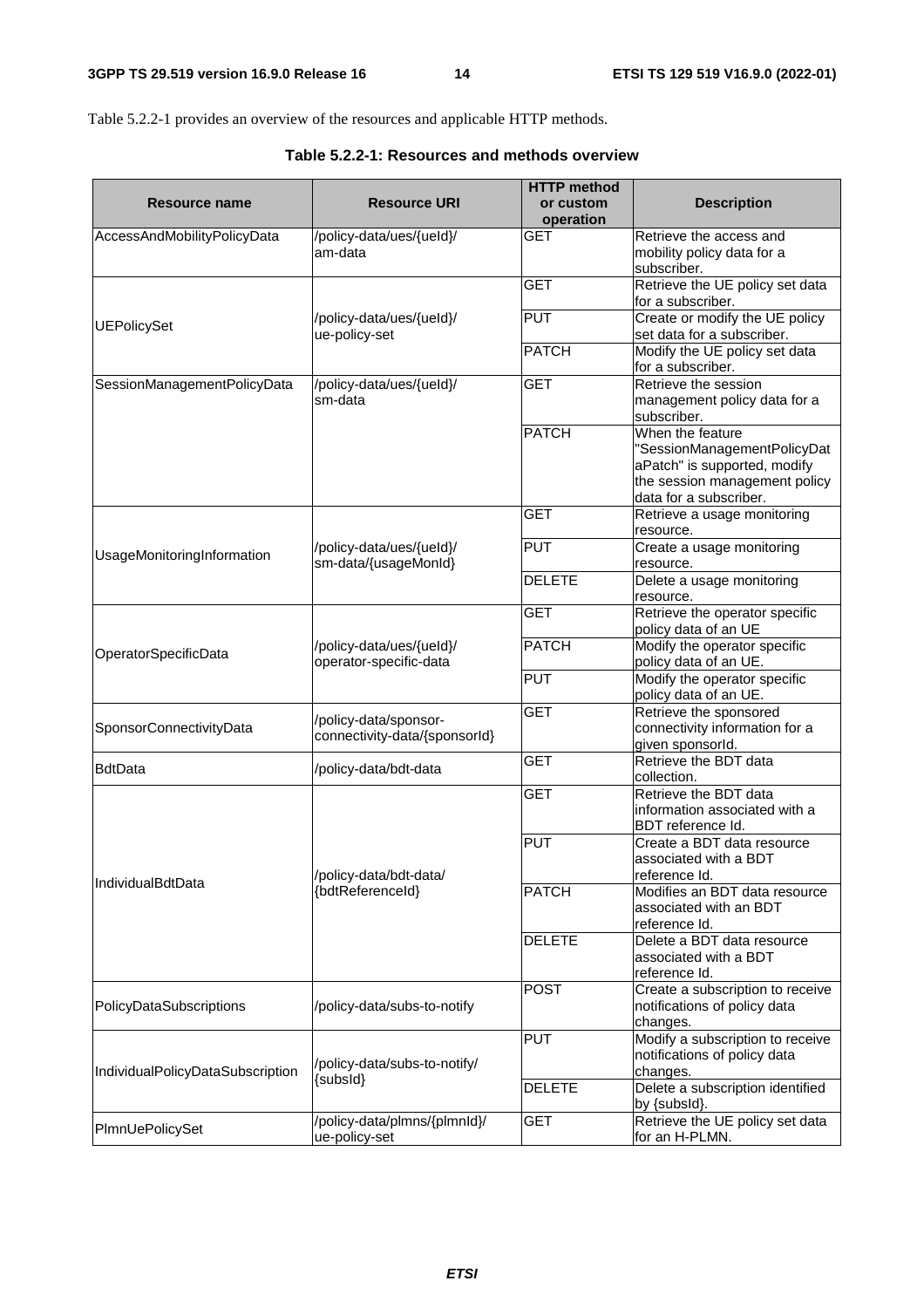# 5.2.3 Resource: AccessAndMobilityPolicyData

# 5.2.3.1 Description

The resource represents all UE related mobility and access policies attributes in the UDR for a given "ueId".

# 5.2.3.2 Resource definition

#### Resource URI: **{apiRoot}/nudr-dr/<apiVersion>/policy-data/ues/{ueId}/am-data**

This resource shall support the resource URI variables defined in table 5.2.3.2-1.

#### **Table 5.2.3.2-1: Resource URI variables for this resource**

| <b>Name</b> | Data type | <b>Definition</b>                                                                                           |  |  |
|-------------|-----------|-------------------------------------------------------------------------------------------------------------|--|--|
| apiRoot     | string    | See 3GPP TS 29.504 [6] subclause 6.1.1                                                                      |  |  |
| apiVersion  | Istrina   | See 3GPP TS 29.504 [6] subclause 6.1.1.                                                                     |  |  |
| lueld       | VarUeld   | Represents the Subscription Identifier SUPI or GPSI. Data type VarUeld is defined in<br>SGPP TS 29.571 [7]. |  |  |

# 5.2.3.3 Resource Standard Methods

# 5.2.3.3.1 GET

This method shall support the URI query parameters specified in table 5.2.3.3.1-1.

#### **Table 5.2.3.3.1-1: URI query parameters supported by the GET method on this resource**

| <b>Name</b> | $D - L$<br>tvne<br>Dala | <b>Hinolitik</b> | .<br>Description |
|-------------|-------------------------|------------------|------------------|
| n/a         |                         |                  |                  |

This method shall support the request data structures specified in table 5.2.3.3.1-2 and the response data structures and response codes specified in table 5.2.3.3.1-3.

#### **Table 5.2.3.3.1-2: Data structures supported by the GET Request Body on this resource**

| Data type | Cardinality | <b>Description</b> |
|-----------|-------------|--------------------|
| n/a       |             |                    |

#### **Table 5.2.3.3.1-3: Data structures supported by the GET Response Body on this resource**

| Data type                                                                                                                               |   | <b>Cardinality</b> | <b>Response</b><br>codes | <b>Description</b>                                                                          |
|-----------------------------------------------------------------------------------------------------------------------------------------|---|--------------------|--------------------------|---------------------------------------------------------------------------------------------|
| <b>AmPolicyData</b>                                                                                                                     | М |                    | 200 OK                   | Upon success, a response body containing<br>access and mobility policies shall be returned. |
| <b>NOTE:</b><br>The mandatory HTTP error status codes for the GET method listed in table 5.2.7.1-1 of 3GPP TS 29.500 [4]<br>also apply. |   |                    |                          |                                                                                             |

# 5.2.4 Resource: UEPolicySet

### 5.2.4.1 Description

The resource represents UE policy set for a given "ueId" stored in the UDR of the H-PLMN.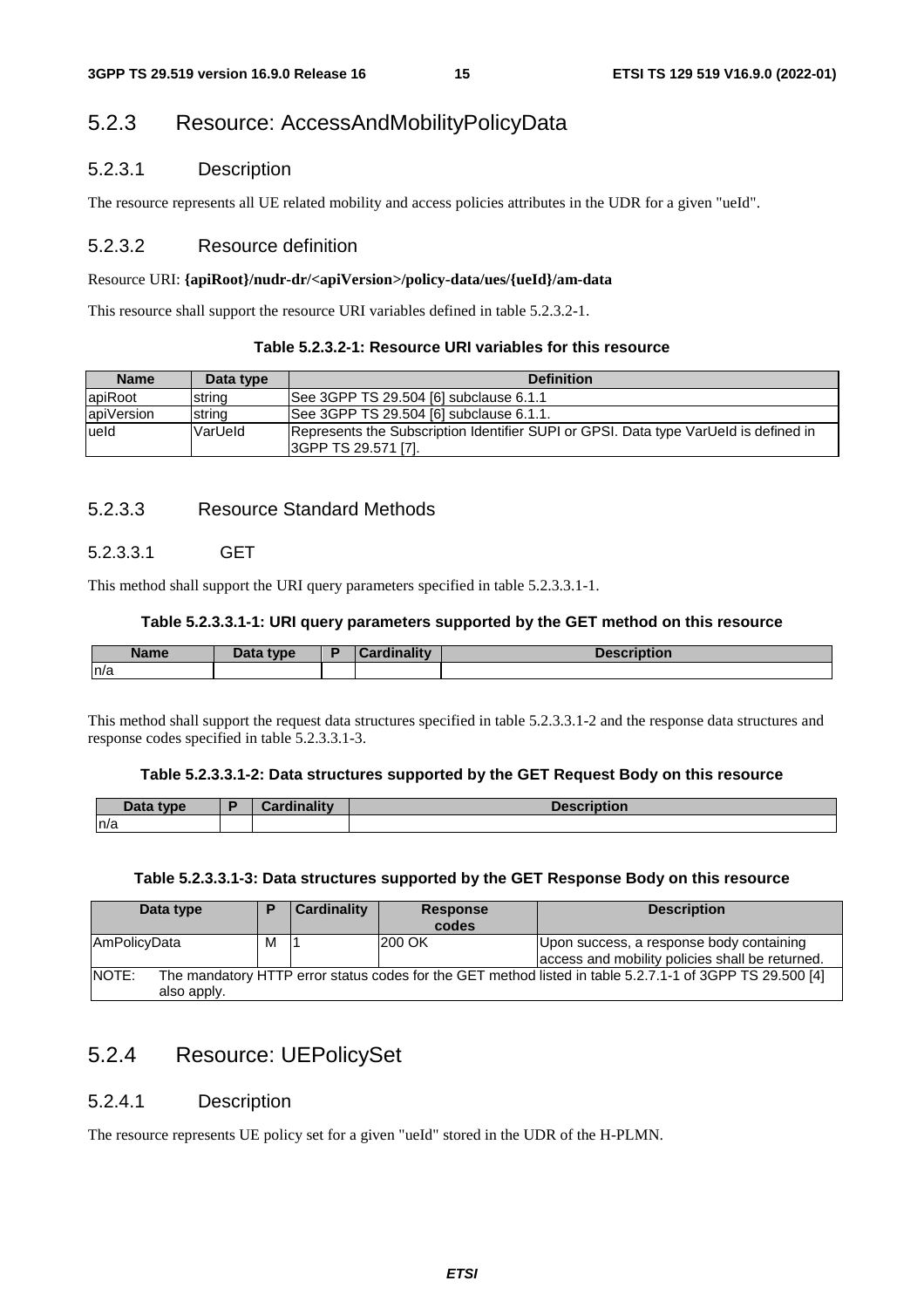### 5.2.4.2 Resource definition

#### Resource URI: **{apiRoot}/nudr-dr/<apiVersion>/policy-data/ues/{ueId}/ue-policy-set**

This resource shall support the resource URI variables defined in table 5.2.4.2-1.

#### **Table 5.2.4.2-1: Resource URI variables for this resource**

| <b>Name</b> | Data type      | <b>Definition</b>                                                                    |
|-------------|----------------|--------------------------------------------------------------------------------------|
| lapiRoot    | string         | See 3GPP TS 29.504 [6] subclause 6.1.1                                               |
| apiVersion  | <b>Istrina</b> | See 3GPP TS 29.504 [6] subclause 6.1.1.                                              |
| lueld       | VarUeld        | Represents the Subscription Identifier SUPI or GPSI. Data type VarUeld is defined in |
|             |                | I3GPP TS 29.571 [7].                                                                 |

# 5.2.4.3 Resource Standard Methods

#### 5.2.4.3.1 PUT

This method shall support the URI query parameters specified in table 5.2.4.3.1-1.

#### **Table 5.2.4.3.1-1: URI query parameters supported by the PUT method on this resource**

| <b>Name</b> | Data tyne<br><i>_oua</i> | . .<br><b>CONTINUES</b> | <b>THE OWNER</b><br>Description |
|-------------|--------------------------|-------------------------|---------------------------------|
| ln/a        |                          |                         |                                 |

This method shall support the request data structures specified in table 5.2.4.3.1-2 and the response data structures and response codes specified in table 5.2.4.3.1-3.

#### **Table 5.2.4.3.1-2: Data structures supported by the PUT Request Body on this resource**

| Data type   |   | $\mathcal{L}$ ardinality | Description                                                            |
|-------------|---|--------------------------|------------------------------------------------------------------------|
| UePolicySet | M |                          | or modify the UE policy set resource for a given subscriber.<br>Create |

#### **Table 5.2.4.3.1-3: Data structures supported by the PUT Response Body on this resource**

| Data type            | Р | <b>Cardinality</b> | <b>Response</b><br>codes | <b>Description</b>                                                                                                                                                          |
|----------------------|---|--------------------|--------------------------|-----------------------------------------------------------------------------------------------------------------------------------------------------------------------------|
| <b>UePolicySet</b>   | м |                    | 201 Created              | Successful case.<br>The resource has been successfully created and a<br>response body containing a representation of the created<br>UEPolicySet resource shall be returned. |
| <b>UePolicySet</b>   | м |                    | 200 OK                   | Successful case.<br>The resource has been successfully updated and a<br>response body containing UE policies shall be returned.                                             |
| ln/a                 |   |                    | 204 No Content           | Successful case.<br>The resource has been successfully updated and no<br>additional content is to be sent in the response message.                                          |
| NOTE:<br>also apply. |   |                    |                          | The mandatory HTTP error status codes for the PUT method listed in table 5.2.7.1-1 of 3GPP TS 29.500 [4]                                                                    |

#### **Table 5.2.4.3.1-4: Headers supported by the 201 Response Code on this resource**

| <b>Name</b> | Data type |   | l Cardinalitv | <b>Description</b>                                                  |
|-------------|-----------|---|---------------|---------------------------------------------------------------------|
| Location    | string    | M |               | Contains the URI of the newly created resource, according to        |
|             |           |   |               | the structure: {apiRoot}/nudr-dr/ <apiversion>/policy-</apiversion> |
|             |           |   |               | data/ues/{ueld}/ue-policy-set                                       |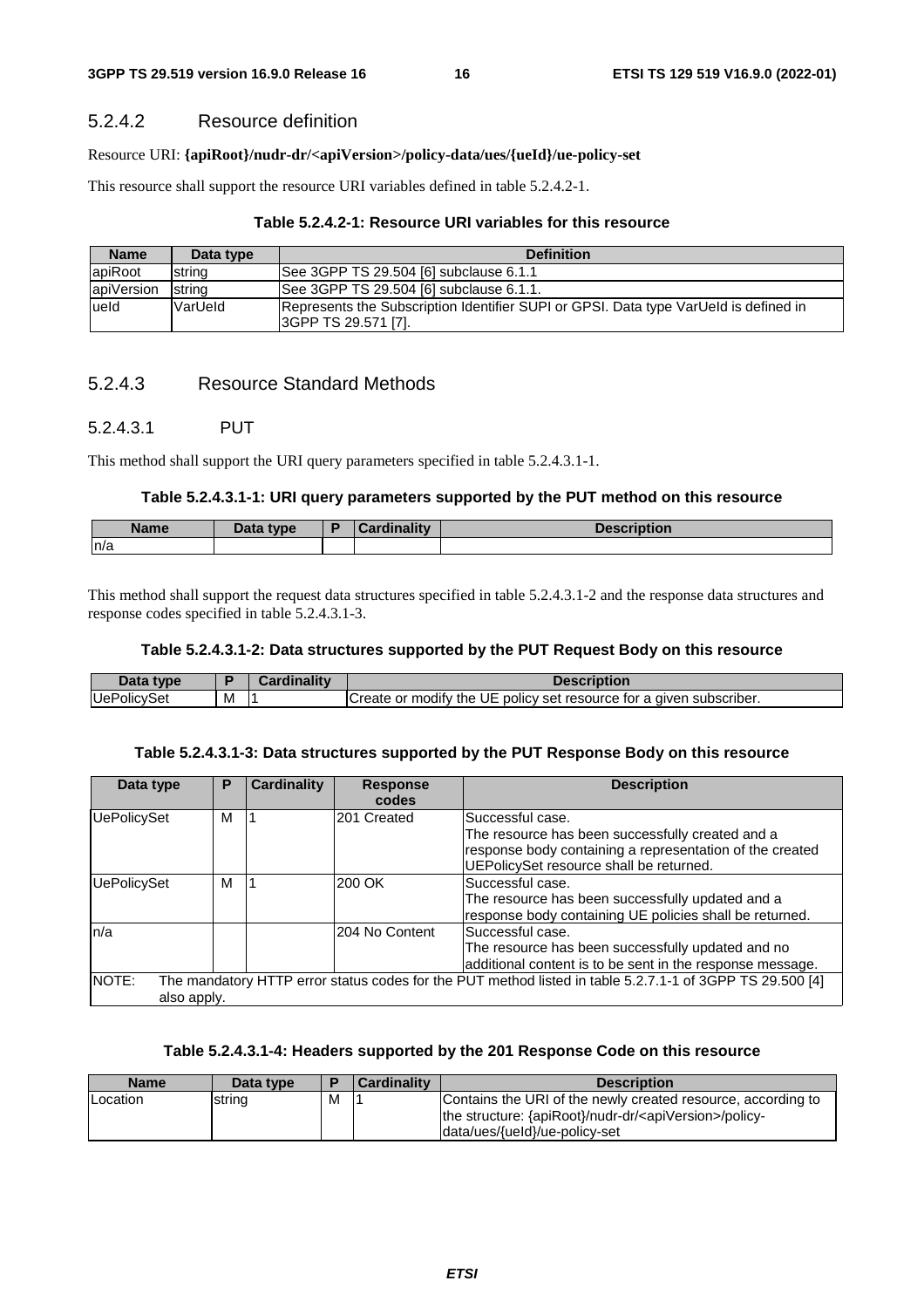### 5.2.4.3.2 PATCH

This method shall support the URI query parameters specified in table 5.2.4.3.2-1.

#### **Table 5.2.4.3.2-1: URI query parameters supported by the PATCH method on this resource**

| <b>Name</b> | Data tyne<br><u>.</u> | ardinality: | วtion |
|-------------|-----------------------|-------------|-------|
| n/a         |                       |             |       |

This method shall support the request data structures specified in table 5.2.4.3.2-2 and the response data structures and response codes specified in table 5.2.4.3.2-3.

#### **Table 5.2.4.3.2-2: Data structures supported by the PATCH Request Body on this resource**

| Data type        |   | Description                                                    |
|------------------|---|----------------------------------------------------------------|
| UePolicySetPatch | M | Modify the UE<br>E policy set resource for a given subscriber. |

#### **Table 5.2.4.3.2-3: Data structures supported by the PATCH Response Body on this resource**

| Data type | Р | <b>Cardinality</b>             | <b>Response</b><br>codes | <b>Description</b>                                                                      |
|-----------|---|--------------------------------|--------------------------|-----------------------------------------------------------------------------------------|
| In/a      |   |                                | 204 No Content           | <b>Successful case.</b>                                                                 |
|           |   |                                |                          | The resource has been successfully updated and no                                       |
|           |   |                                |                          | additional content is to be sent in the response message.                               |
| NOTE:     |   |                                |                          | The mandatory HTTP error status codes for the PATCH method listed in table 5.2.7.1-1 of |
|           |   | 3GPP TS 29.500 [4] also apply. |                          |                                                                                         |

#### 5.2.4.3.3 GET

This method shall support the URI query parameters specified in table 5.2.4.3.3-1.

#### **Table 5.2.4.3.3-1: URI query parameters supported by the GET method on this resource**

| <b>Name</b> | Jata<br>type      |   | $\mathcal{L}$ ardinality | Description                                        |
|-------------|-------------------|---|--------------------------|----------------------------------------------------|
| supp-teat   | SupportedFeatures | ◡ | ∪ ।                      | The features supported by the NF service consumer. |

This method shall support the request data structures specified in table 5.2.4.3.3-2 and the response data structures and response codes specified in table 5.2.4.3.3-3.

#### **Table 5.2.4.3.3-2: Data structures supported by the GET Request Body on this resource**

| Data type | <b>Cordinality</b> | <b>Description</b> |
|-----------|--------------------|--------------------|
| n/a       |                    |                    |

#### **Table 5.2.4.3.3-3: Data structures supported by the GET Response Body on this resource**

| Data type            | Ð | <b>Cardinality</b> | <b>Response</b><br>codes | <b>Description</b>                                                                                       |
|----------------------|---|--------------------|--------------------------|----------------------------------------------------------------------------------------------------------|
| UePolicySet          | M |                    | 200 OK                   | Upon success, a response body containing the<br><b>IUE</b> policies shall be returned.                   |
| NOTE:<br>also apply. |   |                    |                          | The mandatory HTTP error status codes for the GET method listed in table 5.2.7.1-1 of 3GPP TS 29.500 [4] |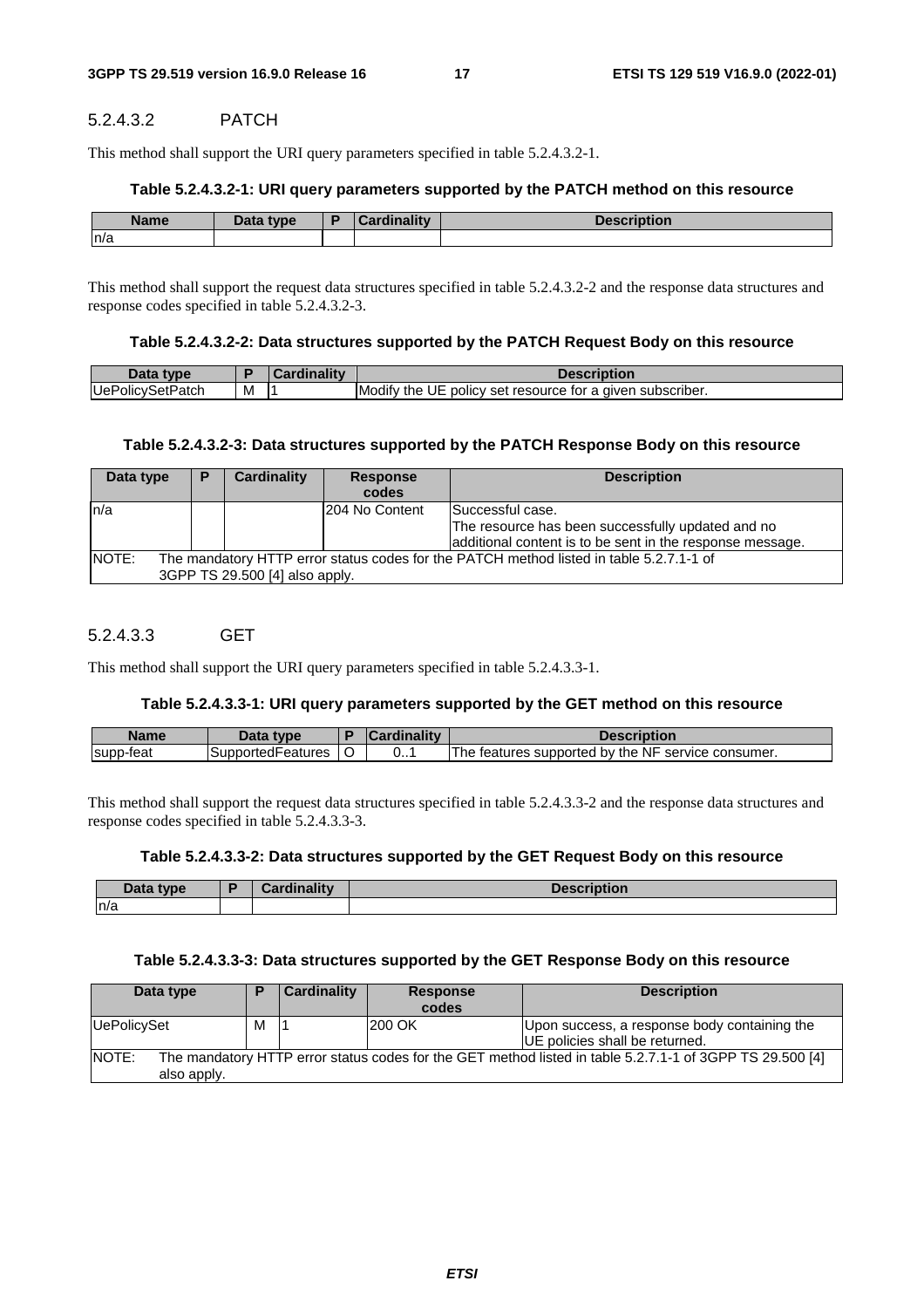# 5.2.5 Resource: SessionManagementPolicyData

# 5.2.5.1 Description

The resource represents all PDU session related subscription attributes in the UDR for a given ueId.

# 5.2.5.2 Resource definition

#### Resource URI: **{apiRoot}/nudr-dr/<apiVersion>/policy-data/ues/{ueId}/sm-data**

This resource shall support the resource URI variables defined in table 5.2.5.2-1.

| Table 5.2.5.2-1: Resource URI variables for this resource |  |  |
|-----------------------------------------------------------|--|--|
|-----------------------------------------------------------|--|--|

| <b>Name</b> | Data type | <b>Definition</b>                                                                                           |
|-------------|-----------|-------------------------------------------------------------------------------------------------------------|
| apiRoot     | string    | See 3GPP TS 29.504 [6] subclause 6.1.1.                                                                     |
| apiVersion  | string    | See 3GPP TS 29.504 [6] subclause 6.1.1.                                                                     |
| lueld       | VarUeld   | Represents the Subscription Identifier SUPI or GPSI. Data type VarUeld is defined in<br>SGPP TS 29.571 [7]. |

# 5.2.5.3 Resource Standard Methods

# 5.2.5.3.1 GET

This method shall support the URI query parameters specified in table 5.2.5.3.1-1.

| Table 5.2.5.3.1-1: URI query parameters supported by the GET method on this resource |  |  |  |  |
|--------------------------------------------------------------------------------------|--|--|--|--|
|--------------------------------------------------------------------------------------|--|--|--|--|

| <b>Name</b> | Data type             |   | <b>Cardinality</b> | <b>Description</b>                                                                                                                                                                                             |
|-------------|-----------------------|---|--------------------|----------------------------------------------------------------------------------------------------------------------------------------------------------------------------------------------------------------|
| Isnssai     | Snssai                | O | 01                 | Identifies a Single Network Slice Selection Assistance<br>Information.                                                                                                                                         |
| ldnn        | lDnn                  | O | 101                | Identifies a Data Network Name.                                                                                                                                                                                |
| fields      | array(string)         | C | 11.N               | When the NF consumer only retrieves a subset of the resource,<br>the "fields" query parameter shall be included. The "fields" query<br>parameter contains the pointers of the attribute(s) to be<br>retrieved. |
| supp-feat   | SupportedFeat<br>ures | O | 101                | Identifies the features supported by the NF service consumer.                                                                                                                                                  |

When an optional query parameter is not included, the UDR shall return session management policy data per DNN matching the value of the included query parameter(s) for all the possible values of the omitted query parameter. E.g. if "snssai" is not included, and "dnn" is included, UDR shall return the session management policy data per DNN for the DNN identified by "dnn" for all network slices where such DNN is available.

This method shall support the request data structures specified in table 5.2.5.3.1-2 and the response data structures and response codes specified in table 5.2.5.3.1-3.

#### **Table 5.2.5.3.1-2: Data structures supported by the GET Request Body on this resource**

| Data type | Cardinality<br>Cardinality | <b>Description</b> |
|-----------|----------------------------|--------------------|
| n/a       |                            |                    |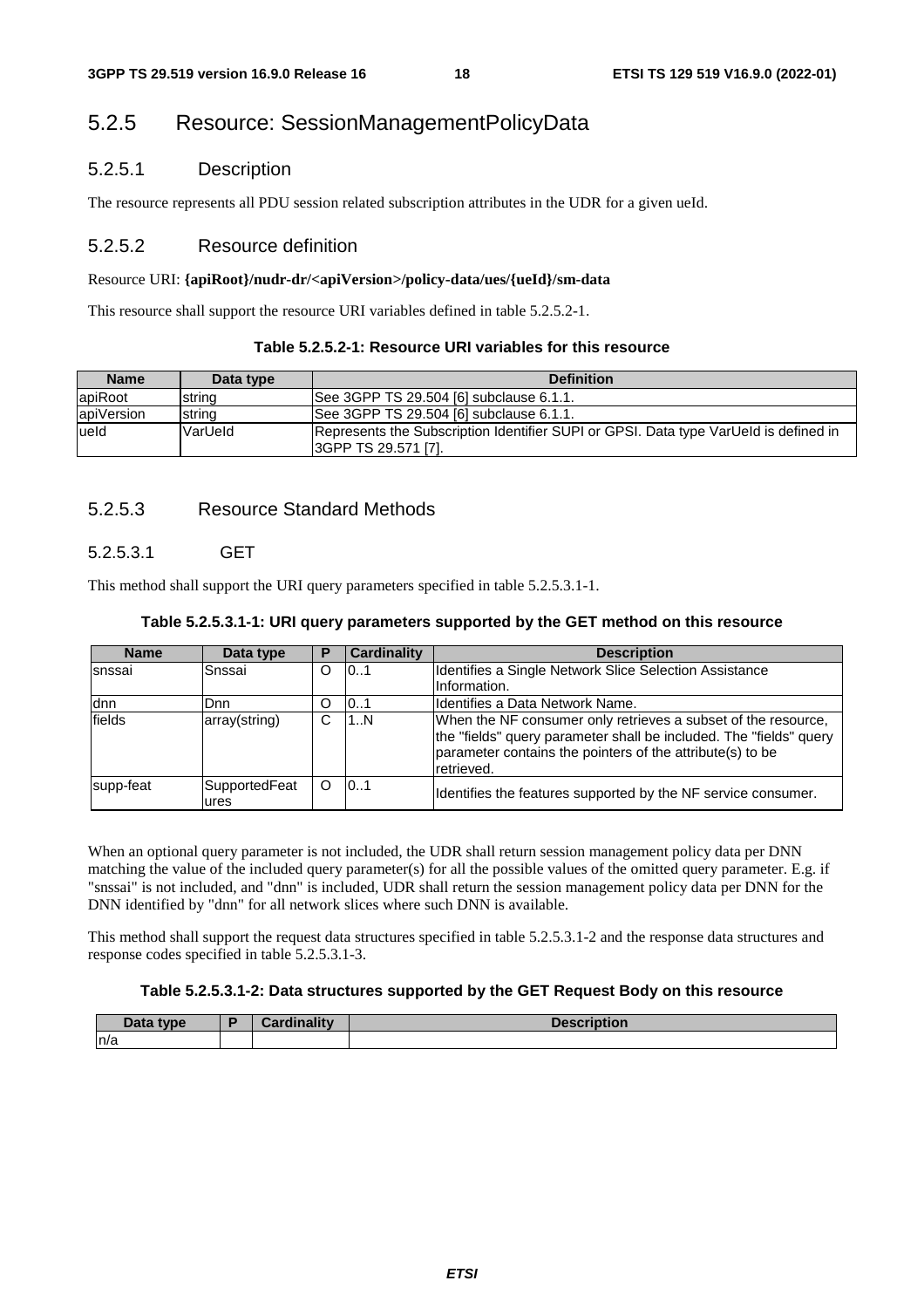#### **Table 5.2.5.3.1-3: Data structures supported by the GET Response Body on this resource**

| Data type                                                                                                                        |   | Cardinality | <b>Response</b><br>codes | <b>Description</b>                                                          |  |  |
|----------------------------------------------------------------------------------------------------------------------------------|---|-------------|--------------------------|-----------------------------------------------------------------------------|--|--|
| <b>SmPolicyData</b>                                                                                                              | м |             | 200 OK                   | Upon success, a response body containing<br>SmPolicyData shall be returned. |  |  |
| NOTE:<br>The mandatory HTTP error status codes for the GET method listed in table 5.2.7.1-1 of 3GPP TS 29.500 [4]<br>also apply. |   |             |                          |                                                                             |  |  |

#### NOTE: This release supports that only one PCF can access to the UDR to retrieve the SM Policy Data under one S-NSSAI and DNN association.

### 5.2.5.3.2 PATCH

This method shall support the URI query parameters specified in table 5.2.5.3.2-1.

#### **Table 5.2.5.3.2-1: URI query parameters supported by the PATCH method on this resource**

| <b>Name</b> | <b>That ivpe</b> | Cardinality | <b>Description</b> |
|-------------|------------------|-------------|--------------------|
|             |                  |             |                    |

This method shall support the request data structures specified in table 5.2.5.3.2-2 and the response data structures and response codes specified in table 5.2.5.3.2-3.

#### **Table 5.2.5.3.2-2: Data structures supported by the PATCH Request Body on this resource**

| Data type          |   | <b>Cardinality</b> | <b>Description</b>                                                                                                                                             |
|--------------------|---|--------------------|----------------------------------------------------------------------------------------------------------------------------------------------------------------|
| ISmPolicvDataPatch | М |                    | When the "SessionManagementPolicyDataPatch" feature is supported.<br>lit requests the modification of the session management policy data for<br>la subscriber. |

#### **Table 5.2.5.3.2-3: Data structures supported by the PATCH Response Body on this resource**

| Data type           | Р                                                                                                                                                                                                                                                                                                                                                                                    | <b>Cardinality</b> | <b>Response</b><br>codes | <b>Description</b>                                                                                                                             |  |  |  |
|---------------------|--------------------------------------------------------------------------------------------------------------------------------------------------------------------------------------------------------------------------------------------------------------------------------------------------------------------------------------------------------------------------------------|--------------------|--------------------------|------------------------------------------------------------------------------------------------------------------------------------------------|--|--|--|
| ln/a                |                                                                                                                                                                                                                                                                                                                                                                                      |                    | 204 No Content           | Successful case.<br>The resource has been successfully updated and no<br>additional content is to be sent in the response message.<br>(NOTE 2) |  |  |  |
| <b>SmPolicyData</b> | м                                                                                                                                                                                                                                                                                                                                                                                    |                    | 200 OK                   | Upon success, the execution report is returned. (NOTE 2)                                                                                       |  |  |  |
|                     |                                                                                                                                                                                                                                                                                                                                                                                      |                    |                          | NOTE 1: The mandatory HTTP error status codes for the PATCH method listed in table 5.2.7.1-1 of                                                |  |  |  |
|                     | 3GPP TS 29.500 [4] also apply.<br>NOTE 2: If all the modification instructions in the PATCH request have been implemented, the UDR shall respond with<br>204 No Content response; if some of the modification instructions in the PATCH request have been<br>discarded, and the NF service consumer supported the "PatchReport" feature, the UDR shall respond with<br>SmPolicvData. |                    |                          |                                                                                                                                                |  |  |  |

# 5.2.6 Resource: UsageMonitoringInformation

# 5.2.6.1 Description

The resource represents an individual usage monitoring resource created in the UDR and associated with a ueId and a usageMonId.

#### 5.2.6.2 Resource definition

#### Resource URI: **{apiRoot}/nudr-dr/<apiVersion>/policy-data/ues/{ueId}/sm-data/{usageMonId}**

This resource shall support the resource URI variables defined in table 5.2.6.2-1.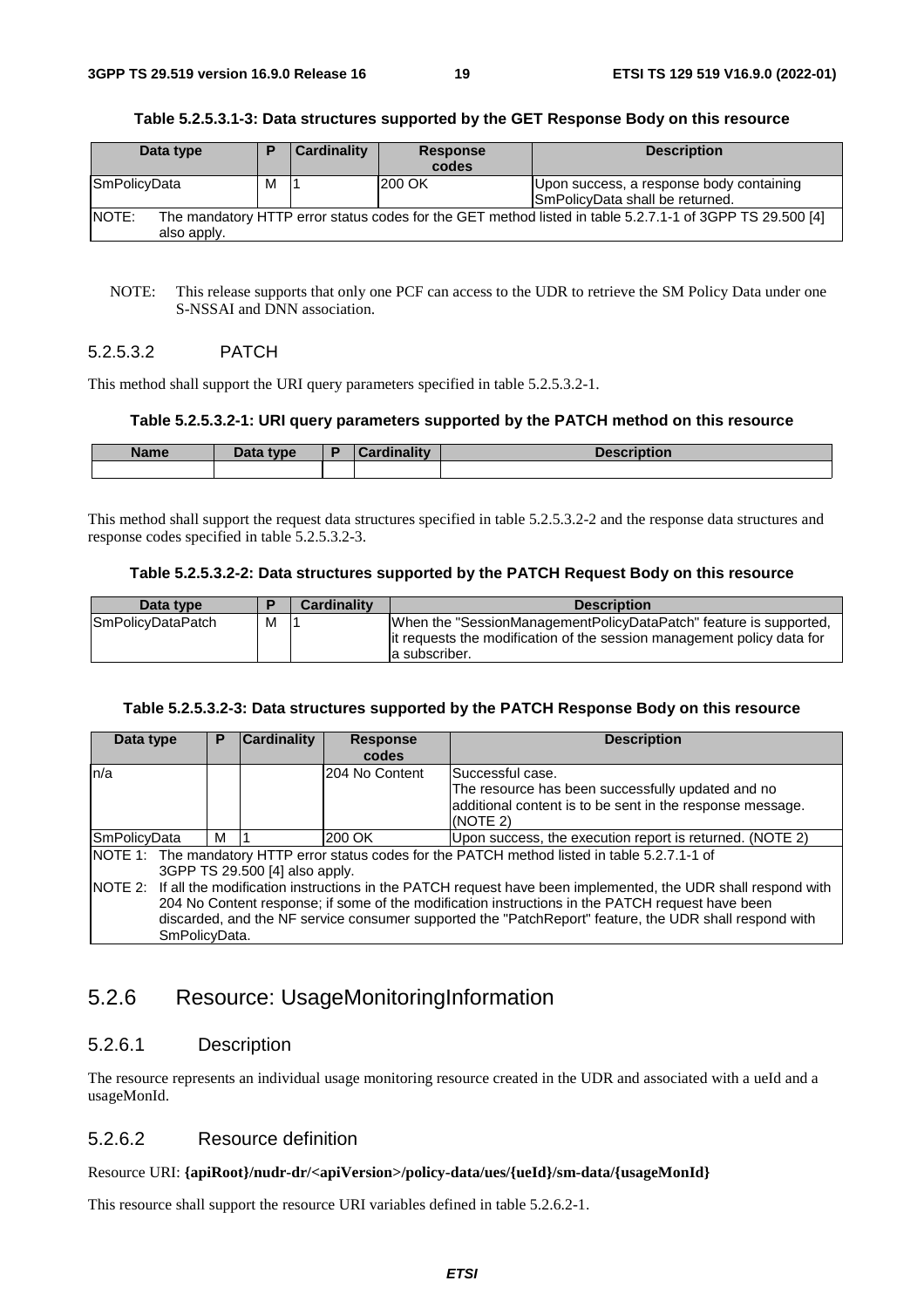| <b>Name</b> | Data type | <b>Definition</b>                                                                                                                                                                                                                    |
|-------------|-----------|--------------------------------------------------------------------------------------------------------------------------------------------------------------------------------------------------------------------------------------|
| apiRoot     | string    | See 3GPP TS 29.504 [6] subclause 6.1.1.                                                                                                                                                                                              |
| apiVersion  | string    | See 3GPP TS 29.504 [6] subclause 6.1.1.                                                                                                                                                                                              |
| ueld        | VarUeld   | Represents the Subscription Identifier SUPI or GPSI. Data type VarUeld is defined<br>lin 3GPP TS 29.571 [7].                                                                                                                         |
| lusageMonId | limitId   | Unique identifier of the individual SM Policy usage monitoring resource. It contains<br>the identity of the corresponding limit as defined in the "limitid" attribute of the<br>UsageMonDataLimit data type (see subclause 5.4.2.6). |

**Table 5.2.6.2-1: Resource URI variables for this resource** 

# 5.2.6.3 Resource Standard Methods

#### 5.2.6.3.1 PUT

This method shall support the URI query parameters specified in table 5.2.6.3.1-1.

#### **Table 5.2.6.3.1-1: URI query parameters supported by the PUT method on this resource**

| Name | Data type | `ordinolity | scription |
|------|-----------|-------------|-----------|
| n/a  |           |             |           |

This method shall support the request data structures specified in table 5.2.6.3.1-2 and the response data structures and response codes specified in table 5.2.6.3.1-3.

#### **Table 5.2.6.3.1-2: Data structures supported by the PUT Request Body on this resource**

| Data<br>tvne |   | dinality<br>$\sim$ | <b>Description</b>                                       |
|--------------|---|--------------------|----------------------------------------------------------|
| UsageMonData | M |                    | <b>Create</b><br>resource.<br>usage<br>monitoring<br>the |

#### **Table 5.2.6.3.1-3: Data structures supported by the PUT Response Body on this resource**

| Data type                                                                                                                        |   | <b>Cardinality</b> | <b>Response</b><br>codes | <b>Description</b>                                                                                                                             |  |  |
|----------------------------------------------------------------------------------------------------------------------------------|---|--------------------|--------------------------|------------------------------------------------------------------------------------------------------------------------------------------------|--|--|
| <b>UsageMonData</b>                                                                                                              | м |                    | 201 Created              | Successful case.<br>The resource has been successfully created and a response<br>body is returned containing a representation of the resource. |  |  |
| NOTE:<br>The mandatory HTTP error status codes for the PUT method listed in table 5.2.7.1-1 of 3GPP TS 29.500 [4]<br>also apply. |   |                    |                          |                                                                                                                                                |  |  |

#### **Table 5.2.6.3.1-4: Headers supported by the 201 Response Code on this resource**

| Name     | Data type |   | <b>Cardinality</b> | <b>Description</b>                                                                                                                                                           |
|----------|-----------|---|--------------------|------------------------------------------------------------------------------------------------------------------------------------------------------------------------------|
| Location | string    | м |                    | Contains the URI of the newly created resource, according to<br>the structure: {apiRoot}/nudr-dr/ <apiversion>/policy-<br/>data/ues/{ueld}/sm-data/{usageMonId}</apiversion> |

# 5.2.6.3.2 DELETE

This method shall support the URI query parameters specified in table 5.2.6.3.2-1.

#### **Table 5.2.6.3.2-1: URI query parameters supported by the DELETE method on this resource**

| <b>Name</b> | Data type | المستلفات والمستعدد | <b>Description</b> |
|-------------|-----------|---------------------|--------------------|
| n/a         |           |                     |                    |

This method shall support the request data structures specified in table 5.2.6.3.2-2 and the response data structures and response codes specified in table 5.2.6.3.2-3.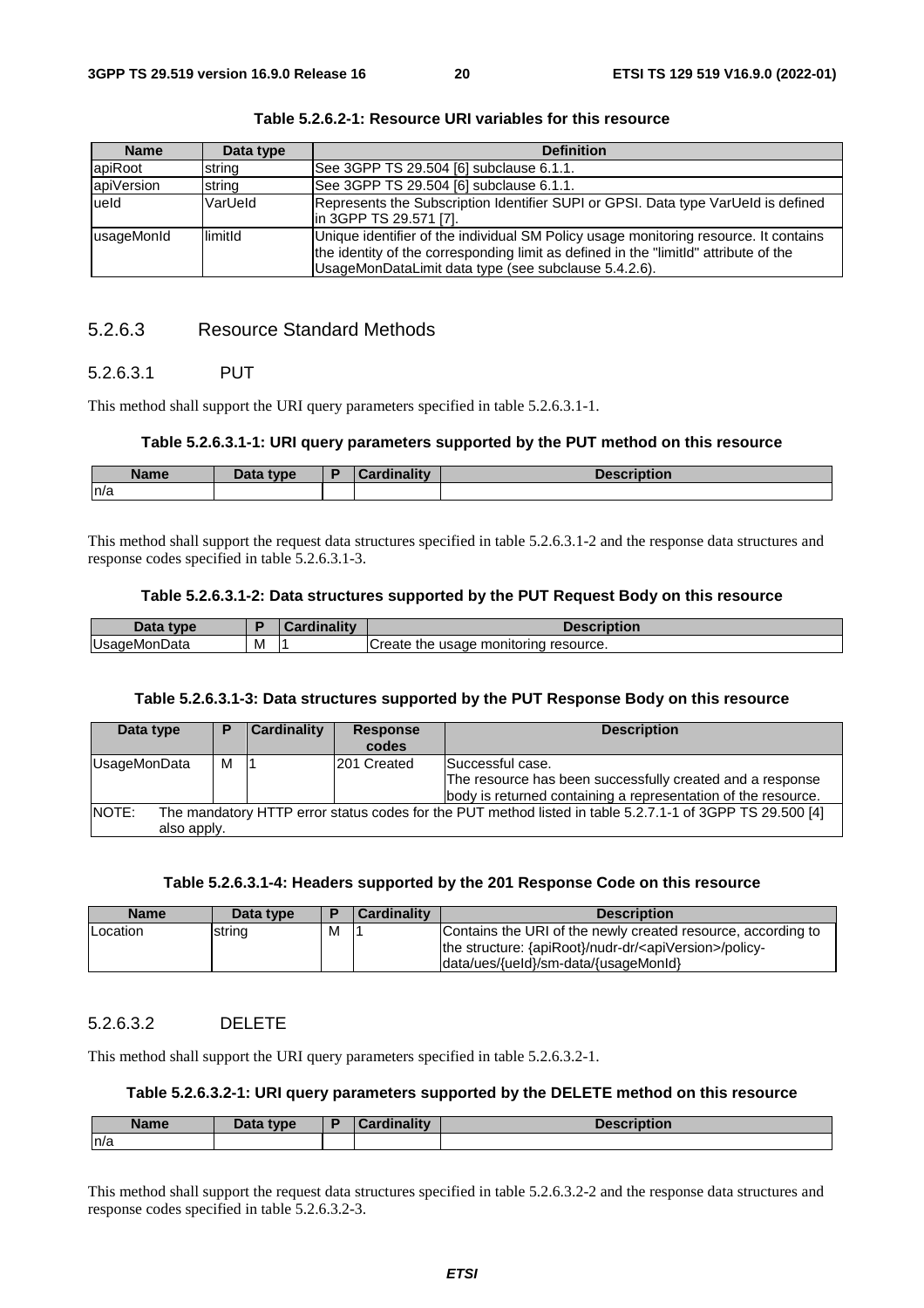# **Table 5.2.6.3.2-2: Data structures supported by the DELETE Request Body on this resource**

| Data type | <b>STEP</b><br>and all the con- | <b>Description</b> |
|-----------|---------------------------------|--------------------|
| n/a       |                                 |                    |

# **Table 5.2.6.3.2-3: Data structures supported by the DELETE Response Body on this resource**

| Data type                                                                                                                           |  | <b>Cardinality</b> | Response<br>codes | <b>Description</b>                                               |  |  |
|-------------------------------------------------------------------------------------------------------------------------------------|--|--------------------|-------------------|------------------------------------------------------------------|--|--|
| ln/a                                                                                                                                |  |                    | 204 No Content    | Successful case.<br>lThe resource has been successfully deleted. |  |  |
| NOTE:<br>The mandatory HTTP error status codes for the DELETE method listed in table 5.2.7.1-1 of<br>3GPP TS 29.500 [4] also apply. |  |                    |                   |                                                                  |  |  |

### 5.2.6.3.3 GET

This method shall support the URI query parameters specified in table 5.2.6.3.3-1.

#### **Table 5.2.6.3.3-1: URI query parameters supported by the GET method on this resource**

| <b>Name</b> | Data type         |   | Cardinality | Description                                        |
|-------------|-------------------|---|-------------|----------------------------------------------------|
| supp-teat   | SupportedFeatures | ີ | 10          | The features supported by the NF service consumer. |

This method shall support the request data structures specified in table 5.2.6.3.3-2 and the response data structures and response codes specified in table 5.2.6.3.3-3.

#### **Table 5.2.6.3.3-2: Data structures supported by the GET Request Body on this resource**

| Data type | <b>Cordinality</b> | <b>Description</b> |
|-----------|--------------------|--------------------|
| n/a       |                    |                    |

#### **Table 5.2.6.3.3-3: Data structures supported by the GET Response Body on this resource**

| Data type                                                                                                                        | E | <b>Cardinality</b> | <b>Response</b><br>codes | <b>Description</b>                                                   |  |
|----------------------------------------------------------------------------------------------------------------------------------|---|--------------------|--------------------------|----------------------------------------------------------------------|--|
| UsageMonData                                                                                                                     | м |                    | 200 OK                   | lSuccessful case.                                                    |  |
|                                                                                                                                  |   |                    |                          | The usage monitoring data is returned.                               |  |
| ln/a                                                                                                                             |   |                    | 204 No Content           | The resource was found but no usage monitoring data is<br>available. |  |
| NOTE:<br>The mandatory HTTP error status codes for the GET method listed in table 5.2.7.1-1 of 3GPP TS 29.500 [4]<br>also apply. |   |                    |                          |                                                                      |  |

# 5.2.7 Resource: SponsorConnectivityData

# 5.2.7.1 Description

The resource represents sponsored data connectivity related information stored in the UDR for a given sponsorId.

# 5.2.7.2 Resource definition

#### Resource URI: **{apiRoot}/nudr-dr/<apiVersion>/policy-data/sponsor-connectivity-data/{sponsorId}**

This resource shall support the resource URI variables defined in table 5.2.7.2-1.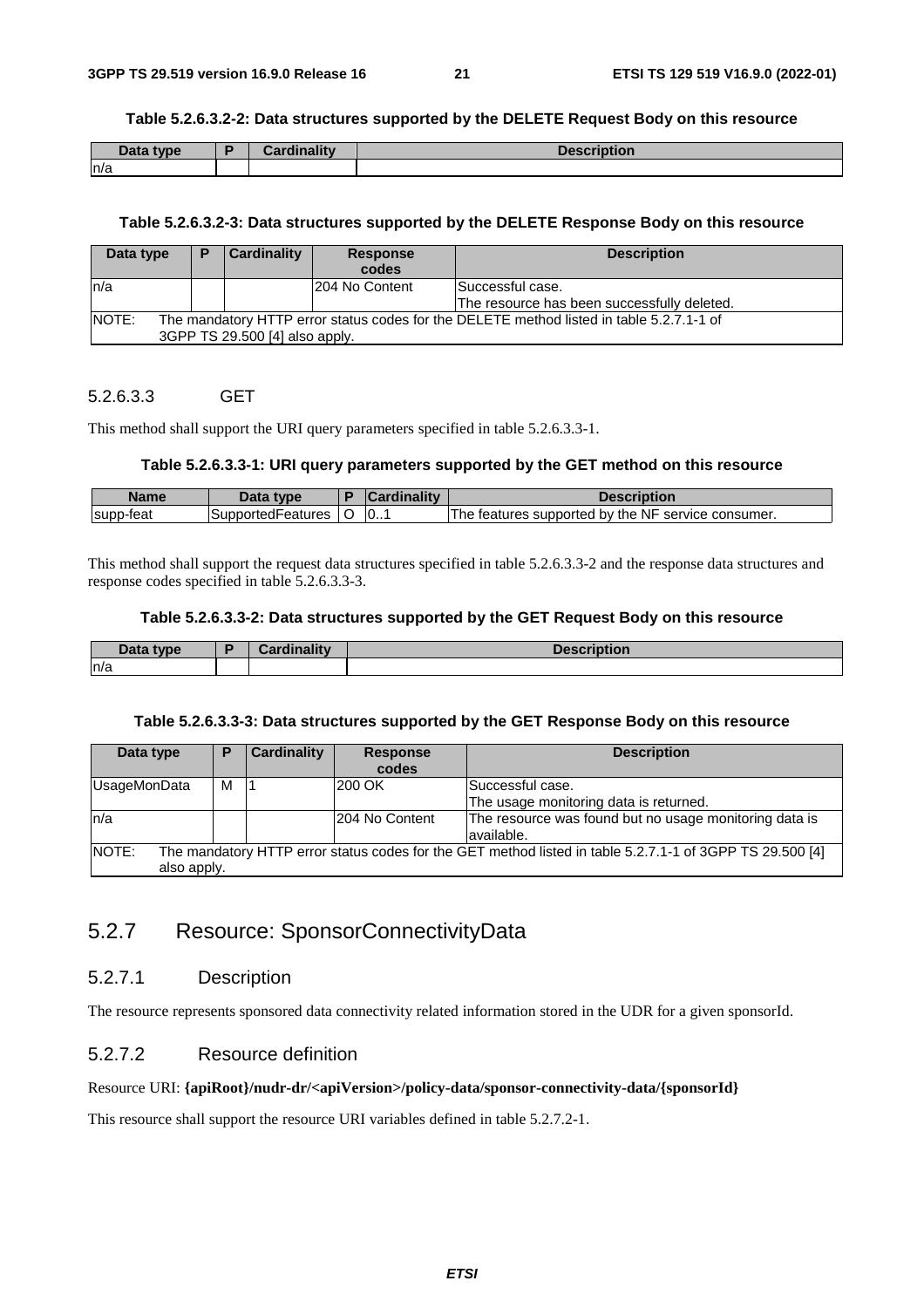| <b>Name</b> | Data type | <b>Definition</b>                       |
|-------------|-----------|-----------------------------------------|
| apiRoot     | Istrina   | See 3GPP TS 29.504 [6] subclause 6.1.1. |
| apiVersion  | string    | See 3GPP TS 29.504 [6] subclause 6.1.1. |
| sponsorld   | Istrina   | Represents the sponsor identity.        |

#### **Table 5.2.7.2-1: Resource URI variables for this resource**

# 5.2.7.3 Resource Standard Methods

#### 5.2.7.3.1 GET

This method shall support the URI query parameters specified in table 5.2.7.3.1-1.

#### **Table 5.2.7.3.1-1: URI query parameters supported by the GET method on this resource**

| <b>Name</b> | <b>Pata type</b> | inolity<br>$\sim$ | <b>IAAAHIAHIAH</b><br>Description |
|-------------|------------------|-------------------|-----------------------------------|
| n/a         |                  |                   |                                   |

This method shall support the request data structures specified in table 5.2.7.3.1-2 and the response data structures and response codes specified in table 5.2.7.3.1-3.

#### **Table 5.2.7.3.1-2: Data structures supported by the GET Request Body on this resource**

| <b>Pata type</b> | <b>Cordinality</b><br>Garumantv | <b>Description</b> |
|------------------|---------------------------------|--------------------|
| ln/a             |                                 |                    |

#### **Table 5.2.7.3.1-3: Data structures supported by the GET Response Body on this resource**

| Data type               | D | <b>Cardinality</b> | <b>Response</b> | <b>Description</b>                                                                                       |
|-------------------------|---|--------------------|-----------------|----------------------------------------------------------------------------------------------------------|
|                         |   |                    | codes           |                                                                                                          |
| SponsorConnectivityData | м |                    | 200 OK          | Upon success, a response body containing                                                                 |
|                         |   |                    |                 | Sponsor Connectivity Data shall be returned.                                                             |
| ln/a                    |   |                    | 204 No Content  | The resource was found but no Sponsor                                                                    |
|                         |   |                    |                 | Connectivity Data is available.                                                                          |
| NOTE:                   |   |                    |                 | The mandatory HTTP error status codes for the GET method listed in table 5.2.7.1-1 of 3GPP TS 29.500 [4] |
| also apply.             |   |                    |                 |                                                                                                          |

# 5.2.8 Resource: BdtData

### 5.2.8.1 Description

The resource represents background data transfer data stored in the UDR.

# 5.2.8.2 Resource definition

#### Resource URI: **{apiRoot}/nudr-dr/<apiVersion>/policy-data/bdt-data**

This resource shall support the resource URI variables defined in table 5.2.8.2-1.

# **Table 5.2.8.2-1: Resource URI variables for this resource**

| Name       | Data type | <b>Definition</b>                       |
|------------|-----------|-----------------------------------------|
| apiRoot    | string    | See 3GPP TS 29.504 [6] subclause 6.1.1. |
| apiVersion | string    | See 3GPP TS 29.504 [6] subclause 6.1.1. |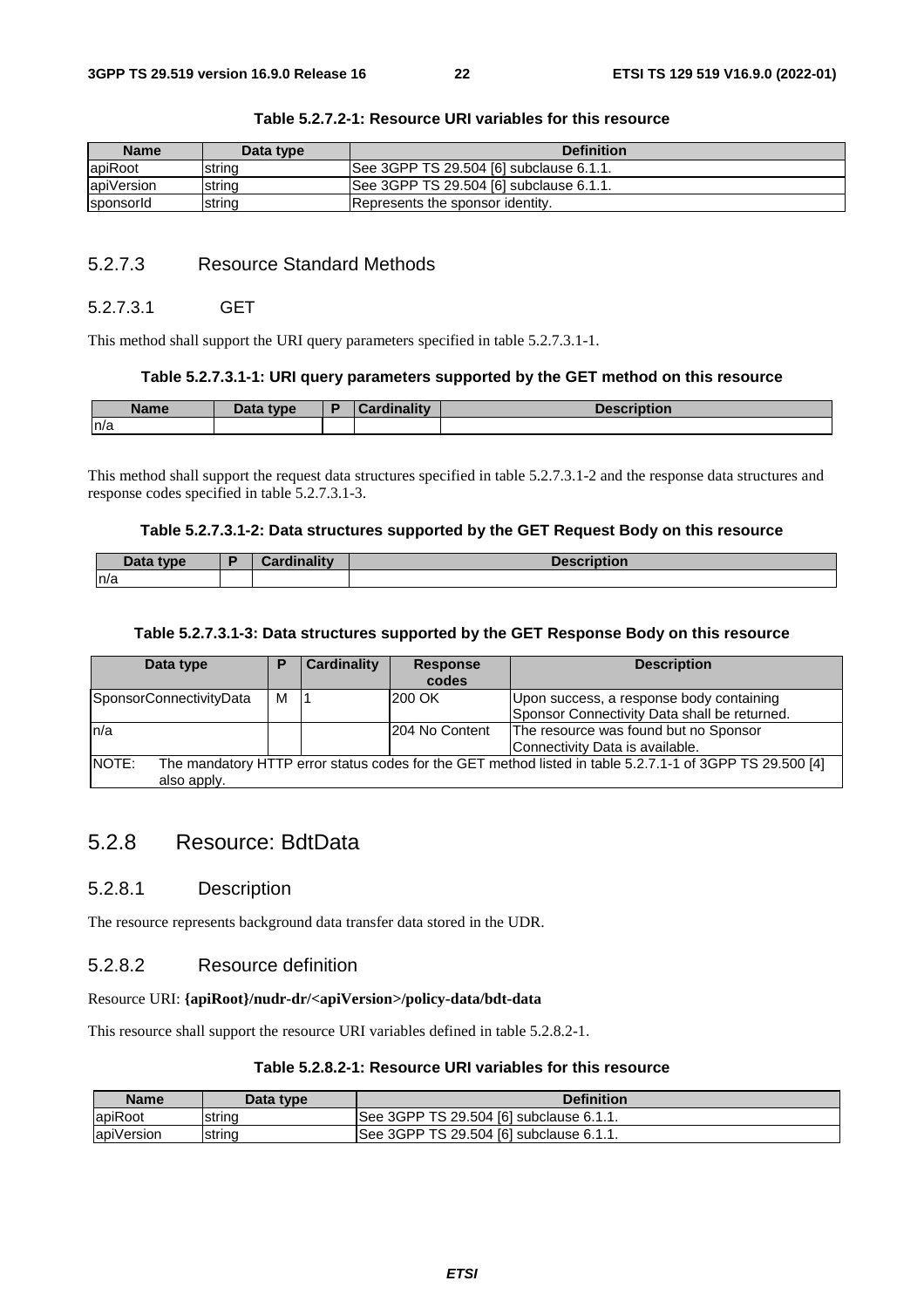# 5.2.8.3 Resource Standard Methods

# 5.2.8.3.1 GET

This method shall support the URI query parameters specified in table 5.2.8.3.1-1.

### **Table 5.2.8.3.1-1: URI query parameters supported by the GET method on this resource**

| <b>Name</b> | Data type                 | <b>Cardinality</b> | <b>Description</b>                                                                                                                                         |
|-------------|---------------------------|--------------------|------------------------------------------------------------------------------------------------------------------------------------------------------------|
| bdt-ref-ids | array(BdtReferenceld)   O | 1N                 | If included, this IE shall contain a list of the BDT reference<br>lidentifiers.<br>Each member of the array is an individual BDT reference<br>lidentifier. |
| supp-feat   | SupportedFeatures         | 01                 | The features supported by the NF service consumer.                                                                                                         |

This method shall support the request data structures specified in table 5.2.8.3.1-2 and the response data structures and response codes specified in table 5.2.8.3.1-3.

#### **Table 5.2.8.3.1-2: Data structures supported by the GET Request Body on this resource**

| Data type | annual in pilitarian<br>лангу | Description |
|-----------|-------------------------------|-------------|
| n/a       |                               |             |

#### **Table 5.2.8.3.1-3: Data structures supported by the GET Response Body on this resource**

| Data type                   | P | <b>Cardinality</b> | <b>Response</b><br>codes | <b>Description</b>                                                                                                                 |
|-----------------------------|---|--------------------|--------------------------|------------------------------------------------------------------------------------------------------------------------------------|
| array(BdtData)              | М | 10N                | 200 OK                   | Upon success, a response body containing the BDT data shall<br>be returned.<br>Each member of the array is an individual BDT data. |
| <b>NOTE:</b><br>also apply. |   |                    |                          | The mandatory HTTP error status codes for the GET method listed in table 5.2.7.1-1 of 3GPP TS 29.500 [4]                           |

# 5.2.9 Resource: IndividualBdtData

# 5.2.9.1 Description

The resource represents individual background data transfer data stored in the UDR for a given "bdtReferenceId".

### 5.2.9.2 Resource definition

#### Resource URI: **{apiRoot}/nudr-dr/<apiVersion>/policy-data/bdt-data/{bdtReferenceId}**

This resource shall support the resource URI variables defined in table 5.2.9.2-1.

### **Table 5.2.9.2-1: Resource URI variables for this resource**

| <b>Name</b>           | Data type             | <b>Definition</b>                                                                                                                          |
|-----------------------|-----------------------|--------------------------------------------------------------------------------------------------------------------------------------------|
| lapiRoot              | string                | See 3GPP TS 29.504 [6] subclause 6.1.1.                                                                                                    |
| apiVersion            | string                | See 3GPP TS 29.504 [6] subclause 6.1.1.                                                                                                    |
| <b>bdtReferenceld</b> | <b>BdtReferenceld</b> | Represents the transfer policy of background data transfer for provided<br>ASP. Data type BdtReferenceld is defined in 3GPP TS 29.122 [9]. |

# 5.2.9.3 Resource Standard Methods

### 5.2.9.3.1 GET

This method shall support the URI query parameters specified in table 5.2.9.3.1-1.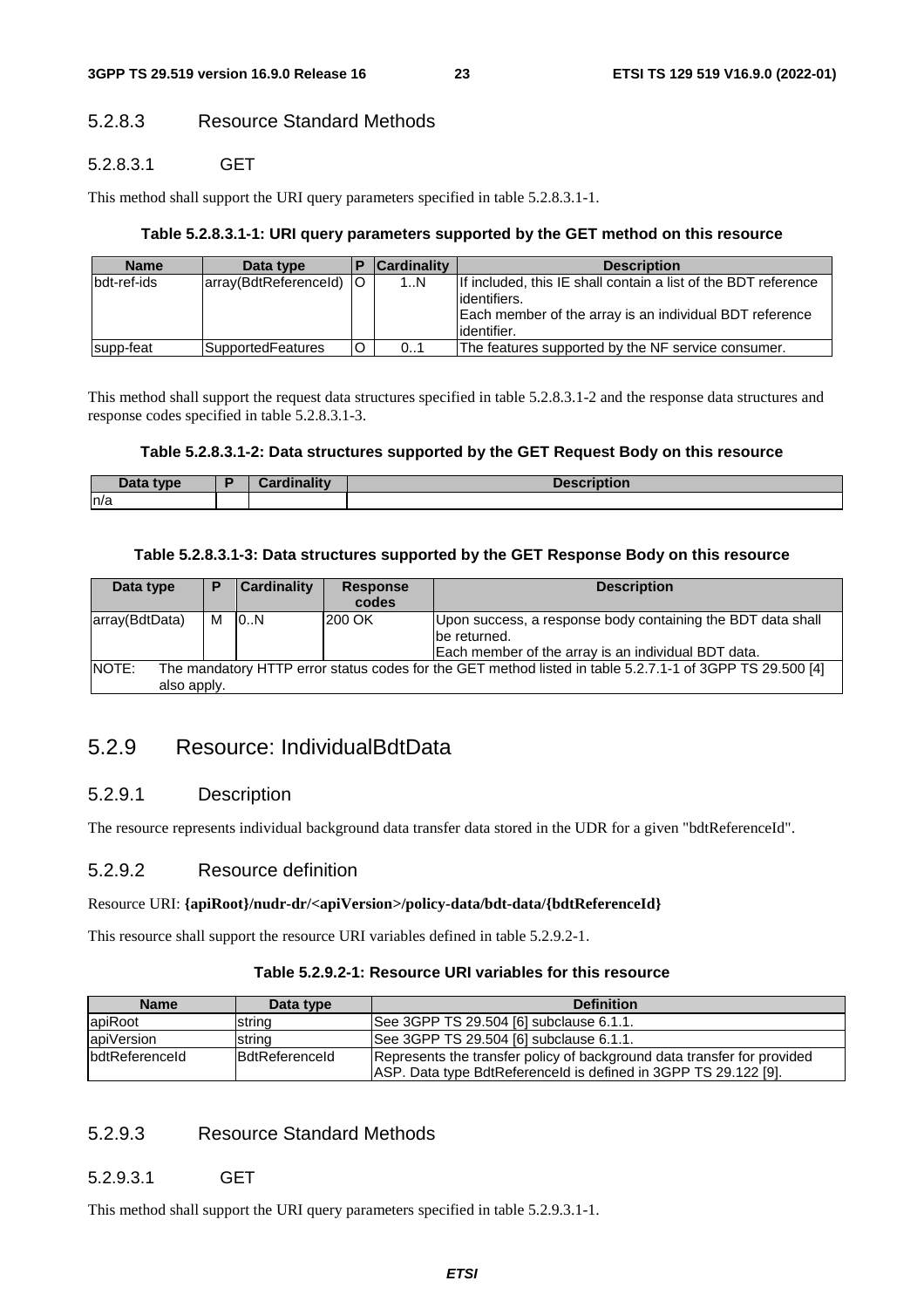#### **Table 5.2.9.3.1-1: URI query parameters supported by the GET method on this resource**

| <b>Name</b> | Jata<br>type      |   | $\mathcal{L}$ ardinality | ription                                                     |
|-------------|-------------------|---|--------------------------|-------------------------------------------------------------|
| supp-teat   | SupportedFeatures | ◡ | 10                       | supported by the NF<br>The<br>service consumer.<br>teatures |

This method shall support the request data structures specified in table 5.2.9.3.1-2 and the response data structures and response codes specified in table 5.2.9.3.1-3.

#### **Table 5.2.9.3.1-2: Data structures supported by the GET Request Body on this resource**

| Dota -<br><b>tyne</b><br>Dala | Cordinality<br>. | .<br><b>Description</b> |
|-------------------------------|------------------|-------------------------|
| n/a                           |                  |                         |

#### **Table 5.2.9.3.1-3: Data structures supported by the GET Response Body on this resource**

| Data type                                                                                                                               | D | <b>Cardinality</b> | <b>Response</b><br>codes | <b>Description</b>                                                          |  |  |
|-----------------------------------------------------------------------------------------------------------------------------------------|---|--------------------|--------------------------|-----------------------------------------------------------------------------|--|--|
| BdtData                                                                                                                                 | м |                    | 200 OK                   | Upon success, a response body containing the BDT data shall<br>be returned. |  |  |
| <b>NOTE:</b><br>The mandatory HTTP error status codes for the GET method listed in table 5.2.7.1-1 of 3GPP TS 29.500 [4]<br>also apply. |   |                    |                          |                                                                             |  |  |

#### 5.2.9.3.2 PUT

This method shall support the URI query parameters specified in table 5.2.9.3.2-1.

#### **Table 5.2.9.3.2-1: URI query parameters supported by the PUT method on this resource**

| <b>Name</b> | Data type | Cardinality | Description |
|-------------|-----------|-------------|-------------|
| n/a         |           |             |             |

This method shall support the request data structures specified in table 5.2.9.3.2-2 and the response data structures and response codes specified in table 5.2.9.3.2-3.

#### **Table 5.2.9.3.2-2: Data structures supported by the PUT Request Body on this resource**

| Data type |   | dinalitv | <b>Description</b>                                             |
|-----------|---|----------|----------------------------------------------------------------|
| BdtData   | м |          | · bdtReferenceld.<br>-BDT<br>data for a given<br>Create<br>the |

#### **Table 5.2.9.3.2-3: Data structures supported by the PUT Response Body on this resource**

| Data type                                                                              | P | <b>Cardinality</b> | <b>Response</b><br>codes | <b>Description</b>                                                                                               |  |  |
|----------------------------------------------------------------------------------------|---|--------------------|--------------------------|------------------------------------------------------------------------------------------------------------------|--|--|
|                                                                                        |   |                    |                          |                                                                                                                  |  |  |
| BdtData                                                                                | м |                    | 201 Created              | Successful case.                                                                                                 |  |  |
|                                                                                        |   |                    |                          | The resource has been successfully created.                                                                      |  |  |
| <b>ProblemDetails</b>                                                                  | O | 101                | 403 Forbidden            | The resource is not allowed to be updated.                                                                       |  |  |
|                                                                                        |   |                    |                          | (NOTE 2)                                                                                                         |  |  |
|                                                                                        |   |                    |                          | NOTE 1: The mandatory HTTP error status codes for the PUT method listed in table 5.2.7.1-1 of 3GPP TS 29.500 [4] |  |  |
| also apply.                                                                            |   |                    |                          |                                                                                                                  |  |  |
| NOTE 2: The "cause" attribute within the "ProblemDetails" data structure may be set to |   |                    |                          |                                                                                                                  |  |  |
|                                                                                        |   |                    |                          | "MODIFICATION_NOT_ALLOWED" as defined in table 5.2.7.2-1 of 3GPP TS 29.500 [4].                                  |  |  |

#### **Table 5.2.9.3.2-4: Headers supported by the 201 Response Code on this resource**

| <b>Description</b>                                                                                                                                                     |
|------------------------------------------------------------------------------------------------------------------------------------------------------------------------|
| Contains the URI of the newly created resource, according to<br>the structure: {apiRoot}/nudr-dr/ <apiversion>/policy-data/bdt-<br/>data/{bdtReferenceld}</apiversion> |
|                                                                                                                                                                        |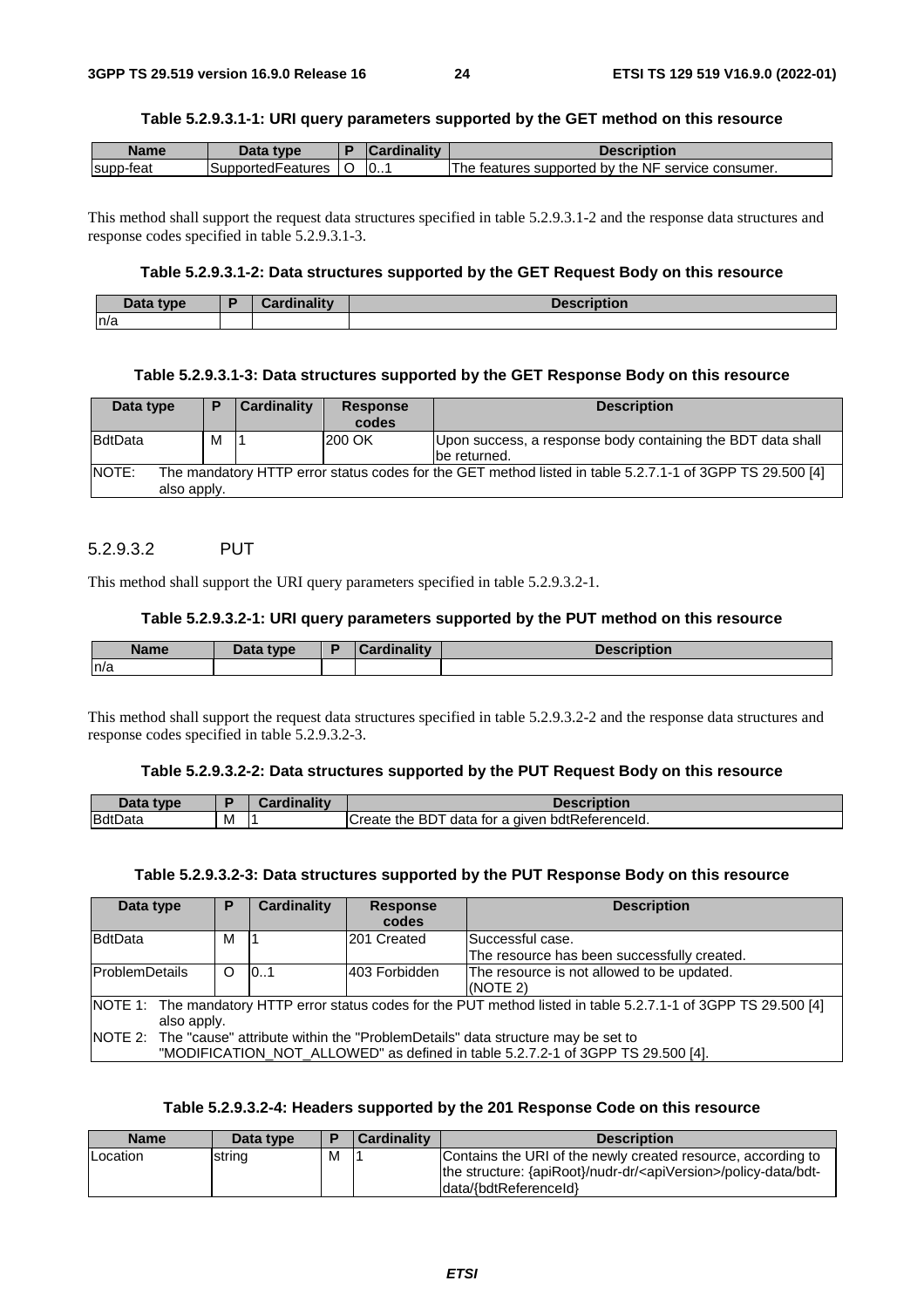# 5.2.9.3.3 DELETE

This method shall support the URI query parameters specified in table 5.2.9.3.3-1.

# **Table 5.2.9.3.3-1: URI query parameters supported by the DELETE method on this resource**

| <b>Name</b> | <b>Dota</b><br>tvne<br>Data | والمقالم مطالبهم والمناد | <b>AARIMEIAR</b><br>Description |
|-------------|-----------------------------|--------------------------|---------------------------------|
| n/a         |                             |                          |                                 |

This method shall support the request data structures specified in table 5.2.9.3.3-2 and the response data structures and response codes specified in table 5.2.9.3.3-3.

### **Table 5.2.9.3.3-2: Data structures supported by the DELETE Request Body on this resource**

| Data type | <b>Cardinality</b> | <b>Description</b> |
|-----------|--------------------|--------------------|
| ln/a      |                    |                    |

# **Table 5.2.9.3.3-3: Data structures supported by the DELETE Response Body on this resource**

| Data type                                                                                                                           | P | Cardinality | <b>Response</b><br>codes | <b>Description</b>                                              |  |
|-------------------------------------------------------------------------------------------------------------------------------------|---|-------------|--------------------------|-----------------------------------------------------------------|--|
| ln/a                                                                                                                                |   |             | 204 No Content           | Successful case.<br>The resource has been successfully deleted. |  |
| NOTE:<br>The mandatory HTTP error status codes for the DELETE method listed in table 5.2.7.1-1 of<br>3GPP TS 29.500 [4] also apply. |   |             |                          |                                                                 |  |

# 5.2.9.3.4 PATCH

This method shall support the URI query parameters specified in table 5.2.9.3.4-1.

# **Table 5.2.9.3.4-1: URI query parameters supported by the PATCH method on this resource**

| <b>Name</b> | <b>Pata type</b> | ъ | $in$ olity<br><b>STATISTICS</b><br>$\mathbf{r}$ or $\mathbf{r}$ | <b>Description</b> |
|-------------|------------------|---|-----------------------------------------------------------------|--------------------|
| n/a         |                  |   |                                                                 |                    |

This method shall support the request data structures specified in table 5.2.9.3.4-2 and the response data structures and response codes specified in table 5.2.9.3.4-3.

### **Table 5.2.9.3.4-2: Data structures supported by the PATCH Request Body on this resource**

| Data type           |   | <b>Description</b>                                               |
|---------------------|---|------------------------------------------------------------------|
| <b>BdtDataPatch</b> | M | ∟bdtReferenceId.<br>Modify<br>, BD.<br>data for a given<br>v the |

### **Table 5.2.9.3.4-3: Data structures supported by the PATCH Response Body on this resource**

| Data type       | P | <b>Cardinality</b>             | <b>Response</b><br>codes | <b>Description</b>                                                                                                                 |
|-----------------|---|--------------------------------|--------------------------|------------------------------------------------------------------------------------------------------------------------------------|
| <b>B</b> dtData | M |                                | 200 OK                   | The resource has been successfully updated and a<br>response body containing BDT data shall be returned.                           |
| ln/a            |   |                                | 204 No Content           | Successful case.<br>The resource has been successfully updated and no<br>additional content is to be sent in the response message. |
| NOTE:           |   | 3GPP TS 29.500 [4] also apply. |                          | The mandatory HTTP error status codes for the PATCH method listed in table 5.2.7.1-1 of                                            |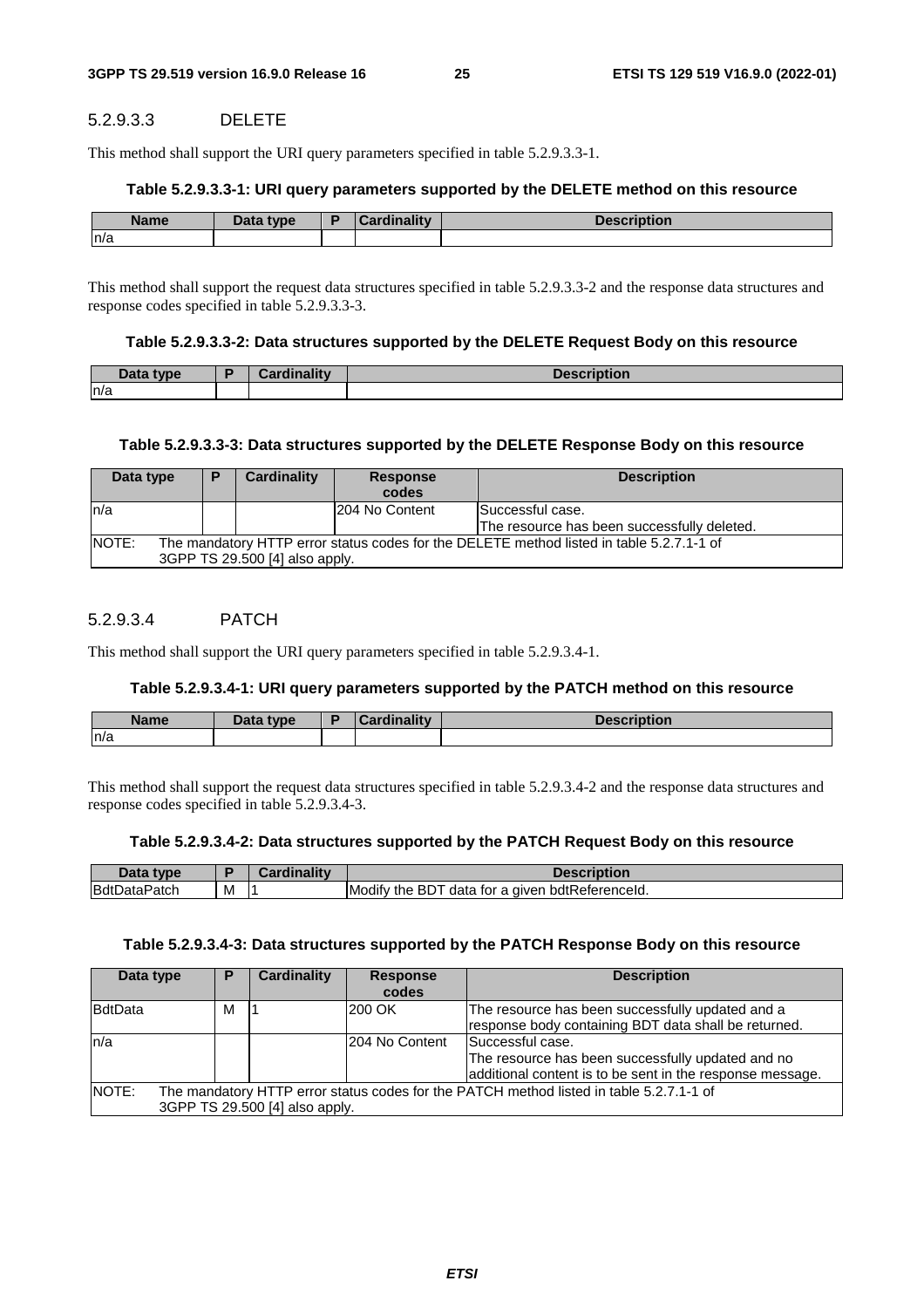# 5.2.10 Resource: PolicyDataSubscriptions

# 5.2.10.1 Description

This resource is used to represent subscriptions to notification of policy data modification.

# 5.2.10.2 Resource definition

# Resource URI: **{apiRoot}/nudr-dr/<apiVersion>/policy-data/subs-to-notify**

This resource shall support the resource URI variables defined in table 5.2.10.2-1.

# **Table 5.2.10.2-1: Resource URI variables for this resource**

| <b>Name</b> | Data type | <b>Definition</b>                        |
|-------------|-----------|------------------------------------------|
| apiRoot     | Istrina   | See 3GPP TS 29.504 [6] subclause 6.1.1.  |
| apiVersion  | Istrina   | ISee 3GPP TS 29.504 [6] subclause 6.1.1. |

# 5.2.10.3 Resource Standard Methods

# 5.2.10.3.1 POST

This method shall support the URI query parameters specified in table 5.2.10.3.1-1.

# **Table 5.2.10.3.1-1: URI query parameters supported by the POST method on this resource**

| Name | <b>Pata type</b><br>Dala | . | --- |
|------|--------------------------|---|-----|
| n/a  |                          |   |     |

This method shall support the request data structures specified in table 5.2.10.3.1-2 and the response data structures and response codes specified in table 5.2.10.3.1-3.

### **Table 5.2.10.3.1-2: Data structures supported by the POST Request Body on this resource**

|                                       |   | - 1945) | спонон                                                                                                                   |
|---------------------------------------|---|---------|--------------------------------------------------------------------------------------------------------------------------|
| Policy<br>cription<br>лата:<br>…lins⊆ | M |         | <br>…a modificatie≅<br><b>Identifies</b><br>policv<br>data<br>the<br>subscription<br>notification<br>of<br>cation.<br>το |

# **Table 5.2.10.3.1-3: Data structures supported by the POST Response Body on this resource**

| Data type                                                                                                                         | P | <b>Cardinality</b> | <b>Response</b><br>codes | <b>Description</b>                                                                                                                                                                                                                              |  |  |
|-----------------------------------------------------------------------------------------------------------------------------------|---|--------------------|--------------------------|-------------------------------------------------------------------------------------------------------------------------------------------------------------------------------------------------------------------------------------------------|--|--|
| PolicyDataSubscr<br>iption                                                                                                        | м |                    | 201 Created              | Upon success, a response body containing a representation<br>of each Individual subscription resource shall be returned.<br>The HTTP response shall include a "Location" HTTP header<br>that contains the resource URI of the created resource. |  |  |
| NOTE:<br>The mandatory HTTP error status codes for the POST method listed in table 5.2.7.1-1 of<br>3GPP TS 29.500 [4] also apply. |   |                    |                          |                                                                                                                                                                                                                                                 |  |  |

# **Table 5.2.10.3.1-4: Headers supported by the 201 Response Code on this resource**

| <b>Name</b> | Data type |   | Cardinality | <b>Description</b>                                                                                                                                                   |
|-------------|-----------|---|-------------|----------------------------------------------------------------------------------------------------------------------------------------------------------------------|
| Location    | string    | M |             | Contains the URI of the newly created resource, according to<br>the structure: {apiRoot}/nudr-dr/ <apiversion>/policy-<br/>data/subs-to-notify/{subsid}</apiversion> |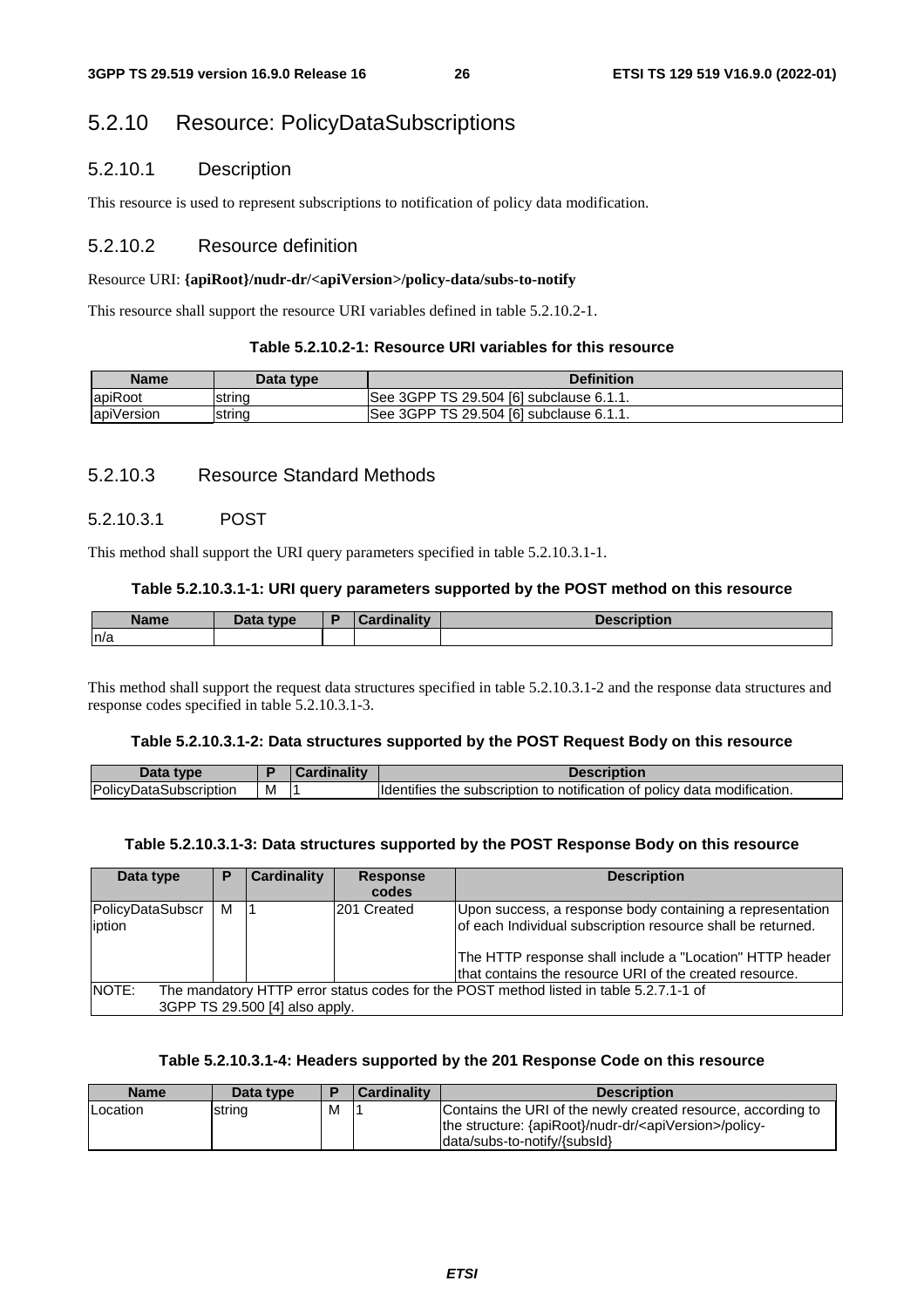# 5.2.11 Resource: IndividualPolicyDataSubscription

# 5.2.11.1 Description

This resource is used to represent an individual subscription to notification of policy data modification.

# 5.2.11.2 Resource definition

#### Resource URI: **{apiRoot}/nudr-dr/<apiVersion>/policy-data/subs-to-notify/{subsId}**

This resource shall support the resource URI variables defined in table 5.2.11.2-1.

|  | Table 5.2.11.2-1: Resource URI variables for this resource |
|--|------------------------------------------------------------|
|--|------------------------------------------------------------|

| <b>Name</b> | Data type | <b>Definition</b>                                                                                                                                                               |
|-------------|-----------|---------------------------------------------------------------------------------------------------------------------------------------------------------------------------------|
| lapiRoot    | string    | See 3GPP TS 29.504 [6] subclause 6.1.1.                                                                                                                                         |
| apiVersion  | string    | See 3GPP TS 29.504 [6] subclause 6.1.1.                                                                                                                                         |
| subsid      | string    | The subsId identifies an individual policy data subscription to notifications. The<br>value is allocated by the UDR during creation of the PolicyDataSubscriptions<br>resource. |

# 5.2.11.3 Resource Standard Methods

# 5.2.11.3.1 PUT

This method shall support the URI query parameters specified in table 5.2.11.3.1-1.

#### **Table 5.2.11.3.1-1: URI query parameters supported by the PUT method on this resource**

| <b>Name</b> | <b>Data type</b><br>$ -$ | Cardinalitv | <b>Description</b> |
|-------------|--------------------------|-------------|--------------------|
| n/a         |                          |             |                    |

This method shall support the request data structures specified in table 5.2.11.3.1-2 and the response data structures and response codes specified in table 5.2.11.3.1-3.

#### **Table 5.2.11.3.1-2: Data structures supported by the PUT Request Body on this resource**

| Data<br>tvne                  |   | ardinalitv | <b>Description</b>                                                                           |
|-------------------------------|---|------------|----------------------------------------------------------------------------------------------|
| <b>PolicyDataSubscription</b> | M |            | modification.<br>: policv data<br><b>Updates</b><br>e subscription to notification of<br>the |

#### **Table 5.2.11.3.1-3: Data structures supported by the PUT Response Body on this resource**

| Data type              | Р | <b>Cardinality</b> | <b>Response</b><br>codes | <b>Description</b>                                                                                                                                    |
|------------------------|---|--------------------|--------------------------|-------------------------------------------------------------------------------------------------------------------------------------------------------|
| PolicyDataSubscription | М |                    | 200 OK                   | The individual subscription resource was updated<br>successfully.                                                                                     |
| n/a                    |   |                    |                          | 204 No Content   The individual subscription resource was updated<br>successfully and no additional content is to be sent in<br>the response message. |
| NOTE:<br>also apply.   |   |                    |                          | The mandatory HTTP error status codes for the PUT method listed in table 5.2.7.1-1 of 3GPP TS 29.500 [4]                                              |

# 5.2.11.3.2 DELETE

This method shall support the URI query parameters specified in table 5.2.11.3.2-1.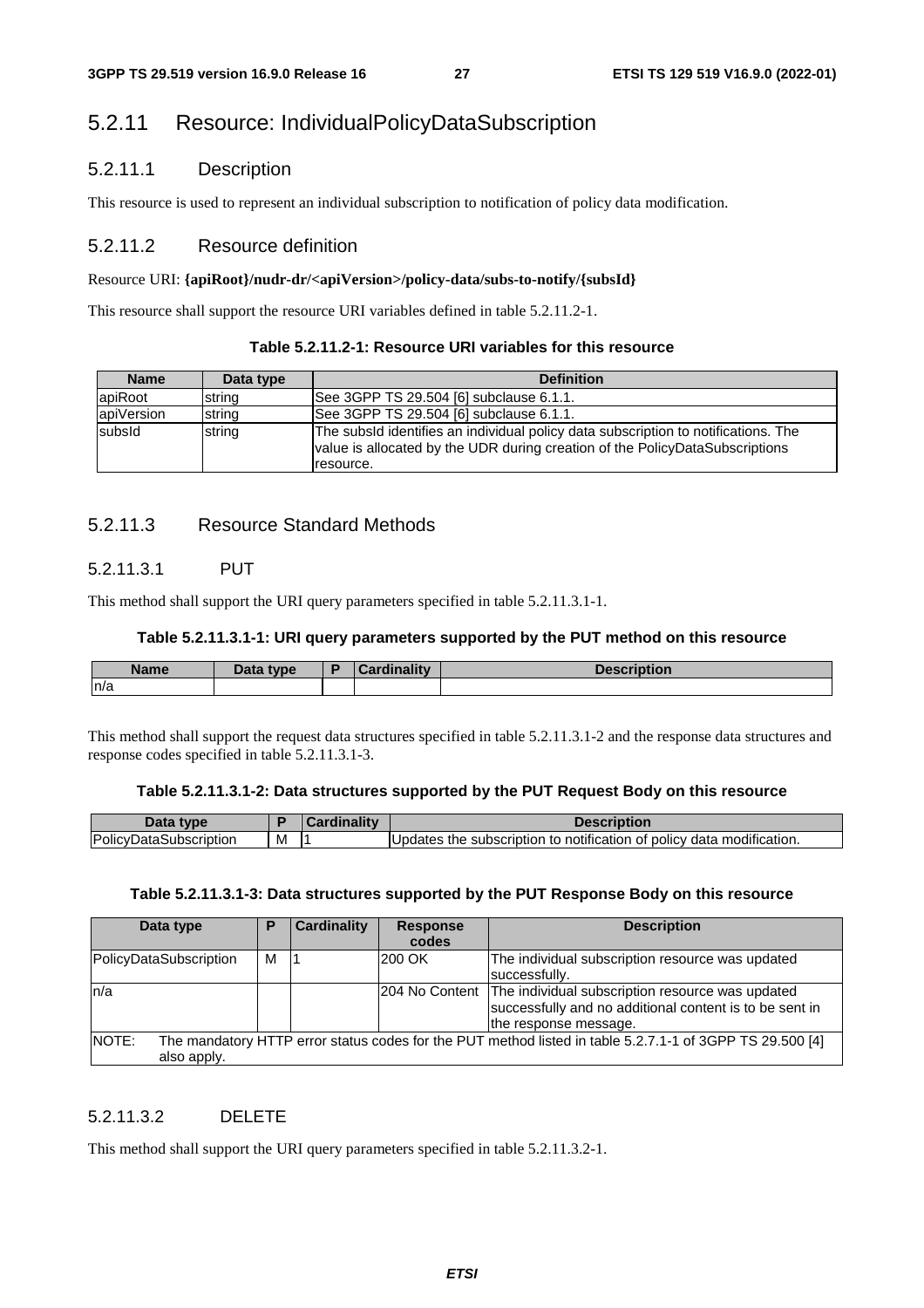#### **Table 5.2.11.3.2-1: URI query parameters supported by the DELETE method on this resource**

| <b>Name</b> | Data type | <b>Cardinality</b> | <b>Description</b> |
|-------------|-----------|--------------------|--------------------|
| n/a         |           |                    |                    |

This method shall support the request data structures specified in table 5.2.11.3.2-2 and the response data structures and response codes specified in table 5.2.11.3.2-3.

#### **Table 5.2.11.3.2-2: Data structures supported by the DELETE Request Body on this resource**

| That<br>tvne<br>Dald | <b>BR</b><br> | <b>Description</b>                               |
|----------------------|---------------|--------------------------------------------------|
| ln/a                 |               | emptv.<br>request<br>shall<br>body<br>he<br>. ne |

#### **Table 5.2.11.3.2-3: Data structures supported by the DELETE Response Body on this resource**

| Data type    |                                                                                                                            | Cardinality<br><b>Response</b><br>codes |  | <b>Description</b>                                      |  |  |  |
|--------------|----------------------------------------------------------------------------------------------------------------------------|-----------------------------------------|--|---------------------------------------------------------|--|--|--|
| ln/a         |                                                                                                                            | 204 No Content                          |  | Upon success, an empty response body shall be returned. |  |  |  |
| <b>NOTE:</b> | The mandatory HTTP error status codes for the DELETE method listed in table 5.2.7.1-1 of<br>3GPP TS 29.500 [4] also apply. |                                         |  |                                                         |  |  |  |

# 5.2.12 Resource: OperatorSpecificData

# 5.2.12.1 Description

This resource represents the UE's operator specific data.

This resource is modelled with the Document resource archetype (see subclause C.1 of 3GPP TS 29.501 [5]).

# 5.2.12.2 Resource Definition

#### Resource URI: **{apiRoot}/nudr-dr/<apiVersion>/policy-data/ues/{ueId}/operator-specific-data**

This resource shall support the resource URI variables defined in table 5.2.12.2-1.

### **Table 5.2.12.2-1: Resource URI variables for this resource**

| <b>Name</b>    | Data type | <b>Definition</b>                                                                                           |
|----------------|-----------|-------------------------------------------------------------------------------------------------------------|
| <b>apiRoot</b> | string    | See 3GPP TS 29.504 [6] subclause 6.1.1.                                                                     |
| apiVersion     | string    | See 3GPP TS 29.504 [6] subclause 6.1.1.                                                                     |
| lueld          | VarUeld   | Represents the Subscription Identifier SUPI or GPSI. Data type VarUeld is<br>defined in 3GPP TS 29.571 [7]. |

# 5.2.12.3 Resource Standard Methods

### 5.2.12.3.1 GET

This method is used to retrieve operator specific data from the UDR.

This method shall support the URI query parameters specified in table 5.2.12.3.1-1.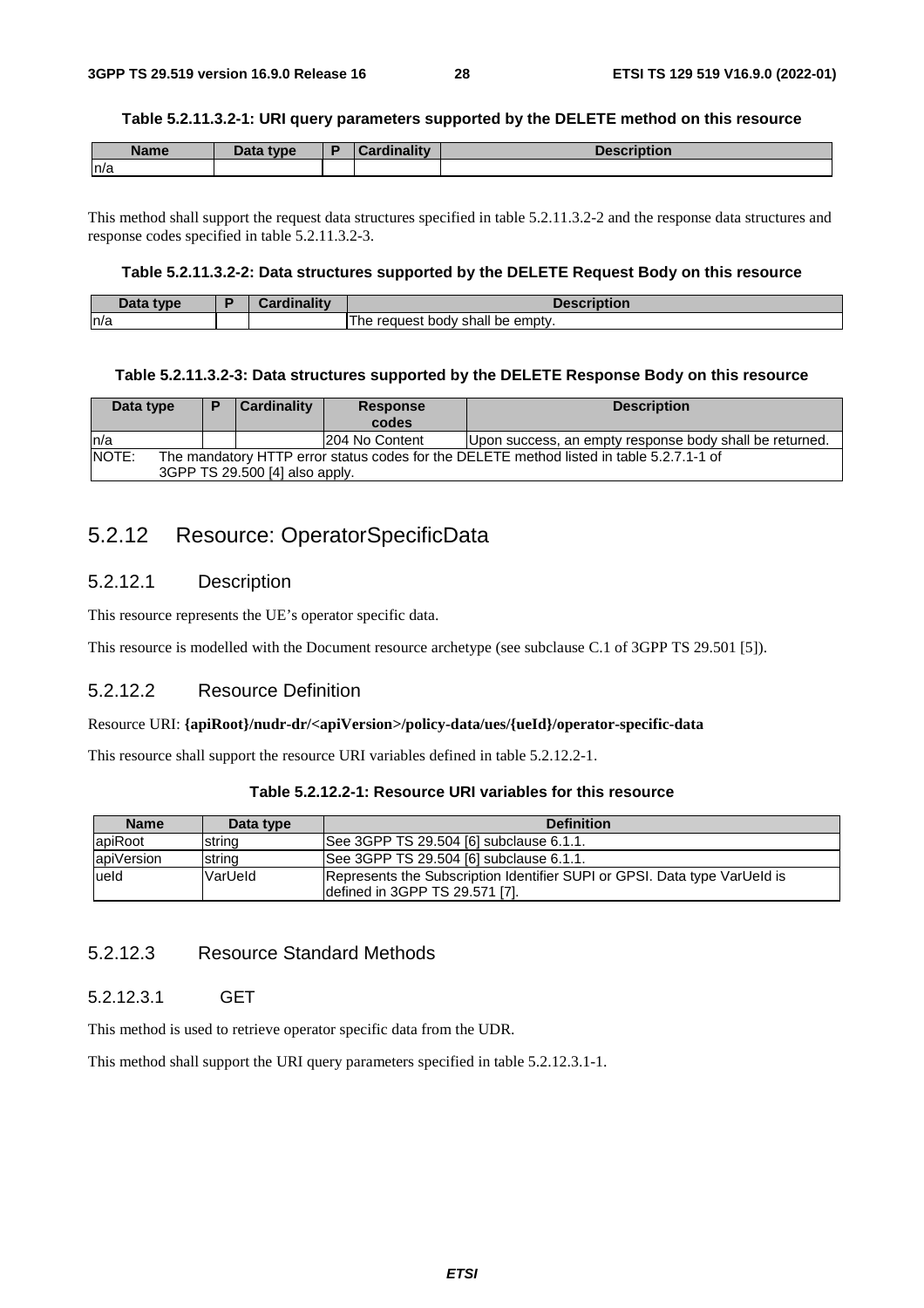#### **Table 5.2.12.3.1-1: URI query parameters supported by the GET method on this resource**

| <b>Name</b>   | Data type                 | в | <b>Cardinality</b> | <b>Description</b>                                                                                                                                                                                          |
|---------------|---------------------------|---|--------------------|-------------------------------------------------------------------------------------------------------------------------------------------------------------------------------------------------------------|
| <b>fields</b> | array(string)             | C | 1N                 | When the NF consumer only retrieves a subset of the resource, the<br>"fields" query parameter shall be included. The "fields" query<br>parameter contains the pointers of the attribute(s) to be retrieved. |
| supp-feat     | SupportedFea   O<br>tures |   | 0.1                | Identifies the features supported by the NF service consumer.                                                                                                                                               |

This method shall support the request data structures specified in table 5.2.12.3.1-2 and the response data structures and response codes specified in table 5.2.12.3.1-3.

#### **Table 5.2.12.3.1-2: Data structures supported by the GET Request Body on this resource**

| Data type | $\overline{\phantom{a}}$ | <b>Cardinality</b> | <b>Description</b> |
|-----------|--------------------------|--------------------|--------------------|
| n/a       |                          |                    |                    |

#### **Table 5.2.12.3.1-3: Data structures supported by the GET Response Body on this resource**

| Data type                                                                                                                        | P | <b>Cardinality</b> | <b>Response</b><br>codes | <b>Description</b>                                                                                                                                                                        |  |
|----------------------------------------------------------------------------------------------------------------------------------|---|--------------------|--------------------------|-------------------------------------------------------------------------------------------------------------------------------------------------------------------------------------------|--|
| map(OperatorSpecif<br>(icDataContainer)                                                                                          | м | 1N                 | 200 OK                   | Upon success, a response body containing a map shall be<br>returned. The key of the map is operator specific data element<br>Iname and the value is the operator specific data of the UE. |  |
| NOTE:<br>The mandatory HTTP error status codes for the GET method listed in table 5.2.7.1-1 of 3GPP TS 29.500 [4]<br>also apply. |   |                    |                          |                                                                                                                                                                                           |  |

### 5.2.12.3.2 PATCH

This method is used to modify operator specific data in the UDR.

This method shall support the URI query parameters specified in table 5.2.12.3.2-1.

#### **Table 5.2.12.3.2-1: URI query parameters supported by the PATCH method on this resource**

| <b>Name</b> | Data.<br>tvne<br>Dala<br>- F | والمقالح ومقالوها | - 1011 - |
|-------------|------------------------------|-------------------|----------|
| n/a         |                              |                   |          |

This method shall support the request data structures specified in table 5.2.12.3.2-2 and the response data structures and response codes specified in table 5.2.12.3.2-3.

#### **Table 5.2.12.3.2-2: Data structures supported by the PATCH Request Body on this resource**

| <b>VDE</b>                   |   | .           |                                                                       |
|------------------------------|---|-------------|-----------------------------------------------------------------------|
| → chitem)<br>larrav(P)<br>ΉЮ | M | м<br>N<br>. | data<br>delta data<br>operator specific<br>Contains<br>⊤to the<br>the |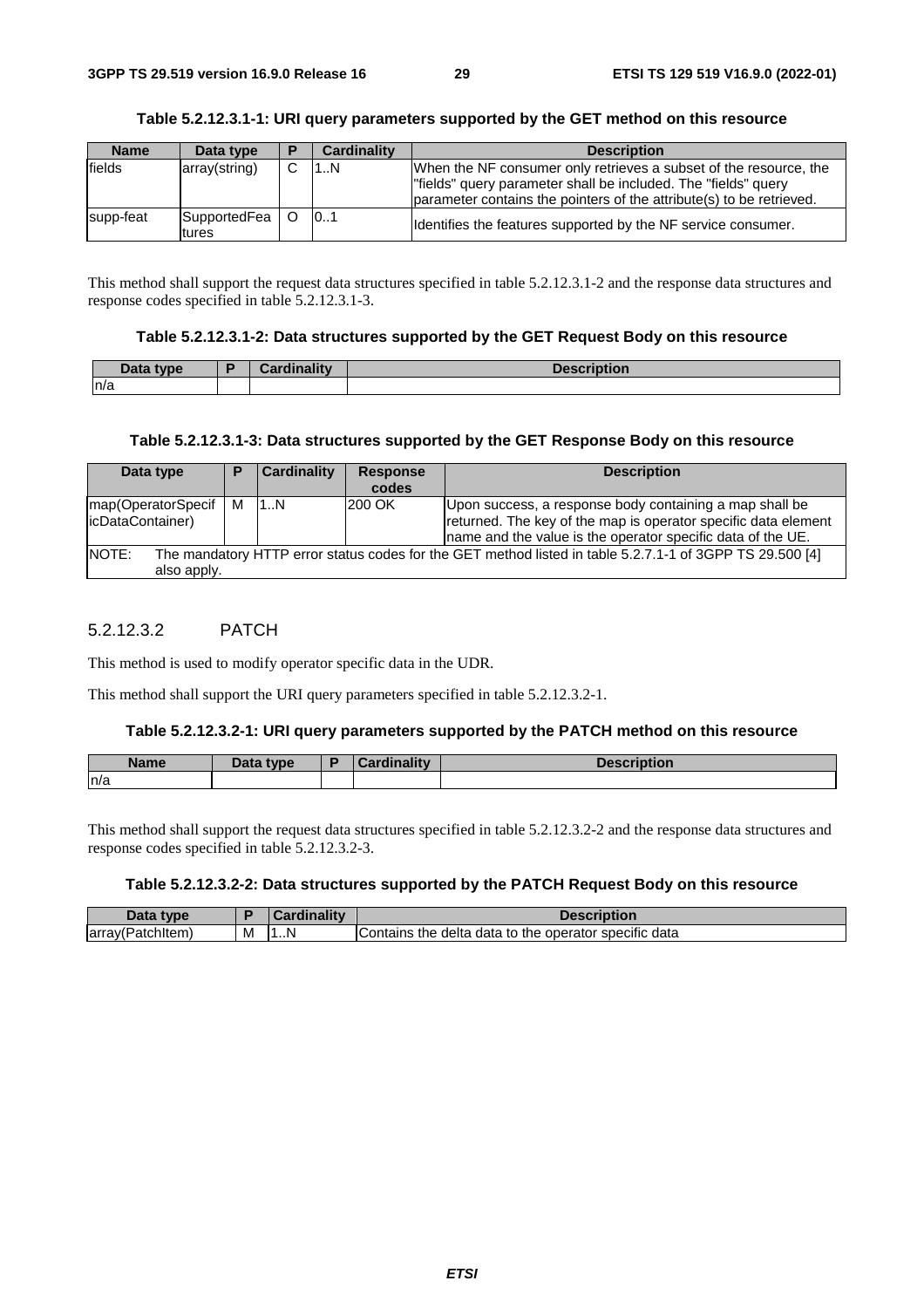| Data type             | Р                                                                                                                                                                                                                                                                                                                                              | <b>Cardinality</b>               | <b>Response</b>                                                                   | <b>Description</b>                                                                                                                                                        |  |  |  |
|-----------------------|------------------------------------------------------------------------------------------------------------------------------------------------------------------------------------------------------------------------------------------------------------------------------------------------------------------------------------------------|----------------------------------|-----------------------------------------------------------------------------------|---------------------------------------------------------------------------------------------------------------------------------------------------------------------------|--|--|--|
|                       |                                                                                                                                                                                                                                                                                                                                                |                                  | codes                                                                             |                                                                                                                                                                           |  |  |  |
| n/a                   |                                                                                                                                                                                                                                                                                                                                                | 204 No Content                   | Upon successful modification there is no body in the response<br>message.(NOTE 2) |                                                                                                                                                                           |  |  |  |
| PatchResult           | м                                                                                                                                                                                                                                                                                                                                              |                                  | 200 OK                                                                            | Upon success, the execution report is returned. (NOTE 2)                                                                                                                  |  |  |  |
| <b>ProblemDetails</b> | O                                                                                                                                                                                                                                                                                                                                              | 0.1<br>403 Forbidden<br>(NOTE 3) |                                                                                   | The resource is not allowed to be updated.                                                                                                                                |  |  |  |
|                       |                                                                                                                                                                                                                                                                                                                                                | 3GPP TS 29.500 [4] also apply.   |                                                                                   | NOTE 1: The mandatory HTTP error status codes for the PATCH method listed in table 5.2.7.1-1 of                                                                           |  |  |  |
|                       | NOTE 2: If all the modification instructions in the PATCH request have been implemented, the UDR shall respond with<br>204 No Content response; if some of the modification instructions in the PATCH request have been discarded,<br>and the NF service consumer supported the "PatchReport" feature, the UDR shall respond with PatchResult. |                                  |                                                                                   |                                                                                                                                                                           |  |  |  |
|                       |                                                                                                                                                                                                                                                                                                                                                |                                  |                                                                                   | NOTE 3: The "cause" attribute within the "ProblemDetails" data structure may be set to<br>"MODIFICATION_NOT_ALLOWED" as defined in table 5.2.7.2-1 of 3GPP TS 29.500 [4]. |  |  |  |

#### **Table 5.2.12.3.2-3: Data structures supported by the PATCH Response Body on this resource**

### 5.2.12.3.3 PUT

This method is used to modify operator specific data in the UDR.

This method shall support the URI query parameters specified in table 5.2.12.3.3-1.

#### **Table 5.2.12.3.3-1: URI query parameters supported by the PUT method on this resource**

| <b>Name</b> | Data type.<br>Dala | ╺ | inality | $D - - -$<br>wh |
|-------------|--------------------|---|---------|-----------------|
| ln/a        |                    |   |         |                 |

This method shall support the request data structures specified in table 5.2.12.3.3-2 and the response data structures and response codes specified in table 5.2.12.3.3-3.

#### **Table 5.2.12.3.3-2: Data structures supported by the PUT Request Body on this resource**

| Data type                |   | <b>Cardinality</b> | <b>Description</b>                                                     |
|--------------------------|---|--------------------|------------------------------------------------------------------------|
| map(OperatorSpecificData | M | 11N                | A map containing the new representation of the operator specific data. |
| Container)               |   |                    | The key of the map is operator specific data element name and the      |
|                          |   |                    | value is the operator specific data of the UE.                         |

#### **Table 5.2.12.3.3-3: Data structures supported by the PUT Response Body on this resource**

| Data type                                       | Р       | <b>Cardinality</b> | <b>Response</b>                                                                                                                                                                                            | <b>Description</b>                                                                                       |
|-------------------------------------------------|---------|--------------------|------------------------------------------------------------------------------------------------------------------------------------------------------------------------------------------------------------|----------------------------------------------------------------------------------------------------------|
|                                                 |         |                    | codes                                                                                                                                                                                                      |                                                                                                          |
| map(OperatorSp<br>м<br>ecificDataContai<br>ner) |         | 200 OK             | Upon successful modification a response body containing a<br>map shall be returned. The key of the map is operator specific<br>data element name and the value is the operator specific data<br>of the UE. |                                                                                                          |
| n/a                                             |         |                    | 204 No Content                                                                                                                                                                                             | The resource has been successfully updated.                                                              |
| ProblemDetails                                  | $\circ$ | 0.1                | 403 Forbidden                                                                                                                                                                                              | The resource is not allowed to be updated.<br>(NOTE 2)                                                   |
| NOTE 1:                                         |         |                    |                                                                                                                                                                                                            | The mandatory HTTP error status codes for the PUT method listed in table 5.2.7.1-1 of 3GPP TS 29.500 [4] |
| also apply.                                     |         |                    |                                                                                                                                                                                                            |                                                                                                          |
|                                                 |         |                    |                                                                                                                                                                                                            | NOTE 2: The "cause" attribute within the "ProblemDetails" data structure may be set to                   |
|                                                 |         |                    |                                                                                                                                                                                                            | "MODIFICATION NOT ALLOWED" as defined in table 5.2.7.2-1 of 3GPP TS 29.500 [4].                          |

# 5.2.13 Resource: PlmnUePolicySet

# 5.2.13.1 Description

The resource represents the UE policy set for a given "plmnId" representing an H-PLMN stored in the UDR of a V-PLMN.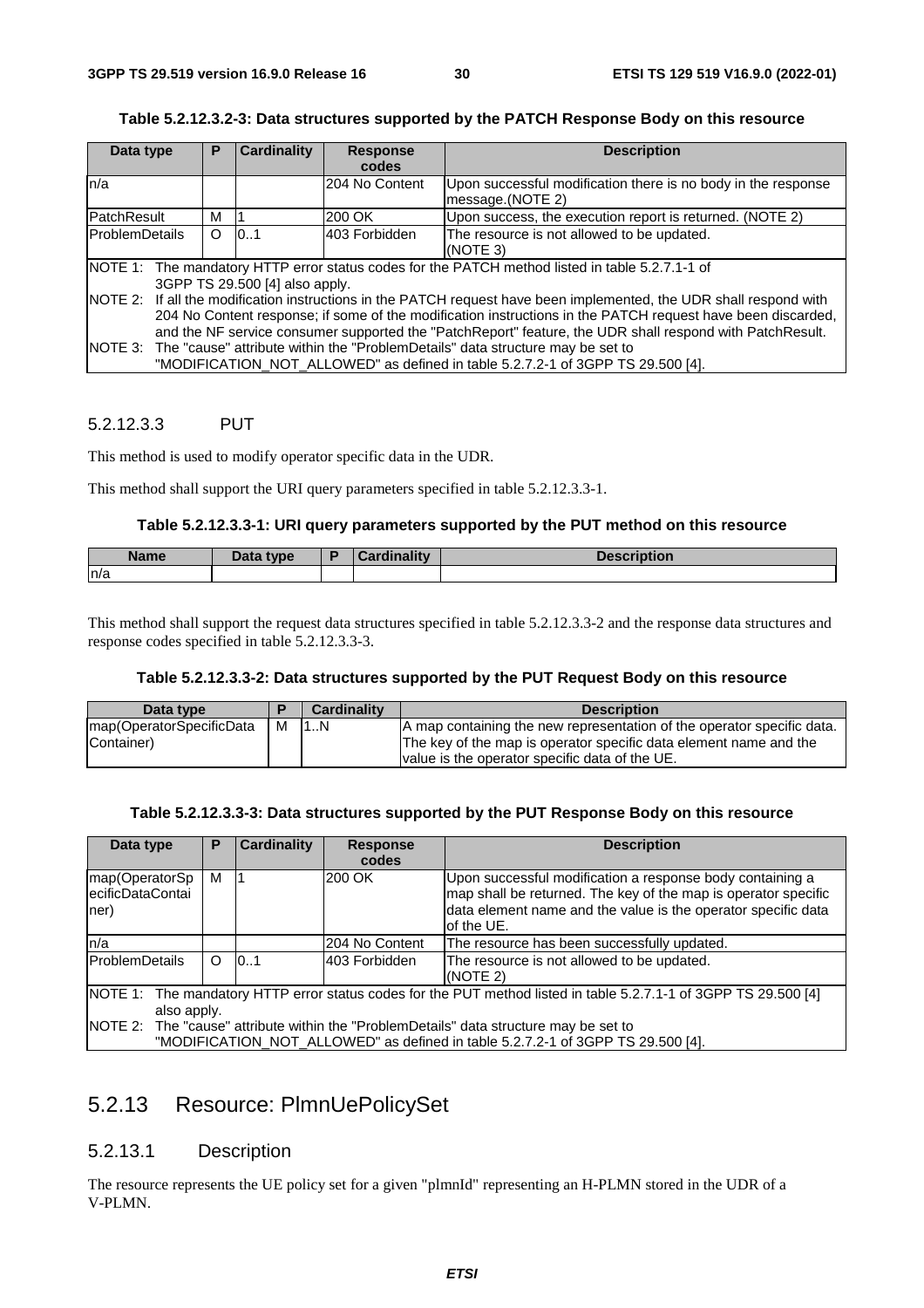# 5.2.13.2 Resource definition

### Resource URI: **{apiRoot}/nudr-dr/<apiVersion>/policy-data/plmns/{plmnId}/ue-policy-set**

This resource shall support the resource URI variables defined in table 5.2.13.2-1.

### **Table 5.2.13.2-1: Resource URI variables for this resource**

| <b>Name</b> | Data type | <b>Definition</b>                                              |
|-------------|-----------|----------------------------------------------------------------|
| apiRoot     | string    | See 3GPP TS 29.504 [6] subclause 6.1.1.                        |
| apiVersion  | string    | See 3GPP TS 29.504 [6] subclause 6.1.1.                        |
| plmnld      | string    | Concatenating a Mcc and Mnc as defined in 3GPP TS 29.505 [15]. |

# 5.2.13.3 Resource Standard Methods

# 5.2.13.3.1 GET

This method shall support the URI query parameters specified in table 5.2.13.3.1-1.

# **Table 5.2.13.3.1-1: URI query parameters supported by the GET method on this resource**

| Name | That<br>tync<br>Putu | and a little and the<br>.aro | intion<br>Description |
|------|----------------------|------------------------------|-----------------------|
| n/a  |                      |                              |                       |

This method shall support the request data structures specified in table 5.2.13.3.1-2 and the response data structures and response codes specified in table 5.2.13.3.1-3.

### **Table 5.2.13.3.1-2: Data structures supported by the GET Request Body on this resource**

| nata<br>t | $-$<br>Ð | $\sim$ 10 $-$ 10 $\sim$ | ווטוו |
|-----------|----------|-------------------------|-------|
| n/a       |          |                         |       |

### **Table 5.2.13.3.1-3: Data structures supported by the GET Response Body on this resource**

| Data type            |                                                                                                          | <b>Cardinality</b> | <b>Response</b><br>codes | <b>Description</b>                                                             |  |  |
|----------------------|----------------------------------------------------------------------------------------------------------|--------------------|--------------------------|--------------------------------------------------------------------------------|--|--|
| UePolicySet          | м                                                                                                        |                    | 200 OK                   | Upon success, a response body containing the UE<br>policies shall be returned. |  |  |
| NOTE:<br>also apply. | The mandatory HTTP error status codes for the GET method listed in table 5.2.7.1-1 of 3GPP TS 29.500 [4] |                    |                          |                                                                                |  |  |

# 5.3 Notifications

# 5.3.1 General

Notifications shall comply with subclause 6.2 of 3GPP TS 29.500 [4] and subclause 4.6.2.3 of 3GPP TS 29.501 [5].

This subclause describes the resources to provide notification to NF service consumers which have subscribed to be notified when policy data is changed.

| <b>Notification</b>                | <b>Callback URI</b> | <b>HTTP</b> method or<br>custom operation | <b>Description</b><br>(service operation)    |
|------------------------------------|---------------------|-------------------------------------------|----------------------------------------------|
| Policy Data Change<br>Notification | {notificationUri}   | <b>IPOST</b>                              | Used for policy data change<br>Inotification |

#### **Table 5.3.1-1: Notifications overview**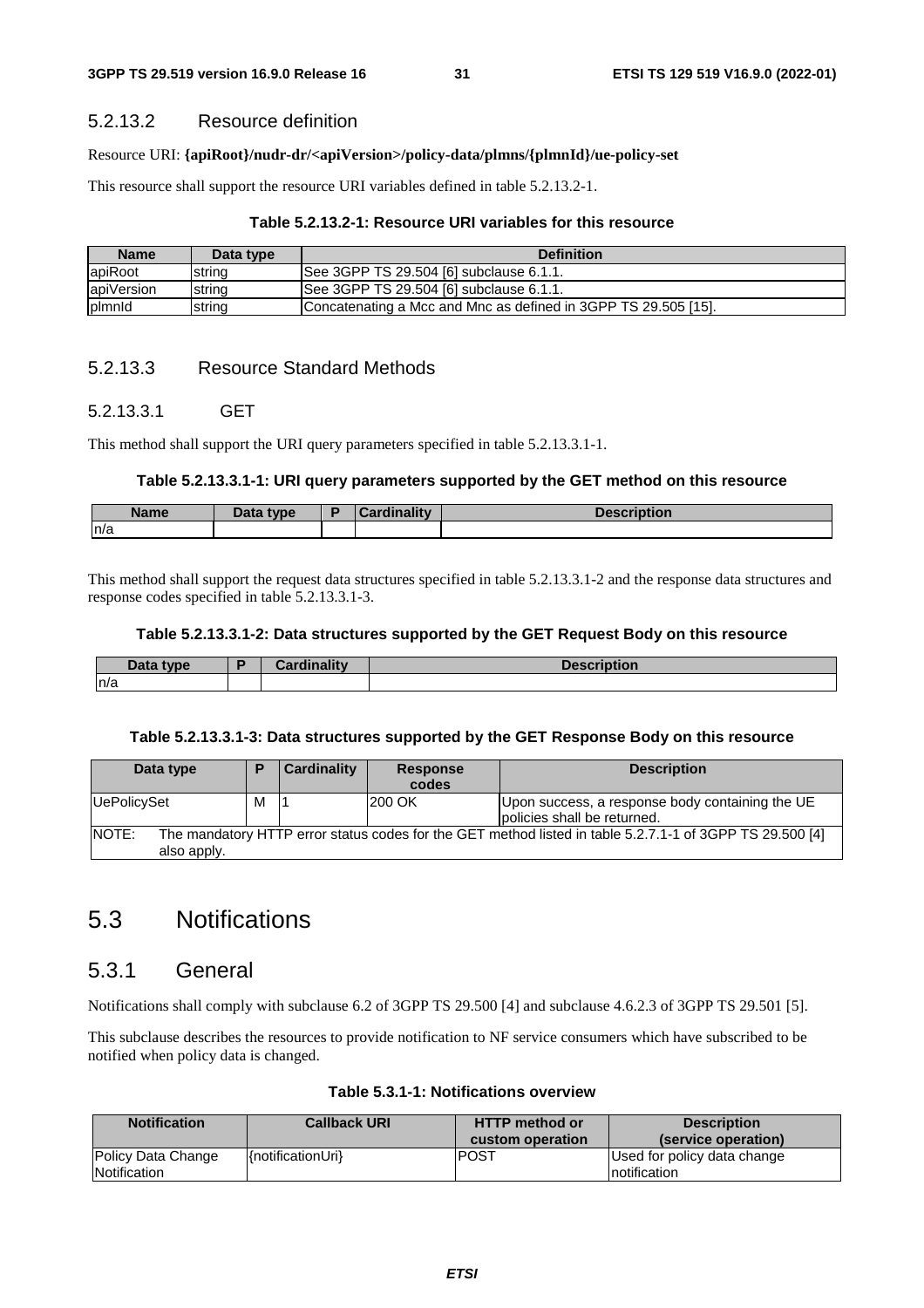# 5.3.2 Policy Data Change Notification

The POST method shall be used for policy data change notification and the URI shall be provided during the subscription procedure.

#### Callback URI: **{notificationUri}**

This method shall support the URI query parameters specified in table 5.3.2-1.

#### **Table 5.3.2-1: URI query parameters supported by the POST method**

| <b>Name</b> | Data type | $-15$ and $-15$ and $-1$<br><b>Pordu</b> | <b>Description</b> |
|-------------|-----------|------------------------------------------|--------------------|
| n/a         |           |                                          |                    |

This method shall support the request data structures specified in table 5.3.2-2 and the response data structures and response codes specified in table 5.3.2-3.

#### **Table 5.3.2-2: Data structures supported by the POST Request Body**

| Data type                          | <b>Cardinality</b> | <b>Description</b>                   |
|------------------------------------|--------------------|--------------------------------------|
| array(PolicyDataChangeNotifica   M |                    | Notification of policy data changes. |
| tion)                              |                    |                                      |

#### **Table 5.3.2-3: Data structures supported by the POST Response Body**

| Data type    |                                                                                        | <b>Cardinality</b> |  | <b>Response</b> | <b>Description</b>                                 |  |  |
|--------------|----------------------------------------------------------------------------------------|--------------------|--|-----------------|----------------------------------------------------|--|--|
|              |                                                                                        |                    |  | codes           |                                                    |  |  |
| ln/a         |                                                                                        |                    |  | 204 No Content  | The reception of the notification is acknowledged. |  |  |
| <b>NOTE:</b> | The mandatory HTTP error status codes for the POST method listed in table 5.2.7.1-1 of |                    |  |                 |                                                    |  |  |
|              | 3GPP TS 29.500 [4] also apply.                                                         |                    |  |                 |                                                    |  |  |

# 5.4 Data Model

# 5.4.1 General

This subclause specifies the application data model supported by the API.

Table 5.4.1-1 specifies the data types defined for the Nudr\_DataRepository for Policy Data service based interface protocol.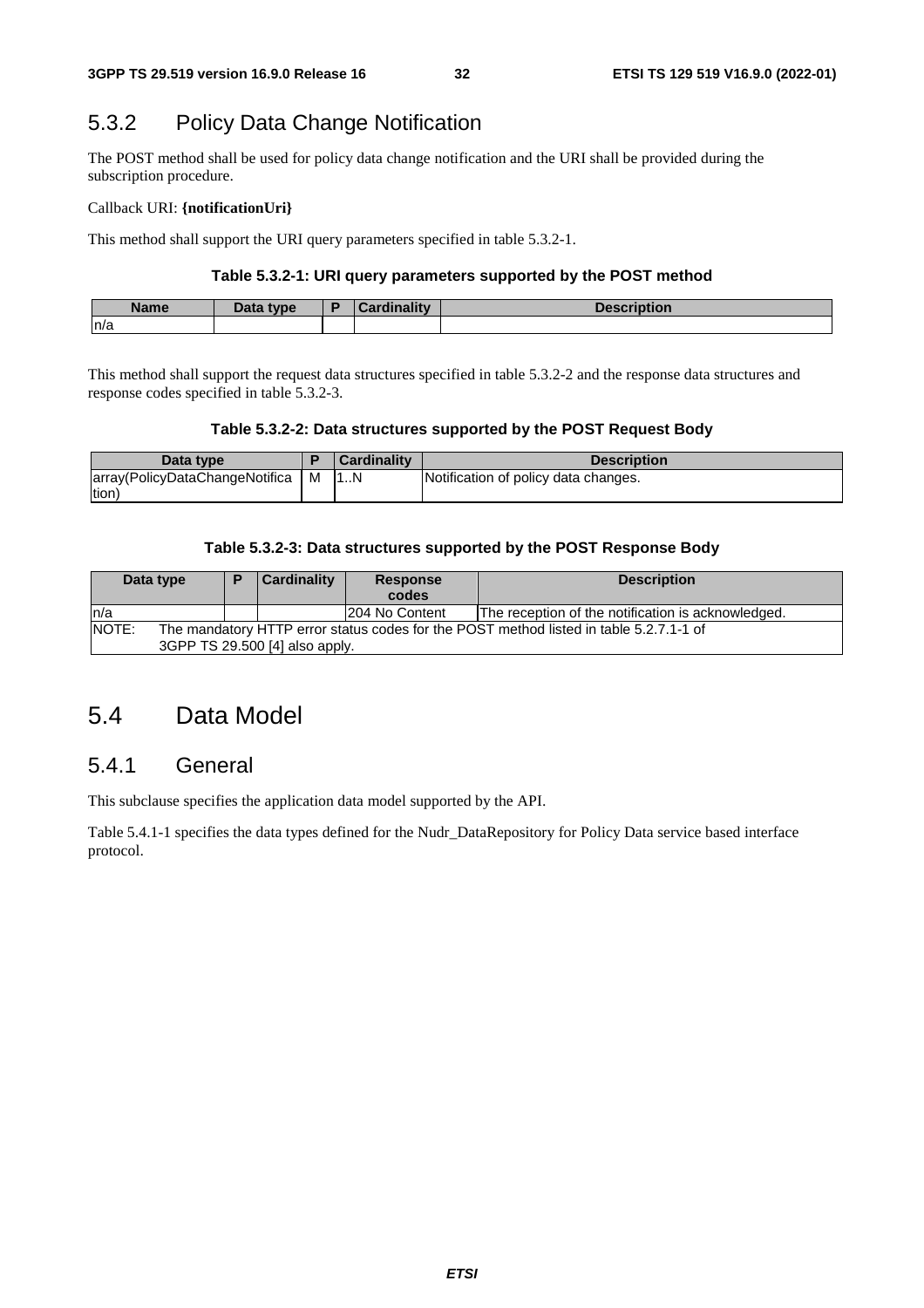| Data type                          | <b>Section defined</b> | <b>Description</b>                                                                                                                     | <b>Applicability</b>                                   |
|------------------------------------|------------------------|----------------------------------------------------------------------------------------------------------------------------------------|--------------------------------------------------------|
| AmPolicyData                       | 5.4.2.2                | Contains the AM policy data for a given<br>subscriber.                                                                                 |                                                        |
| <b>BdtData</b>                     | 5.4.2.9                | Contains the background data transfer data.                                                                                            |                                                        |
| <b>BdtDataPatch</b>                | 5.4.2.27               | Contains the modifiable background data<br>transfer data                                                                               |                                                        |
| <b>BdtPolicyStatus</b>             | 5.4.3.5                | Contains the validation status for a negotiated<br>BDT policy.                                                                         |                                                        |
| <b>DnnRouteSelectionDescriptor</b> | 5.4.2.20               | Contains the route selector parameters per<br>DNN.                                                                                     |                                                        |
| UpdatedItem<br>5.4.2.26            |                        | An updated resource fragment, represented<br>by its location in a resource and its data type.                                          | ConditionalSub<br>scriptionwithPar<br>tialNotification |
| LimitIdToMonitoringKey             | 5.4.2.16               | Contains the limit identifier and the<br>corresponding monitoring key for a given S-<br>NSSAI and DNN.                                 |                                                        |
| NotificationItem                   | 5.4.2.25               | Contains the list of resource fragments<br>included in the notification triggered by the<br>modification of a given resource fragment. | ConditionalSub<br>scriptionwithPar<br>tialNotification |
| Osld                               | 5.4.3.2                | Operating System supported by the UE.                                                                                                  |                                                        |
| Periodicity                        | 5.4.3.4                | Indicates a type of time period.                                                                                                       |                                                        |
| PImnRouteSelectionDescriptor       | 5.4.2.18               | Contains the route selectors for a serving<br>PLMN.                                                                                    |                                                        |
| PolicyDataChangeNotification       | 5.4.2.11               | Contains changed policy data for which<br>notification was requested.                                                                  |                                                        |
| PolicyDataSubscription             | 5.4.2.10               | Identifies a subscription to policy data change<br>notification.                                                                       |                                                        |
| SmPolicyData                       | 5.4.2.5                | Contains SM policy data for a subscriber.                                                                                              |                                                        |
| SmPolicyDataPatch                  | 5.4.2.21               | Contains modifiable SM policy data for a<br>subscriber.                                                                                | SessionManag<br>ementPolicyDat<br>aPatch               |
| SmPolicyDnnData                    | 5.4.2.15               | Contains SM policy data for a DNN and S-<br>NSSAI.                                                                                     |                                                        |
| SmPolicyDnnDataPatch               | 5.4.2.23               | Contains modifiable SM policy data for a DNN<br>and S-NSSAI.                                                                           | SessionManag<br>ementPolicyDat<br>aPatch               |
| SmPolicySnssaiData                 | 5.4.2.14               | Contains SM policy data for an S-NSSAI.                                                                                                |                                                        |
| SmPolicySnssaiDataPatch            | 5.4.2.22               | Contains modifiable SM policy data for an S-<br>NSSAI.                                                                                 | SessionManag<br>ementPolicyDat<br>aPatch               |
| SnssaiRouteSelectionDescriptor     | 5.4.2.19               | Contains the route selector parameters per<br>SNSSAI.                                                                                  |                                                        |
| SponsorConnectivityData            | 5.4.2.8                | Contains the sponsored data connectivity<br>related information for a sponsor identifier.                                              |                                                        |
| Resourceltem<br>5.4.2.24           |                        | Represents list of fragments of a resource, i.e.<br>a list of subsets of resource data monitored for<br>notification of data changes.  | ConditionalSub<br>scriptionwithPar<br>tialNotification |
| <b>ItemPath</b>                    | 5.4.3.2                | Represents a fragment of a resource, i.e. a<br>subset of resource data.                                                                | ConditionalSub<br>scriptionwithPar<br>tialNotification |
| <b>TimePeriod</b>                  | 5.4.2.12               | Contains the periodicity for the defined usage<br>monitoring data limits.                                                              |                                                        |
| <b>UePolicySetPatch</b>            | 5.4.2.17               | Contains the UE policy data that can be<br>modified by the PCF.                                                                        |                                                        |
| <b>UePolicySection</b>             | 5.4.2.3                | Contains the UE policy section.                                                                                                        |                                                        |
| <b>UePolicySet</b>                 | 5.4.2.4                | Contains the UE policy set for a given<br>subscriber.                                                                                  |                                                        |
| <b>UsageMonLevel</b>               | 5.4.3.3                | Indicates the level of the usage monitoring<br>instance (PDU Session level or per Service)                                             |                                                        |
| <b>UsageMonData</b>                | 5.4.2.7                | Contains remain allowed usage data for a<br>subscriber.                                                                                |                                                        |
| <b>UsageMonDataLimit</b>           | 5.4.2.6                | Contains usage monitoring control data for a<br>subscriber.                                                                            |                                                        |
| <b>UsageMonDataScope</b>           | 5.4.2.13               | Contains SNSSAI and DNN combinations to<br>which the UsageMonData instance belongs to.                                                 |                                                        |

**Table 5.4.1-1: Nudr\_DataRepository specific Data Types for Policy Data**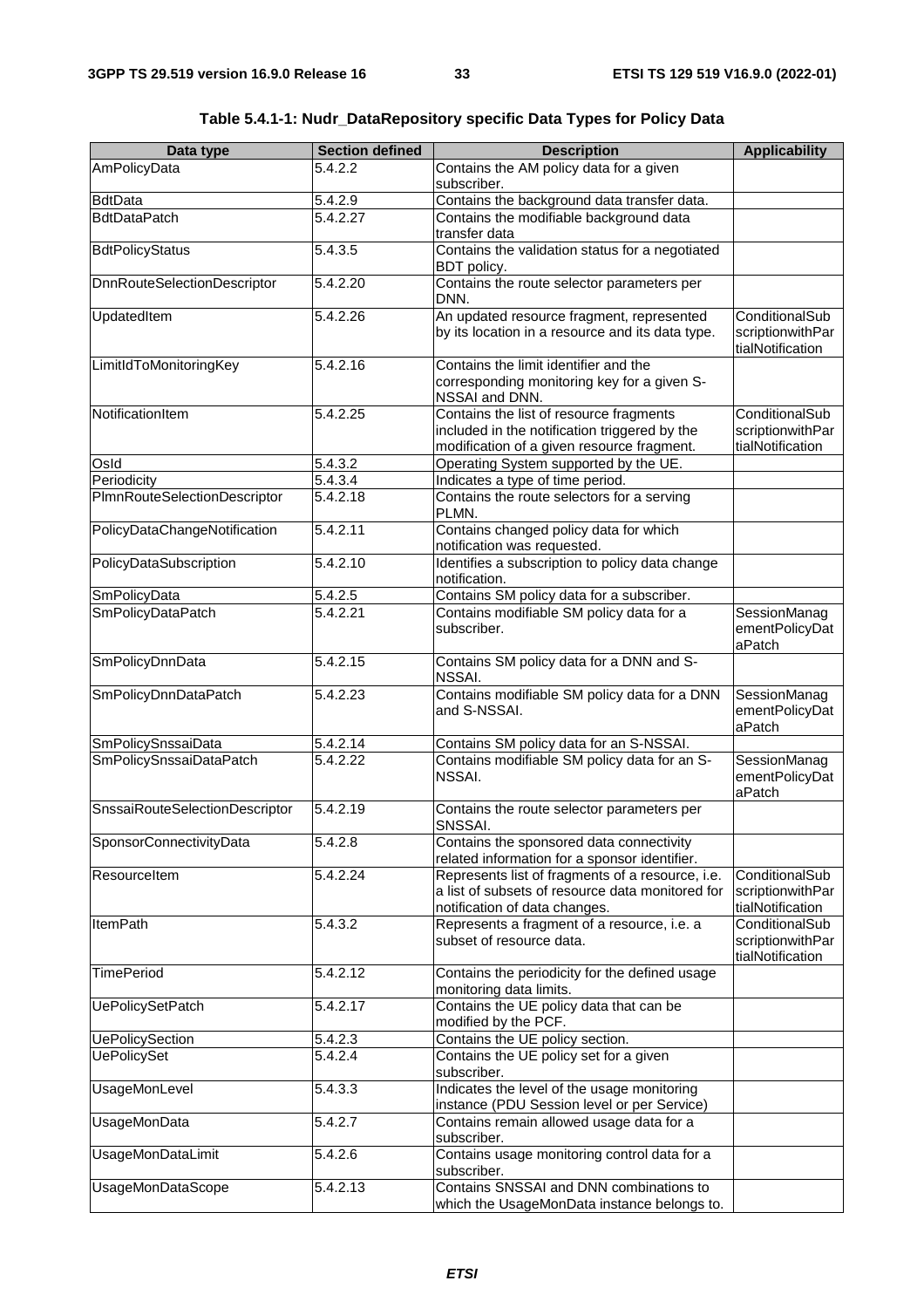Table 5.4.1-2 specifies data types re-used by the Nudr\_DataRepository for Policy Data service based interface protocol from other specifications, including a reference to their respective specifications and when needed, a short description of their use within the Nudr\_DataRepository for Policy Data service based interface.

| Data type                     | <b>Reference</b>    | <b>Comments</b>                              | <b>Applicability</b> |  |
|-------------------------------|---------------------|----------------------------------------------|----------------------|--|
| <b>BdtReferenceld</b>         | 3GPP TS 29.122 [9]  | Indicates the background data transfer       |                      |  |
|                               |                     | reference ID for the transfer policy.        |                      |  |
| BdtReferenceIdRm              | 3GPP TS 29.122 [9]  | This data type is defined in the same way as | EnhancedBac          |  |
|                               |                     | the "BdtReferenceId" data type, but with the | kgroundData          |  |
|                               |                     | "nullable: true" property.                   | Transfer             |  |
| <b>BitRate</b>                | 3GPP TS 29.571 [7]  | String representing a bit rate that shall be |                      |  |
|                               |                     | formatted as follows:                        |                      |  |
|                               |                     | pattern: "^\d+(\.\d+)?                       |                      |  |
|                               |                     | (bps Kbps Mbps Gbps Tbps)\$"                 |                      |  |
|                               |                     | Examples:                                    |                      |  |
|                               |                     | "125 Mbps", "0.125 Gbps", "125000 Kbps".     |                      |  |
| <b>Bytes</b>                  | 3GPP TS 29.571 [7]  | String with format "byte" as defined in      |                      |  |
|                               |                     | OpenAPI Specification [3], i.e., base64-     |                      |  |
|                               |                     | encoded characters.                          |                      |  |
| ChargingInformation           | 3GPP TS 29.512 [12] | The address of the Charging Function.        |                      |  |
| <b>DateTime</b>               | 3GPP TS 29.571 [7]  | String with format "date-time" as defined in |                      |  |
|                               |                     | OpenAPI Specification [3].                   |                      |  |
| Dnn                           | 3GPP TS 29.571 [7]  | Data Network Name.                           |                      |  |
| NetworkAreaInfo               | 3GPP TS 29.554 [13] | Represents a network area information.       |                      |  |
| OperatorSpecificDataContainer | 3GPP TS 29.505 [15] | Container for operator specific data         |                      |  |
| PatchResult                   | 3GPP TS 29.571 [7]  |                                              |                      |  |
| PatchItem                     | 3GPP TS 29.571 [7]  | Data structure used for JSON patch.          |                      |  |
| PduSessionType                | 3GPP TS 29.571 [7]  | PDU Session Type.                            |                      |  |
| Pei                           | 3GPP TS 29.571 [7]  | Personal Equipment Identifier.               |                      |  |
| Plmnld                        | 3GPP TS 29.571 [7]  | PLMN Identity.                               |                      |  |
| PresenceInfo                  | 3GPP TS 29.571 [7]  | Presence Reporting Area Information.         |                      |  |
| ProblemDetails                | 3GPP TS 29.571 [7]  | Used in error responses to provide more      |                      |  |
|                               |                     | detailed information about an error.         |                      |  |
| Snssai                        | 3GPP TS 29.571 [7]  | Identifies the S-NSSAI.                      |                      |  |
| <b>SscMode</b>                | 3GPP TS 29.571 [7]  | SSC mode.                                    |                      |  |
| SupportedFeatures             | 3GPP TS 29.571 [7]  | Used to negotiate the applicability of the   |                      |  |
|                               |                     | optional features                            |                      |  |
| TrafficDescriptor             | 3GPP TS 29.122 [9]  | Identifies the traffic descriptor of the     |                      |  |
|                               |                     | background data.                             |                      |  |
| <b>TransferPolicy</b>         | 3GPP TS 29.554 [13] | Represents a transfer policy.                |                      |  |
| Uinteger                      | 3GPP TS 29.571 [7]  | Unsigned Integer, i.e. only value 0 and      |                      |  |
|                               |                     | integers greater than 0 are allowed.         |                      |  |
| Uri                           | 3GPP TS 29.571 [7]  | String providing an URI.                     |                      |  |
| <b>UsageThreshold</b>         | 3GPP TS 29.122 [9]  | Usage Thresholds (a data volume expected     |                      |  |
|                               |                     | to be transferred per UE and/or time         |                      |  |
|                               |                     | duration in seconds).                        |                      |  |
| VarUeld                       | 3GPP TS 29.571 [7]  | String represents the SUPI or GPSI.          |                      |  |

| Table 5.4.1-2: Nudr_DataRepository re-used Data Types for Policy Data |  |  |  |  |  |
|-----------------------------------------------------------------------|--|--|--|--|--|
|-----------------------------------------------------------------------|--|--|--|--|--|

# 5.4.2 Structured data types

# 5.4.2.1 Introduction

This subclause defines the structures to be used in resource representations.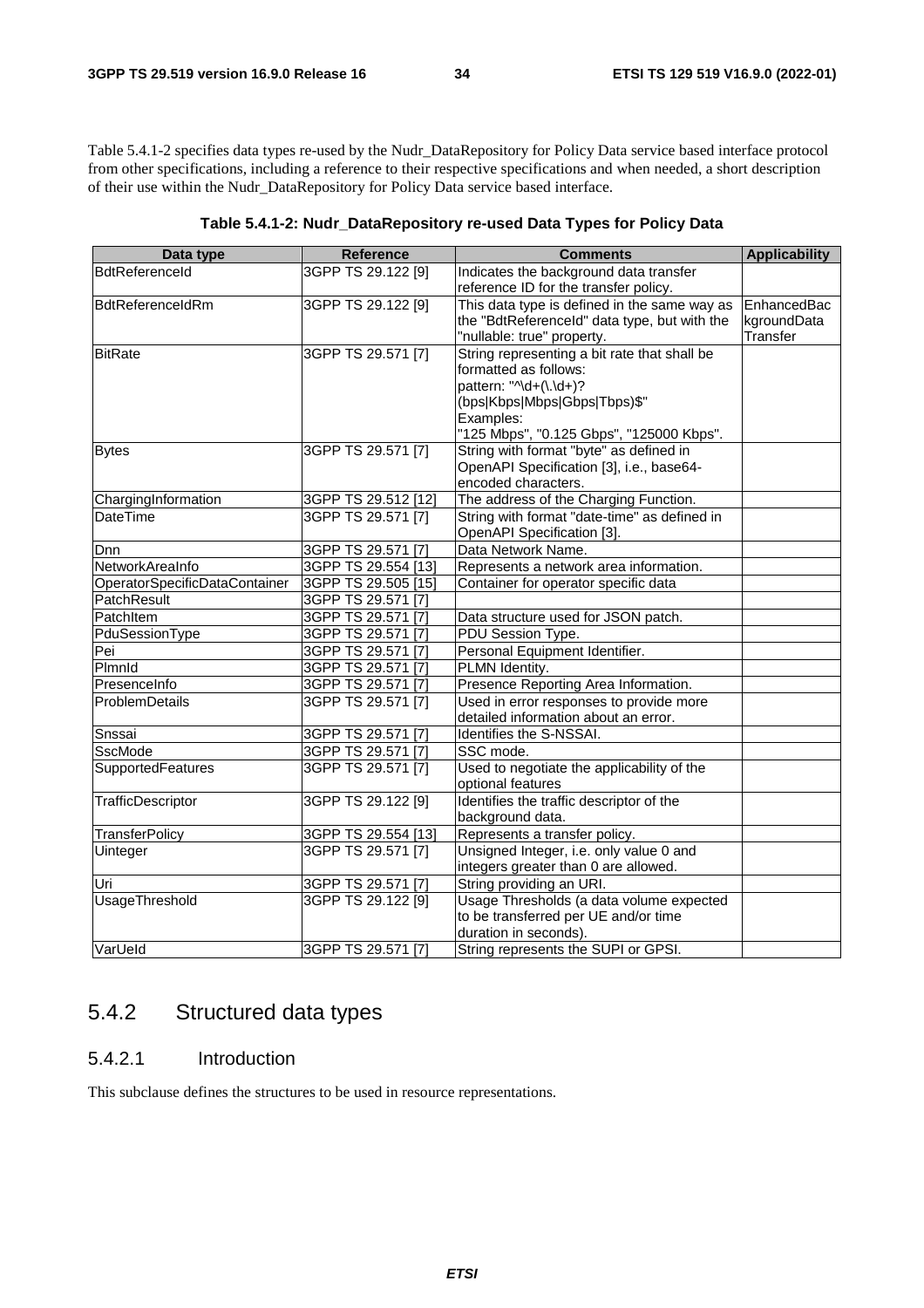# 5.4.2.2 Type AmPolicyData

| <b>Attribute name</b> | Data type         | Р | <b>Cardinality</b> | <b>Description</b>                                                                                                                                                                                                                                                                                                                                                                                                                                                                                          |
|-----------------------|-------------------|---|--------------------|-------------------------------------------------------------------------------------------------------------------------------------------------------------------------------------------------------------------------------------------------------------------------------------------------------------------------------------------------------------------------------------------------------------------------------------------------------------------------------------------------------------|
| prainfos              | map(PresenceInfo) | O | 1N                 | Presence reporting area information. Each PresenceInfo<br>element shall include the Presence Reporting Area<br>Identifier within the "praid" attribute and, for a UE-<br>dedicated presence reporting area, may also include the<br>list of elements composing the presence reporting area.<br>A "prald" may indicate a Presence Reporting Area Set.<br>The "praId" attribute within the PresenceInfo data type<br>shall also be the key of the map.<br>The attribute "presenceState" shall not be present. |
| <b>subscCats</b>      | array(string)     | O | 1N                 | List of categories associated with the subscriber                                                                                                                                                                                                                                                                                                                                                                                                                                                           |

# **Table 5.4.2.2-1: Definition of type AmPolicyData**

# 5.4.2.3 Type UePolicySection

# **Table 5.4.2.3-1: Definition of type UePolicySection**

| <b>Attribute name</b>     | Data type |   | Cardinality | <b>Description</b>                                                                                            |
|---------------------------|-----------|---|-------------|---------------------------------------------------------------------------------------------------------------|
| uePolicySectionInfo Bytes |           | М |             | Contains the UE Policy Section Information for the given UPSI                                                 |
| upsi                      | string    | M |             | Identifier for UE Policy Section. The format is represented in<br><b>SGPP TS 24.501 [11] subclause D.6.2.</b> |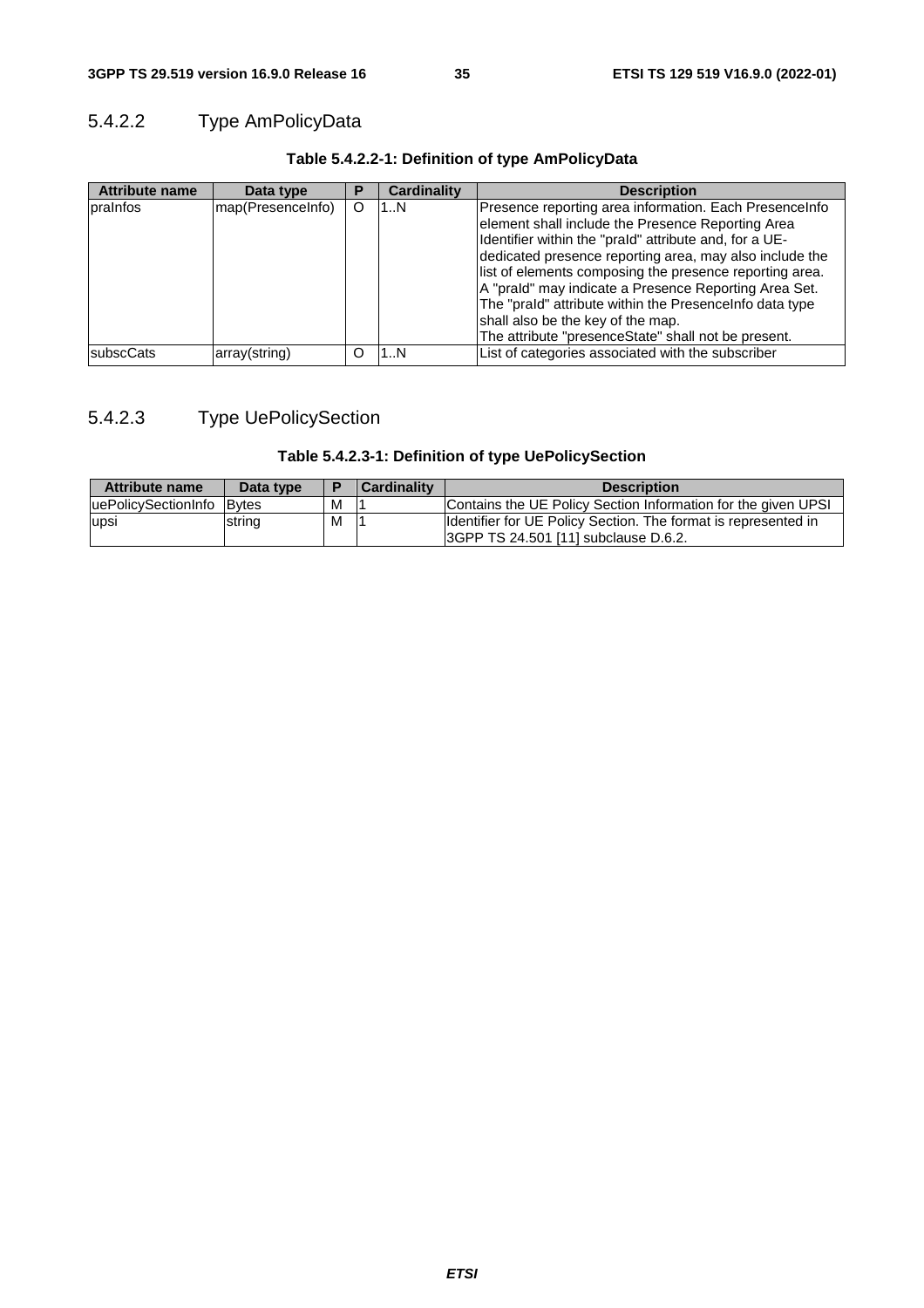# 5.4.2.4 Type UePolicySet

| <b>Attribute name</b>    | Data type                             | P                     | <b>Cardinality</b> | <b>Description</b>                                                                                                                                                                                                                                                                                                                                                                                                                                     |
|--------------------------|---------------------------------------|-----------------------|--------------------|--------------------------------------------------------------------------------------------------------------------------------------------------------------------------------------------------------------------------------------------------------------------------------------------------------------------------------------------------------------------------------------------------------------------------------------------------------|
| prainfos                 | map(PresenceInfo)                     | $\circ$               | 1N                 | Presence reporting area information. Each<br>PresenceInfo element shall include the Presence<br>Reporting Area Identifier within the "praId" attribute<br>and, for a UE-dedicated presence reporting area, may<br>also include the list of elements composing the<br>presence reporting area.<br>A "prald" may indicate a Presence Reporting Area Set.<br>The "prald" attribute within the PresenceInfo data type<br>shall also be the key of the map. |
|                          |                                       |                       |                    | The attribute "presenceState" shall not be present.                                                                                                                                                                                                                                                                                                                                                                                                    |
| subscCats                | array(string)                         | O                     | 1N                 | List of categories associated with the subscriber                                                                                                                                                                                                                                                                                                                                                                                                      |
| uePolicySections         | map(UePolicySection)                  | $\circ$               | 1N                 | Contains the UE Policy Sections.<br>The UPSI (UE Policy Section Identifier) is used as the<br>key in the map.                                                                                                                                                                                                                                                                                                                                          |
| upsis                    | array(string)                         | O                     | 1N                 | List of identifiers for the "uePolicySections". The format<br>of the UPSI is represented in 3GPP TS 24.501 [11]<br>subclause D.6.2                                                                                                                                                                                                                                                                                                                     |
| allowedRouteSel<br>Descs | map(PlmnRouteSelecti<br>onDescriptor) | O                     | 1.N                | Contains allowed route selection descriptors per<br>serving PLMN for a UE. The serving PLMN identifier is<br>the key of the map.                                                                                                                                                                                                                                                                                                                       |
| andspind                 | boolean                               | O                     | 0.1                | Indication of UE supporting ANDSP. Default value is<br>false.                                                                                                                                                                                                                                                                                                                                                                                          |
| pei                      | Pei                                   | O                     | 01                 | Personal Equipment Identifier.                                                                                                                                                                                                                                                                                                                                                                                                                         |
| osids                    | array(Osld)                           | $\overline{O}$        | 1.N                | Identification of the UE Operating System(s).                                                                                                                                                                                                                                                                                                                                                                                                          |
| suppFeat                 | SupportedFeatures                     | $\overline{\text{c}}$ | 0.1                | This IE represents a list of Supported features used as<br>described in subclause 5.6.<br>This attribute shall be provided in the PUT request and<br>in the response of successful resource creation, and in<br>the HTTP GET response if the "supp-feat" attribute<br>query parameter is included in the HTTP GET request.<br>(NOTE).                                                                                                                  |
| NOTE:                    |                                       |                       |                    | In the HTTP request, it represents the set of features supported by the NF service consumer. In the HTTP<br>response, it represents the set of features supported by both the NF service consumer and the UDR.                                                                                                                                                                                                                                         |

# **Table 5.4.2.4-1: Definition of type UePolicySet**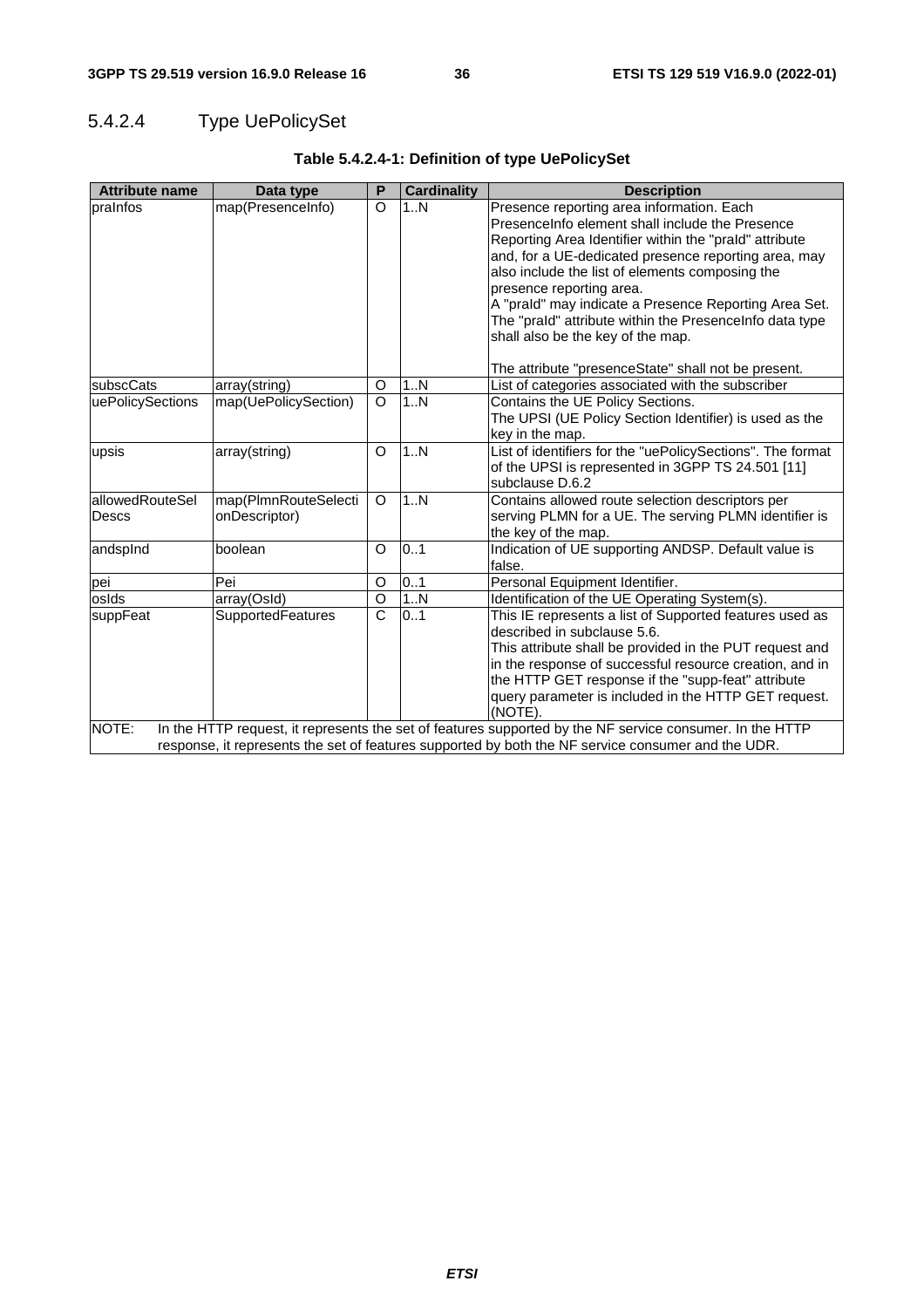# 5.4.2.5 Type SmPolicyData

| <b>Attribute name</b> | Data type                   | P  | <b>Cardinality</b> | <b>Description</b>                                                                                                                                                                                                                                                                                    | <b>Applicability</b> |
|-----------------------|-----------------------------|----|--------------------|-------------------------------------------------------------------------------------------------------------------------------------------------------------------------------------------------------------------------------------------------------------------------------------------------------|----------------------|
| smPolicySnssaiData    | map(SmPolicyS<br>nssaiData) | M  | 1N                 | Session Management Policy data per S-<br>NSSAI for all the SNSSAIs of the<br>subscriber. The key of the map is the S-<br>NSSAI.                                                                                                                                                                       |                      |
| lumDataLimits         | map(UsageMon<br>DataLimit)  | O  | 1N                 | Contains a list of usage monitoring profiles<br>associated with the subscriber. The limit<br>identifier is used as the key of the map.                                                                                                                                                                |                      |
| lumData               | map(UsageMon<br>Data)       | lО | 1N                 | Contains the remaining allowed usage data<br>associated with the subscriber.<br>The limit identifier is used as the key in the<br>map.                                                                                                                                                                |                      |
| suppFeat              | SupportedFeat<br>ures       | C  | 01                 | Indicates the list of negotiated supported<br>lfeatures.<br>This parameter shall be supplied by the<br>UDR in the response to the GET request<br>when the GET request includes the "supp-<br>feat" query parameter and the UDR<br>supports feature negotiation for Session<br>Management Policy Data. |                      |
| NOTE:                 |                             |    |                    | In this Release of the specification the "limitld" corresponds to the Monitoring Key.                                                                                                                                                                                                                 |                      |

# **Table 5.4.2.5-1: Definition of type SmPolicyData**

# 5.4.2.6 Type UsageMonDataLimit

# **Table 5.4.2.6-1: Definition of type UsageMonDataLimit**

| <b>Attribute name</b> | Data type                                                                                                                                                                             | P        | <b>Cardinality</b> | <b>Description</b>                                                                                                                                                                                                                                                                                                                                          |  |  |  |  |
|-----------------------|---------------------------------------------------------------------------------------------------------------------------------------------------------------------------------------|----------|--------------------|-------------------------------------------------------------------------------------------------------------------------------------------------------------------------------------------------------------------------------------------------------------------------------------------------------------------------------------------------------------|--|--|--|--|
| limitld               | string                                                                                                                                                                                | M        |                    | Identifies the limit, i.e. the usage monitoring control instance                                                                                                                                                                                                                                                                                            |  |  |  |  |
| scopes                | map(UsageMonD<br>ataScope)                                                                                                                                                            | O        | 1N                 | Identifies the SNSSAI and DNN combinations to which the<br>usage monitoring data limit applies. The S-NSSAI is the key<br>of the map. If omitted, the limit applies to every S-NSSAI and<br>DNN.                                                                                                                                                            |  |  |  |  |
| umLevel               | UsageMonLevel                                                                                                                                                                         | O        | 0.1                | Indicates the level of the usage monitoring instance (PDU<br>Session level or per Service).                                                                                                                                                                                                                                                                 |  |  |  |  |
| startDate             | DateTime                                                                                                                                                                              | C        | 0.1                | Start date and time when the usage monitoring instance<br>applies. It shall be provided when the resetPeriod attribute is<br>provided.                                                                                                                                                                                                                      |  |  |  |  |
| endDate               | DateTime                                                                                                                                                                              | $\Omega$ | 01                 | End date and time when the usage monitoring instance<br>applies.                                                                                                                                                                                                                                                                                            |  |  |  |  |
| usageLimit            | UsageThreshold                                                                                                                                                                        | O        | 0.1                | Maximum allowed traffic volume/time usage for a usage<br>monitoring instance. If a resetPeriod is specified, this limit<br>applies to every period separately and not for the entire time<br>between the start and end dates. So for example, if the<br>resetPeriod is daily, the usageLimit is applicable for each day<br>until the end date is specified. |  |  |  |  |
| resetPeriod           | <b>TimePeriod</b>                                                                                                                                                                     | $\Omega$ | 01                 | Time period to reset the remaining allowed usage for a<br>periodic usage monitoring instance (postpaid subscriptions).<br>This attribute along with the startDate determine the actual<br>absolute time at which usage needs to be reset.                                                                                                                   |  |  |  |  |
| NOTE:                 | In this Release of the specification the "limitld" attribute is the Monitoring Key, and the "scopes" attribute shall<br>always be present including one distinct SNSSAI and DNN pair. |          |                    |                                                                                                                                                                                                                                                                                                                                                             |  |  |  |  |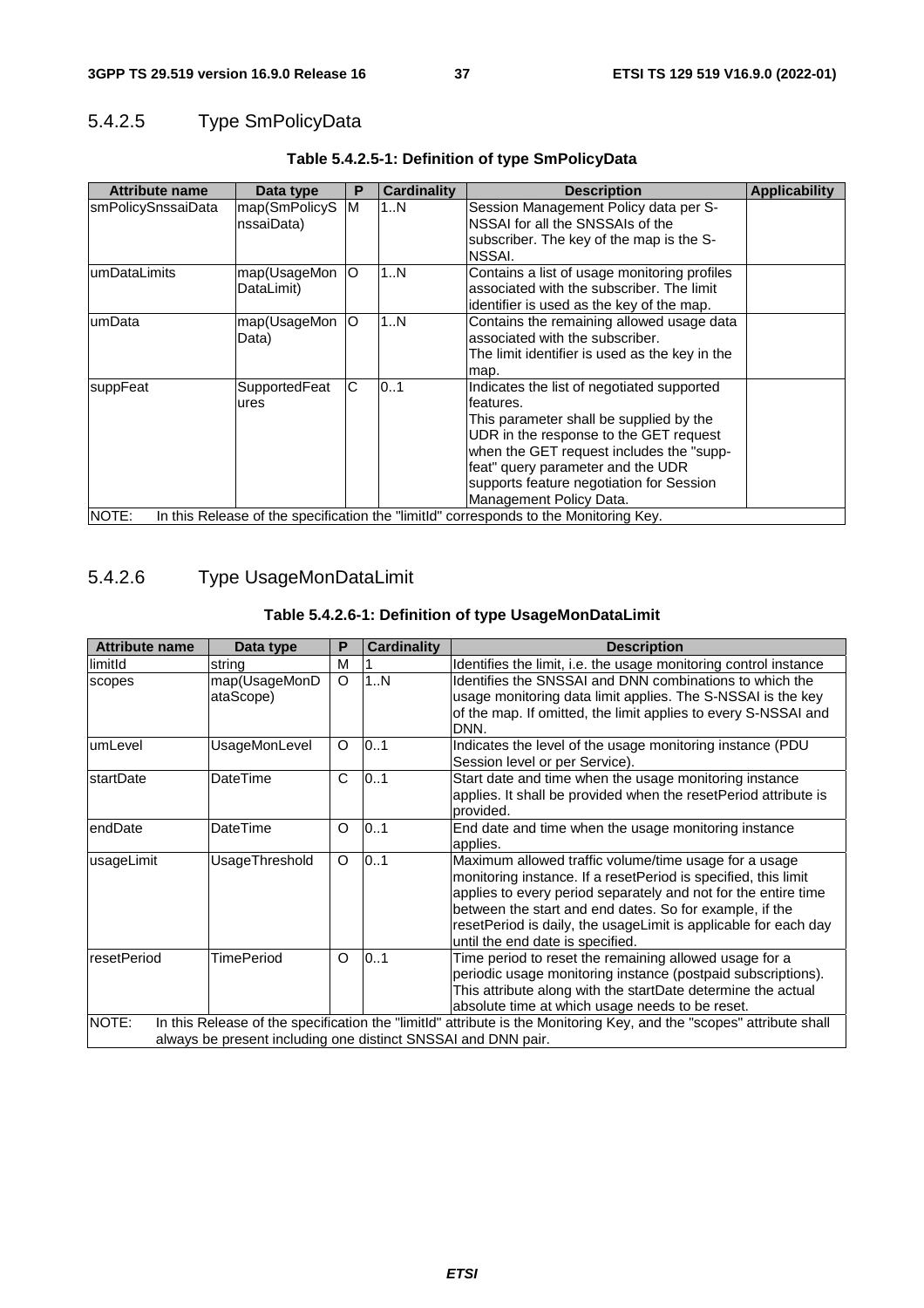# 5.4.2.7 Type UsageMonData

| <b>Attribute name</b> | Data type                                                     | P            | <b>Cardinality</b> | <b>Description</b>                                                                                                           | <b>Applicability</b> |
|-----------------------|---------------------------------------------------------------|--------------|--------------------|------------------------------------------------------------------------------------------------------------------------------|----------------------|
| limitId               | string                                                        | M            |                    | Identifies the limit as defined in the                                                                                       |                      |
|                       |                                                               |              |                    | "limitId" attribute of the                                                                                                   |                      |
|                       |                                                               |              |                    | UsageMonDataLimit data type (see                                                                                             |                      |
|                       |                                                               |              |                    | subclause 5.4.2.6).                                                                                                          |                      |
| scopes                | map(UsageMonD                                                 | O            | 1.N                | <b>Identifies the SNSSAI and DNN</b>                                                                                         |                      |
|                       | ataScope)                                                     |              |                    | combinations to which the remaining                                                                                          |                      |
|                       |                                                               |              |                    | usage monitoring data applies.                                                                                               |                      |
|                       |                                                               |              |                    | The S-NSSAI is the key of the map.                                                                                           |                      |
| umLevel               | <b>UsageMonLevel</b>                                          | $\circ$      | 0.1                | Indicates the level of the usage monitoring                                                                                  |                      |
|                       |                                                               |              |                    | instance (PDU Session level or per                                                                                           |                      |
|                       |                                                               |              |                    | Service).                                                                                                                    |                      |
| allowedUsage          | UsageThreshold                                                | O            | 0.1                | Remaining allowed traffic volume usage                                                                                       |                      |
|                       |                                                               |              |                    | and/or resource time usage.                                                                                                  |                      |
| resetTime             | DateTime                                                      | $\circ$      | 0.1                | Time to reset the allowed usage back to                                                                                      |                      |
|                       |                                                               |              |                    | the usageLimit of the corresponding                                                                                          |                      |
|                       |                                                               |              |                    | UsageMonDataLimit. This is computed                                                                                          |                      |
|                       |                                                               |              |                    | based on the corresponding startDate,                                                                                        |                      |
|                       |                                                               |              |                    | resetPeriod and endDate of the                                                                                               |                      |
|                       |                                                               |              |                    | corresponding UsageMonDataLimit. The                                                                                         |                      |
|                       |                                                               |              |                    | allowedUsage is only applicable if the                                                                                       |                      |
|                       |                                                               |              |                    | reset Time is in the future relative to the                                                                                  |                      |
|                       |                                                               |              |                    | current time.                                                                                                                |                      |
| suppFeat              | SupportedFeatur                                               | $\mathsf{C}$ | 0.1                | This IE represents a list of Supported                                                                                       |                      |
|                       | es                                                            |              |                    | features used as described in                                                                                                |                      |
|                       |                                                               |              |                    | subclause 5.6.                                                                                                               |                      |
|                       |                                                               |              |                    | This attribute shall be provided in the PUT                                                                                  |                      |
|                       |                                                               |              |                    | request and in the response of successful                                                                                    |                      |
|                       |                                                               |              |                    | resource creation, and in the HTTP GET                                                                                       |                      |
|                       |                                                               |              |                    | response if the "supp-feat" attribute query                                                                                  |                      |
|                       |                                                               |              |                    | parameter is included in the HTTP GET                                                                                        |                      |
|                       |                                                               |              |                    | request. (NOTE 2).                                                                                                           |                      |
|                       |                                                               |              |                    | NOTE 1: In this Release of the specification the "limitld" attribute is the Monitoring Key, and the "scopes" attribute shall |                      |
|                       | always be present including one distinct SNSSAI and DNN pair. |              |                    |                                                                                                                              |                      |
| <b>NOTE 2:</b>        |                                                               |              |                    | In the HTTP request, it represents the set of features supported by the NF service consumer. In the HTTP                     |                      |
|                       |                                                               |              |                    | response, it represents the set of features supported by both the NF service consumer and the UDR.                           |                      |

# **Table 5.4.2.7-1: Definition of type UsageMonData**

# 5.4.2.8 Type SponsorConnectivityData

## **Table 5.4.2.8-1: Definition of type SponsorConnectivityData**

| <b>Attribute name</b> | Data type     |   | <b>Cardinality</b> | <b>Description</b>                                            |
|-----------------------|---------------|---|--------------------|---------------------------------------------------------------|
| laspids               | array(string) | м | 11N                | Identifies a list of Application Service Provider Identifiers |
|                       |               |   |                    | lassociated with the sponsor identity.                        |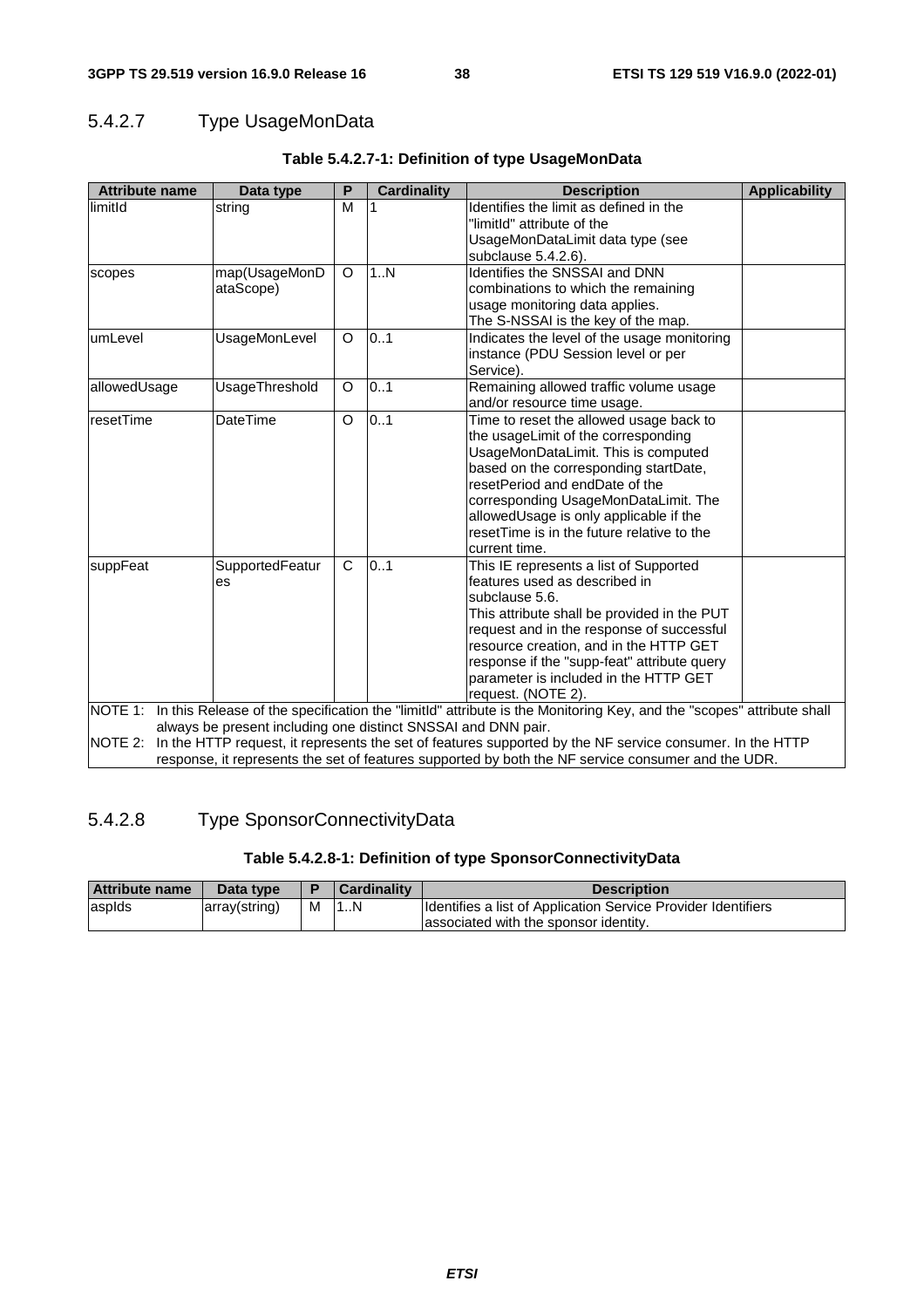# 5.4.2.9 Type BdtData

| <b>Attribute name</b> | Data type                                                                                                | P        | <b>Cardinality</b> | <b>Description</b>                                               |  |  |  |  |
|-----------------------|----------------------------------------------------------------------------------------------------------|----------|--------------------|------------------------------------------------------------------|--|--|--|--|
| aspid                 | string                                                                                                   | M        |                    | This IE contains an identity of an application service provider. |  |  |  |  |
| transPolicy           | <b>TransferPolicy</b>                                                                                    | M        |                    | This IE contains the transfer policy.                            |  |  |  |  |
| <b>IbdtRefId</b>      | <b>BdtReferenceld</b>                                                                                    | $\circ$  | 0.1                | This IE indicates the background data transfer reference ID for  |  |  |  |  |
|                       |                                                                                                          |          |                    | the transfer policy.                                             |  |  |  |  |
| nwAreaInfo            | NetworkAreaInfo                                                                                          | O        | 0.1                | This IE represents a network area information.                   |  |  |  |  |
| InumOfUes             | Uinteger                                                                                                 | $\circ$  | 0.1                | This IE contains the number of UEs using the indicated           |  |  |  |  |
|                       |                                                                                                          |          |                    | transfer policy. It shall be present when available.             |  |  |  |  |
| volPerUe              | UsageThreshold                                                                                           | $\Omega$ | 0.1                | This IE contains a data volume expected to be transferred per    |  |  |  |  |
|                       |                                                                                                          |          |                    | UE for the indicated transfer policy. It shall be present when   |  |  |  |  |
|                       |                                                                                                          |          |                    | available.                                                       |  |  |  |  |
| dnn                   | <b>D</b> nn                                                                                              | O        | 01                 | This IE identifies a DNN.                                        |  |  |  |  |
| snssai                | Snssai                                                                                                   | O        | 0.1                | This IE identifies a slice.                                      |  |  |  |  |
| trafficDes            | TrafficDescriptor                                                                                        | O        | 0.1                | Contains the traffic descriptor of the background data.          |  |  |  |  |
| bdtpStatus            | <b>BdtPolicyStatus</b>                                                                                   | O        | 0.1                | Contains the validation status for a negotiated BDT policy. It   |  |  |  |  |
|                       |                                                                                                          |          |                    | shall be included when available. Default value is "VALID" if    |  |  |  |  |
|                       |                                                                                                          |          |                    | omitted.                                                         |  |  |  |  |
| suppFeat              | SupportedFeatur                                                                                          | C        | 0.1                | This IE represents a list of Supported features used as          |  |  |  |  |
|                       | es                                                                                                       |          |                    | described in subclause 5.6.                                      |  |  |  |  |
|                       |                                                                                                          |          |                    | This attribute shall be provided in the PUT request and in the   |  |  |  |  |
|                       |                                                                                                          |          |                    | response of successful resource creation, and in the HTTP        |  |  |  |  |
|                       |                                                                                                          |          |                    | GET response if the "supp-feat" attribute query parameter is     |  |  |  |  |
|                       |                                                                                                          |          |                    | included in the HTTP GET request. (NOTE).                        |  |  |  |  |
| NOTE:                 | In the HTTP request, it represents the set of features supported by the NF service consumer. In the HTTP |          |                    |                                                                  |  |  |  |  |
|                       | response, it represents the set of features supported by both the NF service consumer and the UDR.       |          |                    |                                                                  |  |  |  |  |

# **Table 5.4.2.9-1: Definition of type BdtData**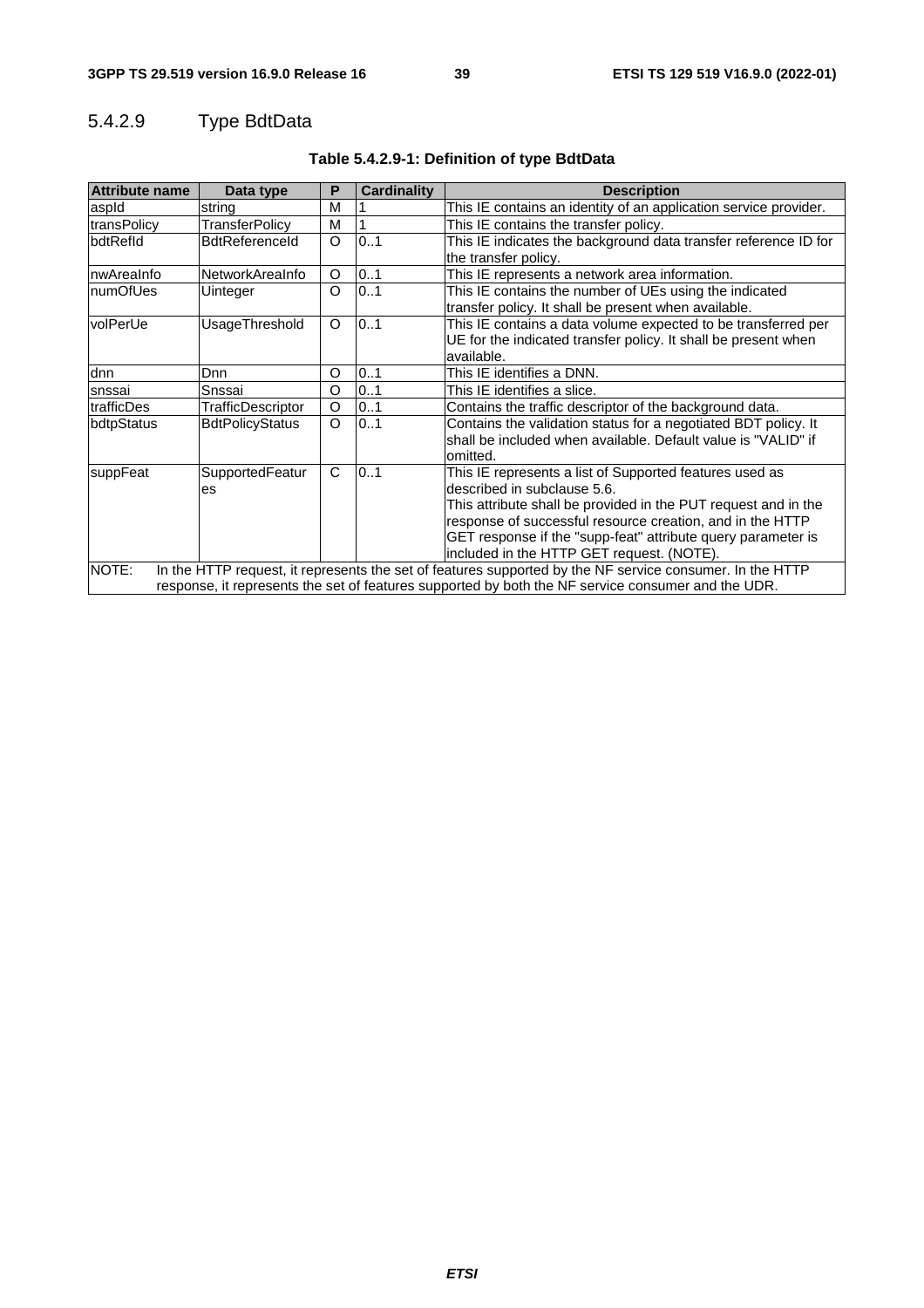# 5.4.2.10 Type PolicyDataSubscription

| <b>Attribute name</b> | Data type           | $\mathsf{P}$ | <b>Cardinality</b> | <b>Description</b>                                                                                                                                                                                                                                                                                                                                                                                                                                                                                 | Applicability                                              |
|-----------------------|---------------------|--------------|--------------------|----------------------------------------------------------------------------------------------------------------------------------------------------------------------------------------------------------------------------------------------------------------------------------------------------------------------------------------------------------------------------------------------------------------------------------------------------------------------------------------------------|------------------------------------------------------------|
| notificationUri       | Uri                 | M            |                    | URI provided by the NF service consumer<br>indicating where to receive the subscribed<br>notifications from the UDR.                                                                                                                                                                                                                                                                                                                                                                               |                                                            |
| notifld               | string              | С            | 0.1                | Notification Correlation ID assigned by the NF<br>service consumer.<br>It shall be included when the<br>"ConditionalSubscriptionwithPartialNotification<br>" feature is supported.                                                                                                                                                                                                                                                                                                                 | ConditionalS<br>ubscriptionwi<br>thPartialNotifi<br>cation |
| monitoredResourceUris | array(Uri)          | M            | 1N                 | A set of URIs that identify the resources as<br>defined in table 5.2.2-1 for which a<br>modification triggers a notification.<br>(NOTE)                                                                                                                                                                                                                                                                                                                                                            |                                                            |
| ImonResItems          | array(Resourceltem) | lO.          | 1. N               | When present, this IE indicates the trigger of<br>the notification is conditioned to the data<br>change occurs in one or more of the attributes<br>contained in a resource fragment as defined<br>by the Resourceltem data type, and that the<br>triggered notification shall only include the<br>resource fragment as defined by the<br>Resourceltem data type.                                                                                                                                   | ConditionalS<br>ubscriptionwi<br>thPartialNotifi<br>cation |
| expiry                | <b>DateTime</b>     | Ć            | 0.1                | This IE shall be included in a subscription<br>response if, based on operator policy and<br>taking into account the expiry time included in<br>the request, the UDR needs to include an<br>expiry time.<br>This IE may be included in a subscription<br>request. When present, this IE shall represent<br>the time after which the subscription becomes<br>invalid.<br>The absence of this attribute in the<br>subscription response means the subscription<br>to be valid without an expiry time. |                                                            |
| supportedFeatures     | SupportedFeatures   | C            | 0.1                | Used to negotiate the applicability of the<br>optional features.<br>This attribute shall be provided in the POST<br>request and in the response of successful<br>resource creation.                                                                                                                                                                                                                                                                                                                |                                                            |
| NOTE:                 |                     |              |                    | Neither the resource URI of the IndividualPolicyDataSubscription resource nor the resource URI of<br>the PolicyDataSubscriptions resource shall be included in the "monitoredResourceUris" attribute.                                                                                                                                                                                                                                                                                              |                                                            |

# **Table 5.4.2.10-1: Definition of type PolicyDataSubscription**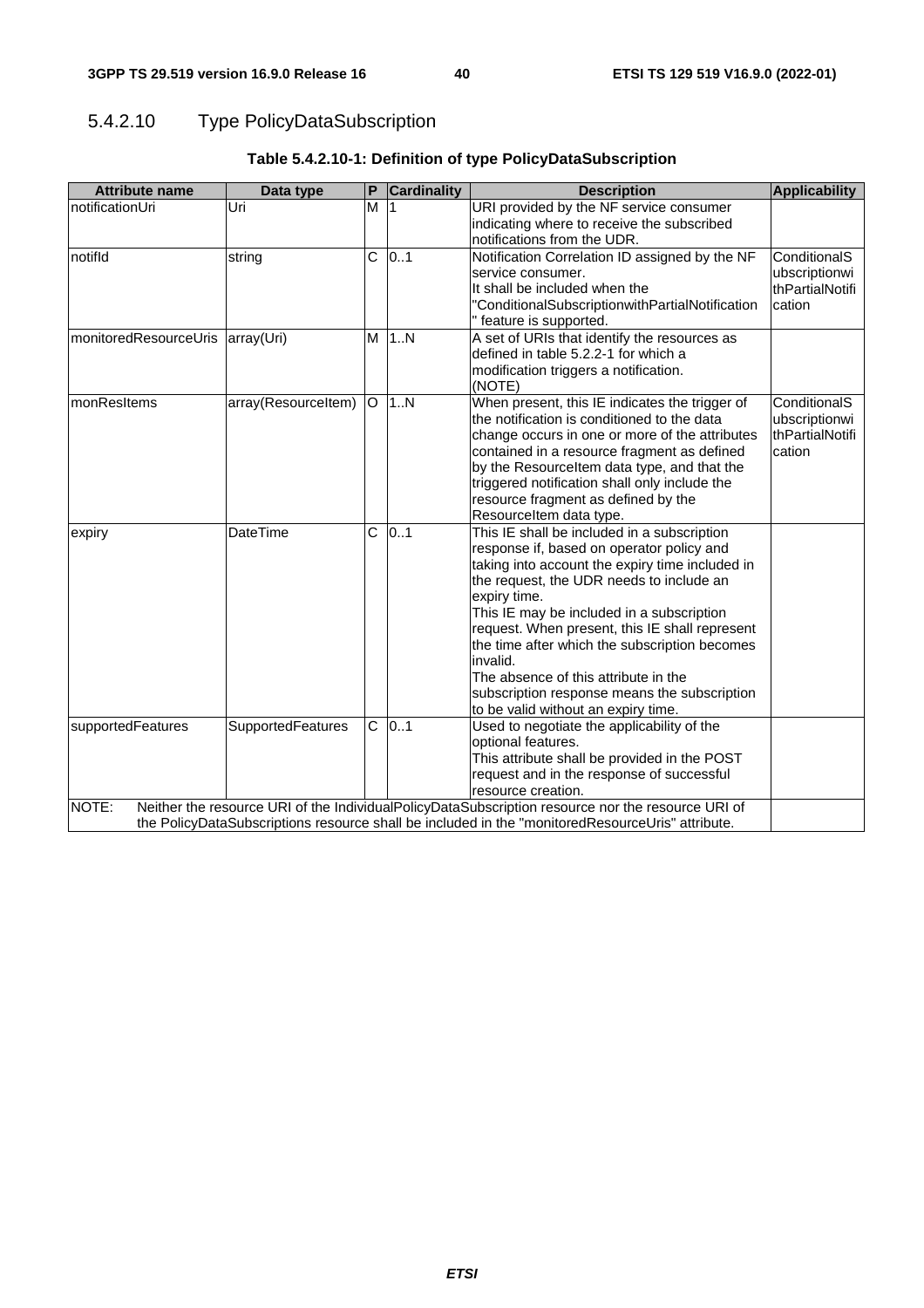5.4.2.11 Type PolicyDataChangeNotification

**Table 5.4.2.11-1: Definition of type PolicyDataChangeNotification**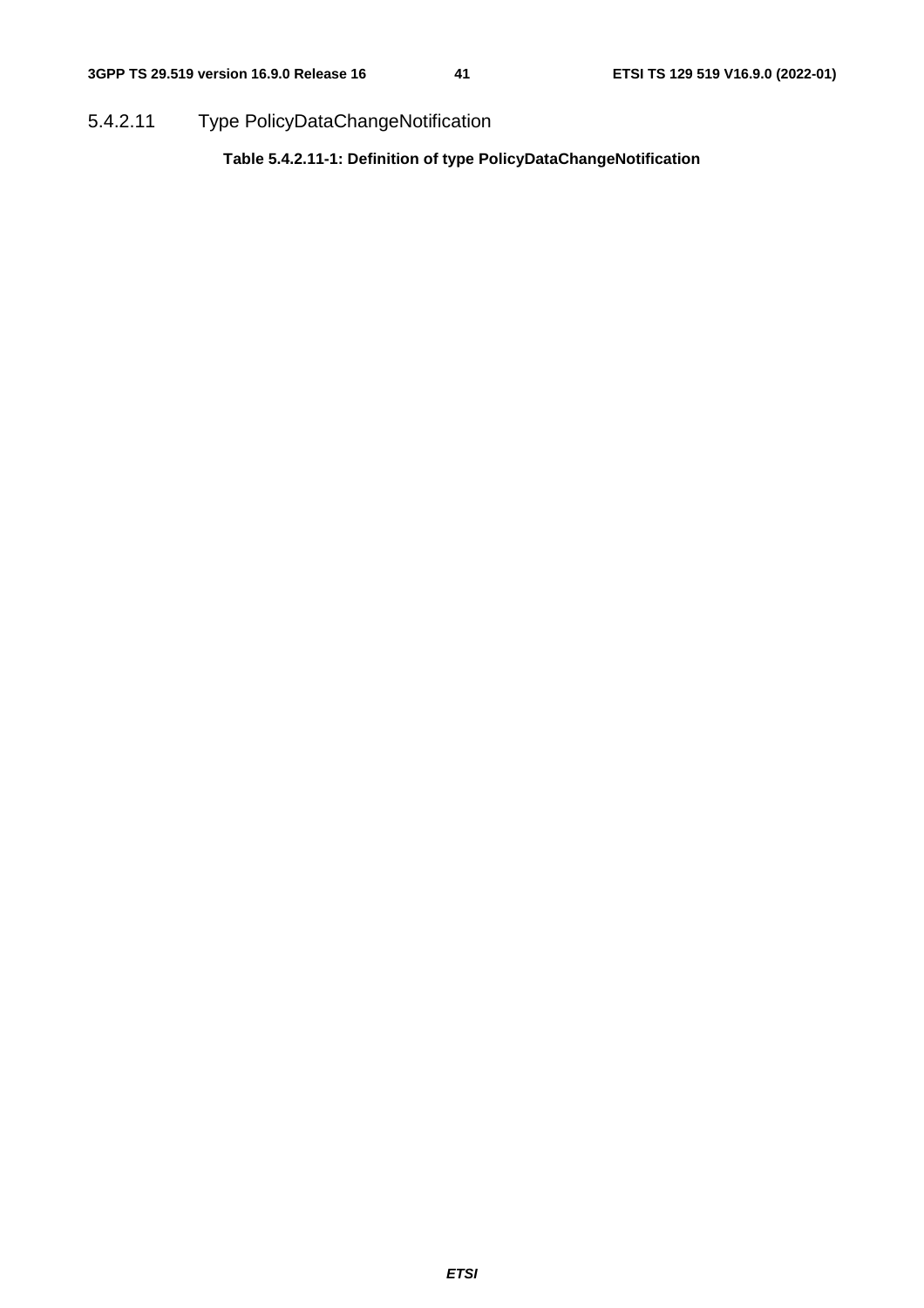| <b>Attribute name</b> | Data type             | Ρ | <b>Cardinality</b> | <b>Description</b>                                                     | <b>Applicability</b>   |
|-----------------------|-----------------------|---|--------------------|------------------------------------------------------------------------|------------------------|
| amPolicyData          | AmPolicyData          | O | 01                 | Access and Mobility Policy Data, if                                    |                        |
|                       |                       |   |                    | changed and notification was                                           |                        |
|                       |                       |   |                    | requested.                                                             |                        |
| uePolicySet           | <b>UePolicySet</b>    | O | 0.1                | UE Policy Set, if changed and                                          |                        |
|                       |                       |   |                    | notification was requested.                                            |                        |
| plmnUePolicySet       | <b>UePolicySet</b>    | O | 0.1                | PLMN UE Policy Set, if changed                                         |                        |
|                       |                       |   |                    | and notification was requested.                                        |                        |
| smPolicyData          | SmPolicyData          | O | 0.1                | Session Management Policy Data,                                        |                        |
|                       |                       |   |                    | if changed and notification was                                        |                        |
|                       |                       |   |                    | requested.                                                             |                        |
| usageMonData          | <b>UsageMonData</b>   | O | 0.1                | Usage Monitoring Data, if changed                                      |                        |
|                       |                       |   |                    | and notification was requested.                                        |                        |
| sponsorConnectivity   | SponsorConnectivity   | O | 01                 | Sponsor data connectivity profile                                      |                        |
| Data                  | Data                  |   |                    | information, if changed and                                            |                        |
|                       |                       |   |                    | notification was requested.                                            |                        |
| bdtData               | <b>BdtData</b>        | O | 0.1                | Background Data Transfer Data, if                                      |                        |
|                       |                       |   |                    | changed and notification was                                           |                        |
|                       |                       |   |                    | requested.                                                             |                        |
| opSpecData            | OperatorSpecificDat   | O | 0.1                | Operator Specific Data, if changed                                     |                        |
|                       | aContainer            |   |                    | and notification was requested. It                                     |                        |
|                       |                       |   |                    | may only be used when the                                              |                        |
|                       |                       |   |                    | receiver of the notification is able to                                |                        |
|                       |                       |   |                    | univocally identify the changed                                        |                        |
|                       |                       |   |                    | operator specific data.                                                |                        |
|                       |                       |   |                    | (NOTE 3)                                                               |                        |
| opSpecDataMap         | map(OperatorSpecifi   | O | 1N                 | Operator Specific Data resource                                        | OpSpecDataMap          |
|                       | cDataContainer)       |   |                    | data, if changed and notification                                      | Notification           |
|                       |                       |   |                    | was requested.                                                         |                        |
|                       |                       |   |                    | The key of the map is operator                                         |                        |
|                       |                       |   |                    | specific data element name and the                                     |                        |
|                       |                       |   |                    | value is the operator specific data<br>of the UE.                      |                        |
| ueld                  | VarUeld               | C | 0.1                | Represents the UE subscription                                         |                        |
|                       |                       |   |                    | identifier SUPI or GPSI. It shall only                                 |                        |
|                       |                       |   |                    | be present when the                                                    |                        |
|                       |                       |   |                    | "amPolicyData", "uePolicySet",                                         |                        |
|                       |                       |   |                    | "smPolicyData", "opSpecData"                                           |                        |
|                       |                       |   |                    | and/or "usageMonData" attribute is                                     |                        |
|                       |                       |   |                    | present.                                                               |                        |
| sponsorId             | string                | C | 0.1                | Represents the sponsor identity. It                                    |                        |
|                       |                       |   |                    | shall only be present when the                                         |                        |
|                       |                       |   |                    | "sponsorConnectivityData" attribute                                    |                        |
|                       |                       |   |                    | is present.                                                            |                        |
| bdtRefld              | <b>BdtReferenceld</b> | C | 0.1                | Represents the BDT reference                                           |                        |
|                       |                       |   |                    | identifier. It shall only be present                                   |                        |
|                       |                       |   |                    | when the "bdtData" attribute is                                        |                        |
|                       |                       |   |                    | present.                                                               |                        |
| usageMonId            | string                | C | 0.1                | Represents the unique identifier of                                    |                        |
|                       |                       |   |                    | the individual SM Policy usage                                         |                        |
|                       |                       |   |                    | monitoring resource. It shall only be                                  |                        |
|                       |                       |   |                    | present when the "usageMonData"                                        |                        |
|                       |                       |   |                    | attribute is present.                                                  |                        |
| plmnld                | Plmnld                | C | 0.1                | Represents the PLMN identifier. It                                     |                        |
|                       |                       |   |                    | shall only be present when the                                         |                        |
|                       |                       |   |                    | "plmnUePolicySet" attribute is                                         |                        |
|                       |                       |   |                    | present.                                                               |                        |
| delResources          | array(Uri)            | O | 1N                 | The resources, as defined in                                           | <b>ResourceRemov</b>   |
|                       |                       |   |                    | table 5.2.2-1, if removed from UDR                                     | alNotificationPoli     |
|                       |                       |   |                    | and notification on resource data                                      | cyData                 |
| notifld               |                       | C | 0.1                | change was requested. (NOTE 2)<br>Notification Correlation ID assigned | <b>ConditionalSubs</b> |
|                       | string                |   |                    | by the NF service consumer.                                            | criptionwithPartia     |
|                       |                       |   |                    | It shall be included when the                                          | <b>INotification</b>   |
|                       |                       |   |                    | "ConditionalSubscriptionwithPartial                                    |                        |
|                       |                       |   |                    | Notification" feature is supported.                                    |                        |
|                       |                       |   |                    |                                                                        |                        |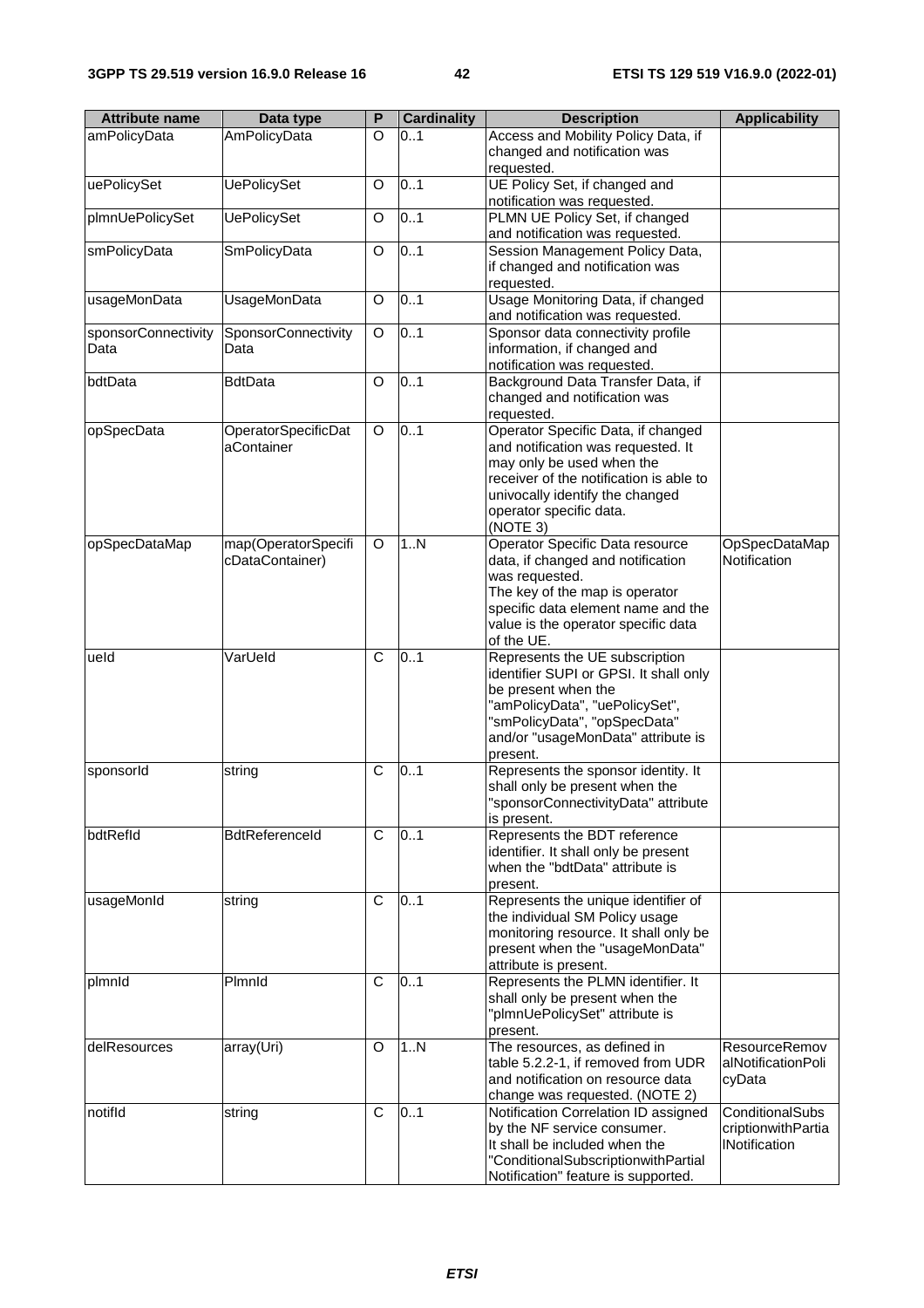| reportedFragments |                                                                                                                      | array(NotificationIte                                                   | Ω | 1N | This attribute contains the resource                                                                               | ConditionalSubs      |
|-------------------|----------------------------------------------------------------------------------------------------------------------|-------------------------------------------------------------------------|---|----|--------------------------------------------------------------------------------------------------------------------|----------------------|
|                   |                                                                                                                      | m)                                                                      |   |    | fragments indicated in the                                                                                         | criptionwithPartia   |
|                   |                                                                                                                      |                                                                         |   |    | "monResItems" attribute of the                                                                                     | <b>INotification</b> |
|                   |                                                                                                                      |                                                                         |   |    | PolicyDataSubscription data type.                                                                                  |                      |
|                   |                                                                                                                      | NOTE 1: When the "ResourceRemovalNotificationPolicyData" feature and/or |   |    |                                                                                                                    |                      |
|                   |                                                                                                                      |                                                                         |   |    | "ConditionalSubscriptionwithPartialNotification" feature is not supported or supported but the applicable          |                      |
|                   |                                                                                                                      |                                                                         |   |    | attribute(s) are not provided, at least one of the "amPolicyData", "uePolicySet", "smPolicyData",                  |                      |
|                   |                                                                                                                      |                                                                         |   |    | "usageMonData", "sponsorConnectivityData", "bdtData", "opSpecData" or "plmnUePolicySet" shall be                   |                      |
|                   | present.                                                                                                             |                                                                         |   |    |                                                                                                                    |                      |
|                   |                                                                                                                      |                                                                         |   |    | NOTE 2: When the "ResourceRemovalNotificationPolicyData" feature is supported, and the "delResources" attribute is |                      |
|                   |                                                                                                                      |                                                                         |   |    | present, the attributes that correspond with the values included in the "delResources" attribute shall be          |                      |
|                   |                                                                                                                      |                                                                         |   |    | omitted. E.g., when the "delResources" attribute includes the value "/policy-data/ues/{ueld}/am-data" the          |                      |
|                   | attribute "amPolicyData" shall be omitted.                                                                           |                                                                         |   |    |                                                                                                                    |                      |
|                   | NOTE 3: This attribute should not be used if the receiver of the notification is not able to univocally identify the |                                                                         |   |    |                                                                                                                    |                      |
|                   |                                                                                                                      |                                                                         |   |    | changed operator specific data, and "opSpecDataMap" should be used instead.                                        |                      |

# 5.4.2.12 Type TimePeriod

| Table 5.4.2.12-1: Definition of type TimePeriod |  |  |
|-------------------------------------------------|--|--|
|                                                 |  |  |

| <b>Attribute name</b> | Data type       | Р | <b>Cardinality</b> | <b>Description</b>                                                                                                                                                 | <b>Applicability</b> |
|-----------------------|-----------------|---|--------------------|--------------------------------------------------------------------------------------------------------------------------------------------------------------------|----------------------|
| period                | Periodicity     | м |                    | Indicates whether the periodicity is<br> "YEARLY", "MONTHLY", "WEEKLY",<br>l"DAILY" or "HOURLY".                                                                   |                      |
| <b>ImaxNumPeriod</b>  | <b>Uinteger</b> | O | 101                | Indicates the maximum number of periods<br>after which the usage monitoring instance<br>does not apply. If omitted, there is no limit<br>in the number of periods. |                      |

# 5.4.2.13 Type UsageMonDataScope

## **Table 5.4.2.13-1: Definition of type UsageMonDataScope**

| <b>Attribute name</b>                                                                                                   | Data type  |   | <b>Cardinality</b> | <b>Description</b>                                                                     | Applicability |  |
|-------------------------------------------------------------------------------------------------------------------------|------------|---|--------------------|----------------------------------------------------------------------------------------|---------------|--|
| snssai                                                                                                                  | Snssai     | М |                    | Represents the SNSSAI.                                                                 |               |  |
| dnn                                                                                                                     | array(Dnn) |   | 1N                 | Represents the Dnn. If omitted, the usage<br>monitoring scope applies to all the DNNs. |               |  |
| INOTE:<br>In this Release of the specification the "dnn" attribute shall always be present with one and only one entry. |            |   |                    |                                                                                        |               |  |

# 5.4.2.14 Type SmPolicySnssaiData

# **Table 5.4.2.14-1: Definition of type SmPolicySnssaiData**

| Attribute name  | Data type       |   | <b>Cardinality</b> | <b>Description</b>                               | Applicability |
|-----------------|-----------------|---|--------------------|--------------------------------------------------|---------------|
| <b>Isnssai</b>  | Snssai          | M |                    | S-NSSAI associated with the data.                |               |
| smPolicyDnnData | map(SmPolicyDnn |   | 1N                 | Session Management Policy data per               |               |
|                 | Data)           |   |                    | <b>IDNN</b> for all the DNNs of the indicated S- |               |
|                 |                 |   |                    | INSSAI. The key of the map is the DNN.           |               |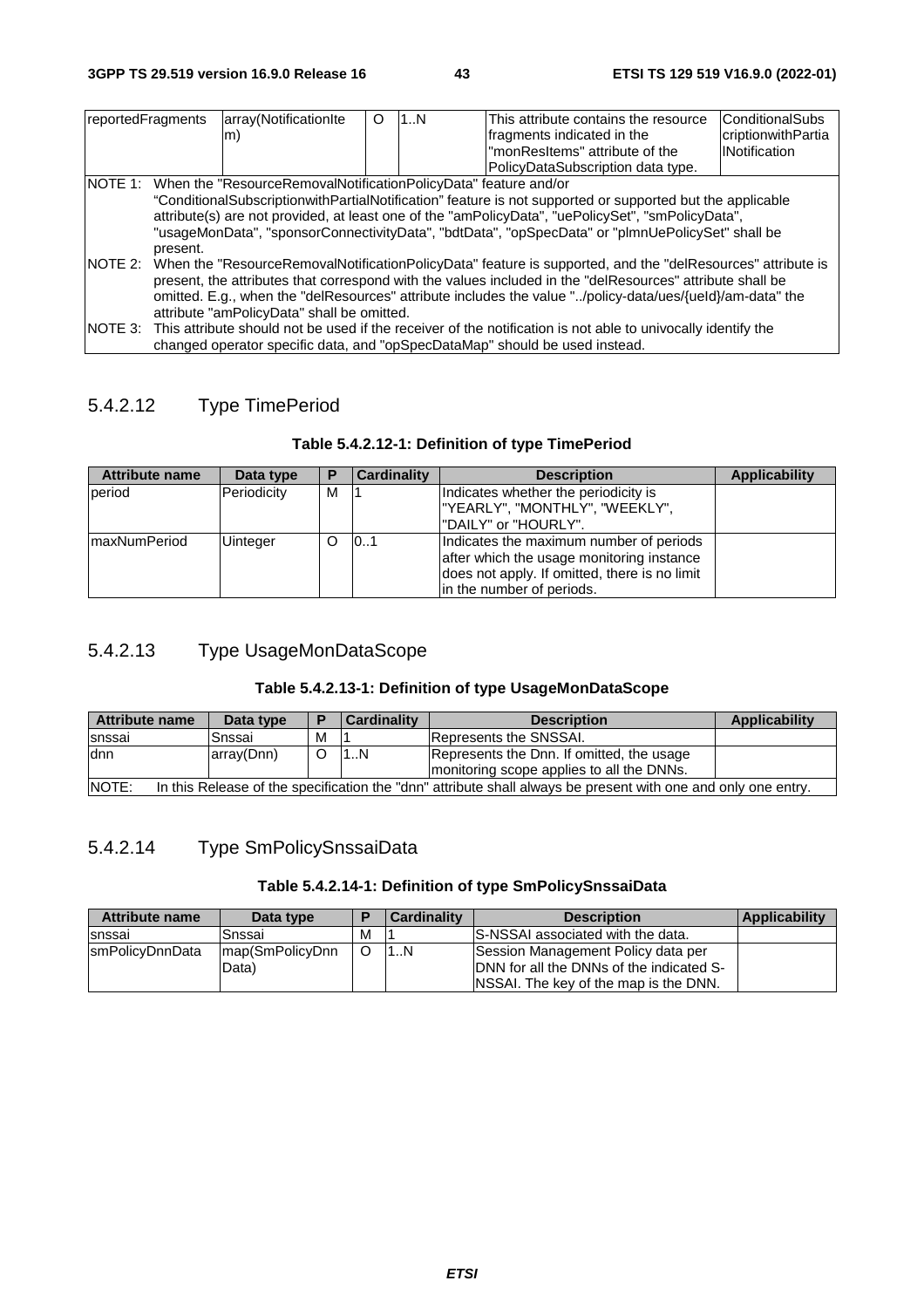5.4.2.15 Type SmPolicyDnnData

**Table 5.4.2.15-1: Definition of type SmPolicyDnnData**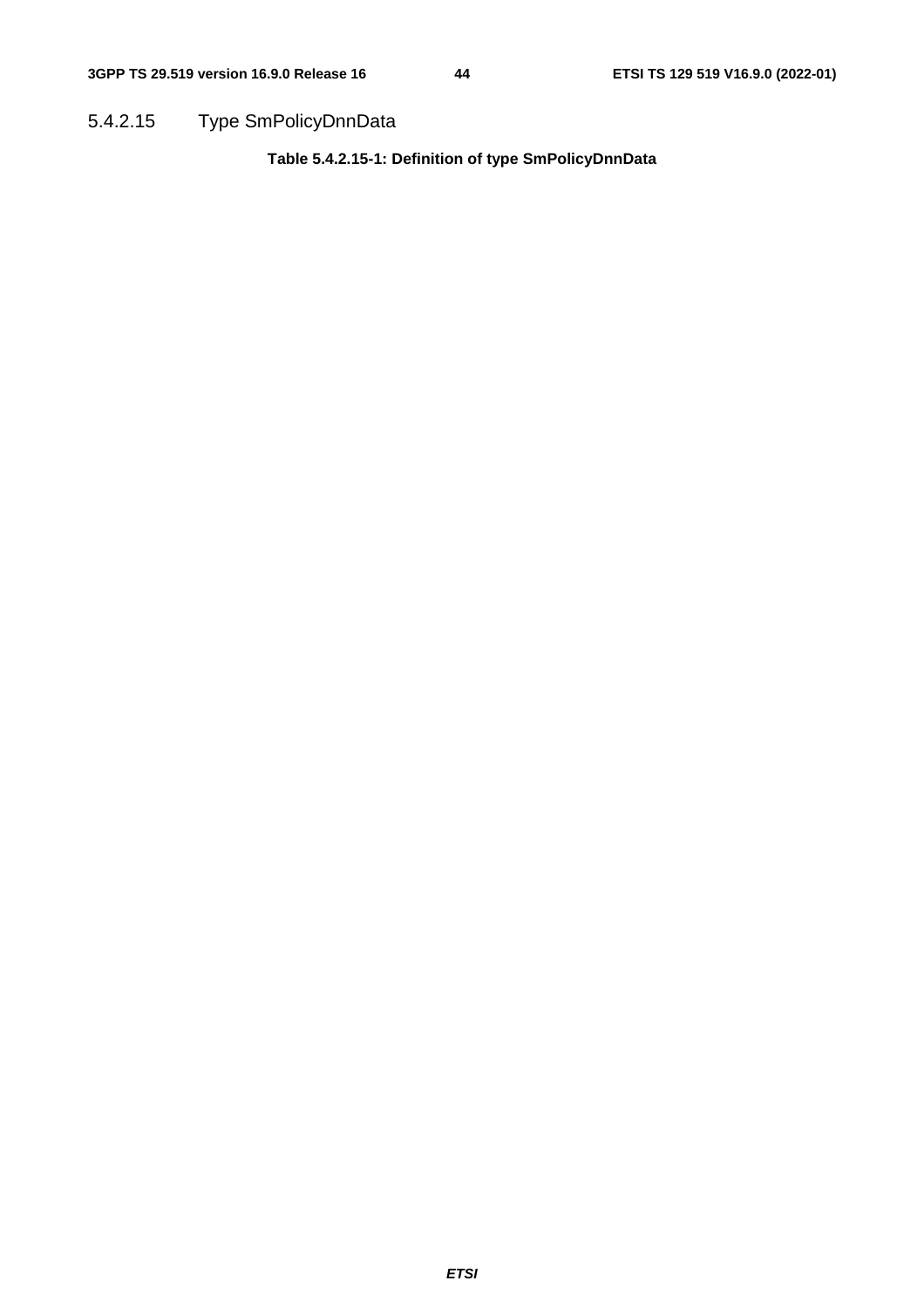| <b>Attribute name</b>   | Data type                       | P        | <b>Cardinality</b> | <b>Description</b>                                                                                                                                                                                                                                                                                                                                                                                                                                                                                                     | <b>Applicability</b>                   |
|-------------------------|---------------------------------|----------|--------------------|------------------------------------------------------------------------------------------------------------------------------------------------------------------------------------------------------------------------------------------------------------------------------------------------------------------------------------------------------------------------------------------------------------------------------------------------------------------------------------------------------------------------|----------------------------------------|
| dnn                     | Dnn                             | M        |                    | DNN associated with the data                                                                                                                                                                                                                                                                                                                                                                                                                                                                                           |                                        |
| allowedServices         | array(string)                   | $\circ$  | 1N                 | List of subscriber's allowed service identifiers                                                                                                                                                                                                                                                                                                                                                                                                                                                                       |                                        |
| subscCats               | array(string)                   | O        | 1N                 | List of categories associated with the<br>subscriber                                                                                                                                                                                                                                                                                                                                                                                                                                                                   |                                        |
| gbrUl                   | <b>BitRate</b>                  | O        | 0.1                | Maximum aggregate UL bitrate that can be<br>provided across all GBR QoS Flows in the<br><b>DNN</b>                                                                                                                                                                                                                                                                                                                                                                                                                     |                                        |
| gbrDl                   | <b>BitRate</b>                  | $\Omega$ | 0.1                | Maximum aggregate DL bitrate that can be<br>provided across all GBR QoS Flows in the<br><b>DNN</b>                                                                                                                                                                                                                                                                                                                                                                                                                     |                                        |
| adcSupport              | boolean                         | $\circ$  | 0.1                | Indicates whether application detection and<br>control can be enabled for a subscriber. The<br>default value is "FALSE".                                                                                                                                                                                                                                                                                                                                                                                               |                                        |
| subscSpendingLi<br>mits | boolean                         | O        | 0.1                | Indicates whether the PCF must enforce<br>policies based on subscriber spending limits.<br>The default value is "FALSE".                                                                                                                                                                                                                                                                                                                                                                                               |                                        |
| ipv4Index               | IpIndex                         | $\circ$  | 0.1                | Information that identifies which IP pool or<br>external server is used to allocate the IPv4<br>address.                                                                                                                                                                                                                                                                                                                                                                                                               |                                        |
| ipv6Index               | IpIndex                         | O        | 0.1                | Information that identifies which IP pool or<br>external server is used to allocate the IPv6<br>address.                                                                                                                                                                                                                                                                                                                                                                                                               |                                        |
| offline                 | boolean                         | O        | 0.1                | Indicates the offline charging is applicable to<br>the PDU session. The default value is<br>"FALSE".                                                                                                                                                                                                                                                                                                                                                                                                                   |                                        |
| online                  | boolean                         | O        | 0.1                | Indicates the online charging is applicable to<br>the PDU session. The default value is<br>"FALSE".                                                                                                                                                                                                                                                                                                                                                                                                                    |                                        |
| chfInfo                 | ChargingInform<br>ation         | $\circ$  | 0.1                | The address of the Charging Function                                                                                                                                                                                                                                                                                                                                                                                                                                                                                   |                                        |
| refUmdLimitIds          | map(LimitIdTo<br>MonitoringKey) | $\circ$  | 1.N                | A reference to the "UsageMonitoringDataLimit"<br>or "UsageMonitoringData" instances for this<br>DNN and SNSSAI that may also include the<br>related monitoring key(s). The key of the map<br>is the limit identifier.                                                                                                                                                                                                                                                                                                  |                                        |
| mpsPriority             | boolean                         | O        | 0.1                | Indicates subscription to the MPS priority<br>service; priority applies to all traffic on the PDU<br>Session. The default value is "FALSE".                                                                                                                                                                                                                                                                                                                                                                            |                                        |
| mcsPriority             | boolean                         | O        | 0.1                | Indicates subscription to the MCS priority<br>service; priority applies to all traffic on the PDU<br>Session. The default value is "FALSE".                                                                                                                                                                                                                                                                                                                                                                            |                                        |
| imsSignallingPrio       | boolean                         | O        | 0.1                | Indicates subscription to the IMS signalling<br>priority service; priority only applies to IMS<br>signalling traffic. The default value is "FALSE".                                                                                                                                                                                                                                                                                                                                                                    |                                        |
| mpsPriorityLevel        | integer                         | O        | 0.1                | Relative priority level for the multimedia priority<br>services                                                                                                                                                                                                                                                                                                                                                                                                                                                        |                                        |
| mcsPriorityLevel        | integer                         | O        | 01                 | Relative priority level for the mission critical<br>services                                                                                                                                                                                                                                                                                                                                                                                                                                                           |                                        |
| praInfos                | map(Presencel<br>nfo)           | O        | 1.N                | Presence reporting area information. Each<br>PresenceInfo element shall include the<br>Presence Reporting Area Identifier within the<br>"prald" attribute and, for a UE-dedicated<br>presence reporting area, may also include the<br>list of elements composing the presence<br>reporting area.<br>A "prald" may indicate a Presence Reporting<br>Area Set.<br>The "praId" attribute within the PresenceInfo<br>data type shall also be the key of the map.<br>The attribute "presenceState" shall not be<br>present. |                                        |
| bdtReflds               | map(BdtRefere<br>nceldRm)       | O        | 1N                 | Identifies transfer policies of background data<br>transfer                                                                                                                                                                                                                                                                                                                                                                                                                                                            | EnhancedBac<br>kgroundData<br>Transfer |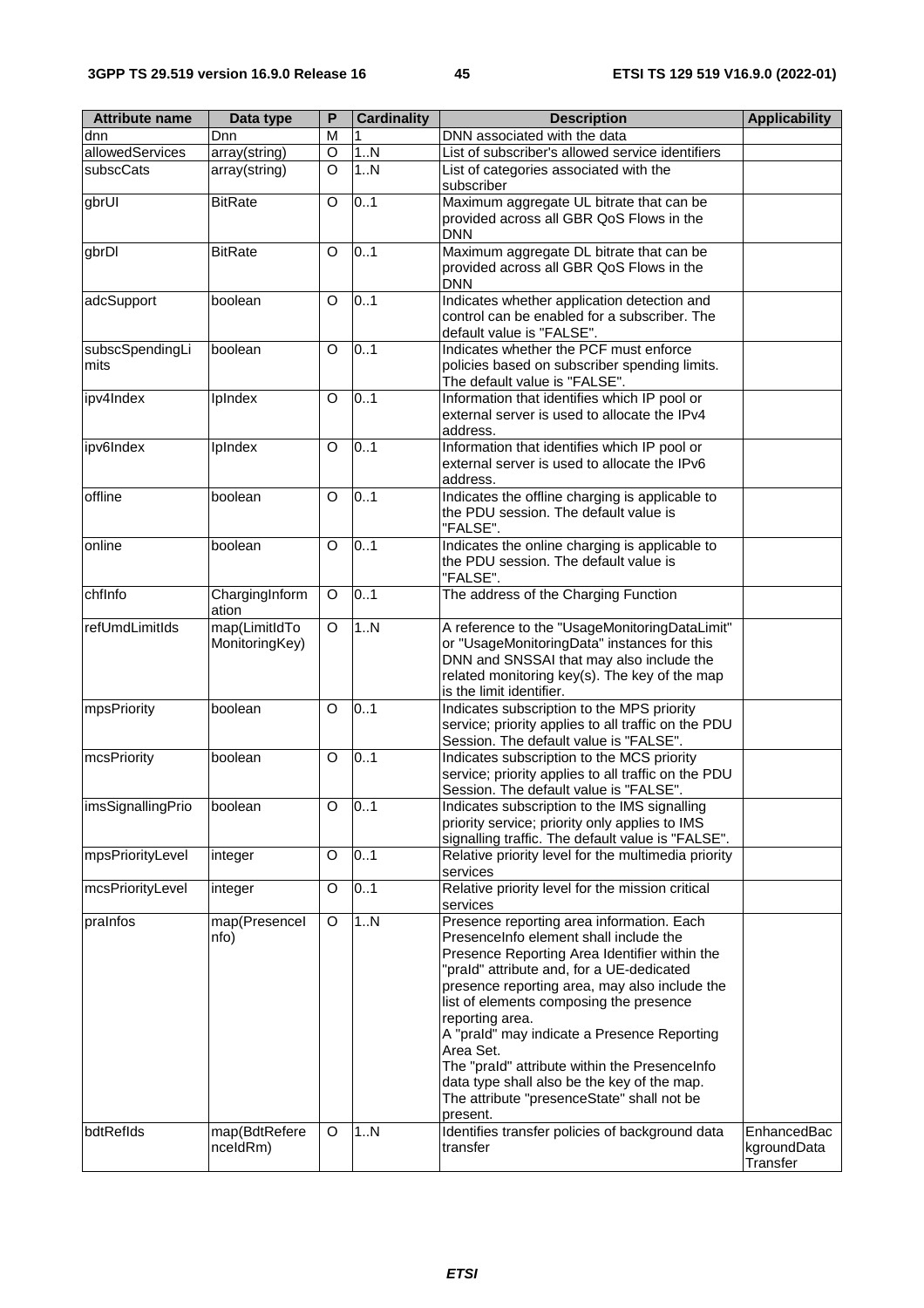| <b>IocRoutNotAllowe</b> | Iboolean | 0 | Identifies whether AF influence on traffic     |  |
|-------------------------|----------|---|------------------------------------------------|--|
|                         |          |   | routing is allowed or not. Set to "true" if no |  |
|                         |          |   | local routing is allowed; otherwise set to     |  |
|                         |          |   | l"false". The default value is "false".        |  |

# 5.4.2.16 Type LimitIdToMonitoringKey

## **Table 5.4.2.16-1: Definition of type LimitIdToMonitoringKey**

| Attribute name                                                                                             | Data type     |   | <b>Cardinality</b> | <b>Description</b>      | <b>Applicability</b> |  |
|------------------------------------------------------------------------------------------------------------|---------------|---|--------------------|-------------------------|----------------------|--|
| limitId                                                                                                    | strina        | M |                    | Limit Identifier.       |                      |  |
| <b>ImonKeys</b>                                                                                            | array(string) |   |                    | <b>Monitoring Keys.</b> |                      |  |
| <b>NOTE:</b><br>In this Release of the specification there is only one Monitoring Key per Limit Identifier |               |   |                    |                         |                      |  |

# 5.4.2.17 Type UePolicySetPatch

## **Table 5.4.2.17-1: Definiton of type UePolicySetPatch**

| <b>Attribute name</b> | Data type            | Р | <b>Cardinality</b> | <b>Description</b>                                         |
|-----------------------|----------------------|---|--------------------|------------------------------------------------------------|
| uePolicySections      | map(UePolicySection) |   | 1N                 | Contains the UE Policy Sections.                           |
|                       |                      |   |                    | The UPSI (UE Policy Section Identifier) is used as the     |
|                       |                      |   |                    | key in the map.                                            |
| upsis                 | array(string)        |   | 1N                 | List of identifiers for the "uePolicySections". The format |
|                       |                      |   |                    | of the UPSI is represented in 3GPP TS 24.501 [11]          |
|                       |                      |   |                    | subclause D.6.2.                                           |
| landspind             | boolean              |   | 101                | Indication of UE supporting ANDSP.                         |
| pei                   | Pei                  |   | 0.1                | Personal Equipment Identifier.                             |
| losids                | array(OsId)          |   | 1N                 | Identification of the UE Operating System(s).              |

## 5.4.2.18 Type PlmnRouteSelectionDescriptor

## **Table 5.4.2.18-1: Definition of type PlmnRouteSelectionDescriptor**

| <b>Attribute name</b>                  | Data type           |   | <b>Cardinality</b> | <b>Description</b>                                 |
|----------------------------------------|---------------------|---|--------------------|----------------------------------------------------|
| servingPlmn                            | Pimnid              | М |                    | <b>Identity of the serving PLMN.</b>               |
| snssaiRouteSelDes   array(SnssaiRouteS |                     |   | 1N                 | Contains the route selection descriptor parameters |
| <b>CS</b>                              | electionDescriptor) |   |                    | (DNNs, PDU session types, SSC modes and the        |
|                                        |                     |   |                    | <b>ATSSS information) per SNSSAI.</b>              |

## 5.4.2.19 Type SnssaiRouteSelectionDescriptor

#### **Table 5.4.2.19-1: Definition of type SnssaiRouteSelectionDescriptor**

| <b>Attribute name</b> | Data type                              |   | <b>Cardinality</b> | <b>Description</b>                                                                                                          |
|-----------------------|----------------------------------------|---|--------------------|-----------------------------------------------------------------------------------------------------------------------------|
| snssai                | Snssai                                 | М |                    | <b>ISNSSAI.</b>                                                                                                             |
| dnnRouteSelDescs      | array(DnnRouteSelecti<br>onDescriptor) |   | 1N                 | Contains the route selection descriptor parameters<br>(PDU session types, SSC modes and the ATSSS<br>linformation) per DNN. |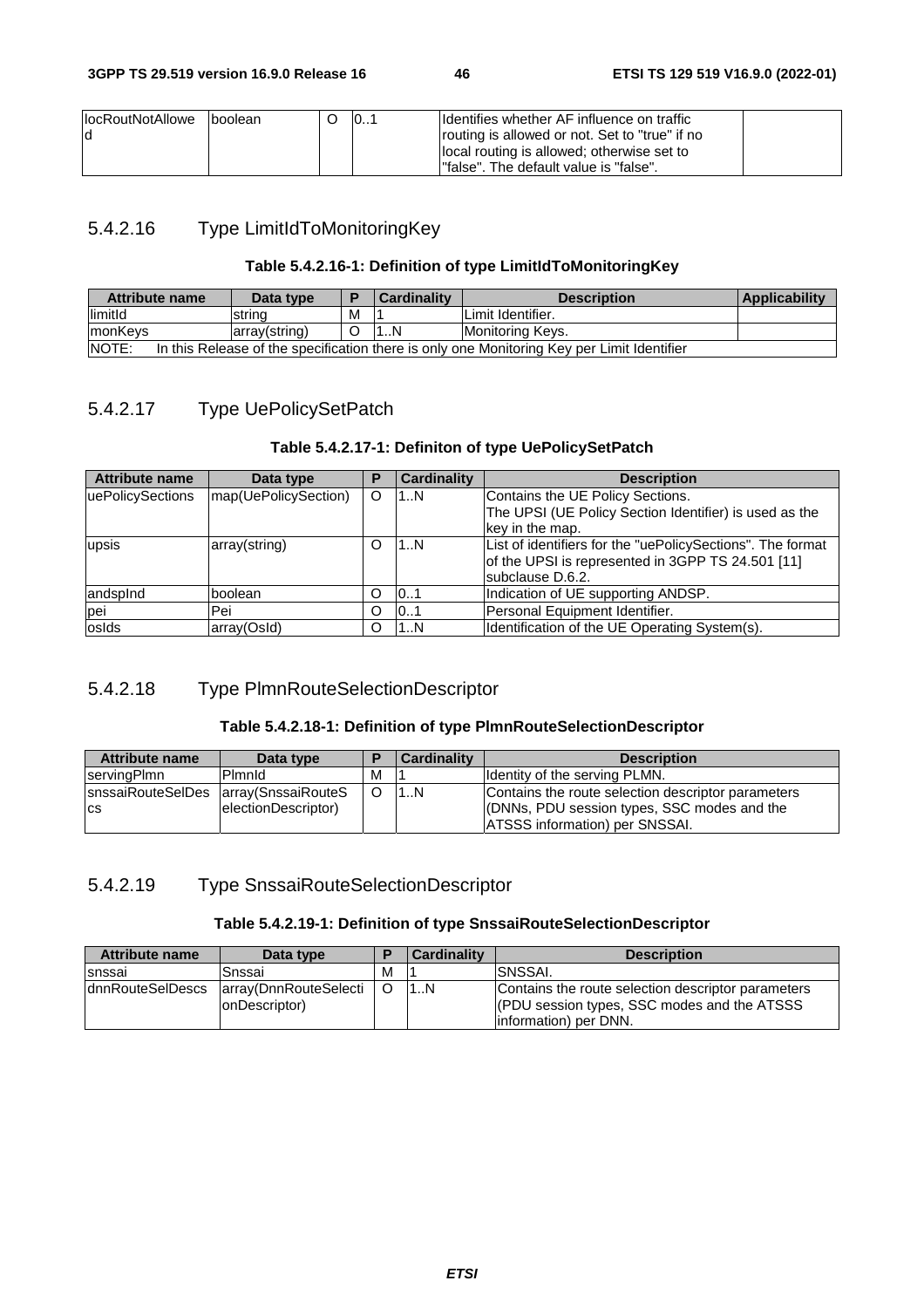# 5.4.2.20 Type DnnRouteSelectionDescriptor

| <b>Attribute name</b> | Data type             | Р | <b>Cardinality</b> | <b>Description</b>                                                            |
|-----------------------|-----------------------|---|--------------------|-------------------------------------------------------------------------------|
| dnn                   | Dnn                   | М |                    | DNN.                                                                          |
| <b>sscModes</b>       | array(SscMode)        | O | 1N                 | Contains the allowed SSC modes for the traffic to this<br>DNN.                |
| pduSessTypes          | array(PduSessionType) | O | 1N                 | Contains the allowed PDU Session types for the<br>Itraffic to this DNN.       |
| latsssInfo            | lboolean              | O | 101                | Indicates whether MA PDU session establishment is<br>lallowed for this DNN.   |
|                       |                       |   |                    | false (default): MA PDU session establishment is not<br>allowed for this DNN. |

## **Table 5.4.2.20-1: Definition of type DnnRouteSelectionDescriptor**

# 5.4.2.21 Type SmPolicyDataPatch

## **Table 5.4.2.21-1: Definition of type SmPolicyDataPatch**

| <b>Attribute name</b> | Data type                                                                             | Р | <b>Cardinality</b> | <b>Description</b>                           | <b>Applicability</b> |  |  |  |  |
|-----------------------|---------------------------------------------------------------------------------------|---|--------------------|----------------------------------------------|----------------------|--|--|--|--|
| lumData               | map(UsageMon O                                                                        |   | 1N                 | Contains the remaining allowed usage data    |                      |  |  |  |  |
|                       | Data)                                                                                 |   |                    | associated with the subscriber.              |                      |  |  |  |  |
|                       |                                                                                       |   |                    | The value of the limit identifier is used as |                      |  |  |  |  |
|                       |                                                                                       |   |                    | the key in the map.                          |                      |  |  |  |  |
| smPolicySnssaiData    | map(SmPolicyS O                                                                       |   | 1N                 | Modifiable Session Management Policy         |                      |  |  |  |  |
|                       | InssaiDataPatch                                                                       |   |                    | data per S-NSSAI for all the SNSSAIs of      |                      |  |  |  |  |
|                       |                                                                                       |   |                    | the subscriber. The key of the map is the    |                      |  |  |  |  |
|                       |                                                                                       |   |                    | IS-NSSAI.                                    |                      |  |  |  |  |
| <b>NOTE:</b>          | In this Release of the specification the "limitld" corresponds to the Monitoring Key. |   |                    |                                              |                      |  |  |  |  |

# 5.4.2.22 Type SmPolicySnssaiDataPatch

### **Table 5.4.2.22-1: Definition of type SmPolicySnssaiDataPatch**

| <b>Attribute name</b> | Data type                     |   | <b>Cardinality</b> | <b>Description</b>                                                                                                                     | <b>Applicability</b> |
|-----------------------|-------------------------------|---|--------------------|----------------------------------------------------------------------------------------------------------------------------------------|----------------------|
| Isnssai               | Snssai                        | м |                    | <b>S-NSSAI</b> associated with the data.                                                                                               |                      |
| smPolicyDnnData       | map(SmPolicyDnn<br>DataPatch) | O | N                  | Modifiable Session Management Policy<br>data per DNN for all the DNNs of the<br>lindicated S-NSSAI. The key of the map<br>lis the DNN. |                      |

# 5.4.2.23 Type SmPolicyDnnDataPatch

## **Table 5.4.2.23-1: Definition of type SmPolicyDnnDataPatch**

| Attribute name    | Data type                 | E | <b>Cardinality</b> | <b>Description</b>                                         | <b>Applicability</b>                                  |
|-------------------|---------------------------|---|--------------------|------------------------------------------------------------|-------------------------------------------------------|
| ldnn              | Dnn                       | м |                    | DNN associated with the data                               |                                                       |
| <b>IbdtReflds</b> | map(BdtRefere<br>nceldRm) |   | 1N                 | Updated transfer policies of background data<br>ltransfer. | <b>IEnhancedBac</b><br><b>kgroundData</b><br>Transfer |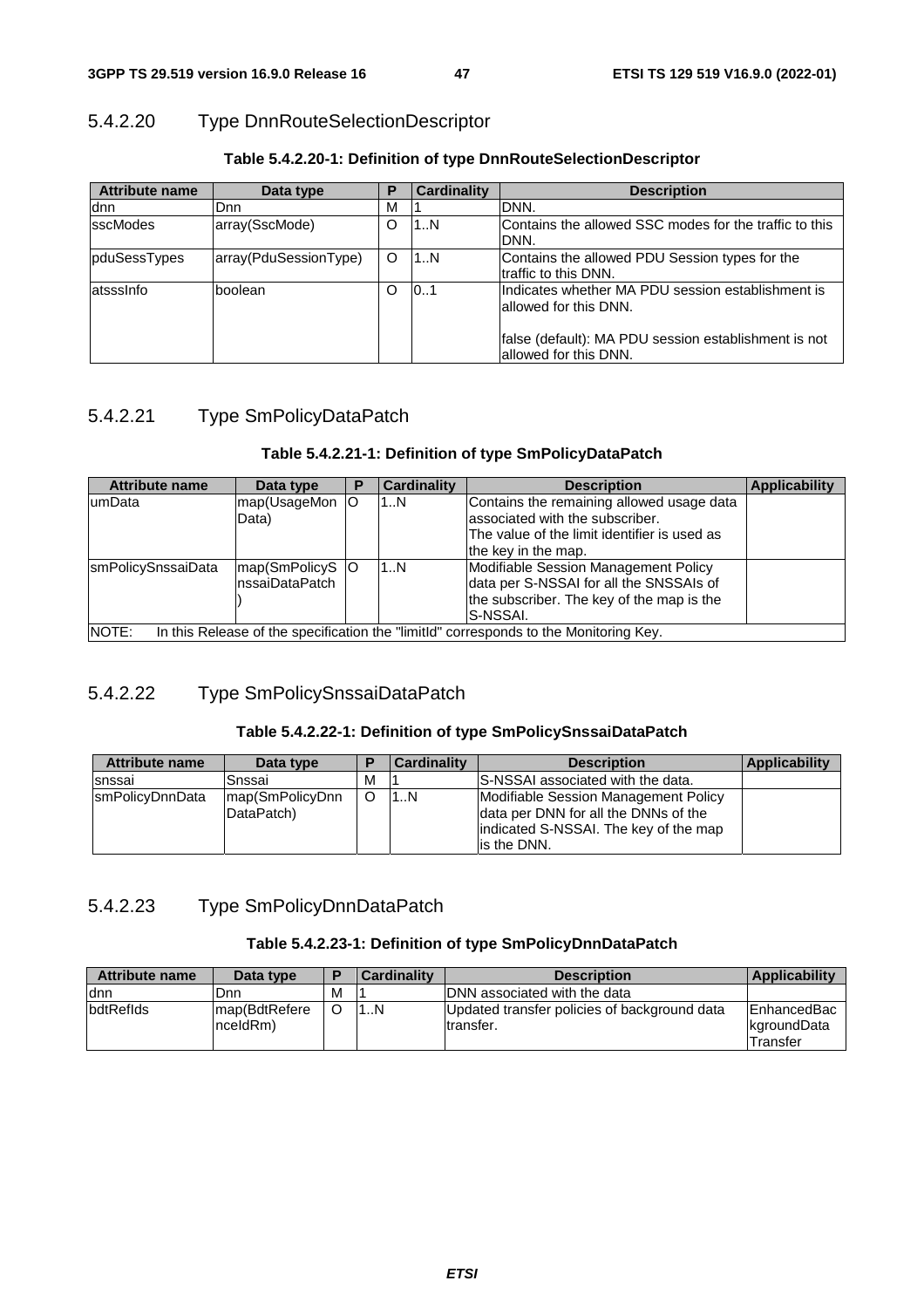# 5.4.2.24 Type ResourceItem

| <b>Attribute name</b>                                                                                                                                                                                | Data type       | Р | Cardinality | <b>Description</b>                                                                                                                                                            | <b>Applicability</b> |  |  |
|------------------------------------------------------------------------------------------------------------------------------------------------------------------------------------------------------|-----------------|---|-------------|-------------------------------------------------------------------------------------------------------------------------------------------------------------------------------|----------------------|--|--|
| ImonResourceUri                                                                                                                                                                                      | Uri             | М |             | Represents the URI that identifies the<br>monitored resource as defined in<br>table 5.2.2-1.<br>(NOTE)                                                                        |                      |  |  |
| litems                                                                                                                                                                                               | array(ItemPath) | М | 1N          | Represents fragments of the resource<br>identified by the "monResource"<br>attribute, i.e. a subset of resource<br>data, for which a modification triggers<br>a notification. |                      |  |  |
| NOTE:<br>The resource URI included in the "monResourceUri" attribute shall be one of the resource URIs included<br>in the "monitoredResourceUris" attribute of the PolicyDataSubscription data type. |                 |   |             |                                                                                                                                                                               |                      |  |  |

## **Table 5.4.2.24-1: Definition of type ResourceItem**

# 5.4.2.25 Type NotificationItem

## **Table 5.4.2.25-1: Definition of type NotificationItem**

| <b>Attribute name</b> | Data type        |   | Cardinality | <b>Description</b>                      | Applicability |
|-----------------------|------------------|---|-------------|-----------------------------------------|---------------|
| IresourceId           | Uri              | м |             | This IE contains the URI of the         |               |
|                       |                  |   |             | resource which has been changed.        |               |
| InotifItems           | array(UpdatedIte | М | 1N          | This IE contains the fragments of the   |               |
|                       | m)               |   |             | resource identified by the "resourceld" |               |
|                       |                  |   |             | attribute which have been updated or    |               |
|                       |                  |   |             | requested to be notified.               |               |

# 5.2.4.26 Type UpdatedItem

## **Table 5.2.4.26-1: Definition of type UpdatedItem**

| <b>Attribute name</b> | Data type       | Р | <b>Cardinality</b> | <b>Description</b>                                                                                                                                                                                                                                                                                                          | <b>Applicability</b> |
|-----------------------|-----------------|---|--------------------|-----------------------------------------------------------------------------------------------------------------------------------------------------------------------------------------------------------------------------------------------------------------------------------------------------------------------------|----------------------|
| item                  | <b>ItemPath</b> | М |                    | This IE contains a JSON pointer value<br>(as defined in IETF RFC 6901 [20])<br>that references a target location within<br>the resource that identifies the<br>resource fragment.                                                                                                                                           |                      |
| value                 | Any type        | М |                    | This IE indicates the value of the<br>resource fragment located at the<br>target location within the resource<br>specified in the "fragmentPath"<br>lattribute.<br>The data type of this attribute shall be<br>the same as the type of the attribute or<br>element located in the path.<br>The null value shall be allowed. |                      |

# 5.4.2.27 Type BdtDataPatch

#### **Table 5.4.2.27-1: Definition of type BdtDataPatch**

| <b>Attribute name</b> | Data type              | <b>Cardinality</b> | <b>Description</b>                                                                                                        |
|-----------------------|------------------------|--------------------|---------------------------------------------------------------------------------------------------------------------------|
| <i>bdtpStatus</i>     | <b>BdtPolicyStatus</b> | 101                | Contains the validation status for a negotiated BDT policy. It<br>shall be included when the BDT policy is re-negotiated. |
| <b>ItransPolicy</b>   | TransferPolicv         | 101                | This IE contains the transfer policy.                                                                                     |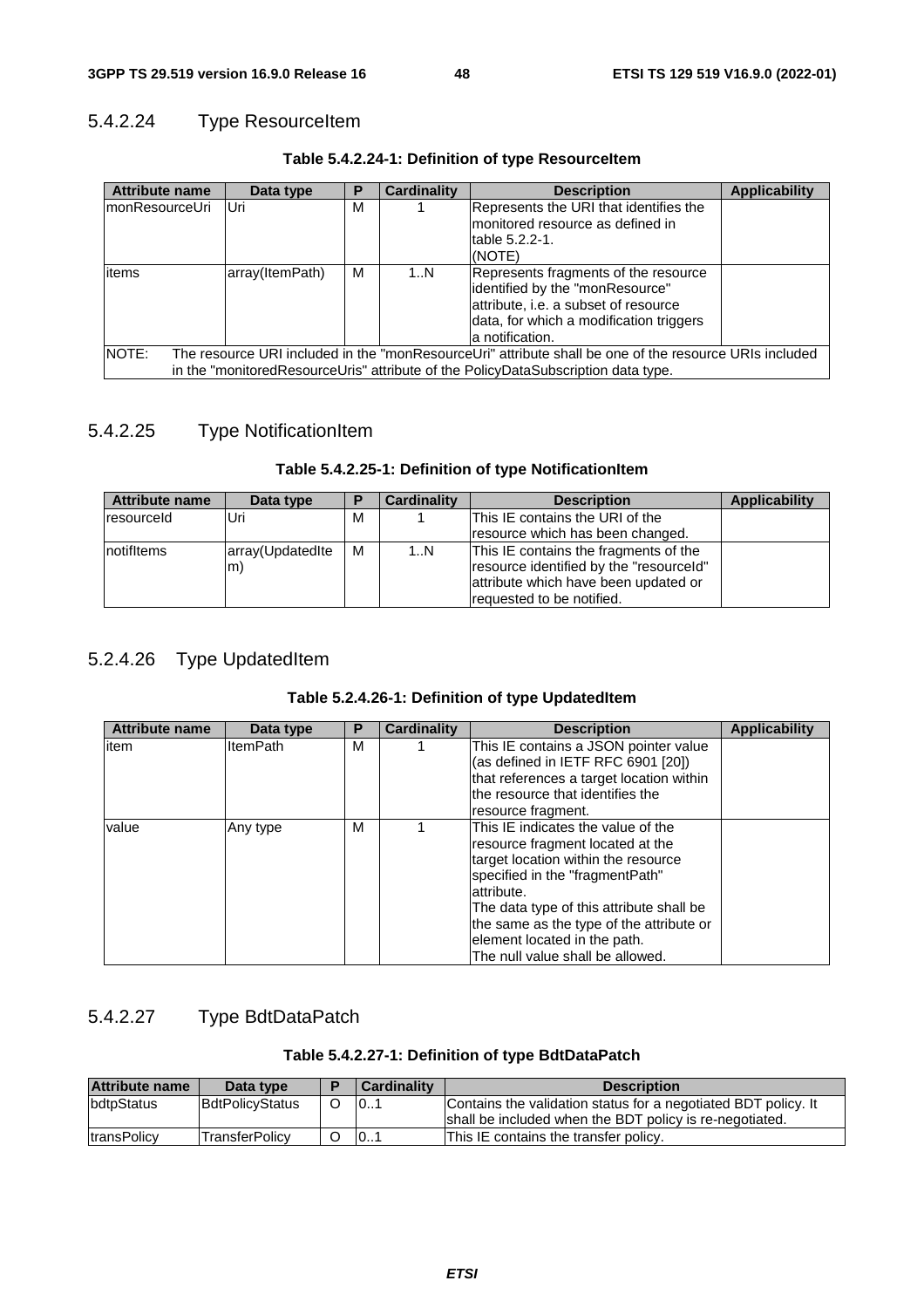# 5.4.3 Simple data types and enumerations

## 5.4.3.1 Introduction

This subclause defines simple data types and enumerations that can be referenced from data structures defined in the previous subclauses.

## 5.4.3.2 Simple data types

The simple data types defined in table 5.4.3.2-1 shall be supported.

| <b>Type Name</b> | <b>Type Definition</b> | <b>Description</b>                                                                                                                                                                                                                                                                                                                                                                                                                                                                                                                                                                                                                                                                                                                                                                                                                                                                                                         | <b>Applicability</b>                                          |
|------------------|------------------------|----------------------------------------------------------------------------------------------------------------------------------------------------------------------------------------------------------------------------------------------------------------------------------------------------------------------------------------------------------------------------------------------------------------------------------------------------------------------------------------------------------------------------------------------------------------------------------------------------------------------------------------------------------------------------------------------------------------------------------------------------------------------------------------------------------------------------------------------------------------------------------------------------------------------------|---------------------------------------------------------------|
| <b>IpIndex</b>   | integer                | Information that identifies which IP pool or external<br>server is used to allocate the IP address.                                                                                                                                                                                                                                                                                                                                                                                                                                                                                                                                                                                                                                                                                                                                                                                                                        |                                                               |
| <b>ItemPath</b>  | string                 | It contains one JSON pointer value (as defined in<br>IETF RFC 6901 [20]) that references a target location<br>within the resource represented in the "monResource"<br>attribute and "notifiedItems" attribute.<br>E.g. "/smPolicySnssaiData/ <snssai>" represents the<br/>subscription to data changes in the SmPolicyData data<br/>document, in particular to the element of the<br/>"smPolicySnssaiData" map whose key is identified by<br/>the <snssai> value.<br/>E.q.2<br/>"/smPolicySnssaiData/<snssai>/smPolicyDnnData/<dnn<br>&gt;" represents the subscription to data changes in the<br/>SmPolicyData data document, in particular to the<br/>element of the "smPolicySnssaiData" map whose key is<br/>identified by the <snssai> value and, within this one, to<br/>the element of the "smPolicyDnnData" map whose key<br/>is identified by the <dnn> value.</dnn></snssai></dnn<br></snssai></snssai></snssai> | <b>ConditionalSubsc</b><br>riptionwithPartialN<br>otification |
| Osld             | string                 | Operating System of the served UE. It contains a<br>Universally Unique IDentifier (UUID) as specified in<br>IETF RFC 4122 [17]. The format of the OS Id is<br>represented in 3GPP TS 24.501 [11].                                                                                                                                                                                                                                                                                                                                                                                                                                                                                                                                                                                                                                                                                                                          |                                                               |

**Table 5.4.3.2-1: Simple data types** 

## 5.4.3.3 Enumeration: UsageMonLevel

The enumeration represents the usage monitoring level. It shall comply with the provisions defined in table 5.4.3.3-1.

#### **Table 5.4.3.3-1: Enumeration UsageMonLevel**

| <b>Enumeration value</b> | <b>Description</b>                                        |
|--------------------------|-----------------------------------------------------------|
| SESSION LEVEL            | The usage monitoring is applicable for PDU session level. |
| SERVICE LEVEL            | The usage monitoring is applicable for service level.     |

## 5.4.3.4 Enumeration: Periodicity

The enumeration represents the time period. It shall comply with the provisions defined in table 5.4.3.4-1.

#### **Table 5.4.3.4-1: Enumeration Periodicity**

| <b>Enumeration value</b> | <b>Description</b>     |
|--------------------------|------------------------|
| YEARLY                   | Time period is yearly  |
| <b>MONTHLY</b>           | Time period is monthly |
| WEEKLY                   | Time period is weekly  |
| <b>DAILY</b>             | Time period is daily   |
| <b>HOURLY</b>            | Time period is hourly  |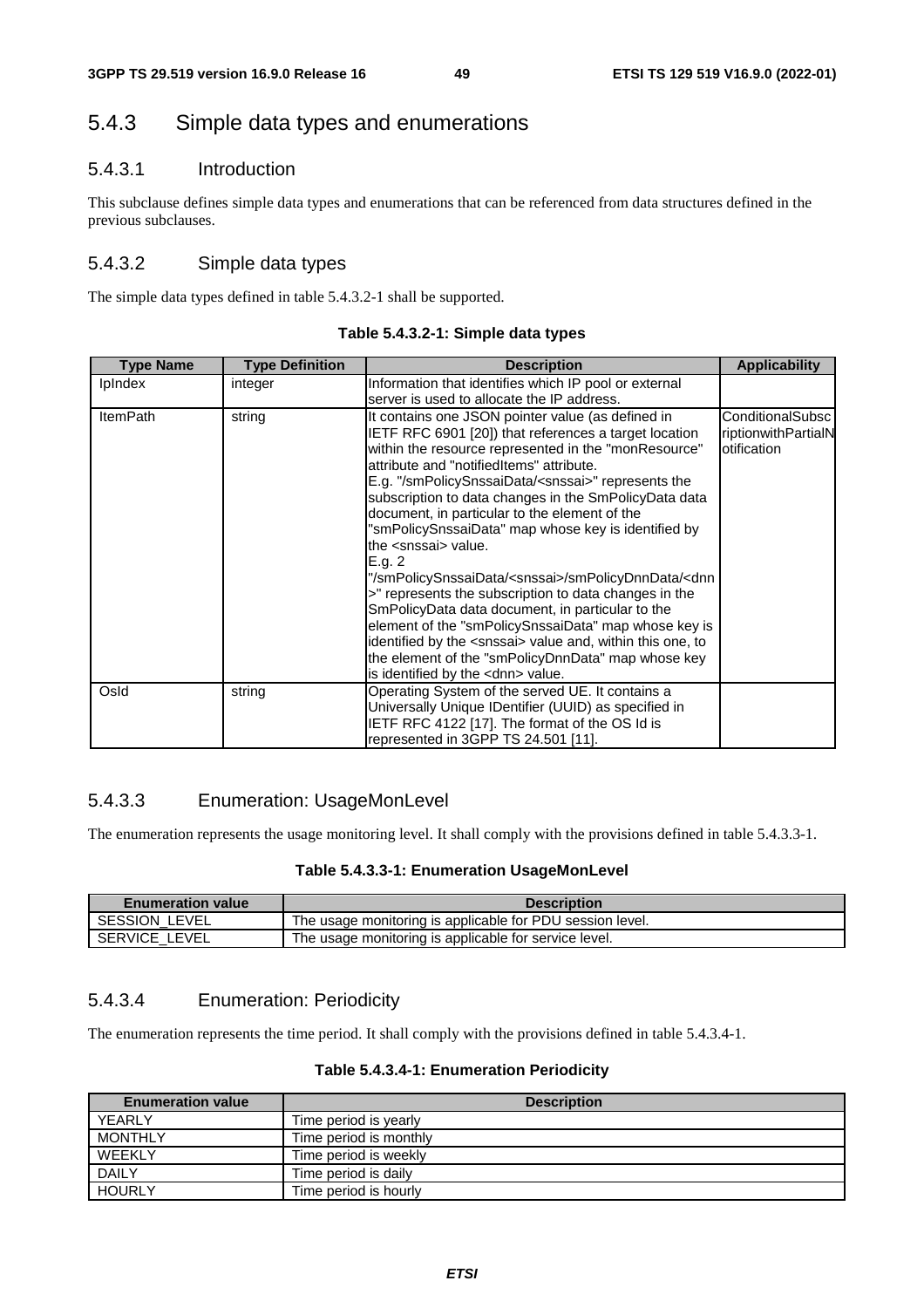## 5.4.3.5 Enumeration: BdtPolicyStatus

The enumeration represents the validation status of the BDT policy. It shall comply with the provisions defined in table 5.4.3.5-1.

| <b>Enumeration value</b> | <b>Description</b>                                                                     |
|--------------------------|----------------------------------------------------------------------------------------|
| INVALID                  | This value is used to indicate that the BDT policy is invalid while the BDT policy re- |
|                          | negotiation is ongoing because the network performance has degraded.                   |
| <b>VALID</b>             | This value is used to indicate that the BDT policy is valid.                           |

# 5.5 Error handling

# 5.5.1 General

For the Nudr\_DataRepository service API for Policy Data, HTTP error responses shall be supported as specified in subclause 4.8 of 3GPP TS 29.501 [5]. Protocol errors and application errors specified in table 5.2.7.2-1 of 3GPP TS 29.500 [4] shall be supported for an HTTP method if the corresponding HTTP status codes are specified as mandatory for that HTTP method in table 5.2.7.1-1 of 3GPP TS 29.500 [4].

In addition, the requirements in the following subclauses are applicable for the Nudr\_DataRepository service API for Policy Data.

# 5.5.2 Protocol Errors

No specific procedures for the Nudr\_DataRepository service API for Policy Data are specified.

# 5.5.3 Application Errors

The application errors defined for the Nudr\_DataRepository service API for Policy Data are listed in table 5.5.3-1. The PCF shall include in the HTTP status code a "ProblemDetails" data structure with the "cause" attribute indicating the application error as listed in table 5.5.3-1.

### **Table 5.5.3-1: Application errors**

| <b>Application Error</b> | <b>HTTP status code</b> | <b>Description</b> |
|--------------------------|-------------------------|--------------------|
|                          |                         |                    |

The application error handling shall follow 3GPP TS 29.504 [6] clause 6.1.6 unless explicitly specified in this document.

# 5.6 Feature negotiation

The optional features in table 6.1.8-1 of 3GPP TS 29.504 [6] are defined for the Nudr\_DataRepository API. They shall be negotiated using the extensibility mechanism defined in subclause 6.6 of 3GPP TS 29.500 [4].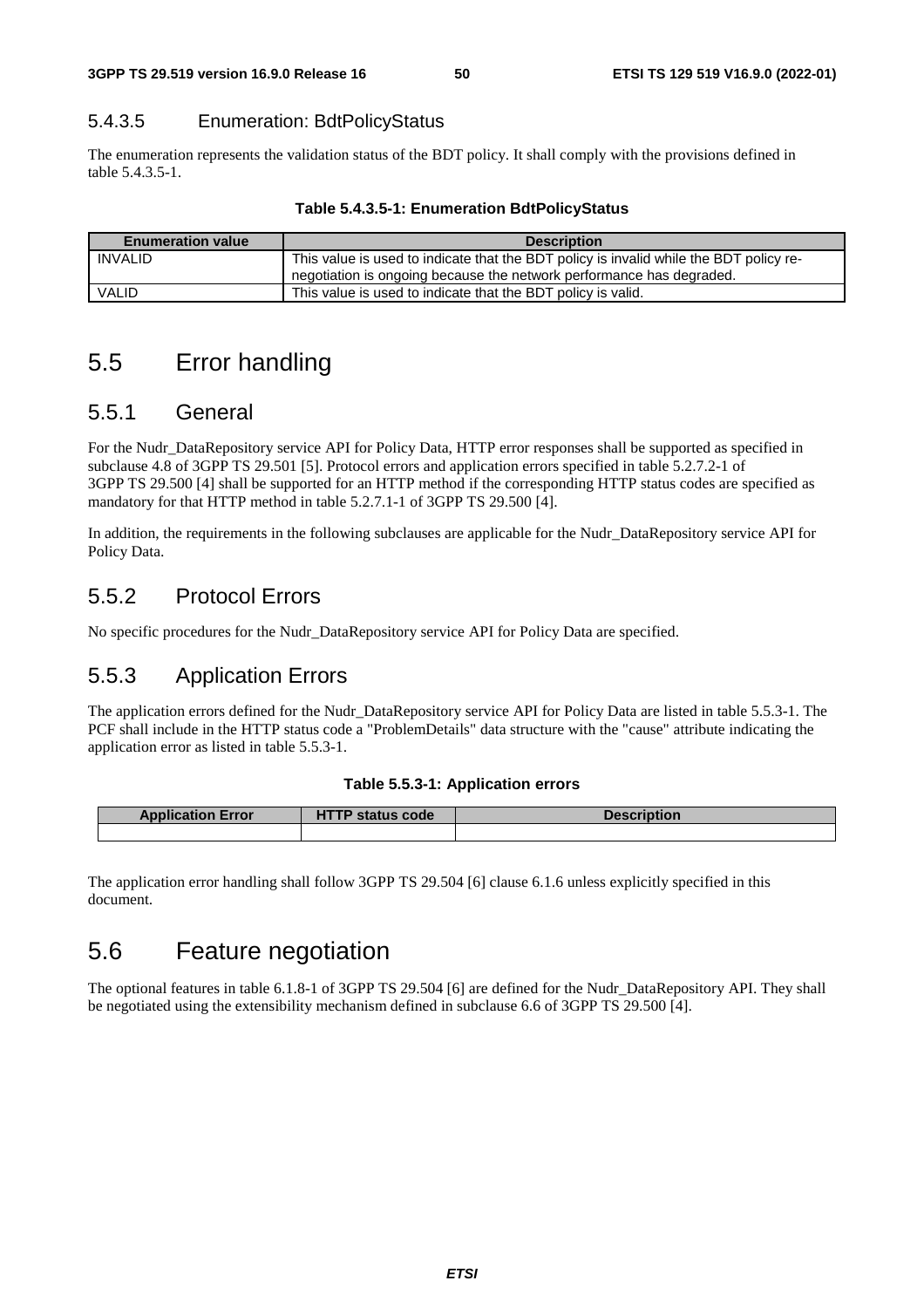# 6 Usage of Nudr\_DataRepository Service API for Application Data

# 6.1 Introduction

The following subclauses specify the usage of Nudr\_DataRepository service for application data. The principles specified in 3GPP TS 29.504 [6] are followed unless explicitly specified otherwise in the following subclauses.

# 6.2 Resources

# 6.2.1 Overview

This clause specifies the resources for the usage of the Unified Data Repository service for Application Data.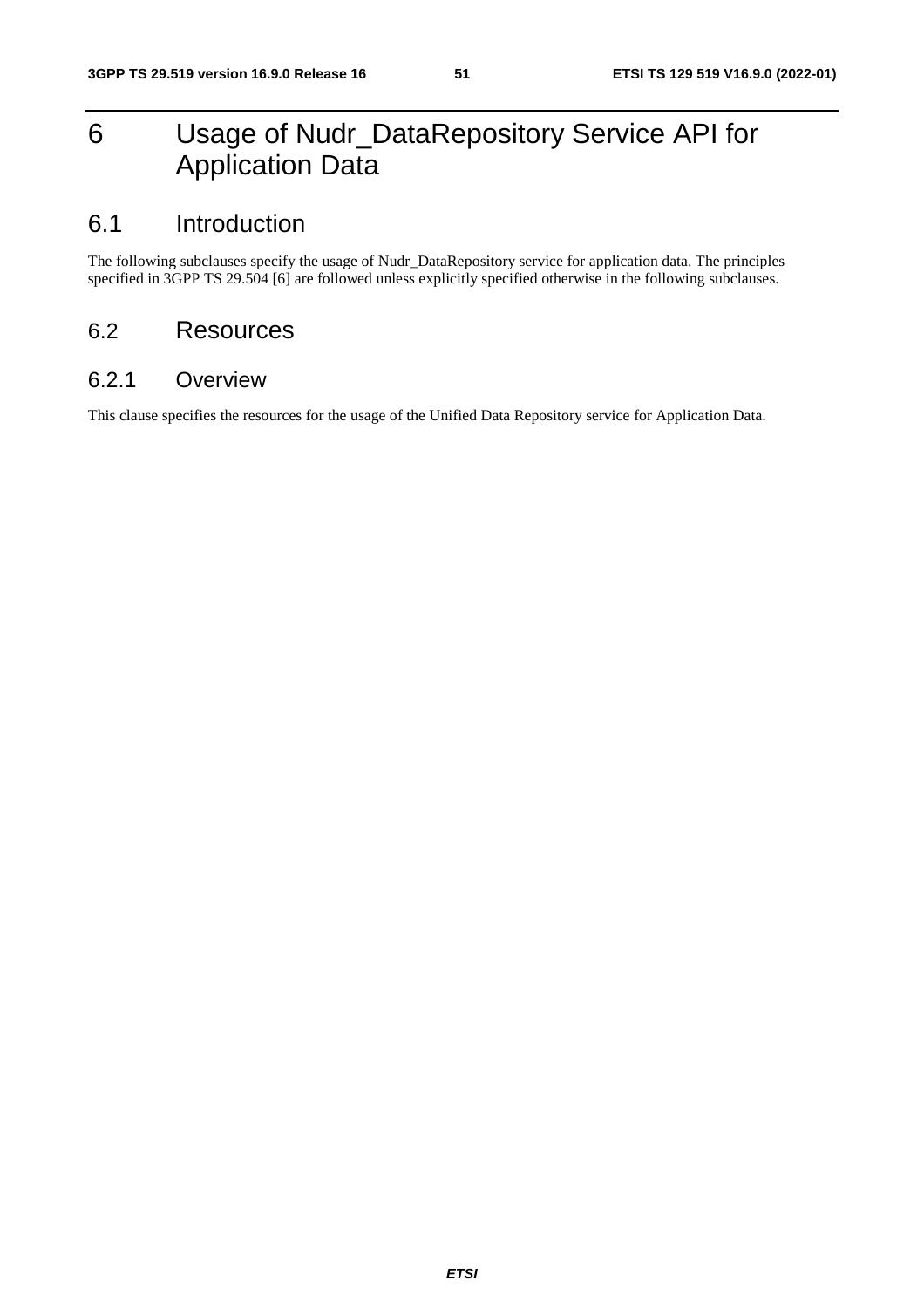# 6.2.2 Resource Structure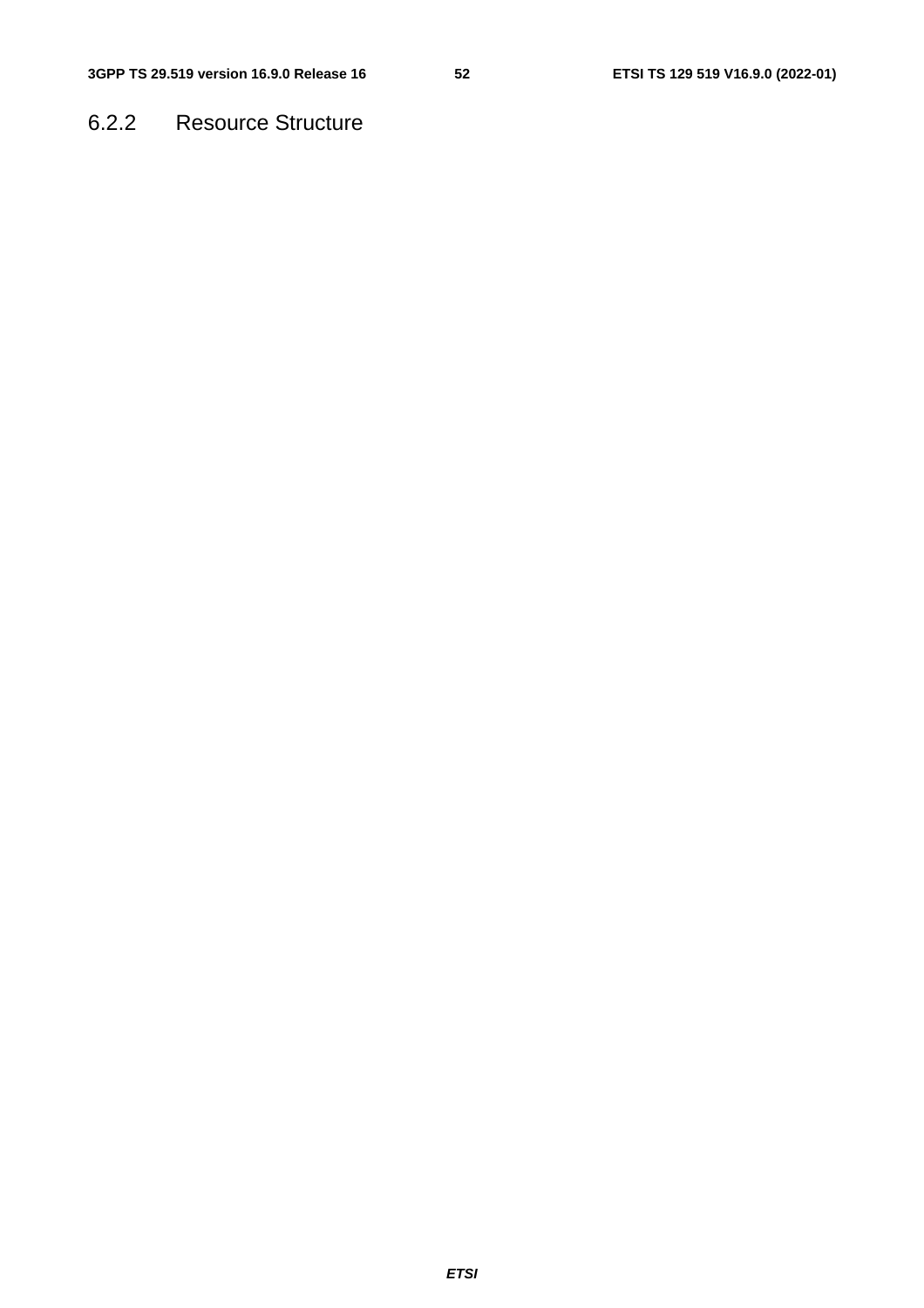

**Figure 6.2.2-1: Resource URI structure of the Nudr\_DataRepository API for application data**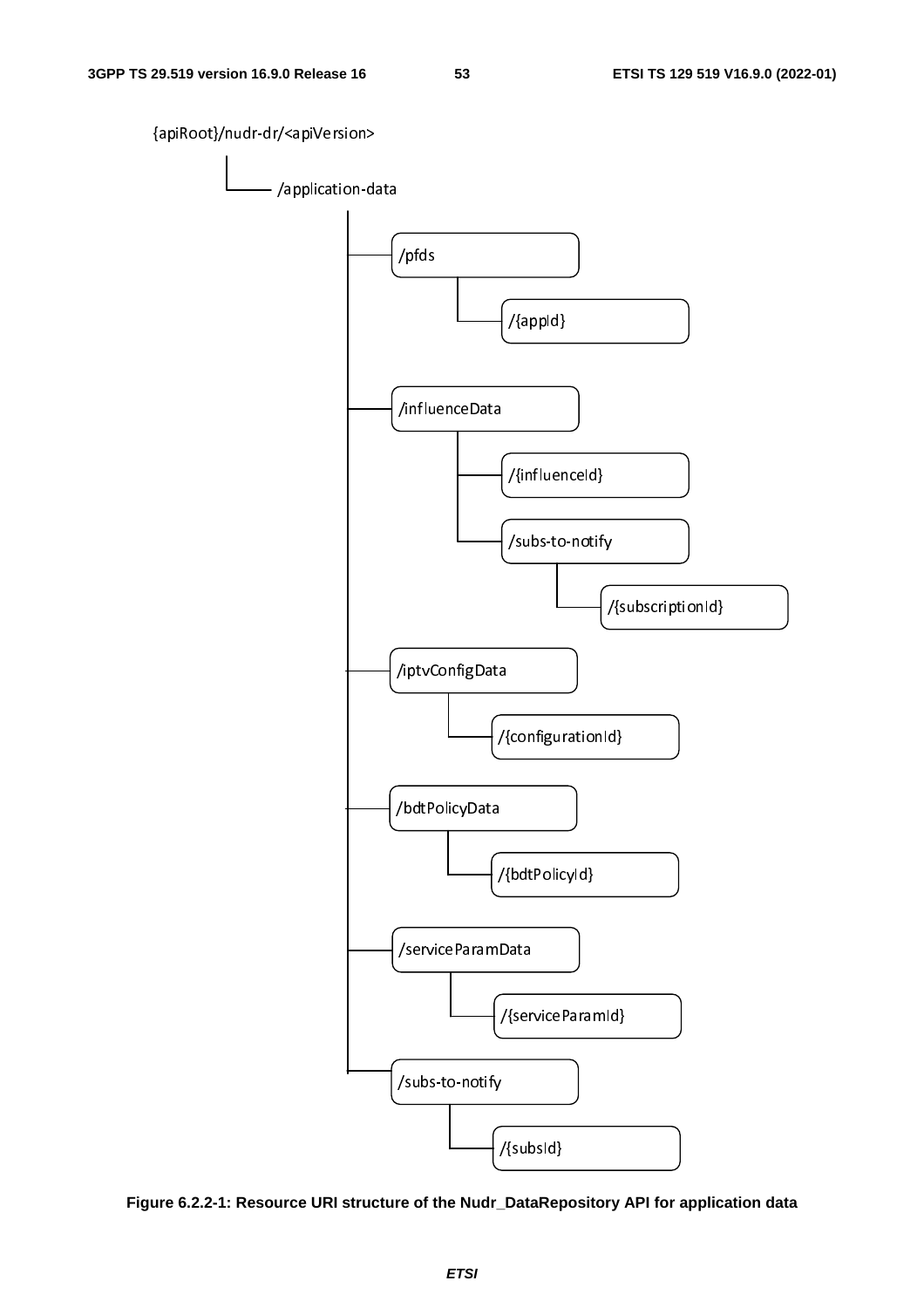Table 6.2.2-1 provides an overview of the resources and applicable HTTP methods.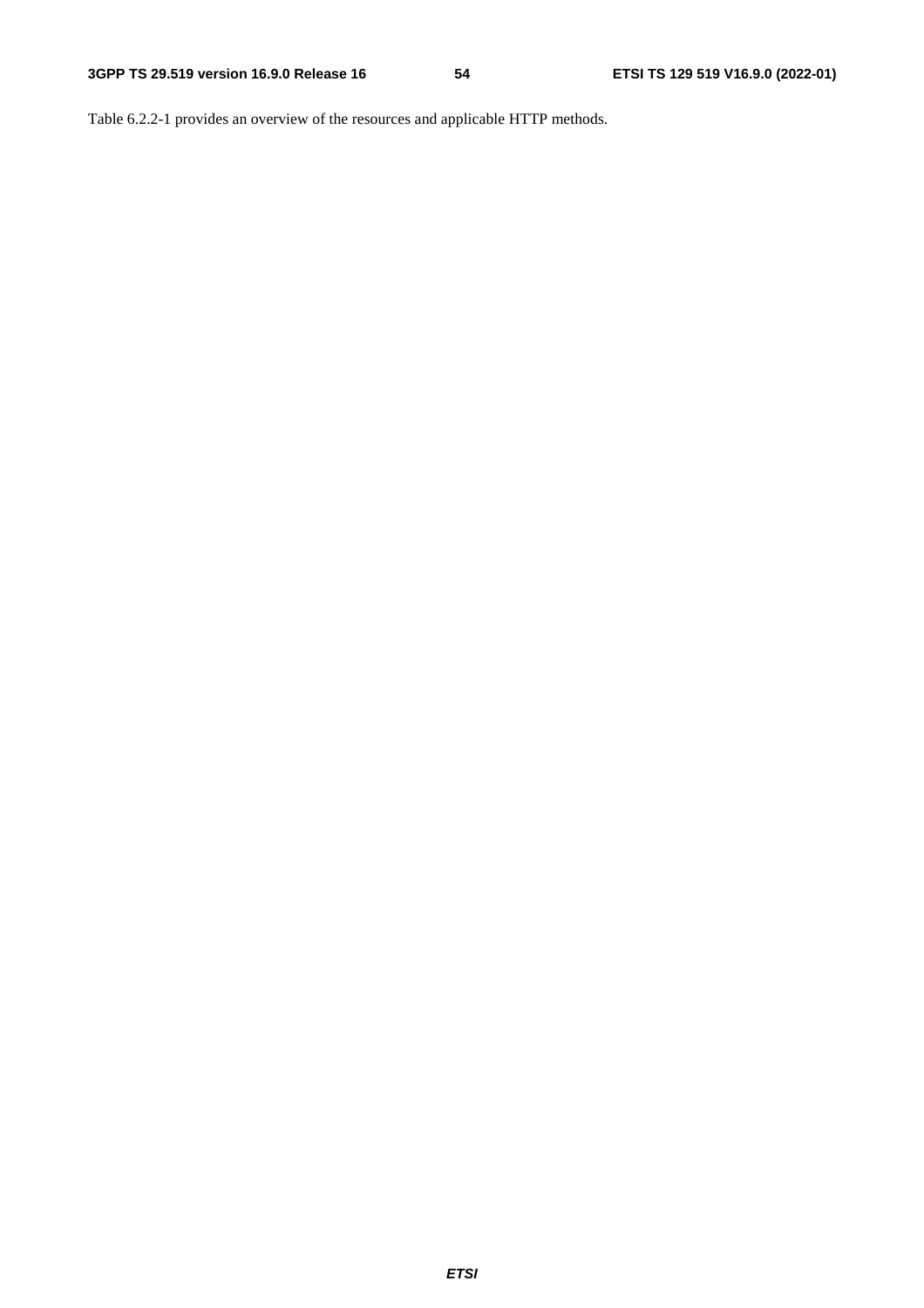**Table 6.2.2-1: Resources and methods overview**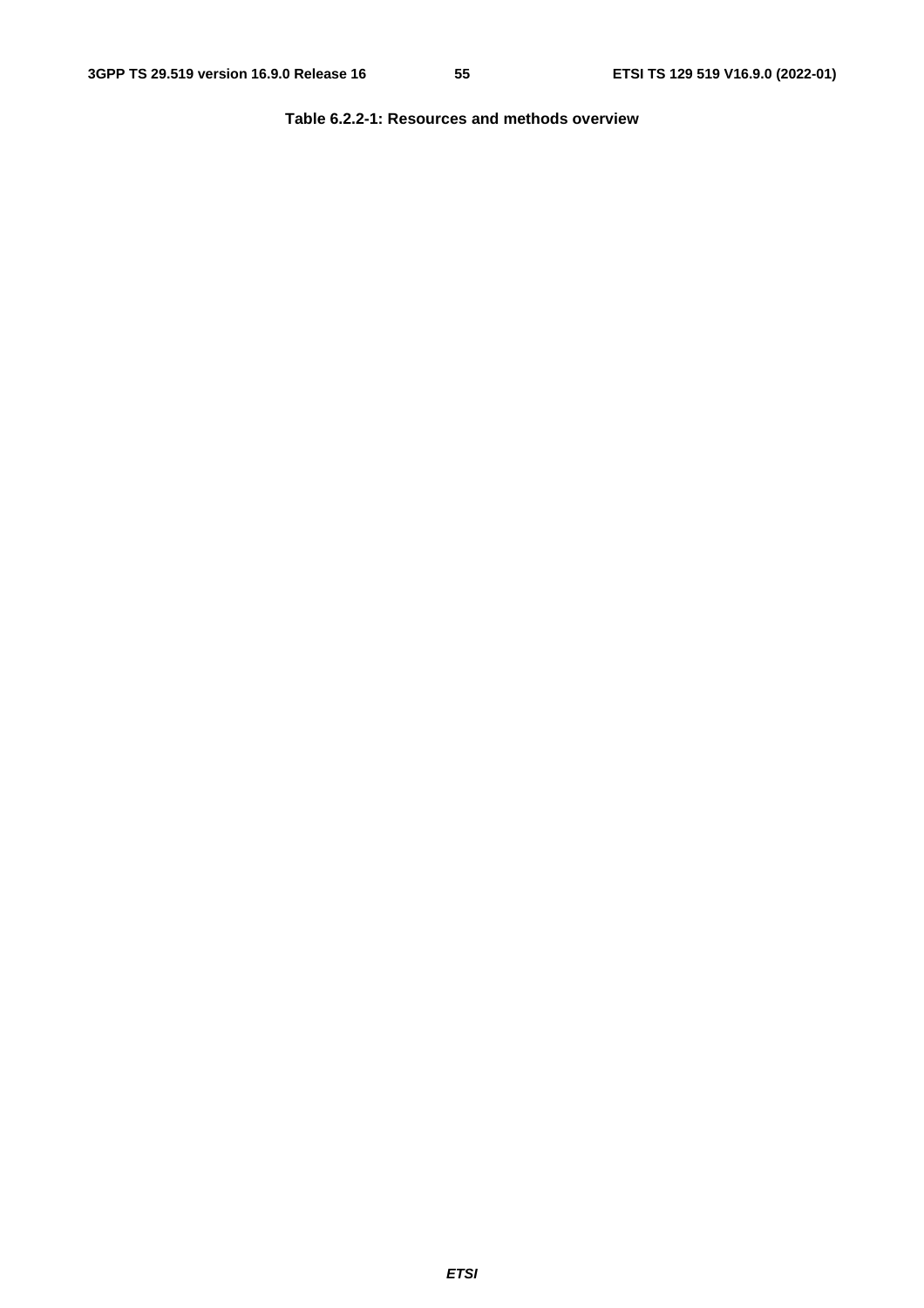| Resource name                                | <b>Resource URI</b>                                                 | <b>HTTP</b> method or<br>custom operation | <b>Description</b>                                                                                                                                                                          |
|----------------------------------------------|---------------------------------------------------------------------|-------------------------------------------|---------------------------------------------------------------------------------------------------------------------------------------------------------------------------------------------|
| PFD Data                                     | /application-data/pfds                                              | <b>GET</b>                                | Retrieve PFDs for application<br>identifier(s) identified by query                                                                                                                          |
|                                              |                                                                     |                                           | parameter(s).<br>Retrieve PFDs for all application                                                                                                                                          |
|                                              |                                                                     |                                           | identifier(s) if no query parameter is<br>included in the Request URI.                                                                                                                      |
| Individual PFD Data                          | /application-data/pfds/{appld}                                      | GET                                       | Retrieve the corresponding PFDs of<br>the specified application identifier.                                                                                                                 |
|                                              |                                                                     | <b>DELETE</b>                             | Delete the corresponding PFDs of the<br>specified application identifier.                                                                                                                   |
|                                              |                                                                     | <b>PUT</b>                                | Create or update the corresponding<br>PFDs for the specified application<br>identifier.                                                                                                     |
| Influence Data                               | /application-data/influenceData                                     | <b>GET</b>                                | Retrieve the Session Influence Data of<br>given services, S-NSSAIs and DNNs<br>or Internal Group Identifiers or SUPIs.                                                                      |
| Individual Influence<br>Data                 | /application-data/influenceData/<br>{influenceId}                   | <b>PUT</b>                                | Create an individual Influence Data<br>resource identified by {influenceId}, or<br>modify all of the properties of an<br>individual Influence Data resource<br>identified by {influenceId}. |
|                                              |                                                                     | <b>PATCH</b>                              | Modify part of the properties of an<br>individual Influence Data resource<br>identified by {influenceId}.                                                                                   |
|                                              |                                                                     | <b>DELETE</b>                             | Delete an individual Influence Data<br>resource identified by {influenceId}.                                                                                                                |
| Influence Data<br>Subscription               | /application-data/influenceData/<br>subs-to-notify                  | <b>POST</b>                               | Create a new Individual Influence Data<br>Subscription resource.                                                                                                                            |
|                                              |                                                                     | <b>GET</b>                                | Read subscriptions for a given S-<br>NSSAI and DNN or Internal Group<br>Identifier or SUPI.                                                                                                 |
| Individual Influence<br>Data Subscription    | /application-data/influenceData/<br>subs-to-notify/{subscriptionId} | <b>GET</b>                                | Get an existing individual Influence<br>Data Subscription resource identified<br>by {subscriptionId}.                                                                                       |
|                                              |                                                                     | <b>PUT</b>                                | Modify an existing individual Influence<br>Data Subscription resource identified<br>by {subscriptionId}.                                                                                    |
|                                              |                                                                     | <b>DELETE</b>                             | Delete an individual Influence Data<br>Subscription resource identified by<br>{subscriptionId}.                                                                                             |
| <b>Applied BDT Policy</b><br>Data            | /application-data/bdtPolicyData                                     | <b>GET</b>                                | Retrieve the applied BDT policy data.                                                                                                                                                       |
|                                              |                                                                     | <b>PUT</b>                                | Create an individual applied BDT<br>Policy Data resource identified by<br>{bdtPolicyId}.                                                                                                    |
| Individual Applied<br><b>BDT Policy Data</b> | /application-<br>data/bdtPolicyData/{bdtPolicyId}                   | <b>PATCH</b>                              | Modify BDT Reference Id of an<br>individual applied BDT Policy Data<br>resource identified by {bdtPolicyId}.                                                                                |
|                                              |                                                                     | <b>DELETE</b>                             | Delete an individual applied BDT<br>Policy Data resource identified by<br>{bdtPolicyId}.                                                                                                    |
| <b>IPTV Configurations</b>                   | /application-data/iptvConfigData                                    | <b>GET</b>                                | Retrieve IPTV configurations for<br>configuration identifier(s), given S-<br>NSSAI(s) and DNN(s), or SUPIs or<br>Internal Group Identifiers                                                 |
| Individual IPTV                              | /application-data/iptvConfigData/                                   | <b>PUT</b>                                | Create an IndividualIptvConfiguration<br>resource identified by {configurationId},<br>or modify all the properties of an<br>Individual IPTV Configuration resource                          |
| Configuation                                 | {configurationId}                                                   | <b>PATCH</b>                              | identified by {configurationId}.<br>Modify some properties of an<br>Individual IPTV Configuration resource                                                                                  |
|                                              |                                                                     |                                           | identified by {configurationId}.                                                                                                                                                            |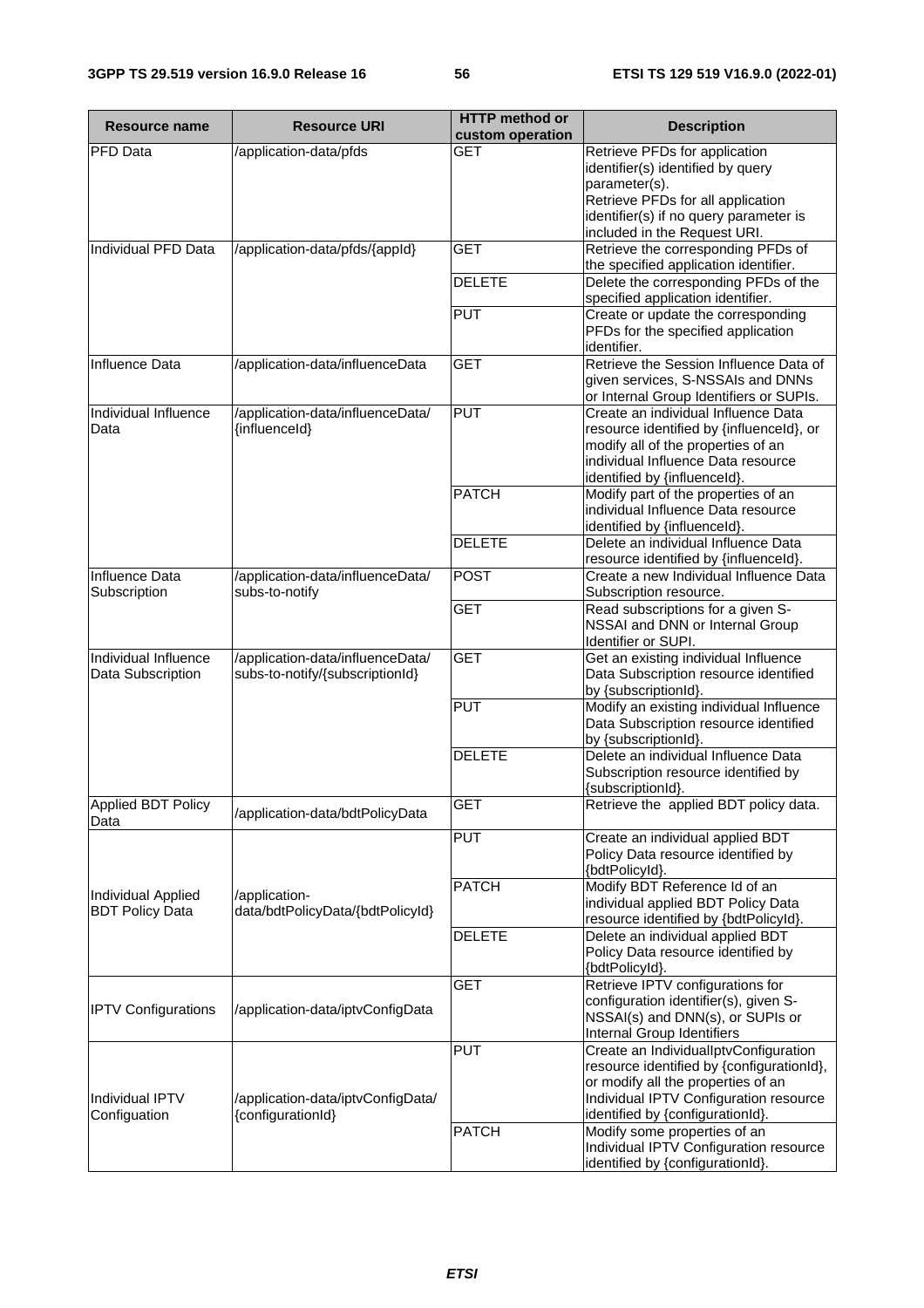|                                             |                                               | <b>DELETE</b> | Delete an Individual IPTV                                                                                                                                                                                            |
|---------------------------------------------|-----------------------------------------------|---------------|----------------------------------------------------------------------------------------------------------------------------------------------------------------------------------------------------------------------|
|                                             |                                               |               | Configuration resource identified by<br>{configurationId}                                                                                                                                                            |
| Service Parameter<br>Data                   | /application-<br>data/serviceParamData        | <b>GET</b>    | Retrieve the Service Parameter Data<br>of given services, S-NSSAIs and<br>DNNs or Internal Group Identifiers or<br>SUPI <sub>s</sub> .                                                                               |
|                                             | /application-                                 | <b>PUT</b>    | Create an individual Service<br>Parameter Data resource identified by<br>{serviceParamId}, or modify all of the<br>properties of an individual Service<br>Parameter Data resource identified by<br>{serviceParamId}. |
| <b>Individual Service</b><br>Parameter Data | data/serviceParamData/<br>{serviceParamId}    | <b>PATCH</b>  | Modify part of the properties of an<br>individual Service Parameter Data<br>resource identified by<br>{serviceParamId}.                                                                                              |
|                                             |                                               | <b>DELETE</b> | Delete an individual Service Parameter<br>Data resource identified by<br>{serviceParamId}.                                                                                                                           |
|                                             |                                               | <b>POST</b>   | Create a subscription to receive<br>notification of application data<br>changes.                                                                                                                                     |
| ApplicationDataSubs<br>criptions            | /application-data/subs-to-notify              | <b>GET</b>    | Read all the subscriptions, or<br>subscriptions for given S-NSSAI and<br>DNN or Internal Group Identifier or<br>SUPI.                                                                                                |
|                                             |                                               | <b>PUT</b>    | Modify a subscription to receive<br>notification of application data changes<br>identified by {subsId}.                                                                                                              |
| IndividualApplication<br>DataSubscription   | /application-data/subs-to-notify/<br>{subsId} | <b>DELETE</b> | Delete a subscription identified by<br>{subsId}.                                                                                                                                                                     |
|                                             |                                               | <b>GET</b>    | Read an existing individual<br>Subscription resource identified by<br>{subsId}.                                                                                                                                      |

# 6.2.3 Resource: PFD Data

## 6.2.3.1 Description

The PFD Data resource represents all the PFD Datas to the Nudr\_DataRepository Service at a given UDR.

## 6.2.3.2 Resource definition

Resource URI: **{apiRoot}/nudr-dr/<apiVersion>/application-data/pfds**

## **Table 6.2.3.2-1: Resource URI variables for this resource**

| Name       | Data type | <b>Definition</b>                       |
|------------|-----------|-----------------------------------------|
| apiRoot    | Istrina   | See 3GPP TS 29.504 [6] subclause 6.1.1. |
| apiVersion | string    | See 3GPP TS 29.504 [6] subclause 6.1.1. |

# 6.2.3.3 Resource Standard Methods

#### 6.2.3.3.1 GET

This method shall support the URI query parameters specified in table 6.2.3.3.1-1.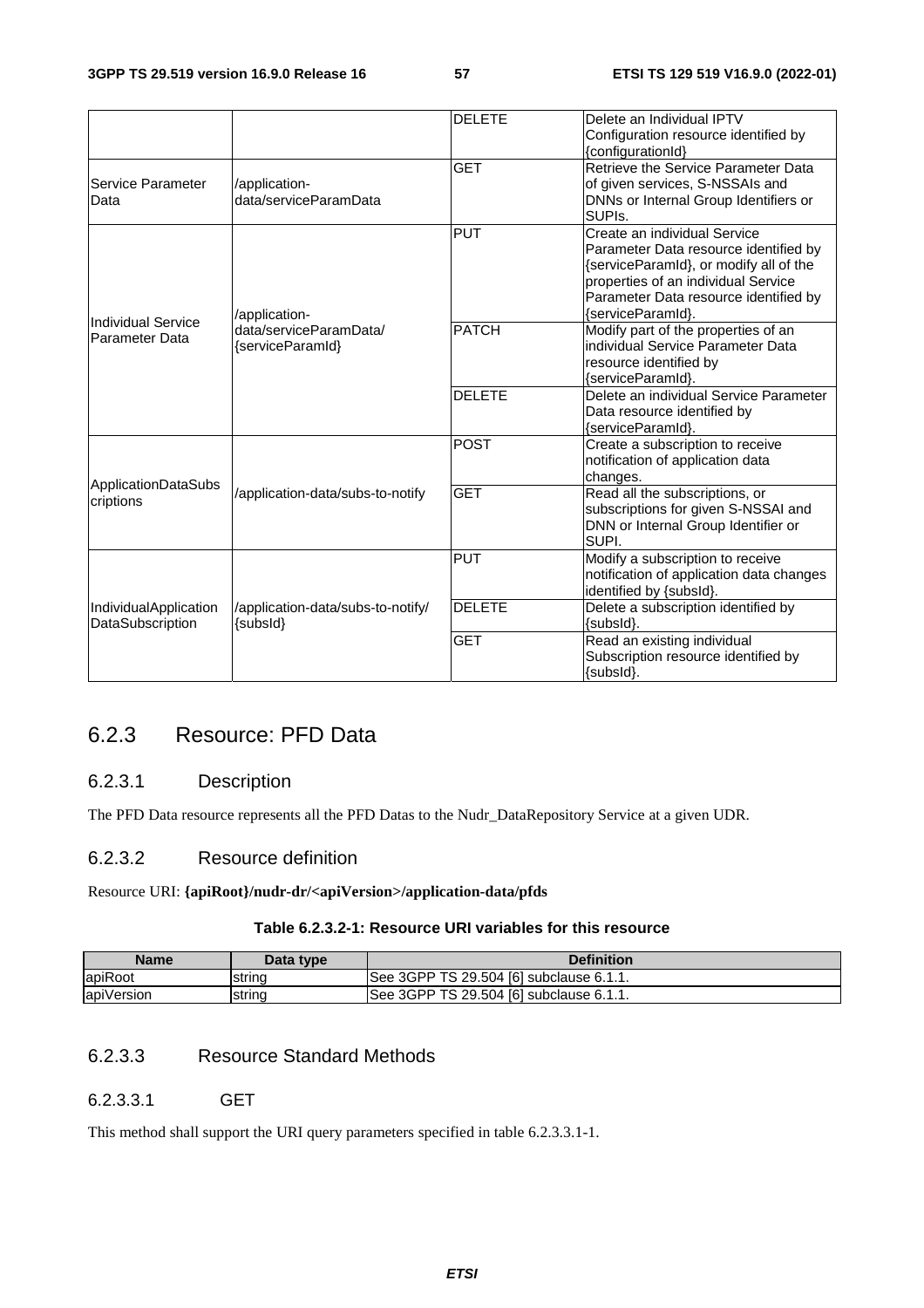|  |  | Table 6.2.3.3.1-1: URI query parameters supported by the GET method on this resource |
|--|--|--------------------------------------------------------------------------------------|
|--|--|--------------------------------------------------------------------------------------|

| <b>Name</b> | Data type            | <b>Cardinality</b> | <b>Description</b>                                                                                                                                                                                                            |
|-------------|----------------------|--------------------|-------------------------------------------------------------------------------------------------------------------------------------------------------------------------------------------------------------------------------|
| appid       | array(ApplicationId) | 1N                 | Contains the information of the application identifier(s) for the<br>querying PFD Data resource.<br>If none appld is included in the URI, it applies to all application<br>lidentifier(s) for the querying PFD Data resource. |

This method shall support the request data structures specified in table 6.2.3.3.1-2 and the response data structures and response codes specified in table 6.2.3.3.1-3.

#### **Table 6.2.3.3.1-2: Data structures supported by the GET Request Body on this resource**

| Data type | <b>Cordinality</b><br>Cardinality | <b>Description</b> |
|-----------|-----------------------------------|--------------------|
| n/a       |                                   |                    |

#### **Table 6.2.3.3.1-3: Data structures supported by the GET Response Body on this resource**

| Data type                                   | D | Cardinality | <b>Response</b><br>codes | <b>Description</b>                                                                                       |
|---------------------------------------------|---|-------------|--------------------------|----------------------------------------------------------------------------------------------------------|
| array(PfdDataForAppE   M   0N<br>$\vert$ xt |   |             | 200 OK                   | A representation of PFDs for request applications is<br>returned.                                        |
| NOTE:<br>also apply.                        |   |             |                          | The mandatory HTTP error status codes for the GET method listed in table 5.2.7.1-1 of 3GPP TS 29.500 [4] |

# 6.2.4 Resource: Individual PFD Data

### 6.2.4.1 Description

The Individual PFD Data resource represents Individual PFD Datas to the Nudr\_DataRepository Service at a given UDR.

## 6.2.4.2 Resource definition

#### Resource URI: **{apiRoot}/nudr-dr/<apiVersion>/application-data/pfds/{appId}**

This resource shall support the resource URI variables defined in table 6.2.4.2-1.

| Table 6.2.4.2-1: Resource URI variables for this resource |  |  |  |
|-----------------------------------------------------------|--|--|--|
|-----------------------------------------------------------|--|--|--|

| <b>Name</b> | Data type     | <b>Definition</b>                                            |
|-------------|---------------|--------------------------------------------------------------|
| apiRoot     | string        | See 3GPP TS 29.504 [6] subclause 6.1.1.                      |
| apiVersion  | string        | See 3GPP TS 29.504 [6] subclause 6.1.1.                      |
| appid       | ApplicationId | Indicates the application identifier for the request pfd(s). |
|             |               | Data type ApplicationId is defined in 3GPP TS 29.571 [7].    |

## 6.2.4.3 Resource Standard Methods

## 6.2.4.3.1 GET

This method shall support the URI query parameters specified in table 6.2.4.3.1-1.

#### **Table 6.2.4.3.1-1: URI query parameters supported by the GET method on this resource**

| <b>Name</b> | <b>Pata type</b><br>Dala | Cardinality<br>. | Description |
|-------------|--------------------------|------------------|-------------|
| n/a         |                          |                  |             |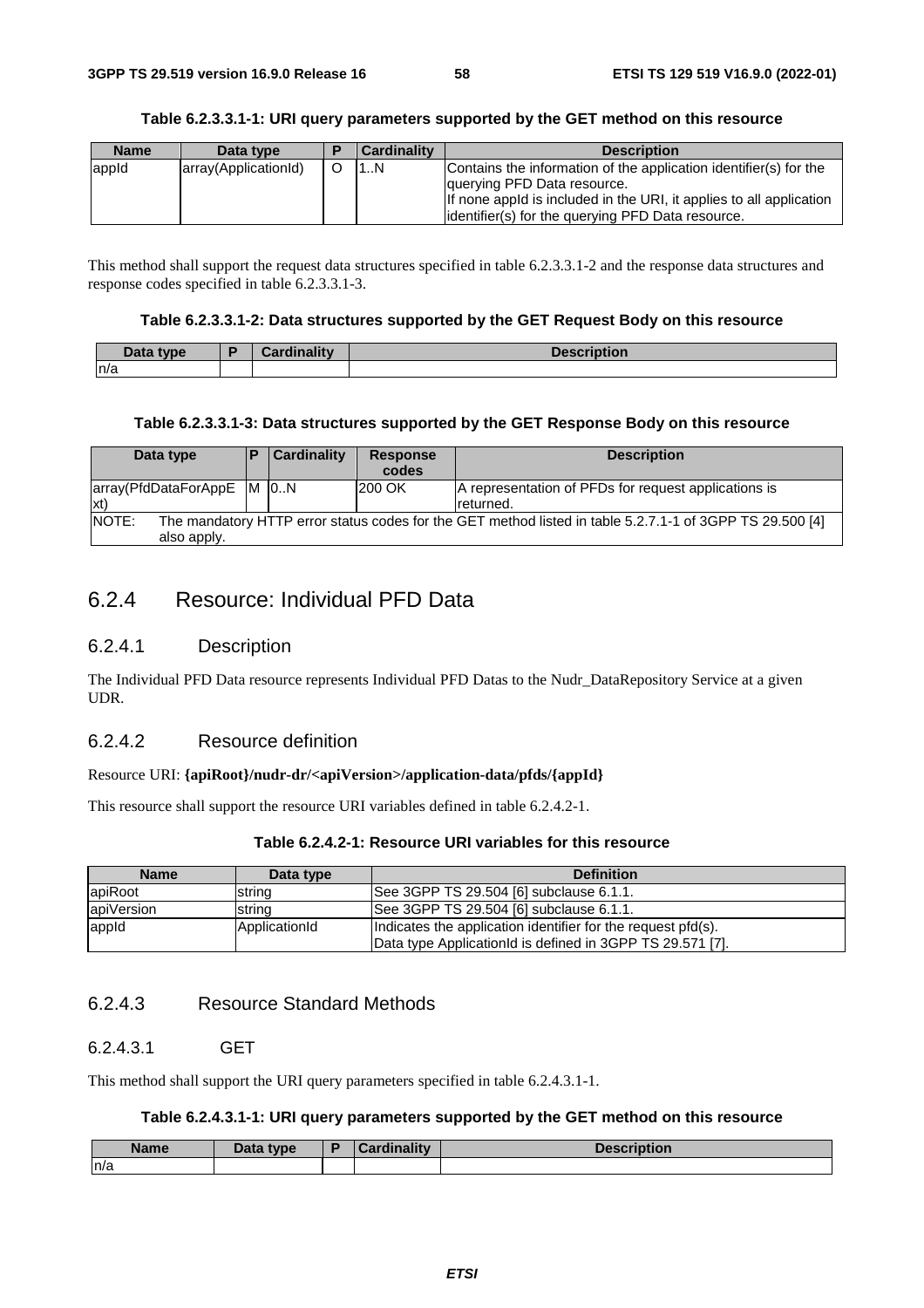This method shall support the request data structures specified in table 6.2.4.3.1-2 and the response data structures and response codes specified in table 6.2.4.3.1-3.

#### **Table 6.2.4.3.1-2: Data structures supported by the GET Request Body on this resource**

| วารรา<br>type<br>$-$ aca<br>. . | $1 - 11$<br> | the contract of the contract of<br>vuvı. |
|---------------------------------|--------------|------------------------------------------|
| n/a                             |              |                                          |

#### **Table 6.2.4.3.1-3: Data structures supported by the GET Response Body on this resource**

| Data type                                                                                                                        | D | Cardinality | <b>Response</b><br>codes | <b>Description</b>                                                                                            |  |
|----------------------------------------------------------------------------------------------------------------------------------|---|-------------|--------------------------|---------------------------------------------------------------------------------------------------------------|--|
| PfdDataForAppEx                                                                                                                  | м |             | <b>200 OK</b>            | A representation of PFDs for the request application<br>identified by the application identifier is returned. |  |
| NOTE:<br>The mandatory HTTP error status codes for the GET method listed in table 5.2.7.1-1 of 3GPP TS 29.500 [4]<br>also apply. |   |             |                          |                                                                                                               |  |

## 6.2.4.3.2 DELETE

This method shall support the URI query parameters specified in table 6.2.4.3.2-1.

#### **Table 6.2.4.3.2-1: URI query parameters supported by the DELETE method on this resource**

| <b>Name</b> | Data tyne<br>Putt | and in a little control | $-0.00000000000$<br>11VII |
|-------------|-------------------|-------------------------|---------------------------|
| ln/a        |                   |                         |                           |

This method shall support the request data structures specified in table 6.2.4.3.2-2 and the response data structures and response codes specified in table 6.2.4.3.2-3.

#### **Table 6.2.4.3.2-2: Data structures supported by the DELETE Request Body on this resource**

| Data f<br>type | Cardinalitv | <b>Tanarintian</b><br><b>Description</b> |
|----------------|-------------|------------------------------------------|
| n/a            |             |                                          |

#### **Table 6.2.4.3.2-3: Data structures supported by the DELETE Response Body on this resource**

| Data type | P                                                                                                                          | Cardinality | <b>Response</b><br>codes | <b>Description</b>                                                                                         |  |  |  |  |
|-----------|----------------------------------------------------------------------------------------------------------------------------|-------------|--------------------------|------------------------------------------------------------------------------------------------------------|--|--|--|--|
| ln/a      |                                                                                                                            |             | 1204 No content          | Successful case.<br>The Individual PFD Data resource related to the<br>application identifier was deleted. |  |  |  |  |
| NOTE:     | The mandatory HTTP error status codes for the DELETE method listed in table 5.2.7.1-1 of<br>3GPP TS 29.500 [4] also apply. |             |                          |                                                                                                            |  |  |  |  |

## 6.2.4.3.3 PUT

This method shall support the URI query parameters specified in table 6.2.4.3.3-1.

#### **Table 6.2.4.3.3-1: URI query parameters supported by the PUT method on this resource**

| <b>Name</b> | Data type | D | <b>THE R</b><br>inality<br>.<br>.arc | <b>Description</b> |
|-------------|-----------|---|--------------------------------------|--------------------|
| n/a         |           |   |                                      |                    |

This method shall support the request data structures specified in table 6.2.4.3.3-2 and the response data structures and response codes specified in table 6.2.4.3.3-3.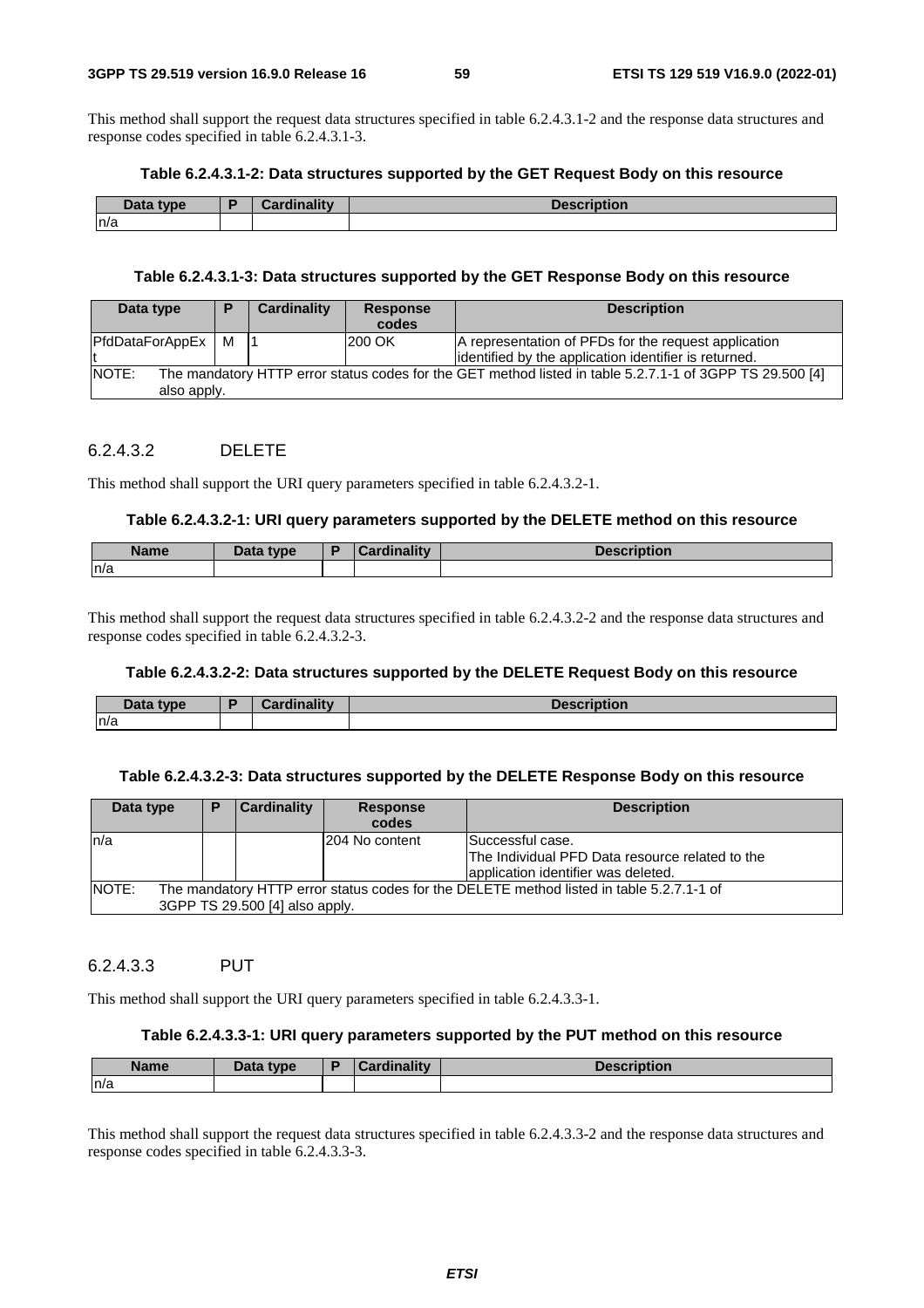| Table 6.2.4.3.3-2: Data structures supported by the PUT Request Body on this resource |
|---------------------------------------------------------------------------------------|
|---------------------------------------------------------------------------------------|

| Data type       |   | Cardinalitv | <b>Description</b>                                                             |
|-----------------|---|-------------|--------------------------------------------------------------------------------|
| PfdDataForAppEx | м |             | Contains the information for the creation or modification of an individual PFD |
|                 |   |             | Data resource.                                                                 |

#### **Table 6.2.4.3.3-3: Data structures supported by the PUT Response Body on this resource**

| Data type                   | Р | <b>Cardinality</b> | <b>Response</b><br>codes | <b>Description</b>                                                                                                         |
|-----------------------------|---|--------------------|--------------------------|----------------------------------------------------------------------------------------------------------------------------|
| PfdDataForAppE<br>lxt       | м |                    | 201 Created              | The resource has been successfully created and a response<br>body is returned containing a representation of the resource. |
| PfdDataForAppE<br><b>xt</b> | м |                    | 200 OK                   | The resource has been successfully updated and a response<br>body is returned containing a representation of the resource. |
| ln/a                        |   |                    | 204 No<br><b>Content</b> | The resource has been successfully updated.                                                                                |
| NOTE:<br>also apply.        |   |                    |                          | The mandatory HTTP error status codes for the PUT method listed in table 5.2.7.1-1 of 3GPP TS 29.500 [4]                   |

#### **Table 6.2.4.3.3-4: Headers supported by the 201 Response Code on this resource**

| <b>Name</b>     | Data type |   | Cardinality | <b>Description</b>                                                                                                                                             |
|-----------------|-----------|---|-------------|----------------------------------------------------------------------------------------------------------------------------------------------------------------|
| <b>Location</b> | string    | M |             | Contains the URI of the newly created resource, according to<br>the structure: {apiRoot}/nudr-dr/ <apiversion>/application-<br/>data/pfds/{appld}</apiversion> |

# 6.2.5 Resource: Influence Data

## 6.2.5.1 Description

The Influence Data resource represents a Traffic Influence Data to the Nudr\_DataRepository Service at a given UDR.

## 6.2.5.2 Resource definition

### Resource URI: **{apiRoot}/nudr-dr/<apiVersion>/application-data/influenceData**

This resource shall support the resource URI variables defined in table 6.2.5.2-1.

### **Table 6.2.5.2-1: Resource URI variables for this resource**

| <b>Name</b> | Data type | <b>Definition</b>                        |
|-------------|-----------|------------------------------------------|
| apiRoot     | strina    | ISee 3GPP TS 29.504 [6] subclause 6.1.1. |
| apiVersion  | string    | See 3GPP TS 29.504 [6] subclause 6.1.1.  |

## 6.2.5.3 Resource Standard Methods

#### 6.2.5.3.1 GET

This method shall support the URI query parameters specified in table 6.2.5.3.1-1.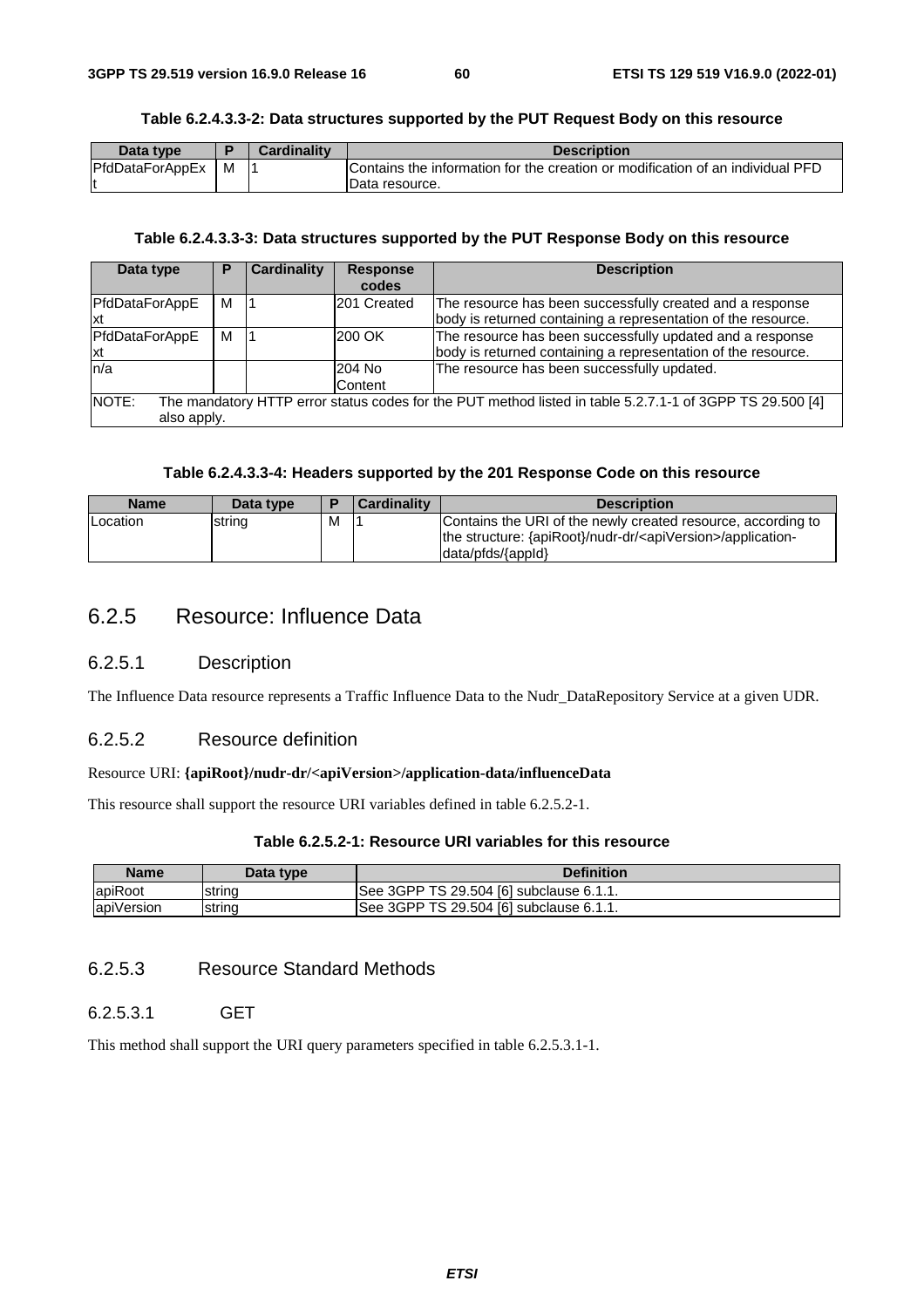| <b>Name</b>        | Data type       | Р | <b>Cardinality</b> | <b>Description</b>                                                                                           |
|--------------------|-----------------|---|--------------------|--------------------------------------------------------------------------------------------------------------|
| linfluence-Ids     | array(string)   |   | 1N                 | Each element identifies a service.                                                                           |
| dnns               | array(Dnn)      |   | 1N                 | Each element identifies a DNN.                                                                               |
| snssais            | array(Snssai)   |   | 1N                 | Each element identifies a slice.                                                                             |
| internal-Group-Ids | array(GroupId)  | O | 1N                 | Each element identifies a group of users.                                                                    |
| supis              | array(Supi)     |   | 1N                 | Each element identifies a user.                                                                              |
| supp-feat          | SupportedFeatur | ∩ | 0.1                | Identifies the features supported by the NF service                                                          |
|                    | les             |   |                    | consumer.                                                                                                    |
| NOTE:              |                 |   |                    | At least one of the "influence-Ids", "dnns", "snssais", "internal-Groups-Ids" or "supis" attributes shall be |
| provided.          |                 |   |                    |                                                                                                              |
|                    |                 |   |                    |                                                                                                              |

**Table 6.2.5.3.1-1: URI query parameters supported by the GET method on this resource** 

This method shall support the request data structures specified in table 6.2.5.3.1-2 and the response data structures and response codes specified in table 6.2.5.3.1-3.

## **Table 6.2.5.3.1-2: Data structures supported by the GET Request Body on this resource**

| <b>The Lating Street</b><br>type<br><b>Dala</b> | <br>$\overline{\phantom{a}}$ | <b>Description</b> |
|-------------------------------------------------|------------------------------|--------------------|
| n/a                                             |                              |                    |

### **Table 6.2.5.3.1-3: Data structures supported by the GET Response Body on this resource**

| Data type               | <b>Cardinality</b> | <b>Response</b><br>codes | <b>Description</b>                                                                                       |
|-------------------------|--------------------|--------------------------|----------------------------------------------------------------------------------------------------------|
| array(TrafficInfluData) | M 0N               | 200 OK                   | The Traffic Influence Data stored in the UDR are returned.                                               |
| NOTE:                   |                    |                          | The mandatory HTTP error status codes for the GET method listed in table 5.2.7.1-1 of 3GPP TS 29.500 [4] |
| also apply.             |                    |                          |                                                                                                          |

# 6.2.6 Resource: Individual Influence Data

#### 6.2.6.1 Description

The Individual Influence Data resource represents an Individual Traffic Influence Data to the Nudr\_DataRepository Service at a given UDR.

## 6.2.6.2 Resource definition

#### Resource URI: **{apiRoot}/nudr-dr/<apiVersion>/application-data/influenceData/{influenceId}**

This resource shall support the resource URI variables defined in table 6.2.6.2-1.

| <b>Name</b> | Data type | <b>Definition</b>                                                                                                                                                                                                                                                                 |
|-------------|-----------|-----------------------------------------------------------------------------------------------------------------------------------------------------------------------------------------------------------------------------------------------------------------------------------|
| apiRoot     | string    | See 3GPP TS 29.504 [6] subclause 6.1.1.                                                                                                                                                                                                                                           |
| apiVersion  | string    | See 3GPP TS 29.504 [6] subclause 6.1.1.                                                                                                                                                                                                                                           |
| influenceId | string    | The Identifier of an Individual Influence Data to be updated.<br>To enable the value to be used as part of a URI, the string shall only contain<br>allowed characters according to the "lower-with-hyphen" naming convention<br>defined in subclause 5.1.3 of 3GPP TS 29.501 [5]. |

## **Table 6.2.6.2-1: Resource URI variables for this resource**

## 6.2.6.3 Resource Standard Methods

### 6.2.6.3.1 PUT

This method shall support the URI query parameters specified in table 6.2.6.3.1-1.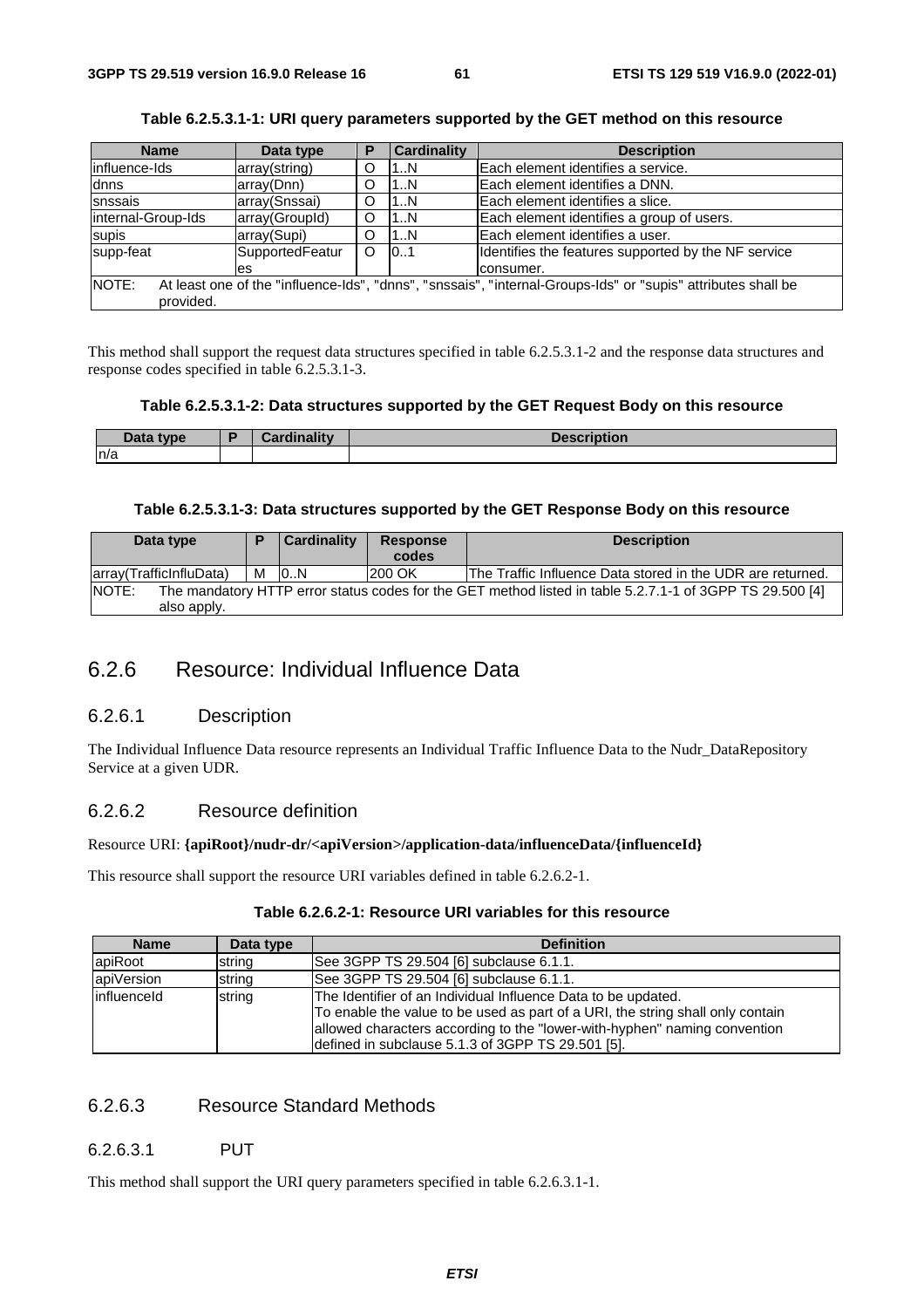#### **Table 6.2.6.3.1-1: URI query parameters supported by the PUT method on this resource**

| <b>Name</b> | Data type | <b>Cardinality</b> | <b>Description</b> |
|-------------|-----------|--------------------|--------------------|
| n/a         |           |                    | n/a                |

This method shall support the request data structures specified in table 6.2.6.3.1-2 and the response data structures and response codes specified in table 6.2.6.3.1-3.

#### **Table 6.2.6.3.1-2: Data structures supported by the PUT Request Body on this resource**

| Data<br>tvne             |   | Description                                            |
|--------------------------|---|--------------------------------------------------------|
| <u>I rafficinfluData</u> | M | Traffic Influence Data to be stored in the UDR.<br>The |

#### **Table 6.2.6.3.1-3: Data structures supported by the PUT Response Body on this resource**

| Data type                   | Р | <b>Cardinality</b> | <b>Response</b><br>codes | <b>Description</b>                                                                                                         |
|-----------------------------|---|--------------------|--------------------------|----------------------------------------------------------------------------------------------------------------------------|
| TrafficInfluData            | м |                    | 201 Created              | The resource has been successfully created and a response<br>body is returned containing a representation of the resource. |
| <b>TrafficInfluData</b>     | м |                    | 200 OK                   | The resource has been successfully updated and a response<br>body is returned containing a representation of the resource. |
| n/a                         |   |                    |                          | 204 No Content   The resource has been successfully updated.                                                               |
| <b>NOTE:</b><br>also apply. |   |                    |                          | The mandatory HTTP error status codes for the PUT method listed in table 5.2.7.1-1 of 3GPP TS 29.500 [4]                   |

## **Table 6.2.6.3.1-4: Headers supported by the 201 Response Code on this resource**

| <b>Name</b> | Data type | E | <b>Cardinality</b> | <b>Description</b>                                                                                                                                                             |
|-------------|-----------|---|--------------------|--------------------------------------------------------------------------------------------------------------------------------------------------------------------------------|
| Location    | string    | м |                    | Contains the URI of the newly created resource, according to<br>the structure: {apiRoot}/nudr-dr/ <apiversion>/application-<br/>Idata/influenceData/{influenceId}</apiversion> |

## 6.2.6.3.2 PATCH

This method shall support the URI query parameters specified in table 6.2.6.3.2-1.

#### **Table 6.2.6.3.2-1: URI query parameters supported by the PATCH method on this resource**

| <b>Name</b> | and a<br>tvpe | .<br><b>THE R</b><br><b>CONTINUES</b><br>------- | <b>Description</b> |
|-------------|---------------|--------------------------------------------------|--------------------|
| n/a         |               |                                                  | n/a                |

This method shall support the request data structures specified in table 6.2.6.3.2-2 and the response data structures and response codes specified in table 6.2.6.3.2-3.

#### **Table 6.2.6.3.2-2: Data structures supported by the PATCH Request Body on this resource**

| Data type                                 |     | Cardinality | <b>Description</b>                                                    |
|-------------------------------------------|-----|-------------|-----------------------------------------------------------------------|
| $\cdots$<br>$-$<br>⊺TrafficInfluDataPatch | ΙVΙ |             | <br>Data to be updated in the UDR.<br>' rattic<br>ı he<br>Influence I |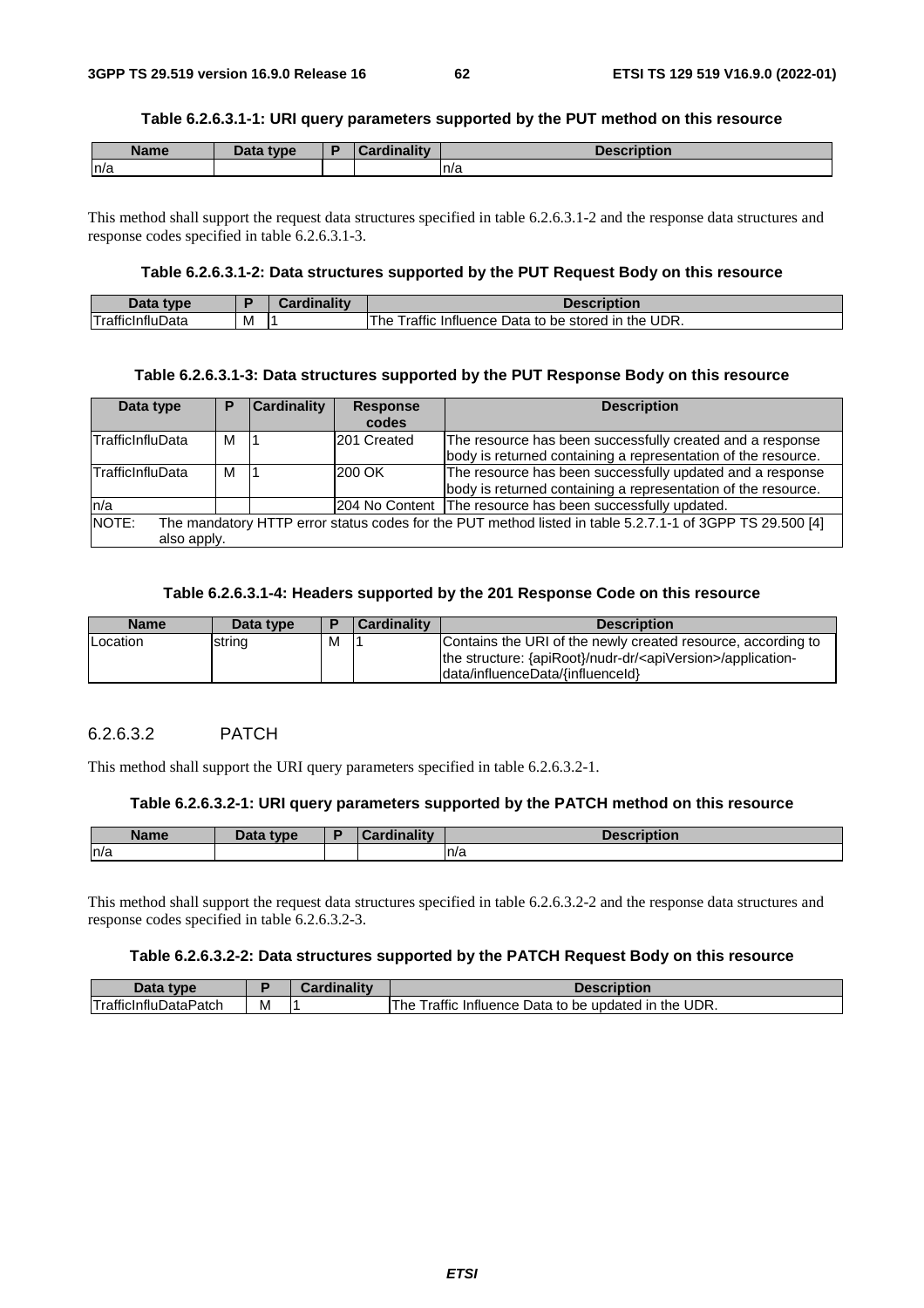| Data type                |   | <b>Cardinality</b>             | <b>Response</b> | <b>Description</b>                                                                      |
|--------------------------|---|--------------------------------|-----------------|-----------------------------------------------------------------------------------------|
|                          |   |                                | codes           |                                                                                         |
| <b>ITrafficInfluData</b> | м |                                | 200 OK          | The update of an Individual Traffic Influence Data resource                             |
|                          |   |                                |                 | is confirmed and a response body containing Traffic                                     |
|                          |   |                                |                 | Influence Data shall be returned.                                                       |
| n/a                      |   |                                | 204 No Content  | The Individual Traffic Influence Data resource has been                                 |
|                          |   |                                |                 | successfully updated.                                                                   |
| NOTE:                    |   |                                |                 | The mandatory HTTP error status codes for the PATCH method listed in table 5.2.7.1-1 of |
|                          |   | 3GPP TS 29.500 [4] also apply. |                 |                                                                                         |

#### **Table 6.2.6.3.2-3: Data structures supported by the PATCH Response Body on this resource**

## 6.2.6.3.3 DELETE

This method shall support the URI query parameters specified in table 6.2.6.3.3-1.

#### **Table 6.2.6.3.3-1: URI query parameters supported by the DELETE method on this resource**

| Name | Data tyne<br>Putu | $\frac{1}{2}$ and $\frac{1}{2}$ and $\frac{1}{2}$ and $\frac{1}{2}$<br>. | .   |
|------|-------------------|--------------------------------------------------------------------------|-----|
| ln/a |                   |                                                                          | n/a |

This method shall support the request data structures specified in table 6.2.6.3.3-2 and the response data structures and response codes specified in table 6.2.6.3.3-3.

#### **Table 6.2.6.3.3-2: Data structures supported by the DELETE Request Body on this resource**

| Data type | Cardinality | <b>Description</b> |
|-----------|-------------|--------------------|
| n/a       |             |                    |

#### **Table 6.2.6.3.3-3: Data structures supported by the DELETE Response Body on this resource**

| Data type    |                                                                                                                            | <b>Cardinality</b> | <b>Response</b> | <b>Description</b>                                      |  |
|--------------|----------------------------------------------------------------------------------------------------------------------------|--------------------|-----------------|---------------------------------------------------------|--|
|              |                                                                                                                            |                    | codes           |                                                         |  |
| In/a         |                                                                                                                            |                    | 1204 No Content | The Individual Influence Data was deleted successfully. |  |
| <b>NOTE:</b> | The mandatory HTTP error status codes for the DELETE method listed in table 5.2.7.1-1 of<br>3GPP TS 29.500 [4] also apply. |                    |                 |                                                         |  |

# 6.2.7 Resource: Influence Data Subscription

## 6.2.7.1 Description

The Influence Data Subscription resource represents all Influence Data subscriptions to the Nudr\_DataRepository Service at a given UDR.

## 6.2.7.2 Resource definition

#### Resource URI: **{apiRoot}/nudr-dr/<apiVersion>/application-data/influenceData/subs-to-notify**

This resource shall support the resource URI variables defined in table 6.2.7.2-1.

| Table 6.2.7.2-1: Resource URI variables for this resource |  |  |
|-----------------------------------------------------------|--|--|
|-----------------------------------------------------------|--|--|

| Name       | Data type | <b>Definition</b>                       |
|------------|-----------|-----------------------------------------|
| lapiRoot   | strina    | See 3GPP TS 29.504 [6] subclause 6.1.1. |
| apiVersion | string    | See 3GPP TS 29.504 [6] subclause 6.1.1. |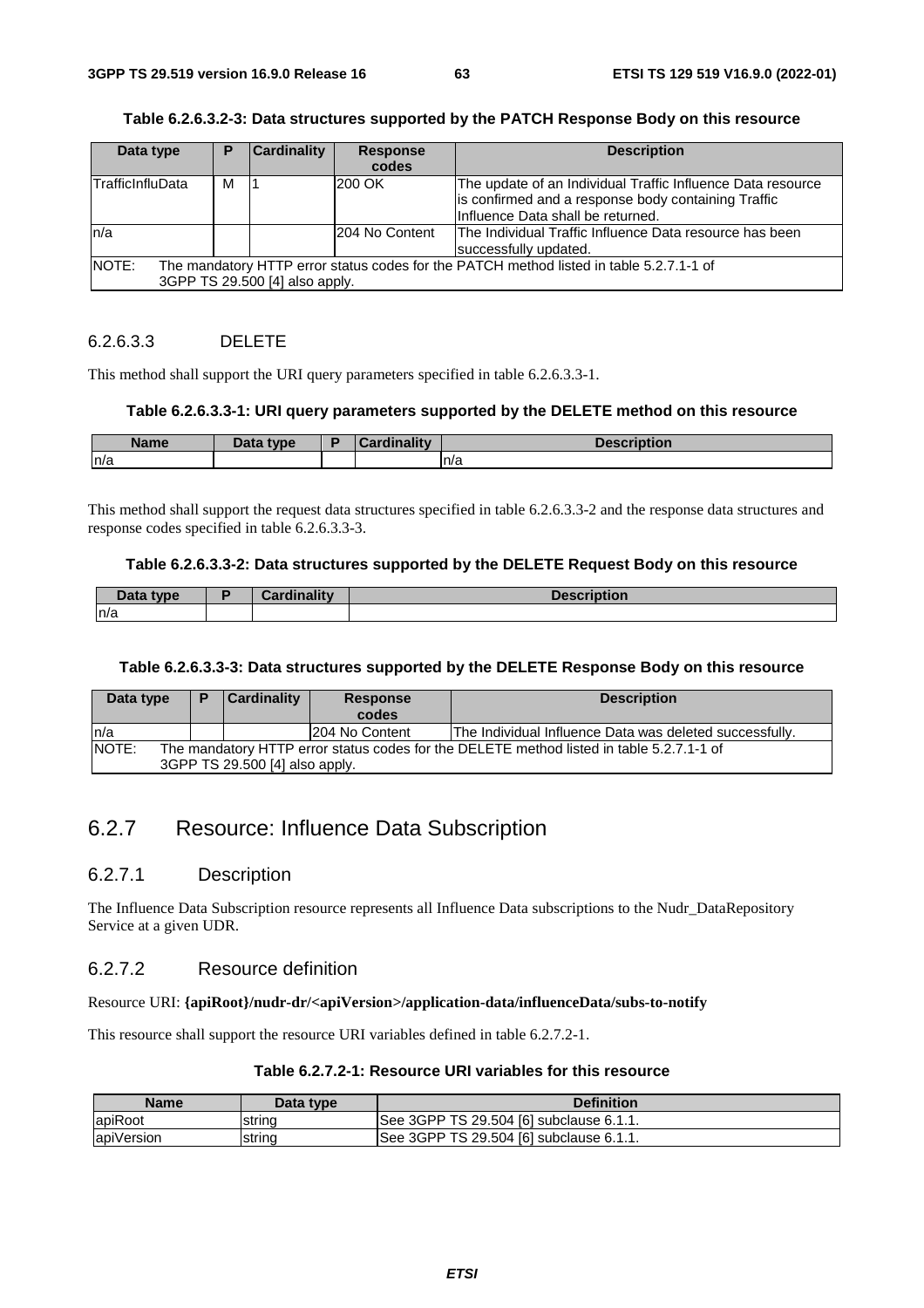## 6.2.7.3 Resource Standard Methods

## 6.2.7.3.1 POST

This method shall support the URI query parameters specified in table 6.2.7.3.1-1.

#### **Table 6.2.7.3.1-1: URI query parameters supported by the POST method on this resource**

| <b>Name</b> | $\Box$ ata type<br>Dala | Ð | realised its community | $1 - 1 - 1$ |
|-------------|-------------------------|---|------------------------|-------------|
| n/a         |                         |   |                        |             |

This method shall support the request data structures specified in table 6.2.7.3.1-2 and the response data structures and response codes specified in table 6.2.7.3.1-3.

#### **Table 6.2.7.3.1-2: Data structures supported by the POST Request Body on this resource**

| Data<br>tvne.                 |   | ardinalitv:<br>Jaru II | scription:                                                                                      |
|-------------------------------|---|------------------------|-------------------------------------------------------------------------------------------------|
| 'Sub<br><b>Traffic</b><br>анн | M |                        | <br>Data.<br><u>Traffic</u><br>register a<br>⊧ subscription to<br>∶ Influence<br>meters<br>didi |

#### **Table 6.2.7.3.1-3: Data structures supported by the POST Response Body on this resource**

| Data type              |                                                                                        | <b>Cardinality</b> | <b>Response</b> | <b>Description</b>                         |  |  |  |
|------------------------|----------------------------------------------------------------------------------------|--------------------|-----------------|--------------------------------------------|--|--|--|
|                        |                                                                                        |                    | codes           |                                            |  |  |  |
| <b>TrafficInfluSub</b> | м                                                                                      |                    | 201 Created     | The subscription was created successfully. |  |  |  |
| <b>NOTE:</b>           | The mandatory HTTP error status codes for the POST method listed in table 5.2.7.1-1 of |                    |                 |                                            |  |  |  |
|                        | 3GPP TS 29.500 [4] also apply.                                                         |                    |                 |                                            |  |  |  |

#### **Table 6.2.7.3.1-4: Headers supported by the 201 Response Code on this resource**

| <b>Name</b>     | Data type |   | <b>Cardinality</b> | <b>Description</b>                                                                                                                       |
|-----------------|-----------|---|--------------------|------------------------------------------------------------------------------------------------------------------------------------------|
| <b>Location</b> | string    | м |                    | Contains the URI of the newly created resource, according to<br>the structure: {apiRoot}/nudr-dr/ <apiversion>/application-</apiversion> |
|                 |           |   |                    | data/influenceData/subs-to-notify/{subscriptionId}                                                                                       |

## 6.2.7.3.2 GET

This method shall support the URI query parameters specified in table 6.2.7.3.2-1.

#### **Table 6.2.7.3.2-1: URI query parameters supported by the GET method on this resource**

| <b>Name</b>                                                                                        | Data type | D | Cardinality | <b>Description</b>                    |  |
|----------------------------------------------------------------------------------------------------|-----------|---|-------------|---------------------------------------|--|
| ldnn                                                                                               | Dnn       |   | 101         | Ildentifies a DNN.                    |  |
| snssai                                                                                             | Snssai    | O | 101         | Ildentifies a slice.                  |  |
| linternal-Group-Id                                                                                 | GroupId   | O | 101         | Identifies a group of users. (NOTE 2) |  |
| 10.1<br>Ildentifies a user.<br>Supi<br>O<br>supi                                                   |           |   |             |                                       |  |
| NOTE 1: At least one of the above attribute shall be provided.                                     |           |   |             |                                       |  |
| NOTE 2: For the Traffic Influence Data applies to any UE, the "internal-Group-Id" sets to "AnyUE". |           |   |             |                                       |  |

This method shall support the request data structures specified in table 6.2.7.3.2-2 and the response data structures and response codes specified in table 6.2.7.3.2-3.

#### **Table 6.2.7.3.2-2: Data structures supported by the GET Request Body on this resource**

| <br>tvpe<br>Putu | والمقال والمسالمون | ----<br>ווטווטוי |
|------------------|--------------------|------------------|
| n/a              |                    |                  |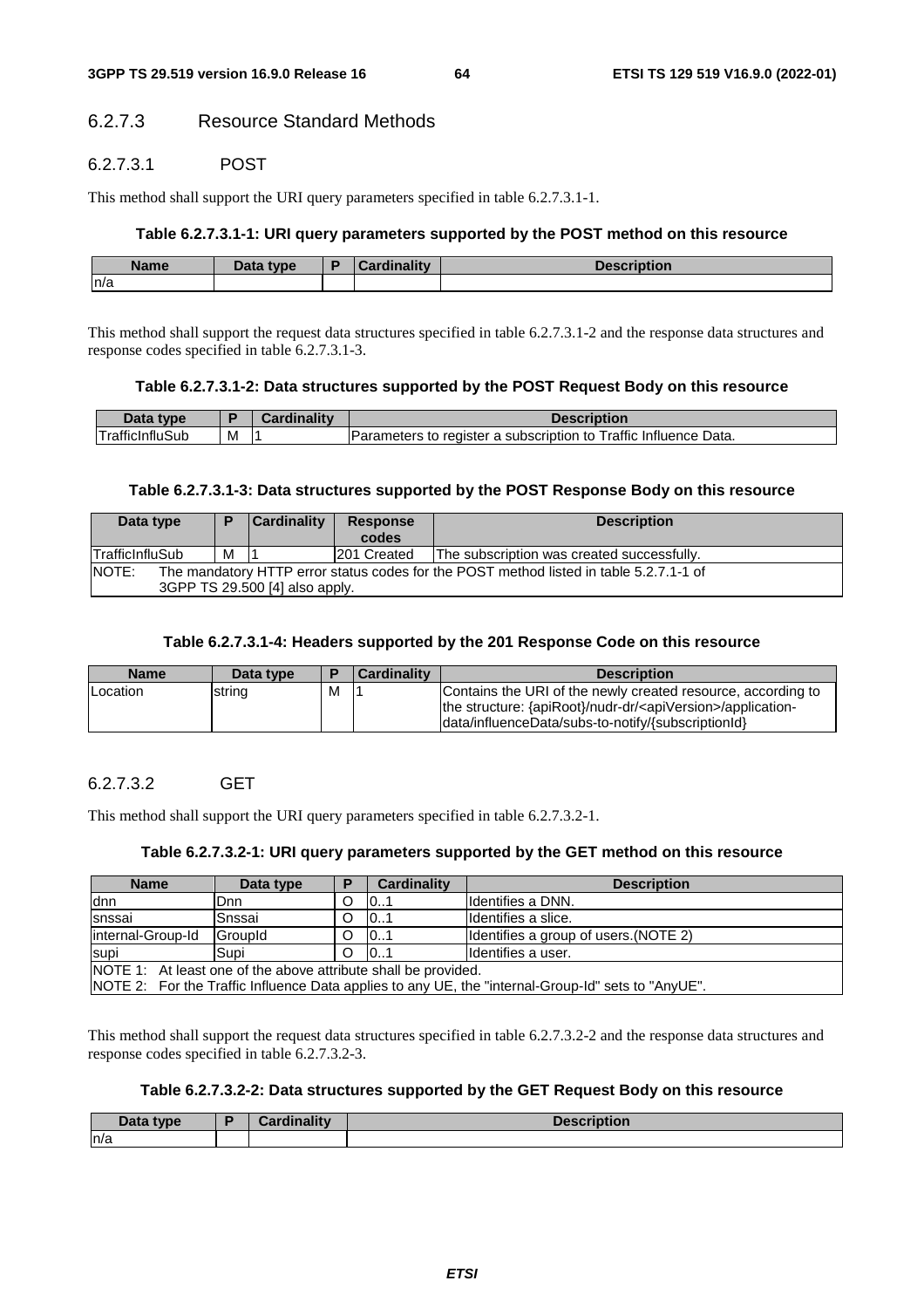| Data type           |    | Cardinality    | <b>Response</b><br>codes | <b>Description</b>                                     |
|---------------------|----|----------------|--------------------------|--------------------------------------------------------|
| rrav/TraffichffuSuh | NЛ | $\overline{M}$ | lann AK                  | The subscription information as request in the request |

| Table 6.2.7.3.2-3: Data structures supported by the GET Response Body on this resource |  |  |  |
|----------------------------------------------------------------------------------------|--|--|--|
|----------------------------------------------------------------------------------------|--|--|--|

|                             |                                                                                                          |     | ------- |                                                        |  |  |
|-----------------------------|----------------------------------------------------------------------------------------------------------|-----|---------|--------------------------------------------------------|--|--|
| array(TrafficInfluSub)      | M                                                                                                        | 10N | 1200 OK | The subscription information as request in the request |  |  |
|                             |                                                                                                          |     |         | URI query parameter(s) are returned.                   |  |  |
| <b>NOTE:</b><br>also apply. | The mandatory HTTP error status codes for the GET method listed in table 5.2.7.1-1 of 3GPP TS 29.500 [4] |     |         |                                                        |  |  |
|                             |                                                                                                          |     |         |                                                        |  |  |

# 6.2.8 Resource: Individual Influence Data Subscription

## 6.2.8.1 Description

 $\overline{\phantom{a}}$ 

The Individual Influence Data Subscription resource represents a single Influence Data subscription to the Nudr\_DataRepository Service at a given UDR.

## 6.2.8.2 Resource definition

#### Resource URI: **{apiRoot}/nudr-dr/<apiVersion>/application-data/influenceData/subs-to-notify/{subscriptionId}**

This resource shall support the resource URI variables defined in table 6.2.8.2-1.

| <b>Name</b>    | Data type | <b>Definition</b>                                                                                                                                                                                                                                                                  |
|----------------|-----------|------------------------------------------------------------------------------------------------------------------------------------------------------------------------------------------------------------------------------------------------------------------------------------|
| lapiRoot       | string    | See 3GPP TS 29.504 [6] subclause 6.1.1.                                                                                                                                                                                                                                            |
| apiVersion     | string    | See 3GPP TS 29.504 [6] subclause 6.1.1.                                                                                                                                                                                                                                            |
| subscriptionId | string    | Identifies an Individual Influence Data Subscription resource. To enable the<br>value to be used as part of a URI, the string shall only contain allowed<br>characters according to the "lower-with-hyphen" naming convention defined in<br>subclause 5.1.3 of 3GPP TS 29.501 [5]. |

### **Table 6.2.8.2-1: Resource URI variables for this resource**

## 6.2.8.3 Resource Standard Methods

## 6.2.8.3.1 GET

This method shall support the URI query parameters specified in table 6.2.8.3.1-1.

#### **Table 6.2.8.3.1-1: URI query parameters supported by the GET method on this resource**

| <b>Name</b> | <b>Data type</b><br>Putu | $1 - 11$ | <b>ition</b> |
|-------------|--------------------------|----------|--------------|
| n/a         |                          |          |              |

This method shall support the request data structures specified in table 6.2.8.3.1-2 and the response data structures and response codes specified in table 6.2.8.3.1-3.

#### **Table 6.2.8.3.1-2: Data structures supported by the GET Request Body on this resource**

| <b>Data type</b><br>Putu | $O = -d \cdot \frac{d}{d}$ | <b>Description</b> |
|--------------------------|----------------------------|--------------------|
| n/a                      |                            |                    |

#### **Table 6.2.8.3.1-3: Data structures supported by the GET Response Body on this resource**

| Data type              |   | <b>Cardinality</b> | <b>Response</b><br>codes | <b>Description</b>                        |
|------------------------|---|--------------------|--------------------------|-------------------------------------------|
| <b>TrafficInfluSub</b> | M |                    | 200 OK                   | The subscription information is returned. |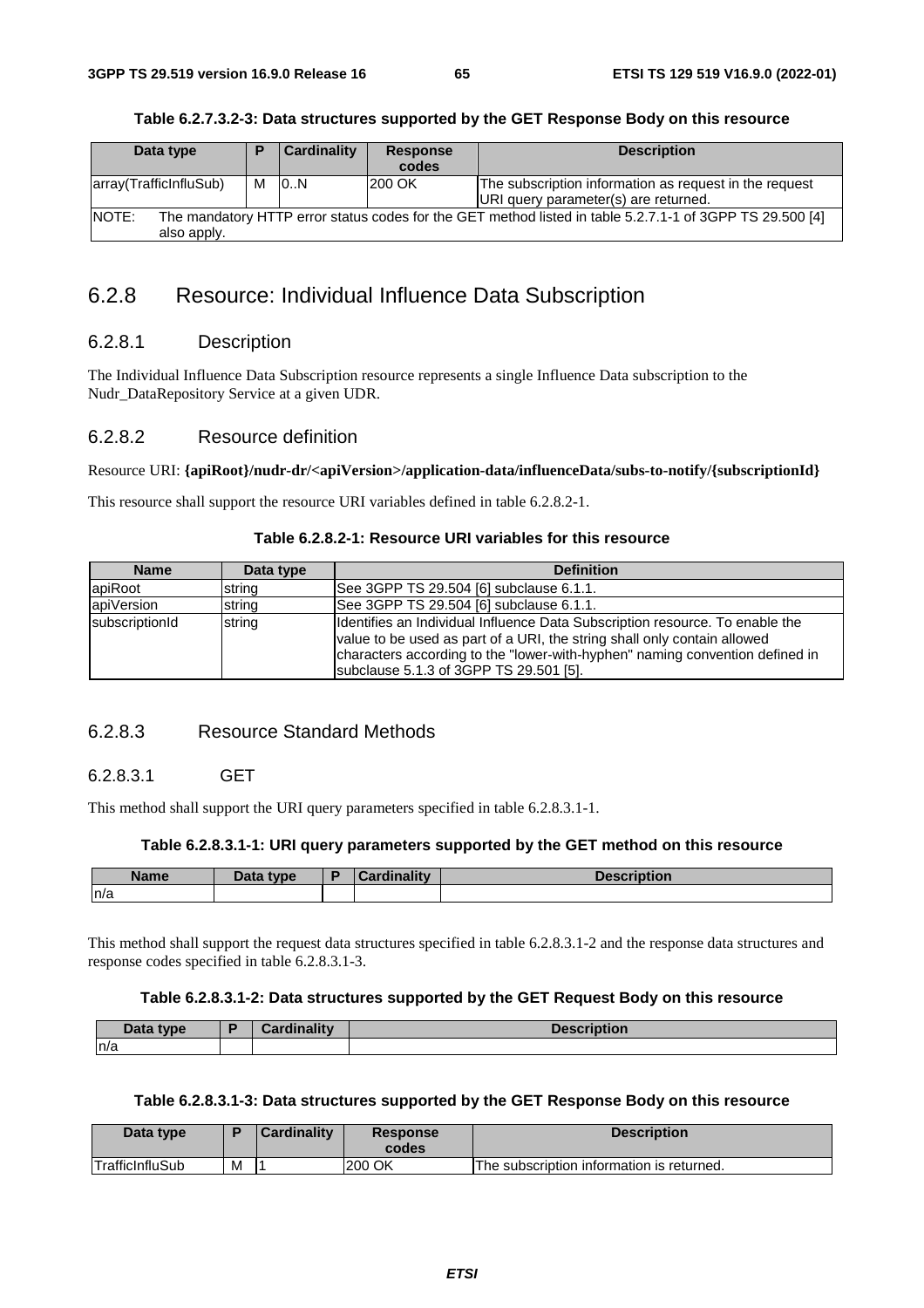## 6.2.8.3.2 PUT

This method shall support the URI query parameters specified in table 6.2.8.3.2-1.

### **Table 6.2.8.3.2-1: URI query parameters supported by the PUT method on this resource**

| <b>Name</b> | Data type<br><b>Data</b> | inality | <b><i><u>PERSONAL PROPERTY AND INCOME.</u></i></b><br>UII |
|-------------|--------------------------|---------|-----------------------------------------------------------|
| ln/a        |                          |         |                                                           |

This method shall support the request data structures specified in table 6.2.8.3.2-2 and the response data structures and response codes specified in table 6.2.8.3.2-3.

#### **Table 6.2.8.3.2-2: Data structures supported by the PUT Request Body on this resource**

| tyne                       |   | $  -$ |                                                                                                                       |
|----------------------------|---|-------|-----------------------------------------------------------------------------------------------------------------------|
| Traffi<br>sur<br>пшла<br>. | M |       | $\cdots$<br>__<br>$\sim$ $\sim$ $\sim$<br>Modify<br>Influence Data.<br>rattıo<br>existinc<br>an<br>subscription<br>ТC |

## **Table 6.2.8.3.2-3: Data structures supported by the PUT Response Body on this resource**

| Data type                                                                                                                        | о | <b>Cardinality</b> | <b>Response</b><br>codes | <b>Description</b>                              |  |  |
|----------------------------------------------------------------------------------------------------------------------------------|---|--------------------|--------------------------|-------------------------------------------------|--|--|
| TrafficInfluSub                                                                                                                  | м |                    | 200 OK                   | The subscription was updated successfully.      |  |  |
| ln/a                                                                                                                             |   |                    | 204 No Content           | The subscription has been successfully updated. |  |  |
| NOTE:<br>The mandatory HTTP error status codes for the PUT method listed in table 5.2.7.1-1 of 3GPP TS 29.500 [4]<br>also apply. |   |                    |                          |                                                 |  |  |

## 6.2.8.3.3 DELETE

This method shall support the URI query parameters specified in table 6.2.8.3.3-1.

### **Table 6.2.8.3.3-1: URI query parameters supported by the DELETE method on this resource**

| <b>Name</b> | Data tuna<br>Pata | - 1945 - | --- |
|-------------|-------------------|----------|-----|
| n/a         |                   |          |     |

This method shall support the request data structures specified in table 6.2.8.3.3-2 and the response data structures and response codes specified in table 6.2.8.3.3-3.

## **Table 6.2.8.3.3-2: Data structures supported by the DELETE Request Body on this resource**

| Doto<br>type<br>Duw | $: -11$ | <b>Docc</b><br>1VII. |
|---------------------|---------|----------------------|
| n/a                 |         |                      |

## **Table 6.2.8.3.3-3: Data structures supported by the DELETE Response Body on this resource**

| Data type | P                                                                                                                          | <b>Cardinality</b> | <b>Response</b><br>codes | <b>Description</b>                            |  |
|-----------|----------------------------------------------------------------------------------------------------------------------------|--------------------|--------------------------|-----------------------------------------------|--|
| ln/a      |                                                                                                                            |                    | 1204 No Content          | The subscription was terminated successfully. |  |
| NOTE:     | The mandatory HTTP error status codes for the DELETE method listed in table 5.2.7.1-1 of<br>3GPP TS 29.500 [4] also apply. |                    |                          |                                               |  |

# 6.2.9 Resource: Applied BDT Policy Data

## 6.2.9.1 Description

The Applied BDT Policy Data resource represents an applied BDT Policy Data to the Nudr\_DataRepository Service at a given UDR.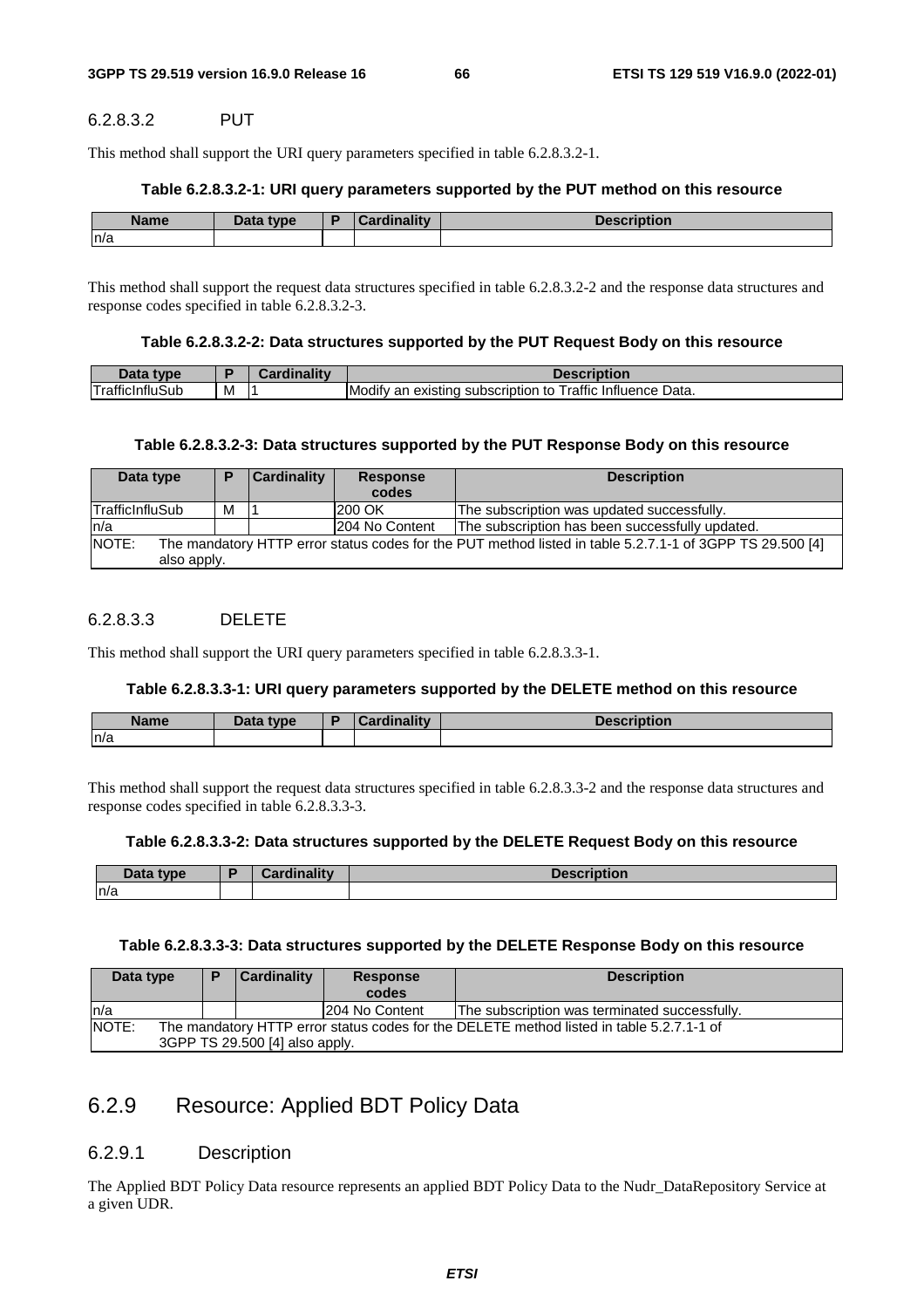## 6.2.9.2 Resource definition

### Resource URI: **{apiRoot}/nudr-dr/<apiVersion>/application-data/bdtPolicyData**

This resource shall support the resource URI variables defined in table 6.2.9.2-1.

### **Table 6.2.9.2-1: Resource URI variables for this resource**

| <b>Name</b> | Data type | <b>Definition</b>                       |
|-------------|-----------|-----------------------------------------|
| apiRoot     | strina    | See 3GPP TS 29.504 [6] subclause 6.1.1. |
| apiVersion  | Istring   | See 3GPP TS 29.504 [6] subclause 6.1.1. |

# 6.2.9.3 Resource Standard Methods

## 6.2.9.3.1 GET

This method shall support the URI query parameters specified in table 6.2.9.3.1-1.

## **Table 6.2.9.3.1-1: URI query parameters supported by the GET method on this resource**

| Name                | Data type       | Cardinalitv | <b>Description</b>                        |
|---------------------|-----------------|-------------|-------------------------------------------|
| bdt-policy-ids      | array(string)   | N           | Each element identifies a service.        |
| linternal-group-ids | larray(GroupId) | N           | Each element identifies a group of users. |
| supis               | larrav(Supi)    |             | IEach element identifies a user.          |

This method shall support the request data structures specified in table 6.2.9.3.1-2 and the response data structures and response codes specified in table 6.2.9.3.1-3.

### **Table 6.2.9.3.1-2: Data structures supported by the GET Request Body on this resource**

| Data type | $-$ and in all $\cdots$ | <b>Description</b> |
|-----------|-------------------------|--------------------|
| ln/a      |                         |                    |

### **Table 6.2.9.3.1-3: Data structures supported by the GET Response Body on this resource**

| Data type                   |   | <b>Cardinality</b> | <b>Response</b><br>codes | <b>Description</b>                                                                                       |
|-----------------------------|---|--------------------|--------------------------|----------------------------------------------------------------------------------------------------------|
| array(BdtPolicyData)        | м | 10N                | 200 OK                   | The applied BDT Policy Data stored in the UDR are<br>returned.                                           |
| <b>NOTE:</b><br>also apply. |   |                    |                          | The mandatory HTTP error status codes for the GET method listed in table 5.2.7.1-1 of 3GPP TS 29.500 [4] |

# 6.2.10 Resource: Individual Applied BDT Policy Data

## 6.2.10.1 Description

The Individual Applied BDT Policy Data resource represents an Individual Applied BDT Policy Data to the Nudr\_DataRepository Service at a given UDR.

# 6.2.10.2 Resource definition

## Resource URI: **{apiRoot}/nudr-dr/<apiVersion>/application-data/bdtPolicyData/{bdtPolicyId}**

This resource shall support the resource URI variables defined in table 6.2.10.2-1.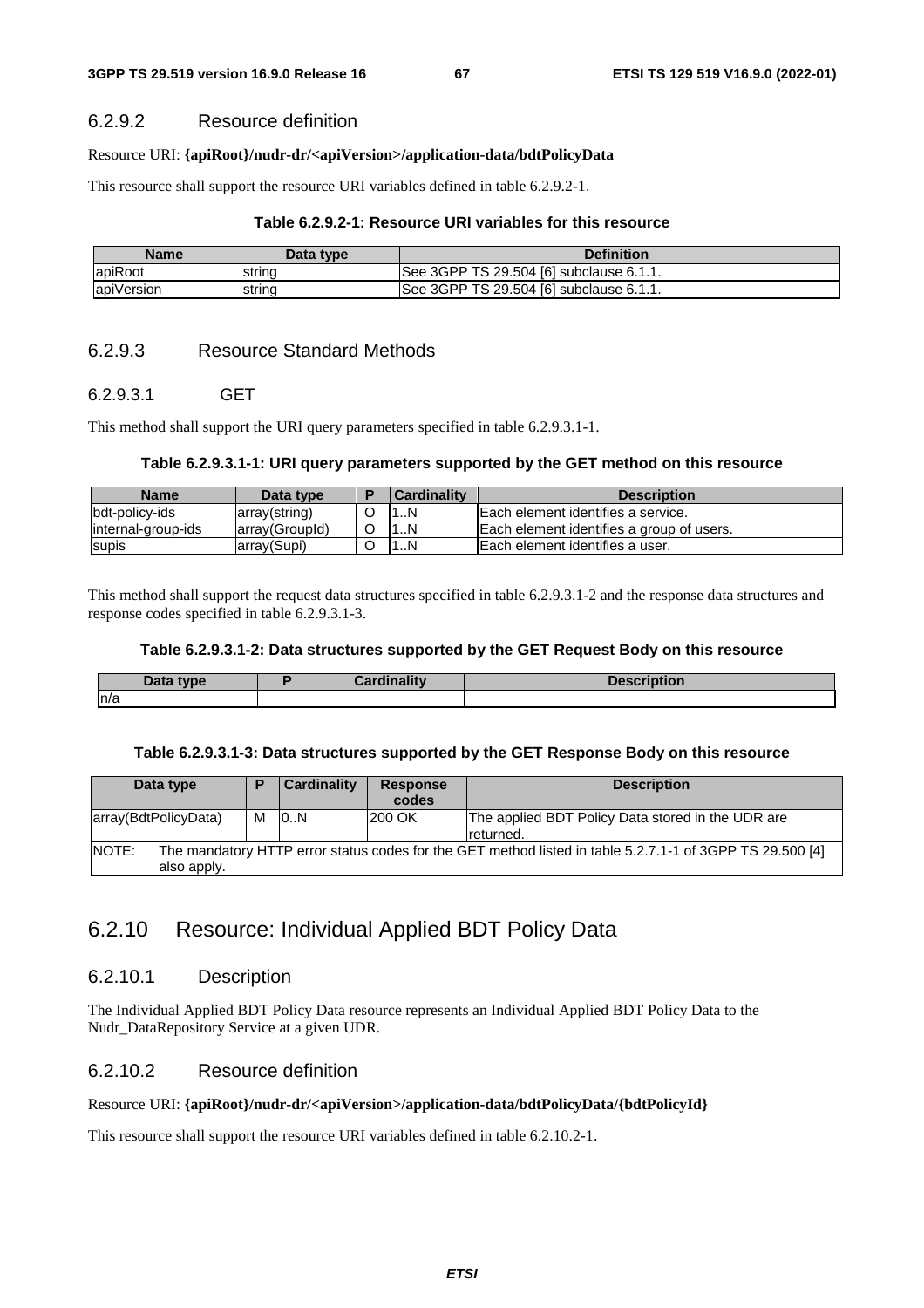| <b>Name</b> | Data type | <b>Definition</b>                                                                                                                                                                                                                                                                  |
|-------------|-----------|------------------------------------------------------------------------------------------------------------------------------------------------------------------------------------------------------------------------------------------------------------------------------------|
| lapiRoot    | string    | See 3GPP TS 29.504 [6] subclause 6.1.1.                                                                                                                                                                                                                                            |
| apiVersion  | string    | See 3GPP TS 29.504 [6] subclause 6.1.1.                                                                                                                                                                                                                                            |
| bdtPolicyId | string    | The Identifier of an Individual BDT Policy Data to be updated.<br>To enable the value to be used as part of a URI, the string shall only contain<br>allowed characters according to the "lower-with-hyphen" naming convention<br>defined in subclause 5.1.3 of 3GPP TS 29.501 [5]. |

**Table 6.2.10.2-1: Resource URI variables for this resource** 

## 6.2.10.3 Resource Standard Methods

#### 6.2.10.3.1 PUT

This method shall support the URI query parameters specified in table 6.2.10.3.1-1.

#### **Table 6.2.10.3.1-1: URI query parameters supported by the PUT method on this resource**

| Name | <b>Data</b><br>type | <b>Cardinality</b><br>saru. | <b>Description</b><br><b>CHDUOR</b> |
|------|---------------------|-----------------------------|-------------------------------------|
| n/a  |                     |                             | n/a                                 |

This method shall support the request data structures specified in table 6.2.10.3.1-2 and the response data structures and response codes specified in table 6.2.10.3.1-3.

#### **Table 6.2.10.3.1-2: Data structures supported by the PUT Request Body on this resource**

| Data<br>tvne         |   | <b>Cardinality</b> | <b>Description</b>                                                           |
|----------------------|---|--------------------|------------------------------------------------------------------------------|
| <b>BdtPolicvData</b> | M |                    | <br>Policy<br>UDR.<br>the<br>Data to be stored in<br>applied<br>. ne<br>் நட |

#### **Table 6.2.10.3.1-3: Data structures supported by the PUT Response Body on this resource**

| Data type                                                                                                         | D | <b>Cardinality</b> | <b>Response</b><br>codes | <b>Description</b>                                            |  |  |
|-------------------------------------------------------------------------------------------------------------------|---|--------------------|--------------------------|---------------------------------------------------------------|--|--|
|                                                                                                                   |   |                    |                          |                                                               |  |  |
| BdtPolicyData                                                                                                     | м |                    | 201 Created              | The resource has been successfully created and a response     |  |  |
|                                                                                                                   |   |                    |                          | body is returned containing a representation of the resource. |  |  |
| NOTE:<br>The mandatory HTTP error status codes for the PUT method listed in table 5.2.7.1-1 of 3GPP TS 29.500 [4] |   |                    |                          |                                                               |  |  |
| also apply.                                                                                                       |   |                    |                          |                                                               |  |  |

#### **Table 6.2.10.3.1-4: Headers supported by the 201 Response Code on this resource**

| <b>Name</b> | Data type |   | <b>Cardinality</b> | <b>Description</b>                                                                                                                                                            |
|-------------|-----------|---|--------------------|-------------------------------------------------------------------------------------------------------------------------------------------------------------------------------|
| Location    | string    | M |                    | Contains the URI of the newly created resource, according to<br>the structure: {apiRoot}/nudr-dr/ <apiversion>/application-<br/>data/bdtPolicyData/{bdtPolicyId}</apiversion> |

#### 6.2.10.3.2 PATCH

This method shall support the URI query parameters specified in table 6.2.10.3.2-1.

#### **Table 6.2.10.3.2-1: URI query parameters supported by the PATCH method on this resource**

| <b>Name</b> | Data type | <b>Cardinality</b> | <b>Description</b> |
|-------------|-----------|--------------------|--------------------|
| ln/a        |           |                    | n/a                |

This method shall support the request data structures specified in table 6.2.10.3.2-2 and the response data structures and response codes specified in table 6.2.10.3.2-3.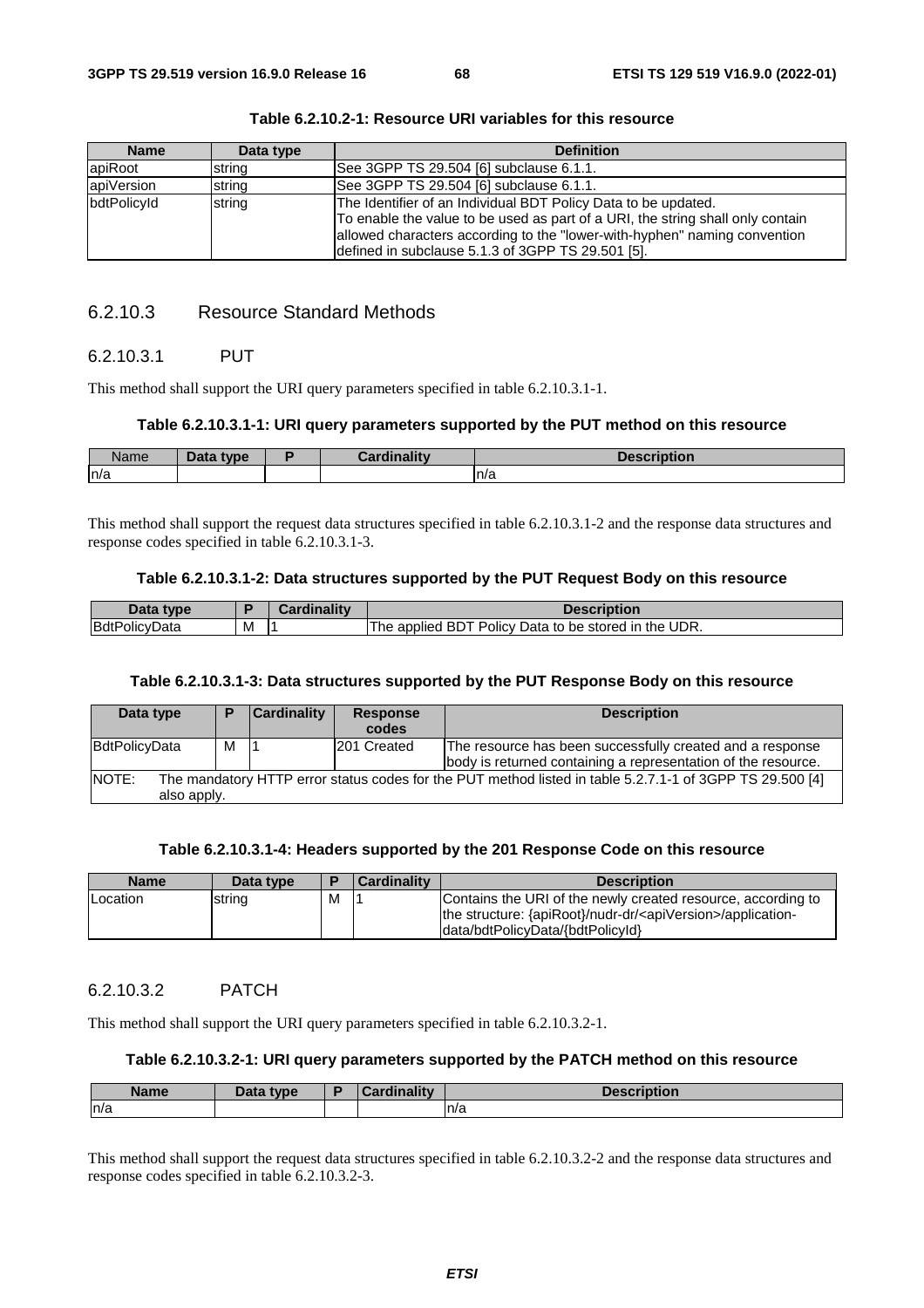#### **Table 6.2.10.3.2-2: Data structures supported by the PATCH Request Body on this resource**

| Data<br>type       |   | $\blacksquare$ | Description                                                                       |
|--------------------|---|----------------|-----------------------------------------------------------------------------------|
| BdtPolicyDataPatch | M |                | → UDR.<br>Policy I<br>the<br>BD1<br>Data to be<br>applied<br>updated<br>'he<br>ın |

#### **Table 6.2.10.3.2-3: Data structures supported by the PATCH Response Body on this resource**

| Data type            |                                                                                                                           | <b>Cardinality</b> | <b>Response</b><br>codes | <b>Description</b>                                                                                                                             |  |  |  |
|----------------------|---------------------------------------------------------------------------------------------------------------------------|--------------------|--------------------------|------------------------------------------------------------------------------------------------------------------------------------------------|--|--|--|
| <b>BdtPolicyData</b> | м                                                                                                                         |                    | 200 OK                   | The update of an applied BDT Policy Data resource is<br>confirmed and a response body containing applied BDT<br>Policy Data shall be returned. |  |  |  |
| ln/a                 |                                                                                                                           |                    | 204 No Content           | The update of an applied BDT Policy Data resource is<br>confirmed.                                                                             |  |  |  |
| NOTE:                | The mandatory HTTP error status codes for the PATCH method listed in table 5.2.7.1-1 of<br>3GPP TS 29.500 [4] also apply. |                    |                          |                                                                                                                                                |  |  |  |

### 6.2.10.3.3 DELETE

This method shall support the URI query parameters specified in table 6.2.10.3.3-1.

#### **Table 6.2.10.3.3-1: URI query parameters supported by the DELETE method on this resource**

| <b>Name</b> | Data type | D | <b>Cardinality</b> | <b>Description</b> |
|-------------|-----------|---|--------------------|--------------------|
| n/a         |           |   |                    | ln/a               |

This method shall support the request data structures specified in table 6.2.10.3.3-2 and the response data structures and response codes specified in table 6.2.10.3.3-3.

#### **Table 6.2.10.3.3-2: Data structures supported by the DELETE Request Body on this resource**

| Data type | Cardinalitv | <b>Description</b> |
|-----------|-------------|--------------------|
| ln/a      |             |                    |

#### **Table 6.2.10.3.3-3: Data structures supported by the DELETE Response Body on this resource**

| Data type     |                                                                                                                            | <b>Cardinality</b> | <b>Response</b><br>codes | <b>Description</b>                                                  |  |  |  |
|---------------|----------------------------------------------------------------------------------------------------------------------------|--------------------|--------------------------|---------------------------------------------------------------------|--|--|--|
| ln/a          |                                                                                                                            |                    | 204 No Content           | The Individual Applied BDT Policy Data was deleted<br>successfully. |  |  |  |
| <b>INOTE:</b> | The mandatory HTTP error status codes for the DELETE method listed in table 5.2.7.1-1 of<br>3GPP TS 29.500 [4] also apply. |                    |                          |                                                                     |  |  |  |

# 6.2.11 Resource: IPTV Configurations

## 6.2.11.1 Description

This resource allows the NF service consumer to read all active IPTV Configurations applicable for given configuration identifier(s), DNN(s) and/or S-NSSAI(s), SUPI(s) or Internal Group Identifier(s) stored at the UDR.

## 6.2.11.2 Resource definition

#### Resource URI: **{apiRoot}/nudr-dr/<apiVersion>/application-data/iptvConfigData**

This resource shall support the resource URI variables defined in table 6.2.11.2-1.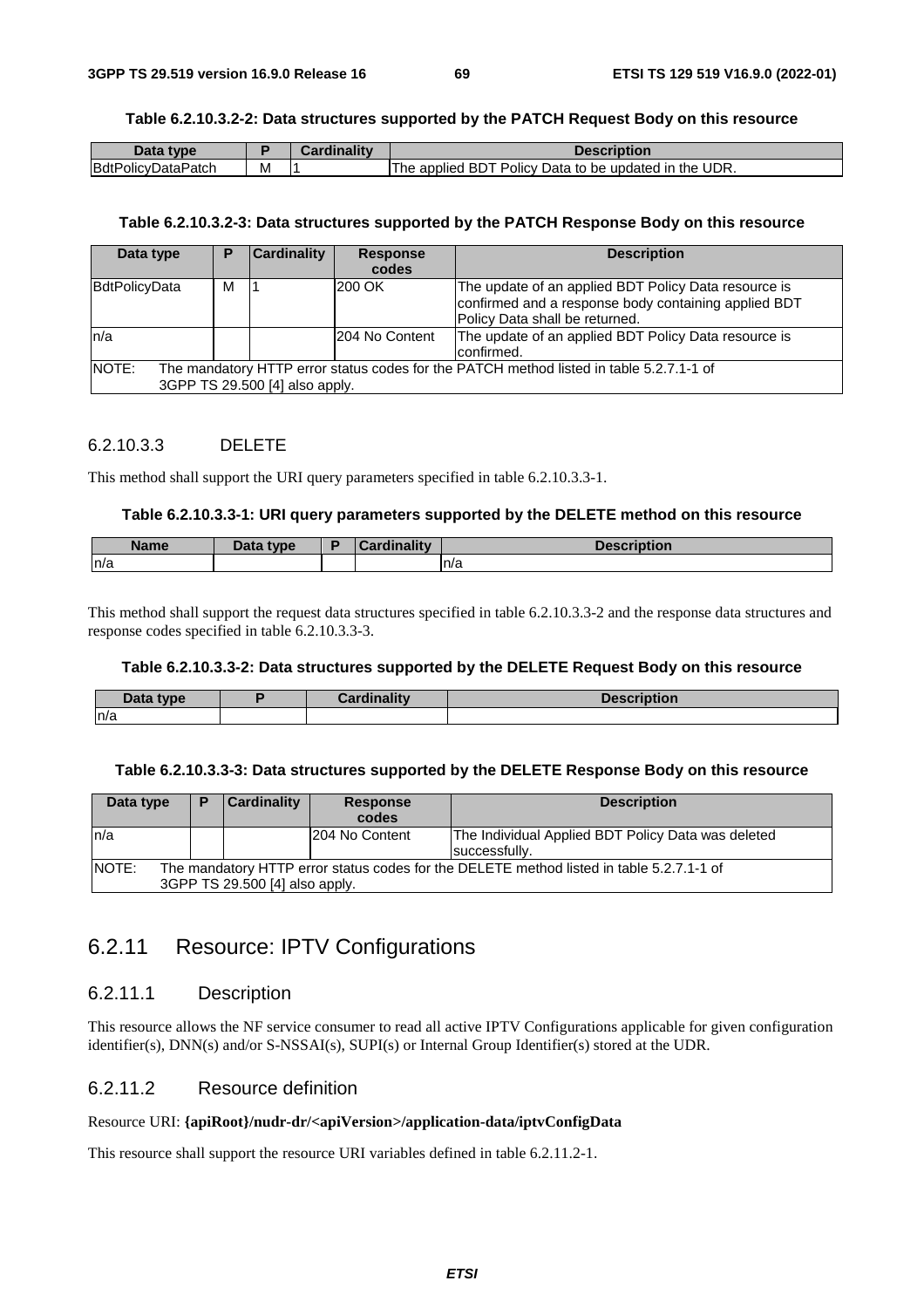| Name       | Data type | <b>Definition</b>                       |
|------------|-----------|-----------------------------------------|
| apiRoot    | string    | See 3GPP TS 29.504 [6] subclause 6.1.1. |
| apiVersion | string    | See 3GPP TS 29.504 [6] subclause 6.1.1. |

### **Table 6.2.11.2-1: Resource URI variables for this resource**

## 6.2.11.3 Resource Standard Methods

#### 6.2.11.3.1 GET

This method shall support the URI query parameters specified in table 6.2.11.3.1-1.

#### **Table 6.2.11.3.1-1: URI query parameters supported by the GET method on this resource**

| <b>Name</b>                                                      | Data type      |  | <b>Cardinality</b> | <b>Description</b>                        |  |
|------------------------------------------------------------------|----------------|--|--------------------|-------------------------------------------|--|
| config-ids                                                       | array(string)  |  | 1N                 | Each element identifies a configuration.  |  |
| dnns                                                             | array(Dnn)     |  | L.N                | Each element identifies a DNN.            |  |
| snssais                                                          | array(Snssai)  |  | 1N                 | Each element identifies a slice.          |  |
| supis                                                            | array(Supi)    |  | 1N                 | Each element identifies a SUPI.           |  |
| inter-group-ids                                                  | array(GroupId) |  | 1N                 | Each element identifies a group of users. |  |
| NOTE:<br>At least one of the above attributes shall be provided. |                |  |                    |                                           |  |

This method shall support the request data structures specified in table 6.2.11.3.1-2 and the response data structures and response codes specified in table 6.2.11.3.1-3.

#### **Table 6.2.11.3.1-2: Data structures supported by the GET Request Body on this resource**

| <b>Pata type</b> | - - - | <b>Desci</b> |
|------------------|-------|--------------|
| Dala             |       | 'DUOIL       |
| n/a              |       |              |

#### **Table 6.2.11.3.1-3: Data structures supported by the GET Response Body on this resource**

| Data type                                                                                                                               | D | <b>Cardinality</b> | <b>Response</b><br>codes | <b>Description</b>                                             |  |  |
|-----------------------------------------------------------------------------------------------------------------------------------------|---|--------------------|--------------------------|----------------------------------------------------------------|--|--|
| array(lptvConfigData)                                                                                                                   | M | 10N                | 200 OK                   | The IPTV configuration data stored in the UDR are<br>returned. |  |  |
| <b>NOTE:</b><br>The mandatory HTTP error status codes for the GET method listed in table 5.2.7.1-1 of 3GPP TS 29.500 [4]<br>also apply. |   |                    |                          |                                                                |  |  |

# 6.2.12 Resource: Individual IPTV Configuration

## 6.2.12.1 Description

The resource allows the NF sevice consumer to modify or delete an existing Individual IPTV configuration Data.

## 6.2.12.2 Resource definition

#### Resource URI: **{apiRoot}/nudr-dr/<apiVersion>/application-data/iptvConfigData/{configurationId}**

This resource shall support the resource URI variables defined in table 6.2.12.2-1.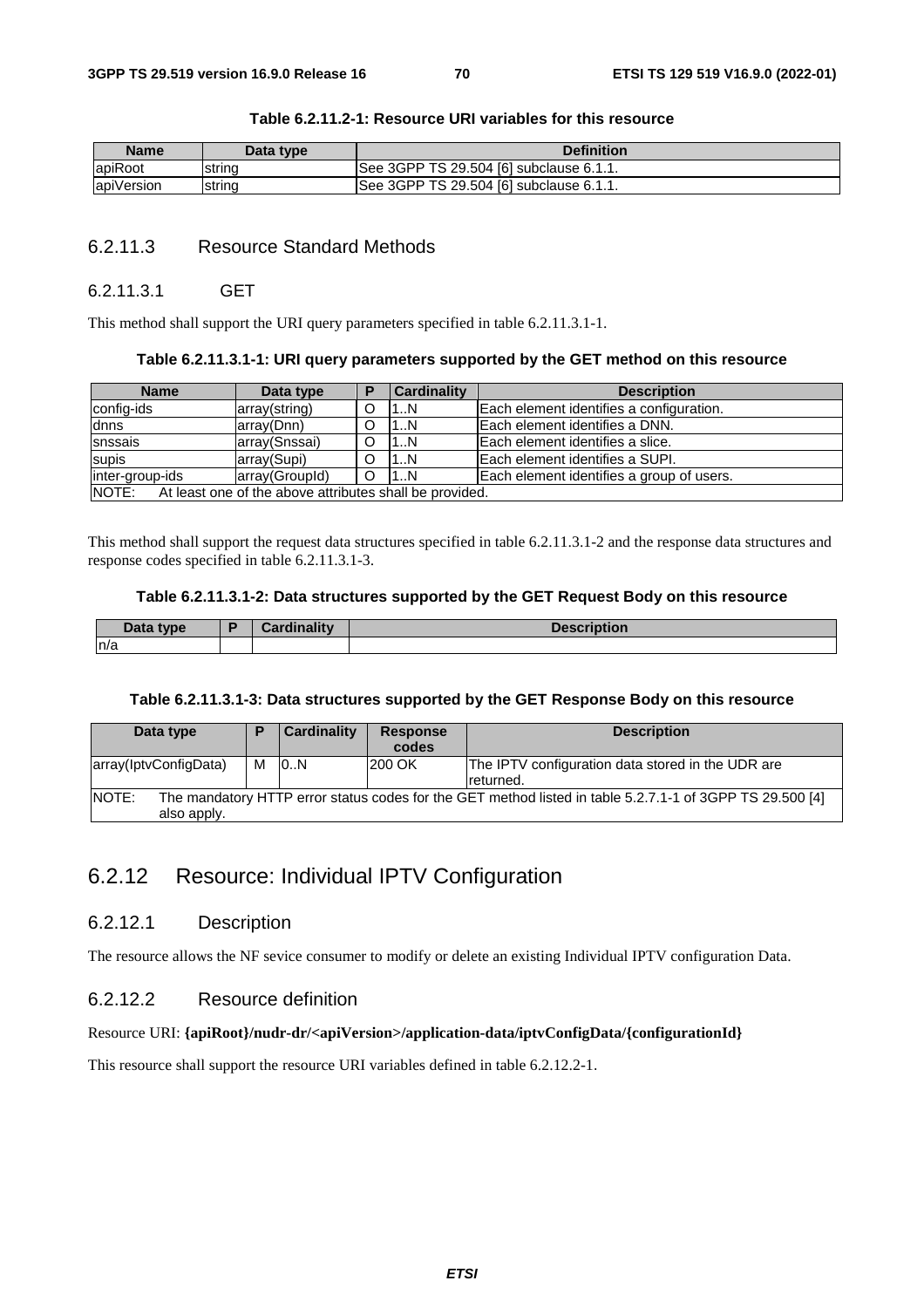| <b>Name</b>     | Data type | <b>Definition</b>                                                                                                                                                                                                                                                                     |
|-----------------|-----------|---------------------------------------------------------------------------------------------------------------------------------------------------------------------------------------------------------------------------------------------------------------------------------------|
| lapiRoot        | string    | See 3GPP TS 29.504 [6] subclause 6.1.1.                                                                                                                                                                                                                                               |
| apiVersion      | string    | See 3GPP TS 29.504 [6] subclause 6.1.1.                                                                                                                                                                                                                                               |
| configurationId | string    | The Identifier of an Individual IPTV Configuration to be updated.<br>To enable the value to be used as part of a URI, the string shall only contain<br>allowed characters according to the "lower-with-hyphen" naming convention<br>defined in subclause 5.1.3 of 3GPP TS 29.501 [5]. |

**Table 6.2.12.2-1: Resource URI variables for this resource** 

## 6.2.12.3 Resource Standard Methods

## 6.2.12.3.1 PUT

This method shall support the URI query parameters specified in table 6.2.12.3.1-1.

#### **Table 6.2.12.3.1-1: URI query parameters supported by the PUT method on this resource**

| <b>Name</b> | <b>Data type</b> | <b>Cardinality</b> | <b>Jonarintian</b><br><b>Description</b> |
|-------------|------------------|--------------------|------------------------------------------|
| n/a         |                  |                    | ln/a                                     |

This method shall support the request data structures specified in table 6.2.12.3.1-2 and the response data structures and response codes specified in table 6.2.12.3.1-3.

#### **Table 6.2.12.3.1-2: Data structures supported by the PUT Request Body on this resource**

| Data<br>type          |   | <b>Cardinality</b> | <b>Description</b>                                                              |
|-----------------------|---|--------------------|---------------------------------------------------------------------------------|
| <b>IptyConfigData</b> | M |                    | ידפו<br>$\cdot$ the UDR.<br>'The<br>i data to be stored in :<br>' configuration |

#### **Table 6.2.12.3.1-3: Data structures supported by the PUT Response Body on this resource**

| Data type                                                                                                                        | Р | <b>Cardinality</b> | <b>Response</b><br>codes | <b>Description</b>                                                                                                         |  |
|----------------------------------------------------------------------------------------------------------------------------------|---|--------------------|--------------------------|----------------------------------------------------------------------------------------------------------------------------|--|
| IptvConfigData                                                                                                                   | м |                    | 201 Created              | The resource has been successfully created and a response<br>body is returned containing a representation of the resource. |  |
| IptvConfigData                                                                                                                   | м |                    | 200 OK                   | The resource has been successfully updated and a response<br>body is returned containing a representation of the resource. |  |
| ln/a                                                                                                                             |   |                    |                          | 204 No Content The resource has been successfully updated.                                                                 |  |
| NOTE:<br>The mandatory HTTP error status codes for the PUT method listed in table 5.2.7.1-1 of 3GPP TS 29.500 [4]<br>also apply. |   |                    |                          |                                                                                                                            |  |

#### **Table 6.2.12.3.1-4: Headers supported by the 201 Response Code on this resource**

| <b>Name</b>     | Data type |   | <b>Cardinality</b> | <b>Description</b>                                                                                                                                                                  |
|-----------------|-----------|---|--------------------|-------------------------------------------------------------------------------------------------------------------------------------------------------------------------------------|
| <b>Location</b> | string    | M |                    | Contains the URI of the newly created resource, according to<br>the structure: {apiRoot}/nudr-dr/ <apiversion>/application-<br/>Idata/iptyConfigData/{configurationId}</apiversion> |

## 6.2.12.3.2 DELETE

This method shall support the URI query parameters specified in table 6.2.12.3.2-1.

#### **Table 6.2.12.3.2-1: URI query parameters supported by the DELETE method on this resource**

| <b>Name</b> | Data type | ╺ | <b>Cardinality</b> | <b>Description</b> |
|-------------|-----------|---|--------------------|--------------------|
| n/a         |           |   |                    | n/a                |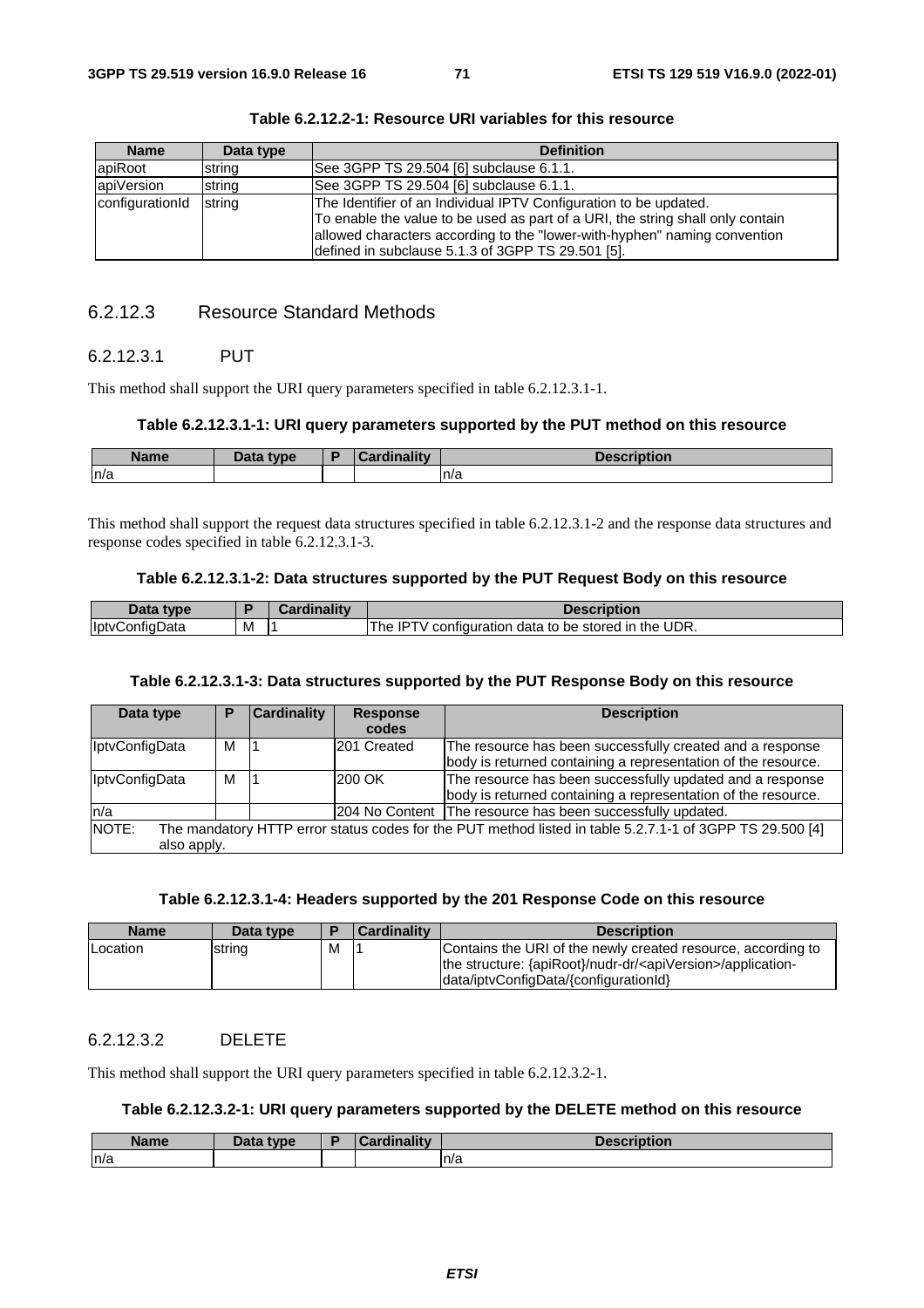This method shall support the request data structures specified in table 6.2.12.3.2-2 and the response data structures and response codes specified in table 6.2.12.3.2-3.

#### **Table 6.2.12.3.2-2: Data structures supported by the DELETE Request Body on this resource**

| Data type | 0-aadim-lituu | .<br><b>Description</b> |
|-----------|---------------|-------------------------|
| n/a       |               |                         |

#### **Table 6.2.12.3.2-3: Data structures supported by the DELETE Response Body on this resource**

| Data type |                                                                                                                            | <b>Cardinality</b><br><b>Response</b><br>codes |                | <b>Description</b>                     |  |  |
|-----------|----------------------------------------------------------------------------------------------------------------------------|------------------------------------------------|----------------|----------------------------------------|--|--|
| ln/a      |                                                                                                                            |                                                | 204 No Content | The resource was deleted successfully. |  |  |
| NOTE:     | The mandatory HTTP error status codes for the DELETE method listed in table 5.2.7.1-1 of<br>3GPP TS 29.500 [4] also apply. |                                                |                |                                        |  |  |

### 6.2.12.3.3 PATCH

This method shall support the URI query parameters specified in table 6.2.12.3.3-1.

### **Table 6.2.12.3.3-1: URI query parameters supported by the PATCH method on this resource**

| Name | Data type | . | ----<br>DESCHRIJUL |
|------|-----------|---|--------------------|
| n/a  |           |   | n/a                |

This method shall support the request data structures specified in table 6.2.12.3.3-2 and the response data structures and response codes specified in table 6.2.12.3.3-3.

### **Table 6.2.12.3.3-2: Data structures supported by the PATCH Request Body on this resource**

| Data type           |   | Cardinality | <b>Description</b>                                                 |
|---------------------|---|-------------|--------------------------------------------------------------------|
| IptvConfigDataPatch | M |             | . IPTV configuration related data to be updated in the UDR.<br>The |

#### **Table 6.2.12.3.3-3: Data structures supported by the PATCH Response Body on this resource**

| Data type             |                                                                                                                           | <b>Cardinality</b> | <b>Response</b><br>codes | <b>Description</b>                                         |  |  |
|-----------------------|---------------------------------------------------------------------------------------------------------------------------|--------------------|--------------------------|------------------------------------------------------------|--|--|
| <b>IptvConfigData</b> | м                                                                                                                         |                    | <b>200 OK</b>            | The resource has been successfully updated.                |  |  |
| ln/a                  |                                                                                                                           |                    |                          | 204 No Content The resource has been successfully updated. |  |  |
| NOTE:                 | The mandatory HTTP error status codes for the PATCH method listed in table 5.2.7.1-1 of<br>3GPP TS 29.500 [4] also apply. |                    |                          |                                                            |  |  |

## 6.2.13 Resource: ApplicationDataSubscriptions

### 6.2.13.1 Description

This resource is used to represent subscriptions to notification of application data modification, e.g. PFD data change, IPTV configuration data change, BDT policy data change, but not for Traffic Influence Data.

### 6.2.13.2 Resource definition

#### Resource URI: **{apiRoot}/nudr-dr/<apiVersion>/application-data/subs-to-notify**

This resource shall support the resource URI variables defined in table 6.2.13.2-1.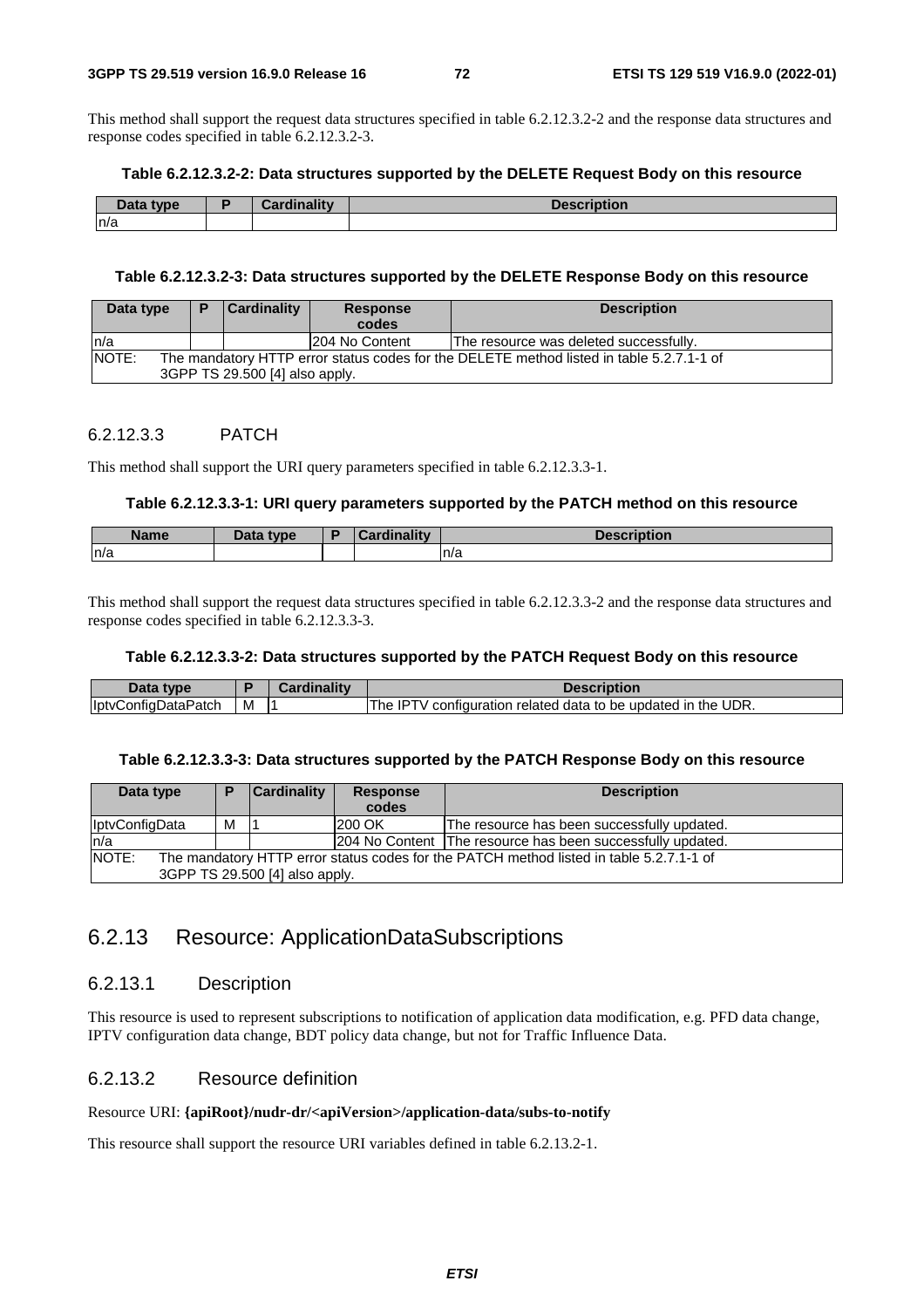| Name       | Data type | <b>Definition</b>                       |
|------------|-----------|-----------------------------------------|
| apiRoot    | Istring   | See 3GPP TS 29.504 [6] subclause 6.1.1. |
| apiVersion | string    | See 3GPP TS 29.504 [6] subclause 6.1.1. |

### **Table 6.2.13.2-1: Resource URI variables for this resource**

### 6.2.13.3 Resource Standard Methods

#### 6.2.13.3.1 POST

This method shall support the URI query parameters specified in table 6.2.13.3.1-1.

#### **Table 6.2.13.3.1-1: URI query parameters supported by the POST method on this resource**

| <b>Name</b> | Data type<br>Dala | `ordinolity | $-1 - 1$<br><b>Description</b> |
|-------------|-------------------|-------------|--------------------------------|
| n/a         |                   |             |                                |

This method shall support the request data structures specified in table 6.2.13.3.1-2 and the response data structures and response codes specified in table 6.2.13.3.1-3.

#### **Table 6.2.13.3.1-2: Data structures supported by the POST Request Body on this resource**

| Data type           |   | $\mathcal{L}$ ardinality | <b>Description</b>                                                            |
|---------------------|---|--------------------------|-------------------------------------------------------------------------------|
| ApplicationDataSubs | M |                          | Identifies the subscription to notification of application data modification. |

#### **Table 6.2.13.3.1-3: Data structures supported by the POST Response Body on this resource**

| Data type                                                                                                                                 | Р | <b>Cardinality</b> | <b>Response</b><br>codes | <b>Description</b>                                                                                                                                                                                                                              |  |  |
|-------------------------------------------------------------------------------------------------------------------------------------------|---|--------------------|--------------------------|-------------------------------------------------------------------------------------------------------------------------------------------------------------------------------------------------------------------------------------------------|--|--|
| ApplicationDataS<br>ubs                                                                                                                   | М |                    | 201 Created              | Upon success, a response body containing a representation<br>of each Individual subscription resource shall be returned.<br>The HTTP response shall include a "Location" HTTP header<br>that contains the resource URI of the created resource. |  |  |
| <b>INOTE:</b><br>The mandatory HTTP error status codes for the POST method listed in table 5.2.7.1-1 of<br>3GPP TS 29.500 [4] also apply. |   |                    |                          |                                                                                                                                                                                                                                                 |  |  |

#### **Table 6.2.13.3.1-4: Headers supported by the 201 Response Code on this resource**

| <b>Name</b>     | Data type |   | <b>Cardinality</b> | <b>Description</b>                                                                                                                                                        |
|-----------------|-----------|---|--------------------|---------------------------------------------------------------------------------------------------------------------------------------------------------------------------|
| <b>Location</b> | string    | м |                    | Contains the URI of the newly created resource, according to<br>the structure: {apiRoot}/nudr-dr/ <apiversion>/application-<br/>data/subs-to-notify/{subsid}</apiversion> |

### 6.2.13.3.2 GET

This method shall support the URI query parameters specified in table 6.2.13.3.2-1.

#### **Table 6.2.13.3.2-1: URI query parameters supported by the GET method on this resource**

| Name        | Data typel |   | <b>Cardinality</b> | <b>Description</b>                                    |
|-------------|------------|---|--------------------|-------------------------------------------------------|
| data-filter | DataFilter | ~ | 10                 | Indicate the data filter (e.g.<br>dnn) for the query. |

This method shall support the request data structures specified in table 6.2.13.3.2-2 and the response data structures and response codes specified in table 6.2.13.3.2-3.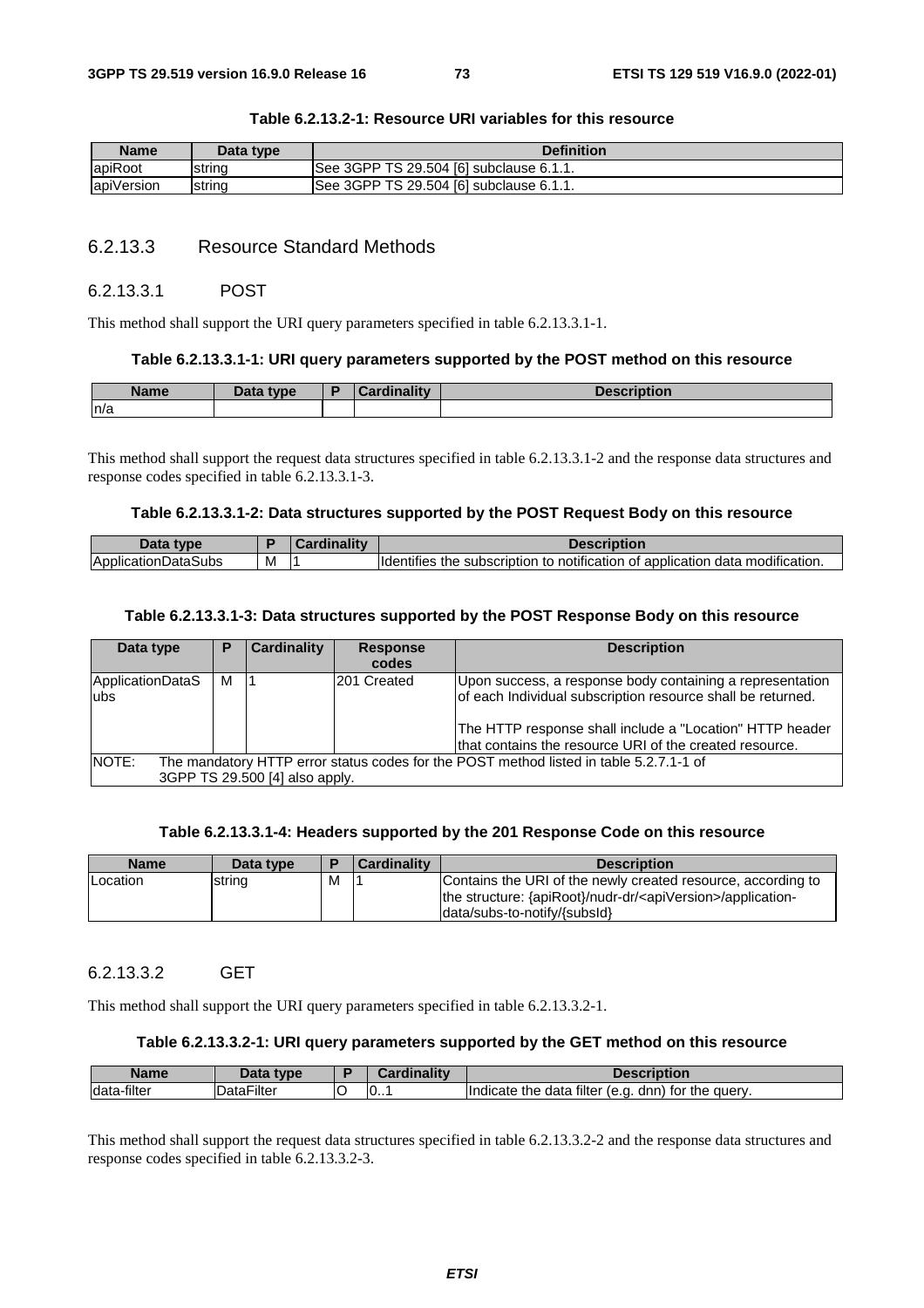#### **Table 6.2.13.3.2-2: Data structures supported by the GET Request Body on this resource**

| Data type | متحالف وبال<br>$\mathbf{r}$<br><b>Antiquity</b> | <b>Description</b> |
|-----------|-------------------------------------------------|--------------------|
| ln/a      |                                                 |                    |

#### **Table 6.2.13.3.2-3: Data structures supported by the GET Response Body on this resource**

| Data type                                                                                                                        |   | <b>Cardinality</b> | <b>Response</b><br>codes | <b>Description</b>                                                                             |  |  |
|----------------------------------------------------------------------------------------------------------------------------------|---|--------------------|--------------------------|------------------------------------------------------------------------------------------------|--|--|
| array(ApplicationDataS<br>lubs)                                                                                                  | м | 10N                | <b>200 OK</b>            | The subscription information as request in the request<br>URI query parameter(s) are returned. |  |  |
| NOTE:<br>The mandatory HTTP error status codes for the GET method listed in table 5.2.7.1-1 of 3GPP TS 29.500 [4]<br>also apply. |   |                    |                          |                                                                                                |  |  |

### 6.2.14 Resource: IndividualApplicationDataSubscription

### 6.2.14.1 Description

This resource is used to represent an individual subscription to notification of application data modification.

### 6.2.14.2 Resource definition

### Resource URI: **{apiRoot}/nudr-dr/<apiVersion>/application-data/subs-to-notify/{subsId}**

This resource shall support the resource URI variables defined in table 6.2.14.2-1.

#### **Table 6.2.14.2-1: Resource URI variables for this resource**

| <b>Name</b> | Data type | <b>Definition</b>                                                                                                                                                                         |
|-------------|-----------|-------------------------------------------------------------------------------------------------------------------------------------------------------------------------------------------|
| apiRoot     | string    | See 3GPP TS 29.504 [6] subclause 6.1.1.                                                                                                                                                   |
| apiVersion  | string    | See 3GPP TS 29.504 [6] subclause 6.1.1.                                                                                                                                                   |
| subsid      | string    | The subsId identifies an individual application data subscription to notifications. The<br>value is allocated by the UDR during creation of the ApplicationDataSubscriptions<br>resource. |

### 6.2.14.3 Resource Standard Methods

### 6.2.14.3.1 PUT

This method shall support the URI query parameters specified in table 6.2.14.3.1-1.

#### **Table 6.2.14.3.1-1: URI query parameters supported by the PUT method on this resource**

| <b>Name</b> | Data type | ۰. | ardinalitv | <b>Description</b> |
|-------------|-----------|----|------------|--------------------|
| n/a         |           |    |            |                    |

This method shall support the request data structures specified in table 6.2.14.3.1-2 and the response data structures and response codes specified in table 6.2.14.3.1-3.

### **Table 6.2.14.3.1-2: Data structures supported by the PUT Request Body on this resource**

| Data type                   |   | ardinality | <b>Description</b>                                                                                   |
|-----------------------------|---|------------|------------------------------------------------------------------------------------------------------|
| <b>IApplicationDataSubs</b> | M |            | f application data modification.<br>; the subscription to notification of $\colon$<br><b>Updates</b> |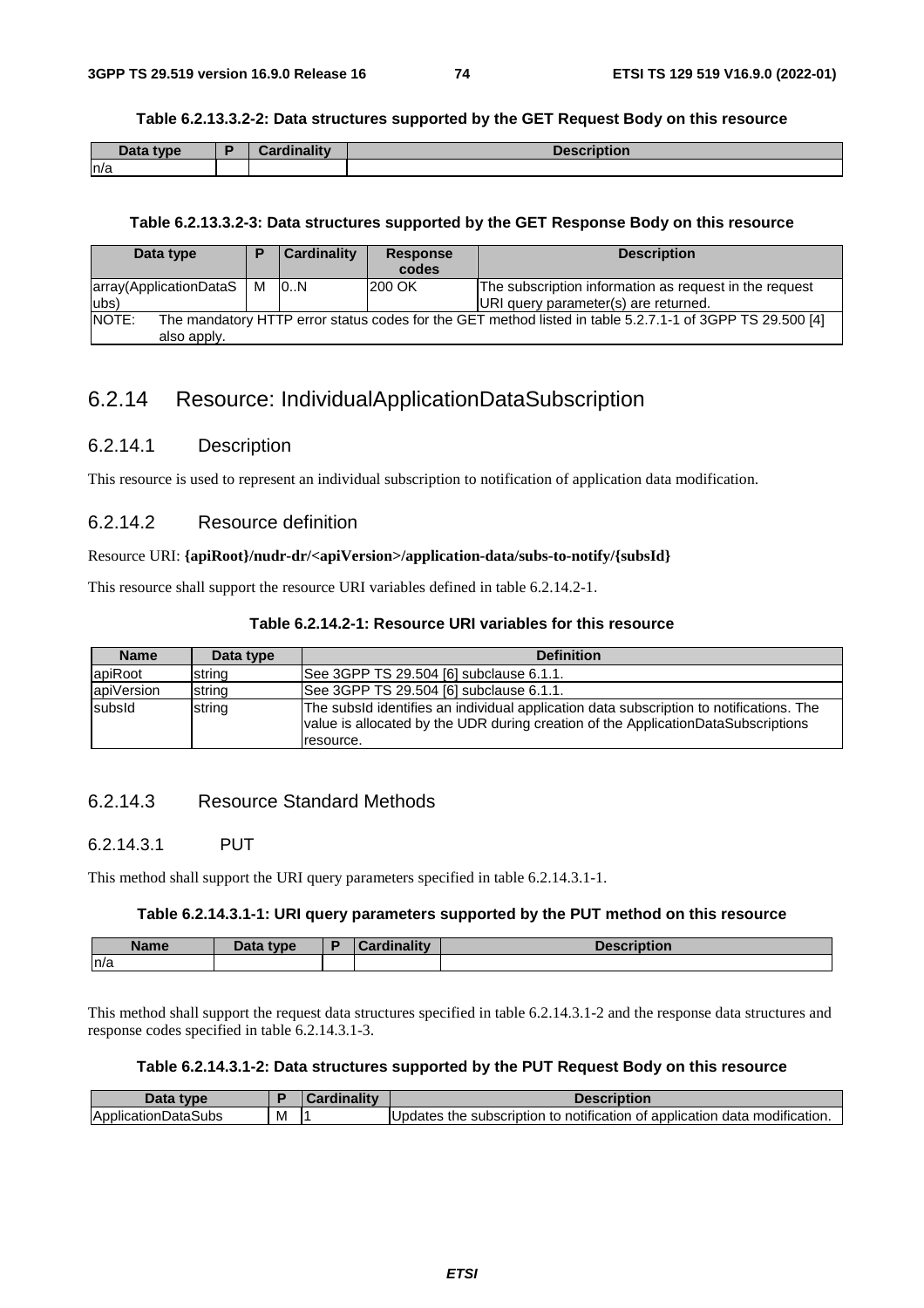| Table 6.2.14.3.1-3: Data structures supported by the PUT Response Body on this resource |  |  |  |
|-----------------------------------------------------------------------------------------|--|--|--|
|                                                                                         |  |  |  |

| Data type                   | Р | Cardinality | <b>Response</b><br>codes | <b>Description</b>                                                                                                                                  |
|-----------------------------|---|-------------|--------------------------|-----------------------------------------------------------------------------------------------------------------------------------------------------|
| ApplicationDataSubs         | м |             | 200 OK                   | The individual subscription resource was updated<br>successfully.                                                                                   |
| n/a                         |   |             |                          | 204 No Content The individual subscription resource was updated<br>successfully and no additional content is to be sent in<br>the response message. |
| <b>NOTE:</b><br>also apply. |   |             |                          | The mandatory HTTP error status codes for the PUT method listed in table 5.2.7.1-1 of 3GPP TS 29.500 [4]                                            |

### 6.2.14.3.2 DELETE

This method shall support the URI query parameters specified in table 6.2.14.3.2-1.

#### **Table 6.2.14.3.2-1: URI query parameters supported by the DELETE method on this resource**

| . .<br>Name | Data tyne<br>$-$ uw | $1 - 11$<br>. . | intian<br>-----<br>ποπ |
|-------------|---------------------|-----------------|------------------------|
| n/a         |                     |                 |                        |

This method shall support the request data structures specified in table 6.2.14.3.2-2 and the response data structures and response codes specified in table 6.2.14.3.2-3.

#### **Table 6.2.14.3.2-2: Data structures supported by the DELETE Request Body on this resource**

| Data type | <b>Cardinality</b> | <b>Description</b>                   |
|-----------|--------------------|--------------------------------------|
| n/a       |                    | request body shall be empty.<br>l he |

#### **Table 6.2.14.3.2-3: Data structures supported by the DELETE Response Body on this resource**

| Data type |                                | в | <b>Cardinality</b>                                                                       | <b>Response</b><br>codes | <b>Description</b>                                      |  |  |  |
|-----------|--------------------------------|---|------------------------------------------------------------------------------------------|--------------------------|---------------------------------------------------------|--|--|--|
| In/a      |                                |   |                                                                                          | 204 No Content           | Upon success, an empty response body shall be returned. |  |  |  |
| NOTE:     |                                |   | The mandatory HTTP error status codes for the DELETE method listed in table 5.2.7.1-1 of |                          |                                                         |  |  |  |
|           | 3GPP TS 29.500 [4] also apply. |   |                                                                                          |                          |                                                         |  |  |  |

### 6.2.14.3.3 GET

This method shall support the URI query parameters specified in table 6.2.14.3.3-1.

#### **Table 6.2.14.3.3-1: URI query parameters supported by the GET method on this resource**

| <b>Name</b> | Data type | D | <b>Cardinality</b> | <b>Description</b> |
|-------------|-----------|---|--------------------|--------------------|
| n/a         |           |   |                    |                    |

This method shall support the request data structures specified in table 6.2.14.3.3-2 and the response data structures and response codes specified in table 6.2.14.3.3-3.

### **Table 6.2.14.3.3-2: Data structures supported by the GET Request Body on this resource**

| Data type | Cordinalis<br>Cardinality | <b>Description</b> |
|-----------|---------------------------|--------------------|
| n/a       |                           |                    |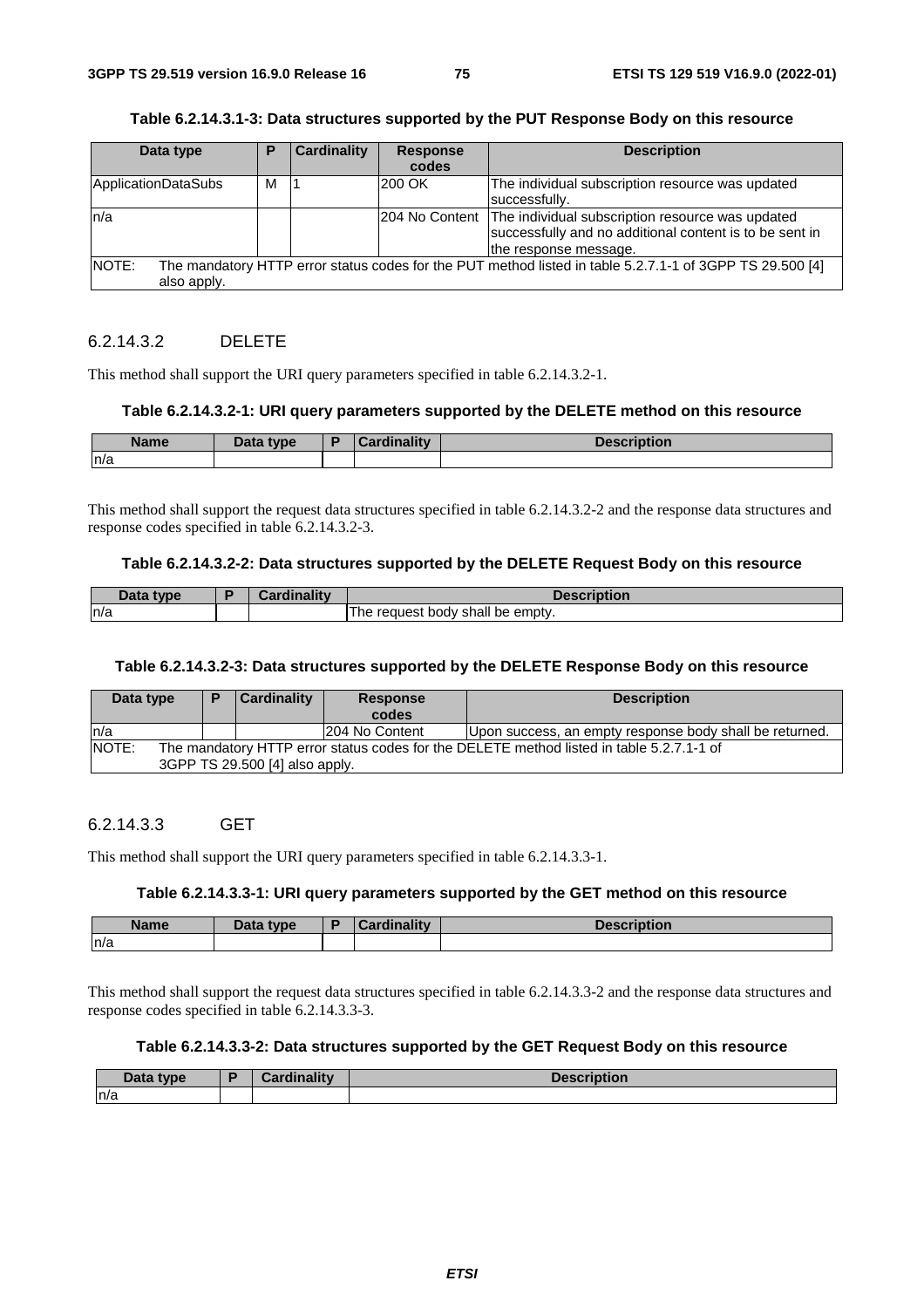#### **Table 6.2.14.3.3-3: Data structures supported by the GET Response Body on this resource**

| Data type           |   | <b>Cardinality</b> | <b>Response</b><br>codes | <b>Description</b>                        |
|---------------------|---|--------------------|--------------------------|-------------------------------------------|
| ApplicationDataSubs | M |                    | l200 OK                  | The subscription information is returned. |

### 6.2.15 Resource: Service Parameter Data

### 6.2.15.1 Description

The Service Parameter Data resource represents a Service Parameter Data to the Nudr\_DataRepository Service at a given UDR.

### 6.2.15.2 Resource definition

### Resource URI: **{apiRoot}/nudr-dr/<apiVersion>/application-data/serviceParamData**

This resource shall support the resource URI variables defined in table 6.2.15.2-1.

### **Table 6.2.15.2-1: Resource URI variables for this resource**

| Name       | Data type | <b>Definition</b>                       |
|------------|-----------|-----------------------------------------|
| lapiRoot   | istrina   | See 3GPP TS 29.504 [6] subclause 6.1.1. |
| apiVersion | string    | See 3GPP TS 29.504 [6] subclause 6.1.1. |

### 6.2.15.3 Resource Standard Methods

#### 6.2.15.3.1 GET

This method shall support the URI query parameters specified in table 6.2.15.3.1-1.

|  | Table 6.2.15.3.1-1: URI query parameters supported by the GET method on this resource |
|--|---------------------------------------------------------------------------------------|
|  |                                                                                       |

| <b>Name</b>        | Data type                                  | Р | <b>Cardinality</b> | <b>Description</b>                                                                                                 |
|--------------------|--------------------------------------------|---|--------------------|--------------------------------------------------------------------------------------------------------------------|
| service-param-ids  | array(string)                              | O | 1N                 | Each element identifies a service.                                                                                 |
| dnns               | array(Dnn)                                 | O | 1N                 | Each element identifies a DNN.                                                                                     |
| snssais            | array(Snssai)                              | O | 1N                 | lEach element identifies a slice.                                                                                  |
| internal-group-ids | array(GroupId)                             | O | 1N                 | Each element identifies a group of users.                                                                          |
| supis              | array(Supi)                                | O | 1N                 | Each element identifies a user.                                                                                    |
| ue-ipv4s           | array(lpv4Addr)                            | O | 1N                 | lEach element identifies a user.                                                                                   |
| ue-ipv6s           | array(Ipv6Addr)                            | O | 1N                 | lEach element identifies a user.                                                                                   |
| ue-macs            | array(MacAddr48                            | O | 1N                 | lEach element identifies a user.                                                                                   |
| supp-feat          | SupportedFeatur                            | O | 101                | Identifies the features supported by the NF service                                                                |
|                    | les.                                       |   |                    | consumer.                                                                                                          |
| NOTE:              |                                            |   |                    | At least one of the "service-param-ids", "dnns", "snssais", "internal-groups-ids", "supis", "ue-ipv4s", "ue-ipv6s" |
|                    | or "ue-macs" attributes shall be provided. |   |                    |                                                                                                                    |

This method shall support the request data structures specified in table 6.2.15.3.1-2 and the response data structures and response codes specified in table 6.2.15.3.1-3.

#### **Table 6.2.15.3.1-2: Data structures supported by the GET Request Body on this resource**

| Data type | <b>Cardinality</b> | <b>Description</b> |
|-----------|--------------------|--------------------|
| ln/a      |                    |                    |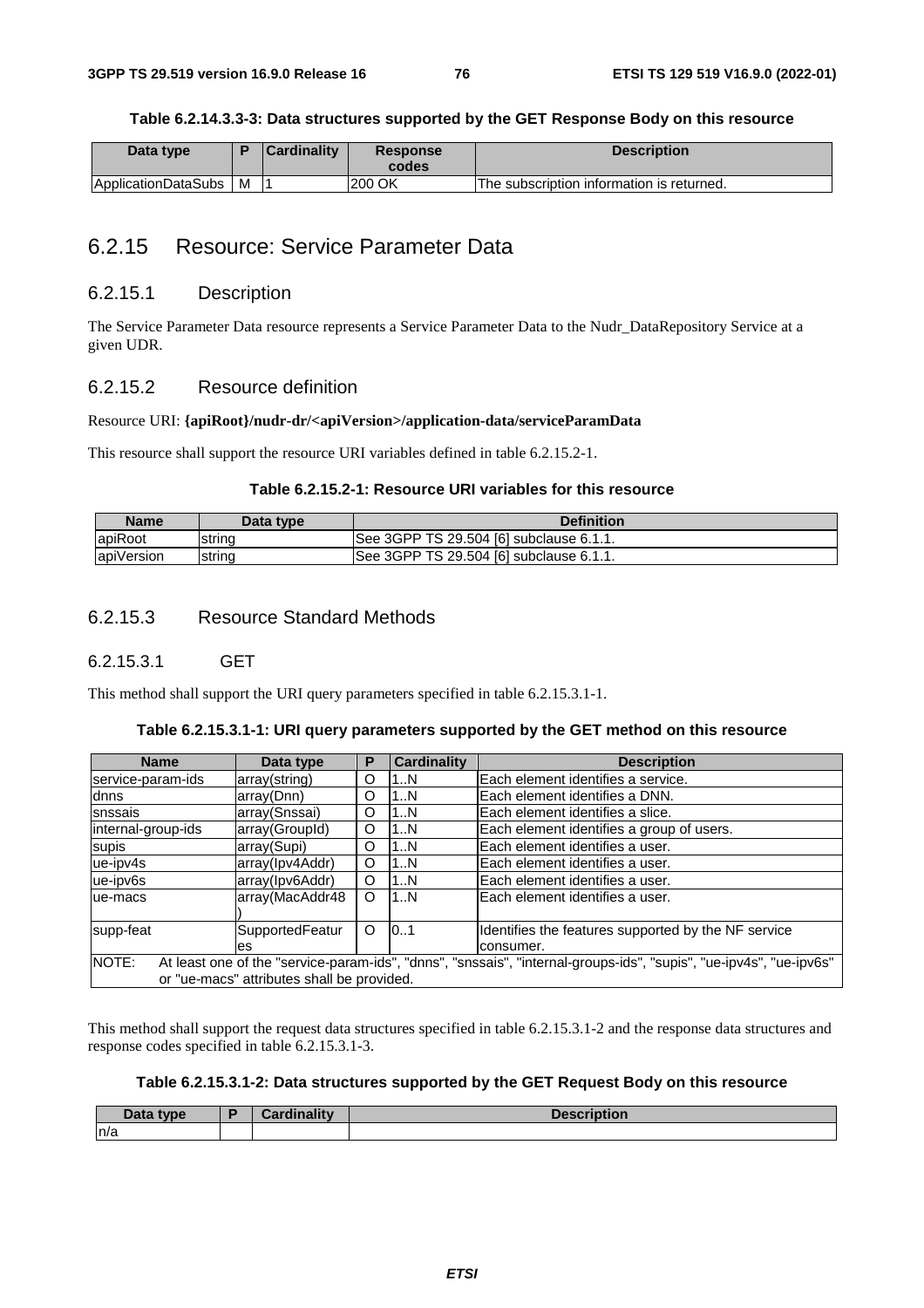| Data type                                                                                                                        |  | Cardinality | <b>Response</b><br>codes | <b>Description</b>                                             |  |  |
|----------------------------------------------------------------------------------------------------------------------------------|--|-------------|--------------------------|----------------------------------------------------------------|--|--|
| array(ServiceParamete   M<br>rData)                                                                                              |  | 10N         | <b>200 OK</b>            | The Service Parameter Data stored in the UDR are<br>Ireturned. |  |  |
| NOTE:<br>The mandatory HTTP error status codes for the GET method listed in table 5.2.7.1-1 of 3GPP TS 29.500 [4]<br>also apply. |  |             |                          |                                                                |  |  |

### **Table 6.2.15.3.1-3: Data structures supported by the GET Response Body on this resource**

### 6.2.16 Resource: Individual Service Parameter Data

### 6.2.16.1 Description

The Individual Service Parameter Data resource represents an Individual Service Parameter Data to the Nudr\_DataRepository Service at a given UDR.

### 6.2.16.2 Resource definition

#### Resource URI: **{apiRoot}/nudr-dr/<apiVersion>/application-data/serviceParamData/{serviceParamId}**

This resource shall support the resource URI variables defined in table 6.2.16.2-1.

| <b>Name</b>            | Data type | <b>Definition</b>                                                                                                                                                                                                                                                                         |
|------------------------|-----------|-------------------------------------------------------------------------------------------------------------------------------------------------------------------------------------------------------------------------------------------------------------------------------------------|
| apiRoot                | string    | See 3GPP TS 29.504 [6] subclause 6.1.1.                                                                                                                                                                                                                                                   |
| apiVersion             | string    | See 3GPP TS 29.504 [6] subclause 6.1.1.                                                                                                                                                                                                                                                   |
| <b>IserviceParamId</b> | string    | The Identifier of an Individual Service Parameter Data to be updated.<br>To enable the value to be used as part of a URI, the string shall only contain allowed<br>characters according to the "lower-with-hyphen" naming convention defined in<br>subclause 5.1.3 of 3GPP TS 29.501 [5]. |

### 6.2.16.3 Resource Standard Methods

### 6.2.16.3.1 PUT

This method shall support the URI query parameters specified in table 6.2.16.3.1-1.

#### **Table 6.2.16.3.1-1: URI query parameters supported by the PUT method on this resource**

| <b>Name</b> | <b>Pata type</b><br>Dala | <b>Time little</b> | .<br>uvil |
|-------------|--------------------------|--------------------|-----------|
| n/a         |                          |                    | n/a       |

This method shall support the request data structures specified in table 6.2.16.3.1-2 and the response data structures and response codes specified in table 6.2.16.3.1-3.

#### **Table 6.2.16.3.1-2: Data structures supported by the PUT Request Body on this resource**

| Data type                  |   | Cardinalitv | <b>Description</b>                                  |
|----------------------------|---|-------------|-----------------------------------------------------|
| <b>ServiceParameterDat</b> | M |             | The Service Parameter Data to be stored in the UDR. |
| la                         |   |             |                                                     |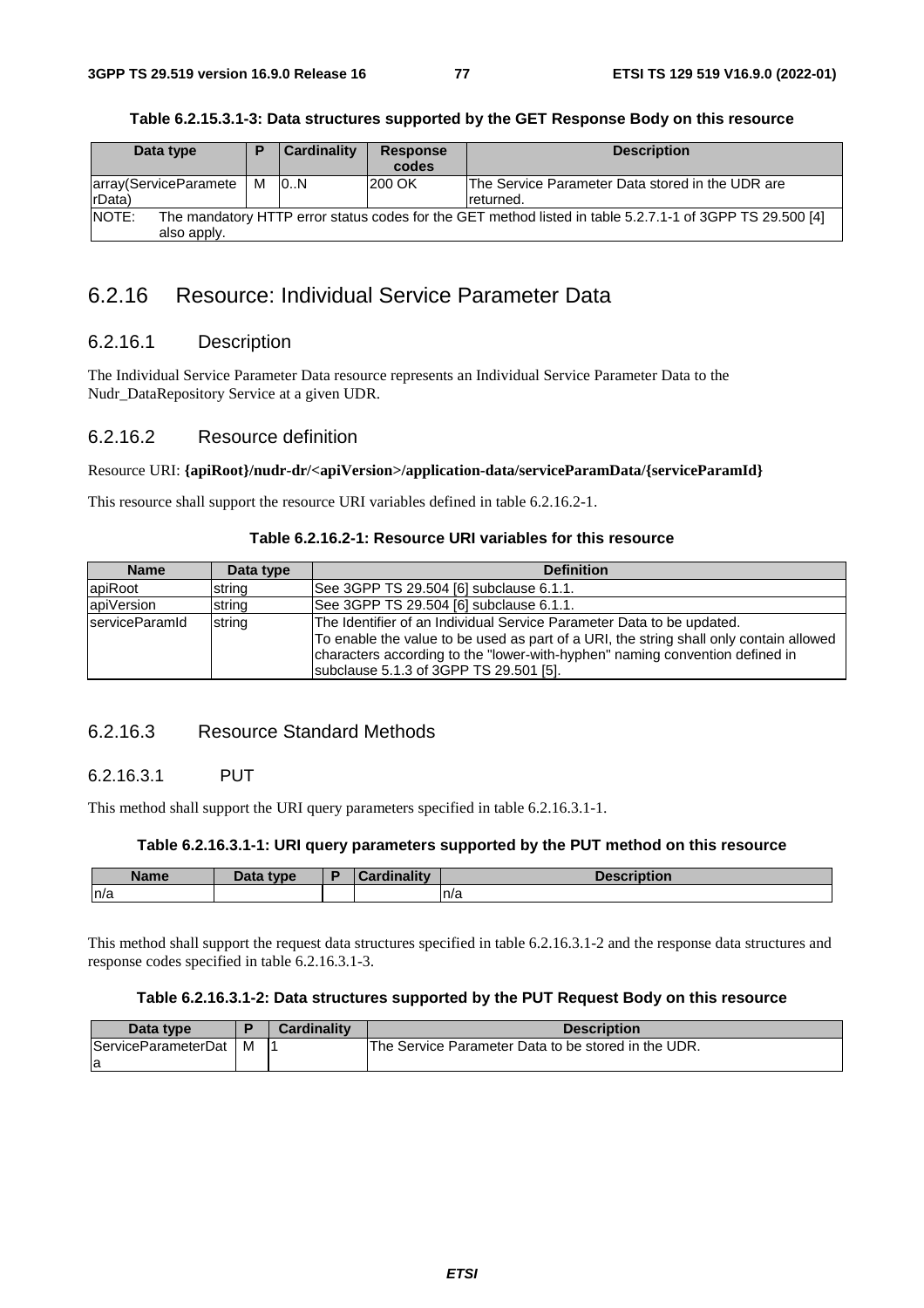| Data type                | Р | <b>Cardinality</b> | <b>Response</b><br>codes | <b>Description</b>                                                                                                         |
|--------------------------|---|--------------------|--------------------------|----------------------------------------------------------------------------------------------------------------------------|
| ServiceParameter<br>Data | м |                    | 201 Created              | The resource has been successfully created and a response<br>body is returned containing a representation of the resource. |
| ServiceParameter<br>Data | м |                    | 200 OK                   | The resource has been successfully updated and a response<br>body is returned containing a representation of the resource. |
| n/a                      |   |                    |                          | 204 No Content The resource has been successfully updated.                                                                 |
| NOTE:<br>also apply.     |   |                    |                          | The mandatory HTTP error status codes for the PUT method listed in table 5.2.7.1-1 of 3GPP TS 29.500 [4]                   |

**Table 6.2.16.3.1-3: Data structures supported by the PUT Response Body on this resource** 

### **Table 6.2.16.3.1-4: Headers supported by the 201 Response Code on this resource**

| <b>Name</b>     | Data type |   | Cardinality | <b>Description</b>                                                                                                                                                                   |
|-----------------|-----------|---|-------------|--------------------------------------------------------------------------------------------------------------------------------------------------------------------------------------|
| <b>Location</b> | string    | M |             | Contains the URI of the newly created resource, according to<br>the structure: {apiRoot}/nudr-dr/ <apiversion>/application-<br/> data/serviceParamData/{serviceParamId}</apiversion> |

### 6.2.16.3.2 PATCH

This method shall support the URI query parameters specified in table 6.2.16.3.2-1.

#### **Table 6.2.16.3.2-1: URI query parameters supported by the PATCH method on this resource**

| Name | Data type<br><u>sala</u><br>- | $: -1:$ | $-1$ on<br>TIDLION |
|------|-------------------------------|---------|--------------------|
| ln/a |                               |         | n/a                |

This method shall support the request data structures specified in table 6.2.6.3.2-2 and the response data structures and response codes specified in table 6.2.6.3.2-3.

#### **Table 6.2.16.3.2-2: Data structures supported by the PATCH Request Body on this resource**

| Data type                   |   | Cardinalitv | <b>Description</b>                                   |
|-----------------------------|---|-------------|------------------------------------------------------|
| <b>ServiceParameterData</b> | M |             | The Service Parameter Data to be updated in the UDR. |
| <b>IPatch</b>               |   |             |                                                      |

#### **Table 6.2.16.3.2-3: Data structures supported by the PATCH Response Body on this resource**

| Data type                                                                                                                          | Р | <b>Cardinality</b> | <b>Response</b><br>codes | <b>Description</b>                                                                                                                                      |  |  |
|------------------------------------------------------------------------------------------------------------------------------------|---|--------------------|--------------------------|---------------------------------------------------------------------------------------------------------------------------------------------------------|--|--|
| <b>ServiceParameter</b><br>Data                                                                                                    | м |                    | 200 OK                   | The update of an Individual Service Parameter Data<br>resource is confirmed and a response body containing<br>Service Parameter Data shall be returned. |  |  |
| ln/a                                                                                                                               |   |                    | l204 No Content          | The Individual Service Parameter Data resource has been<br>successfully updated.                                                                        |  |  |
| NOTE:<br>The mandatory HTTP error status codes for the PATCH method listed in table 5.2.7.1-1 of<br>3GPP TS 29.500 [4] also apply. |   |                    |                          |                                                                                                                                                         |  |  |
|                                                                                                                                    |   |                    |                          |                                                                                                                                                         |  |  |

### 6.2.16.3.3 DELETE

This method shall support the URI query parameters specified in table 6.2.16.3.3-1.

### **Table 6.2.16.3.3-1: URI query parameters supported by the DELETE method on this resource**

| Name | <b>Pata type</b> | <b>Cardinality</b><br>ual ull | <b>Description</b><br>vesc |
|------|------------------|-------------------------------|----------------------------|
| n/a  |                  |                               | n/a                        |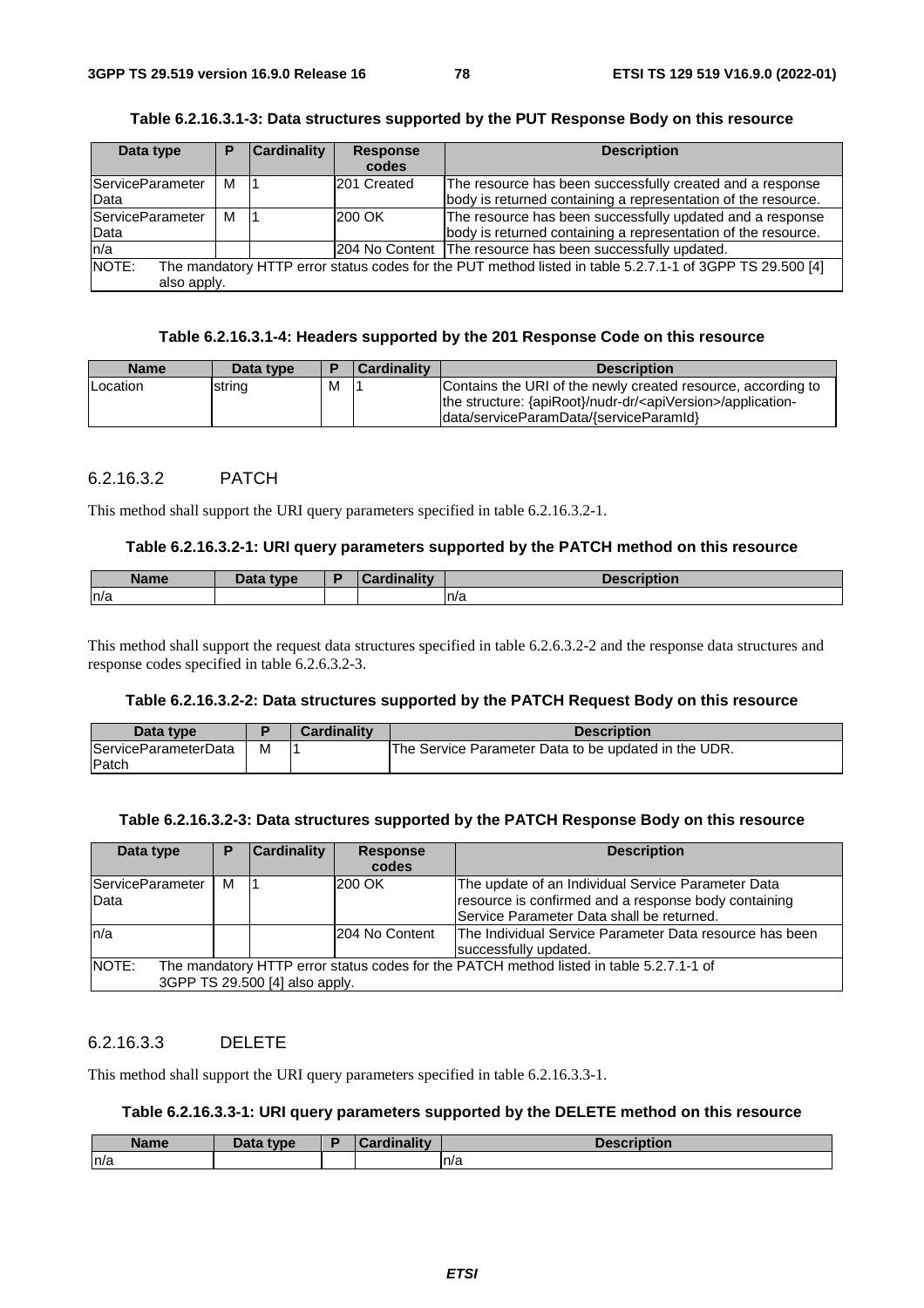This method shall support the request data structures specified in table 6.2.16.3.3-2 and the response data structures and response codes specified in table 6.2.16.3.3-3.

#### **Table 6.2.16.3.3-2: Data structures supported by the DELETE Request Body on this resource**

| Data type | $O = 11.4$ | Description |
|-----------|------------|-------------|
| n/a       |            |             |

#### **Table 6.2.16.3.3-3: Data structures supported by the DELETE Response Body on this resource**

| Data type                                                                                                                           | D | <b>Cardinality</b> | <b>Response</b><br>codes | <b>Description</b>                                                 |  |  |
|-------------------------------------------------------------------------------------------------------------------------------------|---|--------------------|--------------------------|--------------------------------------------------------------------|--|--|
| In/a                                                                                                                                |   |                    | 204 No Content           | The Individual Service Parameter Data was deleted<br>successfully. |  |  |
| NOTE:<br>The mandatory HTTP error status codes for the DELETE method listed in table 5.2.7.1-1 of<br>3GPP TS 29.500 [4] also apply. |   |                    |                          |                                                                    |  |  |

# 6.3 Notifications

### 6.3.1 General

Notifications shall comply with subclause 6.2 of 3GPP TS 29.500 [4] and subclause 4.6.2.3 of 3GPP TS 29.501 [5].

| <b>Notification</b>                     | <b>Callback URI</b> | <b>HTTP</b> method or<br>custom operation | <b>Description</b><br>(service operation)                                                                               |
|-----------------------------------------|---------------------|-------------------------------------------|-------------------------------------------------------------------------------------------------------------------------|
| Influence Data<br>Update Notification   | {notificationUri}   | IPOST                                     | One of notification reference provided by the<br>service consumer during the subscription of<br>Ithe AF Influence Data. |
| Application Data<br>Change Notification | {notificationUri}   | <b>IPOST</b>                              | Application Data Change Notification                                                                                    |

#### **Table 6.3.1-1: Notifications overview**

### 6.3.2 Void

### 6.3.3 Influence Data Update Notification

### 6.3.3.1 Description

The Influence Update Notification is used by the UDR to report one or several observed Influence Data(s) to a NF service consumer that has subscribed to such Notifications.

### 6.3.3.2 Operation Definition

The POST method shall be used for traffic influence data change notification and the URI shall be provided during the subscription procedure.

### Callback URI: **{notificationUri}**

This method shall support the URI query parameters specified in table 6.3.3.2-1.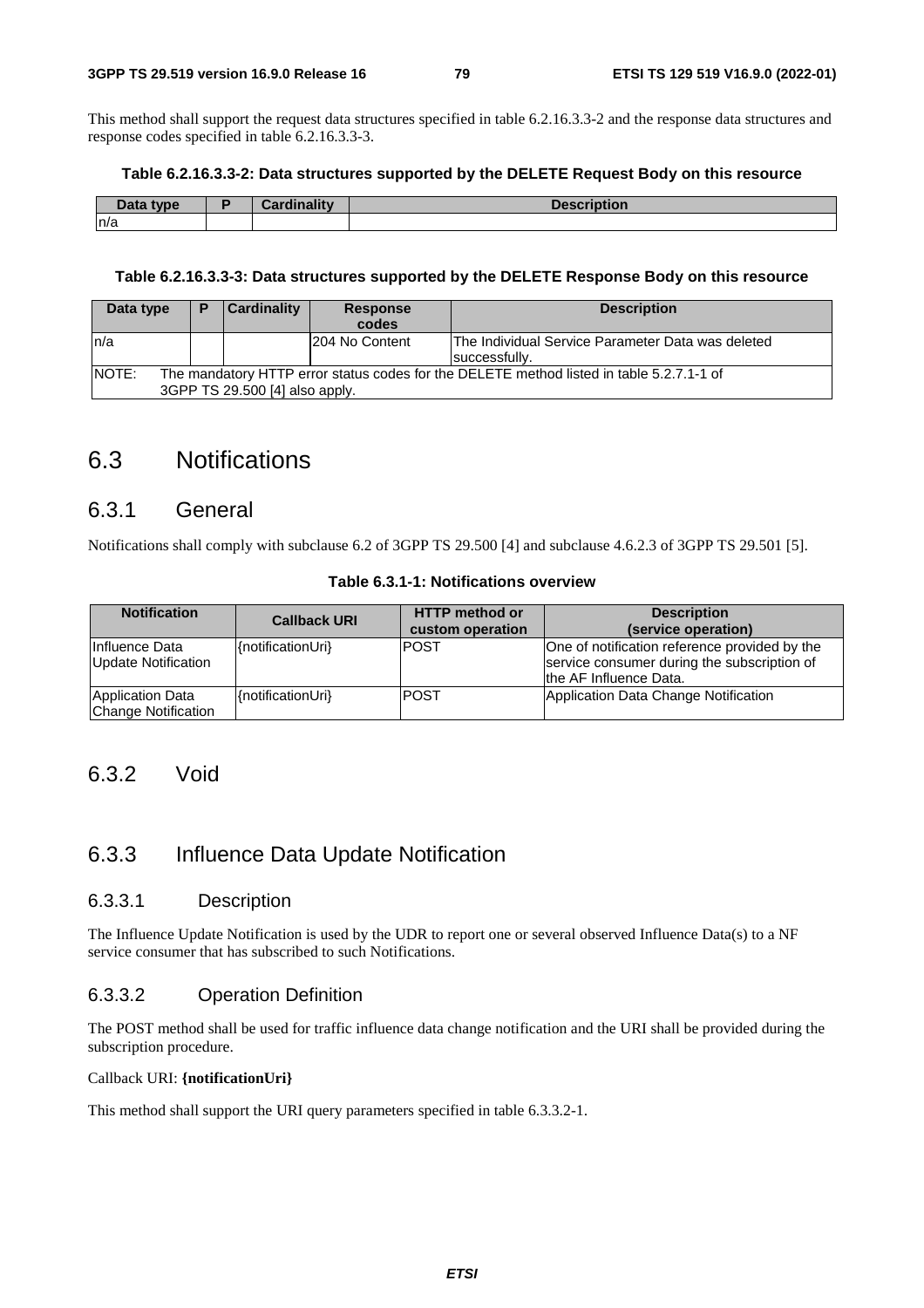### **Table 6.3.3.2-1: URI query parameters supported by the POST method**

| <b>Name</b> | Data type | <b>Cardinality</b> | <b>Description</b> |
|-------------|-----------|--------------------|--------------------|
| ∣n/a        |           |                    |                    |

This method shall support the request data structures specified in table 6.3.3.2-2 and the response data structures and response codes specified in table 6.3.3.2-3.

### **Table 6.3.3.2-2: Data structures supported by the POST Request Body on this resource**

| Data type                                             |   | <b>Cardinality</b> | <b>Description</b>                                                                                                                                                      |
|-------------------------------------------------------|---|--------------------|-------------------------------------------------------------------------------------------------------------------------------------------------------------------------|
| array (TrafficinfluData or<br> TrafficInfluDataNotif) | M | 11N                | Provides Information about observed Influence Data. If the<br>EnhancedInfluDataNotification feature is supported, the<br>TrafficInfluDataNotif data type shall be sent. |

### **Table 6.3.3.2-3: Data structures supported by the POST Response Body on this resource**

|        | Data type                                                                                                                | <b>Cardinality</b> |  | Response codes | <b>Description</b>                               |  |  |
|--------|--------------------------------------------------------------------------------------------------------------------------|--------------------|--|----------------|--------------------------------------------------|--|--|
| In/a   |                                                                                                                          |                    |  | 204 No Content | The receipt of the Notification is acknowledged. |  |  |
| INOTE: | The mandatory HTTP error status codes for the POST method listed in table 5.2.7.1-1 of<br>3GPP TS 29.500 [4] also apply. |                    |  |                |                                                  |  |  |

### 6.3.4 Application Data Change Notification

The POST method shall be used for application data change notification and the URI shall be provided during the subscription procedure.

#### Callback URI: **{notificationUri}**

This method shall support the URI query parameters specified in table 6.3.4-1.

### **Table 6.3.4-1: URI query parameters supported by the POST method**

| <b>Name</b> | Data type | $\sqrt{R}$ | <b>Cardinality</b> | <b>Description</b> |
|-------------|-----------|------------|--------------------|--------------------|
| n/a         |           |            |                    |                    |

This method shall support the request data structures specified in table 6.3.4-2 and the response data structures and response codes specified in table 6.3.4-3.

#### **Table 6.3.4-2: Data structures supported by the POST Request Body**

| Data type                    |   | <b>Cardinality</b> | <b>Description</b>                        |
|------------------------------|---|--------------------|-------------------------------------------|
| array(ApplicationDataChangeN | M | 1N                 | Notification of application data changes. |
| lotif                        |   |                    |                                           |

### **Table 6.3.4-3: Data structures supported by the POST Response Body**

| Data type |                                |                                                                                        | <b>Cardinality</b> | <b>Response</b> | <b>Description</b>                                 |  |  |
|-----------|--------------------------------|----------------------------------------------------------------------------------------|--------------------|-----------------|----------------------------------------------------|--|--|
|           |                                |                                                                                        |                    | codes           |                                                    |  |  |
| ln/a      |                                |                                                                                        |                    | 204 No Content  | The reception of the notification is acknowledged. |  |  |
| NOTE:     |                                | The mandatory HTTP error status codes for the POST method listed in table 5.2.7.1-1 of |                    |                 |                                                    |  |  |
|           | 3GPP TS 29.500 [4] also apply. |                                                                                        |                    |                 |                                                    |  |  |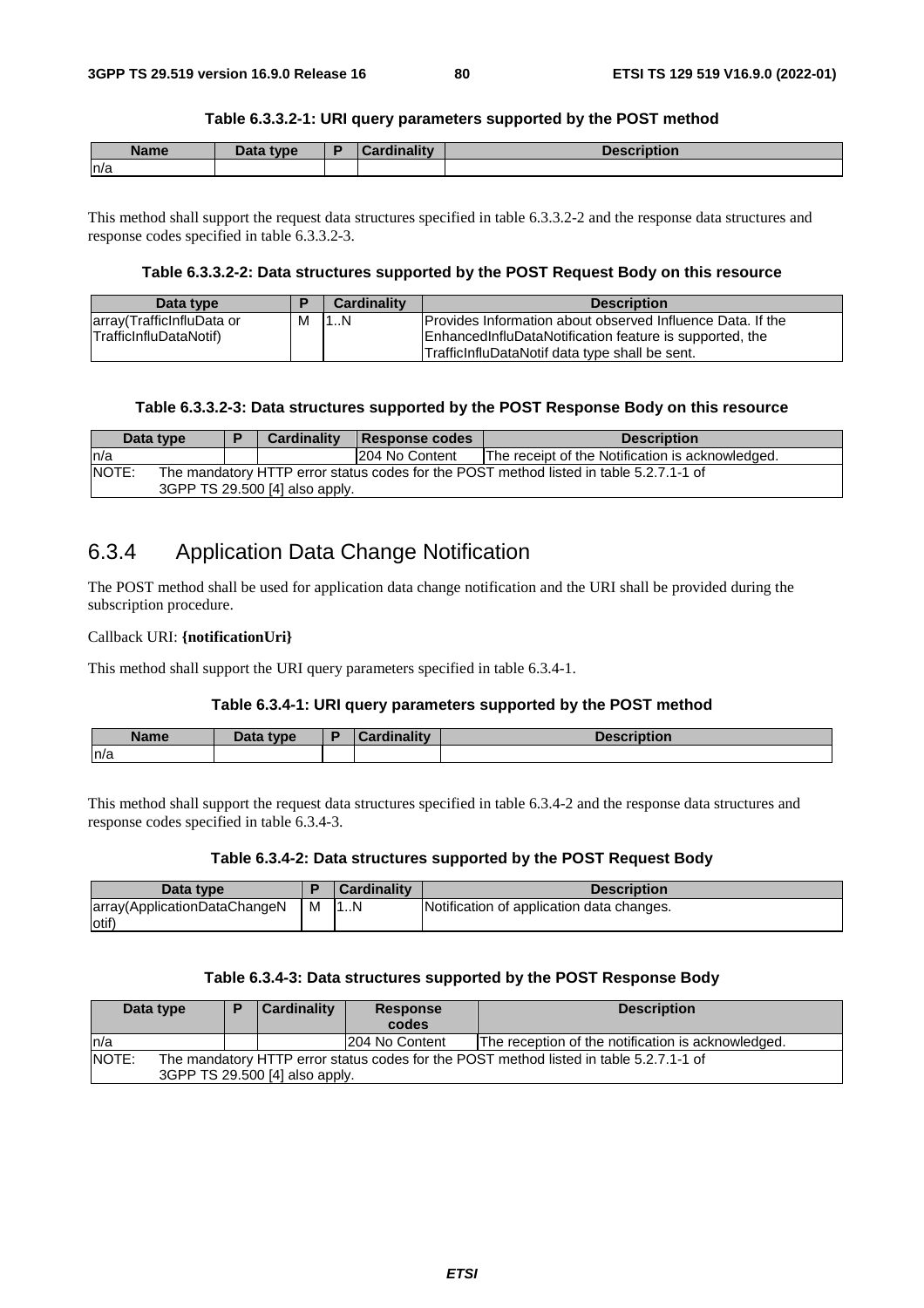# 6.4 Data Model

# 6.4.1 General

This subclause specifies the application data model supported by the API.

Table 6.4.1-1 specifies the data types defined for the Nudr\_DataRepository Service API for Application Data service based interface protocol.

**Table 6.4.1-1: Nudr\_DataRepository specific Data Types for Application Data** 

| Data type                  | <b>Section defined</b> | <b>Description</b>                                                                    | <b>Applicability</b>               |
|----------------------------|------------------------|---------------------------------------------------------------------------------------|------------------------------------|
| <b>ApplicationDataSubs</b> | 6.4.2.10               | Contains application data subscription data.                                          |                                    |
| ApplicationDataChangeNotif | 6.4.2.11               | Contains the new or updated application data or<br>removed indication.                |                                    |
| <b>BdtPolicyData</b>       | 6.4.2.7                | Contains applied BDT policy data.                                                     | EnhancedBackgrou<br>ndDataTransfer |
| <b>BdtPolicyDataPatch</b>  | 6.4.2.8                | Contains modification instructions to be<br>performed on the applied BDT policy data. | EnhancedBackgrou<br>ndDataTransfer |
| DataInd                    | 6.4.3.3                | Indicates the type of data.                                                           |                                    |
| <b>DataFilter</b>          | 6.4.2.12               | Indicates a data filter.                                                              |                                    |
| <b>IptvConfigData</b>      | 6.4.2.9                | Represents IPTV configuration data<br>linformation.                                   |                                    |
| PfdDataForAppExt           | 6.4.2.6                | The PFDs and related data for the application                                         |                                    |
| ServiceParameterData       | 6.4.2.15               | Contains the service parameter data.                                                  |                                    |
| TrafficInfluData           | 6.4.2.2                | Contains traffic influence data.                                                      |                                    |
| TrafficInfluDataPatch      | 6.4.2.3                | Contains modification instructions to be<br>performed on the traffic influence data.  |                                    |
| TrafficInfluDataNotif      | 6.4.2.14               | Contains traffic influence data for notification.                                     | EnhancedInfluData<br>Notification  |
| TrafficInfluSub            | 6.4.2.4                | Contains traffic influence subscription data.                                         |                                    |

Table 6.4.1-2 specifies data types re-used by the Nudr\_DataRepository Service API for Application Data service based interface protocol from other specifications, including a reference to their respective specifications and when needed, a short description of their use within the Nudr\_DataRepository Service API for Application Data service based interface.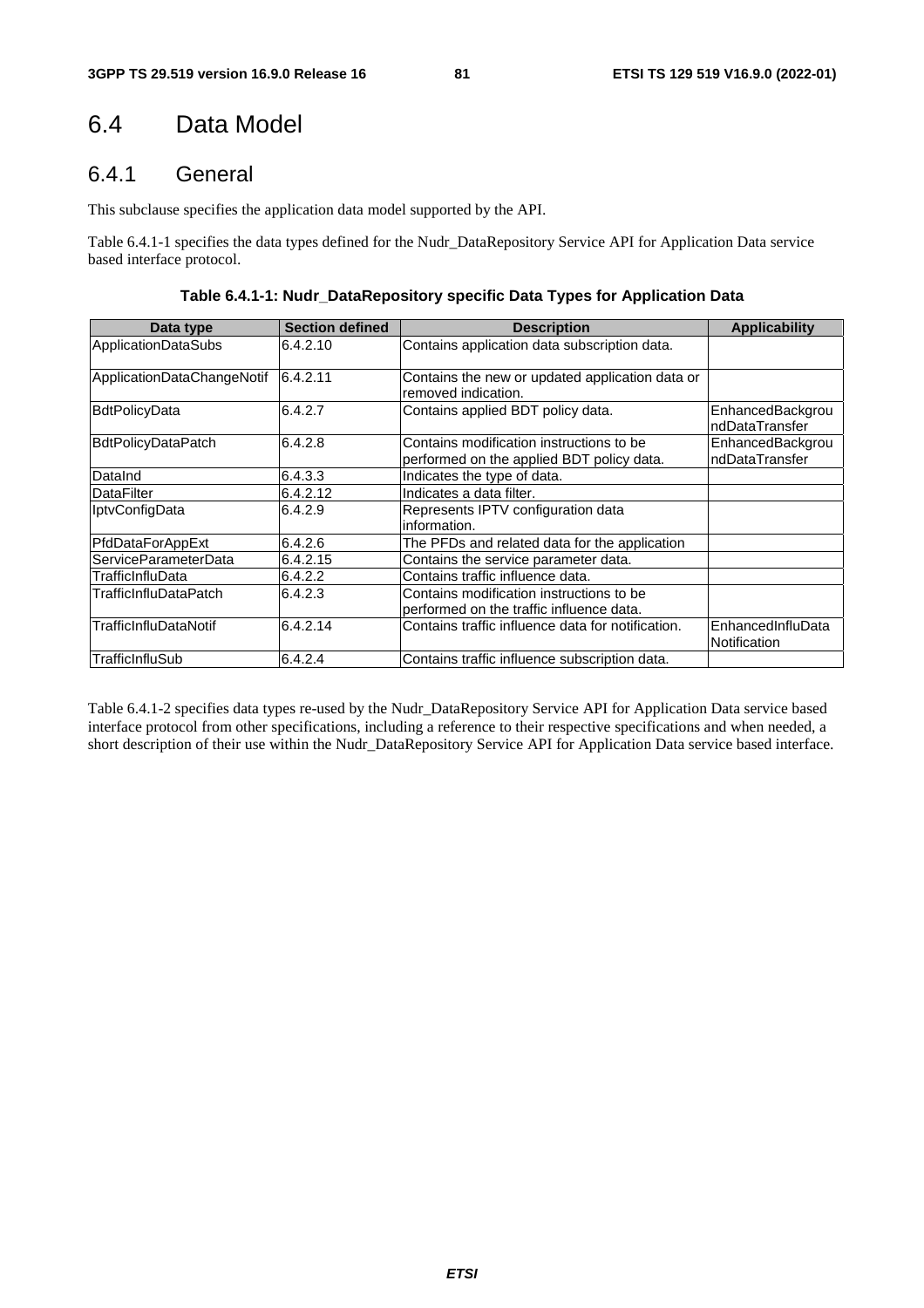| Data type               | <b>Reference</b>    | <b>Comments</b>                                                                                 | <b>Applicability</b> |
|-------------------------|---------------------|-------------------------------------------------------------------------------------------------|----------------------|
| ApplicationId           | 3GPP TS 29.571 [7]  | Indicates an application identifier.                                                            |                      |
| <b>BdtReferenceld</b>   | 3GPP TS 29.122 [9]  | Identifies a selected policy of background                                                      | EnhancedBackgrou     |
|                         |                     | data transfer.                                                                                  | ndDataTransfer       |
| DateTime                | 3GPP TS 29.571 [7]  | Indicates a date and time.                                                                      |                      |
| DnaiChangeType          | 3GPP TS 29.571 [7]  | Describes the types of DNAI change.                                                             |                      |
| Dnn                     | 3GPP TS 29.571 [7]  | Identifies a Data Network Name.                                                                 |                      |
| EthFlowDescription      | 3GPP TS 29.514 [16] | Contains the Ethernet data flow                                                                 |                      |
|                         |                     | information.(NOTE)                                                                              |                      |
| FlowInfo                | 3GPP TS 29.122 [9]  | Contains the flow information.                                                                  |                      |
| IptvConfigDataPatch     | 3GPP TS 29.522 [19] | Contains the IPTV configuration data used                                                       |                      |
|                         |                     | for PATCH.                                                                                      |                      |
| Ipv4Addr                | 3GPP TS 29.571 [7]  | Identifies an IPv4 address.                                                                     |                      |
| Ipv6Addr                | 3GPP TS 29.571 [7]  | Identifies an IPv6 address.                                                                     |                      |
| MacAddr48               | 3GPP TS 29.571 [7]  | MAC Address.                                                                                    |                      |
| MulticastAccessControl  | 3GPP TS 29.522 [19] | Represents the multicast access control                                                         |                      |
|                         |                     | information.                                                                                    |                      |
| NetworkAreaInfo         | 3GPP TS 29.554 [13] | Describes a network area information.                                                           |                      |
| ParameterOverPc5        | 3GPP TS 29.522 [19] | Contains the service parameter data                                                             |                      |
|                         |                     | provisioned over PC5.                                                                           |                      |
| ParameterOverUu         | 3GPP TS 29.522 [19] | Contains the service parameter data                                                             |                      |
|                         |                     | provisioned over Uu.                                                                            |                      |
| PfdChangeNotification   | 3GPP TS 29.551 [8]  | Describes the PFD change.                                                                       |                      |
|                         |                     |                                                                                                 |                      |
| PfdContent              | 3GPP TS 29.551 [8]  | Represents the content of a PFD for an                                                          |                      |
|                         |                     | application identifier.                                                                         |                      |
| RouteToLocation         | 3GPP TS 29.571 [7]  | Identifies the N6 traffic routing requirement.                                                  |                      |
| ServiceParamterDataPatc | 3GPP TS 29.522 [19] | Contains the service parameter data.                                                            |                      |
| h                       |                     |                                                                                                 |                      |
| Snssai                  | 3GPP TS 29.571 [7]  | Identifies a Single Network Slice Selection                                                     |                      |
|                         |                     | Assistance Information.                                                                         |                      |
| SubscribedEvent         | 3GPP TS 29.522 [19] | Identified the type of UP path management<br>events of which the AF requests to be              |                      |
|                         |                     | notified.                                                                                       |                      |
| Supi                    | 3GPP TS 29.571 [7]  | Identifies a SUPI that shall contain either an                                                  |                      |
|                         |                     | IMSI or an NAI.                                                                                 |                      |
| SupportedFeatures       | 3GPP TS 29.571 [7]  | Used to negotiate the applicability of the                                                      |                      |
|                         |                     | optional features.                                                                              |                      |
| <b>TemporalValidity</b> | 3GPP TS 29.514 [16] | Indicates the time interval during which the                                                    | MultiTemporalCond    |
|                         |                     | AF request is to be applied.                                                                    | ition                |
| Uri                     | 3GPP TS 29.571 [7]  | Identifies a URI.                                                                               |                      |
| NOTE:                   |                     | In order to support a set of MAC addresses with a specific range in the traffic filter, feature |                      |
|                         |                     | MacAddressRange as specified in clause 6.1.8 of TS 29.504 [6] shall be supported.               |                      |

**Table 6.4.1-2: Nudr\_DataRepository re-used Data Types for Application Data** 

# 6.4.2 Structured data types

### 6.4.2.1 Introduction

This subclause defines the structures to be used in resource representations.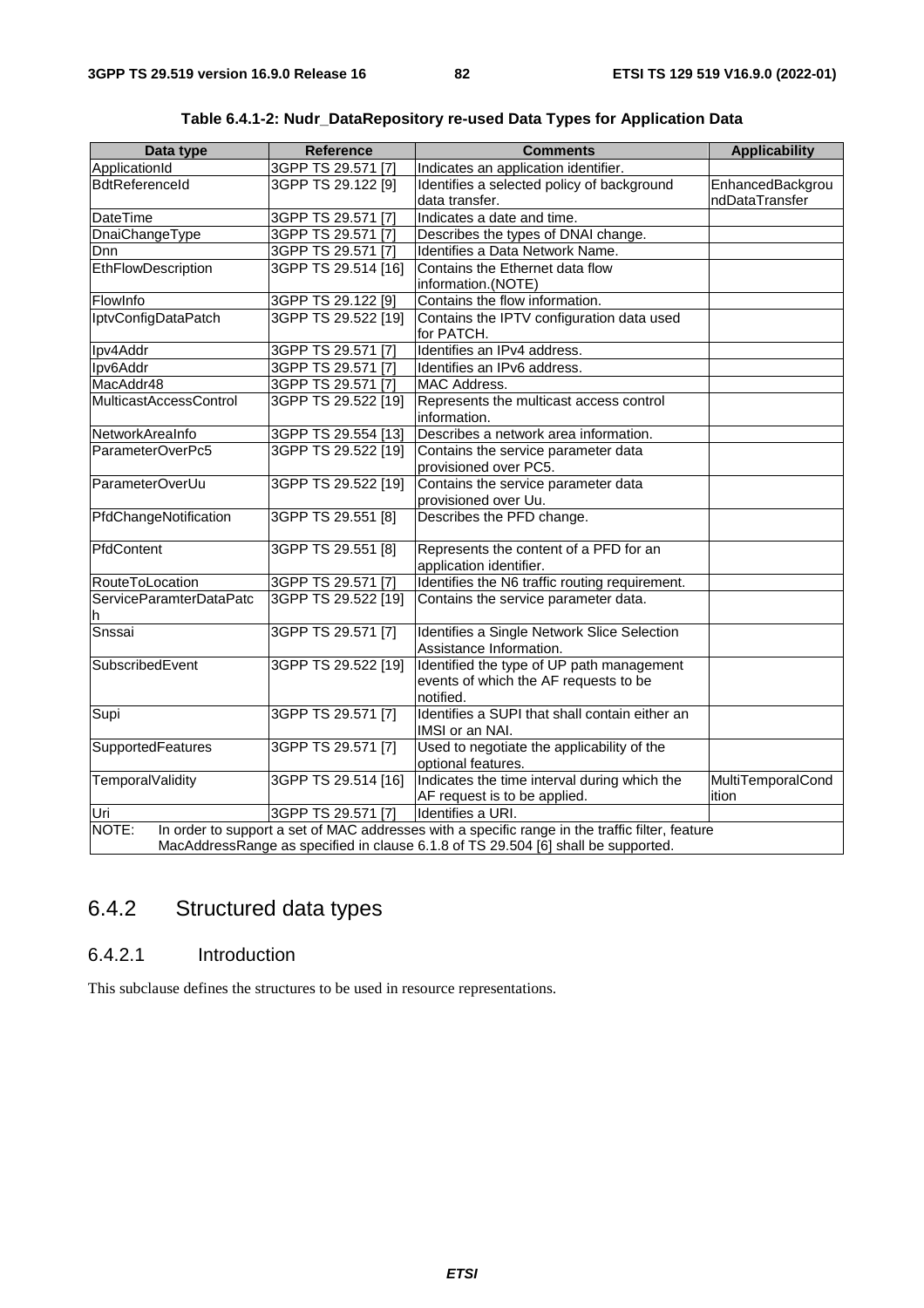6.4.2.2 Type TrafficInfluData

**Table 6.4.2.2-1: Definition of type TrafficInfluData**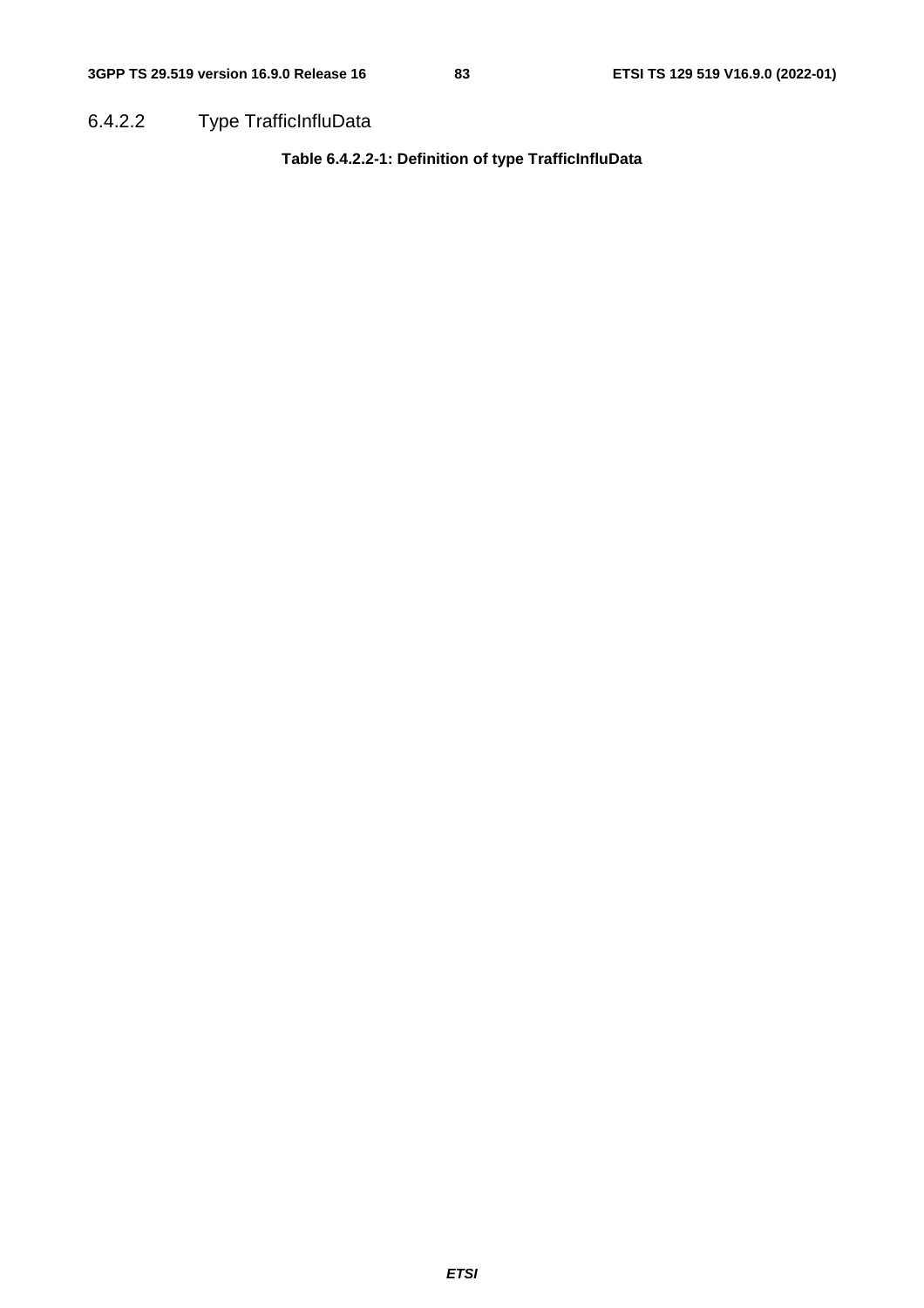| <b>Attribute name</b> | Data type          | P                     | <b>Cardinality</b> | <b>Description</b>                                                                      | <b>Applicability</b> |
|-----------------------|--------------------|-----------------------|--------------------|-----------------------------------------------------------------------------------------|----------------------|
| upPathChgNotifCorr    | string             | $\overline{\text{c}}$ | 0.1                | Contains the Notification Correlation Id                                                |                      |
| eld                   |                    |                       |                    | allocated by the NEF for the UP path                                                    |                      |
|                       |                    |                       |                    | change notification. It shall be included                                               |                      |
|                       |                    |                       |                    | when the NEF requests the UP path                                                       |                      |
|                       |                    |                       |                    | change notification.                                                                    |                      |
| appReloInd            | boolean            | O                     | 0.1                | Identifies whether an application can be<br>relocated once a location of the            |                      |
|                       |                    |                       |                    | application has been selected.                                                          |                      |
| afAppId               | string             | $\circ$               | 0.1                | Identifies an application.                                                              |                      |
|                       |                    |                       |                    | (NOTE 1) (NOTE 3)                                                                       |                      |
| dnn                   | Dnn                | O                     | 01                 | <b>Identifies a DNN</b>                                                                 |                      |
| ethTrafficFilters     | array(EthFlowDesc  | $\overline{O}$        | 1. N               | Identifies Ethernet packet filters.                                                     |                      |
|                       | ription)           |                       |                    | (NOTE 1) (NOTE 3)                                                                       |                      |
| snssai                | Snssai             | $\circ$               | 01                 | The identification of slice.                                                            |                      |
| interGroupId          | GroupId            | O                     | 0.1                | Identifies a group of users. (NOTE 2)                                                   |                      |
|                       |                    |                       |                    | (NOTE 3) (NOTE 5)                                                                       |                      |
| supi                  | Supi               | O                     | 01                 | Identifies a user. (NOTE 2) (NOTE 3)                                                    |                      |
| trafficFilters        | array(FlowInfo)    | $\overline{O}$        | 1.N                | Identifies IP packet filters.<br>(NOTE 1) (NOTE 3)                                      |                      |
| trafficRoutes         | array(RouteToLoca  | O                     | 1.N                | Identifies the N6 traffic routing                                                       |                      |
|                       | tion)              |                       |                    | requirement.                                                                            |                      |
| traffCorreInd         | boolean            | O                     | 0.1                | Indication of traffic correlation.                                                      |                      |
|                       |                    |                       |                    | May only be included when                                                               |                      |
|                       |                    |                       |                    | "interGroupId" attribute is included and                                                |                      |
|                       |                    |                       |                    | not set to "AnyUE".                                                                     |                      |
|                       |                    |                       |                    | It is used to indicate that for the group of                                            |                      |
|                       |                    |                       |                    | UEs, the targeted PDU sessions should                                                   |                      |
|                       |                    |                       |                    | be correlated by a common DNAI.                                                         |                      |
|                       |                    |                       |                    | Set to "true" if it should be correlated;<br>otherwise set to "false". Default value is |                      |
|                       |                    |                       |                    | "false" if omitted.                                                                     |                      |
| validStartTime        | <b>DateTime</b>    | O                     | 0.1                | Identifies when the traffic routings start to                                           |                      |
|                       |                    |                       |                    | be applicable. (NOTE 4)                                                                 |                      |
| validEndTime          | DateTime           | O                     | 0.1                | Identifies when the traffic routings are<br>not applicable. (NOTE 4)                    |                      |
| tempValidities        | array(TemporalVali | $\mathsf O$           | 1.N                | Indicates the time interval(s) during                                                   | MultiTempora         |
|                       | dity)              |                       |                    | which the AF request is to be applied.                                                  | <b>ICondition</b>    |
|                       |                    |                       |                    | (NOTE 4)                                                                                |                      |
| nwAreaInfo            | NetworkAreaInfo    | O                     | 0.1                | Identifies a network area information that                                              |                      |
|                       |                    |                       |                    | the request applies only to the traffic of                                              |                      |
|                       |                    |                       |                    | UE(s) located in this specific zone.                                                    |                      |
| upPathChgNotifUri     | Uri                | С                     | 01                 | Contains the URI where the NEF<br>receives the UP path change notification.             |                      |
|                       |                    |                       |                    | It shall be included when the NEF                                                       |                      |
|                       |                    |                       |                    | requests the UP path change                                                             |                      |
|                       |                    |                       |                    | notification.                                                                           |                      |
| headers               | array(string)      | O                     | 1N                 | Headers provisioned by the NEF to be                                                    |                      |
|                       |                    |                       |                    | used by other NFs to interact with the                                                  |                      |
|                       |                    |                       |                    | NEF. E.g. 3gpp-Sbi-Binding header with                                                  |                      |
|                       |                    |                       |                    | the binding indication for the URI where<br>the NEF receives UP path change             |                      |
|                       |                    |                       |                    | notification and whose information is                                                   |                      |
|                       |                    |                       |                    | used by the SMF.                                                                        |                      |
|                       |                    |                       |                    | The encoding of the header shall comply                                                 |                      |
|                       |                    |                       |                    | with clause 3.2 of IETF RFC 7230 [21].                                                  |                      |
|                       |                    |                       |                    | (NOTE 6)                                                                                |                      |
| subscribedEvents      | array(SubscribedE  | O                     | 1N                 | Identifies the requirement to be notified                                               |                      |
|                       | vent)              |                       |                    | of the event(s).                                                                        |                      |
| dnaiChgType           | DnaiChangeType     | O                     | 0.1                | Identifies a type of notification regarding                                             |                      |
| afAckInd              | boolean            | O                     | 0.1                | UP path management event.<br>Identifies whether the AF                                  | <b>URLLC</b>         |
|                       |                    |                       |                    | acknowledgement of UP path event                                                        |                      |
|                       |                    |                       |                    | notification is expected.                                                               |                      |
|                       |                    |                       |                    | Set to "true" if the AF acknowledgement                                                 |                      |
|                       |                    |                       |                    | is expected; otherwise set to "false".                                                  |                      |
|                       |                    |                       |                    | Default value is "false" if omitted.                                                    |                      |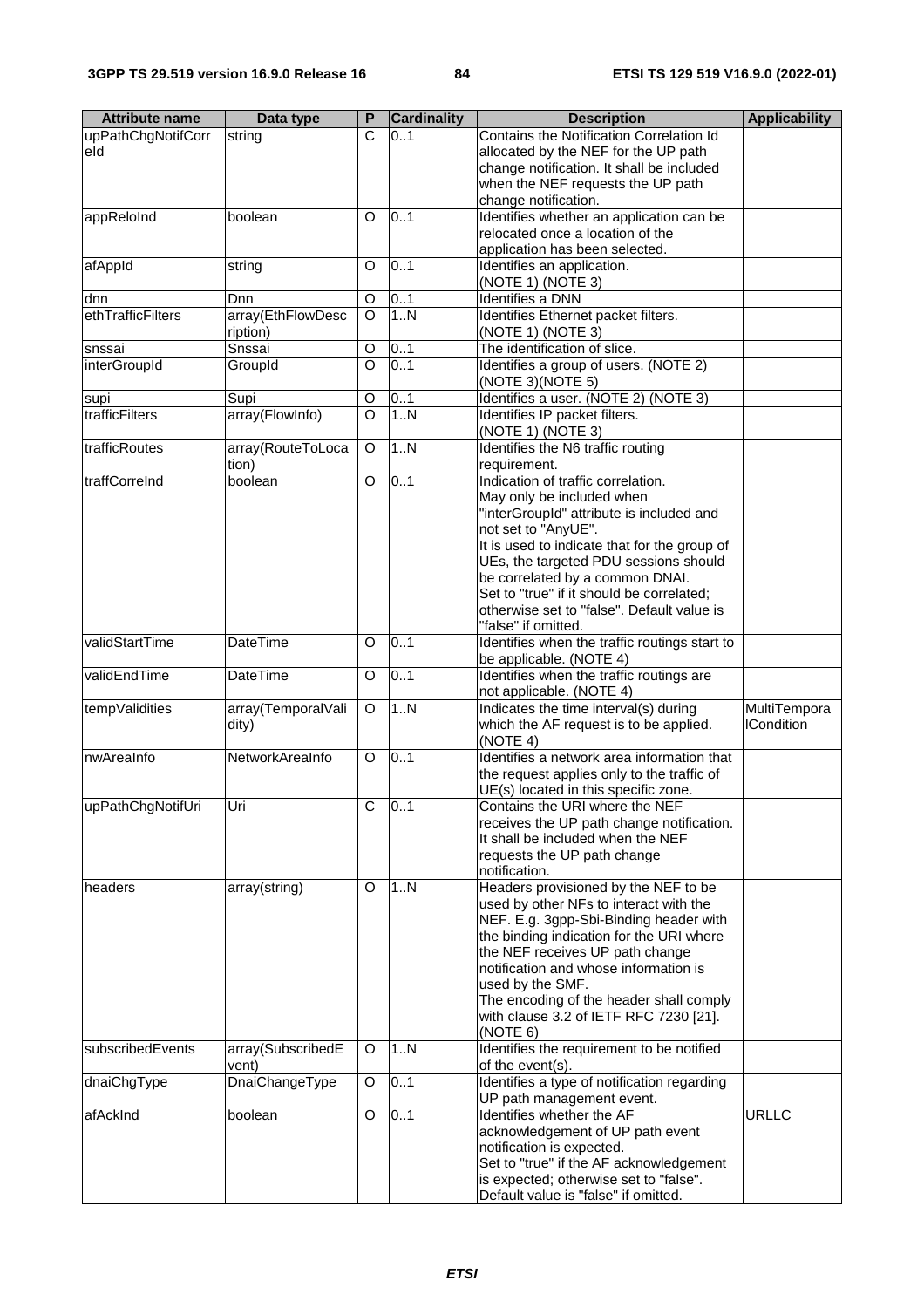| addrPreserInd                                                                                                            |                                                                                           | boolean                                                                                                                                            | O            | 0.1 | Indicates whether UE IP address should                                                                                | <b>URLLC</b>   |  |
|--------------------------------------------------------------------------------------------------------------------------|-------------------------------------------------------------------------------------------|----------------------------------------------------------------------------------------------------------------------------------------------------|--------------|-----|-----------------------------------------------------------------------------------------------------------------------|----------------|--|
|                                                                                                                          |                                                                                           |                                                                                                                                                    |              |     | be preserved.                                                                                                         |                |  |
|                                                                                                                          |                                                                                           |                                                                                                                                                    |              |     | This attribute shall set to "true" if                                                                                 |                |  |
|                                                                                                                          |                                                                                           |                                                                                                                                                    |              |     | preserved, otherwise, set to "false".                                                                                 |                |  |
|                                                                                                                          |                                                                                           |                                                                                                                                                    |              |     | Default value is false if omitted.                                                                                    |                |  |
| supportedFeatures                                                                                                        |                                                                                           | <b>SupportedFeatures</b>                                                                                                                           | $\mathsf{C}$ | 0.1 | Indicates the list of negotiated supported<br>features.                                                               |                |  |
|                                                                                                                          |                                                                                           |                                                                                                                                                    |              |     | This attribute shall be supplied by the                                                                               |                |  |
|                                                                                                                          |                                                                                           |                                                                                                                                                    |              |     | UDR in the response to the PUT request                                                                                |                |  |
|                                                                                                                          |                                                                                           |                                                                                                                                                    |              |     | when it was present in the PUT request                                                                                |                |  |
|                                                                                                                          |                                                                                           |                                                                                                                                                    |              |     | and the UDR supports feature                                                                                          |                |  |
|                                                                                                                          |                                                                                           |                                                                                                                                                    |              |     | negotiation for Influence Data.                                                                                       |                |  |
|                                                                                                                          |                                                                                           |                                                                                                                                                    |              |     | This attribute shall be supplied by the                                                                               |                |  |
|                                                                                                                          |                                                                                           |                                                                                                                                                    |              |     | UDR in the response to the GET request                                                                                |                |  |
|                                                                                                                          |                                                                                           |                                                                                                                                                    |              |     | when the GET request includes the                                                                                     |                |  |
|                                                                                                                          |                                                                                           |                                                                                                                                                    |              |     | "supp-feat" query parameter and the                                                                                   |                |  |
|                                                                                                                          |                                                                                           |                                                                                                                                                    |              |     | UDR supports feature negotiation for                                                                                  |                |  |
|                                                                                                                          |                                                                                           |                                                                                                                                                    |              |     | Influence Data.                                                                                                       |                |  |
| resUri                                                                                                                   |                                                                                           | Uri                                                                                                                                                | C            | 0.1 | Represents the URI of Individual                                                                                      | EnhancedInfl   |  |
|                                                                                                                          |                                                                                           |                                                                                                                                                    |              |     | Influence Data.                                                                                                       | uDataNotificat |  |
|                                                                                                                          |                                                                                           |                                                                                                                                                    |              |     | It shall only be included in the HTTP                                                                                 | ion            |  |
|                                                                                                                          |                                                                                           |                                                                                                                                                    |              |     | GET response.                                                                                                         |                |  |
|                                                                                                                          |                                                                                           | NOTE 1: One of "afAppId", "trafficFilters" or "ethTrafficFilters" shall be included.<br>NOTE 2: Either "supi" or "interGroupId" shall be included. |              |     |                                                                                                                       |                |  |
| INOTE 3:                                                                                                                 |                                                                                           |                                                                                                                                                    |              |     | If the EnhancedInfluDataNotification feature is not supported, to indicate the deletion of a Traffic Individual       |                |  |
|                                                                                                                          |                                                                                           |                                                                                                                                                    |              |     | Influence Data resource, only the appropriate combination of "supi" or "interGroupId", and "afAppId",                 |                |  |
|                                                                                                                          |                                                                                           |                                                                                                                                                    |              |     | "trafficFilters" or "ethTrafficFilters" that identify the resource shall be included. The rest of attributes shall be |                |  |
|                                                                                                                          | omitted.                                                                                  |                                                                                                                                                    |              |     |                                                                                                                       |                |  |
| Properties "validStartTime" and "validEndTime" shall only be included for single temporal validity condition.<br>NOTE 4: |                                                                                           |                                                                                                                                                    |              |     |                                                                                                                       |                |  |
|                                                                                                                          |                                                                                           |                                                                                                                                                    |              |     | Property "tempValidities" shall only be included for multiple temporal validity conditions when the feature           |                |  |
|                                                                                                                          |                                                                                           | MultiTemporalCondition is supported.                                                                                                               |              |     |                                                                                                                       |                |  |
| NOTE 5:                                                                                                                  | If the Traffic Influence Data applies to any UE, then the "interGroupId" sets to "AnyUE". |                                                                                                                                                    |              |     |                                                                                                                       |                |  |

NOTE 6: In this release of the specification, the property "headers" only includes the 3gpp-Sbi-Binding header with the binding indication for the URI included in the property "upPathChgNotifUri".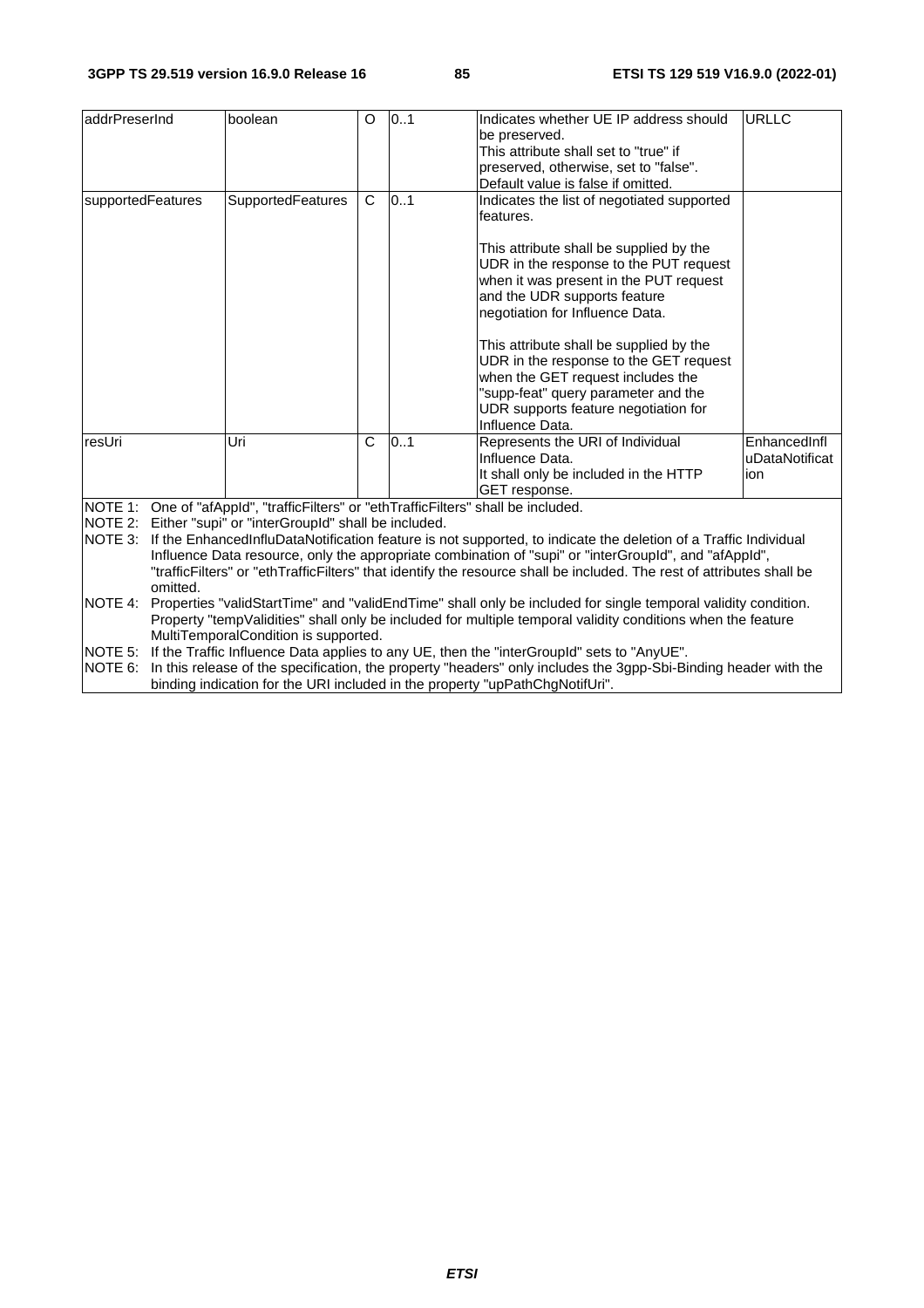# 6.4.2.3 Type TrafficInfluDataPatch

| <b>Attribute name</b> | Data type                     | P | <b>Cardinality</b> | <b>Description</b>                                                    | <b>Applicability</b> |
|-----------------------|-------------------------------|---|--------------------|-----------------------------------------------------------------------|----------------------|
| upPathChgNotifCorr    | string                        | O | 0.1                | Contains the Notification Correlation Id                              |                      |
| eld                   |                               |   |                    | allocated by the NEF for the UP path                                  |                      |
|                       |                               |   |                    | change notification.                                                  |                      |
| appReloInd            | boolean                       | O | 0.1                | Identifies whether an application can                                 |                      |
|                       |                               |   |                    | be relocated once a location of the                                   |                      |
|                       |                               |   |                    | application has been selected.                                        |                      |
| dnn                   | Dnn                           | O | 0.1                | Identifies a DNN.                                                     |                      |
| snssai                | Snssai                        | O | 01                 | The identification of slice                                           |                      |
| internalGroupId       | GroupId                       | O | 0.1                | Identifies a group of users.                                          |                      |
| ethTrafficFilters     | array(EthFlowDe<br>scription) | O | 1.N                | Identifies Ethernet packet filters.                                   |                      |
| supi                  | Supi                          | O | 01                 | Identifies a user.                                                    |                      |
| trafficFilters        | array(FlowInfo)               | O | 1N                 | Identifies IP packet filters                                          |                      |
| trafficRoutes         | array(RouteToLo               | O | 1N                 | Identifies the N6 traffic routing                                     |                      |
|                       | cation)                       |   |                    | requirement.                                                          |                      |
| traffCorreInd         | boolean                       | O | 0.1                | Indication of traffic correlation.                                    |                      |
|                       |                               |   |                    | May only be included when                                             |                      |
|                       |                               |   |                    | "internalGroupId" attribute is included                               |                      |
|                       |                               |   |                    | and not set to "AnyUE".                                               |                      |
|                       |                               |   |                    | It is used to indicate that for the group                             |                      |
|                       |                               |   |                    | of UEs, the targeted PDU sessions<br>should be correlated by a common |                      |
|                       |                               |   |                    | DNAI.                                                                 |                      |
| validStartTime        | <b>DateTime</b>               | O | 0.1                | Identifies when the traffic routings start                            |                      |
|                       |                               |   |                    | to be applicable.                                                     |                      |
| validEndTime          | <b>DateTime</b>               | O | 0.1                | Identifies when the traffic routings are                              |                      |
|                       |                               |   |                    | not applicable.                                                       |                      |
| tempValidities        | array(TemporalV               | O | 1N                 | Indicates the time interval(s) during                                 | MultiTemporalC       |
|                       | alidity)                      |   |                    | which the AF request is to be applied.                                | ondition             |
| nwAreaInfo            | NetworkAreaInfo               | O | 0.1                | Identifies a network area information                                 |                      |
|                       |                               |   |                    | that the request applies only to the                                  |                      |
|                       |                               |   |                    | traffic of UE(s) located in this specific                             |                      |
|                       |                               |   |                    | zone.                                                                 |                      |
| upPathChgNotifUri     | Uri                           | O | 0.1                | Contains the URI where the NEF                                        |                      |
|                       |                               |   |                    | receives the UP path change                                           |                      |
|                       |                               |   |                    | notification.                                                         |                      |
| headers               | array(string)                 | O | 1N                 | Headers provisioned by the NEF. E.g.                                  |                      |
|                       |                               |   |                    | 3gpp-Sbi-Binding header with the                                      |                      |
|                       |                               |   |                    | binding indication for the URI where                                  |                      |
|                       |                               |   |                    | the NEF receives UP path change                                       |                      |
|                       |                               |   |                    | notification.                                                         |                      |
|                       |                               |   |                    | The encoding of the header shall                                      |                      |
|                       |                               |   |                    | comply with clause 3.2 of<br>IETF RFC 7230 [21]                       |                      |
| afAckInd              | boolean                       | O | 0.1                | Identifies whether the AF                                             | <b>URLLC</b>         |
|                       |                               |   |                    | acknowledgement of UP path event                                      |                      |
|                       |                               |   |                    | notification is expected.                                             |                      |
| addrPreserInd         | boolean                       | O | 0.1                | Indicates UE IP address should be                                     | <b>URLLC</b>         |
|                       |                               |   |                    | preserved.                                                            |                      |
|                       |                               |   |                    |                                                                       |                      |

### **Table 6.4.2.3-1: Definition of type TrafficInfluDataPatch**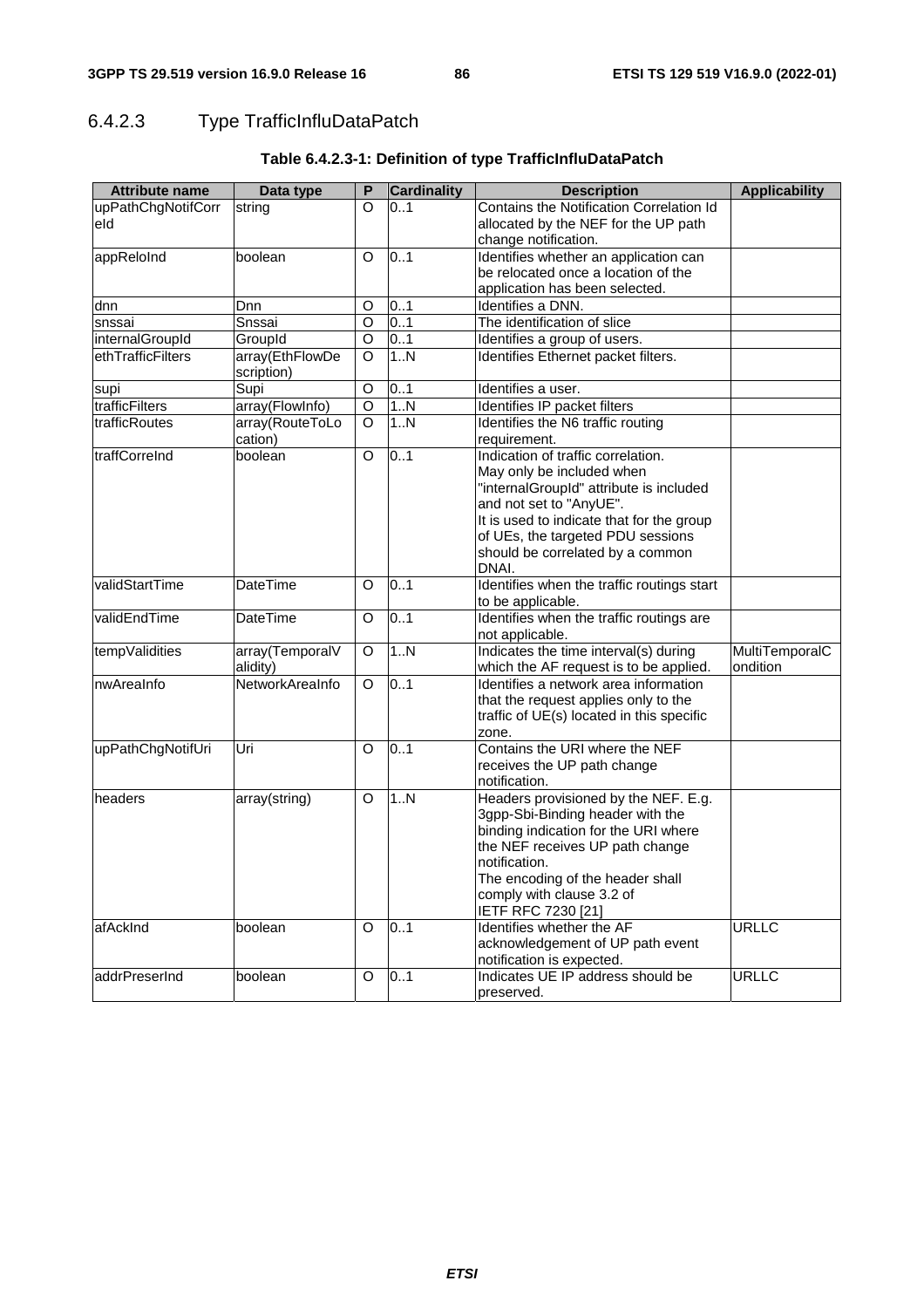### 6.4.2.4 Type TrafficInfluSub

| <b>Attribute name</b>                                                                                    | Data type                | P            | <b>Cardinality</b> | <b>Description</b>                                                                                             | <b>Applicability</b> |  |  |
|----------------------------------------------------------------------------------------------------------|--------------------------|--------------|--------------------|----------------------------------------------------------------------------------------------------------------|----------------------|--|--|
| dnns                                                                                                     | array(Dnn)               | O            | 1N                 | Each element identifies a DNN.                                                                                 |                      |  |  |
| snssais                                                                                                  | array(Snssai)            | O            | 1N                 | Each element identifies a slice.                                                                               |                      |  |  |
| internalGroupIds                                                                                         | array(GroupId)           | O            | 1N                 | Each element identifies a group of                                                                             |                      |  |  |
|                                                                                                          |                          |              |                    | users.(NOTE 2)                                                                                                 |                      |  |  |
| supis                                                                                                    | array(Supi)              | O            | 1N                 | Each element identifies the user.                                                                              |                      |  |  |
| notificationUri                                                                                          | Uri                      | M            |                    | URI provided by the NF service                                                                                 |                      |  |  |
|                                                                                                          |                          |              |                    | consumer indicating where to receive                                                                           |                      |  |  |
|                                                                                                          |                          |              |                    | the subscribed notifications from the                                                                          |                      |  |  |
|                                                                                                          |                          |              |                    | UDR.                                                                                                           |                      |  |  |
| expiry                                                                                                   | <b>DateTime</b>          | $\mathsf{C}$ | 0.1                | This IE shall be included in a                                                                                 |                      |  |  |
|                                                                                                          |                          |              |                    | subscription response if, based on                                                                             |                      |  |  |
|                                                                                                          |                          |              |                    | operator policy and taking into account                                                                        |                      |  |  |
|                                                                                                          |                          |              |                    | the expiry time included in the request,                                                                       |                      |  |  |
|                                                                                                          |                          |              |                    | the UDR needs to include an expiry                                                                             |                      |  |  |
|                                                                                                          |                          |              |                    | time.                                                                                                          |                      |  |  |
|                                                                                                          |                          |              |                    | This IE may be included in a                                                                                   |                      |  |  |
|                                                                                                          |                          |              |                    | subscription request. When present, this                                                                       |                      |  |  |
|                                                                                                          |                          |              |                    | IE shall represent the time after which                                                                        |                      |  |  |
|                                                                                                          |                          |              |                    | the subscription becomes invalid.                                                                              |                      |  |  |
|                                                                                                          |                          |              |                    | The absence of this attribute in the                                                                           |                      |  |  |
|                                                                                                          |                          |              |                    | subscription response means the                                                                                |                      |  |  |
|                                                                                                          |                          |              |                    | subscription to be valid without an expiry                                                                     |                      |  |  |
|                                                                                                          |                          |              |                    | time.                                                                                                          |                      |  |  |
| supportedFeatures                                                                                        | <b>SupportedFeatures</b> | C.           | 0.1                | Used to negotiate the applicability of the                                                                     |                      |  |  |
|                                                                                                          |                          |              |                    | optional features. This attribute shall be                                                                     |                      |  |  |
|                                                                                                          |                          |              |                    | provided in the POST request and in the                                                                        |                      |  |  |
|                                                                                                          |                          |              |                    | response of successful resource                                                                                |                      |  |  |
| creation.<br>NOTE 1: At least one of "dnns", "snssais", "internalGrouplds" or "supis" shall be provided. |                          |              |                    |                                                                                                                |                      |  |  |
|                                                                                                          |                          |              |                    |                                                                                                                |                      |  |  |
|                                                                                                          |                          |              |                    | NOTE 2: For the Traffic Influence Data applies to any UE, the "internalGroupIds" needs to have an entry set to |                      |  |  |
| "AnyUE".                                                                                                 |                          |              |                    |                                                                                                                |                      |  |  |

### **Table 6.4.2.4-1: Definition of type TrafficInfluSub**

### 6.4.2.5 Void

### 6.4.2.6 Type: PfdDataForAppExt

### **Table 6.4.2.6-1: Definition of type PfdDataForAppExt**

| <b>Attribute name</b> | Data type             | Ð | <b>Cardinality</b> | <b>Description</b>                                                                                                                                                                 | Applicability |
|-----------------------|-----------------------|---|--------------------|------------------------------------------------------------------------------------------------------------------------------------------------------------------------------------|---------------|
| suppFeat              | SupportedFeatur<br>es | O | 101                | Used to negotiate the applicability of the<br>optional features. This attribute shall be<br>provided in the PUT request and in the<br>response of successful resource<br>creation. |               |
| applicationId         | ApplicationId         | M |                    | Identifier of an application.                                                                                                                                                      |               |
| pfds                  | array(PfdContent      | M | 1N                 | <b>PFDs</b> for the application identifier.                                                                                                                                        |               |
| cachingTime           | <b>DateTime</b>       | O | 101                | Caching time for an application identifier.                                                                                                                                        |               |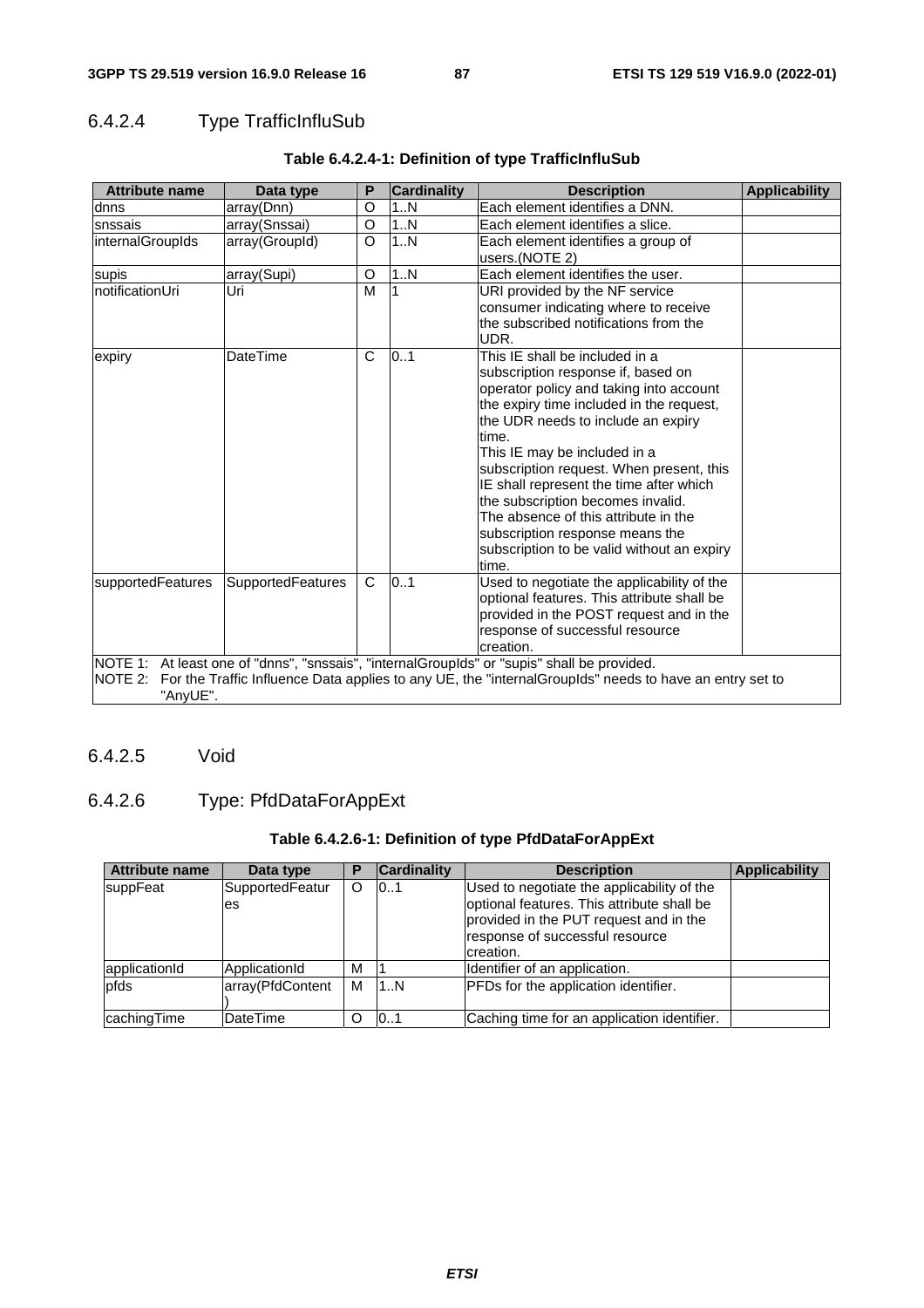### 6.4.2.7 Type BdtPolicyData

| <b>Attribute name</b>                                              | Data type             | P | <b>Cardinality</b> | <b>Description</b>                                                                                                            | <b>Applicability</b> |  |
|--------------------------------------------------------------------|-----------------------|---|--------------------|-------------------------------------------------------------------------------------------------------------------------------|----------------------|--|
| <b>linterGroupId</b>                                               | GroupId               | O | 0.1                | Identifies a group of users. (NOTE)                                                                                           |                      |  |
| supi                                                               | Supi                  | O | 0.1                | Identifies a user. (NOTE)                                                                                                     |                      |  |
| bdtRefld                                                           | <b>BdtReferenceld</b> | м |                    | Identifies a selected policy of                                                                                               |                      |  |
|                                                                    |                       |   |                    | background data transfer.                                                                                                     |                      |  |
| dnn                                                                | Dnn                   | O | 101                | Ildentifies a DNN                                                                                                             |                      |  |
| snssai                                                             | Snssai                | O | 101                | The identification of slice.                                                                                                  |                      |  |
| resUri                                                             | Uri                   | C | 101                | Represents the URI of Individual Applied<br><b>BDT Policy Data.</b><br>It shall only be included in the HTTP<br>GET response. |                      |  |
| <b>NOTE:</b><br>Either "supi" or "interGroupId" shall be included. |                       |   |                    |                                                                                                                               |                      |  |

### **Table 6.4.2.7-1: Definition of type BdtPolicyData**

# 6.4.2.8 Type BdtPolicyDataPatch

### **Table 6.4.2.8-1: Definition of type BdtPolicyDataPatch**

| <b>Attribute name</b> | Data type             |   | <b>Cardinality</b> | Description                     | <b>Applicability</b> |
|-----------------------|-----------------------|---|--------------------|---------------------------------|----------------------|
| <b>bdtRefld</b>       | <b>BdtReferenceld</b> | М |                    | Identifies a selected policy of |                      |
|                       |                       |   |                    | Ibackground data transfer.      |                      |

### 6.4.2.9 Type IptvConfigData

### **Table 6.4.2.9-1: Definition of type IptvConfigData**

| <b>Attribute name</b>                                       | Data type                | Р | <b>Cardinality</b> | <b>Description</b>                         | <b>Applicability</b> |  |
|-------------------------------------------------------------|--------------------------|---|--------------------|--------------------------------------------|----------------------|--|
| supi                                                        | Supi                     | C | 0.1                | Ildentifies a user. (NOTE)                 |                      |  |
| interGroupId                                                | GroupId                  | С | 01                 | Identifies a group of users. (NOTE)        |                      |  |
| dnn                                                         | Dnn                      | O | 01                 | Ildentifies a DNN                          |                      |  |
| snssai                                                      | Snssai                   | O | 0.1                | The identification of slice.               |                      |  |
| afAppId                                                     | string                   | М |                    | Identifies an application.                 |                      |  |
| <b>ImultiAccCtrls</b>                                       | map(MulticastAcce        | м | 1N                 | Identifies a list of multicast address     |                      |  |
|                                                             | ssControl)               |   |                    | laccess control information.               |                      |  |
| suppFeat                                                    | <b>SupportedFeatures</b> | C | 0.1                | Indicates the negotiated supported         |                      |  |
|                                                             |                          |   |                    | features. This attribute shall be provided |                      |  |
|                                                             |                          |   |                    | in the PUT request and in the response     |                      |  |
|                                                             |                          |   |                    | of successful resource creation.           |                      |  |
| resUri                                                      | Uri                      | C | 0.1                | Represents the URI of Individual IPTV      |                      |  |
|                                                             |                          |   |                    | Configuration.                             |                      |  |
|                                                             |                          |   |                    | It shall only be included in the HTTP      |                      |  |
|                                                             |                          |   |                    | GET response.                              |                      |  |
| NOTE:<br>Either "supi" or "interGroupId" shall be included. |                          |   |                    |                                            |                      |  |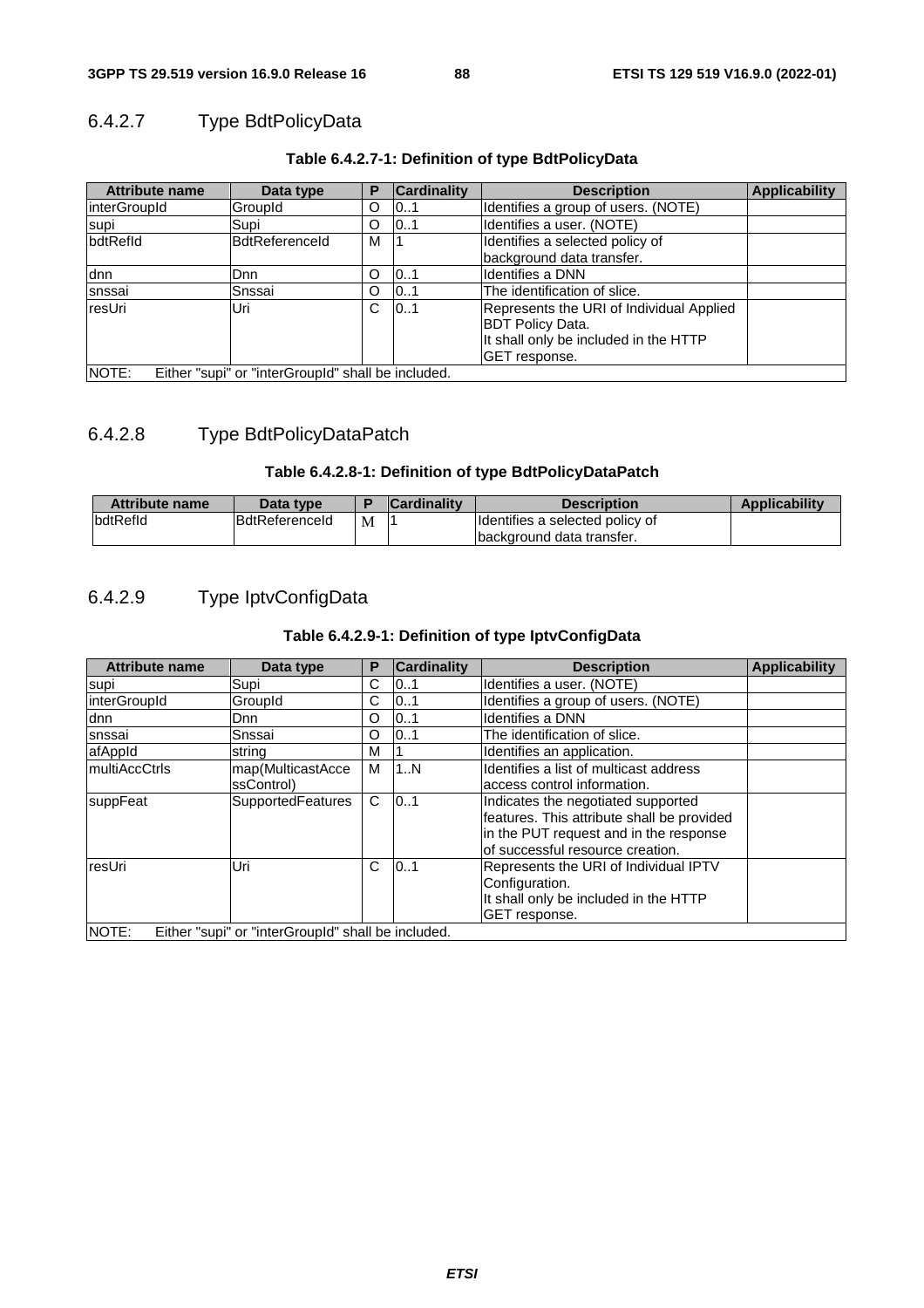### 6.4.2.10 Type ApplicationDataSubs

| <b>Attribute name</b> | Data type                | Р  | <b>Cardinality</b> | <b>Description</b>                                                                                                                                                                                                                                                                                                                                                                                                                                                                        |
|-----------------------|--------------------------|----|--------------------|-------------------------------------------------------------------------------------------------------------------------------------------------------------------------------------------------------------------------------------------------------------------------------------------------------------------------------------------------------------------------------------------------------------------------------------------------------------------------------------------|
| InotificationUri      | Uri                      | м  |                    | URI provided by the NF service consumer indicating<br>where to receive the subscribed notifications from the<br>UDR.                                                                                                                                                                                                                                                                                                                                                                      |
| <b>dataFilters</b>    | array(DataFilter)        | O  | 1N                 | Each element identifies a data filter for subscription to<br>data change.notification.<br>If absent, the subscription applies to all data change<br>notification except traffic influence data.                                                                                                                                                                                                                                                                                           |
| expiry                | DateTime                 | C. | 101                | This IE shall be included in a subscription response if,<br>based on operator policy and taking into account the<br>expiry time included in the request, the UDR needs to<br>include an expiry time.<br>This IE may be included in a subscription request. When<br>present, this IE shall represent the time after which the<br>subscription becomes invalid.<br>The absence of this attribute in the subscription response<br>means the subscription to be valid without an expiry time. |
| supportedFeatures     | <b>SupportedFeatures</b> | C. | 101                | Used to negotiate the applicability of the optional<br>features.<br>This attribute shall be provided in the POST request and<br>in the response of successful resource creation.                                                                                                                                                                                                                                                                                                          |

### **Table 6.4.2.10-1: Definition of type ApplicationDataSubs**

# 6.4.2.11 Type ApplicationDataChangeNotif

| <b>Attribute name</b> | Data type             | Р | <b>Cardinality</b> | <b>Description</b>                                                                      | <b>Applicability</b> |
|-----------------------|-----------------------|---|--------------------|-----------------------------------------------------------------------------------------|----------------------|
| liptvConfiqData       | <b>IptyConfigData</b> | O | 101                | <b>IPTV Configuration Data. (NOTE)</b>                                                  |                      |
| <b>I</b> pfdData      | PfdChangeNotificatio  | O | 101                | PFD Data. (NOTE)                                                                        |                      |
|                       |                       |   |                    |                                                                                         |                      |
| <b>bdtPolicyData</b>  | <b>BdtPolicyData</b>  | O | 0.1                | <b>BDT Policy Data. (NOTE)</b>                                                          |                      |
| lserParamData         | ServiceParameterDa    | O | 101                | Service Parameter Data, if changed                                                      |                      |
|                       | ta                    |   |                    | and notification was requested.                                                         |                      |
|                       |                       |   |                    | (NOTE)                                                                                  |                      |
| resUri                | Uri                   | M |                    | Ildentifies the resource in the                                                         |                      |
|                       |                       |   |                    | corresponding data change. For                                                          |                      |
|                       |                       |   |                    | notifying deletion, only resUri shall                                                   |                      |
|                       |                       |   |                    | be provided in the                                                                      |                      |
|                       |                       |   |                    | ApplicationDataChangeNotif data                                                         |                      |
|                       |                       |   |                    | type.                                                                                   |                      |
| NOTE:                 |                       |   |                    | Only one among those attributes shall be provided in notifying data creation or update. |                      |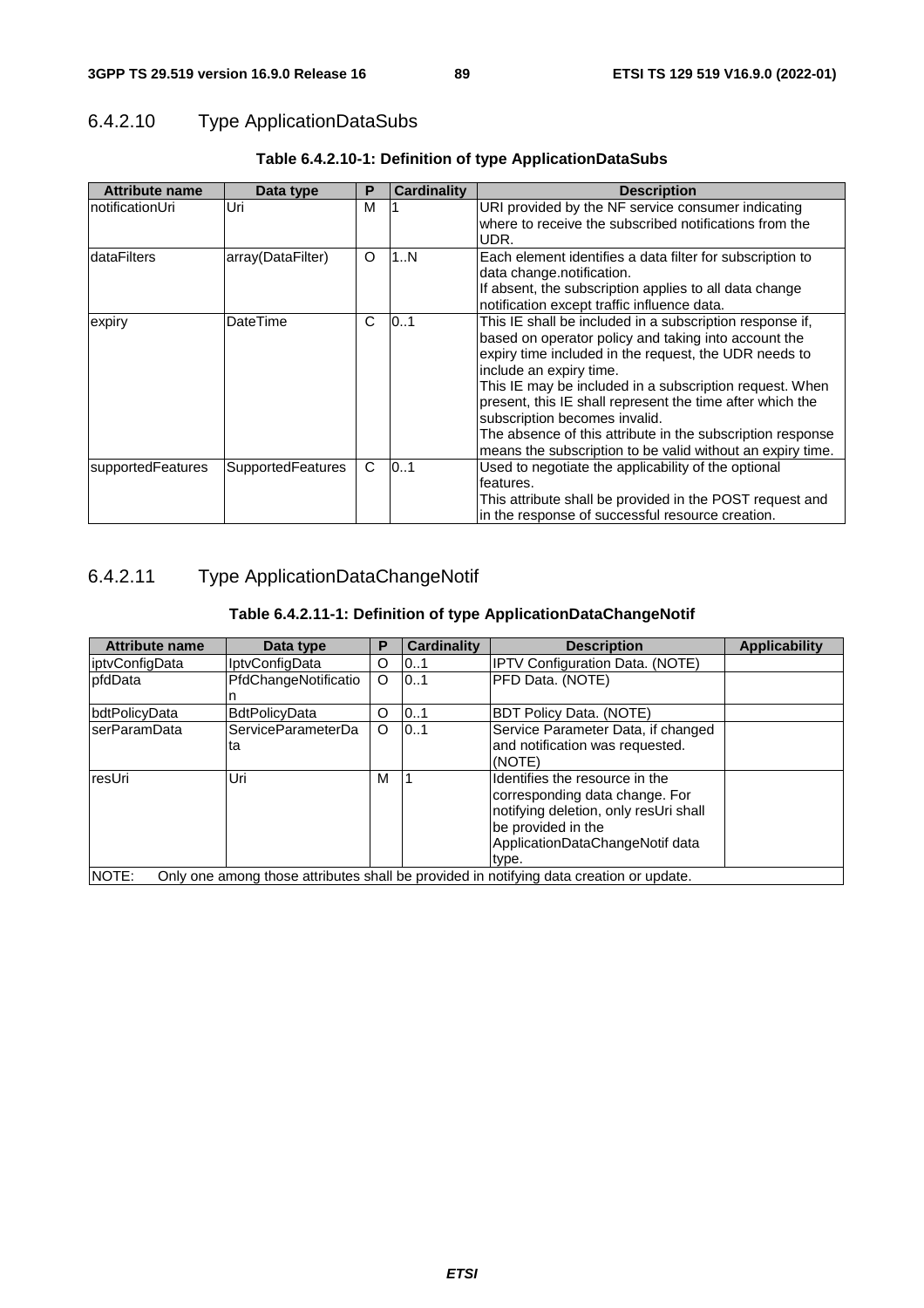### 6.4.2.12 Type DataFilter

| Table 6.4.2.12-1: Definition of type DataFilter |  |  |
|-------------------------------------------------|--|--|
|-------------------------------------------------|--|--|

| <b>Attribute name</b>                                                                                                 | Data type                                   | Р       | <b>Cardinality</b> | <b>Description</b>                        | <b>Applicability</b> |
|-----------------------------------------------------------------------------------------------------------------------|---------------------------------------------|---------|--------------------|-------------------------------------------|----------------------|
| dataInd                                                                                                               | DataInd                                     | M       |                    | Indicate the type of data.                |                      |
| dnns                                                                                                                  | array(Dnn)                                  | O       | 1N                 | Each element identifies a DNN.            |                      |
| snssais                                                                                                               | array(Snssai)                               | O       | 11N                | lEach element identifies a slice.         |                      |
| internalGroupIds array(GroupId)                                                                                       |                                             | O       | 11N                | Each element identifies a group of users. |                      |
| supis                                                                                                                 | array(Supi)                                 | O       | 11N                | Each element identifies the user.         |                      |
| appids                                                                                                                | array(ApplicationId)                        | $\circ$ | 11N                | Each element identifies an application.   |                      |
| uelpv4s                                                                                                               | array(Ipv4Addr)                             | O       | 11N                | Each element identifies the user.         |                      |
| uelpv6s                                                                                                               | array(Ipv6Addr)                             | $\circ$ | 11.N               | lEach element identifies the user.        |                      |
| ueMacs                                                                                                                | array(MacAddr48)                            | $\circ$ | 11N                | <b>IEach element identifies the user.</b> |                      |
| The "dnns", "snssais", "internalGroupIds" and "supis" attributes are applicable to the BDT Policy Data, IPTV<br>NOTE: |                                             |         |                    |                                           |                      |
| Configuration Data and Service Parameter Data, the "uelpv4s" "uelpv6s" and "ueMacs" attributes are                    |                                             |         |                    |                                           |                      |
| applicable to the Service Parameter Data, and the "applds" attribute is applicable to the PFD Data, Service           |                                             |         |                    |                                           |                      |
|                                                                                                                       | Parameter Data and IPTV Configuration Data. |         |                    |                                           |                      |

### 6.4.2.13 Void

# 6.4.2.14 Type TrafficInfluDataNotif

### **Table 6.4.2.14-1: Definition of type TrafficInfluDataNotif**

| <b>Attribute name</b>    | Data type        | D | <b>Cardinality</b> | <b>Description</b>                                                                                                                                      | Applicability |
|--------------------------|------------------|---|--------------------|---------------------------------------------------------------------------------------------------------------------------------------------------------|---------------|
| resUri                   | Uri              | м |                    | Represents the URI of Individual<br>Influence Data. For notifying deletion,<br>only resUri shall be provided in the<br>TrafficInfluDataNotif data type. |               |
| <b>ItrafficInfluData</b> | TrafficInfluData | C | 101                | Traffic Influence Data. It shall be present<br>for notifying Individual Influence Data<br>creation or update.                                           |               |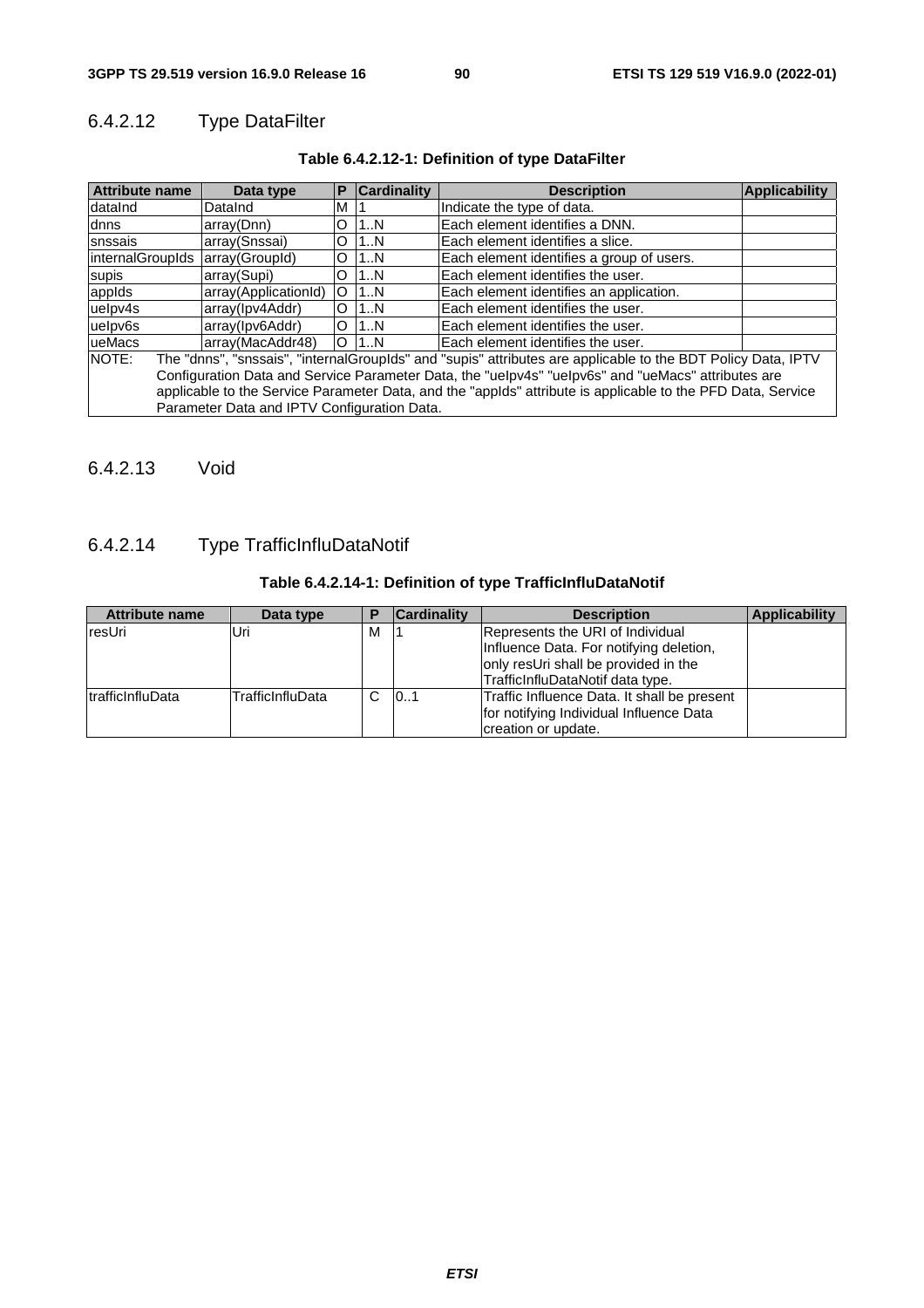### 6.4.2.15 Type ServiceParameterData

| <b>Attribute name</b>                                                                                   | Data type             | P                       | <b>Cardinality</b> | <b>Description</b>                                                                                                                                                                                                                                         | <b>Applicability</b> |
|---------------------------------------------------------------------------------------------------------|-----------------------|-------------------------|--------------------|------------------------------------------------------------------------------------------------------------------------------------------------------------------------------------------------------------------------------------------------------------|----------------------|
| dnn                                                                                                     | Dnn                   | O                       | 0.1                | Identifies a DNN. (NOTE 2)                                                                                                                                                                                                                                 |                      |
| snssai                                                                                                  | Snssai                | $\circ$                 | 0.1                | Identifies an S-NSSAI.                                                                                                                                                                                                                                     |                      |
|                                                                                                         |                       |                         |                    | (NOTE 2)                                                                                                                                                                                                                                                   |                      |
| appid                                                                                                   | string                | O                       | 0.1                | Identifies an application                                                                                                                                                                                                                                  |                      |
|                                                                                                         |                       |                         |                    | identifier. (NOTE 2)                                                                                                                                                                                                                                       |                      |
| supi                                                                                                    | Supi                  | O                       | 0.1                | Identifies a user. (NOTE1)                                                                                                                                                                                                                                 |                      |
| uelpv4                                                                                                  | Ipv4Addr              | $\circ$                 | 0.1                | The IPv4 address of the served<br>UE. (NOTE1)                                                                                                                                                                                                              |                      |
| uelpv6                                                                                                  | Ipv6Addr              | $\overline{O}$          | 0.1                | The IPv6 address of the served<br>UE. (NOTE1)                                                                                                                                                                                                              |                      |
| ueMac                                                                                                   | MacAddr48             | $\circ$                 | 0.1                | The MAC address of the<br>served UE. (NOTE1)                                                                                                                                                                                                               |                      |
| interGroupId                                                                                            | GroupId               | $\Omega$                | 0.1                | Identifies a group of users.<br>(NOTE1)                                                                                                                                                                                                                    |                      |
| anyUeInd                                                                                                | boolean               | $\circ$                 | 0.1                | Identifies whether the service<br>parameters applies to any UE.<br>This attribute shall set to "true"<br>if applicable for any UE,<br>otherwise, set to "false".<br>(NOTE1)                                                                                |                      |
| paramOverPc5                                                                                            | ParameterOverP<br>c5  | $\Omega$                | 0.1                | Contains the service parameter<br>used over PC5                                                                                                                                                                                                            |                      |
| paramOverUu                                                                                             | ParameterOverU<br>u   | $\overline{O}$          | 0.1                | Contains the service parameter<br>used over Uu                                                                                                                                                                                                             |                      |
| suppFeat                                                                                                | SupportedFeatur<br>es | $\overline{\text{c}}$   | 0.1                | Indicates the list of Supported<br>features used as described in<br>subclause 5.8.<br>This parameter shall be<br>supplied in the PUT request<br>that requested the creation of<br>an individual Service<br>parameter resource, and in the<br>PUT response. |                      |
| resUri                                                                                                  | Uri                   | $\overline{\mathsf{c}}$ | 0.1                | Represents the URI of<br>Individual Service Parameter<br>Data.<br>It shall only be included in the<br>HTTP GET response.<br>NOTE 1: Only one of the "supi", "anyUeInd", "interGroupId", "ueIpv4", "ueIpv6" or "ueMac" attribute shall be                   |                      |
| provided.<br>NOTE 2: Only the combination of "dnn" and "snssai" or "appld" attribute shall be provided. |                       |                         |                    |                                                                                                                                                                                                                                                            |                      |

### **Table 6.4.2.15-1: Definition of type ServiceParameterData**

# 6.4.3 Simple data types and enumerations

### 6.4.3.1 Introduction

This subclause defines simple data types and enumerations that can be referenced from data structures defined in the previous subclauses.

### 6.4.3.2 Simple data types

The simple data types defined in table 6.4.3.2-1 shall be supported.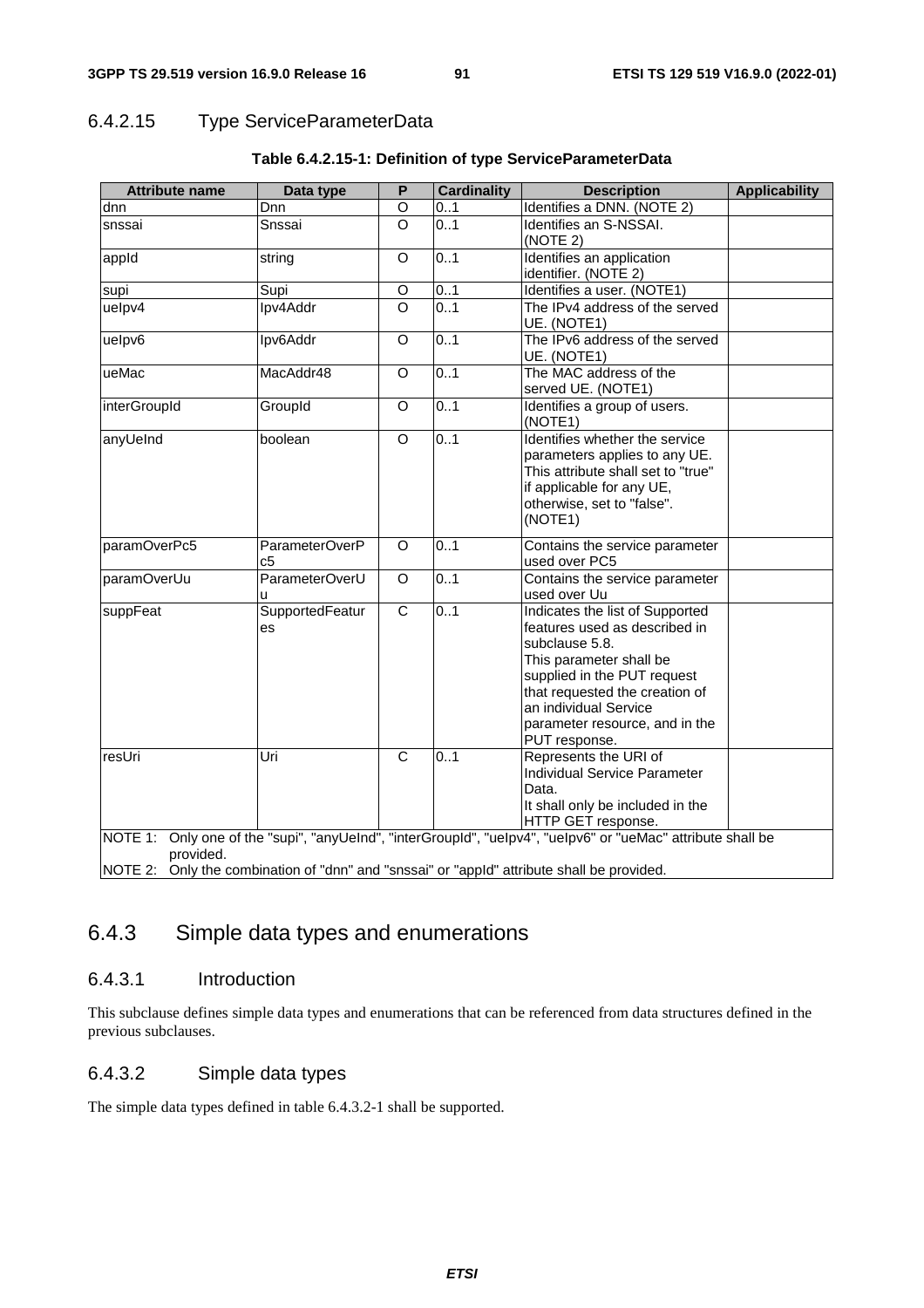#### **Table 6.4.3.2-1: Simple data types**

| Type Name | <b>Type Definition</b> | <b>Description</b> |  |
|-----------|------------------------|--------------------|--|
|           |                        |                    |  |

### 6.4.3.3 Enumeration: DataInd

### **Table 6.4.3.3-1: Enumeration DataInd**

| <b>Enumeration value</b> | <b>Applicability</b>                        |  |
|--------------------------|---------------------------------------------|--|
| <b>PFD</b>               | PFD data change notification                |  |
| <b>IPTV</b>              | IPTV configuration data change notification |  |
| <b>BDT</b>               | BDT data change notification                |  |
| SVC_PARAM                | Service parameter change notification.      |  |

# 6.5 Error handling

### 6.5.1 General

HTTP error handling shall be supported as specified in subclause 5.2.4 of 3GPP TS 29.500 [4].

For the Nudr\_DataRepository Service API for Application Data, HTTP error responses shall be supported as specified in subclause 4.8 of 3GPP TS 29.501 [5]. Protocol errors and application errors specified in table 5.2.7.2-1 of 3GPP TS 29.500 [4] shall be supported for an HTTP method if the corresponding HTTP status codes are specified as mandatory for that HTTP method in table 5.2.7.1-1 of 3GPP TS 29.500 [4]. In addition, the requirements in the following subclauses shall apply.

### 6.5.2 Protocol Errors

In this Release of the specification, there are no additional protocol errors applicable for the Nudr\_DataRepository Service API for Application Data.

### 6.5.3 Application Errors

The application errors defined for the Nudr\_DataRepository Service API for Application Data are listed in table 6.5.3-1. The PCF shall include in the HTTP status code a "ProblemDetails" data structure with the "cause" attribute indicating the application error as listed in table 6.5.3-1.

#### **Table 6.5.3-1: Application errors**

| <b>Application Error</b> | <b>HTTP status code</b> | <b>Description</b> |
|--------------------------|-------------------------|--------------------|
|                          |                         |                    |

The application error handling shall follow 3GPP TS 29.504 [6] clause 6.1.6 unless explicitly specified in this document.

# 6.6 Feature negotiation

The optional features in table 6.1.8-1 of 3GPP TS 29.504 [6] are defined for the Nudr\_DataRepository API. They shall be negotiated using the extensibility mechanism defined in subclause 6.6 of 3GPP TS 29.500 [4].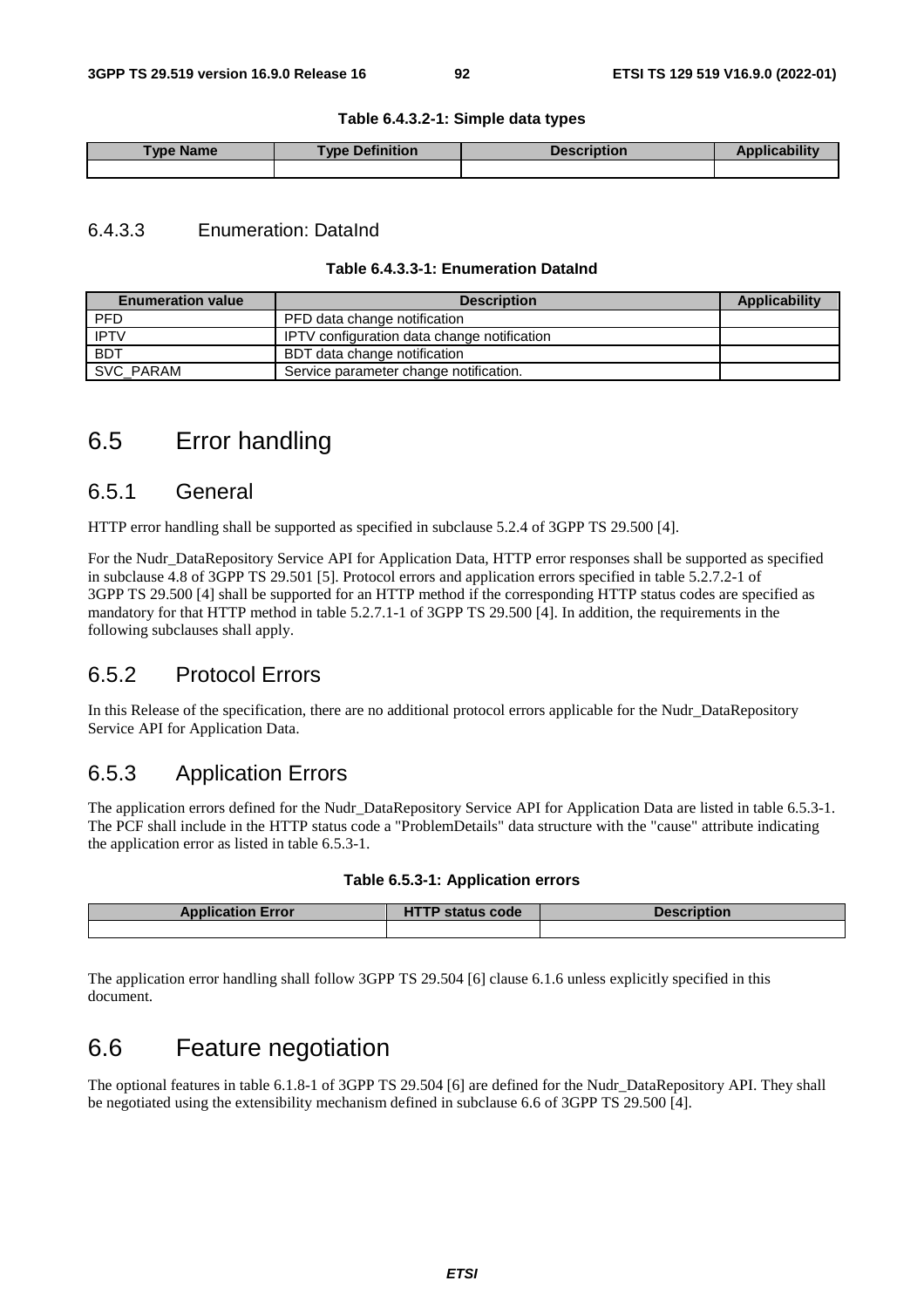# 7 Usage of Nudr\_DataRepository Service API for Structured Data for Exposure

# 7.1 Introduction

The following subclauses specify the usage of Nudr\_DataRepository service for exposure data. The principles specified in 3GPP TS 29.504 [6] are followed unless explicitly specified otherwise in the following subclauses.

## 7.2 Resources

### 7.2.1 Overview

This clause specifies the resources for the usage of the Unified Data Repository service for Structured Data for Exposure.

### 7.2.2 Resource Structure

{apiRoot}/nudr-dr/<apiVersion>/exposure-data



### **Figure 7.2.2-1: Resource URI structure of the Nudr\_DataRepository API for exposure data**

Table 7.2.2-1 provides an overview of the resources and applicable HTTP methods.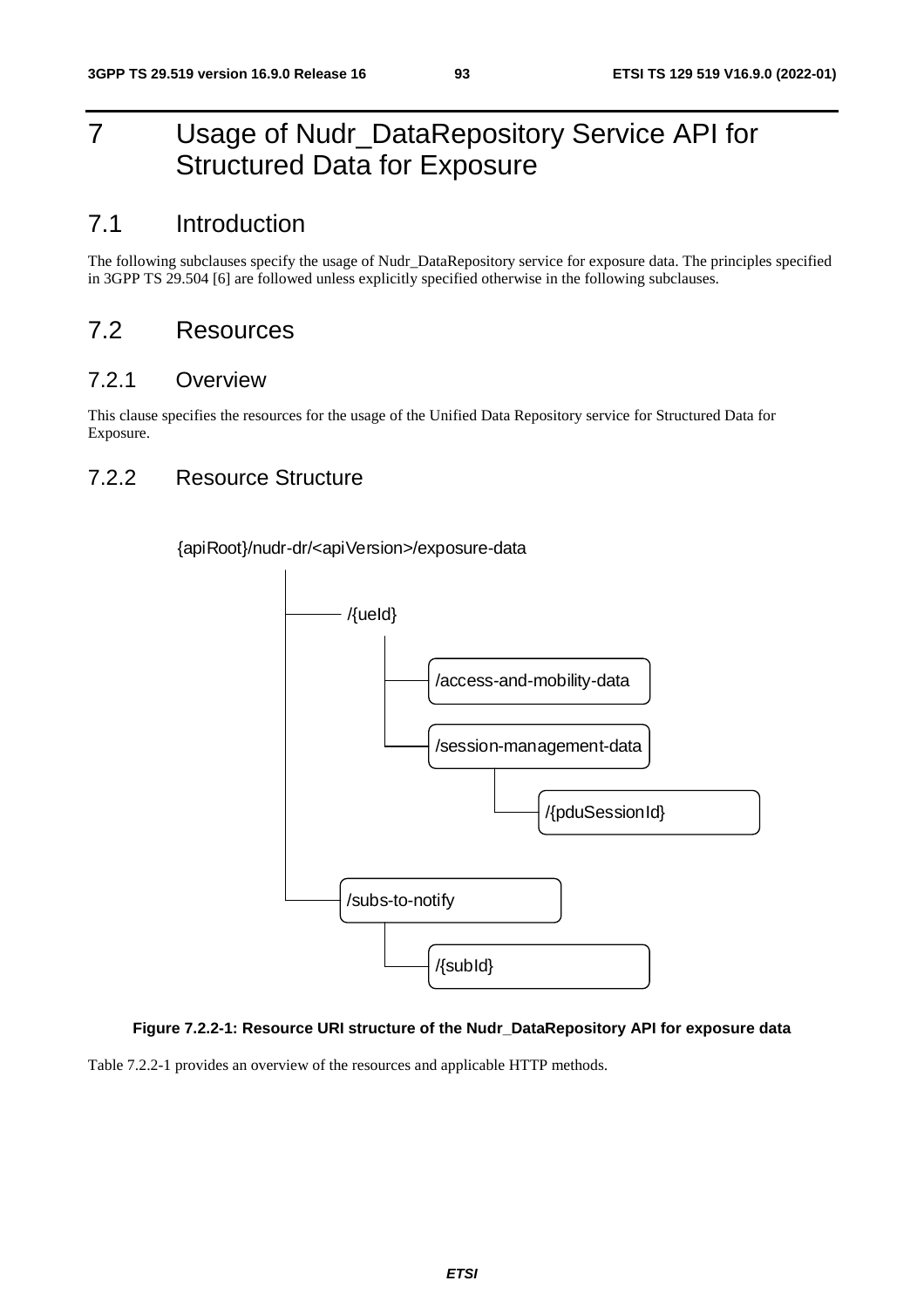| <b>Resource name</b>                         | <b>Resource URI</b>                                                  | <b>HTTP method</b> | <b>Description</b>                                                                             |
|----------------------------------------------|----------------------------------------------------------------------|--------------------|------------------------------------------------------------------------------------------------|
| <b>AccessAndMobility</b><br>Data             | /exposure-data/{ueld}/<br>access-and-mobility-data                   | PUT                | Create and update the access and mobility<br>exposure data for a UE                            |
|                                              |                                                                      | <b>PATCH</b>       | Update the access and mobility exposure<br>data for a $UE$ .                                   |
|                                              |                                                                      | <b>GET</b>         | Retrieve the access and mobility exposure<br>data for a UE                                     |
|                                              |                                                                      | <b>DELETE</b>      | Delete the access and mobility exposure<br>data for a UE                                       |
| PduSessionManag<br>ementData                 | /exposure-data/{ueld}/<br>session-management-data/<br>{pduSessionId} | <b>PUT</b>         | Create and update the session management<br>data for a UE and for an individual PDU<br>session |
|                                              |                                                                      | <b>GET</b>         | Retrieve the session management data for a<br>UE and for an individual PDU session             |
|                                              |                                                                      | <b>DELETE</b>      | Delete the session management data for a<br>UE and for an individual PDU session               |
| <b>ExposureDataSubs</b><br>criptions         | /exposure-data/subs-to-notify                                        | <b>POST</b>        | Create a subscription to receive notifications<br>on exposure data changes.                    |
| IndividuaExposure<br><b>DataSubscription</b> | /exposure-data/subs-to-notify/<br>{subld}                            | <b>PUT</b>         | Modify a subscription to receive notifications<br>on exposure data changes.                    |
|                                              |                                                                      | <b>DELETE</b>      | Delete a subscription identified by {subld}.                                                   |

**Table 7.2.2-1: Resources and methods overview** 

### 7.2.3 Resource: AccessAndMobilityData

### 7.2.3.1 Description

This resource represents the exposure data related to access and mobility.

### 7.2.3.2 Resource definition

#### Resource URI: **{apiRoot}/nudr-dr/<apiVersion>/exposure-data/{ueId}/access-and-mobility-data**

This resource shall support the resource URI variables defined in table 7.2.3.2-1.

| <b>Name</b> | Data type | <b>Definition</b>                                                                   |
|-------------|-----------|-------------------------------------------------------------------------------------|
| lapiRoot    | string    | See 3GPP TS 29.504 [6] subclause 6.1.1.                                             |
| apiVersion  | string    | See 3GPP TS 29.504 [6] subclause 6.1.1.                                             |
| lueld       | VarUeld   | Represents the SUPI or GPSI. Data type VarUeld is defined in<br>3GPP TS 29.571 [7]. |

### 7.2.3.3 Resource Standard Methods

### 7.2.3.3.1 PUT

This method shall support the URI query parameters specified in table 7.2.3.3.1-1.

#### **Table 7.2.3.3.1-1: URI query parameters supported by the PUT method on this resource**

| <b>Name</b> | Data type | <b>Cardinality</b> | <b>Description</b> |
|-------------|-----------|--------------------|--------------------|
| ln/a        |           |                    |                    |

This method shall support the request data structures specified in table 7.2.3.3.1-2 and the response data structures and response codes specified in table 7.2.3.3.1-3.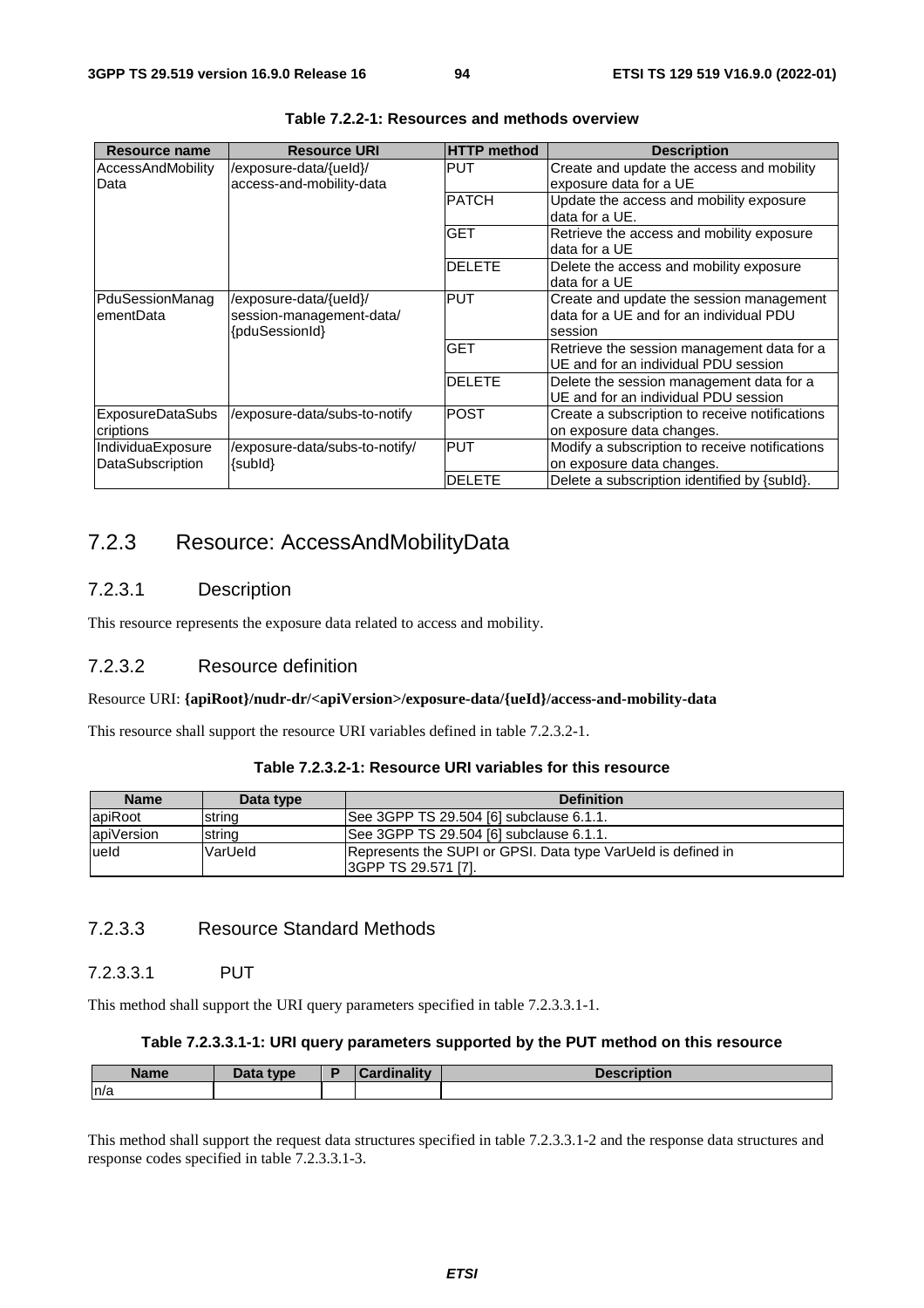### **Table 7.2.3.3.1-2: Data structures supported by the PUT Request Body on this resource**

| Data<br>type                 |    | <br>Cardinalitv | Description                                                |
|------------------------------|----|-----------------|------------------------------------------------------------|
| <b>AccessAndMobilityData</b> | ΙM |                 | Access and mobility data for the UE is created or updated. |

#### **Table 7.2.3.3.1-3: Data structures supported by the PUT Response Body on this resource**

| Data type             | Р | Cardinality | <b>Response</b><br>codes | <b>Description</b>                                                                                                                                                      |
|-----------------------|---|-------------|--------------------------|-------------------------------------------------------------------------------------------------------------------------------------------------------------------------|
| AccessAndMobilityData | M |             | 201 Created              | Successful case.<br>The resource has been successfully created and a<br>response body containing a representation of the<br>access and mobility data shall be returned. |
| AccessAndMobilityData | M |             | 200 OK                   | Successful case.<br>The resource has been successfully updated and a<br>response body containing a representation of the<br>access and mobility data shall be returned. |
| n/a                   |   |             |                          | 204 No Content Successful case.<br>The resource has been successfully updated and no<br>additional content is to be sent in the response<br>message.                    |
| NOTE:                 |   |             |                          | The HTTP status code for the PUT method listed in table 5.2.7.1-1 of 3GPP TS 29.500 [4] also apply.                                                                     |

#### **Table 7.2.3.3.1-4: Headers supported by the 201 Response Code on this resource**

| <b>Name</b> | Data type |   | <b>Cardinality</b> | <b>Description</b>                                                                                                                                                             |
|-------------|-----------|---|--------------------|--------------------------------------------------------------------------------------------------------------------------------------------------------------------------------|
| Location    | string    | м |                    | Contains the URI of the newly created resource, according to<br>the structure: {apiRoot}/nudr-dr/ <apiversion>/exposure-<br/>data/{ueld}/access-and-mobility-data</apiversion> |

### 7.2.3.3.2 GET

This method shall support the URI query parameters specified in table 7.2.3.3.2-1.

#### **Table 7.2.3.3.2-1: URI query parameters supported by the GET method on this resource**

| <b>Name</b> | Data type                | <b>Cardinality</b> | <b>Description</b>                                                                                                       |
|-------------|--------------------------|--------------------|--------------------------------------------------------------------------------------------------------------------------|
| supp-feat   | <b>SupportedFeatures</b> | 0                  | The features supported by the NF service consumer.<br>See 3GPP TS 29.500 [4] subclause 6.6.2 and<br>I3GPP TS 29.571 [7]. |

This method shall support the request data structures specified in table 7.2.3.3.2-2 and the response data structures and response codes specified in table 7.2.3.3.2-3.

#### **Table 7.2.3.3.2-2: Data structures supported by the GET Request Body on this resource**

| Data<br>type | .<br>-- | <b>Description</b> |
|--------------|---------|--------------------|
| n/a          |         |                    |

### **Table 7.2.3.3.2-3: Data structures supported by the GET Response Body on this resource**

| Data type             |   | <b>Cardinality</b> | <b>Response</b><br>codes | <b>Description</b>                                                                                  |
|-----------------------|---|--------------------|--------------------------|-----------------------------------------------------------------------------------------------------|
| AccessAndMobilityData | M |                    | 200 OK                   | The response body contains the access and<br>mobility data.                                         |
| NOTE:                 |   |                    |                          | The HTTP status code for the GET method listed in table 5.2.7.1-1 of 3GPP TS 29.500 [4] also apply. |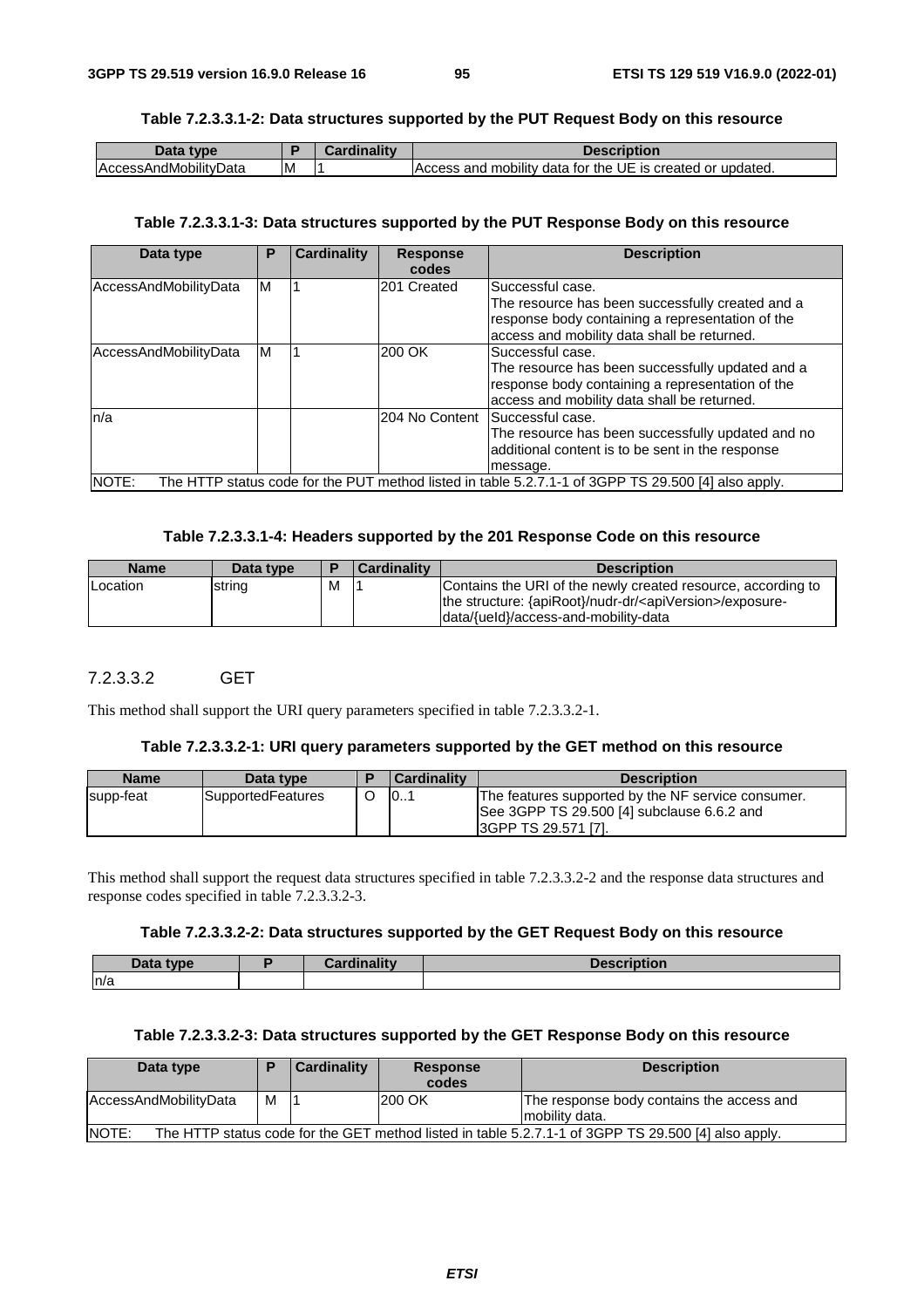### 7.2.3.3.3 DELETE

This method shall support the URI query parameters specified in table 7.2.3.3.3-1.

#### **Table 7.2.3.3.3-1: URI query parameters supported by the DELETE method on this resource**

| Name | <b>Data type</b><br>Dala | <b>Cardinality</b> | .<br><b><i>CONTRACTOR</i></b><br><b>Description</b> |
|------|--------------------------|--------------------|-----------------------------------------------------|
| ln/a |                          |                    |                                                     |

This method shall support the request data structures specified in table 7.2.3.3.3-2 and the response data structures and response codes specified in table 7.2.3.3.3-3.

#### **Table 7.2.3.3.3-2: Data structures supported by the DELETE Request Body on this resource**

| Data tvne   |      | $1000-1$  |
|-------------|------|-----------|
| <b>Data</b> | $-1$ | חטנוטווי. |
| n/a         |      |           |

#### **Table 7.2.3.3.3-3: Data structures supported by the DELETE Response Body on this resource**

| Data type                                                                                                       | P | <b>Cardinality</b> | <b>Response</b><br>codes | <b>Description</b>                                          |  |  |  |
|-----------------------------------------------------------------------------------------------------------------|---|--------------------|--------------------------|-------------------------------------------------------------|--|--|--|
| In/a                                                                                                            |   |                    | 204 No Content           | Upon success, an empty response body shall be<br>Ireturned. |  |  |  |
| NOTE:<br>The HTTP status code for the DELETE method listed in table 5.2.7.1-1 of 3GPP TS 29.500 [4] also apply. |   |                    |                          |                                                             |  |  |  |

### 7.2.3.3.4 PATCH

This method shall support the URI query parameters specified in table 7.2.3.3.4-1.

### **Table 7.2.3.3.4-1: URI query parameters supported by the PATCH method on this resource**

| <b>Name</b> | <b>Data type</b> | Cardinality | Description |
|-------------|------------------|-------------|-------------|
| ln/a        |                  |             |             |

This method shall support the request data structures specified in table 7.2.3.3.4-2 and the response data structures and response codes specified in table 7.2.3.3.4-3.

### **Table 7.2.3.3.4-2: Data structures supported by the PATCH Request Body on this resource**

| Data<br>type                                      |   | .<br>. .<br>Cardi<br>inolity | <b>Description</b>                                        |
|---------------------------------------------------|---|------------------------------|-----------------------------------------------------------|
| <br>$\cdot$ .<br>Data<br>. ıMobilit.<br><b>AC</b> | M |                              | <br>UE.<br>tor the<br>mobility a<br>ano<br>data<br>Access |

#### **Table 7.2.3.3.4-3: Data structures supported by the PATCH Response Body on this resource**

|        | Data type                                                                                             |  | <b>Cardinality</b> | <b>Response</b><br>codes | <b>Description</b>                                                  |  |  |
|--------|-------------------------------------------------------------------------------------------------------|--|--------------------|--------------------------|---------------------------------------------------------------------|--|--|
| In/a   |                                                                                                       |  |                    |                          | 204 No Content Upon successful modification there is no body in the |  |  |
|        |                                                                                                       |  |                    |                          | response message.                                                   |  |  |
| INOTE: | The HTTP status code for the PATCH method listed in table 5.2.7.1-1 of 3GPP TS 29.500 [4] also apply. |  |                    |                          |                                                                     |  |  |

## 7.2.4 Resource: PduSessionManagementData

### 7.2.4.1 Description

This resource represents the exposure data related to session and management data for a given subscriber and a given PDU session.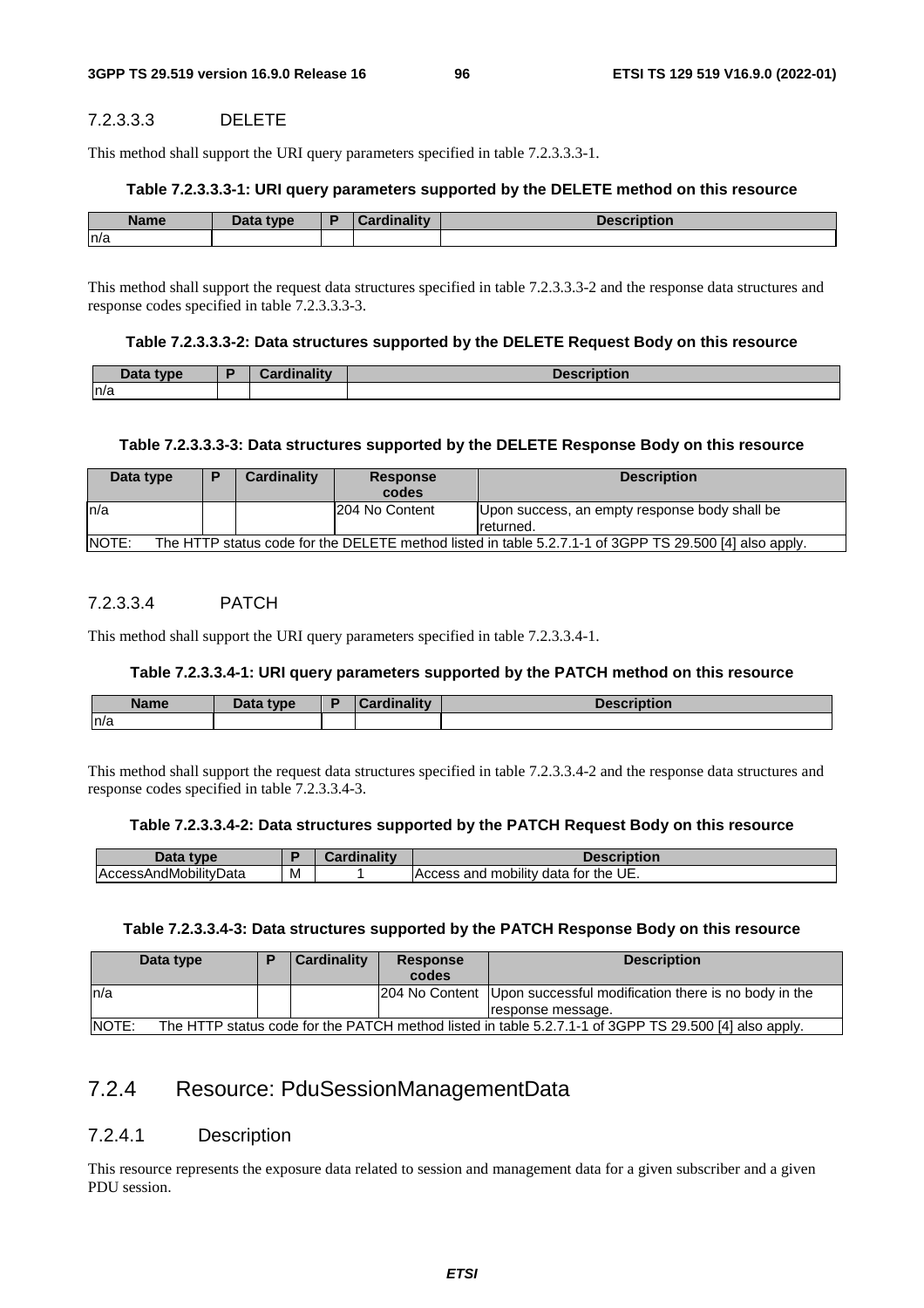### 7.2.4.2 Resource definition

Resource URI: **{apiRoot}/nudr-dr/<apiVersion>/exposure-data/{ueId}/session-management-data/{pduSessionId}**

This resource shall support the resource URI variables defined in table 7.2.4.2-1.

| <b>Name</b>           | Data type     | <b>Definition</b>                                                                                  |
|-----------------------|---------------|----------------------------------------------------------------------------------------------------|
| apiRoot               | string        | See 3GPP TS 29.504 [6] subclause 6.1.1.                                                            |
| apiVersion            | string        | See 3GPP TS 29.504 [6] subclause 6.1.1.                                                            |
| lueld                 | VarUeld       | Represents the SUPI or GPSI. Data type VarUeld is defined in<br>SGPP TS 29.571 [7].                |
| <b>I</b> pduSessionId | lPduSessionId | Identifies an individual PDU session. Data type PduSessionId is defined in<br> 3GPP TS 29.571 [7]. |

### 7.2.4.3 Resource Standard Methods

### 7.2.4.3.1 PUT

This method shall support the URI query parameters specified in table 7.2.4.3.1-1.

### **Table 7.2.4.3.1-1: URI query parameters supported by the PUT method on this resource**

| <b>Name</b> | <b>Pata type</b> | ببهزا ومعاز<br> | <b>Description</b> |
|-------------|------------------|-----------------|--------------------|
| ln/a        |                  |                 |                    |

This method shall support the request data structures specified in table 7.2.4.3.1-2 and the response data structures and response codes specified in table 7.2.4.3.1-3.

### **Table 7.2.4.3.1-2: Data structures supported by the PUT Request Body on this resource**

| Data<br>'vne                     |   | -1145<br>nalitv | cription                                                                      |
|----------------------------------|---|-----------------|-------------------------------------------------------------------------------|
| Pdu.<br>Data<br>ssionManadementL | M |                 | management data for a UE and a PDU<br><b>Session</b><br>session is<br>created |

### **Table 7.2.4.3.1-3: Data structures supported by the PUT Response Body on this resource**

| Data type           | Р | <b>Cardinality</b> | <b>Response</b> | <b>Description</b>                                                                                  |
|---------------------|---|--------------------|-----------------|-----------------------------------------------------------------------------------------------------|
|                     |   |                    | <b>Codes</b>    |                                                                                                     |
| PduSessionManagemen | M |                    | 201 Created     | Successful case.                                                                                    |
| <b>ItData</b>       |   |                    |                 | The resource has been successfully created and a                                                    |
|                     |   |                    |                 | response body containing a representation of the                                                    |
|                     |   |                    |                 | session management data shall be returned.                                                          |
| PduSessionManagemen | M |                    | 200 OK          | Successful case.                                                                                    |
| <b>ItData</b>       |   |                    |                 | The resource has been successfully updated and a                                                    |
|                     |   |                    |                 | response body containing a representation of the                                                    |
|                     |   |                    |                 | session management data shall be returned.                                                          |
| ln/a                |   |                    | 204 No Content  | lSuccessful case.                                                                                   |
|                     |   |                    |                 | The resource has been successfully updated and no                                                   |
|                     |   |                    |                 | additional content is to be sent in the response                                                    |
|                     |   |                    |                 | message.                                                                                            |
| NOTE:               |   |                    |                 | The HTTP status code for the PUT method listed in Table 5.2.7.1-1 of 3GPP TS 29.500 [4] also apply. |

### **Table 7.2.4.3.1-4: Headers supported by the 201 Response Code on this resource**

| <b>Name</b> | Data type |   | <b>Cardinality</b> | <b>Description</b>                                                                                                                                                                            |
|-------------|-----------|---|--------------------|-----------------------------------------------------------------------------------------------------------------------------------------------------------------------------------------------|
| Location    | string    | M |                    | Contains the URI of the newly created resource, according to<br>the structure: {apiRoot}/nudr-dr/ <apiversion>/exposure-<br/> data/{ueld}/session-management-data/{pduSessionId}</apiversion> |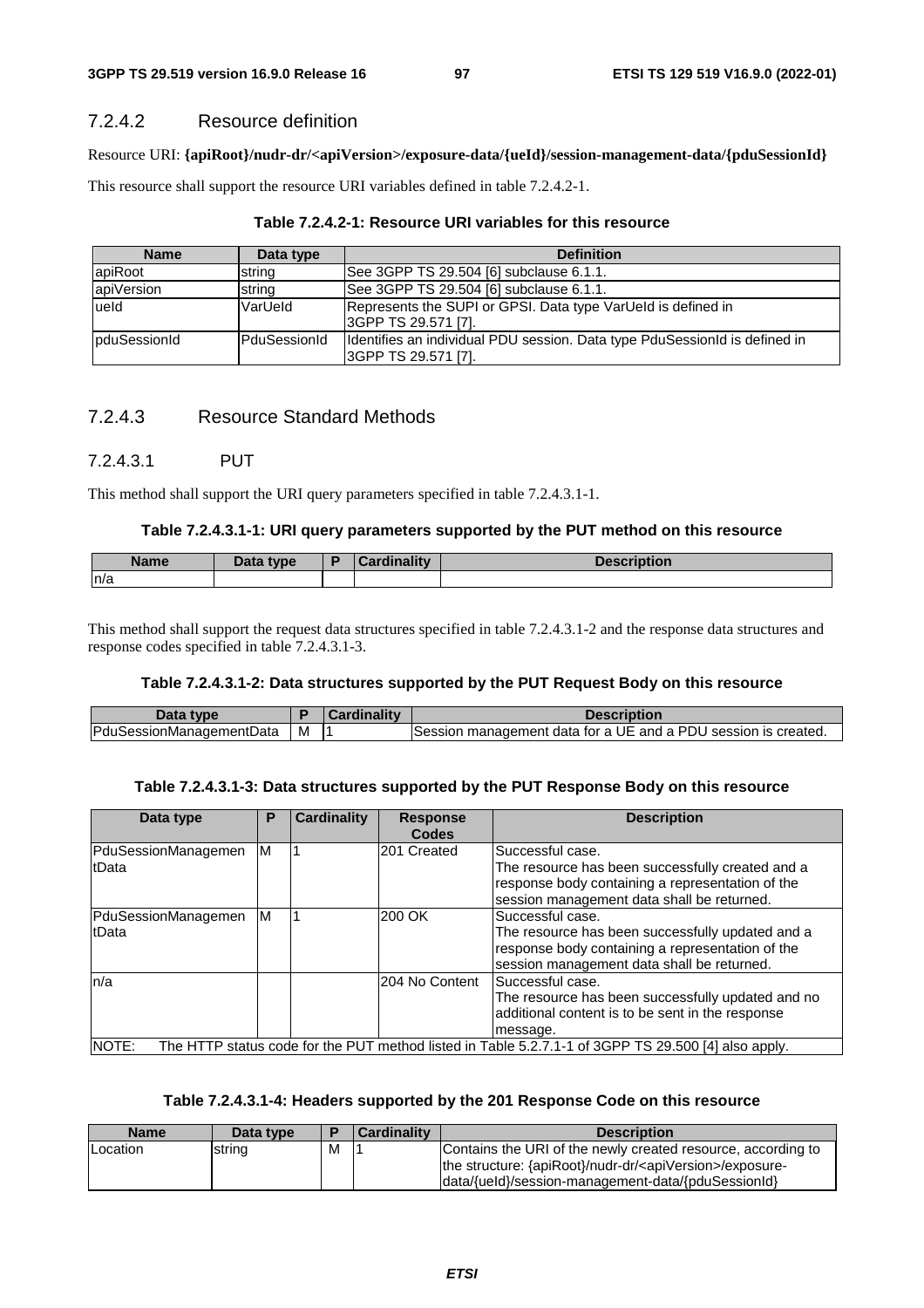### 7.2.4.3.2 GET

This method shall support the URI query parameters specified in table 7.2.4.3.2-1.

### **Table 7.2.4.3.2-1: URI query parameters supported by the GET method on this resource**

| <b>Name</b> | Data type                |   | <b>Cardinality</b> | <b>Description</b>                                                                                                                                                                                             |
|-------------|--------------------------|---|--------------------|----------------------------------------------------------------------------------------------------------------------------------------------------------------------------------------------------------------|
| ipv4-addr   | llpv4Addr                |   | 101                | UE IPv4 address.                                                                                                                                                                                               |
| ipv6-prefix | Ipv6Prefix               |   | 101                | UE IPv6 prefix.                                                                                                                                                                                                |
| ldnn        | <b>D</b> nn              |   | 101                | Identifies a DNN.                                                                                                                                                                                              |
| fields      | array(string)            |   | 1N                 | When the NF consumer only retrieves a subset of the resource,<br>the "fields" query parameter shall be included. The "fields" query<br>parameter contains the pointers of the attribute(s) to be<br>retrieved. |
| supp-feat   | <b>SupportedFeatures</b> | O | 0.1                | The features supported by the NF service consumer.<br>See 3GPP TS 29.500 [4] subclause 6.6.2 and<br>3GPP TS 29.571 [7].                                                                                        |

This method shall support the request data structures specified in table 7.2.4.3.2-2 and the response data structures and response codes specified in table 7.2.4.3.2-3.

### **Table 7.2.4.3.2-2: Data structures supported by the GET Request Body on this resource**

| Data type | <b><i>Poralinality</i></b> | Jes <sup>,</sup><br>puvil |
|-----------|----------------------------|---------------------------|
| n/a       |                            |                           |

### **Table 7.2.4.3.2-3: Data structures supported by the GET Response Body on this resource**

| Data type            |   | <b>Cardinality</b> | <b>Response</b><br><b>Codes</b> | <b>Description</b>                                                                                  |
|----------------------|---|--------------------|---------------------------------|-----------------------------------------------------------------------------------------------------|
| PduSessionManagement | М |                    | 1200 OK                         | The response body contains the session management                                                   |
| Data                 |   |                    |                                 | ldata.                                                                                              |
| NOTE:                |   |                    |                                 | The HTTP status code for the GET method listed in Table 5.2.7.1-1 of 3GPP TS 29.500 [4] also apply. |

### 7.2.4.3.3 DELETE

This method shall support the URI query parameters specified in table 7.2.4.3.3-1.

#### **Table 7.2.4.3.3-1: URI query parameters supported by the DELETE method on this resource**

| <b>Name</b> | Data type<br><i>_o</i> ua | B | <b>Tinality</b><br>`ord | <b>SCription</b> |
|-------------|---------------------------|---|-------------------------|------------------|
| n/a         |                           |   |                         |                  |

This method shall support the request data structures specified in table 7.2.4.3.3-2 and the response data structures and response codes specified in table 7.2.4.3.3-3.

#### **Table 7.2.4.3.3-2: Data structures supported by the DELETE Request Body on this resource**

| D <sub>2</sub><br>type<br>Dala | <b>Cordinality</b><br>.711 | Nescrintion<br><b>Description</b> |
|--------------------------------|----------------------------|-----------------------------------|
| n/a                            |                            |                                   |

#### **Table 7.2.4.3.3-3: Data structures supported by the DELETE Response Body on this resource**

| Data type |                                                                                                        |  | <b>Cardinality</b> | <b>Response</b><br>codes | <b>Description</b>                                        |  |  |  |
|-----------|--------------------------------------------------------------------------------------------------------|--|--------------------|--------------------------|-----------------------------------------------------------|--|--|--|
| n/a       |                                                                                                        |  |                    | 1204 No Content          | (Upon success, an empty response body shall be returned.) |  |  |  |
| NOTE:     | The HTTP status code for the DELETE method listed in table 5.2.7.1-1 of 3GPP TS 29.500 [4] also apply. |  |                    |                          |                                                           |  |  |  |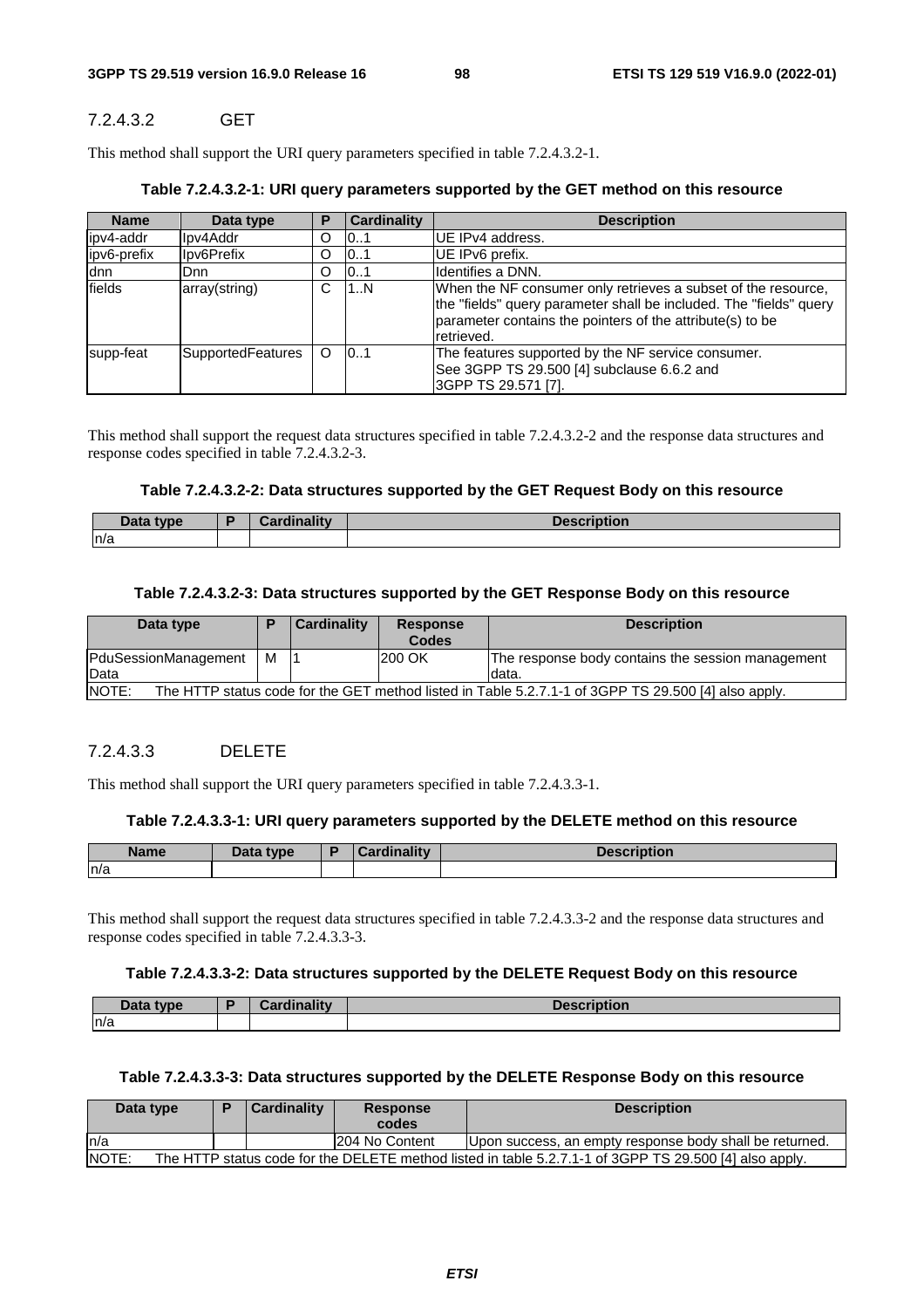### 7.2.5 Resource: ExposureDataSubscriptions

### 7.2.5.1 Description

This resource is used to represent subscriptions to notifications of exposure data modifications.

### 7.2.5.2 Resource Definition

#### Resource URI: **{apiRoot}/nudr-dr/<apiVersion>/exposure-data/subs-to-notify**

This resource shall support the resource URI variables defined in table 7.2.5.2-1.

#### **Table 7.2.5.2-1: Resource URI variables for this resource**

| <b>Name</b> | Data type | <b>Definition</b>                       |
|-------------|-----------|-----------------------------------------|
| apiRoot     | strina    | See 3GPP TS 29.504 [6] subclause 6.1.1. |
| apiVersion  | string    | See 3GPP TS 29.504 [6] subclause 6.1.1. |

### 7.2.5.3 Resource Standard Methods

### 7.2.5.3.1 POST

This method shall support the URI query parameters specified in table 7.2.5.3.1-1.

#### **Table 7.2.5.3.1-1: URI query parameters supported by the POST method on this resource**

| <b>Name</b> | $\Box$ ata type<br>Dala | ببهزا و مرزاوی و ۱ | $-1 - n$ and the same<br><b>DESCRIPTION</b> |
|-------------|-------------------------|--------------------|---------------------------------------------|
| ln/a        |                         |                    |                                             |

This method shall support the request data structures specified in table 7.2.5.3.1-2 and the response data structures and response codes specified in table 7.2.5.3.1-3.

#### **Table 7.2.5.3.1-2: Data structures supported by the POST Request Body on this resource**

| Data type                       |   | <b>Cardinality</b> | <b>Description</b>                                                 |
|---------------------------------|---|--------------------|--------------------------------------------------------------------|
| <b>ExposureDataSubscription</b> | M |                    | Identifies an individual subscription to notifications of exposure |
|                                 |   |                    | Idata modifications.                                               |

#### **Table 7.2.5.3.1-3: Data structures supported by the POST Response Body on this resource**

| Data type                    | Р | Cardinality | <b>Response</b><br>codes | <b>Description</b>                                                                                                                                                                                                                             |
|------------------------------|---|-------------|--------------------------|------------------------------------------------------------------------------------------------------------------------------------------------------------------------------------------------------------------------------------------------|
| ExposureDataSub<br>scription | м |             | 201 Created              | Upon success, a response body containing a representation<br>of the Individual subscription resource shall be returned.<br>The HTTP response shall include a "Location" HTTP header<br>that contains the resource URI of the created resource. |
| NOTE:<br>also apply.         |   |             |                          | The mandatory HTTP error status codes for the POST method listed in table 5.2.7.1-1 of 3GPP TS 29.500 [4]                                                                                                                                      |

#### **Table 7.2.5.3.1-4: Headers supported by the 201 Response Code on this resource**

| <b>Name</b> | Data type | E | Cardinality | <b>Description</b>                                                                                                                                                    |
|-------------|-----------|---|-------------|-----------------------------------------------------------------------------------------------------------------------------------------------------------------------|
| Location    | string    | м |             | Contains the URI of the newly created resource, according to<br>the structure: {apiRoot}/nudr-dr/ <apiversion>/exposure-<br/>data/subs-to-notify/{subld}</apiversion> |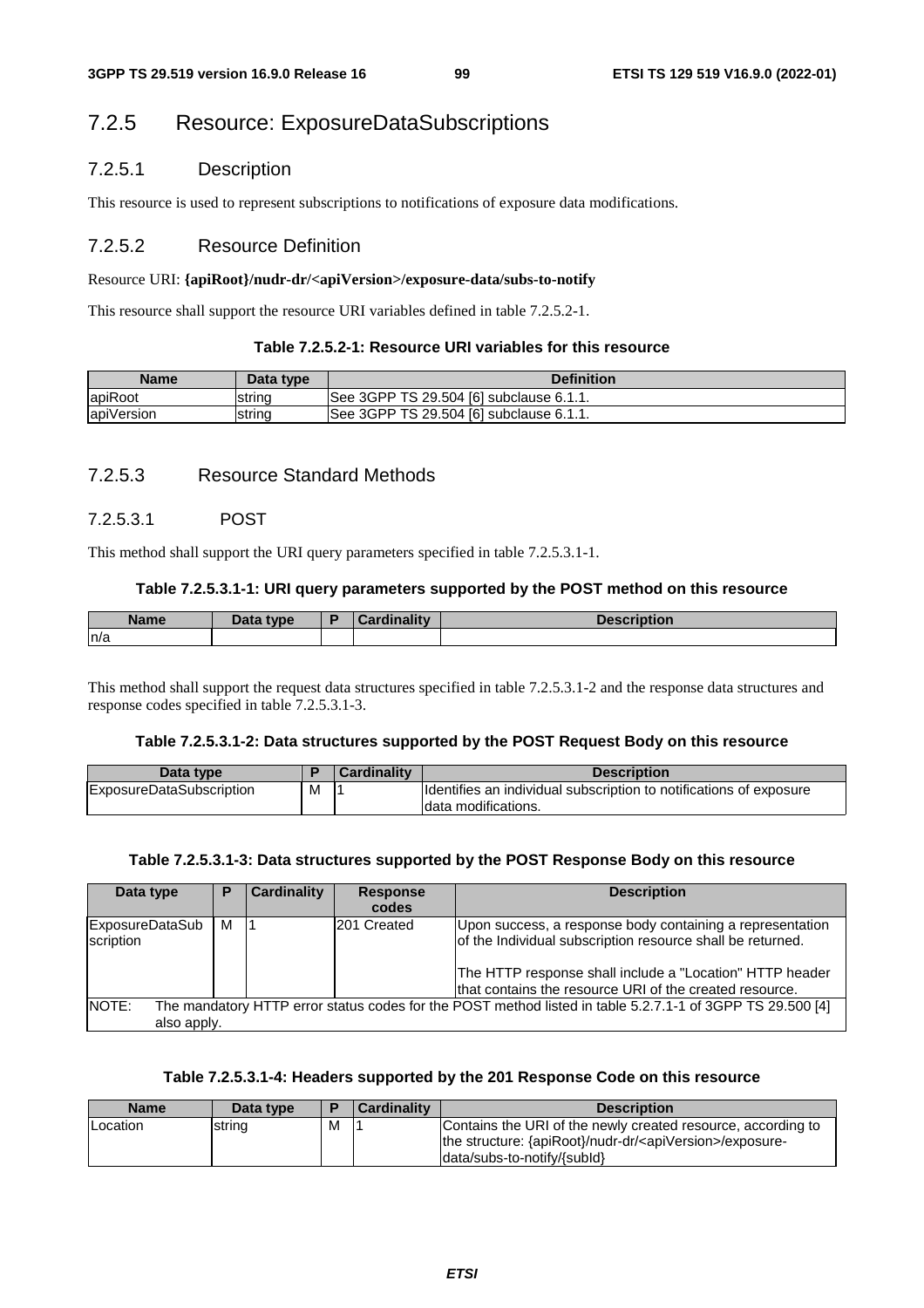# 7.2.6 Resource: IndividualExposureDataSubscription

### 7.2.6.1 Description

This resource represents an individual subscription to notifications of exposure data modifications.

### 7.2.6.2 Resource Definition

#### Resource URI: **{apiRoot}/nudr-dr/<apiVersion>/exposure-data/subs-to-notify/{subId}**

This resource shall support the resource URI variables defined in table 7.2.6.2-1.

#### **Table 7.2.6.2-1: Resource URI variables for this resource**

| <b>Name</b> | Data type | <b>Definition</b>                                                                                                                                                    |
|-------------|-----------|----------------------------------------------------------------------------------------------------------------------------------------------------------------------|
| apiRoot     | string    | See 3GPP TS 29.504 [6] subclause 6.1.1.                                                                                                                              |
| apiVersion  | string    | See 3GPP TS 29.504 [6] subclause 6.1.1.                                                                                                                              |
| subld       | string    | Identifies an individual subscription to notifications. The value is allocated by the UDR<br>Iduring creation of the Individual Exposure Data Subscription resource. |

### 7.2.6.3 Resource Standard Methods

### 7.2.6.3.1 PUT

This method shall support the URI query parameters specified in table 7.2.6.3.1-1.

### **Table 7.2.6.3.1-1: URI query parameters supported by the PUT method on this resource**

| <b>Name</b> | $R = 1$<br>type<br>Data | $r$ ardinality<br>$\sim$ | <b><i><u>PERSONAL PROPERTY AND INCOME.</u></i></b><br>VIIDUON. |
|-------------|-------------------------|--------------------------|----------------------------------------------------------------|
| n/a         |                         |                          |                                                                |

This method shall support the request data structures specified in table 7.2.6.3.1-2 and the response data structures and response codes specified in table 7.2.6.3.1-3.

### **Table 7.2.6.3.1-2: Data structures supported by the PUT Request Body on this resource**

| Data type                       |   | <b>Cardinality</b> | <b>Description</b>                                                      |
|---------------------------------|---|--------------------|-------------------------------------------------------------------------|
| <b>ExposureDataSubscription</b> | M |                    | Identifies an individual subscription to notifications of exposure data |
|                                 |   |                    | Imodifications.                                                         |

### **Table 7.2.6.3.1-3: Data structures supported by the PUT Response Body on this resource**

| Data type                           | Р | <b>Cardinality</b> | <b>Response</b><br>codes | <b>Description</b>                                                                                                                                              |
|-------------------------------------|---|--------------------|--------------------------|-----------------------------------------------------------------------------------------------------------------------------------------------------------------|
| <b>ExposureData</b><br>Subscription | М |                    | 200 OK                   | The individual subscription resource was updated successfully<br>and a body with the modified subscription to notifications about<br>exposure data is returned. |
| n/a                                 |   |                    | 204 No Content           | The individual subscription resource was successfully<br>Imodified.                                                                                             |
| NOTE:<br>also apply.                |   |                    |                          | The mandatory HTTP error status codes for the PUT method listed in Table 5.2.7.1-1 of 3GPP TS 29.500 [4]                                                        |

### 7.2.6.3.2 DELETE

This method shall support the URI query parameters specified in table 7.2.6.3.2-1.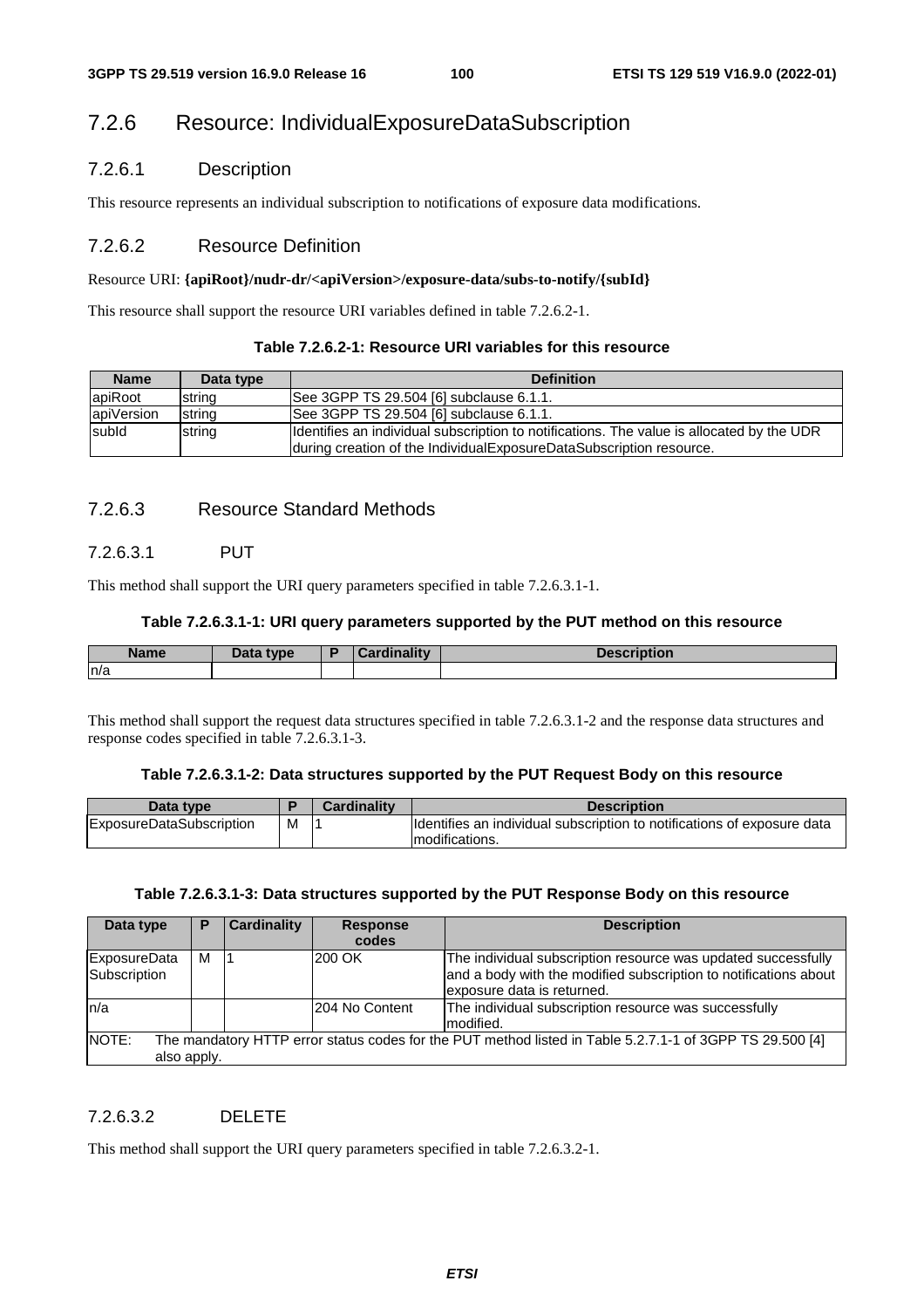#### **Table 7.2.6.3.1-1: URI query parameters supported by the DELETE method on this resource**

| <b>Name</b> | Data type | <b>Cordinality</b><br>aanty<br>oar t | <b>Description</b> |
|-------------|-----------|--------------------------------------|--------------------|
| ln/a        |           |                                      |                    |

This method shall support the request data structures specified in table 7.2.6.3.2-2 and the response data structures and response codes specified in table 7.2.6.3.2-3.

### **Table 7.2.6.3.2-2: Data structures supported by the DELETE Request Body on this resource**

| That<br>tvne | <br>$\sim$ $\sim$ $\sim$<br>------- | .                                            |
|--------------|-------------------------------------|----------------------------------------------|
| ln/a         |                                     | be empty.<br>shall<br>The<br>request<br>body |

#### **Table 7.2.6.3.2-3: Data structures supported by the DELETE Response Body on this resource**

| Data type | Þ                                                                                                                          | <b>Cardinality</b> | <b>Response</b><br>codes | <b>Description</b>                                      |  |  |  |
|-----------|----------------------------------------------------------------------------------------------------------------------------|--------------------|--------------------------|---------------------------------------------------------|--|--|--|
| ln/a      |                                                                                                                            | 204 No Content     |                          | Upon success, an empty response body shall be returned. |  |  |  |
| NOTE:     | The mandatory HTTP error status codes for the DELETE method listed in Table 5.2.7.1-1 of<br>3GPP TS 29.500 [4] also apply. |                    |                          |                                                         |  |  |  |

# 7.3 Data Model

### 7.3.1 General

This subclause specifies the application data model supported by the API.

Table 7.3.1-1 specifies the data types defined for the Nudr\_DataRepository for Exposure Data service based interface protocol.

| Table 7.3.1-1: Nudr_DataRepository specific Data Types for Exposure Data |  |  |  |  |
|--------------------------------------------------------------------------|--|--|--|--|
|--------------------------------------------------------------------------|--|--|--|--|

| Data type                      | <b>Section defined</b> | <b>Description</b>                                                                 | <b>Applicability</b> |
|--------------------------------|------------------------|------------------------------------------------------------------------------------|----------------------|
| <b>AccessAndMobilityData</b>   | 7.3.2.2                |                                                                                    |                      |
| ExposureDataChangeNotification | 7.3.2.5                | Contains changed exposure data for one<br>UE for which Notification was requested. |                      |
| ExposureDataSubscription       | 7.3.2.4                | Subscription to Notifications about<br>Exposure Data.                              |                      |
| PduSessionManagementData       | 7.3.2.3                |                                                                                    |                      |
| PduSessionStatus               | 7.3.3.3                | Represents the state of the PDU session,<br>i.e. active or released.               |                      |

Table 7.3.1-2 specifies data types re-used by the Nudr\_DataRepository for Exposure Data service based interface protocol from other specifications, including a reference to their respective specifications and when needed, a short description of their use within the Nudr\_DataRepository for Exposure Data service based interface.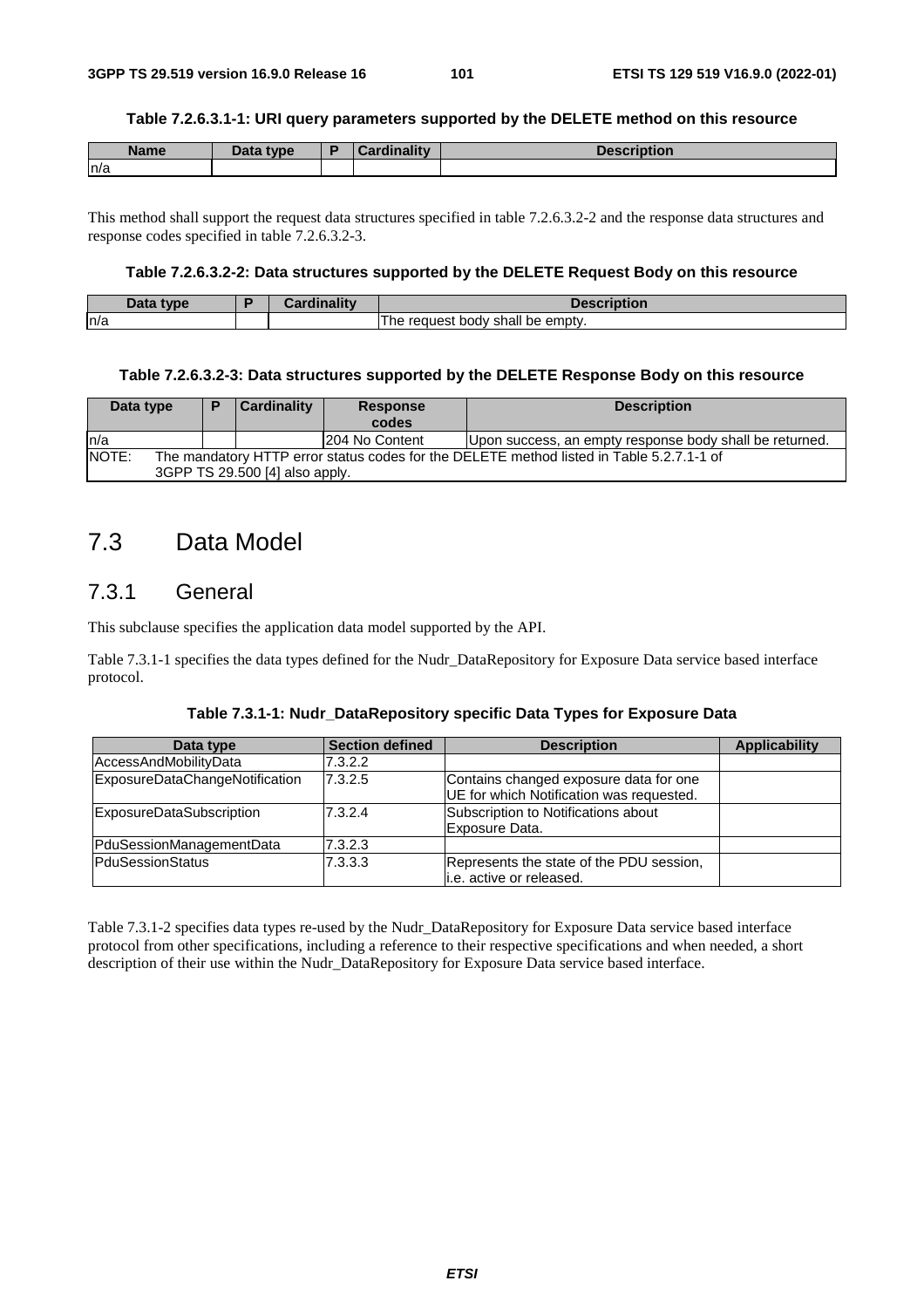| Data type                | <b>Reference</b>    | <b>Comments</b>                                                      | <b>Applicability</b> |
|--------------------------|---------------------|----------------------------------------------------------------------|----------------------|
| AccessType               | 3GPP TS 29.571 [7]  | Identifies the access type, i.e. 3GPP access or Non-<br>3GPP access. |                      |
| CmInfo                   | 3GPP TS 29.518 [10] | Describes the connectivity management state of a<br>UE.              |                      |
| <b>DateTime</b>          | 3GPP TS 29.571 [7]  |                                                                      |                      |
| Dnai                     | 3GPP TS 29.571 [7]  | Identifies a Data network access identifier.                         |                      |
| Dnn                      | 3GPP TS 29.571 [7]  | Identifies a Data Network Name.                                      |                      |
| Ipv4Addr                 | 3GPP TS 29.571 [7]  | The IPv4 Address.                                                    |                      |
| Ipv6Addr                 | 3GPP TS 29.571 [7]  | The Ipv6 Address.                                                    |                      |
| Ipv6Prefix               | 3GPP TS 29.571 [7]  | The Ipv6 Address Prefix.                                             |                      |
| PduSessionId             | 3GPP TS 29.571 [7]  | PDU Session Identifier                                               |                      |
| PduSessionType           | 3GPP TS 29.571 [7]  | PDU Session type.                                                    |                      |
| Pimnid                   | 3GPP TS 29.571 [7]  | Identifies a PLMN.                                                   |                      |
| RatType                  | 3GPP TS 29.571 [7]  | Identifies a RAT type.                                               |                      |
| Rminfo                   | 3GPP TS 29.518 [10] | Describes the registration management state of a UE.                 |                      |
| RouteToLocation          | 3GPP TS 29.571 [7]  | A traffic route to/from a DNAI.                                      |                      |
| TimeZone                 | 3GPP TS 29.571 [7]  | Identifies a time zone.                                              |                      |
| <b>SmsSupport</b>        | 3GPP TS 29.518 [10] | Indicates the supported SMS delivery of a UE.                        |                      |
| <b>SupportedFeatures</b> | 3GPP TS 29.571 [7]  | Used to negotiate the applicability of the optional<br>features.     |                      |
| <b>UeReachability</b>    | 3GPP TS 29.518 [10] | Describes the reachability of the UE.                                |                      |
| Uri                      | 3GPP TS 29.571 [7]  |                                                                      |                      |
| <b>UserLocation</b>      | 3GPP TS 29.571 [7]  | Identifies the user location.                                        |                      |
| VarUeld                  | 3GPP TS 29.571 [7]  | String represents the SUPI or GPSI.                                  |                      |

**Table 7.3.1-2: Nudr\_DataRepository re-used Data Types for Exposure Data** 

# 7.3.2 Structured data types

### 7.3.2.1 Introduction

This subclause defines the structures to be used in resource representations.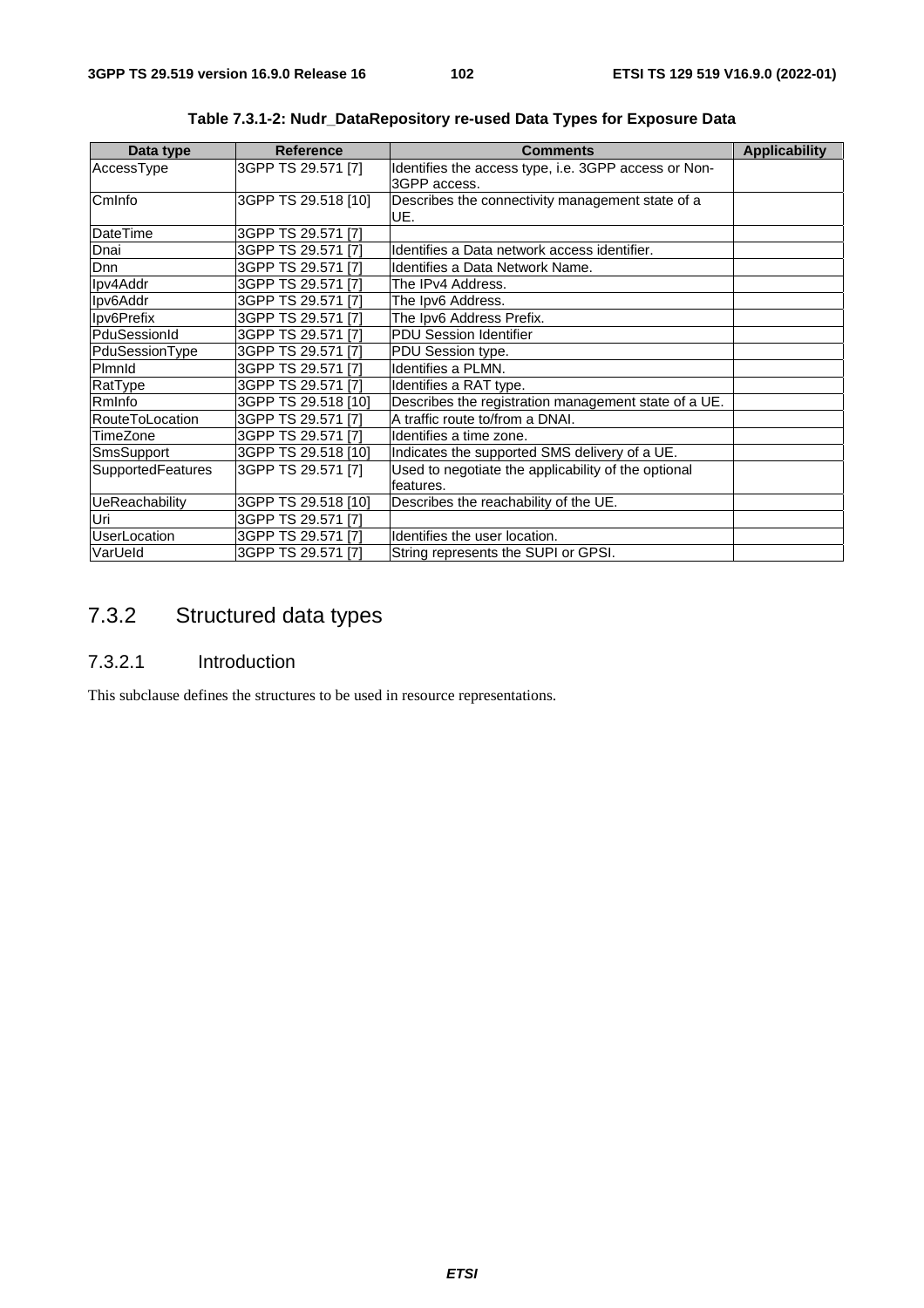# 7.3.2.2 Type AccessAndMobilityData

| <b>Attribute name</b> | Data type             | P                  | <b>Cardinality</b> | <b>Description</b>                                                                                       | <b>Applicability</b> |
|-----------------------|-----------------------|--------------------|--------------------|----------------------------------------------------------------------------------------------------------|----------------------|
| location              | <b>UserLocation</b>   | O                  | 0.1                | Current location for the UE, which can                                                                   |                      |
|                       |                       |                    |                    | be a combination of E-UTRA, NR and                                                                       |                      |
|                       |                       |                    |                    | non-3GPP access location.                                                                                |                      |
| <b>locationTs</b>     | DateTime              | O                  | 0.1                | Indicates when the location was last                                                                     |                      |
|                       |                       |                    |                    | updated.                                                                                                 |                      |
| timeZone              | <b>TimeZone</b>       | O                  | 01                 | Current time zone for the UE.                                                                            |                      |
| timeZoneTs            | <b>DateTime</b>       | $\overline{\circ}$ | 0.1                | Indicates when the timeZone was last                                                                     |                      |
|                       |                       |                    |                    | updated.                                                                                                 |                      |
| accessType            | AccessType            | O                  | 0.1                | Current access type for the UE (3GPP                                                                     |                      |
| accessTypeTs          | DateTime              | O                  | 0.1                | access or non-3GPP access).<br>Indicates when the accessType was last                                    |                      |
|                       |                       |                    |                    | updated.                                                                                                 |                      |
| regStates             | array(RmInfo)         | O                  | 1.N                | Describes the registration management                                                                    |                      |
|                       |                       |                    |                    | state of the UE.                                                                                         |                      |
| regStatesTs           | <b>DateTime</b>       | O                  | 0.1                | Indicates when the regStates were last                                                                   |                      |
|                       |                       |                    |                    | updated.                                                                                                 |                      |
| connStates            | array(CmInfo)         | O                  | 1N                 | Describes the connectivity management                                                                    |                      |
|                       |                       |                    |                    | state of the UE.                                                                                         |                      |
| connStatesTs          | <b>DateTime</b>       | O                  | 0.1                | Indicates when the connStates were last                                                                  |                      |
|                       |                       |                    |                    | updated.                                                                                                 |                      |
| reachabilityStatus    | <b>UeReachability</b> | O                  | 01                 | Describes the reachability of the UE.                                                                    |                      |
| reachabilityStatusTs  | <b>DateTime</b>       | $\circ$            | 0.1                | Indicates when the reachabilityStatus                                                                    |                      |
|                       |                       |                    |                    | was last updated.                                                                                        |                      |
| smsOverNasStatus      | SmsSupport            | O                  | 0.1                | Indicates the supported SMS delivery of                                                                  |                      |
|                       |                       |                    |                    | the UE.                                                                                                  |                      |
| smsOverNasStatusTs    | <b>DateTime</b>       | O                  | 0.1                | Indicates when thesmsOverNasStatus                                                                       |                      |
|                       |                       |                    |                    | was last updated.                                                                                        |                      |
| roamingStatus         | boolean               | O                  | 0.1                | True: The serving PLMN of the UE is                                                                      |                      |
|                       |                       |                    |                    | different from the HPLMN of the UE;                                                                      |                      |
|                       |                       |                    |                    | False: The serving PLMN of the UE is                                                                     |                      |
| roamingStatusTs       | <b>DateTime</b>       | $\Omega$           | 0.1                | the HPLMN of the UE.<br>Indicates when the roamingStatus was                                             |                      |
|                       |                       |                    |                    | last updated.                                                                                            |                      |
| currentPlmn           | Plmnld                | O                  | 01                 | The identity of the PLMN serving the UE.                                                                 |                      |
| currentPlmnTs         | <b>DateTime</b>       | $\overline{\circ}$ | 0.1                | Indicates when the currentPlmn was last                                                                  |                      |
|                       |                       |                    |                    | updated.                                                                                                 |                      |
| ratTypes              | array(RatType)        | O                  | 1N                 | RAT type(s)                                                                                              |                      |
| ratTypesTs            | <b>DateTime</b>       | $\overline{\circ}$ | 0.1                | Indicates when the ratTypes was last                                                                     |                      |
|                       |                       |                    |                    | updated.                                                                                                 |                      |
| suppFeat              | SupportedFeat         | $\mathsf C$        | 0.1                | This IE represents a list of Supported                                                                   |                      |
|                       | ures                  |                    |                    | features used as described in                                                                            |                      |
|                       |                       |                    |                    | subclause 7.5.                                                                                           |                      |
|                       |                       |                    |                    | Shall be present in the HTTP PUT                                                                         |                      |
|                       |                       |                    |                    | request/response; or in the HTTP GET                                                                     |                      |
|                       |                       |                    |                    | response if the "supp-feat" attribute                                                                    |                      |
|                       |                       |                    |                    | query parameter is included in the HTTP                                                                  |                      |
|                       |                       |                    |                    | GET request. (NOTE)                                                                                      |                      |
| NOTE:                 |                       |                    |                    | In the HTTP request, it represents the set of features supported by the NF service consumer. In the HTTP |                      |
|                       |                       |                    |                    | response, it represents the set of features supported by both the NF service consumer and the UDR.       |                      |

### **Table 7.3.2.2-1: Definition of type AccessAndMobilityData**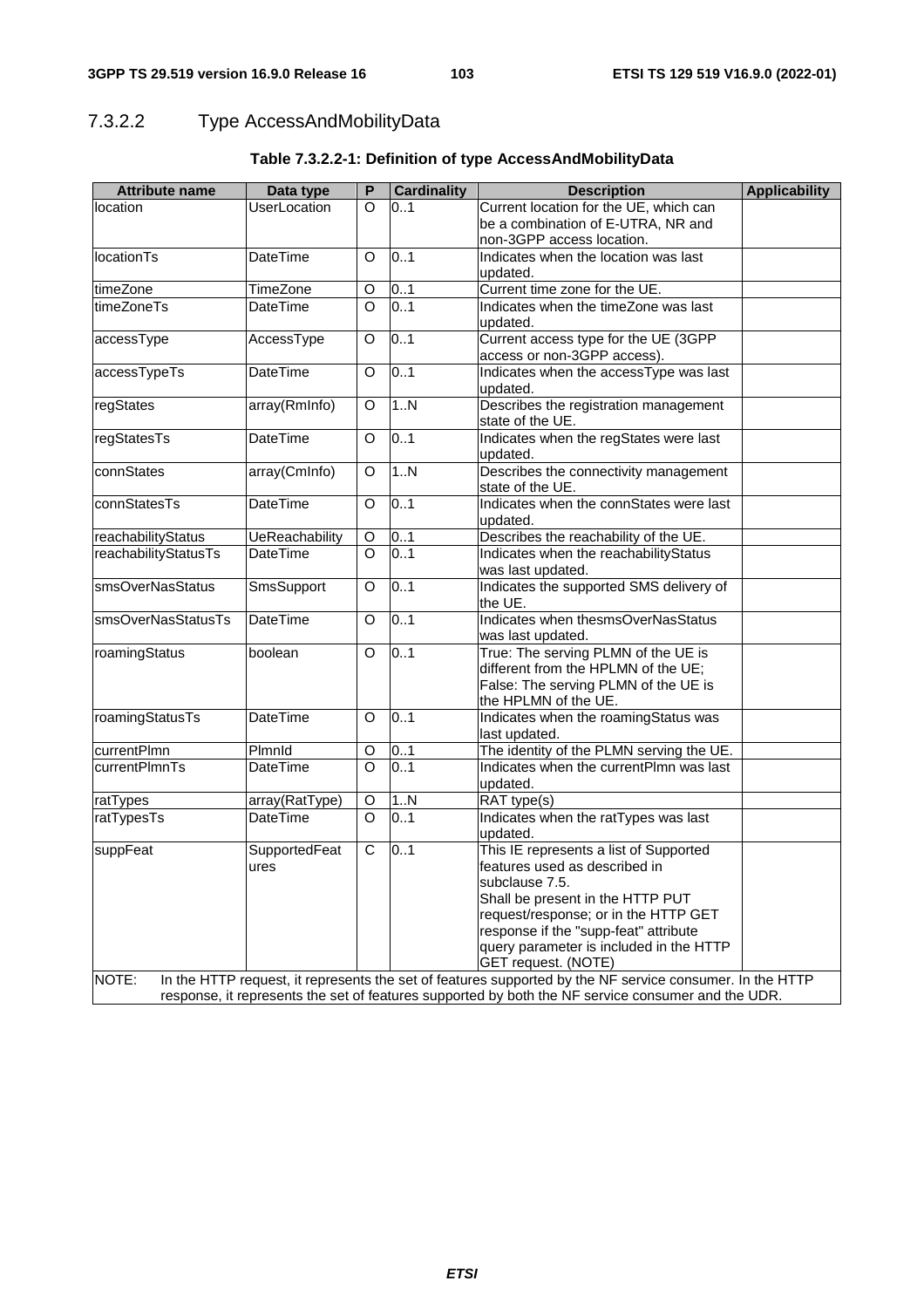### 7.3.2.3 Type PduSessionManagementData

| <b>Attribute name</b>     | Data type                  | P       | <b>Cardinality</b> | <b>Description</b>                                                                                                                                                                                                                                                                 | <b>Applicability</b>                        |
|---------------------------|----------------------------|---------|--------------------|------------------------------------------------------------------------------------------------------------------------------------------------------------------------------------------------------------------------------------------------------------------------------------|---------------------------------------------|
| pduSessionStatus          | <b>PduSessionStatus</b>    | O       | 0.1                | Status of the PDU session.                                                                                                                                                                                                                                                         |                                             |
| <b>pduSessionStatusTs</b> | DateTime                   | O       | 01                 | Indicates when the pduSessionStatus                                                                                                                                                                                                                                                |                                             |
|                           |                            |         |                    | was last updated.                                                                                                                                                                                                                                                                  |                                             |
| dnai                      | Dnai                       | O       | 0.1                | <b>DNAI</b>                                                                                                                                                                                                                                                                        |                                             |
| dnaiTs                    | DateTime                   | $\circ$ | 0.1                | Indicates when the dnai was last<br>updated.                                                                                                                                                                                                                                       |                                             |
| n6TrafficRoutingInfo      | array(RouteToLoc<br>ation) | $\circ$ | 1N                 | N6 traffic routing information.                                                                                                                                                                                                                                                    |                                             |
| n6TrafficRoutingInfoTs    | DateTime                   | $\circ$ | 0.1                | Indicates when the<br>n6TrafficRoutingInfo was last<br>updated.                                                                                                                                                                                                                    |                                             |
| ipv4Addr                  | Ipv4Addr                   | O       | 0.1                | UE IPv4 address.                                                                                                                                                                                                                                                                   |                                             |
| ipv6Prefix                | array(Ipv6Prefix)          | $\circ$ | 1.N                | UE IPv6 prefix.                                                                                                                                                                                                                                                                    |                                             |
| ipv6Addrs                 | array(Ipv6Addr)            | $\circ$ | 1N                 | IPv6 addresses.                                                                                                                                                                                                                                                                    |                                             |
| pduSessType               | PduSessionType             | O       | 0.1                | PDU session type.                                                                                                                                                                                                                                                                  |                                             |
| ipAddrTs                  | DateTime                   | $\circ$ | 0.1                | Indicates when the ipv4Addr and<br>Ipv6Prefix were last updated.                                                                                                                                                                                                                   |                                             |
| dnn                       | Dnn                        | O       | 0.1                | <b>DNN</b>                                                                                                                                                                                                                                                                         |                                             |
| pduSessionId              | PduSessionId               | $\circ$ | 0.1                | The identifier of a<br>PduSessionManagement resource.<br>(NOTE 1).                                                                                                                                                                                                                 | ResourceNoti<br>ficationExpos<br>ureDataFix |
| suppFeat                  | SupportedFeature<br>s      | C       | 0.1                | This IE represents a list of Supported<br>features used as described in<br>subclause 7.5.<br>Shall be present in the HTTP PUT<br>request/response; or in the HTTP<br>GET response if the "supp-feat"<br>attribute query parameter is included<br>in the HTTP GET request. (NOTE 2) |                                             |
|                           |                            |         |                    | NOTE 1: The "pduSessionId" attribute shall be present when the ResourceNotificationExposureDataFix is supported.                                                                                                                                                                   |                                             |
| NOTE 2:                   |                            |         |                    | In the HTTP request, it represents the set of features supported by the NF service consumer. In the HTTP                                                                                                                                                                           |                                             |
|                           |                            |         |                    | response, it represents the set of features supported by both the NF service consumer and the UDR.                                                                                                                                                                                 |                                             |

### **Table 7.3.2.3-1: Definition of type PduSessionManagementData**

### 7.3.2.4 Type ExposureDataSubscription

### **Table 7.3.2.4-1: Definition of type ExposureDataSubscription**

| <b>Attribute name</b> | Data type                | P | <b>Cardinality</b> | <b>Description</b>                                                                                                                                                                                                                                                                                                                                                                                                                                                                           |
|-----------------------|--------------------------|---|--------------------|----------------------------------------------------------------------------------------------------------------------------------------------------------------------------------------------------------------------------------------------------------------------------------------------------------------------------------------------------------------------------------------------------------------------------------------------------------------------------------------------|
| InotificationUri      | Uri                      | M |                    | URI provided by the NF service consumer<br>indicating where to receive to subscribed<br>notifications from the UDR.                                                                                                                                                                                                                                                                                                                                                                          |
| monitoredResourceUris | array(Uri)               | М | 1N                 | A set of URIs that identify the resources for which a<br>modification triggers a notification.                                                                                                                                                                                                                                                                                                                                                                                               |
| expiry                | <b>DateTime</b>          | C | 0.1                | This IE shall be included in a subscription response<br>if, based on operator policy and taking into account<br>the expiry time included in the request, the UDR<br>needs to include an expiry time.<br>This IE may be included in a subscription request.<br>When present, this IE shall represent the time after<br>which the subscription becomes invalid.<br>The absence of this attribute in the subscription<br>response means the subscription to be valid<br>without an expiry time. |
| supportedFeatures     | <b>SupportedFeatures</b> | C | 0.1                | Used to negotiate the applicability of the optional<br>features.<br>This attribute shall be provided in the POST<br>request and in the response of successful resource<br>creation.                                                                                                                                                                                                                                                                                                          |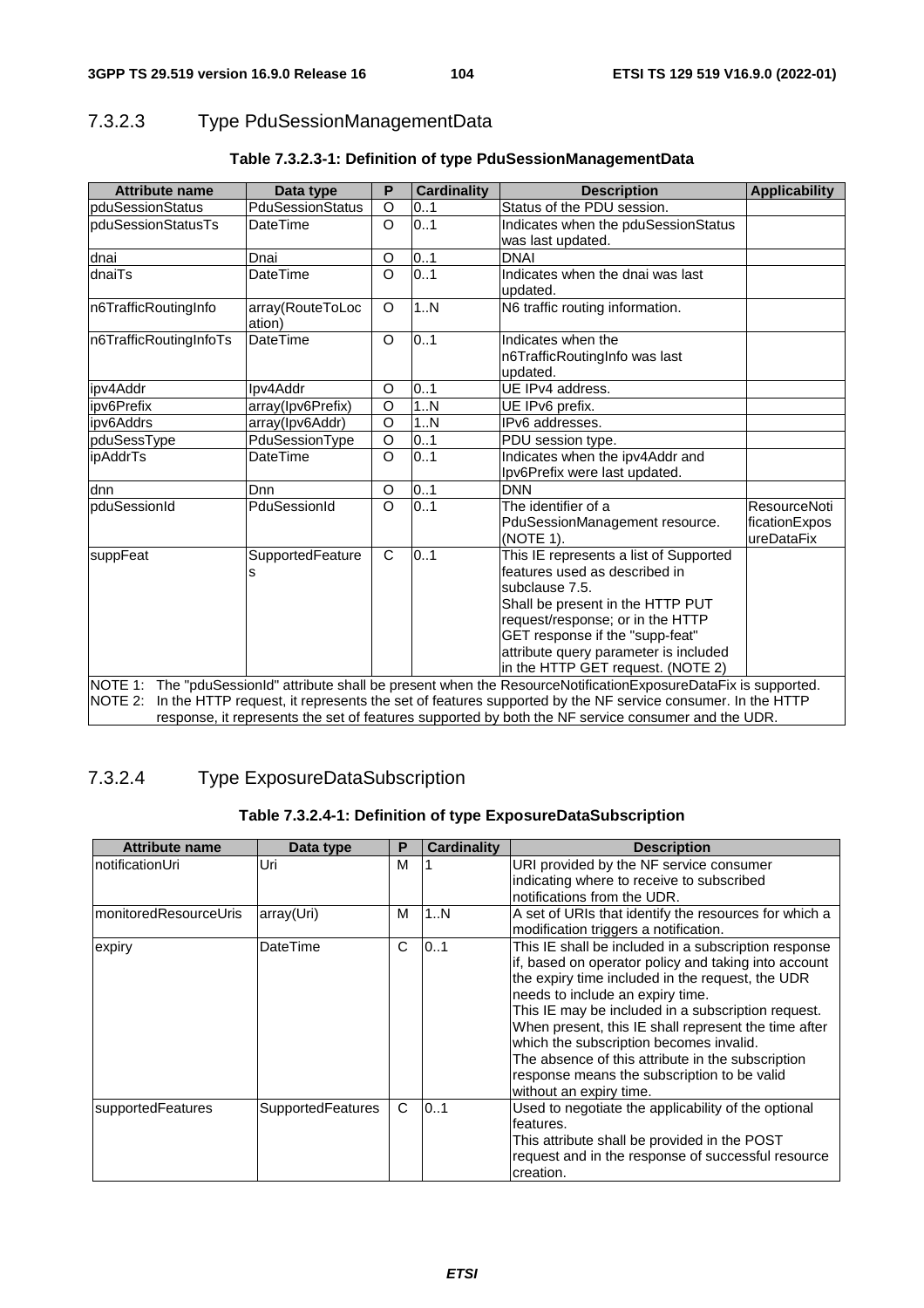### 7.3.2.5 Type ExposureDataChangeNotification

| <b>Attribute name</b>  | Data type                                                                 | P        | <b>Cardinality</b> | <b>Description</b>                                                                                           | <b>Applicability</b> |
|------------------------|---------------------------------------------------------------------------|----------|--------------------|--------------------------------------------------------------------------------------------------------------|----------------------|
| lueld                  | VarUeld                                                                   | $\Omega$ | 0.1                | User identity of modified data.                                                                              |                      |
| laccessAndMobilityData | AccessAndMobility                                                         | $\circ$  | 0.1                | Access and Mobility Data for the                                                                             |                      |
|                        | Data                                                                      |          |                    | IUE.                                                                                                         |                      |
| pduSessionManagement   | array(PduSession                                                          | $\circ$  | 1N                 | PDU Session Management Data for                                                                              |                      |
| Data                   | ManagementData)                                                           |          |                    | lone or several PDU sessions of the                                                                          |                      |
|                        |                                                                           |          |                    | IUE.                                                                                                         |                      |
| IdelResources          | array(Uri)                                                                | $\Omega$ | 1N                 | The resources, as defined in                                                                                 |                      |
|                        |                                                                           |          |                    | table 7.2.2-1, if removed from UDR                                                                           |                      |
|                        |                                                                           |          |                    | and notification on resource data                                                                            |                      |
|                        |                                                                           |          |                    | change was requested. It may be                                                                              |                      |
|                        |                                                                           |          |                    | present when the                                                                                             |                      |
|                        |                                                                           |          |                    | ResourceNotificationExposureData                                                                             |                      |
|                        |                                                                           |          |                    | Fix is supported (NOTE).                                                                                     |                      |
| <b>NOTE:</b>           |                                                                           |          |                    | When the "delResources" attribute is present, the attributes that correspond with the values included in the |                      |
|                        |                                                                           |          |                    | "delResources" attribute shall be omitted. I.e., when the "delResources" attribute includes the value        |                      |
|                        |                                                                           |          |                    | locas-and-mobility-data" the attribute "accessAndMobilityData" shall be omitted, and when the ""             |                      |
|                        |                                                                           |          |                    | "delResources" attribute includes all the existing "/{ueld}/session-management-data/{pduSessionId}"          |                      |
|                        | resource URIs, the attribute "pduSessionManagementData" shall be omitted. |          |                    |                                                                                                              |                      |

### **Table 7.3.2.5-1: Definition of type ExposureDataChangeNotification**

## 7.3.3 Simple data types and enumerations

### 7.3.3.1 Introduction

This subclause defines simple data types and enumerations that can be referenced from data structures defined in the previous subclauses.

### 7.3.3.2 Simple data types

The simple data types defined in table 7.3.3.2-1 shall be supported.

### **Table 7.3.3.2-1: Simple data types**

| <b>Type Name</b> | <b>Type Definition</b> | <b>Description</b> | Applicability |
|------------------|------------------------|--------------------|---------------|
|                  |                        |                    |               |

### 7.3.3.3 Enumeration: PduSessionStatus

#### **Table 7.3.3.3-1: Enumeration PduSessionStatus**

| <b>Enumeration value</b> | <b>Description</b>           | <b>Applicability</b> |
|--------------------------|------------------------------|----------------------|
| "ACTIVE"                 | The PDU session is active.   |                      |
| "RELEASED"               | The PDU session is released. |                      |

# 7.4 Error handling

### 7.4.1 General

For the Nudr\_DataRepository service API for Exposure Data, HTTP error responses shall be supported as specified in subclause 4.8 of 3GPP TS 29.501 [5]. Protocol errors and application errors specified in table 5.2.7.2-1 of 3GPP TS 29.500 [4] shall be supported for an HTTP method if the corresponding HTTP status codes are specified as mandatory for that HTTP method in table 5.2.7.1-1 of 3GPP TS 29.500 [4].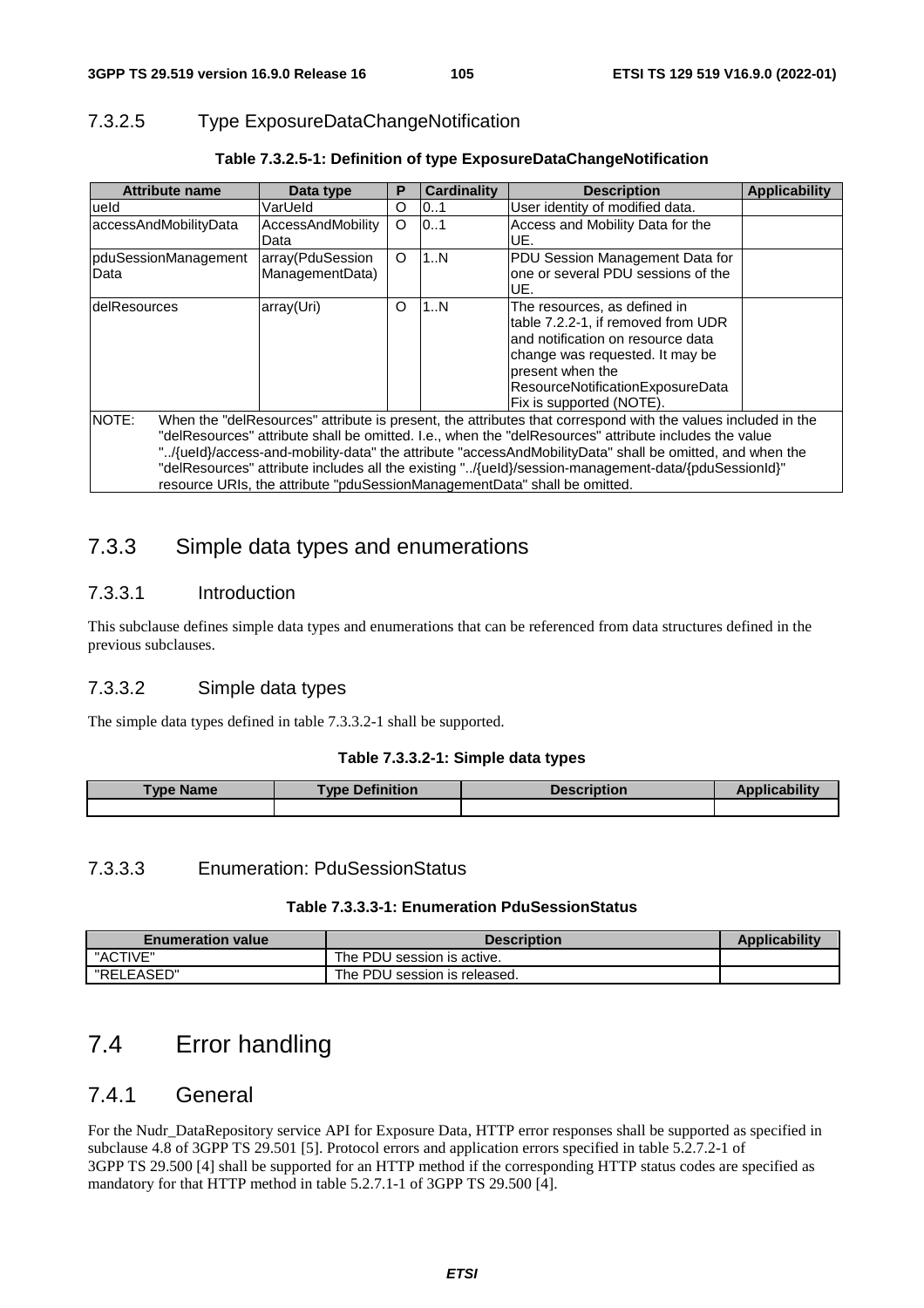In addition, the requirements in the following subclauses are applicable for the Nudr\_DataRepository service API for Exposure Data.

### 7.4.2 Protocol Errors

No specific procedures for the Nudr\_DataRepository service API for Exposure Data are specified.

### 7.4.3 Application Errors

The application errors defined for the Nudr\_DataRepository service API for Exposure Data are listed in table 7.4.3-1.

#### **Table 7.4.3-1: Application errors**

| <b>Application Error</b> | <b>TP status code</b><br>1 H Z | <b>Description</b> |
|--------------------------|--------------------------------|--------------------|
|                          |                                |                    |

The application error handling shall follow 3GPP TS 29.504 [6] clause 6.1.6 unless explicitly specified in this document.

# 7.5 Feature negotiation

The optional features in table 6.1.8-1 of 3GPP TS 29.504 [6] are defined for the Nudr\_DataRepository API. They shall be negotiated using the extensibility mechanism defined in subclause 6.6 of 3GPP TS 29.500 [4].

# 7.6 Notifications

### 7.6.1 General

Notifications shall comply with subclause 6.2 of 3GPP TS 29.500 [4] and subclause 4.6.2.3 of 3GPP TS 29.501 [5].

This subclause describes the resources to provide Notification to NF service consumers which have subscribed to be notified when exposure data is changed.

### **Table 7.6.1-1: Notifications overview**

| <b>Notification</b>                  | <b>Callback URI</b>   | <b>HTTP method or</b><br>custom<br>operation | <b>Description</b><br>(service operation) |
|--------------------------------------|-----------------------|----------------------------------------------|-------------------------------------------|
| Exposure Data<br>Change Notification | $\{$ notificationUri} | <b>POST</b>                                  | <b>Exposure Data Change Notification</b>  |

### 7.6.2 Exposure Data Change Notification

The POST method shall be used for Data Change Notifications and the URI shall be as provided during the subscription procedure.

#### Callback URI: {**notificationUri**}

Support of URI query parameters is specified in table 7.6.2-1.

#### **Table 7.6.2-1: URI query parameters supported by the POST method**

| <b>Nome</b><br>ame | Data type<br>Pata | Ð | $: -1:$<br>`^~ |  |
|--------------------|-------------------|---|----------------|--|
| ln/a               |                   |   |                |  |

Support of request data structures is specified in table 7.6.2-2 and of response data structures and response codes is specified in table 7.6.2-3.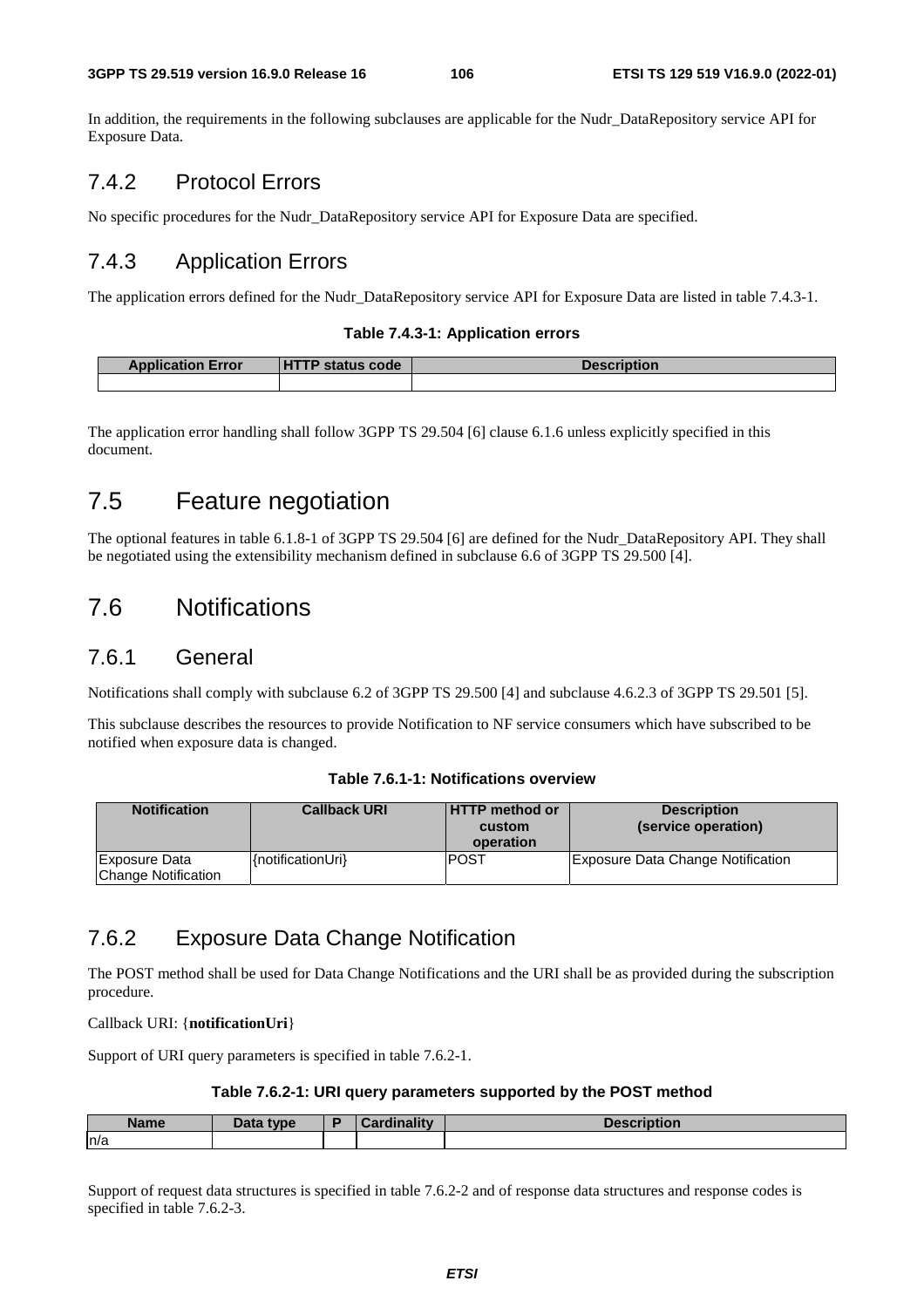| Data type                |   | <b>Cardinality</b> | <b>Description</b>                                               |
|--------------------------|---|--------------------|------------------------------------------------------------------|
| array(ExposureDataChange | M | 1.1N               | Each element in the array provides the changed exposure data for |
| Notification)            |   |                    | lone user.                                                       |

### **Table 7.6.2-2: Data structures supported by the POST Request Body**

### **Table7.6.2-3: Data structures supported by the POST Response Body**

| Data type                                                                                                          |             | D | Cardinality | Response       | <b>Description</b>                                      |  |  |
|--------------------------------------------------------------------------------------------------------------------|-------------|---|-------------|----------------|---------------------------------------------------------|--|--|
|                                                                                                                    |             |   | codes       |                |                                                         |  |  |
| In/a                                                                                                               |             |   |             | 204 No Content | Upon success, an empty response body shall be returned. |  |  |
| NOTE:<br>The mandatory HTTP error status codes for the POST method listed in Table 5.2.7.1-1 of 3GPP TS 29.500 [4] |             |   |             |                |                                                         |  |  |
|                                                                                                                    | also apply. |   |             |                |                                                         |  |  |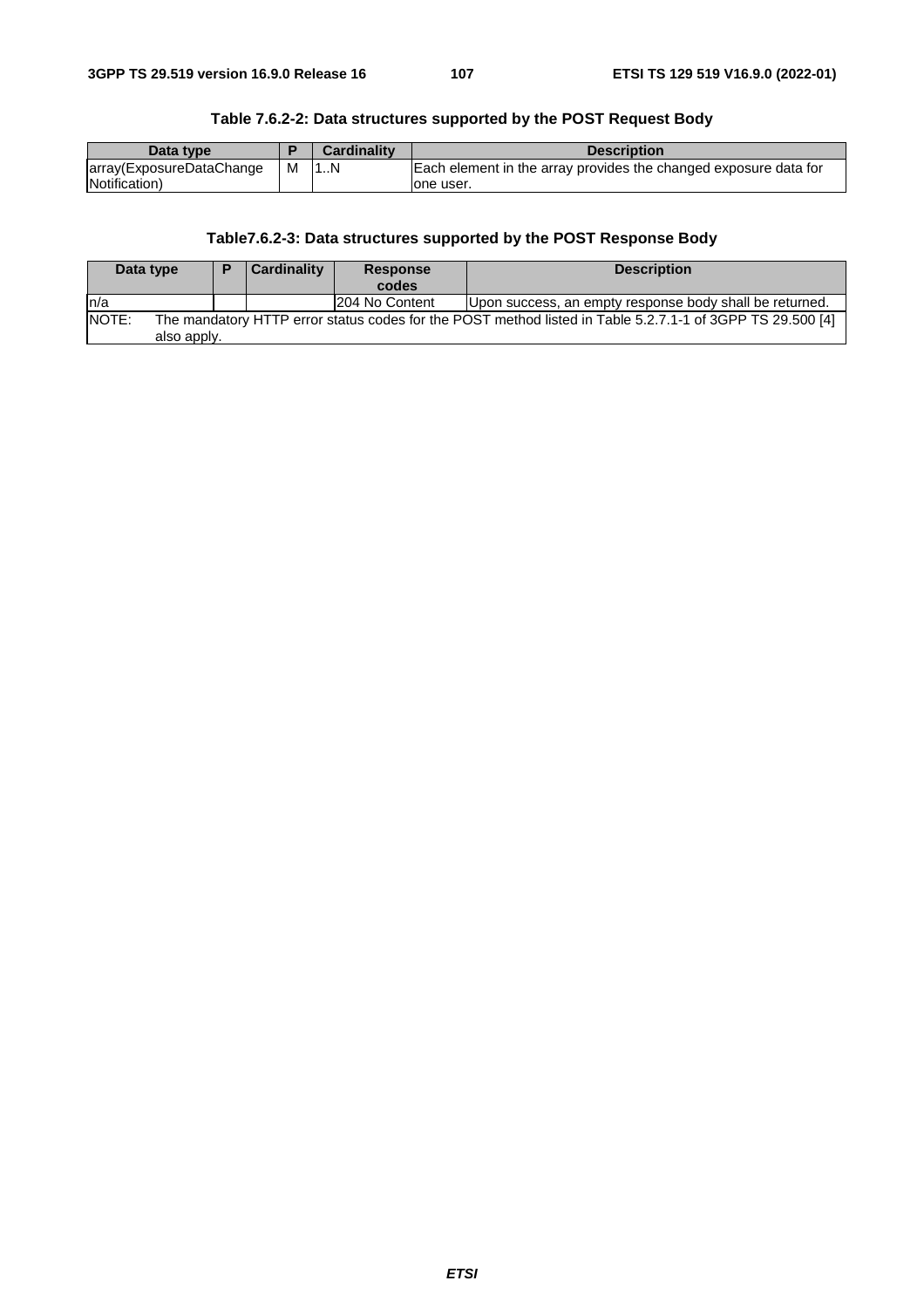### Annex A (normative): OpenAPI specification

### A.1 General

The present Annex contains an OpenAPI [3] specification of HTTP messages and content bodies used by the Nudr\_DataRepository service for Policy Data, Application Data and Exposure Data.

This Annex shall take precedence when being discrepant to other parts of the specification with respect to the encoding of information elements and methods.

NOTE: The semantics and procedures, as well as conditions, e.g. for the applicability and allowed combinations of attributes or values, not expressed in the OpenAPI definitions but defined in other parts of the specification also apply.

Informative copies of the OpenAPI specification files contained in this 3GPP Technical Specification are available on a Git-based repository that uses the GitLab software version control system (see clause 5B of the 3GPP TR 21.900 [18] and subclause 5.3.1 of the 3GPP TS 29.501 [5] for further information).

# A.2 Nudr\_DataRepository API for Policy Data

For the purpose of referencing entities in the Open API file defined in this Annex, it shall be assumed that this Open API file is contained in a physical file named "TS29519\_Policy\_Data.yaml".

```
openapi: 3.0.0 
info: 
   version: '-' 
   title: Unified Data Repository Service API file for policy data 
   description: | 
     The API version is defined in 3GPP TS 29.504 
     © 2021, 3GPP Organizational Partners (ARIB, ATIS, CCSA, ETSI, TSDSI, TTA, TTC). 
     All rights reserved. 
externalDocs: 
   description: 3GPP TS 29.519 V16.8.0; 5G System; Usage of the Unified Data Repository Service for 
Policy Data, Application Data and Structured Data for Exposure. 
   url: 'http://www.3gpp.org/ftp/Specs/archive/29_series/29.519/' 
paths: 
   /policy-data/ues/{ueId}/am-data: 
     parameters: 
       - name: ueId 
        in: path 
        required: true 
        schema: 
          $ref: 'TS29571_CommonData.yaml#/components/schemas/VarUeId' 
     get: 
       summary: Retrieves the access and mobility policy data for a subscriber 
       operationId: ReadAccessAndMobilityPolicyData 
       tags: 
         - AccessAndMobilityPolicyData (Document) 
       responses: 
          '200': 
           description: Upon success, a response body containing access and mobility policies shall 
be returned. 
           content: 
             application/json: 
                schema: 
                  $ref: '#/components/schemas/AmPolicyData' 
         '400': 
            $ref: 'TS29571_CommonData.yaml#/components/responses/400' 
          '401': 
           $ref: 'TS29571_CommonData.yaml#/components/responses/401' 
          '403': 
           $ref: 'TS29571_CommonData.yaml#/components/responses/403' 
          '404': 
           $ref: 'TS29571_CommonData.yaml#/components/responses/404'
```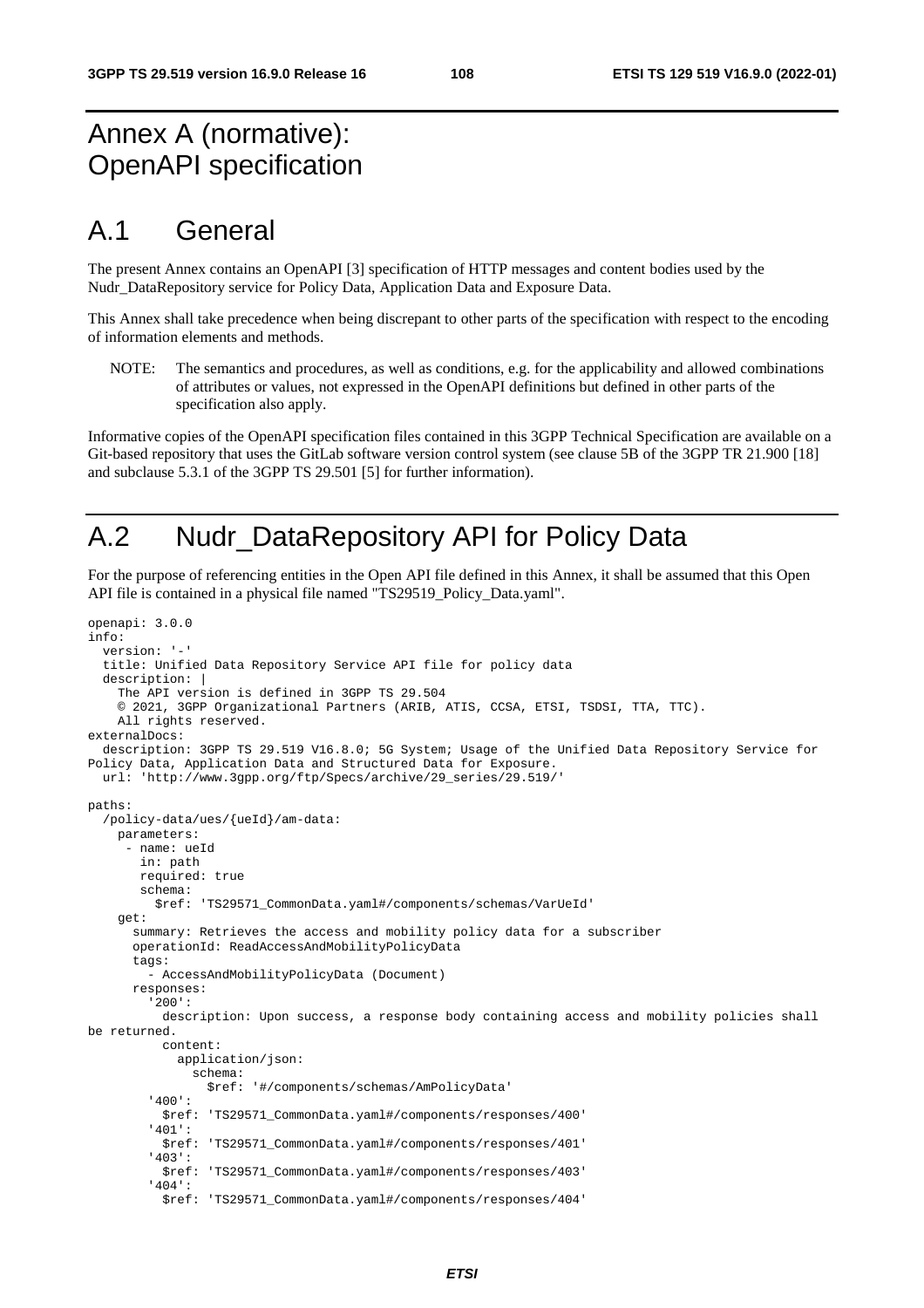#### **3GPP TS 29.519 version 16.9.0 Release 16 109 ETSI TS 129 519 V16.9.0 (2022-01)**

 '406': \$ref: 'TS29571\_CommonData.yaml#/components/responses/406' '429': \$ref: 'TS29571\_CommonData.yaml#/components/responses/429' '500': \$ref: 'TS29571\_CommonData.yaml#/components/responses/500' '503': \$ref: 'TS29571\_CommonData.yaml#/components/responses/503' default: \$ref: 'TS29571\_CommonData.yaml#/components/responses/default' /policy-data/ues/{ueId}/ue-policy-set: parameters: - name: ueId in: path required: true schema: \$ref: 'TS29571\_CommonData.yaml#/components/schemas/VarUeId' get: summary: Retrieves the UE policy set data for a subscriber operationId: ReadUEPolicySet tags: - UEPolicySet (Document) parameters: - name: supp-feat in: query description: Supported Features required: false schema: \$ref: 'TS29571\_CommonData.yaml#/components/schemas/SupportedFeatures' responses: '200': description: Upon success, a response body containing UE policies shall be returned. content: application/json: schema: \$ref: '#/components/schemas/UePolicySet' '400': \$ref: 'TS29571\_CommonData.yaml#/components/responses/400' '401': \$ref: 'TS29571\_CommonData.yaml#/components/responses/401' '403': \$ref: 'TS29571\_CommonData.yaml#/components/responses/403' '404': \$ref: 'TS29571\_CommonData.yaml#/components/responses/404' '406': \$ref: 'TS29571\_CommonData.yaml#/components/responses/406' '429': \$ref: 'TS29571\_CommonData.yaml#/components/responses/429' '500': \$ref: 'TS29571\_CommonData.yaml#/components/responses/500' '503': \$ref: 'TS29571\_CommonData.yaml#/components/responses/503' default: \$ref: 'TS29571\_CommonData.yaml#/components/responses/default' put: summary: Create or modify the UE policy set data for a subscriber operationId: CreateOrReplaceUEPolicySet tags: - UEPolicySet (Document) requestBody: required: true content: application/json: schema: \$ref: '#/components/schemas/UePolicySet' responses: '201': description: Successful case. The resource has been successfully created and a response body containing a representation of the created UEPolicySet resource shall be returned. content: application/json: schema: \$ref: '#/components/schemas/UePolicySet' headers: Location: description: 'Contains the URI of the newly created resource' required: true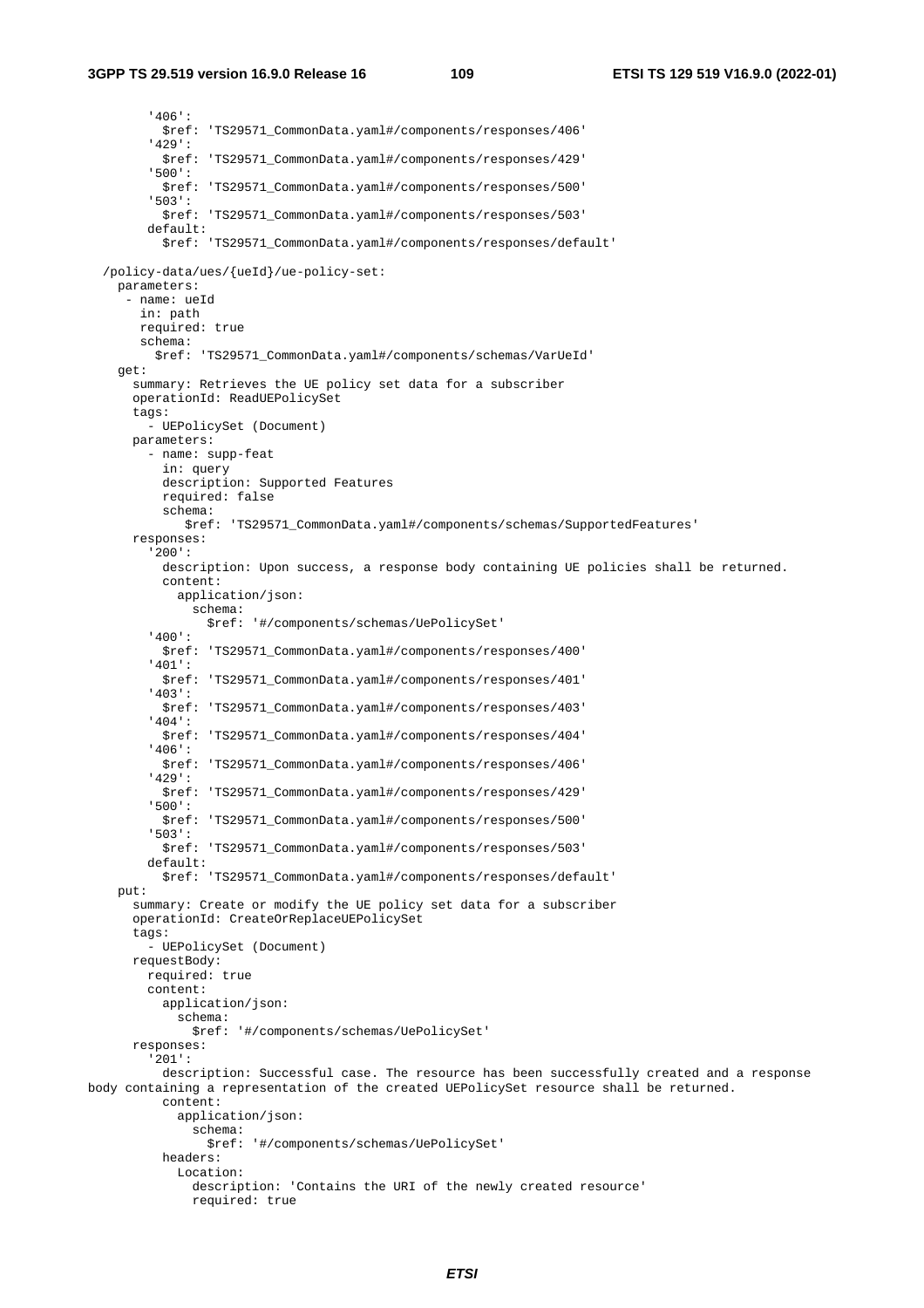schema: type: string '200': description: Successful case. The resource has been successfully created and a response body containing UE policies shall be returned. content: application/json: schema: \$ref: '#/components/schemas/UePolicySet' '204': description: Successful case. The resource has been successfully updated and no additional content is to be sent in the response message. '400': \$ref: 'TS29571\_CommonData.yaml#/components/responses/400' '401': \$ref: 'TS29571\_CommonData.yaml#/components/responses/401' '403': \$ref: 'TS29571\_CommonData.yaml#/components/responses/403' '404': \$ref: 'TS29571\_CommonData.yaml#/components/responses/404' '411': \$ref: 'TS29571\_CommonData.yaml#/components/responses/411' '413': \$ref: 'TS29571\_CommonData.yaml#/components/responses/413' '415': \$ref: 'TS29571\_CommonData.yaml#/components/responses/415' '429': \$ref: 'TS29571\_CommonData.yaml#/components/responses/429' '500': \$ref: 'TS29571\_CommonData.yaml#/components/responses/500' '503': \$ref: 'TS29571\_CommonData.yaml#/components/responses/503' default: \$ref: 'TS29571\_CommonData.yaml#/components/responses/default' patch: summary: Modify the UE policy set data for a subscriber operationId: UpdateUEPolicySet tags: - UEPolicySet (Document) requestBody: required: true content: application/merge-patch+json: schema: \$ref: '#/components/schemas/UePolicySetPatch' responses: '204': description: Successful case. The resource has been successfully updated and no additional content is to be sent in the response message. '400': \$ref: 'TS29571\_CommonData.yaml#/components/responses/400' '401': \$ref: 'TS29571\_CommonData.yaml#/components/responses/401' '403': \$ref: 'TS29571\_CommonData.yaml#/components/responses/403' '404': \$ref: 'TS29571\_CommonData.yaml#/components/responses/404' '411': \$ref: 'TS29571\_CommonData.yaml#/components/responses/411' '413': \$ref: 'TS29571\_CommonData.yaml#/components/responses/413' '415': \$ref: 'TS29571\_CommonData.yaml#/components/responses/415' '429': \$ref: 'TS29571\_CommonData.yaml#/components/responses/429' '500': \$ref: 'TS29571\_CommonData.yaml#/components/responses/500' '503': \$ref: 'TS29571\_CommonData.yaml#/components/responses/503' default: \$ref: 'TS29571\_CommonData.yaml#/components/responses/default' /policy-data/ues/{ueId}/sm-data: get: summary: Retrieves the session management policy data for a subscriber operationId: ReadSessionManagementPolicyData tags:

- SessionManagementPolicyData (Document)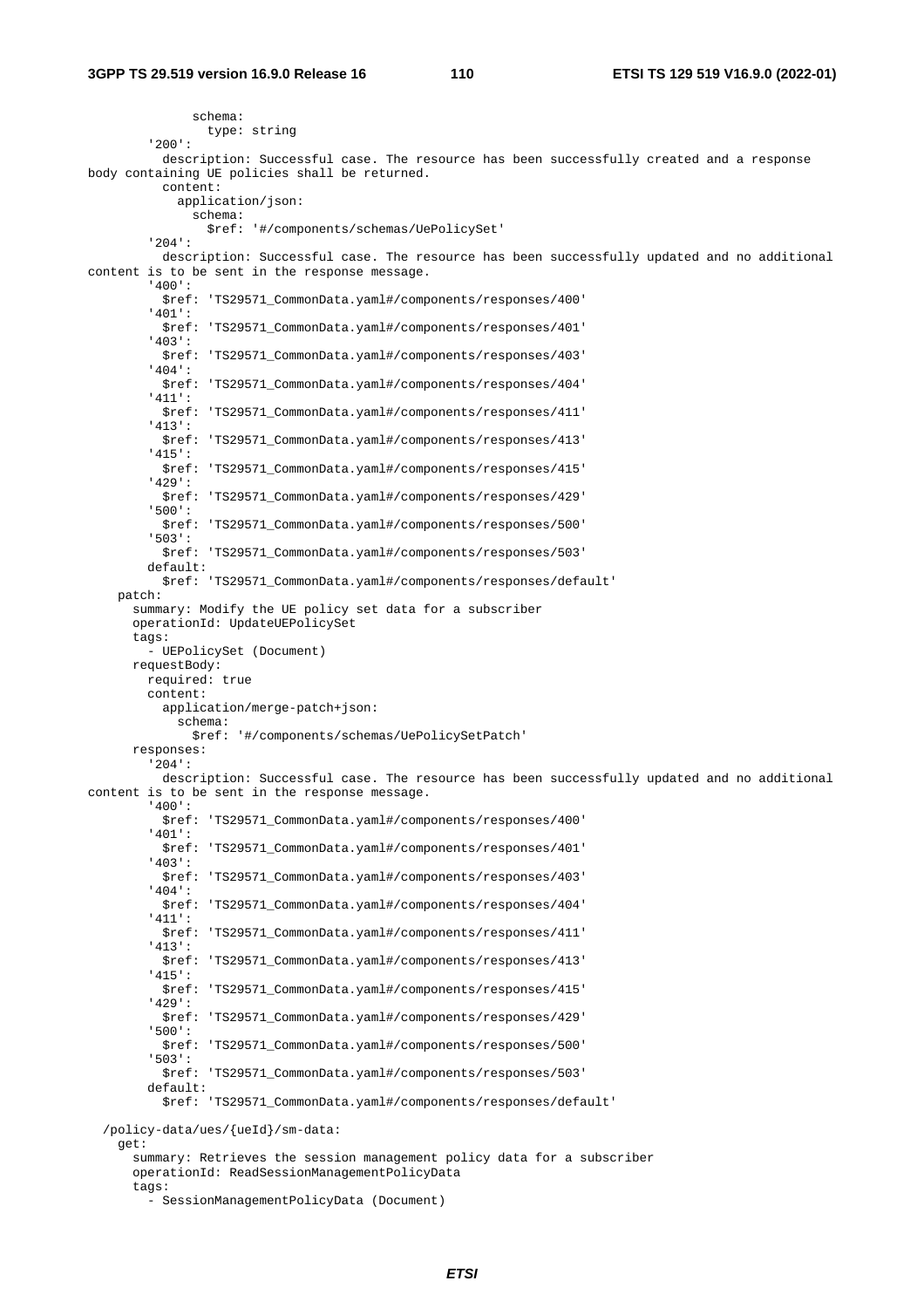parameters: - name: ueId in: path required: true schema: \$ref: 'TS29571\_CommonData.yaml#/components/schemas/VarUeId' - name: snssai in: query required: false content: application/json: schema: \$ref: 'TS29571\_CommonData.yaml#/components/schemas/Snssai' - name: dnn in: query required: false schema: \$ref: 'TS29571\_CommonData.yaml#/components/schemas/Dnn' - name: fields in: query description: attributes to be retrieved required: false schema: type: array items: type: string minItems: 1 - name: supp-feat in: query description: Supported Features required: false schema: \$ref: 'TS29571\_CommonData.yaml#/components/schemas/SupportedFeatures' responses: '200': description: Upon success, a response body containing SmPolicyData shall be returned. content: application/json: schema: \$ref: '#/components/schemas/SmPolicyData' '400': \$ref: 'TS29571\_CommonData.yaml#/components/responses/400' '401': \$ref: 'TS29571\_CommonData.yaml#/components/responses/401' '403': \$ref: 'TS29571\_CommonData.yaml#/components/responses/403' '404': \$ref: 'TS29571\_CommonData.yaml#/components/responses/404' '406': \$ref: 'TS29571\_CommonData.yaml#/components/responses/406' '414': \$ref: 'TS29571\_CommonData.yaml#/components/responses/414' '429': \$ref: 'TS29571\_CommonData.yaml#/components/responses/429' '500': \$ref: 'TS29571\_CommonData.yaml#/components/responses/500' '503': \$ref: 'TS29571\_CommonData.yaml#/components/responses/503' default: \$ref: 'TS29571\_CommonData.yaml#/components/responses/default' patch: summary: Modify the session management policy data for a subscriber operationId: UpdateSessionManagementPolicyData tags: - SessionManagementPolicyData (Document) parameters: - name: ueId in: path required: true schema: \$ref: 'TS29571\_CommonData.yaml#/components/schemas/VarUeId' requestBody: required: true content: application/merge-patch+json: schema: \$ref: '#/components/schemas/SmPolicyDataPatch' responses: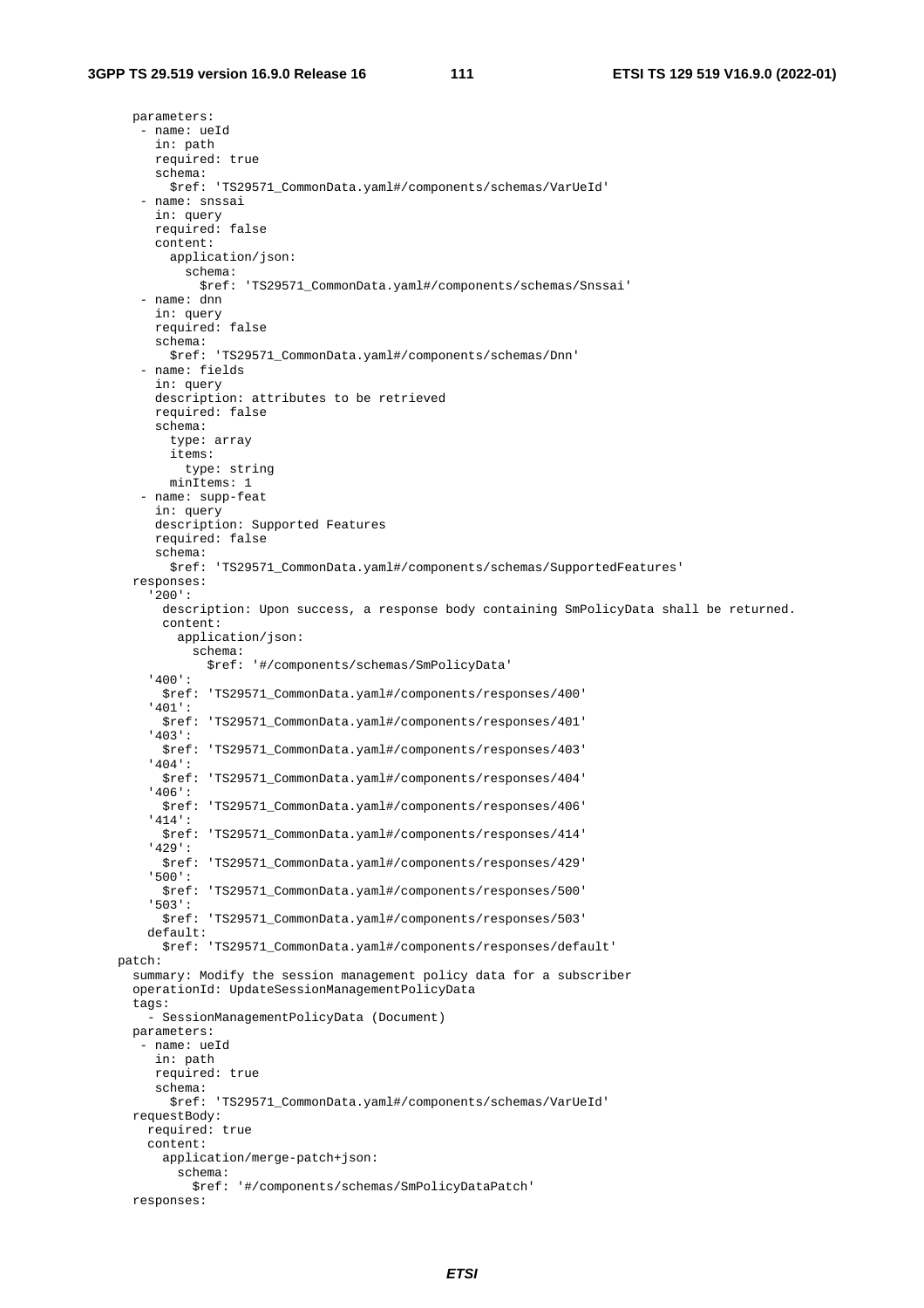'204': description: Successful case. The resource has been successfully updated and no additional content is to be sent in the response message. '200': description: Expected response to a valid request content: application/json: schema: \$ref: '#/components/schemas/SmPolicyData' '400': \$ref: 'TS29571\_CommonData.yaml#/components/responses/400' '401': \$ref: 'TS29571\_CommonData.yaml#/components/responses/401' '403': \$ref: 'TS29571\_CommonData.yaml#/components/responses/403' '404': \$ref: 'TS29571\_CommonData.yaml#/components/responses/404' '411': \$ref: 'TS29571\_CommonData.yaml#/components/responses/411' '413': \$ref: 'TS29571\_CommonData.yaml#/components/responses/413' '415': \$ref: 'TS29571\_CommonData.yaml#/components/responses/415' '429': \$ref: 'TS29571\_CommonData.yaml#/components/responses/429' '500': \$ref: 'TS29571\_CommonData.yaml#/components/responses/500' '503': \$ref: 'TS29571\_CommonData.yaml#/components/responses/503' default: \$ref: 'TS29571\_CommonData.yaml#/components/responses/default' /policy-data/ues/{ueId}/sm-data/{usageMonId}: get: summary: Retrieve a usage monitoring resource operationId: ReadUsageMonitoringInformation tags: - UsageMonitoringInformation (Document) parameters: - name: ueId in: path required: true schema: \$ref: 'TS29571\_CommonData.yaml#/components/schemas/VarUeId' - name: usageMonId in: path required: true schema: type: string - name: supp-feat in: query description: Supported Features required: false schema: \$ref: 'TS29571\_CommonData.yaml#/components/schemas/SupportedFeatures' responses: '200': description: Successful case. The usage monitoring data is returned. content: application/json: schema: \$ref: '#/components/schemas/UsageMonData' '204': description: The resource was found but no usage monitoring data is available. '400': \$ref: 'TS29571\_CommonData.yaml#/components/responses/400' '401': \$ref: 'TS29571\_CommonData.yaml#/components/responses/401' '403': \$ref: 'TS29571\_CommonData.yaml#/components/responses/403' '404': \$ref: 'TS29571\_CommonData.yaml#/components/responses/404' '406': \$ref: 'TS29571\_CommonData.yaml#/components/responses/406' '414': \$ref: 'TS29571\_CommonData.yaml#/components/responses/414' '429': \$ref: 'TS29571\_CommonData.yaml#/components/responses/429'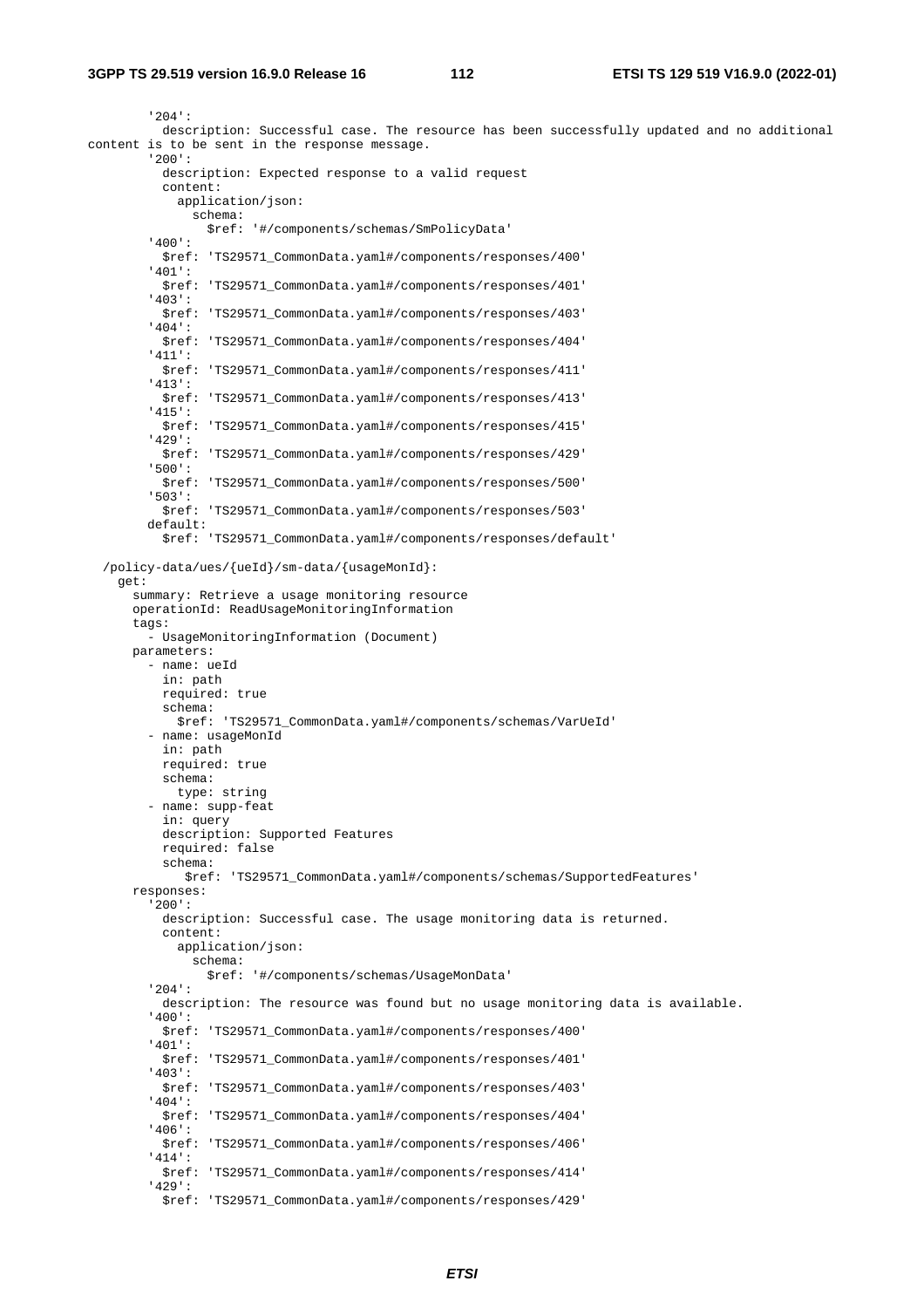#### **3GPP TS 29.519 version 16.9.0 Release 16 113 ETSI TS 129 519 V16.9.0 (2022-01)**

 '500': \$ref: 'TS29571\_CommonData.yaml#/components/responses/500' '503': \$ref: 'TS29571\_CommonData.yaml#/components/responses/503' default: \$ref: 'TS29571\_CommonData.yaml#/components/responses/default' put: summary: Create a usage monitoring resource operationId: CreateUsageMonitoringResource tags: - UsageMonitoringInformation (Document) parameters: - name: ueId in: path required: true schema: \$ref: 'TS29571\_CommonData.yaml#/components/schemas/VarUeId' - name: usageMonId in: path required: true schema: type: string requestBody: required: true content: application/json: schema: \$ref: '#/components/schemas/UsageMonData' responses: '201': description: Successful case. The resource has been successfully created and a response body is returned containing a representation of the resource. content: application/json: schema: \$ref: '#/components/schemas/UsageMonData' headers: Location: description: 'Contains the URI of the newly created resource' required: true schema: type: string '400': \$ref: 'TS29571\_CommonData.yaml#/components/responses/400' '401': \$ref: 'TS29571\_CommonData.yaml#/components/responses/401' '403': \$ref: 'TS29571\_CommonData.yaml#/components/responses/403' '404': \$ref: 'TS29571\_CommonData.yaml#/components/responses/404' '411': \$ref: 'TS29571\_CommonData.yaml#/components/responses/411' '413': \$ref: 'TS29571\_CommonData.yaml#/components/responses/413' '414': \$ref: 'TS29571\_CommonData.yaml#/components/responses/414' '415': \$ref: 'TS29571\_CommonData.yaml#/components/responses/415' '429': \$ref: 'TS29571\_CommonData.yaml#/components/responses/429' '500': \$ref: 'TS29571\_CommonData.yaml#/components/responses/500' '503': \$ref: 'TS29571\_CommonData.yaml#/components/responses/503' default: \$ref: 'TS29571\_CommonData.yaml#/components/responses/default' delete: summary: Delete a usage monitoring resource operationId: DeleteUsageMonitoringInformation tags: - UsageMonitoringInformation (Document) parameters: - name: ueId in: path required: true schema: \$ref: 'TS29571\_CommonData.yaml#/components/schemas/VarUeId' - name: usageMonId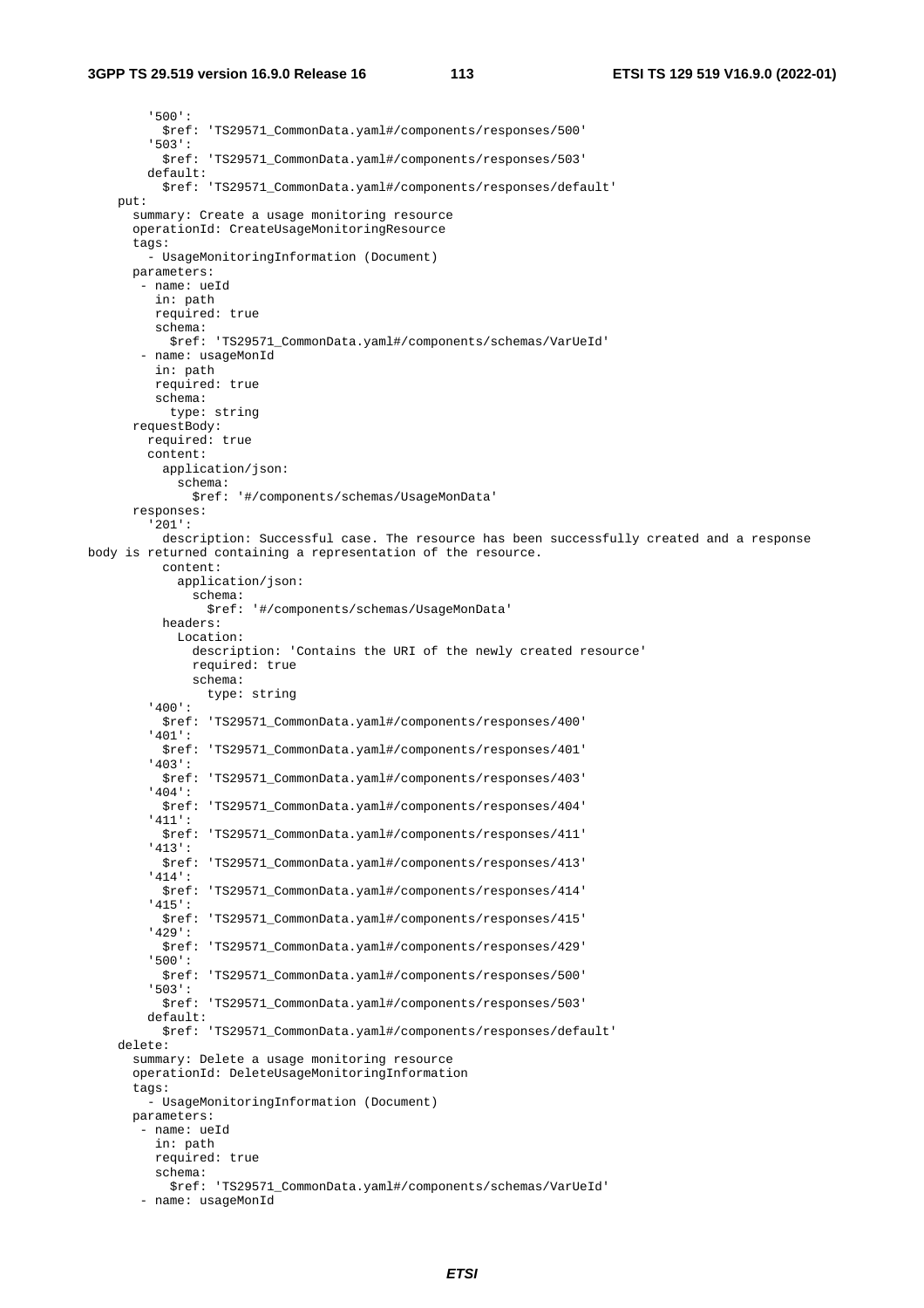in: path required: true schema: type: string responses: '204': description: Successful case. The resource has been successfully deleted. '400': \$ref: 'TS29571\_CommonData.yaml#/components/responses/400' '401': \$ref: 'TS29571\_CommonData.yaml#/components/responses/401' '403': \$ref: 'TS29571\_CommonData.yaml#/components/responses/403' '404': \$ref: 'TS29571\_CommonData.yaml#/components/responses/404' '429': \$ref: 'TS29571\_CommonData.yaml#/components/responses/429' '500': \$ref: 'TS29571\_CommonData.yaml#/components/responses/500' '503': \$ref: 'TS29571\_CommonData.yaml#/components/responses/503' default: \$ref: 'TS29571\_CommonData.yaml#/components/responses/default' /policy-data/sponsor-connectivity-data/{sponsorId}: parameters: - name: sponsorId in: path required: true schema: type: string get: summary: Retrieves the sponsored connectivity information for a given sponsorId operationId: ReadSponsorConnectivityData tags: - SponsorConnectivityData (Document) responses: '200': description: Upon success, a response body containing Sponsor Connectivity Data shall be returned. content: application/json: schema: \$ref: '#/components/schemas/SponsorConnectivityData' '204': description: The resource was found but no Sponsor Connectivity Data is available. '400': \$ref: 'TS29571\_CommonData.yaml#/components/responses/400' '401': \$ref: 'TS29571\_CommonData.yaml#/components/responses/401' '403': \$ref: 'TS29571\_CommonData.yaml#/components/responses/403' '404': \$ref: 'TS29571\_CommonData.yaml#/components/responses/404' '406': \$ref: 'TS29571\_CommonData.yaml#/components/responses/406' '429': \$ref: 'TS29571\_CommonData.yaml#/components/responses/429' '500': \$ref: 'TS29571\_CommonData.yaml#/components/responses/500' '503': \$ref: 'TS29571\_CommonData.yaml#/components/responses/503' default: \$ref: 'TS29571\_CommonData.yaml#/components/responses/default' /policy-data/bdt-data: get: summary: Retrieves the BDT data collection operationId: ReadBdtData tags: - BdtData (Store) parameters: - name: bdt-ref-ids in: query description: List of the BDT reference identifiers. required: false schema: type: array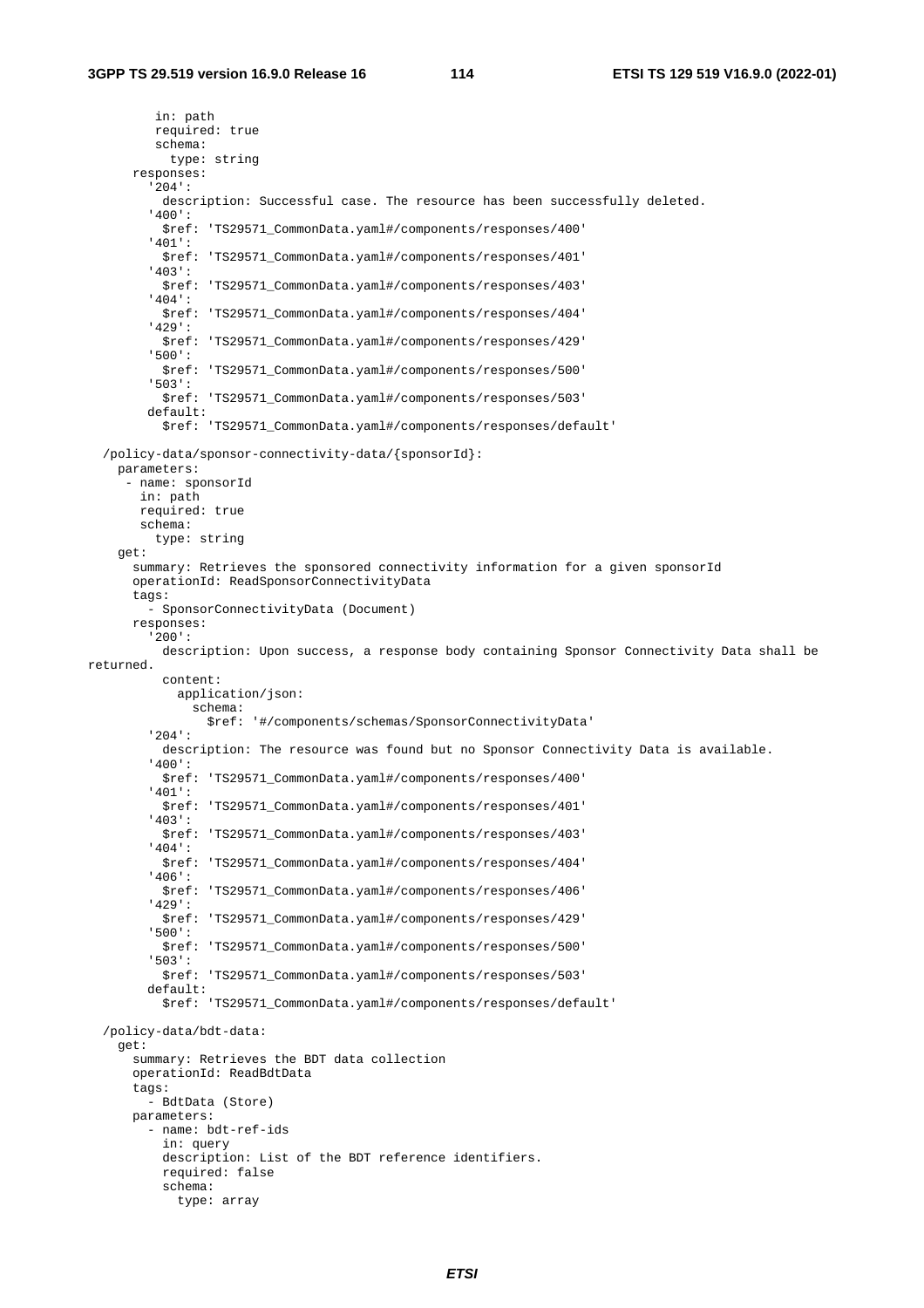items: \$ref: 'TS29122\_CommonData.yaml#/components/schemas/BdtReferenceId' minItems: 1 style: form explode: false - name: supp-feat in: query description: Supported Features required: false schema: \$ref: 'TS29571\_CommonData.yaml#/components/schemas/SupportedFeatures' responses: '200': description: Upon success, a response body containing the BDT data shall be returned. content: application/json: schema: type: array items: \$ref: '#/components/schemas/BdtData' '400': \$ref: 'TS29571\_CommonData.yaml#/components/responses/400' '401': \$ref: 'TS29571\_CommonData.yaml#/components/responses/401' '403': \$ref: 'TS29571\_CommonData.yaml#/components/responses/403' '404': \$ref: 'TS29571\_CommonData.yaml#/components/responses/404' '406': \$ref: 'TS29571\_CommonData.yaml#/components/responses/406' '429': \$ref: 'TS29571\_CommonData.yaml#/components/responses/429' '500': \$ref: 'TS29571\_CommonData.yaml#/components/responses/500' '503': \$ref: 'TS29571\_CommonData.yaml#/components/responses/503' default: \$ref: 'TS29571\_CommonData.yaml#/components/responses/default' /policy-data/bdt-data/{bdtReferenceId}: parameters: - name: bdtReferenceId in: path required: true schema: type: string get: summary: Retrieves the BDT data information associated with a BDT reference Id operationId: ReadIndividualBdtData tags: - IndividualBdtData (Document) parameters: - name: supp-feat in: query description: Supported Features required: false schema: \$ref: 'TS29571\_CommonData.yaml#/components/schemas/SupportedFeatures' responses: '200': description: Upon success, a response body containing the BDT data shall be returned. content: application/json: schema: \$ref: '#/components/schemas/BdtData' '400': \$ref: 'TS29571\_CommonData.yaml#/components/responses/400' '401': \$ref: 'TS29571\_CommonData.yaml#/components/responses/401' '403': \$ref: 'TS29571\_CommonData.yaml#/components/responses/403' '404': \$ref: 'TS29571\_CommonData.yaml#/components/responses/404' '406': \$ref: 'TS29571\_CommonData.yaml#/components/responses/406' '429': \$ref: 'TS29571\_CommonData.yaml#/components/responses/429' '500':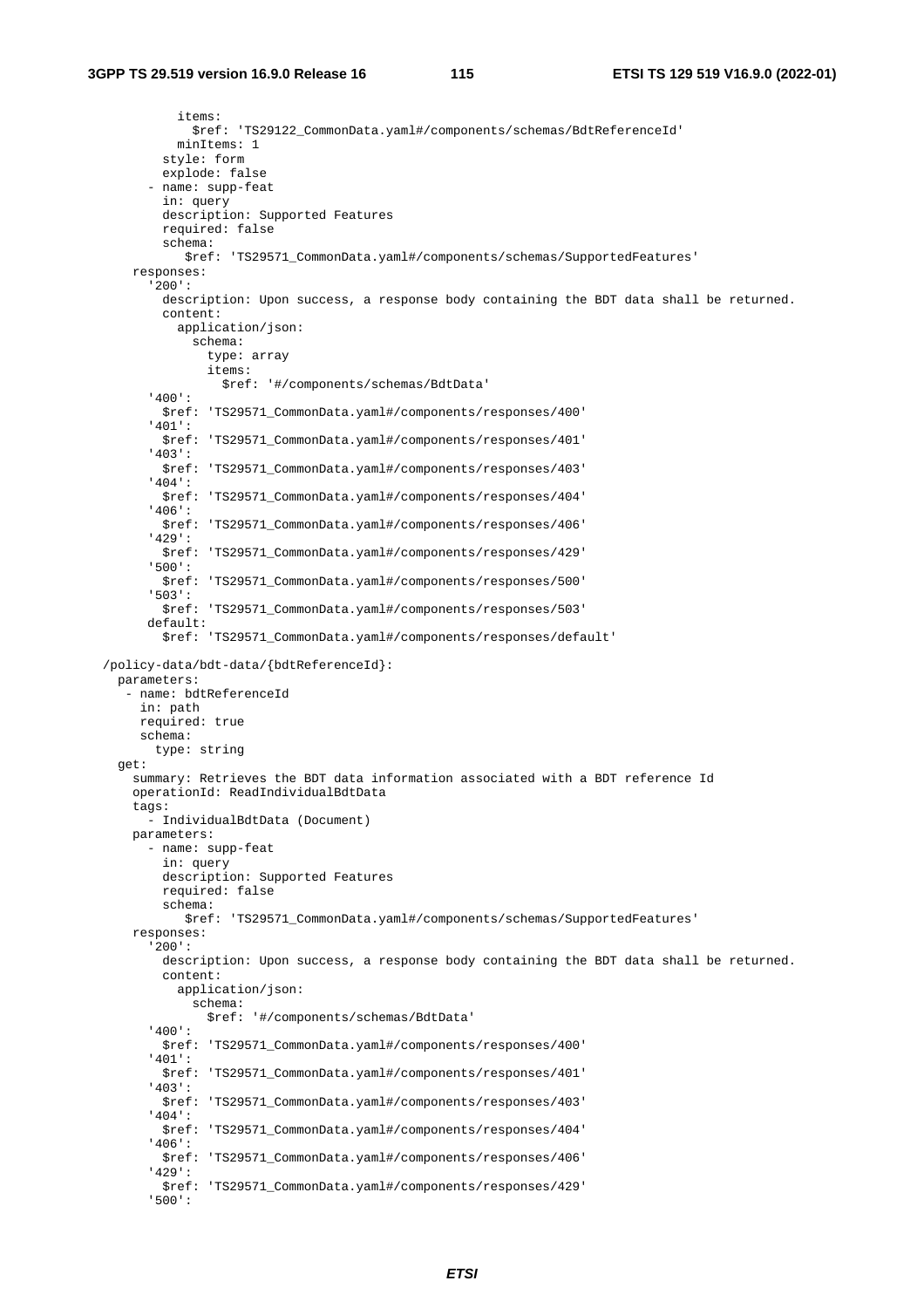\$ref: 'TS29571\_CommonData.yaml#/components/responses/500' '503': \$ref: 'TS29571\_CommonData.yaml#/components/responses/503' default: \$ref: 'TS29571\_CommonData.yaml#/components/responses/default' put: summary: Creates an BDT data resource associated with an BDT reference Id operationId: CreateIndividualBdtData tags: - IndividualBdtData (Document) requestBody: required: true content: application/json: schema: \$ref: '#/components/schemas/BdtData' responses: '201': description: Successful case. The resource has been successfully created. content: application/json: schema: \$ref: '#/components/schemas/BdtData' headers: Location: description: 'Contains the URI of the newly created resource' required: true schema: type: string '400': \$ref: 'TS29571\_CommonData.yaml#/components/responses/400' '401': \$ref: 'TS29571\_CommonData.yaml#/components/responses/401' '403': \$ref: 'TS29571\_CommonData.yaml#/components/responses/403' '404': \$ref: 'TS29571\_CommonData.yaml#/components/responses/404' '411': \$ref: 'TS29571\_CommonData.yaml#/components/responses/411' '413': \$ref: 'TS29571\_CommonData.yaml#/components/responses/413' '414': \$ref: 'TS29571\_CommonData.yaml#/components/responses/414' '415': \$ref: 'TS29571\_CommonData.yaml#/components/responses/415' '429': \$ref: 'TS29571\_CommonData.yaml#/components/responses/429' '500': \$ref: 'TS29571\_CommonData.yaml#/components/responses/500' '503': \$ref: 'TS29571\_CommonData.yaml#/components/responses/503' default: \$ref: 'TS29571\_CommonData.yaml#/components/responses/default' patch: summary: Modifies an BDT data resource associated with an BDT reference Id operationId: UpdateIndividualBdtData tags: - IndividualBdtData (Document) requestBody: required: true content: application/merge-patch+json: schema: \$ref: '#/components/schemas/BdtDataPatch' responses: '200': description: Expected response to a valid request content: application/json: schema: \$ref: '#/components/schemas/BdtData' '204': description: Successful case. The resource has been successfully updated and no additional content is to be sent in the response message. '400': \$ref: 'TS29571\_CommonData.yaml#/components/responses/400' '401': \$ref: 'TS29571\_CommonData.yaml#/components/responses/401'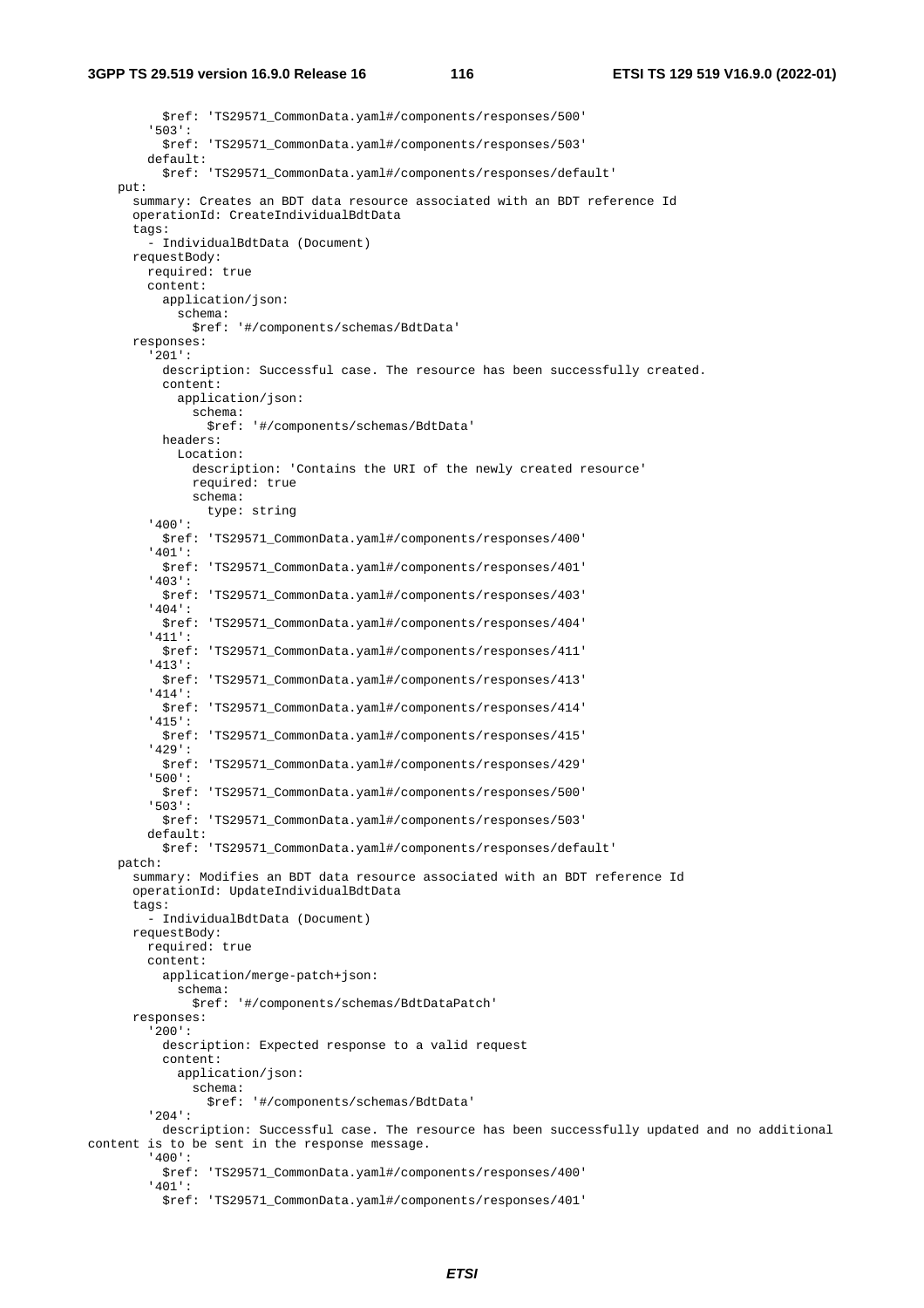'403': \$ref: 'TS29571\_CommonData.yaml#/components/responses/403' '404': \$ref: 'TS29571\_CommonData.yaml#/components/responses/404' '411': \$ref: 'TS29571\_CommonData.yaml#/components/responses/411' '413': \$ref: 'TS29571\_CommonData.yaml#/components/responses/413' '415': \$ref: 'TS29571\_CommonData.yaml#/components/responses/415' '429': \$ref: 'TS29571\_CommonData.yaml#/components/responses/429' '500': \$ref: 'TS29571\_CommonData.yaml#/components/responses/500' '503': \$ref: 'TS29571\_CommonData.yaml#/components/responses/503' default: \$ref: 'TS29571\_CommonData.yaml#/components/responses/default' delete: summary: Deletes an BDT data resource associated with an BDT reference Id operationId: DeleteIndividualBdtData tags: - IndividualBdtData (Document) responses: '204': description: Successful case. The resource has been successfully deleted. '400': \$ref: 'TS29571\_CommonData.yaml#/components/responses/400' '401': \$ref: 'TS29571\_CommonData.yaml#/components/responses/401' '403': \$ref: 'TS29571\_CommonData.yaml#/components/responses/403' '404': \$ref: 'TS29571\_CommonData.yaml#/components/responses/404' '429': \$ref: 'TS29571\_CommonData.yaml#/components/responses/429' '500': \$ref: 'TS29571\_CommonData.yaml#/components/responses/500' '503': \$ref: 'TS29571\_CommonData.yaml#/components/responses/503' default: \$ref: 'TS29571\_CommonData.yaml#/components/responses/default' /policy-data/subs-to-notify: post: summary: Create a subscription to receive notification of policy data changes operationId: CreateIndividualPolicyDataSubscription tags: - PolicyDataSubscriptions (Collection) requestBody: required: true content: application/json: schema: \$ref: '#/components/schemas/PolicyDataSubscription' responses: '201': description: Upon success, a response body containing a representation of each Individual subscription resource shall be returned. content: application/json: schema: \$ref: '#/components/schemas/PolicyDataSubscription' headers: Location: description: 'Contains the URI of the newly created resource' required: true schema: type: string '400': \$ref: 'TS29571\_CommonData.yaml#/components/responses/400' '401': \$ref: 'TS29571\_CommonData.yaml#/components/responses/401' '403': \$ref: 'TS29571\_CommonData.yaml#/components/responses/403' '404': \$ref: 'TS29571\_CommonData.yaml#/components/responses/404' '411':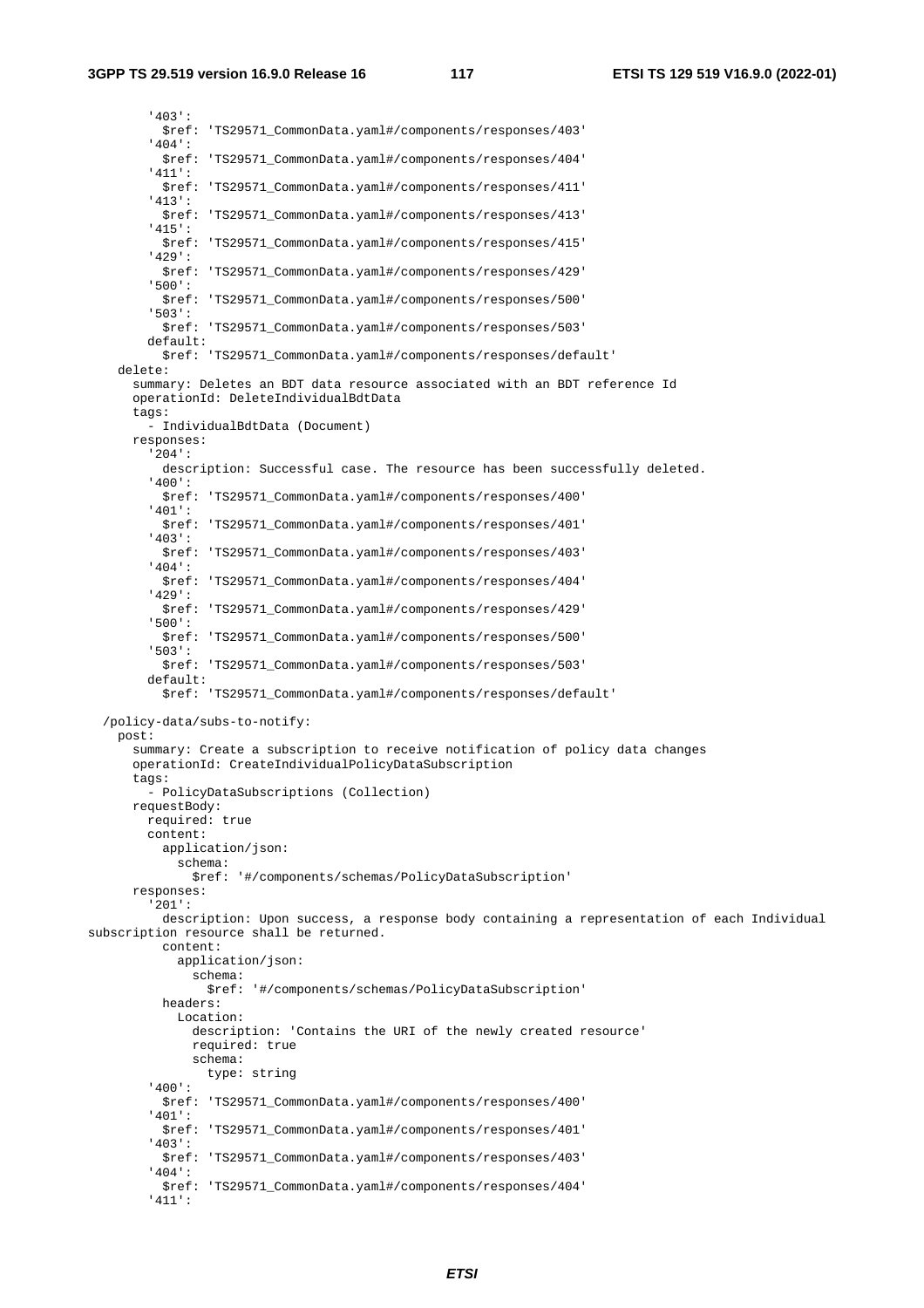\$ref: 'TS29571\_CommonData.yaml#/components/responses/411' '413': \$ref: 'TS29571\_CommonData.yaml#/components/responses/413' '415': \$ref: 'TS29571\_CommonData.yaml#/components/responses/415' '429': \$ref: 'TS29571\_CommonData.yaml#/components/responses/429' '500': \$ref: 'TS29571\_CommonData.yaml#/components/responses/500' '503': \$ref: 'TS29571\_CommonData.yaml#/components/responses/503' default: \$ref: 'TS29571\_CommonData.yaml#/components/responses/default' callbacks: policyDataChangeNotification: '{\$request.body#/notificationUri}': post: requestBody: required: true content: application/json: schema: type: array items: \$ref: '#/components/schemas/PolicyDataChangeNotification' minItems: 1 responses: '204': description: No Content, Notification was successful '400': \$ref: 'TS29571\_CommonData.yaml#/components/responses/400' '401': \$ref: 'TS29571\_CommonData.yaml#/components/responses/401' '403': \$ref: 'TS29571\_CommonData.yaml#/components/responses/403' '404': \$ref: 'TS29571\_CommonData.yaml#/components/responses/404' '411': \$ref: 'TS29571\_CommonData.yaml#/components/responses/411' '413': \$ref: 'TS29571\_CommonData.yaml#/components/responses/413' '415': \$ref: 'TS29571\_CommonData.yaml#/components/responses/415' '429': \$ref: 'TS29571\_CommonData.yaml#/components/responses/429' '500': \$ref: 'TS29571\_CommonData.yaml#/components/responses/500' '503': \$ref: 'TS29571\_CommonData.yaml#/components/responses/503' default: \$ref: 'TS29571\_CommonData.yaml#/components/responses/default' /policy-data/subs-to-notify/{subsId}: parameters: - name: subsId in: path required: true schema: type: string put: summary: Modify a subscription to receive notification of policy data changes operationId: ReplaceIndividualPolicyDataSubscription tags: - IndividualPolicyDataSubscription (Document) requestBody: required: true content: application/json: schema: \$ref: '#/components/schemas/PolicyDataSubscription' responses: '200': description: The individual subscription resource was updated successfully. content: application/json: schema: \$ref: '#/components/schemas/PolicyDataSubscription' '204':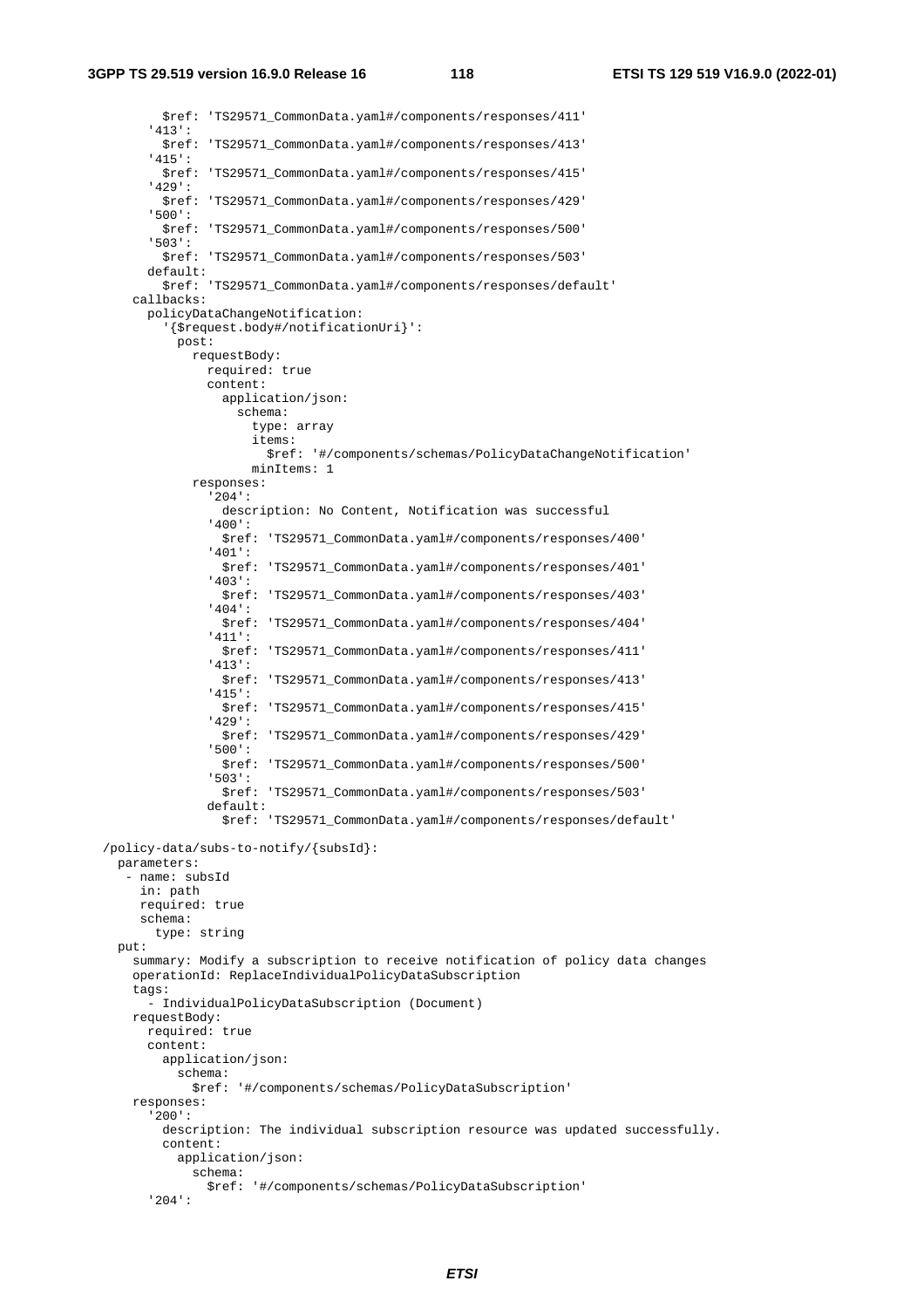description: The individual subscription resource was updated successfully and no additional content is to be sent in the response message. '400': \$ref: 'TS29571\_CommonData.yaml#/components/responses/400' '401': \$ref: 'TS29571\_CommonData.yaml#/components/responses/401' '403': \$ref: 'TS29571\_CommonData.yaml#/components/responses/403' '404': \$ref: 'TS29571\_CommonData.yaml#/components/responses/404' '411': \$ref: 'TS29571\_CommonData.yaml#/components/responses/411' '413': \$ref: 'TS29571\_CommonData.yaml#/components/responses/413' '415': \$ref: 'TS29571\_CommonData.yaml#/components/responses/415' '429': \$ref: 'TS29571\_CommonData.yaml#/components/responses/429' '500': \$ref: 'TS29571\_CommonData.yaml#/components/responses/500' '503': \$ref: 'TS29571\_CommonData.yaml#/components/responses/503' default: \$ref: 'TS29571\_CommonData.yaml#/components/responses/default' delete: summary: Delete the individual Policy Data subscription operationId: DeleteIndividualPolicyDataSubscription tags: - IndividualPolicyDataSubscription (Document) responses: '204': description: Upon success, an empty response body shall be returned. '400': \$ref: 'TS29571\_CommonData.yaml#/components/responses/400' '401': \$ref: 'TS29571\_CommonData.yaml#/components/responses/401' '403': \$ref: 'TS29571\_CommonData.yaml#/components/responses/403' '404': \$ref: 'TS29571\_CommonData.yaml#/components/responses/404' '429': \$ref: 'TS29571\_CommonData.yaml#/components/responses/429' '500': \$ref: 'TS29571\_CommonData.yaml#/components/responses/500' '503': \$ref: 'TS29571\_CommonData.yaml#/components/responses/503' default: \$ref: 'TS29571\_CommonData.yaml#/components/responses/default' /policy-data/ues/{ueId}/operator-specific-data: get: summary: Retrieve the operator specific policy data of an UE operationId: ReadOperatorSpecificData tags: - OperatorSpecificData (Document) parameters: - name: ueId in: path description: UE Id required: true schema: \$ref: 'TS29571\_CommonData.yaml#/components/schemas/VarUeId' - name: fields in: query description: attributes to be retrieved required: false schema: type: array items: type: string minItems: 1 - name: supp-feat in: query description: Supported Features required: false schema: \$ref: 'TS29571\_CommonData.yaml#/components/schemas/SupportedFeatures' responses: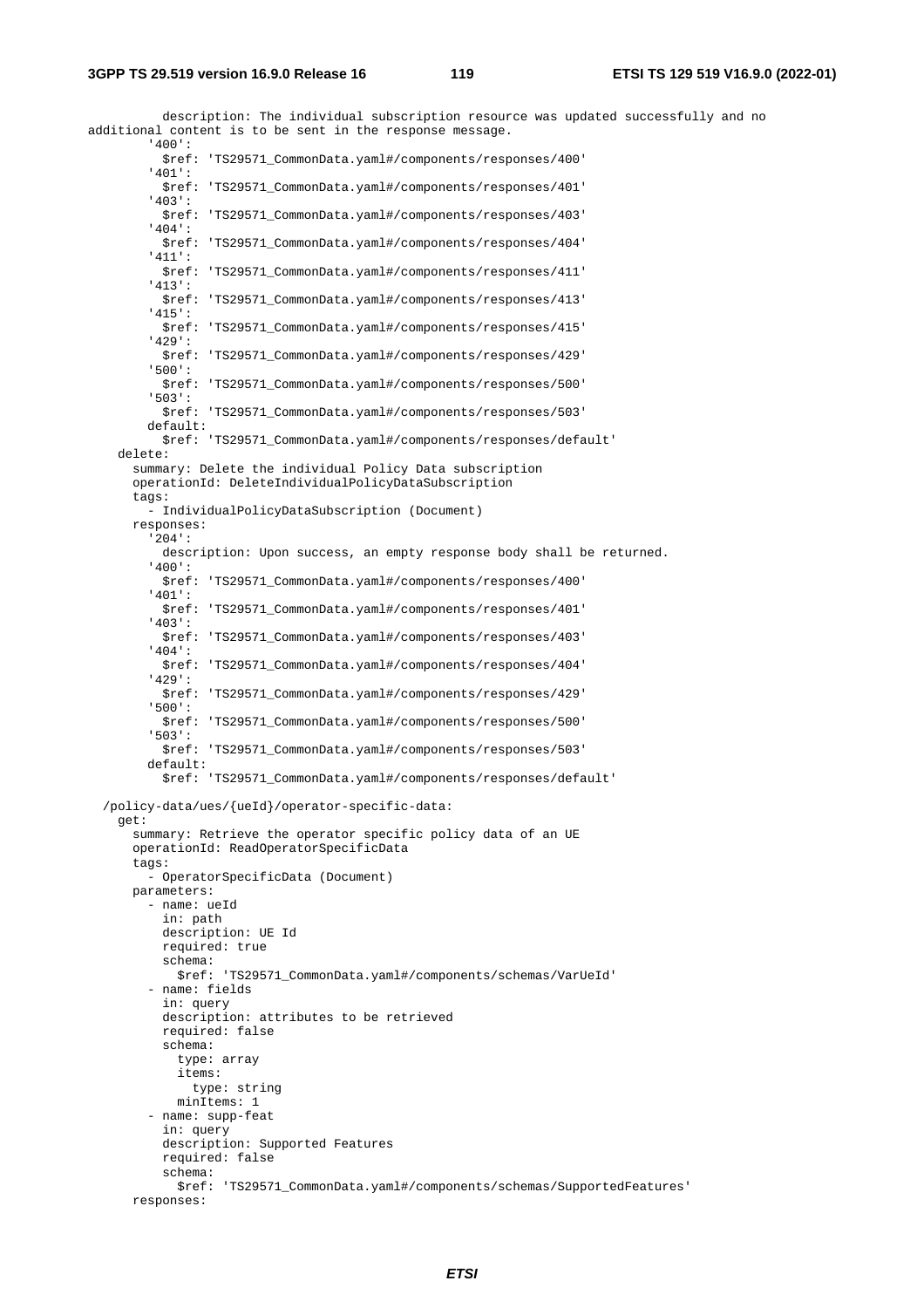'200': description: Expected response to a valid request content: application/json: schema: type: object additionalProperties: \$ref: 'TS29505\_Subscription\_Data.yaml#/components/schemas/OperatorSpecificDataContainer' '400': \$ref: 'TS29571\_CommonData.yaml#/components/responses/400' '401': \$ref: 'TS29571\_CommonData.yaml#/components/responses/401' '403': \$ref: 'TS29571\_CommonData.yaml#/components/responses/403' '404': \$ref: 'TS29571\_CommonData.yaml#/components/responses/404' '406': \$ref: 'TS29571\_CommonData.yaml#/components/responses/406' '414': \$ref: 'TS29571\_CommonData.yaml#/components/responses/414' '429': \$ref: 'TS29571\_CommonData.yaml#/components/responses/429' '500': \$ref: 'TS29571\_CommonData.yaml#/components/responses/500' '503': \$ref: 'TS29571\_CommonData.yaml#/components/responses/503' default: \$ref: 'TS29571\_CommonData.yaml#/components/responses/default' patch: summary: Modify the operator specific policy data of an UE operationId: UpdateOperatorSpecificData tags: - OperatorSpecificData (Document) parameters: - name: ueId in: path description: UE Id required: true schema: \$ref: 'TS29571\_CommonData.yaml#/components/schemas/VarUeId' requestBody: content: application/json-patch+json: schema: type: array items: \$ref: 'TS29571\_CommonData.yaml#/components/schemas/PatchItem' required: true responses: '204': description: No content. Response to successful modification. '200': description: Expected response to a valid request content: application/json: schema: \$ref: 'TS29571\_CommonData.yaml#/components/schemas/PatchResult' '400': \$ref: 'TS29571\_CommonData.yaml#/components/responses/400' '401': \$ref: 'TS29571\_CommonData.yaml#/components/responses/401' '403': \$ref: 'TS29571\_CommonData.yaml#/components/responses/403' '404': \$ref: 'TS29571\_CommonData.yaml#/components/responses/404' '411': \$ref: 'TS29571\_CommonData.yaml#/components/responses/411' '413': \$ref: 'TS29571\_CommonData.yaml#/components/responses/413' '415': \$ref: 'TS29571\_CommonData.yaml#/components/responses/415' '429': \$ref: 'TS29571\_CommonData.yaml#/components/responses/429' '500': \$ref: 'TS29571\_CommonData.yaml#/components/responses/500' '503':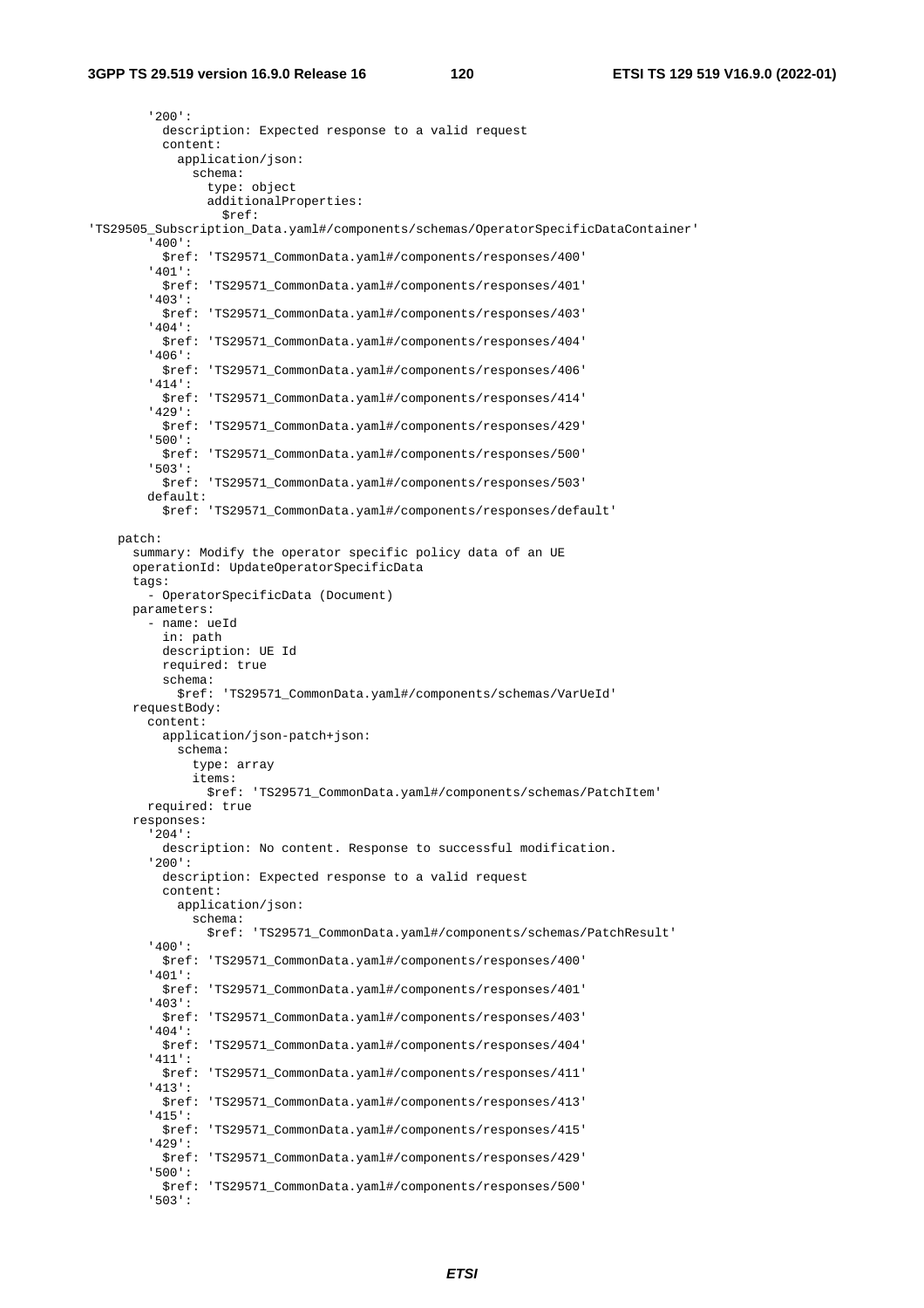\$ref: 'TS29571\_CommonData.yaml#/components/responses/503' default: \$ref: 'TS29571\_CommonData.yaml#/components/responses/default' put: summary: Modify the operator specific policy data of an UE operationId: ReplaceOperatorSpecificData tags: - OperatorSpecificData (Document) parameters: - name: ueId in: path description: UE Id required: true schema: \$ref: 'TS29571\_CommonData.yaml#/components/schemas/VarUeId' requestBody: required: true content: application/json: schema: type: object additionalProperties: \$ref: 'TS29505\_Subscription\_Data.yaml#/components/schemas/OperatorSpecificDataContainer' responses: '200': description: OK content: application/json: schema: type: object additionalProperties: \$ref: 'TS29505\_Subscription\_Data.yaml#/components/schemas/OperatorSpecificDataContainer' '204': description: The resource has been successfully updated. '400': \$ref: 'TS29571\_CommonData.yaml#/components/responses/400' '401': \$ref: 'TS29571\_CommonData.yaml#/components/responses/401' '403': \$ref: 'TS29571\_CommonData.yaml#/components/responses/403' '404': \$ref: 'TS29571\_CommonData.yaml#/components/responses/404' '411': \$ref: 'TS29571\_CommonData.yaml#/components/responses/411' '413': \$ref: 'TS29571\_CommonData.yaml#/components/responses/413' '415': \$ref: 'TS29571\_CommonData.yaml#/components/responses/415' '429': \$ref: 'TS29571\_CommonData.yaml#/components/responses/429' '500': \$ref: 'TS29571\_CommonData.yaml#/components/responses/500' '503': \$ref: 'TS29571\_CommonData.yaml#/components/responses/503' default: \$ref: 'TS29571\_CommonData.yaml#/components/responses/default' /policy-data/plmns/{plmnId}/ue-policy-set: parameters: - name: plmnId in: path required: true schema: \$ref: 'TS29505\_Subscription\_Data.yaml#/components/schemas/VarPlmnId' get: summary: Retrieve the UE policy set data for an H-PLMN operationId: ReadPlmnUePolicySet tags: - PlmnUePolicySet (Document) responses: '200': description: Upon success, a response body containing UE policies shall be returned. content: application/json: schema: \$ref: '#/components/schemas/UePolicySet' '400':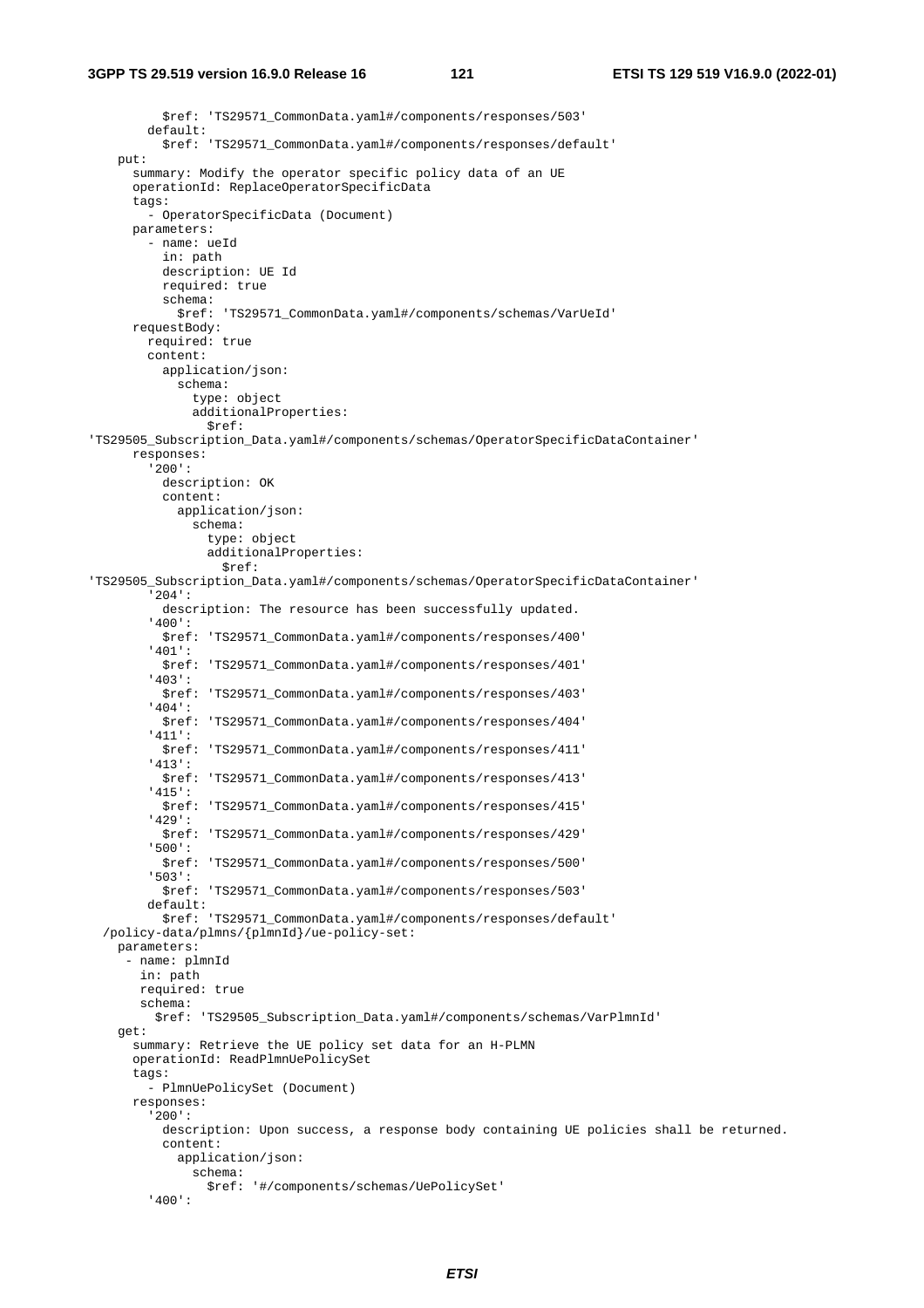\$ref: 'TS29571\_CommonData.yaml#/components/responses/400' '401': \$ref: 'TS29571\_CommonData.yaml#/components/responses/401' '403': \$ref: 'TS29571\_CommonData.yaml#/components/responses/403' '404': \$ref: 'TS29571\_CommonData.yaml#/components/responses/404' '406': \$ref: 'TS29571\_CommonData.yaml#/components/responses/406' '412': \$ref: 'TS29571\_CommonData.yaml#/components/responses/412' '429': \$ref: 'TS29571\_CommonData.yaml#/components/responses/429' '500': \$ref: 'TS29571\_CommonData.yaml#/components/responses/500' '503': \$ref: 'TS29571\_CommonData.yaml#/components/responses/503' default: \$ref: 'TS29571\_CommonData.yaml#/components/responses/default' components: schemas: AmPolicyData: description: Contains the AM policy data for a given subscriber. type: object properties: praInfos: type: object additionalProperties: \$ref: 'TS29571\_CommonData.yaml#/components/schemas/PresenceInfo' minProperties: 1 subscCats: type: array items: type: string minItems: 1 UePolicySet: description: Contains the UE policy data for a given subscriber. type: object properties: praInfos: type: object additionalProperties: \$ref: 'TS29571\_CommonData.yaml#/components/schemas/PresenceInfo' minProperties: 1 subscCats: type: array items: type: string minItems: 1 uePolicySections: type: object additionalProperties: \$ref: '#/components/schemas/UePolicySection' minProperties: 1 upsis: type: array items: type: string minItems: 1 allowedRouteSelDescs: type: object additionalProperties: \$ref: '#/components/schemas/PlmnRouteSelectionDescriptor' minProperties: 1 andspInd: type: boolean pei: \$ref: 'TS29571\_CommonData.yaml#/components/schemas/Pei' osIds: type: array items: \$ref: '#/components/schemas/OsId' minItems: 1 suppFeat: \$ref: 'TS29571\_CommonData.yaml#/components/schemas/SupportedFeatures' UePolicySetPatch: description: Contains the UE policy set for a given subscriber. type: object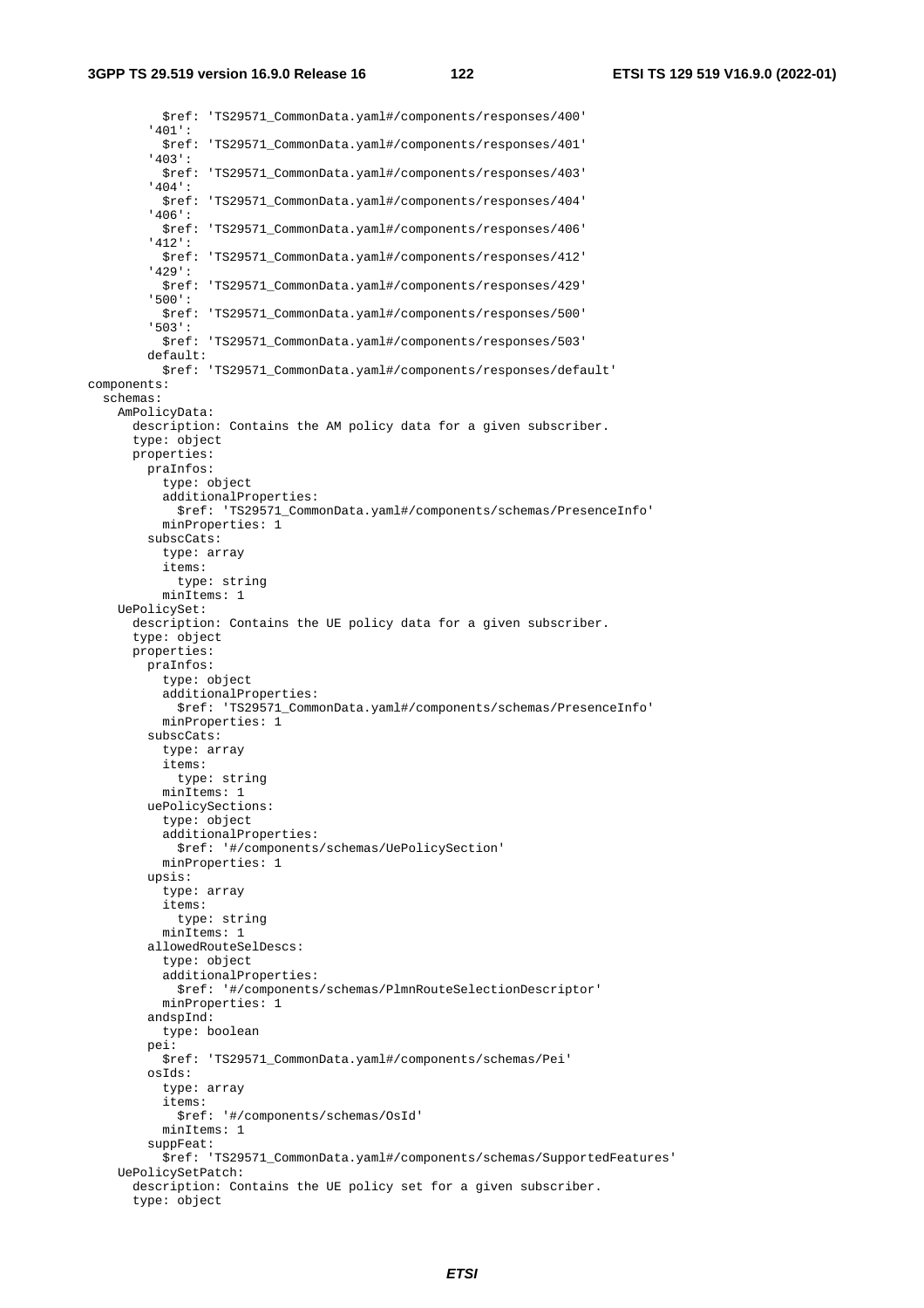properties: uePolicySections: type: object additionalProperties: \$ref: '#/components/schemas/UePolicySection' minProperties: 1 upsis: type: array items: type: string minItems: 1 andspInd: type: boolean pei: \$ref: 'TS29571\_CommonData.yaml#/components/schemas/Pei' osIds: type: array items: \$ref: '#/components/schemas/OsId' minItems: 1 UePolicySection: description: Contains the UE policy section. type: object properties: uePolicySectionInfo: \$ref: 'TS29571\_CommonData.yaml#/components/schemas/Bytes' upsi: type: string required: - uePolicySectionInfo - upsi SmPolicyData: description: Contains the SM policy data for a given subscriber. type: object properties: smPolicySnssaiData: type: object additionalProperties: \$ref: '#/components/schemas/SmPolicySnssaiData' minProperties: 1 umDataLimits: type: object additionalProperties: \$ref: '#/components/schemas/UsageMonDataLimit' minProperties: 1 umData: type: object additionalProperties: \$ref: '#/components/schemas/UsageMonData' minProperties: 1 suppFeat: \$ref: 'TS29571\_CommonData.yaml#/components/schemas/SupportedFeatures' required: - smPolicySnssaiData SmPolicySnssaiData: description: Contains the SM policy data for a given subscriber and S-NSSAI. type: object properties: snssai: \$ref: 'TS29571\_CommonData.yaml#/components/schemas/Snssai' smPolicyDnnData: type: object additionalProperties: \$ref: '#/components/schemas/SmPolicyDnnData' minProperties: 1 required: .<br>· snssai SmPolicyDnnData: description: Contains the SM policy data for a given DNN (and S-NSSAI). type: object properties: dnn: \$ref: 'TS29571\_CommonData.yaml#/components/schemas/Dnn' allowedServices: type: array items: type: string minItems: 1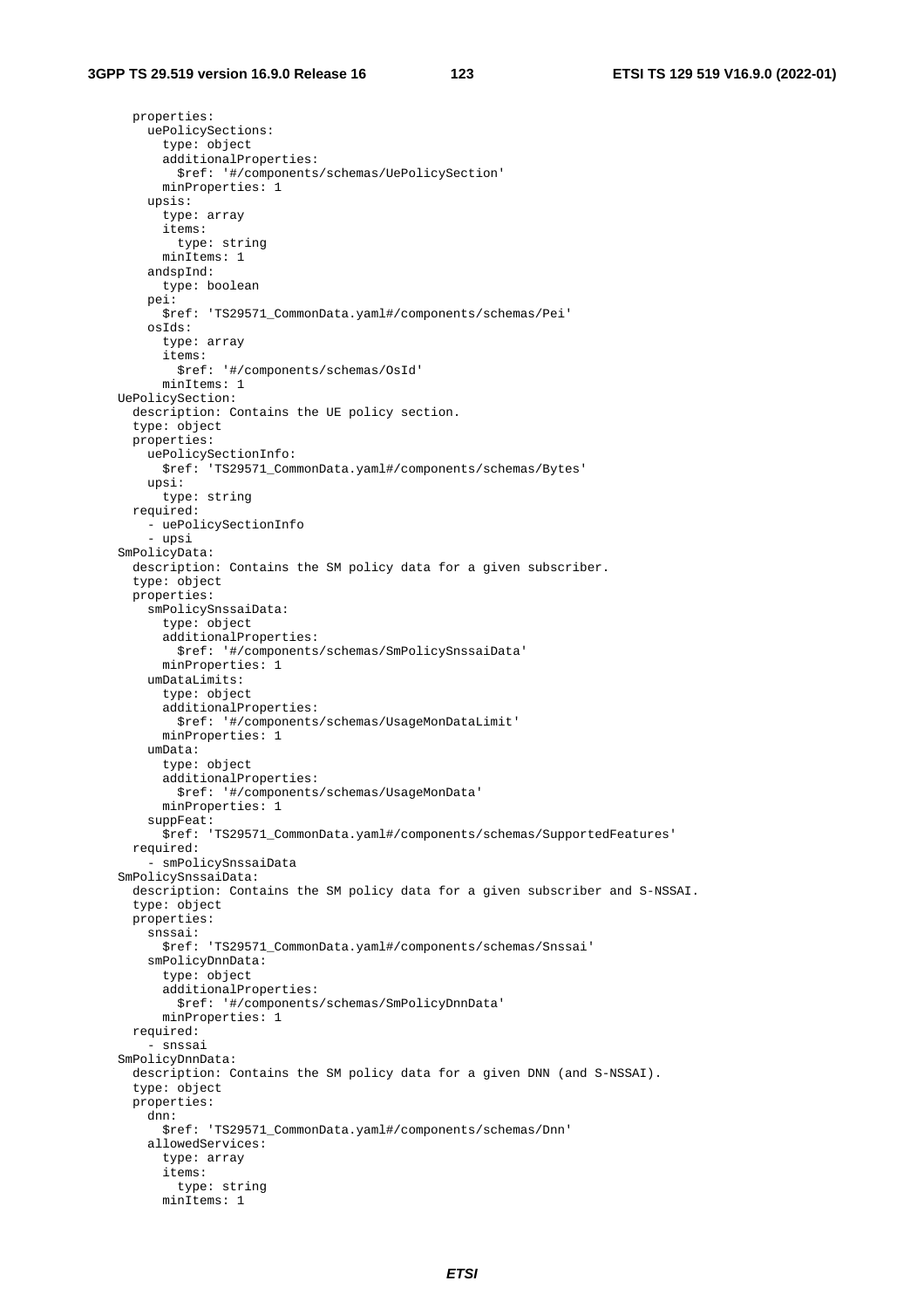subscCats: type: array items: type: string minItems: 1 gbrUl: \$ref: 'TS29571\_CommonData.yaml#/components/schemas/BitRate' gbrDl: \$ref: 'TS29571\_CommonData.yaml#/components/schemas/BitRate' adcSupport: type: boolean subscSpendingLimits: type: boolean ipv4Index: \$ref: '#/components/schemas/IpIndex' ipv6Index: \$ref: '#/components/schemas/IpIndex' offline: type: boolean online: type: boolean chfInfo: \$ref: 'TS29512\_Npcf\_SMPolicyControl.yaml#/components/schemas/ChargingInformation' refUmDataLimitIds: type: object additionalProperties: \$ref: '#/components/schemas/LimitIdToMonitoringKey' minProperties: 1 mpsPriority: type: boolean mcsPriority: type: boolean imsSignallingPrio: type: boolean mpsPriorityLevel: type: integer mcsPriorityLevel: type: integer praInfos: type: object additionalProperties: \$ref: 'TS29571\_CommonData.yaml#/components/schemas/PresenceInfo' minProperties: 1 bdtRefIds: type: object additionalProperties: \$ref: 'TS29122\_CommonData.yaml#/components/schemas/BdtReferenceIdRm' minProperties: 1 nullable: true locRoutNotAllowed: type: boolean required: - dnn UsageMonDataLimit: description: Contains usage monitoring control data for a subscriber. type: object properties: limitId: type: string scopes: type: object additionalProperties: \$ref: '#/components/schemas/UsageMonDataScope' minProperties: 1 umLevel: \$ref: '#/components/schemas/UsageMonLevel' startDate: \$ref: 'TS29571\_CommonData.yaml#/components/schemas/DateTime' endDate: \$ref: 'TS29571\_CommonData.yaml#/components/schemas/DateTime' usageLimit: \$ref: 'TS29122\_CommonData.yaml#/components/schemas/UsageThreshold' resetPeriod: \$ref: '#/components/schemas/TimePeriod' required: - limitId UsageMonData: description: Contains remain allowed usage data for a subscriber.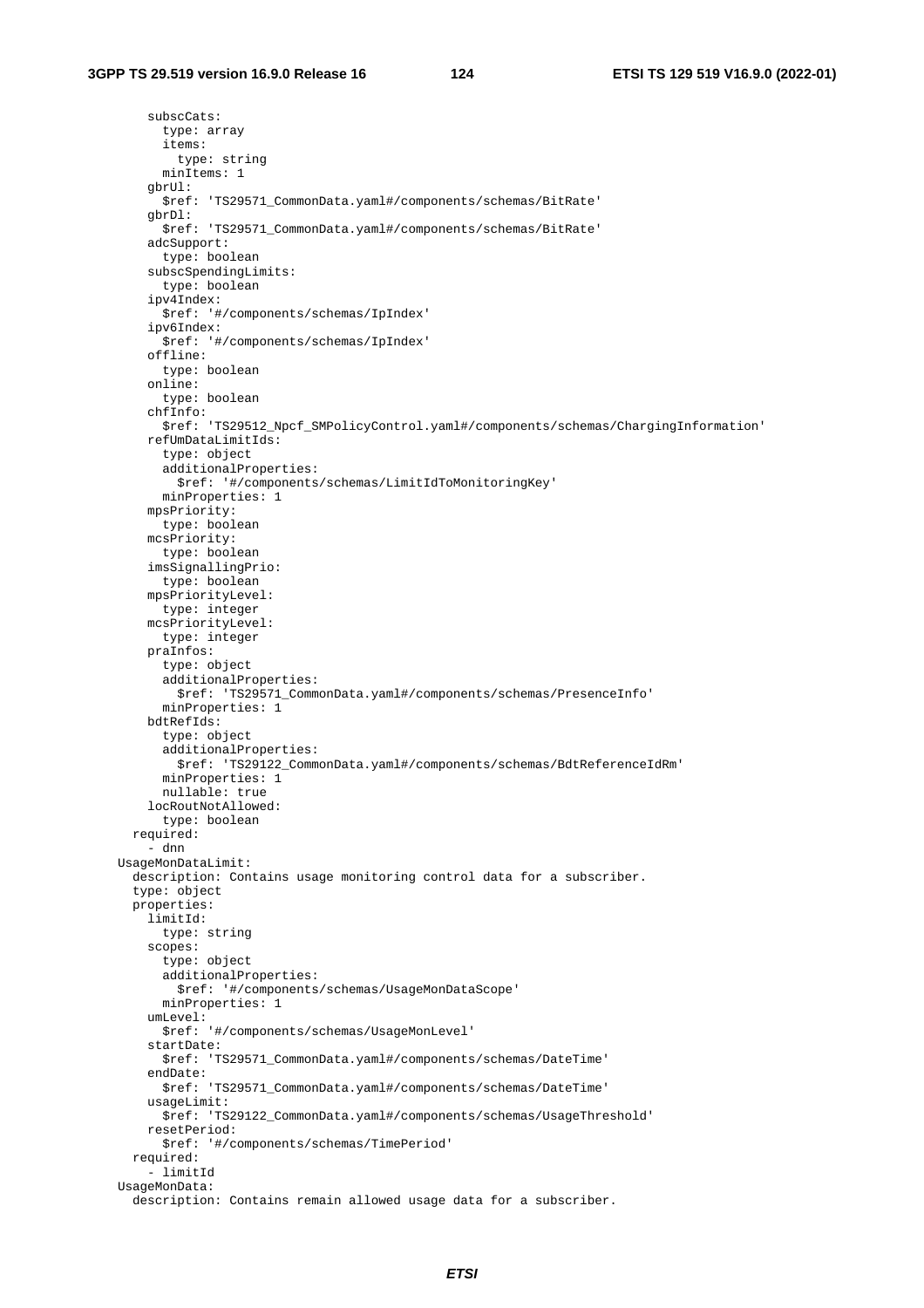type: object properties: limitId: type: string scopes: type: object additionalProperties: \$ref: '#/components/schemas/UsageMonDataScope' minProperties: 1 umLevel: \$ref: '#/components/schemas/UsageMonLevel' allowedUsage: \$ref: 'TS29122\_CommonData.yaml#/components/schemas/UsageThreshold' resetTime: \$ref: 'TS29571\_CommonData.yaml#/components/schemas/DateTime' suppFeat: \$ref: 'TS29571\_CommonData.yaml#/components/schemas/SupportedFeatures' required: - limitId LimitIdToMonitoringKey: description: Contains the limit identifier and the corresponding monitoring key for a given S-NSSAI and DNN. type: object properties: limitId: type: string monkey: type: array items: type: string minItems: 1 required: .<br>· limitId nullable: true UsageMonDataScope: description: Contains a SNSSAI and DNN combinations to which the UsageMonData instance belongs to. type: object properties: snssai: \$ref: 'TS29571\_CommonData.yaml#/components/schemas/Snssai' dnn: type: array items: \$ref: 'TS29571\_CommonData.yaml#/components/schemas/Dnn' minItems: 1 required: - snssai TimePeriod: description: Contains the periodicity for the defined usage monitoring data limits. type: object properties: period: \$ref: '#/components/schemas/Periodicity' maxNumPeriod: \$ref: 'TS29571\_CommonData.yaml#/components/schemas/Uinteger' required: - period SponsorConnectivityData: description: Contains the sponsored data connectivity related information for a sponsor identifier. type: object properties: aspIds: type: array items: type: string required: - aspIds BdtData: description: Contains the background data transfer data. type: object properties: aspId: type: string transPolicy: \$ref: 'TS29554\_Npcf\_BDTPolicyControl.yaml#/components/schemas/TransferPolicy' bdtRefId: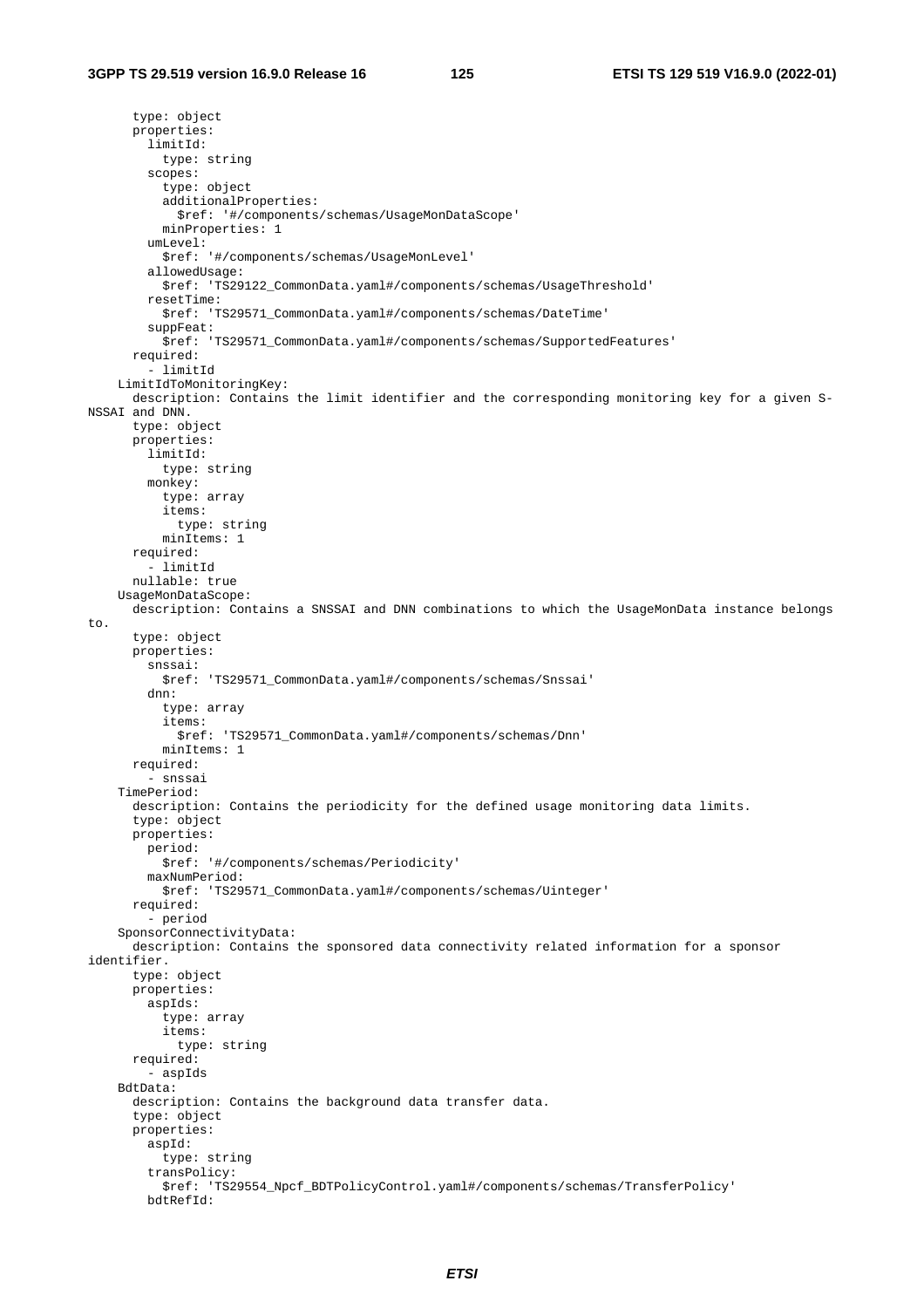\$ref: 'TS29122\_CommonData.yaml#/components/schemas/BdtReferenceId' nwAreaInfo: \$ref: 'TS29554\_Npcf\_BDTPolicyControl.yaml#/components/schemas/NetworkAreaInfo' numOfUes: \$ref: 'TS29571\_CommonData.yaml#/components/schemas/Uinteger' volPerUe: \$ref: 'TS29122\_CommonData.yaml#/components/schemas/UsageThreshold' dnn: \$ref: 'TS29571\_CommonData.yaml#/components/schemas/Dnn' snssai: \$ref: 'TS29571\_CommonData.yaml#/components/schemas/Snssai' trafficDes: \$ref: 'TS29122\_ResourceManagementOfBdt.yaml#/components/schemas/TrafficDescriptor' bdtpStatus: \$ref: '#/components/schemas/BdtPolicyStatus' suppFeat: \$ref: 'TS29571\_CommonData.yaml#/components/schemas/SupportedFeatures' required: - aspId - transPolicy PolicyDataSubscription: description: Identifies a subscription to policy data change notification. type: object properties: notificationUri: \$ref: 'TS29571\_CommonData.yaml#/components/schemas/Uri' notifId: type: string monitoredResourceUris: type: array items: \$ref: 'TS29571\_CommonData.yaml#/components/schemas/Uri' monResItems: type: array items: \$ref: '#/components/schemas/ResourceItem' minItems: 1 expiry: \$ref: 'TS29571\_CommonData.yaml#/components/schemas/DateTime' supportedFeatures: \$ref: 'TS29571\_CommonData.yaml#/components/schemas/SupportedFeatures' required: - notificationUri - monitoredResourceUris PolicyDataChangeNotification: description: Contains changed policy data for which notification was requested. type: object properties: amPolicyData: \$ref: '#/components/schemas/AmPolicyData' uePolicySet: \$ref: '#/components/schemas/UePolicySet' plmnUePolicySet: \$ref: '#/components/schemas/UePolicySet' smPolicyData: \$ref: '#/components/schemas/SmPolicyData' usageMonData: \$ref: '#/components/schemas/UsageMonData' SponsorConnectivityData: \$ref: '#/components/schemas/SponsorConnectivityData' bdtData: \$ref: '#/components/schemas/BdtData' opSpecData: \$ref: 'TS29505\_Subscription\_Data.yaml#/components/schemas/OperatorSpecificDataContainer' opSpecDataMap: type: object additionalProperties: \$ref: 'TS29505\_Subscription\_Data.yaml#/components/schemas/OperatorSpecificDataContainer' minProperties: 1 ueId: \$ref: 'TS29571\_CommonData.yaml#/components/schemas/VarUeId' sponsorId: type: string bdtRefId: \$ref: 'TS29122\_CommonData.yaml#/components/schemas/BdtReferenceId' usageMonId: type: string plmnId: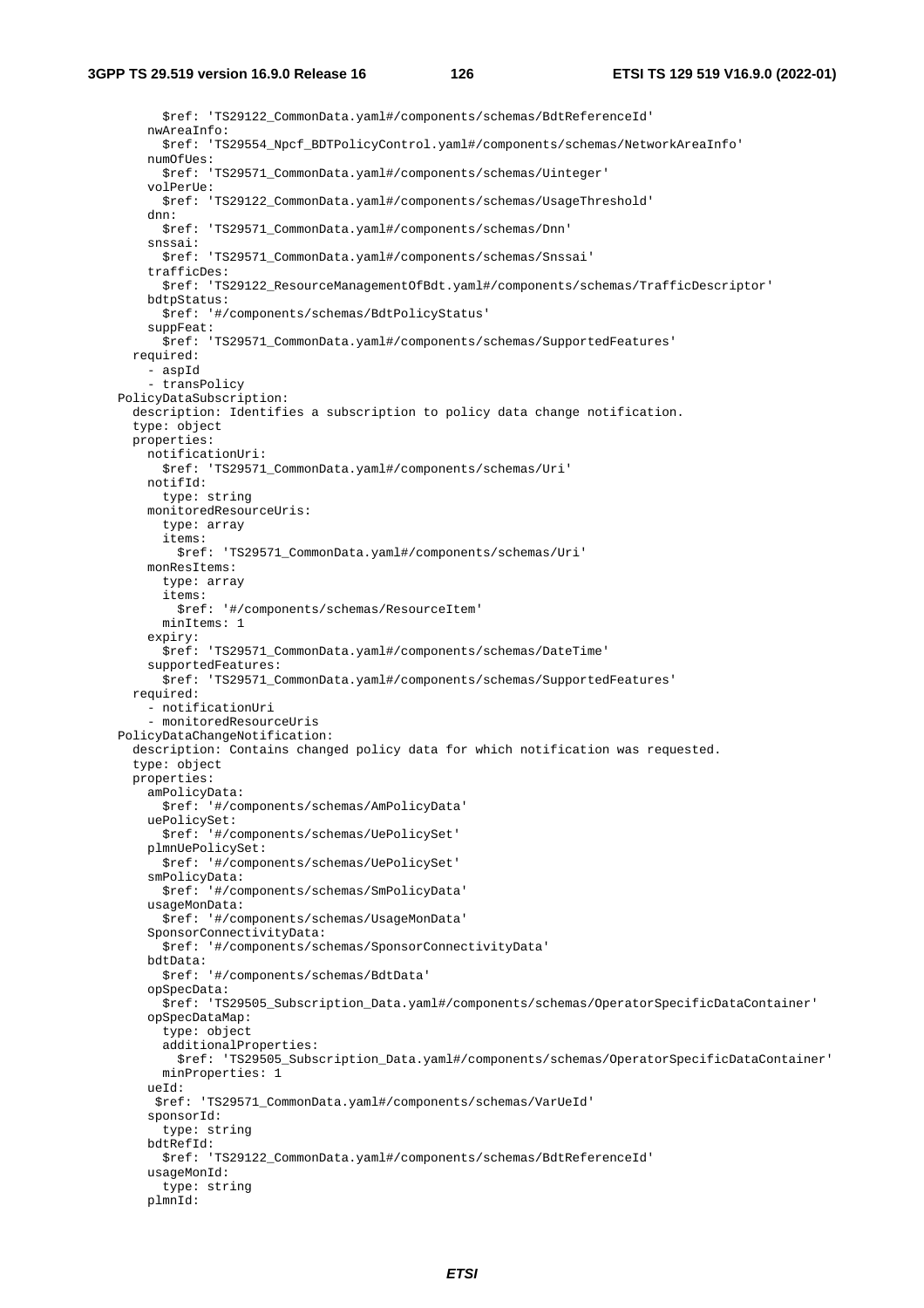\$ref: 'TS29571\_CommonData.yaml#/components/schemas/PlmnId' delResources: type: array items: \$ref: 'TS29571\_CommonData.yaml#/components/schemas/Uri' minItems: 1 notifId: type: string reportedFragments: type: array items: \$ref: '#/components/schemas/NotificationItem' minItems: 1 PlmnRouteSelectionDescriptor: description: Contains the route selection descriptors (combinations of SNSSAI, DNNs, PDU session types, SSC modes and ATSSS information) allowed by subscription to the UE for a serving PLMN type: object properties: servingPlmn: \$ref: 'TS29571\_CommonData.yaml#/components/schemas/PlmnId' snssaiRouteSelDescs: type: array items: \$ref: '#/components/schemas/SnssaiRouteSelectionDescriptor' minItems: 1 required: - servingPlmn SnssaiRouteSelectionDescriptor: description: Contains the route selector parameters (DNNs, PDU session types, SSC modes and ATSSS information) per SNSSAI type: object properties: snssai: \$ref: 'TS29571\_CommonData.yaml#/components/schemas/Snssai' dnnRouteSelDescs: type: array items: \$ref: '#/components/schemas/DnnRouteSelectionDescriptor' minItems: 1 required: - snssai DnnRouteSelectionDescriptor: description: Contains the route selector parameters (PDU session types, SSC modes and ATSSS information) per DNN type: object properties: dnn: \$ref: 'TS29571\_CommonData.yaml#/components/schemas/Dnn' sscModes: type: array items: \$ref: 'TS29571\_CommonData.yaml#/components/schemas/SscMode' minItems: 1 pduSessTypes: type: array items: \$ref: 'TS29571\_CommonData.yaml#/components/schemas/PduSessionType' minItems: 1 atsssInfo: description: Indicates whether MA PDU session establishment is allowed for this DNN. When set to value true MA PDU session establishment is allowed for this DNN. type: boolean default: false required: - dnn SmPolicyDataPatch: description: Contains the SM policy data for a given subscriber. type: object properties: umData: type: object additionalProperties: \$ref: '#/components/schemas/UsageMonData' minProperties: 1 nullable: true smPolicySnssaiData: type: object additionalProperties: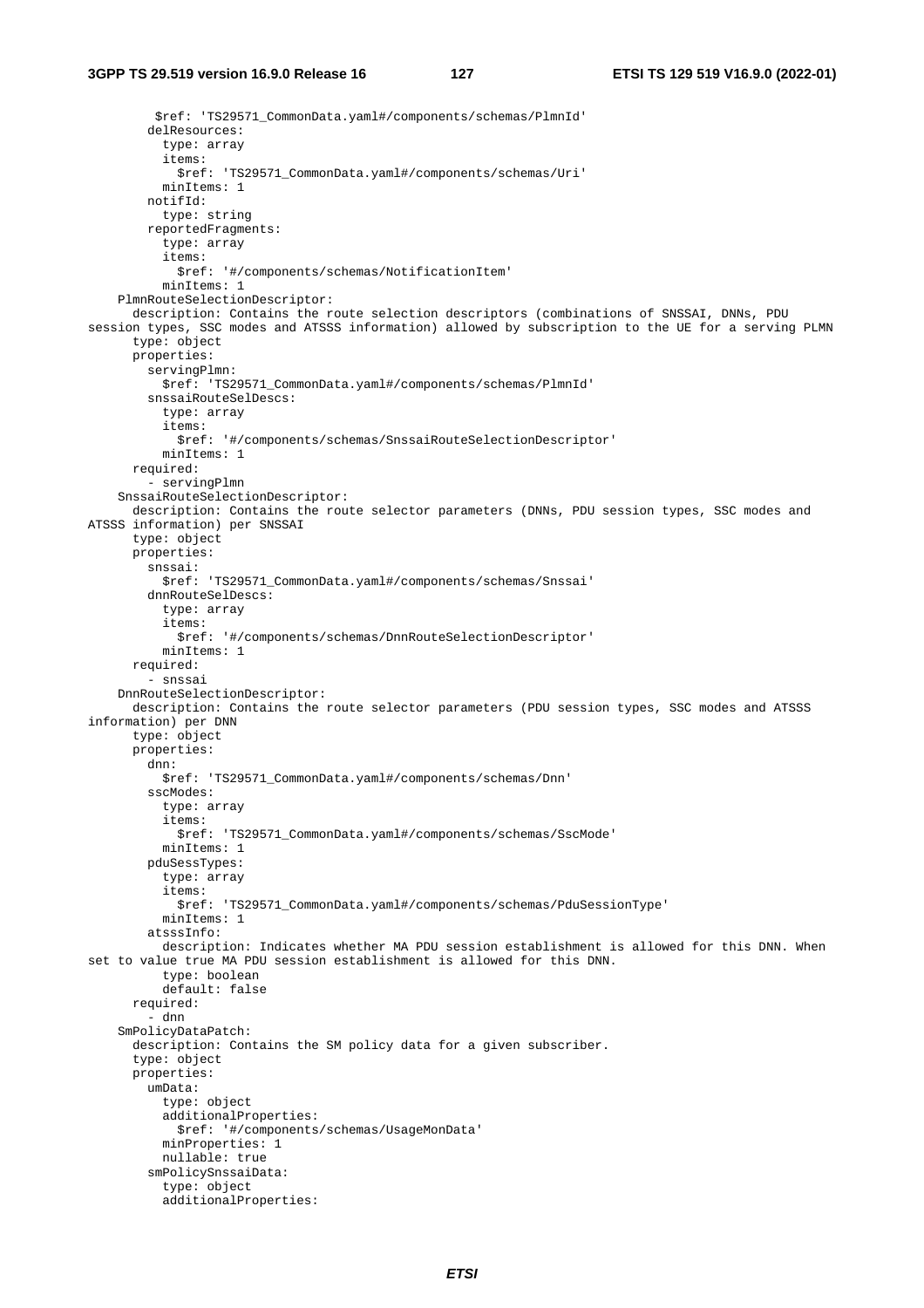```
 $ref: '#/components/schemas/SmPolicySnssaiDataPatch' 
           minProperties: 1 
     SmPolicySnssaiDataPatch: 
       description: Contains the SM policy data for a given subscriber and S-NSSAI. 
       type: object 
       properties: 
         snssai: 
           $ref: 'TS29571_CommonData.yaml#/components/schemas/Snssai' 
         smPolicyDnnData: 
           type: object 
           additionalProperties: 
              $ref: '#/components/schemas/SmPolicyDnnDataPatch' 
           minProperties: 1 
       required: 
           - snssai 
     SmPolicyDnnDataPatch: 
       description: Contains the SM policy data for a given DNN (and S-NSSAI). 
       type: object 
       properties: 
         dnn: 
           $ref: 'TS29571_CommonData.yaml#/components/schemas/Dnn' 
         bdtRefIds: 
           type: object 
           additionalProperties: 
              $ref: 'TS29122_CommonData.yaml#/components/schemas/BdtReferenceIdRm' 
           minProperties: 1 
           nullable: true 
       required: 
          - dnn 
# 
     ResourceItem: 
       description: Identifies a subscription to policy data change notification when the change 
occurs in a fragment (subset of resource data) of a given resource. 
       type: object 
       properties: 
         monResourceUri: 
           $ref: 'TS29571_CommonData.yaml#/components/schemas/Uri' 
         items: 
           type: array 
            items: 
              $ref: '#/components/schemas/ItemPath' 
           minItems: 1 
       required: 
         - monResourceUri 
         - items 
# 
     NotificationItem: 
       description: Identifies a data change notification when the change occurs in a fragment 
(subset of resource data) of a given resource. 
       type: object 
       properties: 
         resourceId: 
           $ref: 'TS29571_CommonData.yaml#/components/schemas/Uri' 
         notifItems: 
           type: array 
            items: 
              $ref: '#/components/schemas/UpdatedItem' 
           minItems: 1 
       required: 
         - resourceId 
         - notifItems 
# 
     UpdatedItem: 
       description: Identifies a fragment of a resource. 
       type: object 
       properties: 
         item: 
           $ref: '#/components/schemas/ItemPath' 
         value: {} 
       required: 
         - item 
         - value 
# 
# 
     BdtDataPatch: 
       description: Contains the modified background data transfer data. 
       type: object
```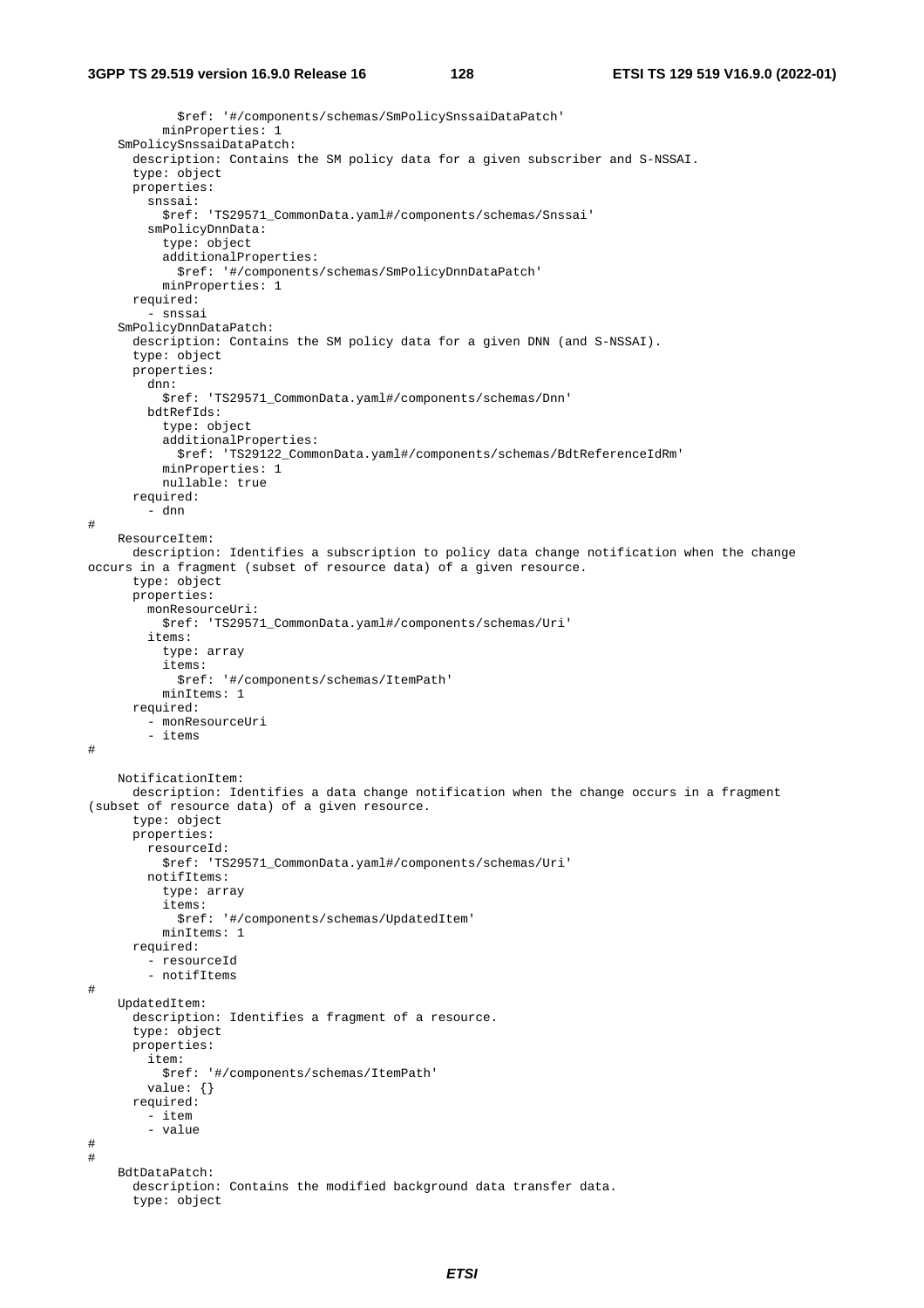```
 properties: 
          transPolicy: 
            $ref: 'TS29554_Npcf_BDTPolicyControl.yaml#/components/schemas/TransferPolicy' 
         bdtpStatus: 
            $ref: '#/components/schemas/BdtPolicyStatus' 
# 
     IpIndex: 
       type: integer 
     OsId: 
       type: string 
       format: uuid 
     UsageMonLevel: 
       anyOf: 
       - type: string 
         enum: 
            - SESSION_LEVEL 
            - SERVICE_LEVEL 
       - type: string 
     Periodicity: 
       anyOf: 
        - type: string 
          enum: 
           - YEARLY 
           - MONTHLY
            - WEEKLY 
            - DAILY 
            - HOURLY 
       - type: string 
# 
     ItemPath: 
       description: Identifies a fragment (subset of resource data) of a given resource. 
       type: string 
# 
     BdtPolicyStatus: 
       description: Indicates the validation status of a negotiated BDT policy. 
       anyOf: 
       - type: string 
          enum: 
            - INVALID 
            - VALID 
       - type: string 
#
```
# A.3 Nudr\_DataRepository API for Application Data

For the purpose of referencing entities in the Open API file defined in this Annex, it shall be assumed that this Open API file is contained in a physical file named "TS29519\_Application\_Data.yaml".

```
openapi: 3.0.0 
info: 
   version: '-' 
   title: Unified Data Repository Service API file for Application Data 
   description: | 
     The API version is defined in 3GPP TS 29.504 
     © 2021, 3GPP Organizational Partners (ARIB, ATIS, CCSA, ETSI, TSDSI, TTA, TTC). 
     All rights reserved. 
externalDocs: 
   description: 3GPP TS 29.519 V16.9.0; 5G System; Usage of the Unified Data Repository Service for 
Policy Data, Application Data and Structured Data for Exposure. 
   url: 'http://www.3gpp.org/ftp/Specs/archive/29_series/29.519/' 
paths: 
   /application-data/pfds: 
     get: 
       summary: Retrieve PFDs for application identifier(s) 
       operationId: ReadPFDData 
       tags: 
         - PFD Data (Store) 
       parameters: 
         - name: appId 
           in: query
```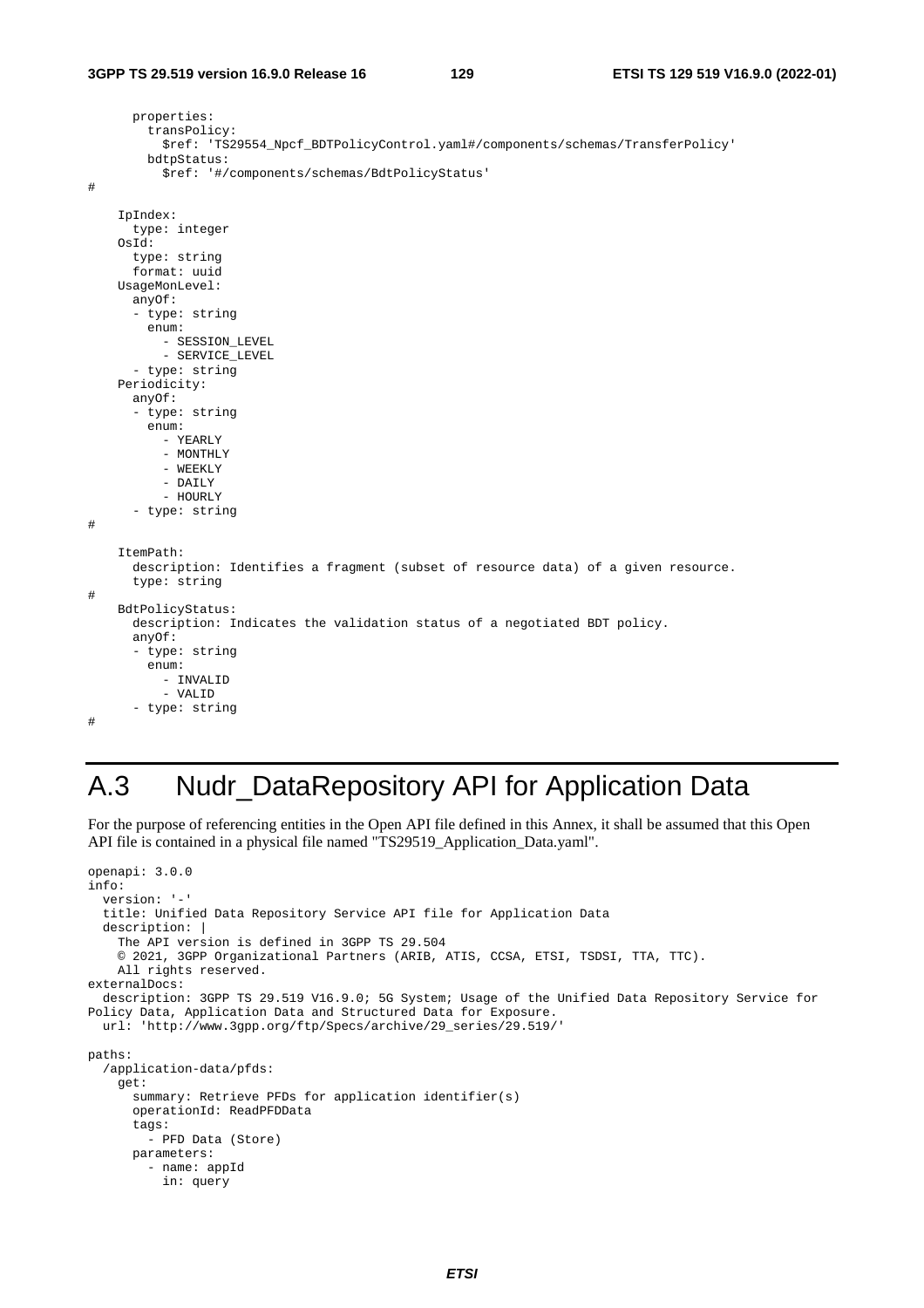#### **3GPP TS 29.519 version 16.9.0 Release 16 130 ETSI TS 129 519 V16.9.0 (2022-01)**

 description: Contains the information of the application identifier(s) for the querying PFD Data resource. If none appId is included in the URI, it applies to all application identifier(s) for the querying PFD Data resource. required: false schema: type: array items: \$ref: 'TS29571\_CommonData.yaml#/components/schemas/ApplicationId' minItems: 1 responses: '200': description: A representation of PFDs for request applications is returned. content: application/json: schema: type: array items: \$ref: '#/components/schemas/PfdDataForAppExt' '400': \$ref: 'TS29571\_CommonData.yaml#/components/responses/400' '401': \$ref: 'TS29571\_CommonData.yaml#/components/responses/401' '403': \$ref: 'TS29571\_CommonData.yaml#/components/responses/403' '404': \$ref: 'TS29571\_CommonData.yaml#/components/responses/404' '406': \$ref: 'TS29571\_CommonData.yaml#/components/responses/406' '414': \$ref: 'TS29571\_CommonData.yaml#/components/responses/414' '429': \$ref: 'TS29571\_CommonData.yaml#/components/responses/429' '500': \$ref: 'TS29571\_CommonData.yaml#/components/responses/500' '503': \$ref: 'TS29571\_CommonData.yaml#/components/responses/503' default: \$ref: 'TS29571\_CommonData.yaml#/components/responses/default' /application-data/pfds/{appId}: get: summary: Retrieve the corresponding PFDs of the specified application identifier operationId: ReadIndividualPFDData tags: - Individual PFD Data (Document) parameters: - name: appId in: path description: Indicate the application identifier for the request pfd(s). It shall apply the format of Data type ApplicationId. required: true schema: type: string responses: '200': description: A representation of PFDs for the request application identified by the application identifier is returned. content: application/json: schema: \$ref: '#/components/schemas/PfdDataForAppExt' '400': \$ref: 'TS29571\_CommonData.yaml#/components/responses/400' '401': \$ref: 'TS29571\_CommonData.yaml#/components/responses/401' '403': \$ref: 'TS29571\_CommonData.yaml#/components/responses/403' '404': \$ref: 'TS29571\_CommonData.yaml#/components/responses/404' '406': \$ref: 'TS29571\_CommonData.yaml#/components/responses/406' '429': \$ref: 'TS29571\_CommonData.yaml#/components/responses/429' '500': \$ref: 'TS29571\_CommonData.yaml#/components/responses/500' '503': \$ref: 'TS29571\_CommonData.yaml#/components/responses/503' default: \$ref: 'TS29571\_CommonData.yaml#/components/responses/default'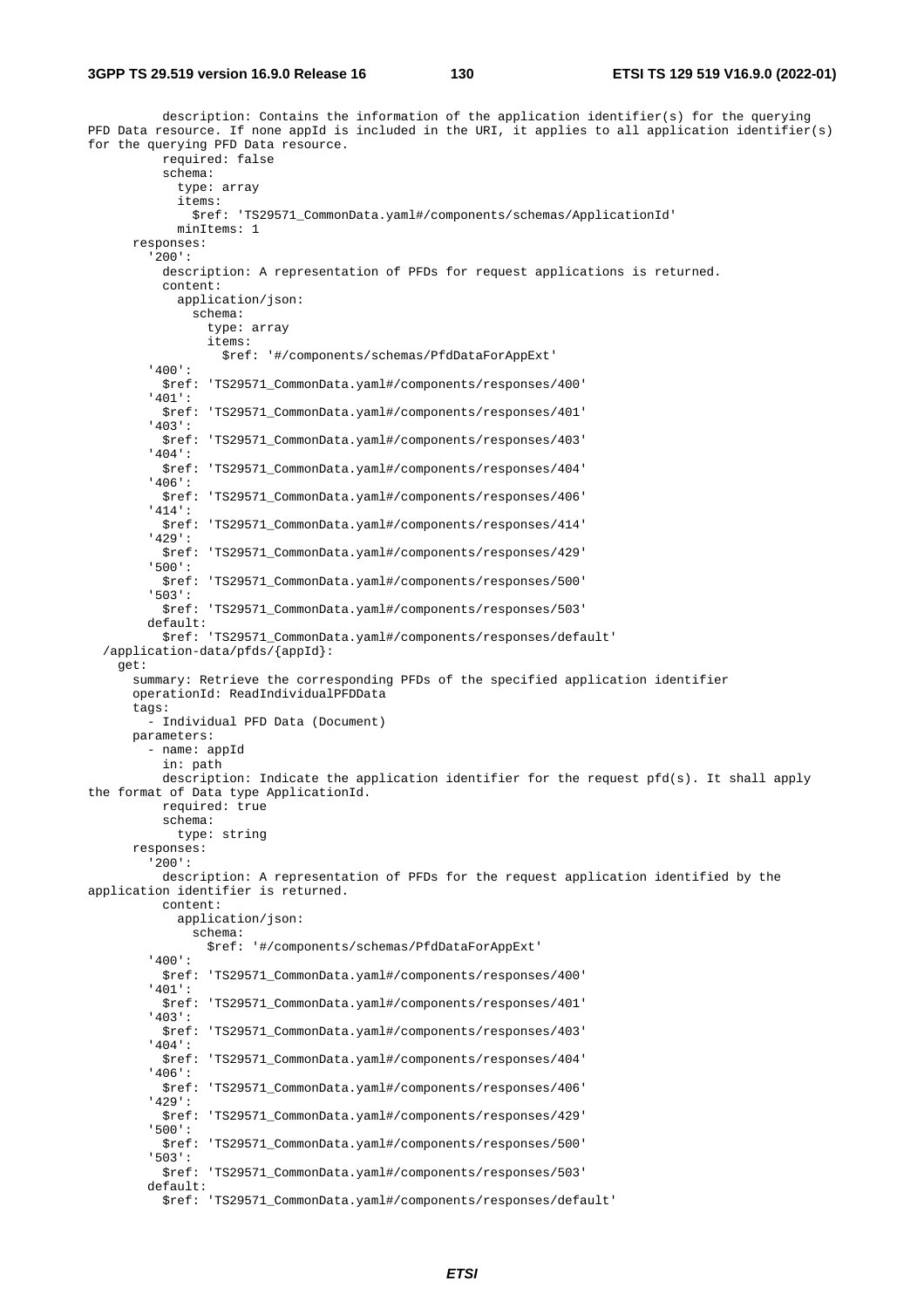delete: summary: Delete the corresponding PFDs of the specified application identifier operationId: DeleteIndividualPFDData tags: - Individual PFD Data (Document) parameters: - name: appId in: path description: Indicate the application identifier for the request pfd(s). It shall apply the format of Data type ApplicationId. required: true schema: type: string responses: '204': description: Successful case. The Individual PFD Data resource related to the application identifier was deleted. '400': \$ref: 'TS29571\_CommonData.yaml#/components/responses/400' '401': \$ref: 'TS29571\_CommonData.yaml#/components/responses/401' '403': \$ref: 'TS29571\_CommonData.yaml#/components/responses/403' '404': \$ref: 'TS29571\_CommonData.yaml#/components/responses/404' '429': \$ref: 'TS29571\_CommonData.yaml#/components/responses/429' '500': \$ref: 'TS29571\_CommonData.yaml#/components/responses/500' '503': \$ref: 'TS29571\_CommonData.yaml#/components/responses/503' default: \$ref: 'TS29571\_CommonData.yaml#/components/responses/default' put: summary: Create or update the corresponding PFDs for the specified application identifier operationId: CreateOrReplaceIndividualPFDData tags: - Individual PFD Data (Document) requestBody: required: true content: application/json: schema: \$ref: '#/components/schemas/PfdDataForAppExt' parameters: - name: appId in: path description: Indicate the application identifier for the request pfd(s). It shall apply the format of Data type ApplicationId. required: true schema: type: string responses: '201': description: The creation of an Individual PFD Data resource related to the applicationidentifier is confirmed and a representation of that resource is returned. content: application/json: schema: \$ref: '#/components/schemas/PfdDataForAppExt' headers: Location: description: 'Contains the URI of the newly created resource, according to the structure: {apiRoot}/nudr-dr/<apiVersion>/application-data/pfds/{appId}' required: true schema: type: string '200': description: Successful case. The upgrade of an Individual PFD Data resource related to the application identifier is confirmed and a representation of that resource is returned. content: application/json: schema: \$ref: '#/components/schemas/PfdDataForAppExt' '204': description: No content '400': \$ref: 'TS29571\_CommonData.yaml#/components/responses/400'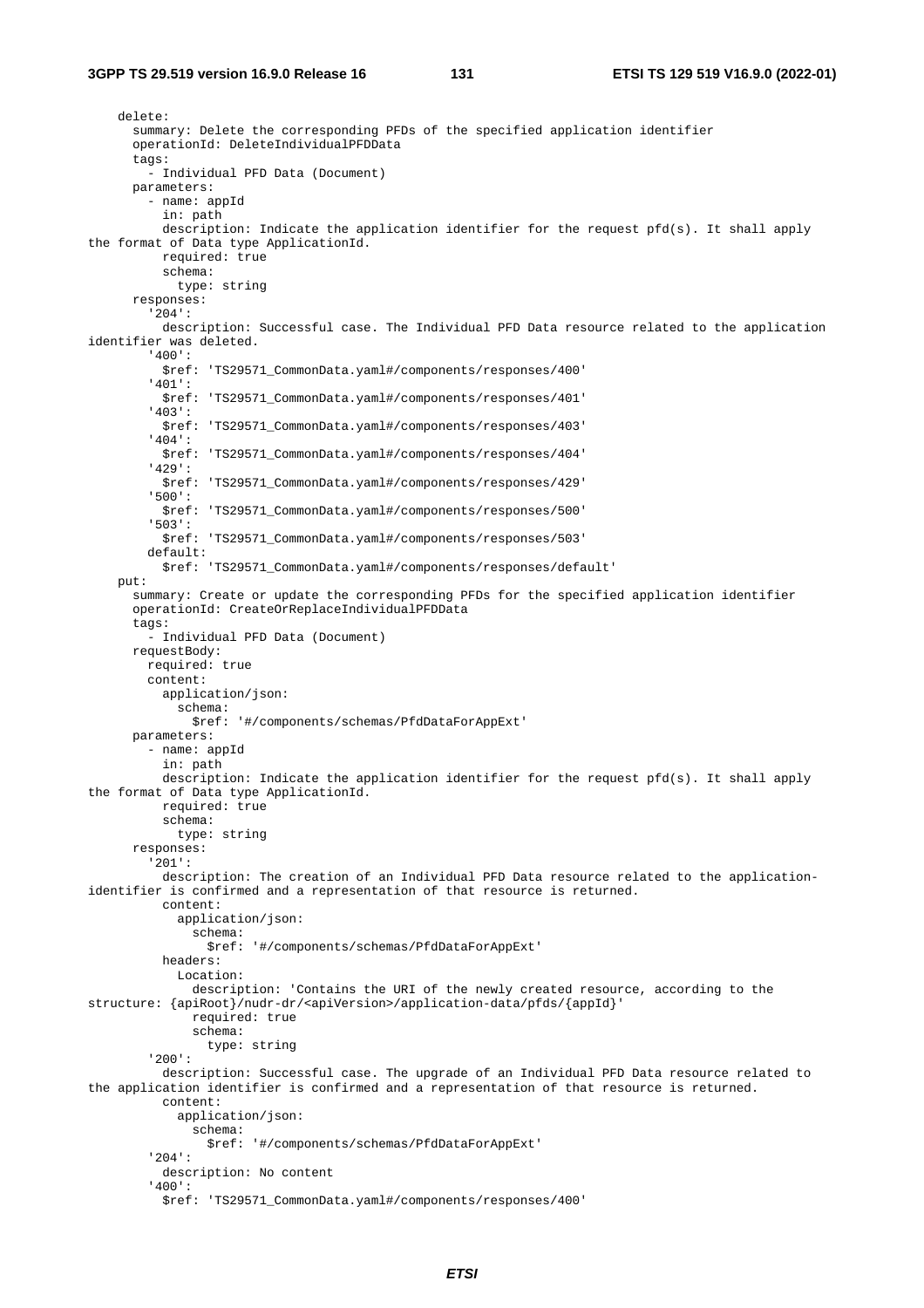'401': \$ref: 'TS29571\_CommonData.yaml#/components/responses/401' '403': \$ref: 'TS29571\_CommonData.yaml#/components/responses/403' '404': \$ref: 'TS29571\_CommonData.yaml#/components/responses/404' '411': \$ref: 'TS29571\_CommonData.yaml#/components/responses/411' '413': \$ref: 'TS29571\_CommonData.yaml#/components/responses/413' '414': \$ref: 'TS29571\_CommonData.yaml#/components/responses/414' '415': \$ref: 'TS29571\_CommonData.yaml#/components/responses/415' '429': \$ref: 'TS29571\_CommonData.yaml#/components/responses/429' '500': \$ref: 'TS29571\_CommonData.yaml#/components/responses/500' '503': \$ref: 'TS29571\_CommonData.yaml#/components/responses/503' default: \$ref: 'TS29571\_CommonData.yaml#/components/responses/default' /application-data/influenceData: get: summary: Retrieve Traffic Influence Data operationId: ReadInfluenceData tags: - Influence Data (Store) parameters: - name: influence-Ids in: query description: Each element identifies a service. required: false schema: type: array items: type: string minItems: 1 - name: dnns in: query description: Each element identifies a DNN. required: false schema: type: array items: \$ref: 'TS29571\_CommonData.yaml#/components/schemas/Dnn' minItems: 1 - name: snssais in: query description: Each element identifies a slice. required: false content: application/json: schema: type: array items: \$ref: 'TS29571\_CommonData.yaml#/components/schemas/Snssai' minItems: 1 - name: internal-Group-Ids in: query description: Each element identifies a group of users. required: false schema: type: array items: \$ref: 'TS29571\_CommonData.yaml#/components/schemas/GroupId' minItems: 1 - name: supis in: query description: Each element identifies the user. required: false schema: type: array items: \$ref: 'TS29571\_CommonData.yaml#/components/schemas/Supi' minItems: 1 - name: supp-feat in: query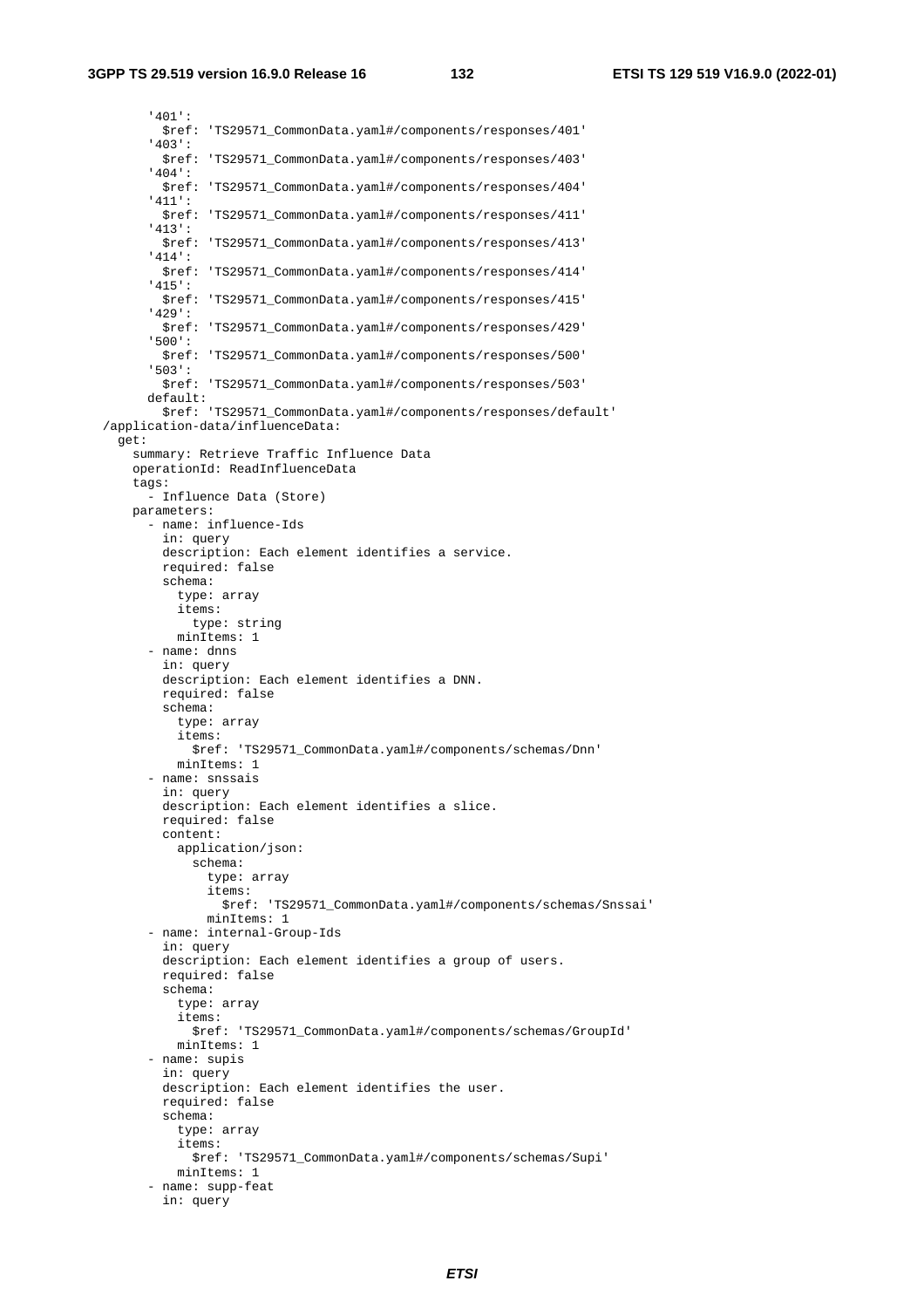required: false description: Supported Features schema: \$ref: 'TS29571\_CommonData.yaml#/components/schemas/SupportedFeatures' responses: '200': description: The Traffic Influence Data stored in the UDR are returned. content: application/json: schema: type: array items: \$ref: '#/components/schemas/TrafficInfluData' '400': \$ref: 'TS29571\_CommonData.yaml#/components/responses/400' '401': \$ref: 'TS29571\_CommonData.yaml#/components/responses/401' '403': \$ref: 'TS29571\_CommonData.yaml#/components/responses/403' '404': \$ref: 'TS29571\_CommonData.yaml#/components/responses/404' '406': \$ref: 'TS29571\_CommonData.yaml#/components/responses/406' '414': \$ref: 'TS29571\_CommonData.yaml#/components/responses/414' '429': \$ref: 'TS29571\_CommonData.yaml#/components/responses/429' '500': \$ref: 'TS29571\_CommonData.yaml#/components/responses/500' '503': \$ref: 'TS29571\_CommonData.yaml#/components/responses/503' default: \$ref: 'TS29571\_CommonData.yaml#/components/responses/default' /application-data/influenceData/{influenceId}: put: summary: Create or update an individual Influence Data resource operationId: CreateOrReplaceIndividualInfluenceData tags: - Individual Influence Data (Document) requestBody: required: true content: application/json: schema: \$ref: '#/components/schemas/TrafficInfluData' parameters: - name: influenceId in: path description: The Identifier of an Individual Influence Data to be created or updated. It shall apply the format of Data type string. required: true schema: type: string responses: '201': description: The creation of an Individual Traffic Influence Data resource is confirmed and a representation of that resource is returned. content: application/json: schema: \$ref: '#/components/schemas/TrafficInfluData' headers: Location: description: 'Contains the URI of the newly created resource, according to the structure: {apiRoot}/nudr-dr/<apiVersion>/application-data/influenceData/{influenceId}' required: true schema: type: string '200': description: The update of an Individual Traffic Influence Data resource is confirmed and a response body containing Traffic Influence Data shall be returned. content: application/json: schema: \$ref: '#/components/schemas/TrafficInfluData' '204': description: No content '400':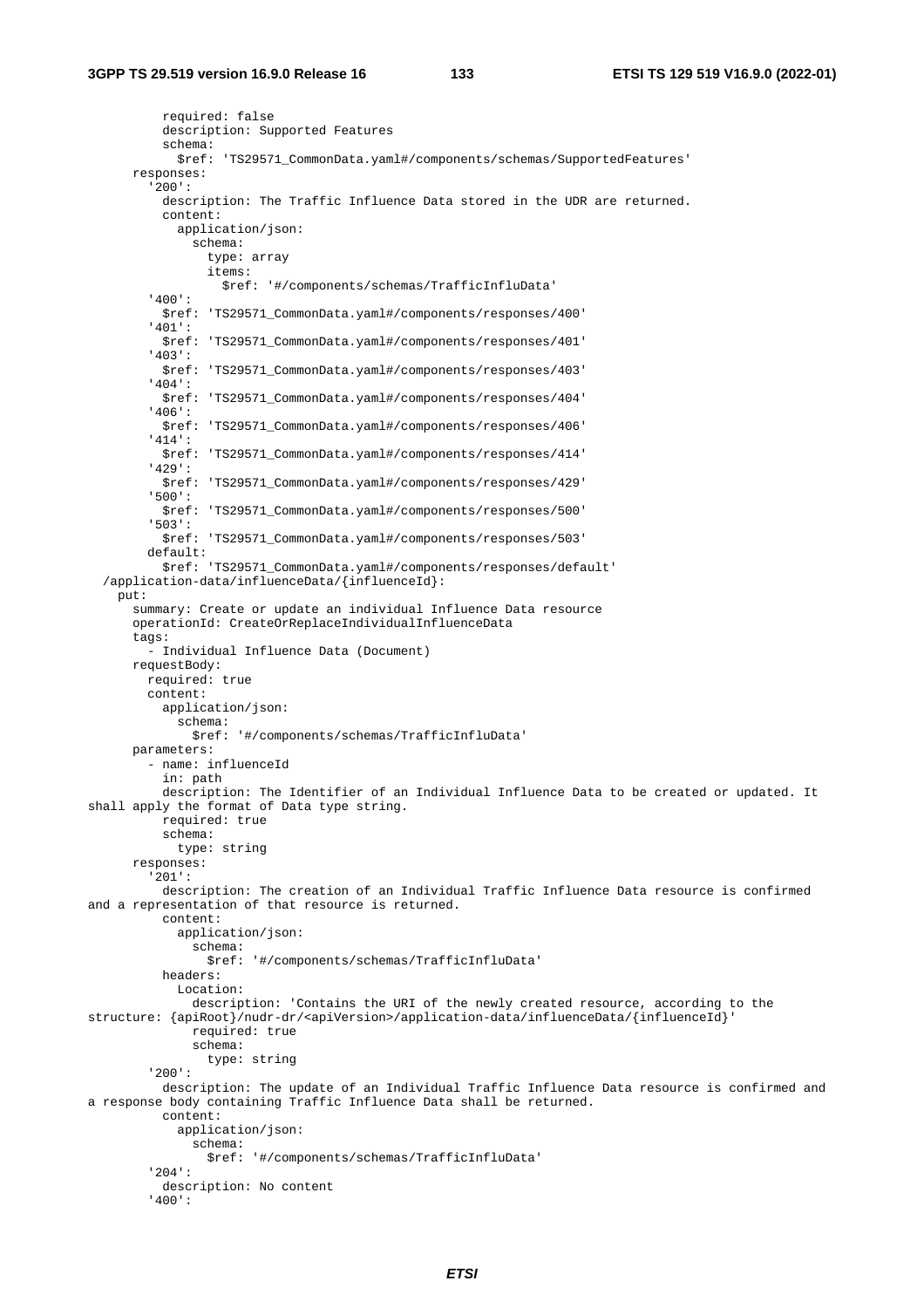**3GPP TS 29.519 version 16.9.0 Release 16 134 ETSI TS 129 519 V16.9.0 (2022-01)**

tags:

 \$ref: 'TS29571\_CommonData.yaml#/components/responses/400' '401': \$ref: 'TS29571\_CommonData.yaml#/components/responses/401' '403': \$ref: 'TS29571\_CommonData.yaml#/components/responses/403' '404': \$ref: 'TS29571\_CommonData.yaml#/components/responses/404' '411': \$ref: 'TS29571\_CommonData.yaml#/components/responses/411' '413': \$ref: 'TS29571\_CommonData.yaml#/components/responses/413' '414': \$ref: 'TS29571\_CommonData.yaml#/components/responses/414' '415': \$ref: 'TS29571\_CommonData.yaml#/components/responses/415' '429': \$ref: 'TS29571\_CommonData.yaml#/components/responses/429' '500': \$ref: 'TS29571\_CommonData.yaml#/components/responses/500' '503': \$ref: 'TS29571\_CommonData.yaml#/components/responses/503' default: \$ref: 'TS29571\_CommonData.yaml#/components/responses/default' patch: summary: Modify part of the properties of an individual Influence Data resource operationId: UpdateIndividualInfluenceData tags: - Individual Influence Data (Document) requestBody: required: true content: application/merge-patch+json: schema: \$ref: '#/components/schemas/TrafficInfluDataPatch' parameters: - name: influenceId in: path description: The Identifier of an Individual Influence Data to be updated. It shall apply the format of Data type string. required: true schema: type: string responses: '200': description: The update of an Individual Traffic Influence Data resource is confirmed and a response body containing Traffic Influence Data shall be returned. content: application/json: schema: \$ref: '#/components/schemas/TrafficInfluData' '204': description: No content '400': \$ref: 'TS29571\_CommonData.yaml#/components/responses/400' '401': \$ref: 'TS29571\_CommonData.yaml#/components/responses/401' '403': \$ref: 'TS29571\_CommonData.yaml#/components/responses/403' '404': \$ref: 'TS29571\_CommonData.yaml#/components/responses/404' '411': \$ref: 'TS29571\_CommonData.yaml#/components/responses/411' '413': \$ref: 'TS29571\_CommonData.yaml#/components/responses/413' '415': \$ref: 'TS29571\_CommonData.yaml#/components/responses/415' '429': \$ref: 'TS29571\_CommonData.yaml#/components/responses/429' '500': \$ref: 'TS29571\_CommonData.yaml#/components/responses/500' '503': \$ref: 'TS29571\_CommonData.yaml#/components/responses/503' default: \$ref: 'TS29571\_CommonData.yaml#/components/responses/default' delete: summary: Delete an individual Influence Data resource operationId: DeleteIndividualInfluenceData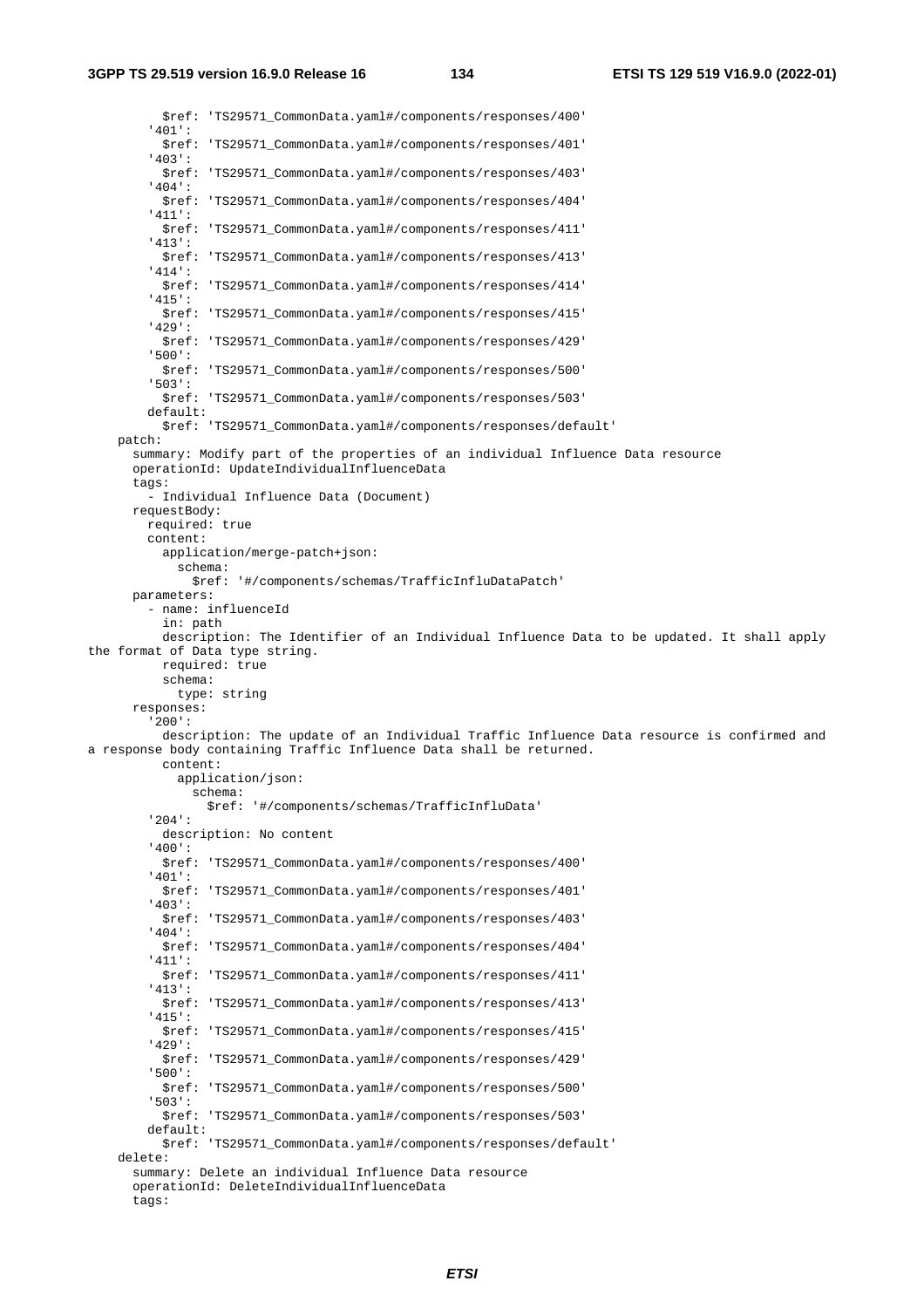- Individual Influence Data (Document) parameters: - name: influenceId in: path description: The Identifier of an Individual Influence Data to be updated. It shall apply the format of Data type string. required: true schema: type: string responses: '204': description: The Individual Influence Data was deleted successfully. '400': \$ref: 'TS29571\_CommonData.yaml#/components/responses/400' '401': \$ref: 'TS29571\_CommonData.yaml#/components/responses/401' '403': \$ref: 'TS29571\_CommonData.yaml#/components/responses/403' '404': \$ref: 'TS29571\_CommonData.yaml#/components/responses/404' '429': \$ref: 'TS29571\_CommonData.yaml#/components/responses/429' '500': \$ref: 'TS29571\_CommonData.yaml#/components/responses/500' '503': \$ref: 'TS29571\_CommonData.yaml#/components/responses/503' default: \$ref: 'TS29571\_CommonData.yaml#/components/responses/default' /application-data/influenceData/subs-to-notify: post: summary: Create a new Individual Influence Data Subscription resource operationId: CreateIndividualInfluenceDataSubscription tags: - Influence Data Subscriptions (Collection) requestBody: required: true content: application/json: schema: \$ref: '#/components/schemas/TrafficInfluSub' responses: '201': description: The subscription was created successfully. content: application/json: schema: \$ref: '#/components/schemas/TrafficInfluSub' headers: Location: description: 'Contains the URI of the newly created resource' required: true schema: type: string '400': \$ref: 'TS29571\_CommonData.yaml#/components/responses/400' '401': \$ref: 'TS29571\_CommonData.yaml#/components/responses/401' '403': \$ref: 'TS29571\_CommonData.yaml#/components/responses/403' '404': \$ref: 'TS29571\_CommonData.yaml#/components/responses/404' '411': \$ref: 'TS29571\_CommonData.yaml#/components/responses/411' '413': \$ref: 'TS29571\_CommonData.yaml#/components/responses/413' '415': \$ref: 'TS29571\_CommonData.yaml#/components/responses/415' '429': \$ref: 'TS29571\_CommonData.yaml#/components/responses/429' '500': \$ref: 'TS29571\_CommonData.yaml#/components/responses/500' '503': \$ref: 'TS29571\_CommonData.yaml#/components/responses/503' default: \$ref: 'TS29571\_CommonData.yaml#/components/responses/default' callbacks: trafficInfluenceDataChangeNotification:

'{\$request.body#/notificationUri}':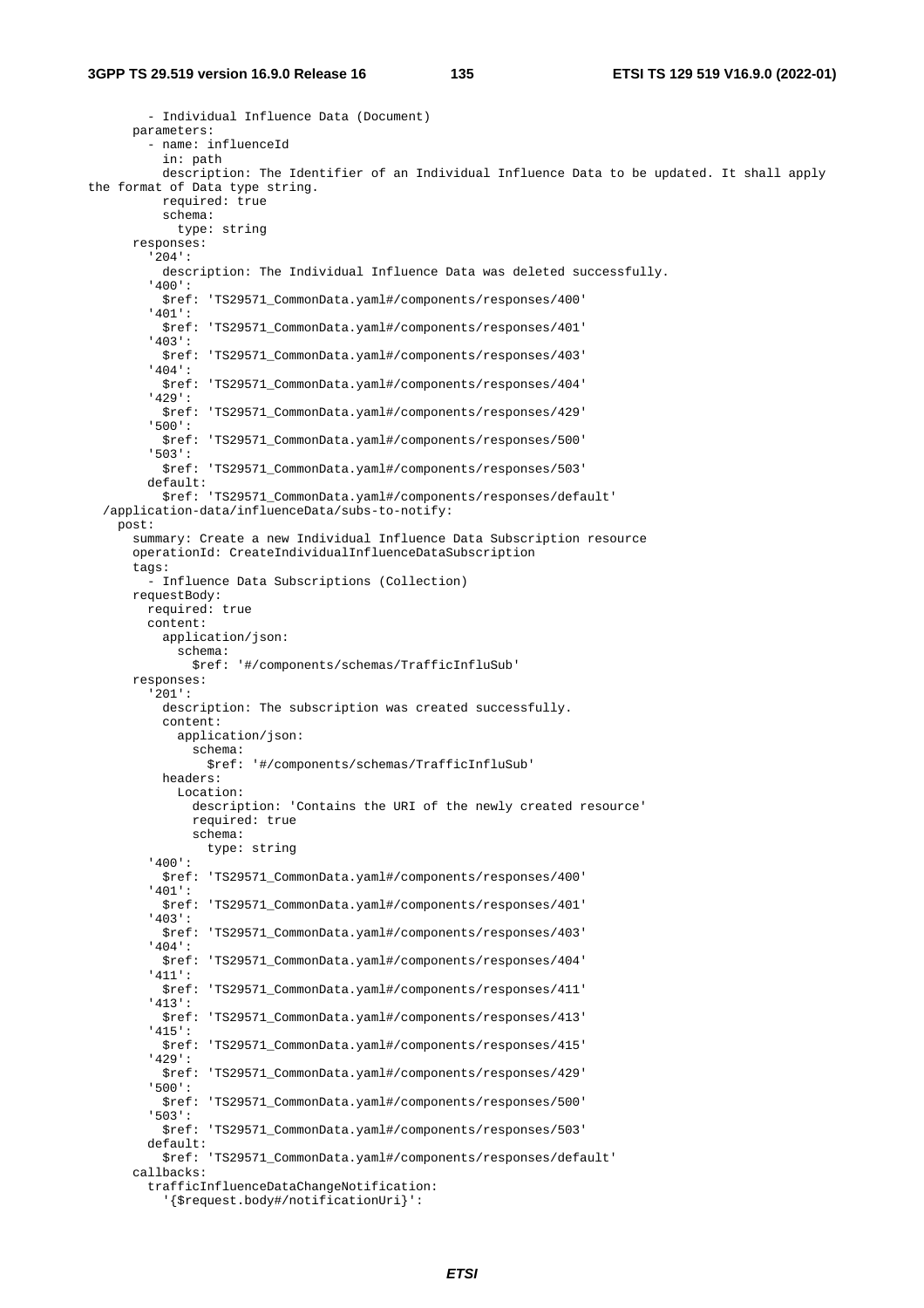post:

 requestBody: required: true content: application/json: schema: type: array items: oneOf: - \$ref: '#/components/schemas/TrafficInfluData' - \$ref: '#/components/schemas/TrafficInfluDataNotif' minItems: 1 responses: '204': description: No Content, Notification was successful '400': \$ref: 'TS29571\_CommonData.yaml#/components/responses/400' '403': \$ref: 'TS29122\_CommonData.yaml#/components/responses/403' '404': \$ref: 'TS29122\_CommonData.yaml#/components/responses/404' '411': \$ref: 'TS29571\_CommonData.yaml#/components/responses/411' '413': \$ref: 'TS29571\_CommonData.yaml#/components/responses/413' '415': \$ref: 'TS29571\_CommonData.yaml#/components/responses/415' '429': \$ref: 'TS29571\_CommonData.yaml#/components/responses/429' '500': \$ref: 'TS29571\_CommonData.yaml#/components/responses/500' '503': \$ref: 'TS29571\_CommonData.yaml#/components/responses/503' default: \$ref: 'TS29571\_CommonData.yaml#/components/responses/default' get: summary: Read Influence Data Subscriptions operationId: ReadInfluenceDataSubscriptions tags: - Influence Data Subscriptions (Collection) parameters: - name: dnn in: query description: Identifies a DNN. required: false schema: \$ref: 'TS29571\_CommonData.yaml#/components/schemas/Dnn' - name: snssai in: query description: Identifies a slice. required: false content: application/json: schema: \$ref: 'TS29571\_CommonData.yaml#/components/schemas/Snssai' - name: internal-Group-Id in: query description: Identifies a group of users. required: false schema: \$ref: 'TS29571\_CommonData.yaml#/components/schemas/GroupId' - name: supi in: query description: Identifies a user. required: false schema: \$ref: 'TS29571\_CommonData.yaml#/components/schemas/Supi' responses: '200': description: The subscription information as request in the request URI query parameter(s) are returned. content: application/json: schema: type: array items: \$ref: '#/components/schemas/TrafficInfluSub' minItems: 0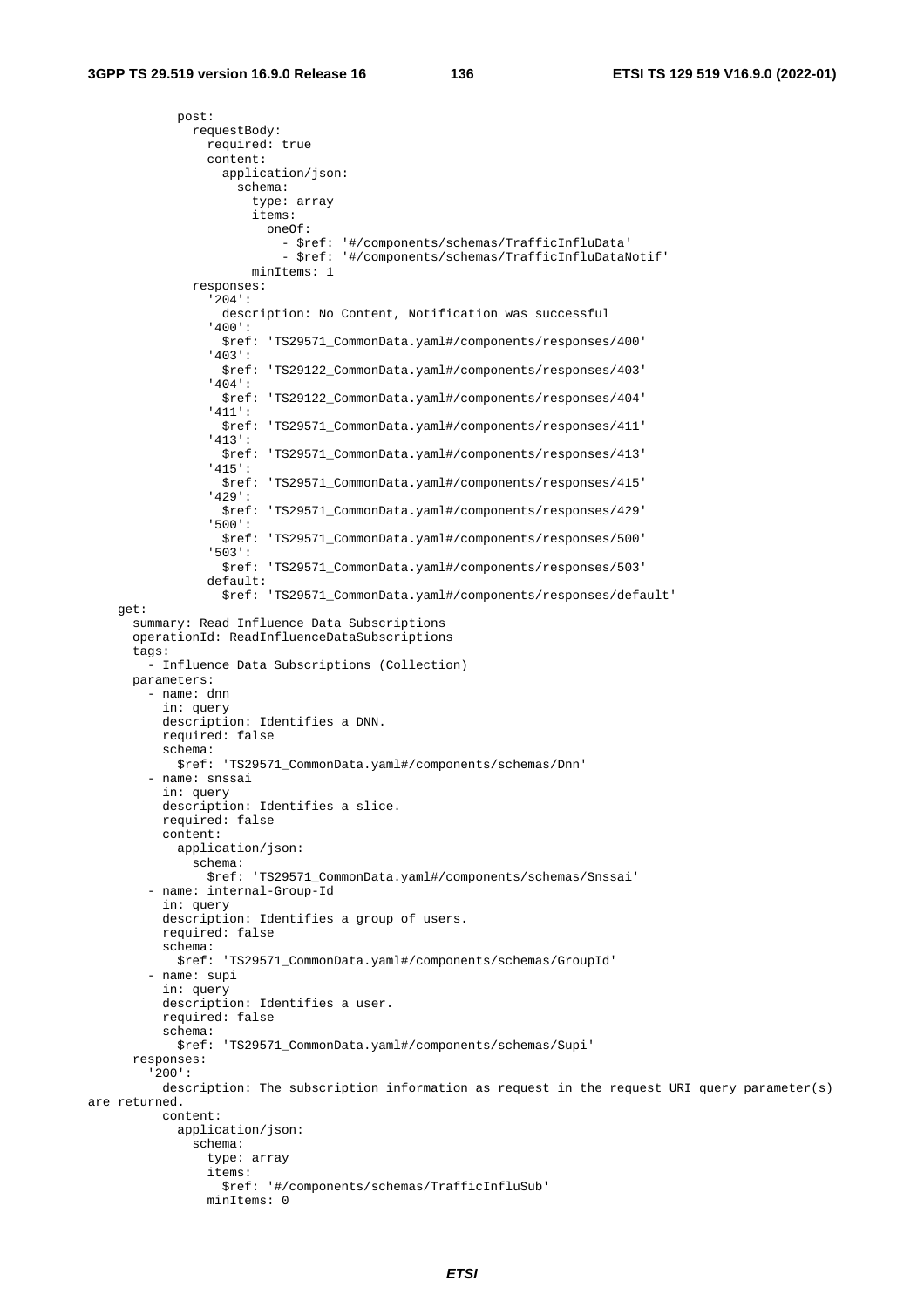'400': \$ref: 'TS29571\_CommonData.yaml#/components/responses/400' '401': \$ref: 'TS29571\_CommonData.yaml#/components/responses/401' '403': \$ref: 'TS29571\_CommonData.yaml#/components/responses/403' '404': \$ref: 'TS29571\_CommonData.yaml#/components/responses/404' '406': \$ref: 'TS29571\_CommonData.yaml#/components/responses/406' '414': \$ref: 'TS29571\_CommonData.yaml#/components/responses/414' '429': \$ref: 'TS29571\_CommonData.yaml#/components/responses/429' '500': \$ref: 'TS29571\_CommonData.yaml#/components/responses/500' '503': \$ref: 'TS29571\_CommonData.yaml#/components/responses/503' default: \$ref: 'TS29571\_CommonData.yaml#/components/responses/default' /application-data/influenceData/subs-to-notify/{subscriptionId}: get: summary: Get an existing individual Influence Data Subscription resource operationId: ReadIndividualInfluenceDataSubscription tags: - Individual Influence Data Subscription (Document) parameters: - name: subscriptionId in: path description: String identifying a subscription to the Individual Influence Data Subscription required: true schema: type: string responses: '200': description: The subscription information is returned. content: application/json: schema: \$ref: '#/components/schemas/TrafficInfluSub' '400': \$ref: 'TS29571\_CommonData.yaml#/components/responses/400' '401': \$ref: 'TS29571\_CommonData.yaml#/components/responses/401' '403': \$ref: 'TS29571\_CommonData.yaml#/components/responses/403' '404': \$ref: 'TS29571\_CommonData.yaml#/components/responses/404' '406': \$ref: 'TS29571\_CommonData.yaml#/components/responses/406' '414': \$ref: 'TS29571\_CommonData.yaml#/components/responses/414' '429': \$ref: 'TS29571\_CommonData.yaml#/components/responses/429' '500': \$ref: 'TS29571\_CommonData.yaml#/components/responses/500' '503': \$ref: 'TS29571\_CommonData.yaml#/components/responses/503' default: \$ref: 'TS29571\_CommonData.yaml#/components/responses/default' put: summary: Modify an existing individual Influence Data Subscription resource operationId: ReplaceIndividualInfluenceDataSubscription tags: - Individual Influence Data Subscription (Document) requestBody: required: true content: application/json: schema: \$ref: '#/components/schemas/TrafficInfluSub' parameters: - name: subscriptionId in: path description: String identifying a subscription to the Individual Influence Data Subscription required: true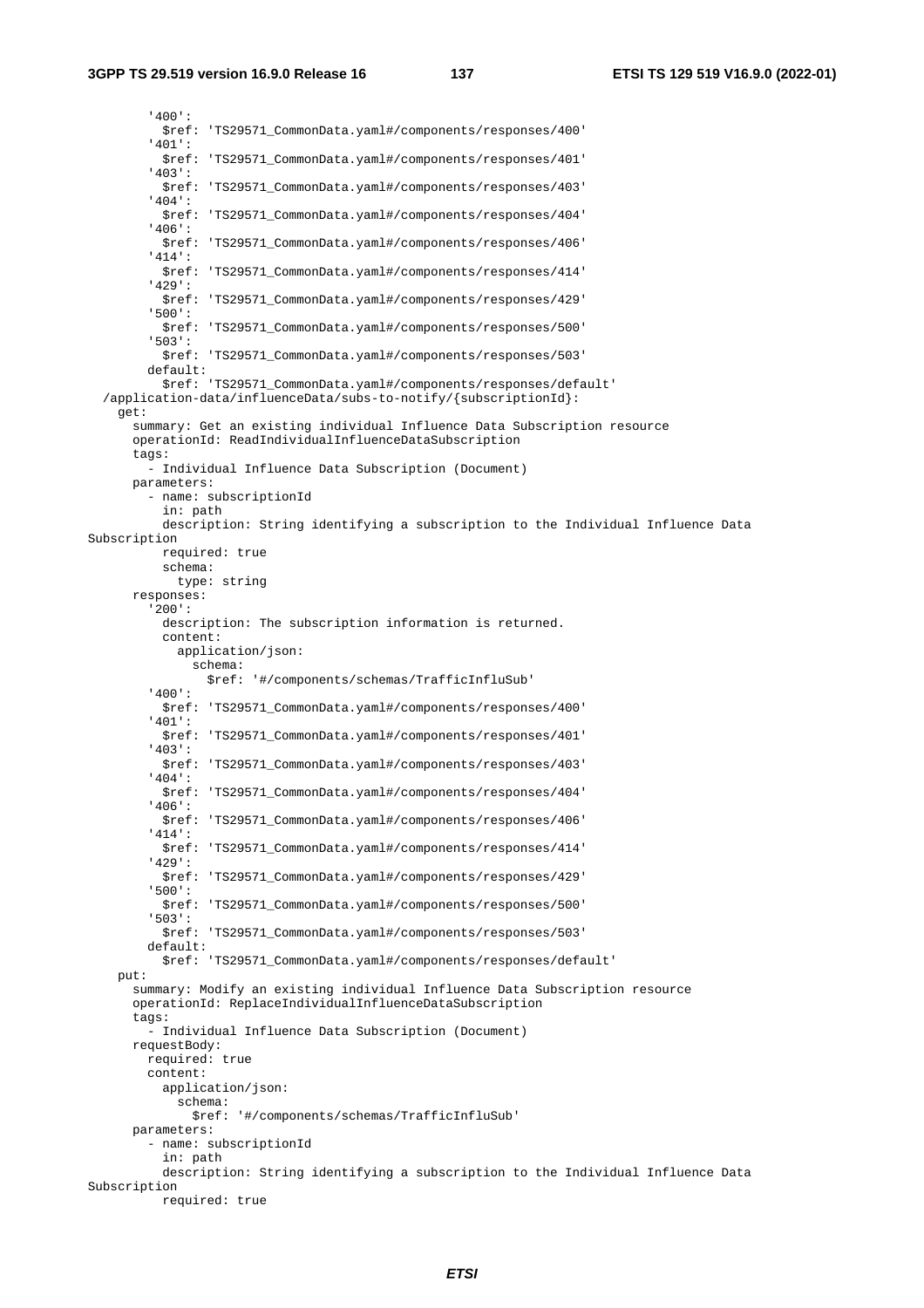schema: type: string responses: '200': description: The subscription was updated successfully. content: application/json: schema: \$ref: '#/components/schemas/TrafficInfluSub' '204': description: No content '400': \$ref: 'TS29571\_CommonData.yaml#/components/responses/400' '401': \$ref: 'TS29571\_CommonData.yaml#/components/responses/401' '403': \$ref: 'TS29571\_CommonData.yaml#/components/responses/403' '404': \$ref: 'TS29571\_CommonData.yaml#/components/responses/404' '411': \$ref: 'TS29571\_CommonData.yaml#/components/responses/411' '413': \$ref: 'TS29571\_CommonData.yaml#/components/responses/413' '415': \$ref: 'TS29571\_CommonData.yaml#/components/responses/415' '429': \$ref: 'TS29571\_CommonData.yaml#/components/responses/429' '500': \$ref: 'TS29571\_CommonData.yaml#/components/responses/500' '503': \$ref: 'TS29571\_CommonData.yaml#/components/responses/503' default: \$ref: 'TS29571\_CommonData.yaml#/components/responses/default' delete: summary: Delete an individual Influence Data Subscription resource operationId: DeleteIndividualInfluenceDataSubscription tags: - Individual Influence Data Subscription (Document) parameters: - name: subscriptionId in: path description: String identifying a subscription to the Individual Influence Data Subscription required: true schema: type: string responses: '204': description: The subscription was terminated successfully. '400': \$ref: 'TS29571\_CommonData.yaml#/components/responses/400' '401': \$ref: 'TS29571\_CommonData.yaml#/components/responses/401' '403': \$ref: 'TS29571\_CommonData.yaml#/components/responses/403' '404': \$ref: 'TS29571\_CommonData.yaml#/components/responses/404' '429': \$ref: 'TS29571\_CommonData.yaml#/components/responses/429' '500': \$ref: 'TS29571\_CommonData.yaml#/components/responses/500' '503': \$ref: 'TS29571\_CommonData.yaml#/components/responses/503' default: \$ref: 'TS29571\_CommonData.yaml#/components/responses/default' /application-data/bdtPolicyData: get: summary: Retrieve applied BDT Policy Data operationId: ReadBdtPolicyData tags: - BdtPolicy Data (Store) parameters: - name: bdt-policy-ids in: query description: Each element identifies a service. required: false schema: type: array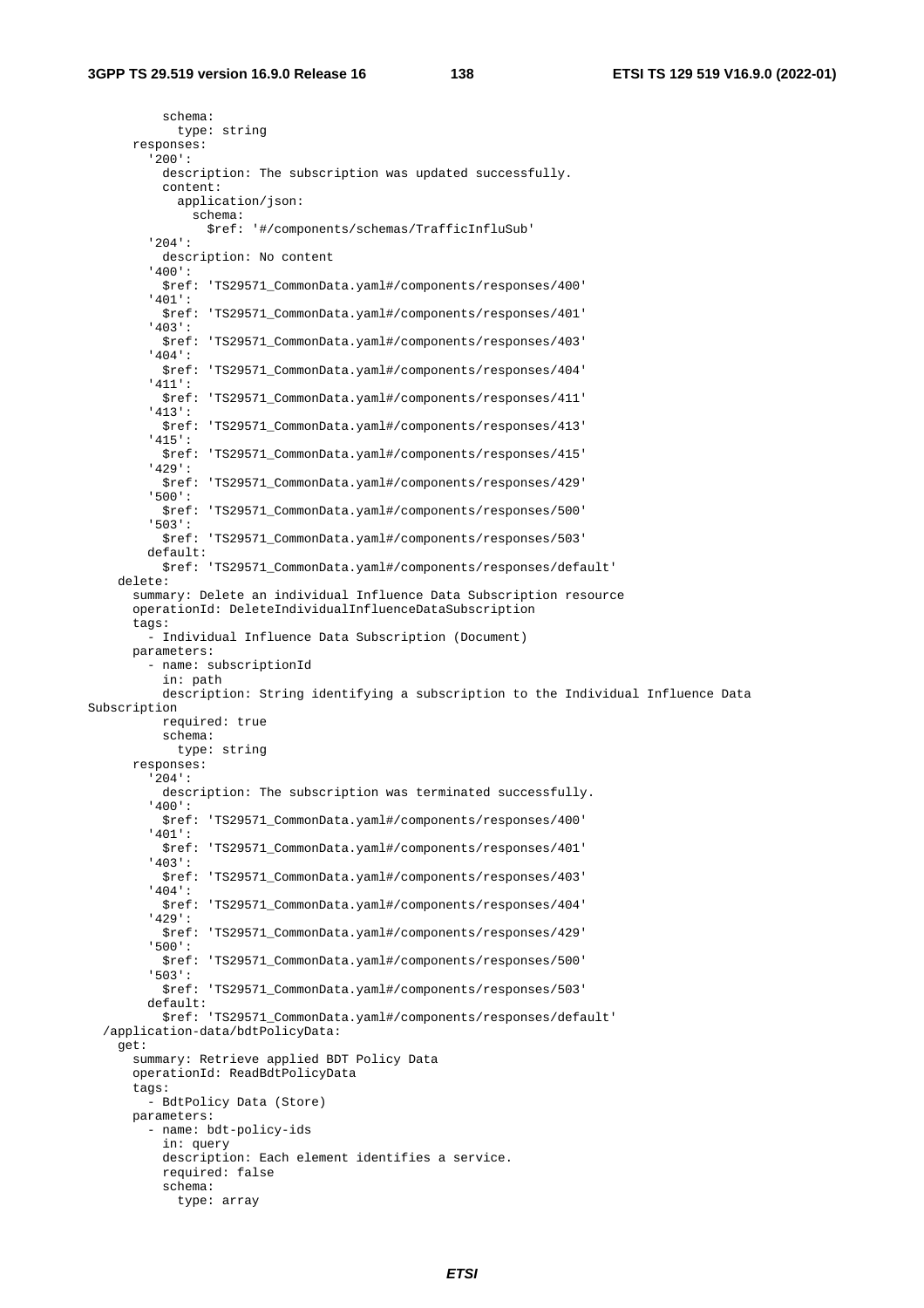items: type: string minItems: 1 - name: internal-group-ids in: query description: Each element identifies a group of users. required: false schema: type: array items: \$ref: 'TS29571\_CommonData.yaml#/components/schemas/GroupId' minItems: 1 - name: supis in: query description: Each element identifies the user. required: false schema: type: array items: \$ref: 'TS29571\_CommonData.yaml#/components/schemas/Supi' minItems: 1 responses: '200': description: The applied BDT policy Data stored in the UDR are returned. content: application/json: schema: type: array items: \$ref: '#/components/schemas/BdtPolicyData' '400': \$ref: 'TS29571\_CommonData.yaml#/components/responses/400' '401': \$ref: 'TS29571\_CommonData.yaml#/components/responses/401' '403': \$ref: 'TS29571\_CommonData.yaml#/components/responses/403' '404': \$ref: 'TS29571\_CommonData.yaml#/components/responses/404' '406': \$ref: 'TS29571\_CommonData.yaml#/components/responses/406' '414': \$ref: 'TS29571\_CommonData.yaml#/components/responses/414' '429': \$ref: 'TS29571\_CommonData.yaml#/components/responses/429' '500': \$ref: 'TS29571\_CommonData.yaml#/components/responses/500' '503': \$ref: 'TS29571\_CommonData.yaml#/components/responses/503' default: \$ref: 'TS29571\_CommonData.yaml#/components/responses/default' /application-data/bdtPolicyData/{bdtPolicyId}: put: summary: Create an individual applied BDT Policy Data resource operationId: CreateIndividualAppliedBdtPolicyData tags: - Individual Applied BDT Policy Data (Document) requestBody: required: true content: application/json: schema: \$ref: '#/components/schemas/BdtPolicyData' parameters: - name: bdtPolicyId in: path description: The Identifier of an Individual Applied BDT Policy Data to be created or updated. It shall apply the format of Data type string. required: true schema: type: string responses: '201': description: The creation of an Individual Applied BDT Policy Data resource is confirmed and a representation of that resource is returned. content: application/json: schema: \$ref: '#/components/schemas/BdtPolicyData'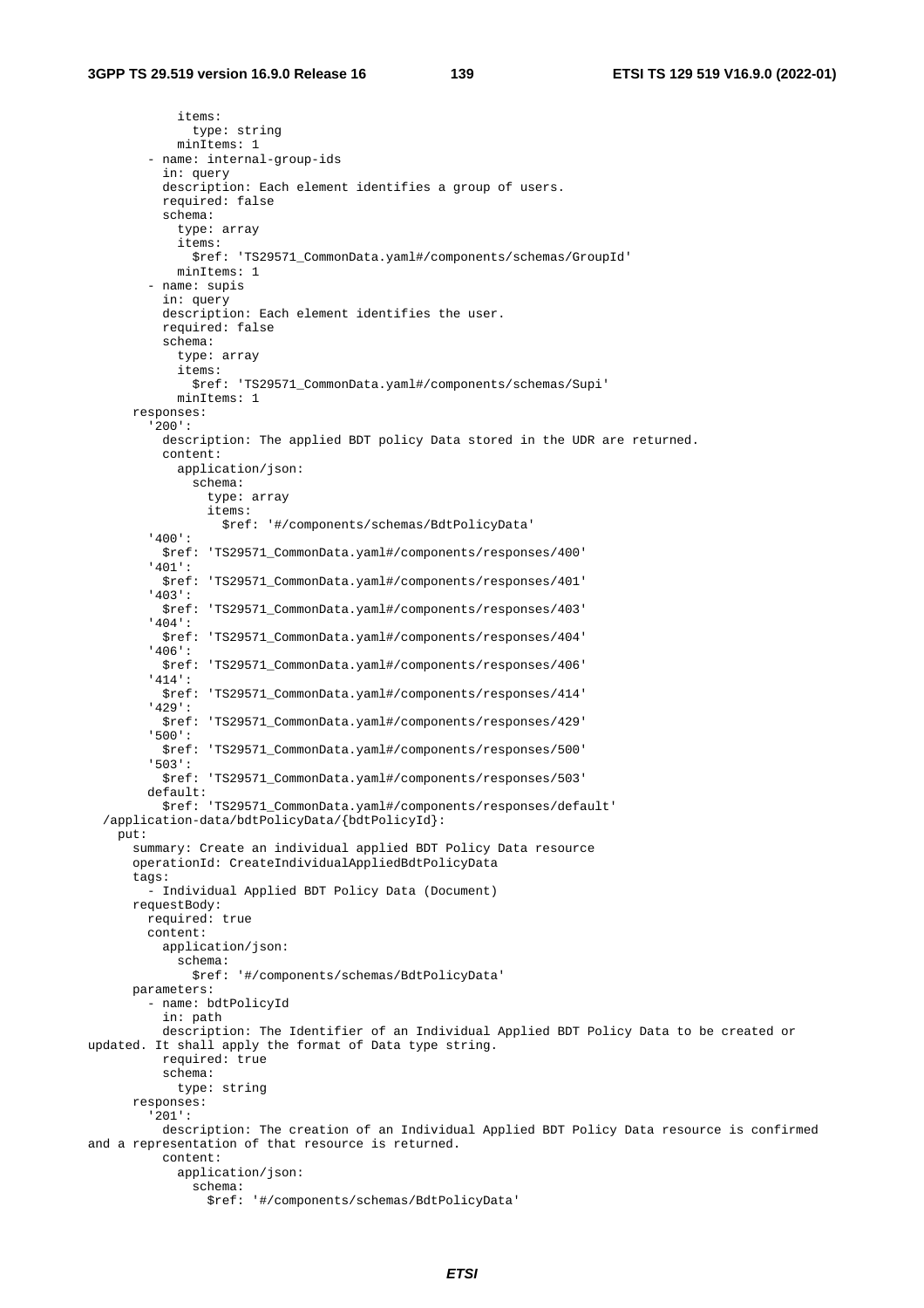headers: Location: description: 'Contains the URI of the newly created resource, according to the structure: {apiRoot}/nudr-dr/<apiVersion>/application-data/bdtPolicyData/{bdtPolicyId}' required: true schema: type: string '400': \$ref: 'TS29571\_CommonData.yaml#/components/responses/400' '401': \$ref: 'TS29571\_CommonData.yaml#/components/responses/401' '403': \$ref: 'TS29571\_CommonData.yaml#/components/responses/403' '404': \$ref: 'TS29571\_CommonData.yaml#/components/responses/404' '411': \$ref: 'TS29571\_CommonData.yaml#/components/responses/411' '413': \$ref: 'TS29571\_CommonData.yaml#/components/responses/413' '414': \$ref: 'TS29571\_CommonData.yaml#/components/responses/414' '415': \$ref: 'TS29571\_CommonData.yaml#/components/responses/415' '429': \$ref: 'TS29571\_CommonData.yaml#/components/responses/429' '500': \$ref: 'TS29571\_CommonData.yaml#/components/responses/500' '503': \$ref: 'TS29571\_CommonData.yaml#/components/responses/503' default: \$ref: 'TS29571\_CommonData.yaml#/components/responses/default' patch: summary: Modify part of the properties of an individual Applied BDT Policy Data resource operationId: UpdateIndividualAppliedBdtPolicyData tags: - Individual Applied BDT Policy Data (Document) requestBody: required: true content: application/merge-patch+json: schema: \$ref: '#/components/schemas/BdtPolicyDataPatch' parameters: - name: bdtPolicyId in: path description: The Identifier of an Individual Applied BDT Policy Data to be updated. It shall apply the format of Data type string. required: true schema: type: string responses: '200': description: The update of an Individual Applied BDT Policy Data resource is confirmed and a response body containing Applied BDT Policy Data shall be returned. content: application/json: schema: \$ref: '#/components/schemas/BdtPolicyData' '204': description: No content '400': \$ref: 'TS29571\_CommonData.yaml#/components/responses/400' '401': \$ref: 'TS29571\_CommonData.yaml#/components/responses/401' '403': \$ref: 'TS29571\_CommonData.yaml#/components/responses/403' '404': \$ref: 'TS29571\_CommonData.yaml#/components/responses/404' '411': \$ref: 'TS29571\_CommonData.yaml#/components/responses/411' '413': \$ref: 'TS29571\_CommonData.yaml#/components/responses/413' '415': \$ref: 'TS29571\_CommonData.yaml#/components/responses/415' '429': \$ref: 'TS29571\_CommonData.yaml#/components/responses/429' '500': \$ref: 'TS29571\_CommonData.yaml#/components/responses/500'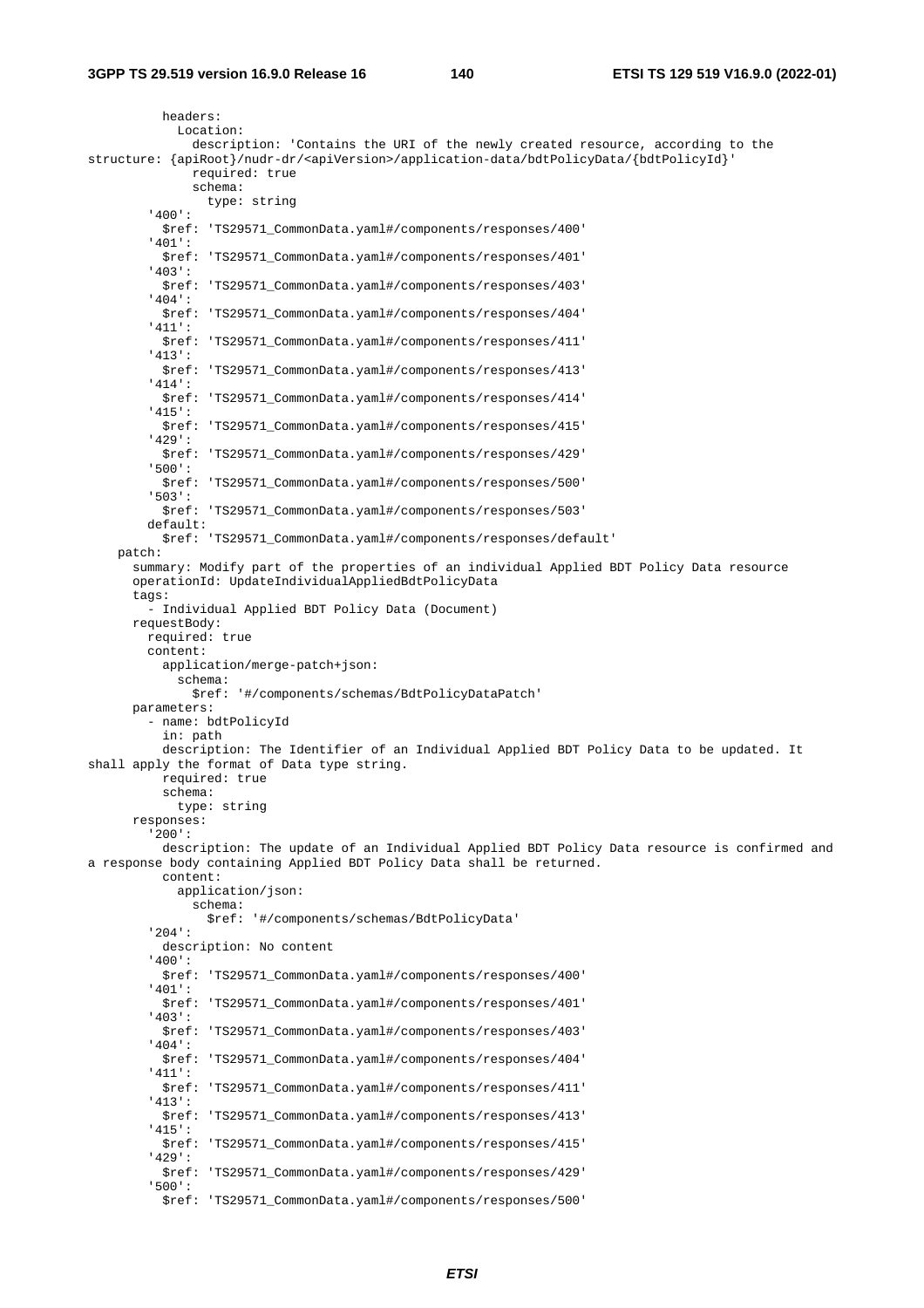'503': \$ref: 'TS29571\_CommonData.yaml#/components/responses/503' default: \$ref: 'TS29571\_CommonData.yaml#/components/responses/default' delete: summary: Delete an individual Applied BDT Policy Data resource operationId: DeleteIndividualAppliedBdtPolicyData tags: - Individual Applied BDT Policy Data (Document) parameters: - name: bdtPolicyId in: path description: The Identifier of an Individual Applied BDT Policy Data to be updated. It shall apply the format of Data type string. required: true schema: type: string responses: '204': description: The Individual Applied BDT Policy Data was deleted successfully. '400': \$ref: 'TS29571\_CommonData.yaml#/components/responses/400' '401': \$ref: 'TS29571\_CommonData.yaml#/components/responses/401' '403': \$ref: 'TS29571\_CommonData.yaml#/components/responses/403' '404': \$ref: 'TS29571\_CommonData.yaml#/components/responses/404' '429': \$ref: 'TS29571\_CommonData.yaml#/components/responses/429' '500': \$ref: 'TS29571\_CommonData.yaml#/components/responses/500' '503': \$ref: 'TS29571\_CommonData.yaml#/components/responses/503' default: \$ref: 'TS29571\_CommonData.yaml#/components/responses/default' /application-data/iptvConfigData: get: summary: Retrieve IPTV configuration Data operationId: ReadIPTVCongifurationData tags: - IPTV Configuration Data (Store) parameters: - name: config-ids in: query description: Each element identifies a configuration. required: false schema: type: array items: type: string minItems: 1 - name: dnns in: query description: Each element identifies a DNN. required: false schema: type: array items: \$ref: 'TS29571\_CommonData.yaml#/components/schemas/Dnn' minItems: 1 - name: snssais in: query description: Each element identifies a slice. required: false content: application/json: schema: type: array items: \$ref: 'TS29571\_CommonData.yaml#/components/schemas/Snssai' minItems: 1 - name: supis in: query description: Each element identifies the user. required: false schema: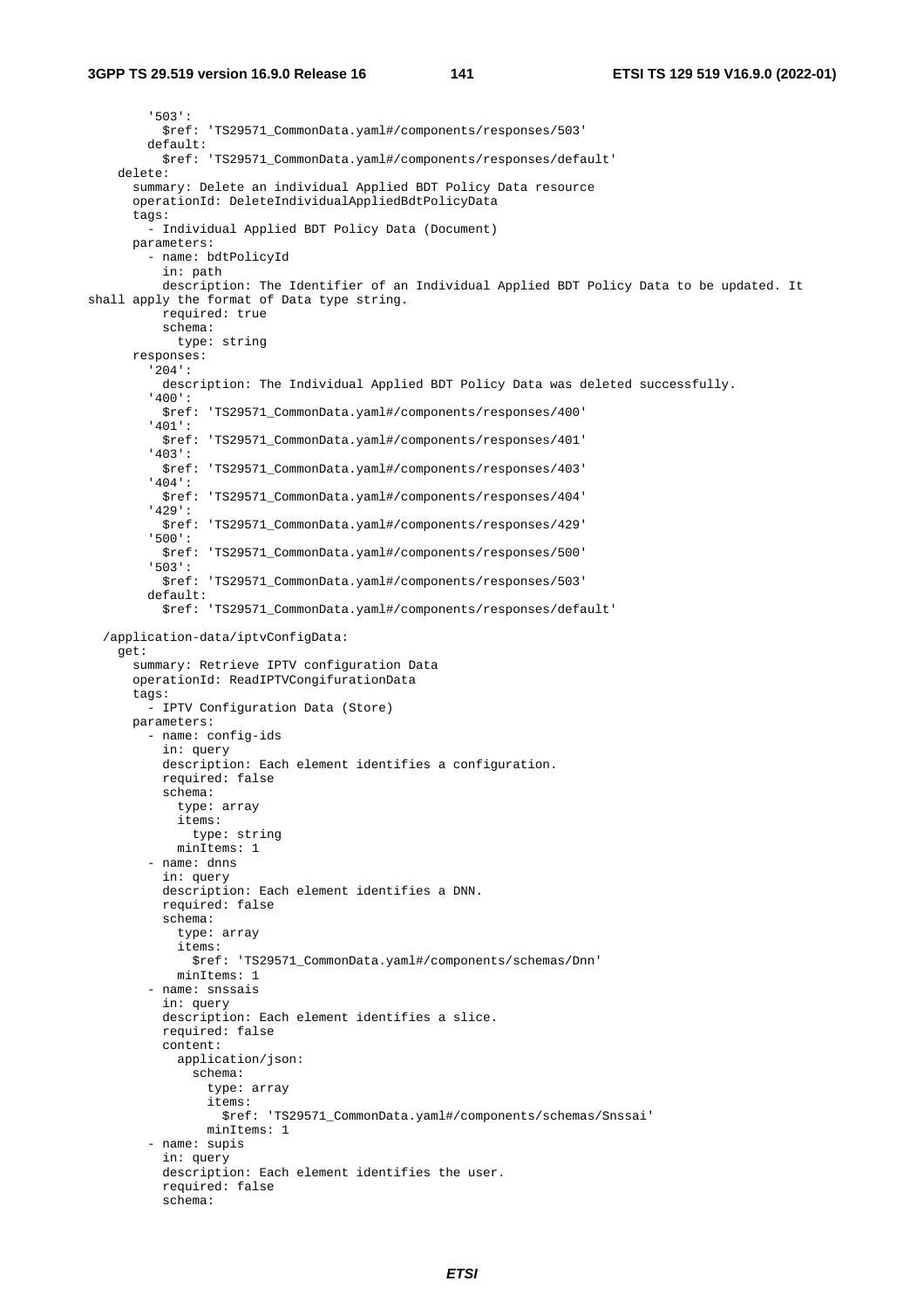type: array items: \$ref: 'TS29571\_CommonData.yaml#/components/schemas/Supi' minItems: 1 - name: inter-group-ids in: query description: Each element identifies a group of users. required: false schema: type: array items: \$ref: 'TS29571\_CommonData.yaml#/components/schemas/GroupId' minItems: 1 responses: '200': description: The IPTV configuration data stored in the UDR are returned. content: application/json: schema: type: array items: \$ref: '#/components/schemas/IptvConfigData' '400': \$ref: 'TS29571\_CommonData.yaml#/components/responses/400' '401': \$ref: 'TS29571\_CommonData.yaml#/components/responses/401' '403': \$ref: 'TS29571\_CommonData.yaml#/components/responses/403' '404': \$ref: 'TS29571\_CommonData.yaml#/components/responses/404' '406': \$ref: 'TS29571\_CommonData.yaml#/components/responses/406' '414': \$ref: 'TS29571\_CommonData.yaml#/components/responses/414' '429': \$ref: 'TS29571\_CommonData.yaml#/components/responses/429' '500': \$ref: 'TS29571\_CommonData.yaml#/components/responses/500' '503': \$ref: 'TS29571\_CommonData.yaml#/components/responses/503' default: \$ref: 'TS29571\_CommonData.yaml#/components/responses/default' /application-data/iptvConfigData/{configurationId}: put: summary: Create or update an individual IPTV configuration resource operationId: CreateOrReplaceIndividualIPTVConfigurationData tags: - Individual IPTV Configuration Data (Document) requestBody: required: true content: application/json: schema: \$ref: '#/components/schemas/IptvConfigData' parameters: - name: configurationId in: path description: The Identifier of an Individual IPTV Configuration Data to be created or updated. It shall apply the format of Data type string. required: true schema: type: string responses: '201': description: The creation of an Individual IPTV Configuration Data resource is confirmed and a representation of that resource is returned. content: application/json: schema: \$ref: '#/components/schemas/IptvConfigData' headers: Location: description: 'Contains the URI of the newly created resource' required: true schema: type: string '200': description: The update of an Individual IPTV configuration resource.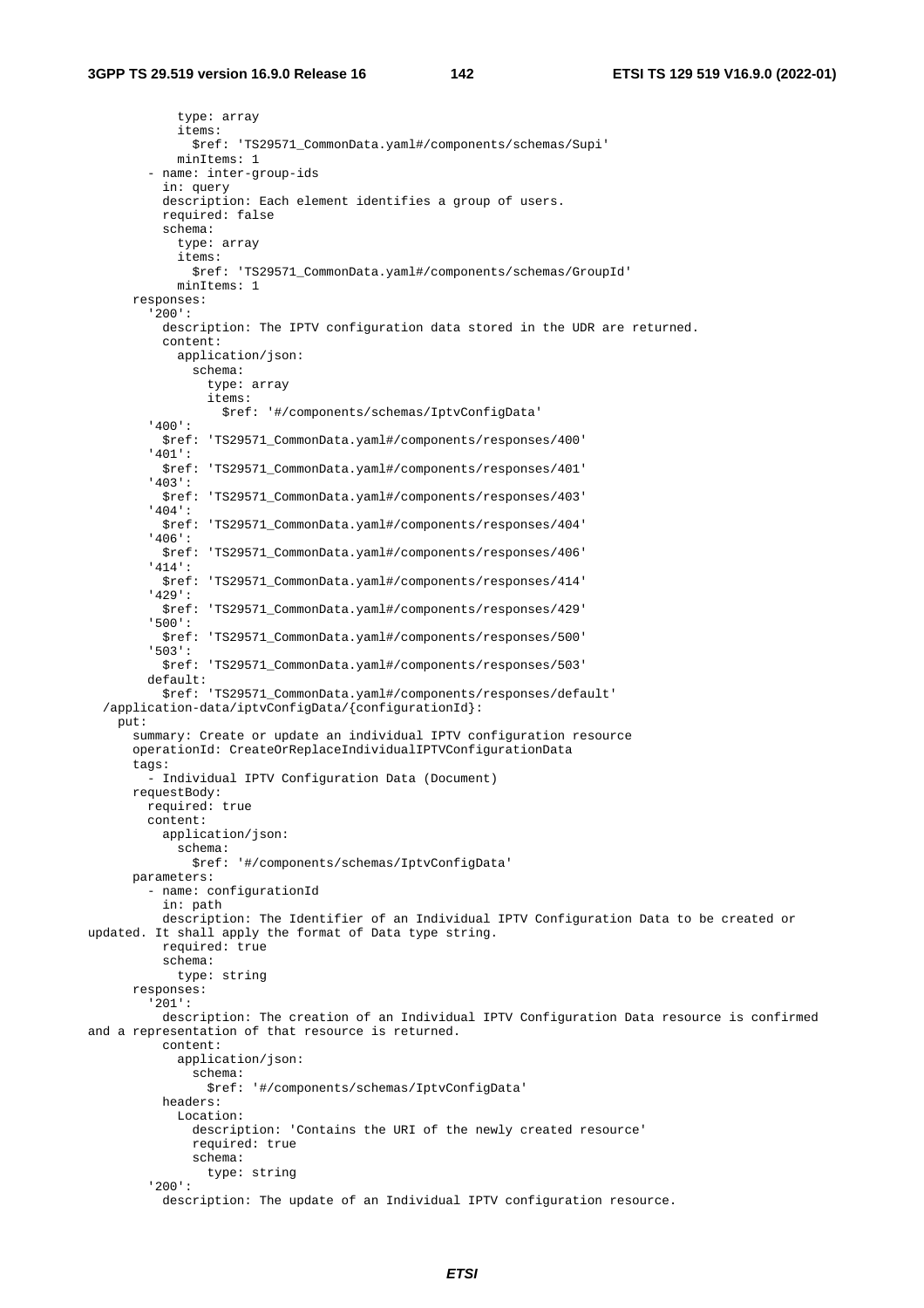content: application/json: schema: \$ref: '#/components/schemas/IptvConfigData' '204': description: No content '400': \$ref: 'TS29571\_CommonData.yaml#/components/responses/400' '401': \$ref: 'TS29571\_CommonData.yaml#/components/responses/401' '403': \$ref: 'TS29571\_CommonData.yaml#/components/responses/403' '404': \$ref: 'TS29571\_CommonData.yaml#/components/responses/404' '411': \$ref: 'TS29571\_CommonData.yaml#/components/responses/411' '413': \$ref: 'TS29571\_CommonData.yaml#/components/responses/413' '414': \$ref: 'TS29571\_CommonData.yaml#/components/responses/414' '415': \$ref: 'TS29571\_CommonData.yaml#/components/responses/415' '429': \$ref: 'TS29571\_CommonData.yaml#/components/responses/429' '500': \$ref: 'TS29571\_CommonData.yaml#/components/responses/500' '503': \$ref: 'TS29571\_CommonData.yaml#/components/responses/503' default: \$ref: 'TS29571\_CommonData.yaml#/components/responses/default' patch: summary: Partial update an individual IPTV configuration resource operationId: PartialReplaceIndividualIPTVConfigurationData tags: - Individual IPTV Configuration Data requestBody: required: true content: application/merge-patch+json: schema: \$ref: 'TS29522\_IPTVConfiguration.yaml#/components/schemas/IptvConfigDataPatch' parameters: - name: configurationId in: path description: The Identifier of an Individual IPTV Configuration Data to be updated. It shall apply the format of Data type string. required: true schema: type: string responses: '200': description: The update of an Individual IPTV configuration resource. content: application/json: schema: \$ref: '#/components/schemas/IptvConfigData' '204': description: No content '400': \$ref: 'TS29571\_CommonData.yaml#/components/responses/400' '401': \$ref: 'TS29571\_CommonData.yaml#/components/responses/401' '403': \$ref: 'TS29571\_CommonData.yaml#/components/responses/403' '404': \$ref: 'TS29571\_CommonData.yaml#/components/responses/404' '411': \$ref: 'TS29571\_CommonData.yaml#/components/responses/411' '413': \$ref: 'TS29571\_CommonData.yaml#/components/responses/413' '414': \$ref: 'TS29571\_CommonData.yaml#/components/responses/414' '415': \$ref: 'TS29571\_CommonData.yaml#/components/responses/415' '429': \$ref: 'TS29571\_CommonData.yaml#/components/responses/429' '500': \$ref: 'TS29571\_CommonData.yaml#/components/responses/500'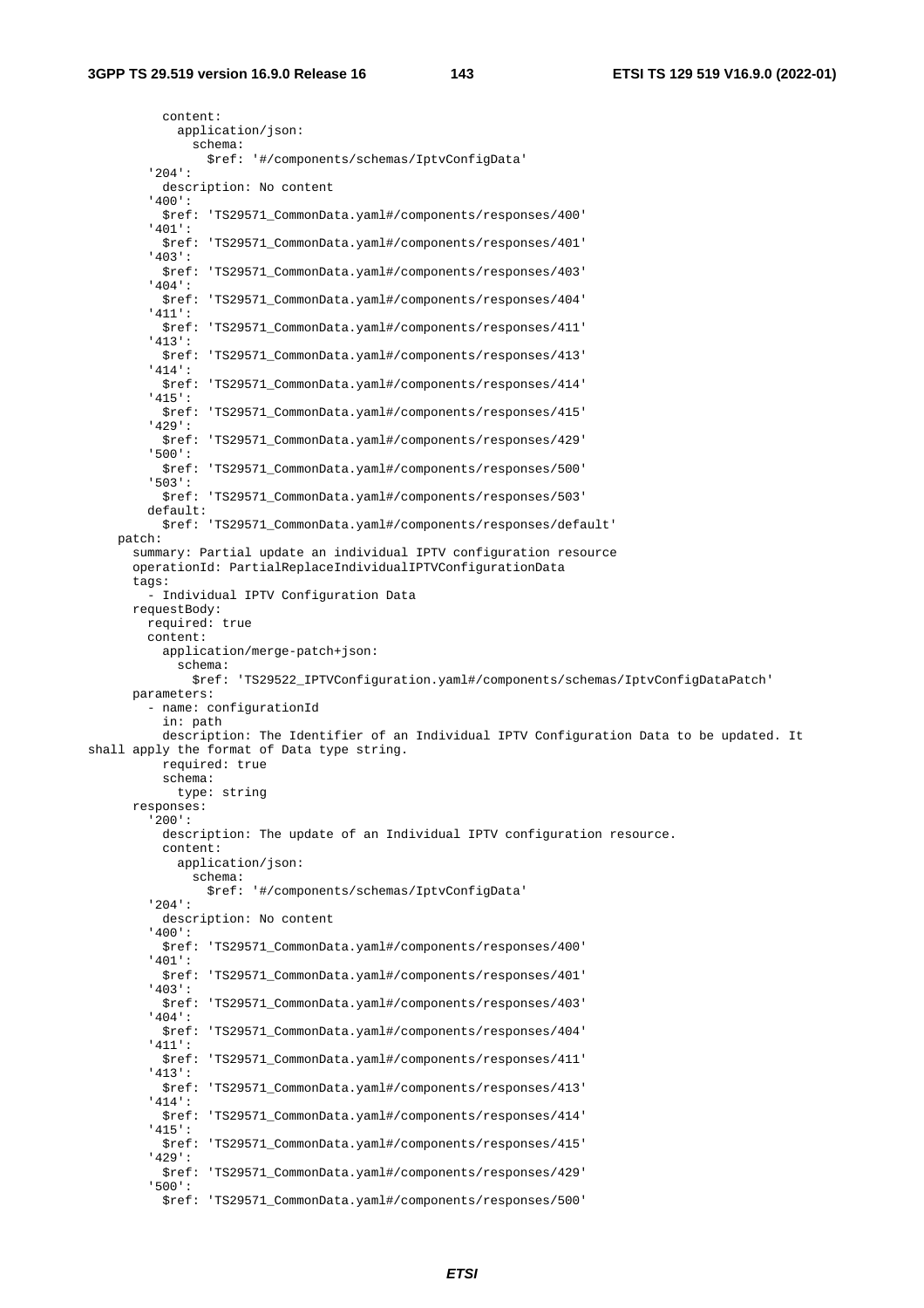## **3GPP TS 29.519 version 16.9.0 Release 16 144 ETSI TS 129 519 V16.9.0 (2022-01)**

 '503': \$ref: 'TS29571\_CommonData.yaml#/components/responses/503' default: \$ref: 'TS29571\_CommonData.yaml#/components/responses/default' delete: summary: Delete an individual IPTV configuration resource operationId: DeleteIndividualIPTVConfigurationData tags: - Individual IPTV Configuration Data (Document) parameters: - name: configurationId in: path description: The Identifier of an Individual IPTV Configuration to be updated. It shall apply the format of Data type string. required: true schema: type: string responses: '204': description: The resource was deleted successfully. '400': \$ref: 'TS29571\_CommonData.yaml#/components/responses/400' '401': \$ref: 'TS29571\_CommonData.yaml#/components/responses/401' '403': \$ref: 'TS29571\_CommonData.yaml#/components/responses/403' '404': \$ref: 'TS29571\_CommonData.yaml#/components/responses/404' '429': \$ref: 'TS29571\_CommonData.yaml#/components/responses/429' '500': \$ref: 'TS29571\_CommonData.yaml#/components/responses/500' '503': \$ref: 'TS29571\_CommonData.yaml#/components/responses/503' default: \$ref: 'TS29571\_CommonData.yaml#/components/responses/default' /application-data/serviceParamData: get: summary: Retrieve Service Parameter Data operationId: ReadServiceParameterData tags: - Service Parameter Data (Store) parameters: - name: service-param-ids in: query description: Each element identifies a service. required: false schema: type: array items: type: string minItems: 1 - name: dnns in: query description: Each element identifies a DNN. required: false schema: type: array items: \$ref: 'TS29571\_CommonData.yaml#/components/schemas/Dnn' minItems: 1 - name: snssais in: query description: Each element identifies a slice. required: false content: application/json: schema: type: array items: \$ref: 'TS29571\_CommonData.yaml#/components/schemas/Snssai' minItems: 1 - name: internal-group-ids in: query description: Each element identifies a group of users. required: false schema: type: array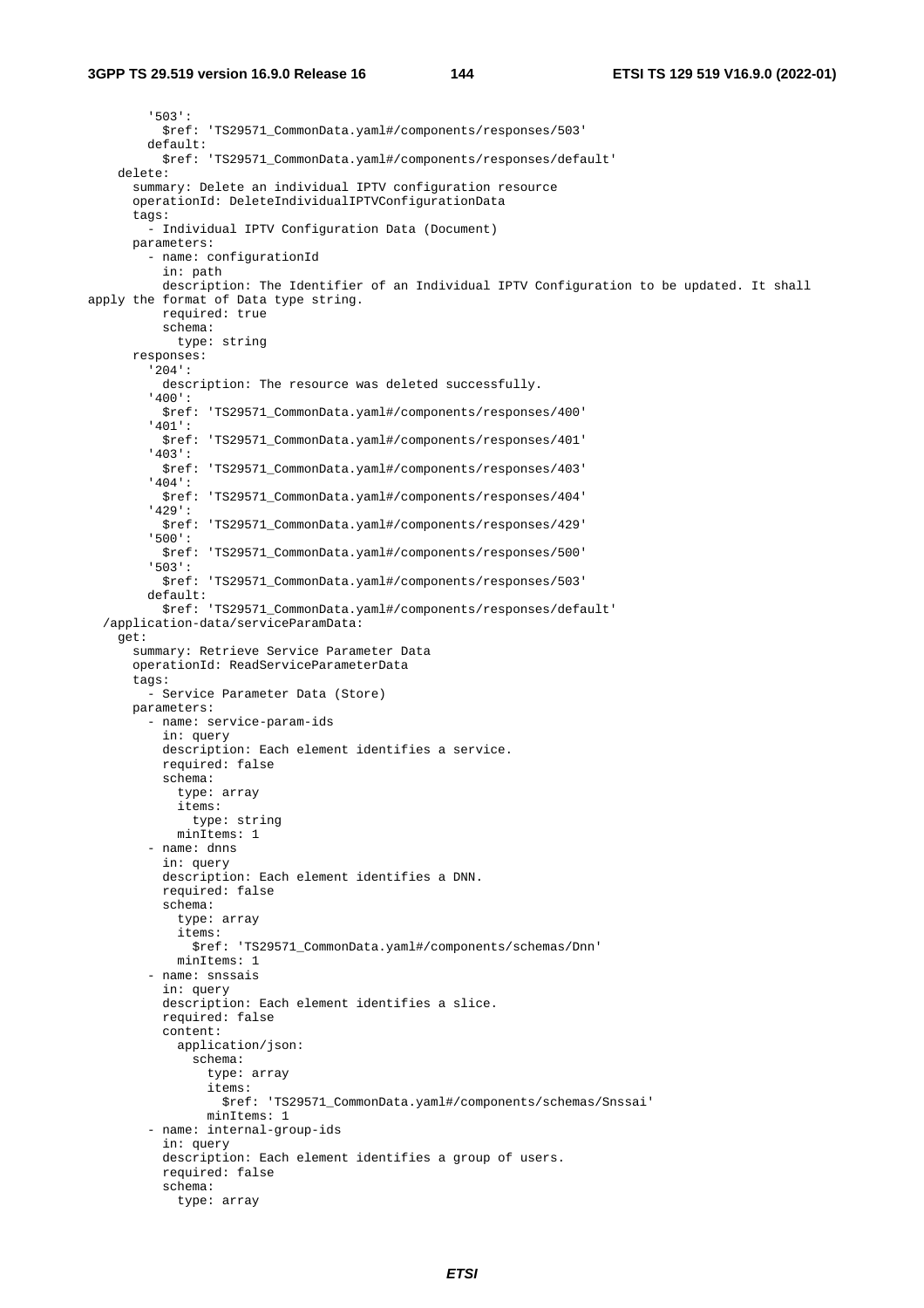items: \$ref: 'TS29571\_CommonData.yaml#/components/schemas/GroupId' minItems: 1 - name: supis in: query description: Each element identifies the user. required: false schema: type: array items: \$ref: 'TS29571\_CommonData.yaml#/components/schemas/Supi' minItems: 1 - name: ue-ipv4s in: query description: Each element identifies the user. required: false schema: type: array items: \$ref: 'TS29571\_CommonData.yaml#/components/schemas/Ipv4Addr' minItems: 1 - name: ue-ipv6s in: query description: Each element identifies the user. required: false schema: type: array items: \$ref: 'TS29571\_CommonData.yaml#/components/schemas/Ipv6Addr' minItems: 1 - name: ue-macs in: query description: Each element identifies the user. required: false schema: type: array items: \$ref: 'TS29571\_CommonData.yaml#/components/schemas/MacAddr48' minItems: 1 - name: supp-feat in: query description: Supported Features required: false schema: \$ref: 'TS29571\_CommonData.yaml#/components/schemas/SupportedFeatures' responses: '200': description: The Service Parameter Data stored in the UDR are returned. content: application/json: schema: type: array items: \$ref: '#/components/schemas/ServiceParameterData' '400': \$ref: 'TS29571\_CommonData.yaml#/components/responses/400' '401': \$ref: 'TS29571\_CommonData.yaml#/components/responses/401' '403': \$ref: 'TS29571\_CommonData.yaml#/components/responses/403' '404': \$ref: 'TS29571\_CommonData.yaml#/components/responses/404' '406': \$ref: 'TS29571\_CommonData.yaml#/components/responses/406' '414': \$ref: 'TS29571\_CommonData.yaml#/components/responses/414' '429': \$ref: 'TS29571\_CommonData.yaml#/components/responses/429' '500': \$ref: 'TS29571\_CommonData.yaml#/components/responses/500' '503': \$ref: 'TS29571\_CommonData.yaml#/components/responses/503' default: \$ref: 'TS29571\_CommonData.yaml#/components/responses/default' /application-data/serviceParamData/{serviceParamId}: put:

 summary: Create or update an individual Service Parameter Data resource operationId: CreateOrReplaceServiceParameterData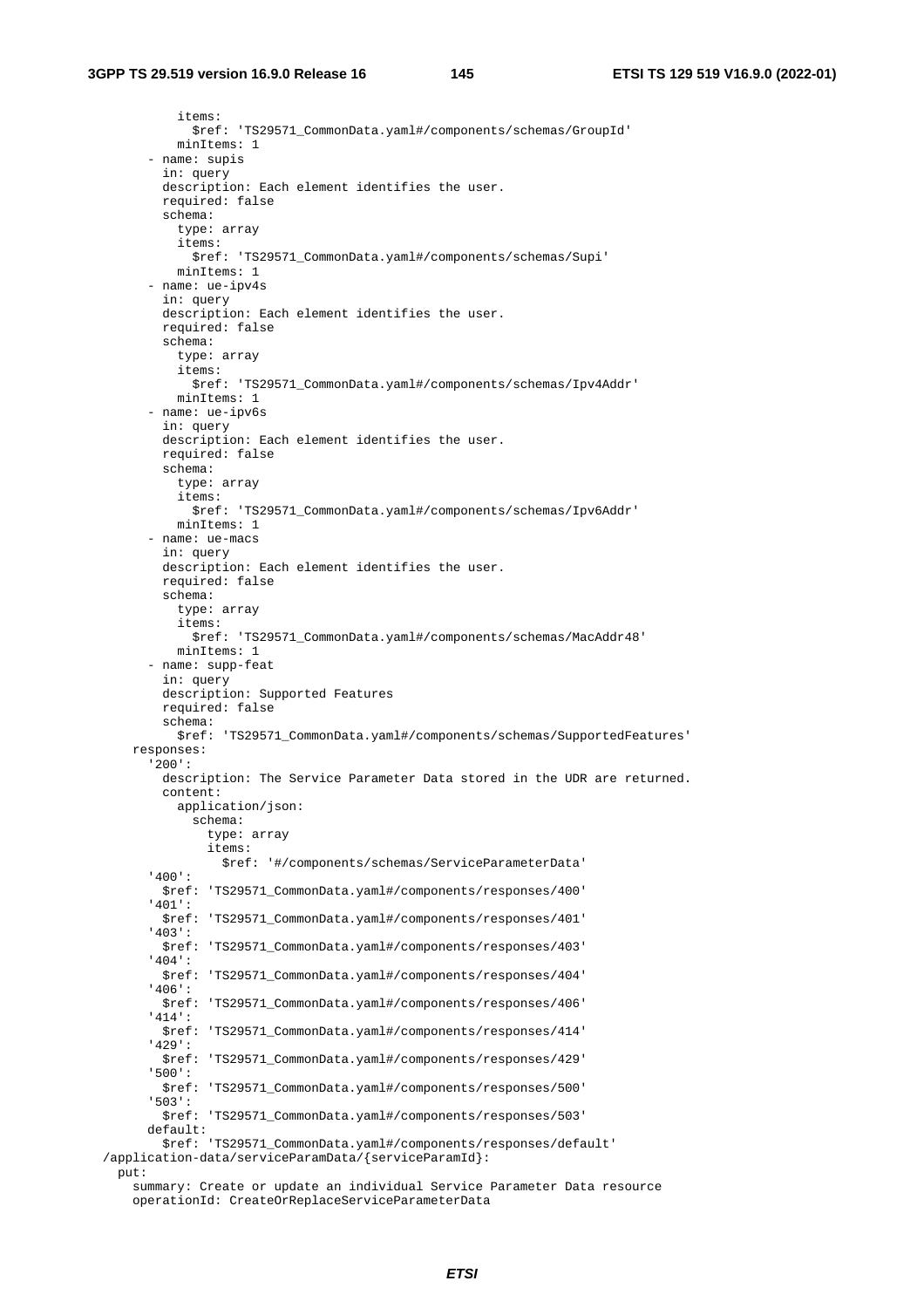tags: - Individual Service Parameter Data (Document) requestBody: required: true content: application/json: schema: \$ref: '#/components/schemas/ServiceParameterData' parameters: - name: serviceParamId in: path description: The Identifier of an Individual Service Parameter Data to be created or updated. It shall apply the format of Data type string. required: true schema: type: string responses: '201': description: The creation of an Individual Service Parameter Data resource is confirmed and a representation of that resource is returned. content: application/json: schema: \$ref: '#/components/schemas/ServiceParameterData' headers: Location: description: 'Contains the URI of the newly created resource, according to the structure: {apiRoot}/nudr-dr/<apiVersion>/application-data/serviceParamData/{serviceParamId}' required: true schema: type: string '200': description: The update of an Individual Service Parameter Data resource is confirmed and a response body containing Service Parameter Data shall be returned. content: application/json: schema: \$ref: '#/components/schemas/ServiceParameterData' '204': description: No content '400': \$ref: 'TS29571\_CommonData.yaml#/components/responses/400' '401': \$ref: 'TS29571\_CommonData.yaml#/components/responses/401' '403': \$ref: 'TS29571\_CommonData.yaml#/components/responses/403' '404': \$ref: 'TS29571\_CommonData.yaml#/components/responses/404' '411': \$ref: 'TS29571\_CommonData.yaml#/components/responses/411' '413': \$ref: 'TS29571\_CommonData.yaml#/components/responses/413' '414': \$ref: 'TS29571\_CommonData.yaml#/components/responses/414' '415': \$ref: 'TS29571\_CommonData.yaml#/components/responses/415' '429': \$ref: 'TS29571\_CommonData.yaml#/components/responses/429' '500': \$ref: 'TS29571\_CommonData.yaml#/components/responses/500' '503': \$ref: 'TS29571\_CommonData.yaml#/components/responses/503' default: \$ref: 'TS29571\_CommonData.yaml#/components/responses/default' patch: summary: Modify part of the properties of an individual Service Parameter Data resource operationId: UpdateIndividualServiceParameterData tags: - Individual Service Parameter Data (Document) requestBody: required: true content: application/merge-patch+json: schema: \$ref: 'TS29522\_ServiceParameter.yaml#/components/schemas/ServiceParameterDataPatch' parameters: - name: serviceParamId in: path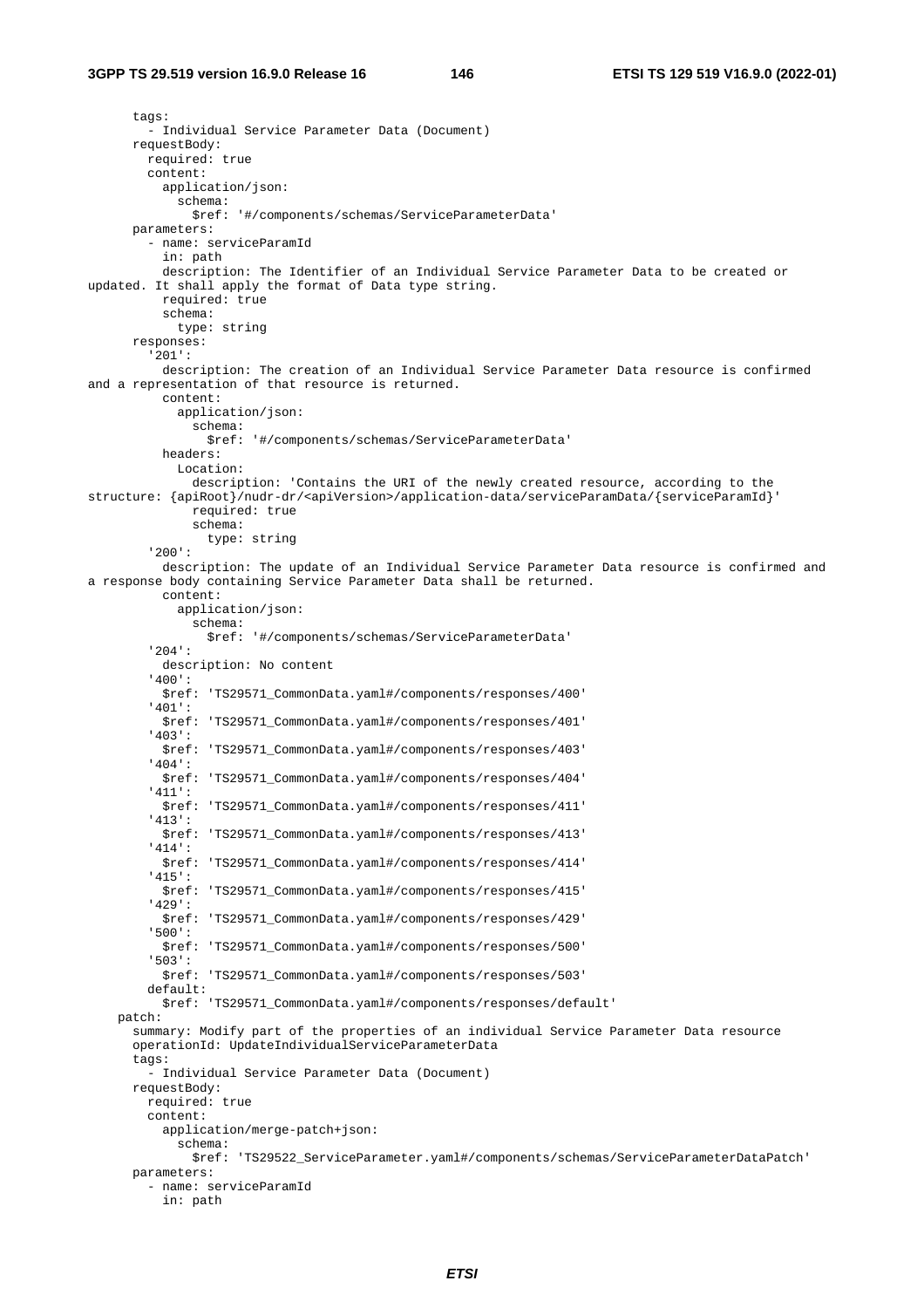description: The Identifier of an Individual Service Parameter Data to be updated. It shall apply the format of Data type string. required: true schema: type: string responses: '200': description: The update of an Individual Service Parameter Data resource is confirmed and a response body containing Service Parameter Data shall be returned. content: application/json: schema: \$ref: '#/components/schemas/ServiceParameterData' '204': description: No content '400': \$ref: 'TS29571\_CommonData.yaml#/components/responses/400' '401': \$ref: 'TS29571\_CommonData.yaml#/components/responses/401' '403': \$ref: 'TS29571\_CommonData.yaml#/components/responses/403' '404': \$ref: 'TS29571\_CommonData.yaml#/components/responses/404' '411': \$ref: 'TS29571\_CommonData.yaml#/components/responses/411' '413': \$ref: 'TS29571\_CommonData.yaml#/components/responses/413' '415': \$ref: 'TS29571\_CommonData.yaml#/components/responses/415' '429': \$ref: 'TS29571\_CommonData.yaml#/components/responses/429' '500': \$ref: 'TS29571\_CommonData.yaml#/components/responses/500' '503': \$ref: 'TS29571\_CommonData.yaml#/components/responses/503' default: \$ref: 'TS29571\_CommonData.yaml#/components/responses/default' delete: summary: Delete an individual Service Parameter Data resource operationId: DeleteIndividualServiceParameterData tags: - Individual Service Parameter Data (Document) parameters: - name: serviceParamId in: path description: The Identifier of an Individual Service Parameter Data to be updated. It shall apply the format of Data type string. required: true schema: type: string responses: '204': description: The Individual Service Parameter Data was deleted successfully. '400': \$ref: 'TS29571\_CommonData.yaml#/components/responses/400' '401': \$ref: 'TS29571\_CommonData.yaml#/components/responses/401' '403': \$ref: 'TS29571\_CommonData.yaml#/components/responses/403' '404': \$ref: 'TS29571\_CommonData.yaml#/components/responses/404' '429': \$ref: 'TS29571\_CommonData.yaml#/components/responses/429' '500': \$ref: 'TS29571\_CommonData.yaml#/components/responses/500' '503': \$ref: 'TS29571\_CommonData.yaml#/components/responses/503' default: \$ref: 'TS29571\_CommonData.yaml#/components/responses/default' /application-data/subs-to-notify: post: summary: Create a subscription to receive notification of application data changes operationId: CreateIndividualApplicationDataSubscription tags: - ApplicationDataSubscriptions (Collection) requestBody: required: true content: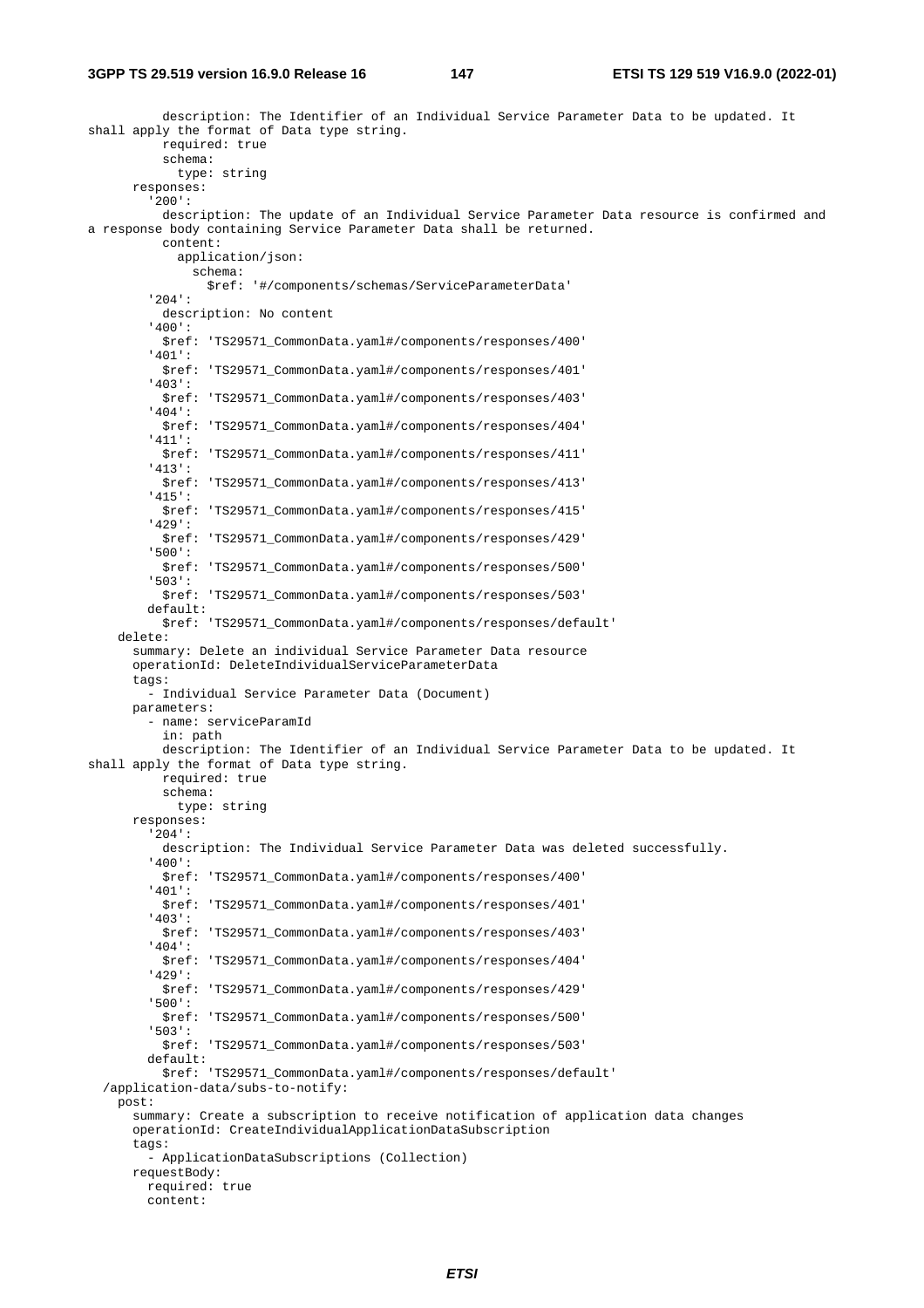application/json: schema: \$ref: '#/components/schemas/ApplicationDataSubs' responses: '201': description: Upon success, a response body containing a representation of each Individual subscription resource shall be returned. content: application/json: schema: \$ref: '#/components/schemas/ApplicationDataSubs' headers: Location: description: 'Contains the URI of the newly created resource' required: true schema: type: string '400': \$ref: 'TS29571\_CommonData.yaml#/components/responses/400' '401': \$ref: 'TS29571\_CommonData.yaml#/components/responses/401' '403': \$ref: 'TS29571\_CommonData.yaml#/components/responses/403' '404': \$ref: 'TS29571\_CommonData.yaml#/components/responses/404' '411': \$ref: 'TS29571\_CommonData.yaml#/components/responses/411' '413': \$ref: 'TS29571\_CommonData.yaml#/components/responses/413' '415': \$ref: 'TS29571\_CommonData.yaml#/components/responses/415' '429': \$ref: 'TS29571\_CommonData.yaml#/components/responses/429' '500': \$ref: 'TS29571\_CommonData.yaml#/components/responses/500' '503': \$ref: 'TS29571\_CommonData.yaml#/components/responses/503' default: \$ref: 'TS29571\_CommonData.yaml#/components/responses/default' callbacks: applicationDataChangeNotif: '{\$request.body#/notificationUri}': post: requestBody: required: true content: application/json: schema: type: array items: \$ref: '#/components/schemas/ApplicationDataChangeNotif' minItems: 1 responses: '204': description: No Content, Notification was successful '400': \$ref: 'TS29571\_CommonData.yaml#/components/responses/400' '401': \$ref: 'TS29571\_CommonData.yaml#/components/responses/401' '403': \$ref: 'TS29571\_CommonData.yaml#/components/responses/403' '404': \$ref: 'TS29571\_CommonData.yaml#/components/responses/404' '411': \$ref: 'TS29571\_CommonData.yaml#/components/responses/411' '413': \$ref: 'TS29571\_CommonData.yaml#/components/responses/413' '415': \$ref: 'TS29571\_CommonData.yaml#/components/responses/415' '429': \$ref: 'TS29571\_CommonData.yaml#/components/responses/429' '500': \$ref: 'TS29571\_CommonData.yaml#/components/responses/500' '503': \$ref: 'TS29571\_CommonData.yaml#/components/responses/503' default: \$ref: 'TS29571\_CommonData.yaml#/components/responses/default'

get: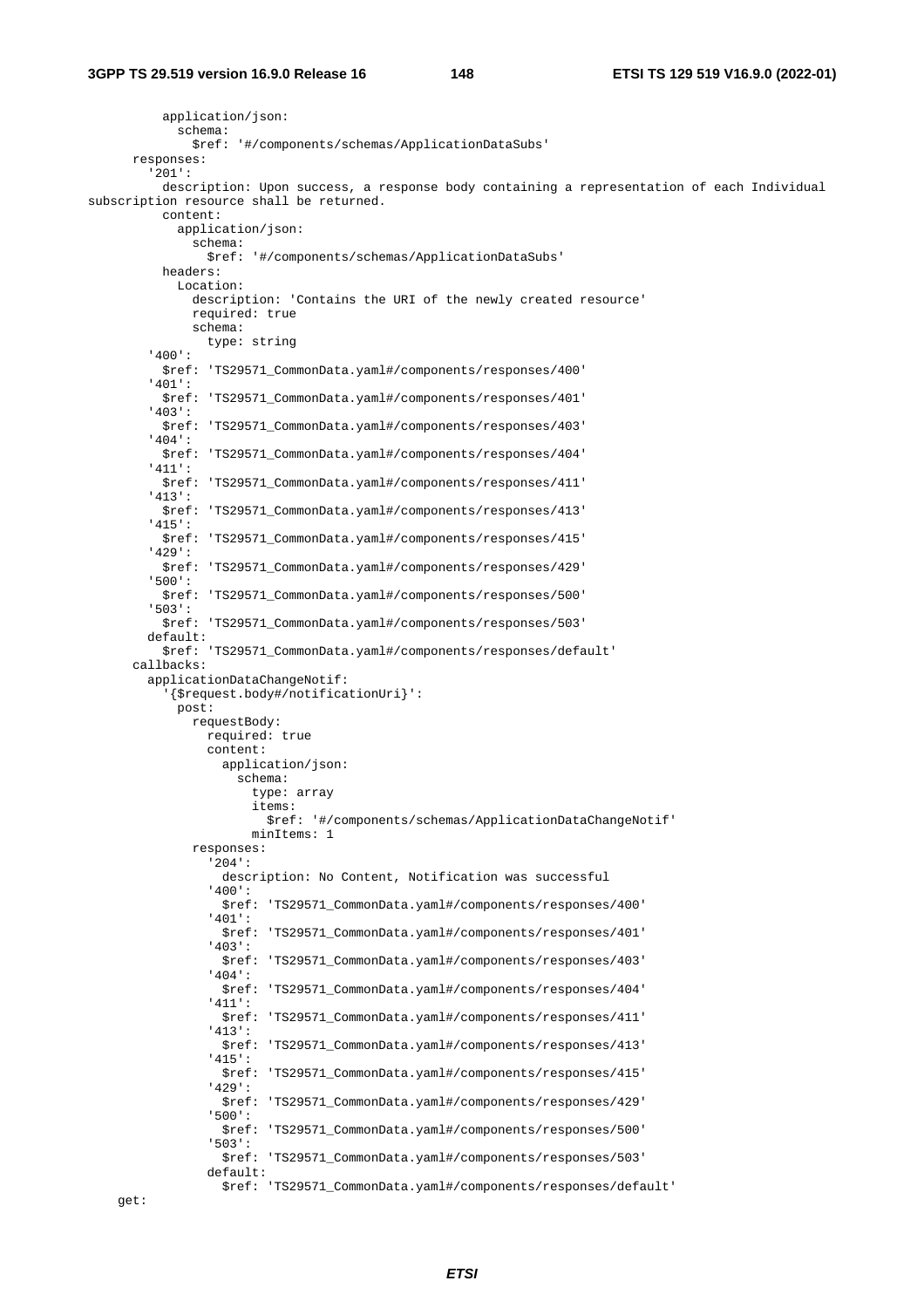## **3GPP TS 29.519 version 16.9.0 Release 16 149 ETSI TS 129 519 V16.9.0 (2022-01)**

 summary: Read Application Data change Subscriptions operationId: ReadApplicationDataChangeSubscriptions tags: - ApplicationDataSubscriptions (Collection) parameters: - name: data-filter in: query description: The data filter for the query. required: false schema: \$ref: '#/components/schemas/DataFilter' responses: '200': description: The subscription information as request in the request URI query parameter(s) are returned. content: application/json: schema: type: array items: \$ref: '#/components/schemas/ApplicationDataSubs' minItems: 0 '400': \$ref: 'TS29571\_CommonData.yaml#/components/responses/400' '401': \$ref: 'TS29571\_CommonData.yaml#/components/responses/401' '403': \$ref: 'TS29571\_CommonData.yaml#/components/responses/403' '404': \$ref: 'TS29571\_CommonData.yaml#/components/responses/404' '406': \$ref: 'TS29571\_CommonData.yaml#/components/responses/406' '414': \$ref: 'TS29571\_CommonData.yaml#/components/responses/414' '429': \$ref: 'TS29571\_CommonData.yaml#/components/responses/429' '500': \$ref: 'TS29571\_CommonData.yaml#/components/responses/500' '503': \$ref: 'TS29571\_CommonData.yaml#/components/responses/503' default: \$ref: 'TS29571\_CommonData.yaml#/components/responses/default' /application-data/subs-to-notify/{subsId}: parameters: - name: subsId in: path required: true schema: type: string put: summary: Modify a subscription to receive notification of application data changes operationId: ReplaceIndividualApplicationDataSubscription tags: - IndividualApplicationDataSubscription (Document) requestBody: required: true content: application/json: schema: \$ref: '#/components/schemas/ApplicationDataSubs' responses: '200': description: The individual subscription resource was updated successfully. content: application/json: schema: \$ref: '#/components/schemas/ApplicationDataSubs' '204': description: The individual subscription resource was updated successfully and no additional content is to be sent in the response message. '400': \$ref: 'TS29571\_CommonData.yaml#/components/responses/400' '401': \$ref: 'TS29571\_CommonData.yaml#/components/responses/401' '403': \$ref: 'TS29571\_CommonData.yaml#/components/responses/403' '404':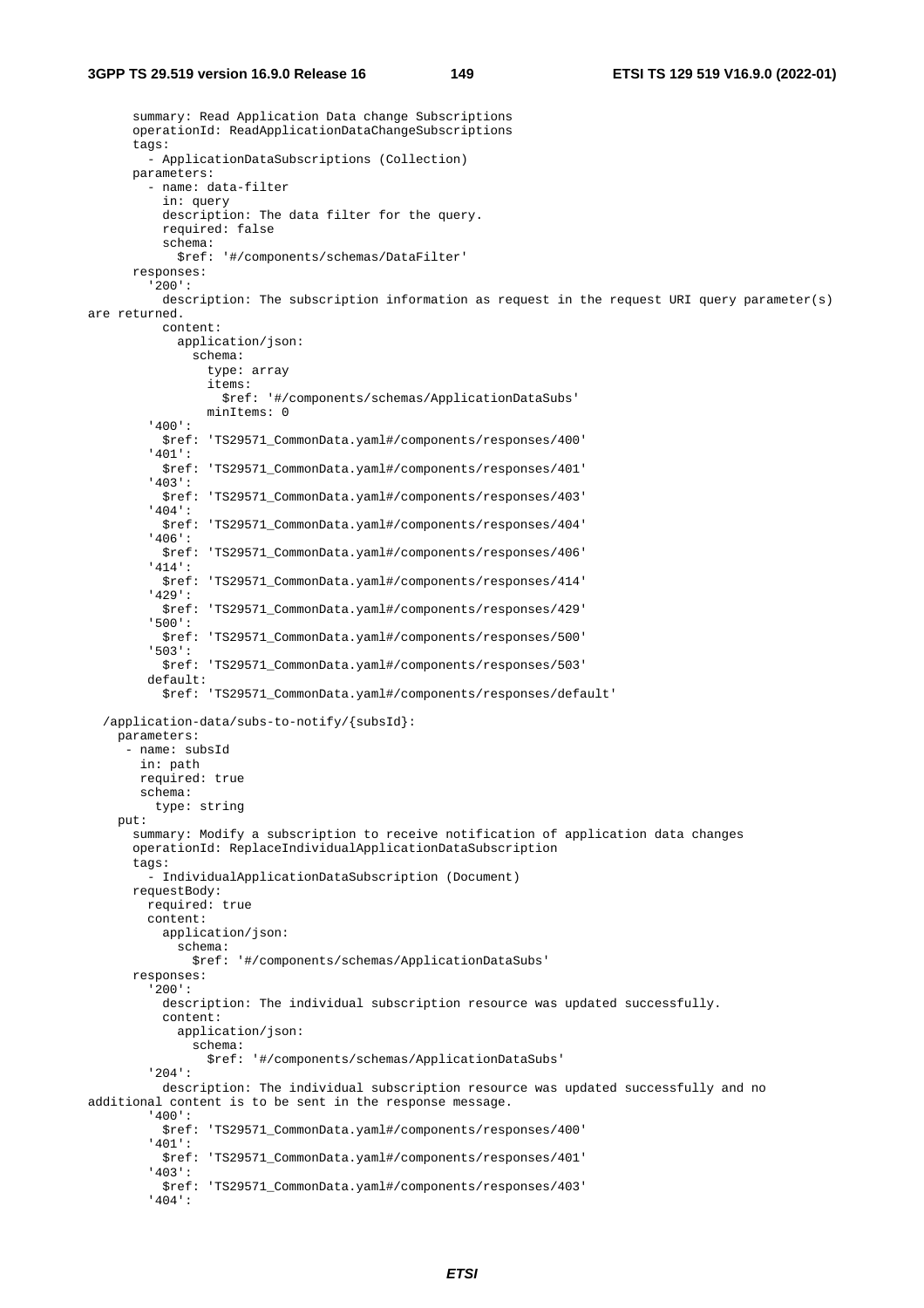\$ref: 'TS29571\_CommonData.yaml#/components/responses/404' '411': \$ref: 'TS29571\_CommonData.yaml#/components/responses/411' '413': \$ref: 'TS29571\_CommonData.yaml#/components/responses/413' '415': \$ref: 'TS29571\_CommonData.yaml#/components/responses/415' '429': \$ref: 'TS29571\_CommonData.yaml#/components/responses/429' '500': \$ref: 'TS29571\_CommonData.yaml#/components/responses/500' '503': \$ref: 'TS29571\_CommonData.yaml#/components/responses/503' default: \$ref: 'TS29571\_CommonData.yaml#/components/responses/default' delete: summary: Delete the individual Application Data subscription operationId: DeleteIndividualApplicationDataSubscription tags: - IndividualApplicationDataSubscription (Document) responses: '204': description: Upon success, an empty response body shall be returned. '400': \$ref: 'TS29571\_CommonData.yaml#/components/responses/400' '401': \$ref: 'TS29571\_CommonData.yaml#/components/responses/401' '403': \$ref: 'TS29571\_CommonData.yaml#/components/responses/403' '404': \$ref: 'TS29571\_CommonData.yaml#/components/responses/404' '429': \$ref: 'TS29571\_CommonData.yaml#/components/responses/429' '500': \$ref: 'TS29571\_CommonData.yaml#/components/responses/500' '503': \$ref: 'TS29571\_CommonData.yaml#/components/responses/503' default: \$ref: 'TS29571\_CommonData.yaml#/components/responses/default' get: summary: Get an existing individual Application Data Subscription resource operationId: ReadIndividualApplicationDataSubscription tags: - IndividualApplicationDataSubscription (Document) parameters: - name: subsId in: path description: String identifying a subscription to the Individual Application Data Subscription required: true schema: type: string responses: '200': description: The subscription information is returned. content: application/json: schema: \$ref: '#/components/schemas/ApplicationDataSubs' '400': \$ref: 'TS29571\_CommonData.yaml#/components/responses/400' '401': \$ref: 'TS29571\_CommonData.yaml#/components/responses/401' '403': \$ref: 'TS29571\_CommonData.yaml#/components/responses/403' '404': \$ref: 'TS29571\_CommonData.yaml#/components/responses/404' '406': \$ref: 'TS29571\_CommonData.yaml#/components/responses/406' '414': \$ref: 'TS29571\_CommonData.yaml#/components/responses/414' '429': \$ref: 'TS29571\_CommonData.yaml#/components/responses/429' '500': \$ref: 'TS29571\_CommonData.yaml#/components/responses/500' '503': \$ref: 'TS29571\_CommonData.yaml#/components/responses/503' default: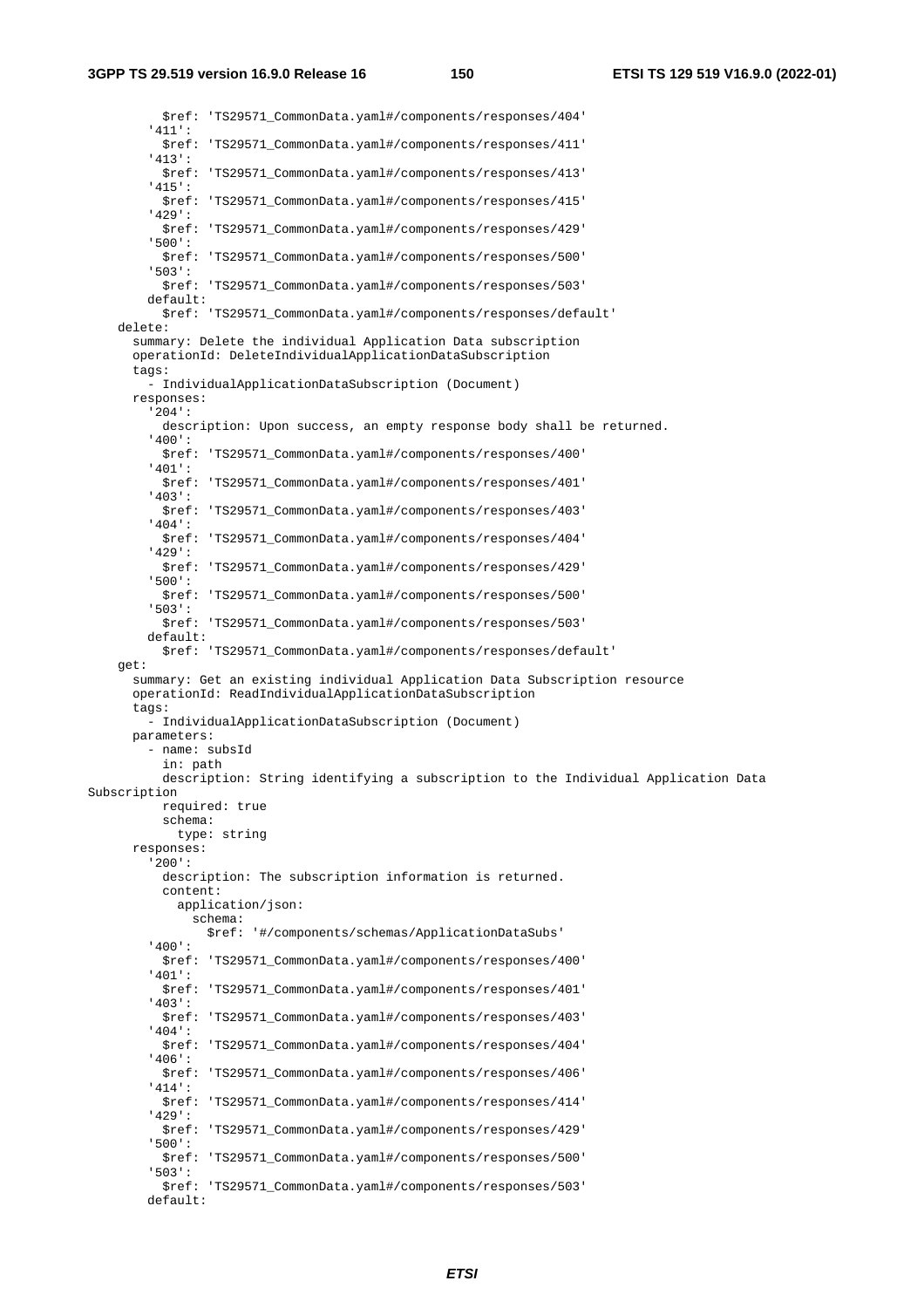\$ref: 'TS29571\_CommonData.yaml#/components/responses/default' components: schemas: TrafficInfluData: type: object properties: upPathChgNotifCorreId: type: string description: Contains the Notification Correlation Id allocated by the NEF for the UP path change notification. appReloInd: type: boolean description: Identifies whether an application can be relocated once a location of the application has been selected. afAppId: type: string description: Identifies an application. dnn: \$ref: 'TS29571\_CommonData.yaml#/components/schemas/Dnn' ethTrafficFilters: type: array items: \$ref: 'TS29514\_Npcf\_PolicyAuthorization.yaml#/components/schemas/EthFlowDescription' minItems: 1 description: Identifies Ethernet packet filters. Either "trafficFilters" or "ethTrafficFilters" shall be included if applicable. snssai: \$ref: 'TS29571\_CommonData.yaml#/components/schemas/Snssai' interGroupId: \$ref: 'TS29571\_CommonData.yaml#/components/schemas/GroupId' description: Identifies a group of users. supi: \$ref: 'TS29571\_CommonData.yaml#/components/schemas/Supi' trafficFilters: type: array items: \$ref: 'TS29122\_CommonData.yaml#/components/schemas/FlowInfo' minItems: 1 description: Identifies IP packet filters. Either "trafficFilters" or "ethTrafficFilters" shall be included if applicable. trafficRoutes: type: array items: \$ref: 'TS29571\_CommonData.yaml#/components/schemas/RouteToLocation' minItems: 1 description: Identifies the N6 traffic routing requirement. traffCorreInd: type: boolean validStartTime: \$ref: 'TS29571\_CommonData.yaml#/components/schemas/DateTime' validEndTime: \$ref: 'TS29571\_CommonData.yaml#/components/schemas/DateTime' tempValidities: type: array items: \$ref: 'TS29514\_Npcf\_PolicyAuthorization.yaml#/components/schemas/TemporalValidity' minItems: 1 description: Identifies the temporal validities for the N6 traffic routing requirement. nwAreaInfo: \$ref: 'TS29554\_Npcf\_BDTPolicyControl.yaml#/components/schemas/NetworkAreaInfo' upPathChgNotifUri: \$ref: 'TS29571\_CommonData.yaml#/components/schemas/Uri' headers: type: array items: type: string minItems: 1 subscribedEvents: type: array items: \$ref: 'TS29522\_TrafficInfluence.yaml#/components/schemas/SubscribedEvent' minItems: 1 dnaiChgType: \$ref: 'TS29571\_CommonData.yaml#/components/schemas/DnaiChangeType' afAckInd: type: boolean addrPreserInd: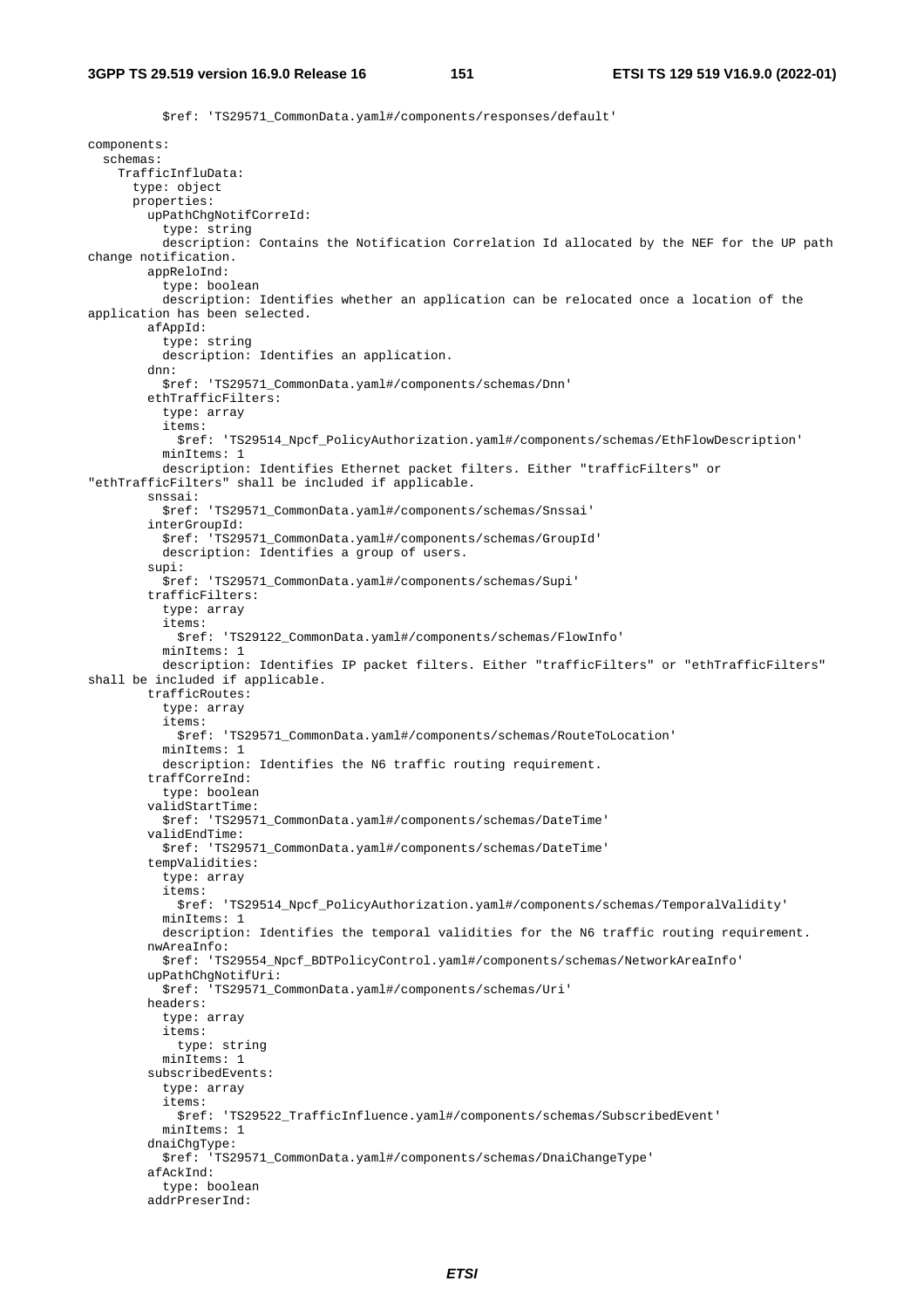type: boolean supportedFeatures: \$ref: 'TS29571\_CommonData.yaml#/components/schemas/SupportedFeatures' resUri: \$ref: 'TS29571\_CommonData.yaml#/components/schemas/Uri' allOf: - oneOf: - required: [afAppId] - required: [trafficFilters] - required: [ethTrafficFilters] - oneOf: - required: [supi] - required: [interGroupId] TrafficInfluDataPatch: type: object properties: upPathChgNotifCorreId: type: string description: Contains the Notification Correlation Id allocated by the NEF for the UP path change notification. appReloInd: type: boolean description: Identifies whether an application can be relocated once a location of the application has been selected. dnn: \$ref: 'TS29571\_CommonData.yaml#/components/schemas/Dnn' ethTrafficFilters: type: array items: \$ref: 'TS29514\_Npcf\_PolicyAuthorization.yaml#/components/schemas/EthFlowDescription' minItems: 1 description: Identifies Ethernet packet filters. Either "trafficFilters" or "ethTrafficFilters" shall be included if applicable. snssai: \$ref: 'TS29571\_CommonData.yaml#/components/schemas/Snssai' internalGroupId: \$ref: 'TS29571\_CommonData.yaml#/components/schemas/GroupId' description: Identifies a group of users. supi: \$ref: 'TS29571\_CommonData.yaml#/components/schemas/Supi' trafficFilters: type: array items: \$ref: 'TS29122\_CommonData.yaml#/components/schemas/FlowInfo' minItems: 1 description: Identifies IP packet filters. Either "trafficFilters" or "ethTrafficFilters" shall be included if applicable. trafficRoutes: type: array items: \$ref: 'TS29571\_CommonData.yaml#/components/schemas/RouteToLocation' minItems: 1 description: Identifies the N6 traffic routing requirement. traffCorreInd: type: boolean validStartTime: \$ref: 'TS29571\_CommonData.yaml#/components/schemas/DateTime' validEndTime: \$ref: 'TS29571\_CommonData.yaml#/components/schemas/DateTime' tempValidities: type: array items: \$ref: 'TS29514\_Npcf\_PolicyAuthorization.yaml#/components/schemas/TemporalValidity' minItems: 1 nullable: true description: Identifies the temporal validities for the N6 traffic routing requirement. nwAreaInfo: \$ref: 'TS29554\_Npcf\_BDTPolicyControl.yaml#/components/schemas/NetworkAreaInfo' upPathChgNotifUri: \$ref: 'TS29571\_CommonData.yaml#/components/schemas/Uri' headers: type: array items: type: string minItems: 1 afAckInd: type: boolean addrPreserInd: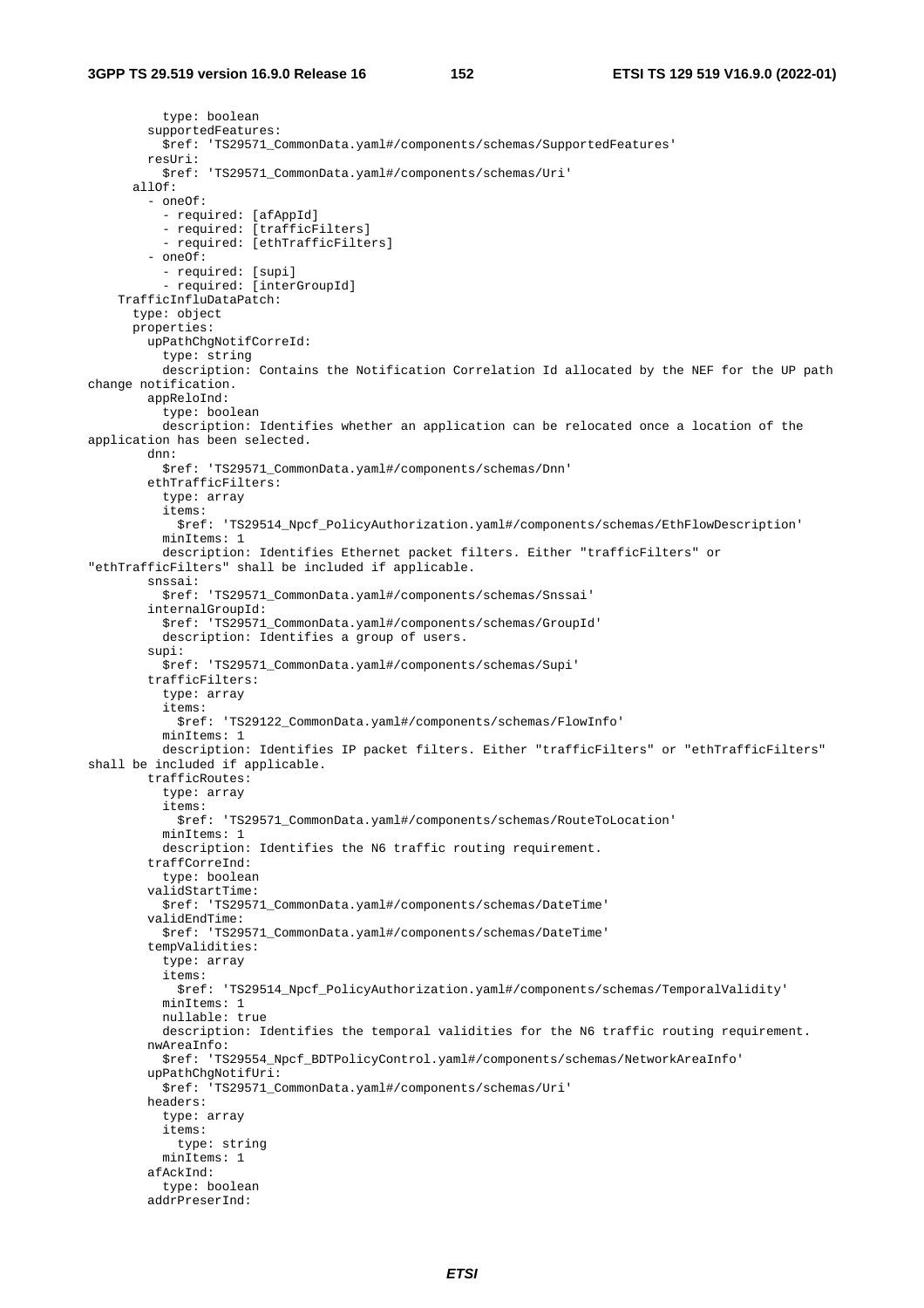type: boolean TrafficInfluSub: type: object properties: dnns: type: array items: \$ref: 'TS29571\_CommonData.yaml#/components/schemas/Dnn' minItems: 1 description: Each element identifies a DNN. snssais: type: array items: \$ref: 'TS29571\_CommonData.yaml#/components/schemas/Snssai' minItems: 1 description: Each element identifies a slice. internalGroupIds: type: array items: \$ref: 'TS29571\_CommonData.yaml#/components/schemas/GroupId' minItems: 1 description: Each element identifies a group of users. supis: type: array items: \$ref: 'TS29571\_CommonData.yaml#/components/schemas/Supi' minItems: 1 description: Each element identifies the user. notificationUri: \$ref: 'TS29571\_CommonData.yaml#/components/schemas/Uri' expiry: \$ref: 'TS29571\_CommonData.yaml#/components/schemas/DateTime' supportedFeatures: \$ref: 'TS29571\_CommonData.yaml#/components/schemas/SupportedFeatures' required: - notificationUri oneOf: - required: [dnns] - required: [snssais] - required: [internalGroupIds] - required: [supis] TrafficInfluDataNotif: type: object properties: resUri: \$ref: 'TS29571\_CommonData.yaml#/components/schemas/Uri' trafficInfluData: \$ref: '#/components/schemas/TrafficInfluData' required: - resUri PfdDataForAppExt: type: object properties: applicationId: \$ref: 'TS29571\_CommonData.yaml#/components/schemas/ApplicationId' pfds: type: array items: \$ref: 'TS29551\_Nnef\_PFDmanagement.yaml#/components/schemas/PfdContent' minItems: 1 cachingTime: \$ref: 'TS29571\_CommonData.yaml#/components/schemas/DateTime' suppFeat: \$ref: 'TS29571\_CommonData.yaml#/components/schemas/SupportedFeatures' required: - applicationId - pfds BdtPolicyData: type: object properties: interGroupId: \$ref: 'TS29571\_CommonData.yaml#/components/schemas/GroupId' description: Identifies a group of users. supi: \$ref: 'TS29571\_CommonData.yaml#/components/schemas/Supi' bdtRefId: \$ref: 'TS29122\_CommonData.yaml#/components/schemas/BdtReferenceId' dnn: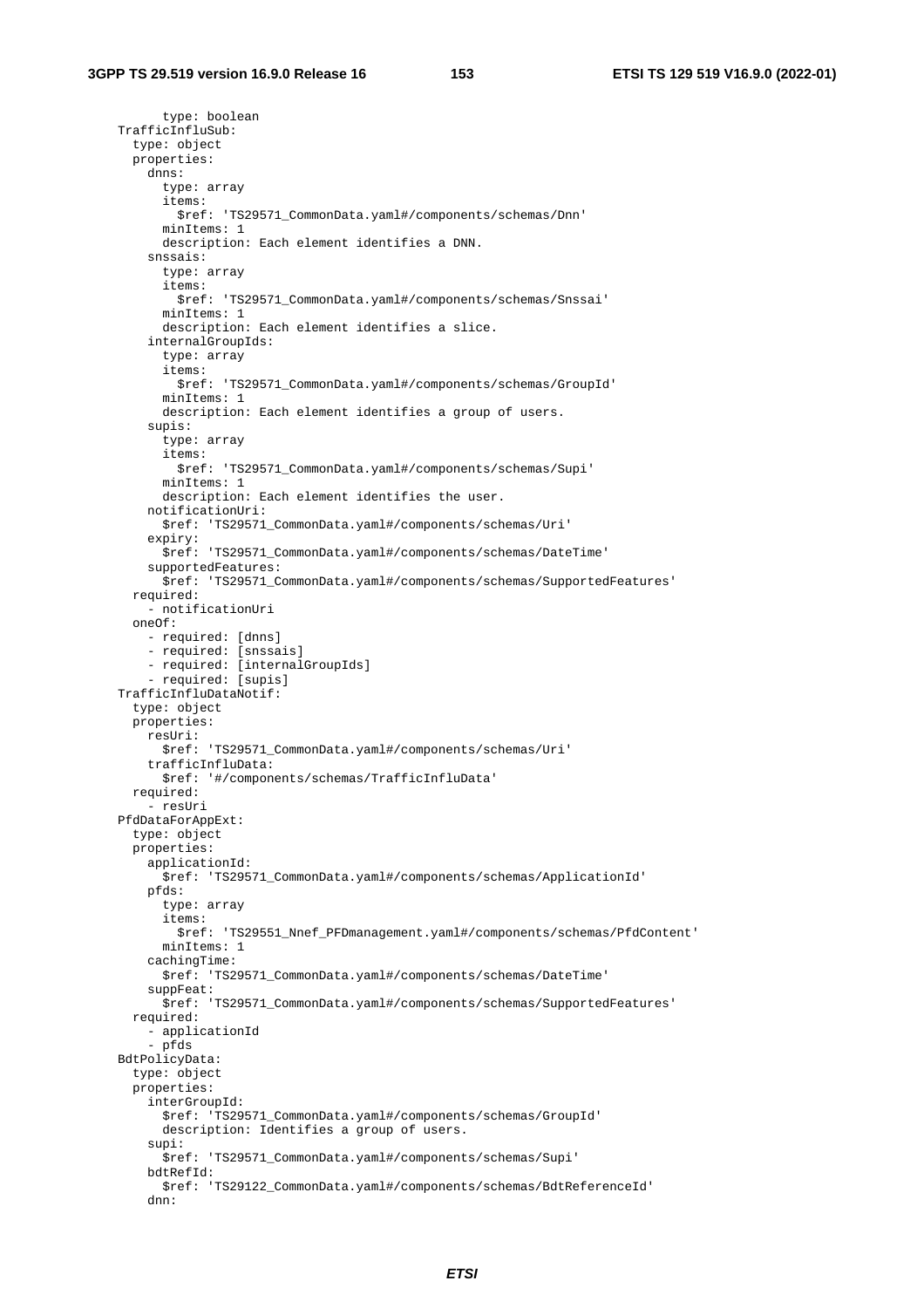## **3GPP TS 29.519 version 16.9.0 Release 16 154 ETSI TS 129 519 V16.9.0 (2022-01)**

 \$ref: 'TS29571\_CommonData.yaml#/components/schemas/Dnn' snssai: \$ref: 'TS29571\_CommonData.yaml#/components/schemas/Snssai' resUri: \$ref: 'TS29571\_CommonData.yaml#/components/schemas/Uri' required: - bdtRefId BdtPolicyDataPatch: type: object properties: bdtRefId: \$ref: 'TS29122\_CommonData.yaml#/components/schemas/BdtReferenceId' required: - bdtRefId IptvConfigData: type: object properties: supi: \$ref: 'TS29571\_CommonData.yaml#/components/schemas/Supi' interGroupId: \$ref: 'TS29571\_CommonData.yaml#/components/schemas/GroupId' description: Identifies a group of users. dnn: \$ref: 'TS29571\_CommonData.yaml#/components/schemas/Dnn' snssai: \$ref: 'TS29571\_CommonData.yaml#/components/schemas/Snssai' afAppId: type: string multiAccCtrls: type: object additionalProperties: \$ref: 'TS29522\_IPTVConfiguration.yaml#/components/schemas/MulticastAccessControl' minProperties: 1 suppFeat: \$ref: 'TS29571\_CommonData.yaml#/components/schemas/SupportedFeatures' resUri: \$ref: 'TS29571\_CommonData.yaml#/components/schemas/Uri' required: - afAppId - multiAccCtrls oneOf: - required: [interGroupId] - required: [supi] ServiceParameterData: type: object properties: appId: type: string description: Identifies an application. dnn: \$ref: 'TS29571\_CommonData.yaml#/components/schemas/Dnn' snssai: \$ref: 'TS29571\_CommonData.yaml#/components/schemas/Snssai' interGroupId: \$ref: 'TS29571\_CommonData.yaml#/components/schemas/GroupId' description: Identifies a group of users. supi: \$ref: 'TS29571\_CommonData.yaml#/components/schemas/Supi' ueIpv4: \$ref: 'TS29122\_CommonData.yaml#/components/schemas/Ipv4Addr' ueIpv6: \$ref: 'TS29122\_CommonData.yaml#/components/schemas/Ipv6Addr' ueMac: \$ref: 'TS29571\_CommonData.yaml#/components/schemas/MacAddr48' anyUeInd: type: boolean paramOverPc5: \$ref: 'TS29522\_ServiceParameter.yaml#/components/schemas/ParameterOverPc5' paramOverUu: \$ref: 'TS29522\_ServiceParameter.yaml#/components/schemas/ParameterOverUu' suppFeat: \$ref: 'TS29571\_CommonData.yaml#/components/schemas/SupportedFeatures' resUri: \$ref: 'TS29571\_CommonData.yaml#/components/schemas/Uri' ApplicationDataSubs: description: Identifies a subscription to application data change notification. type: object properties: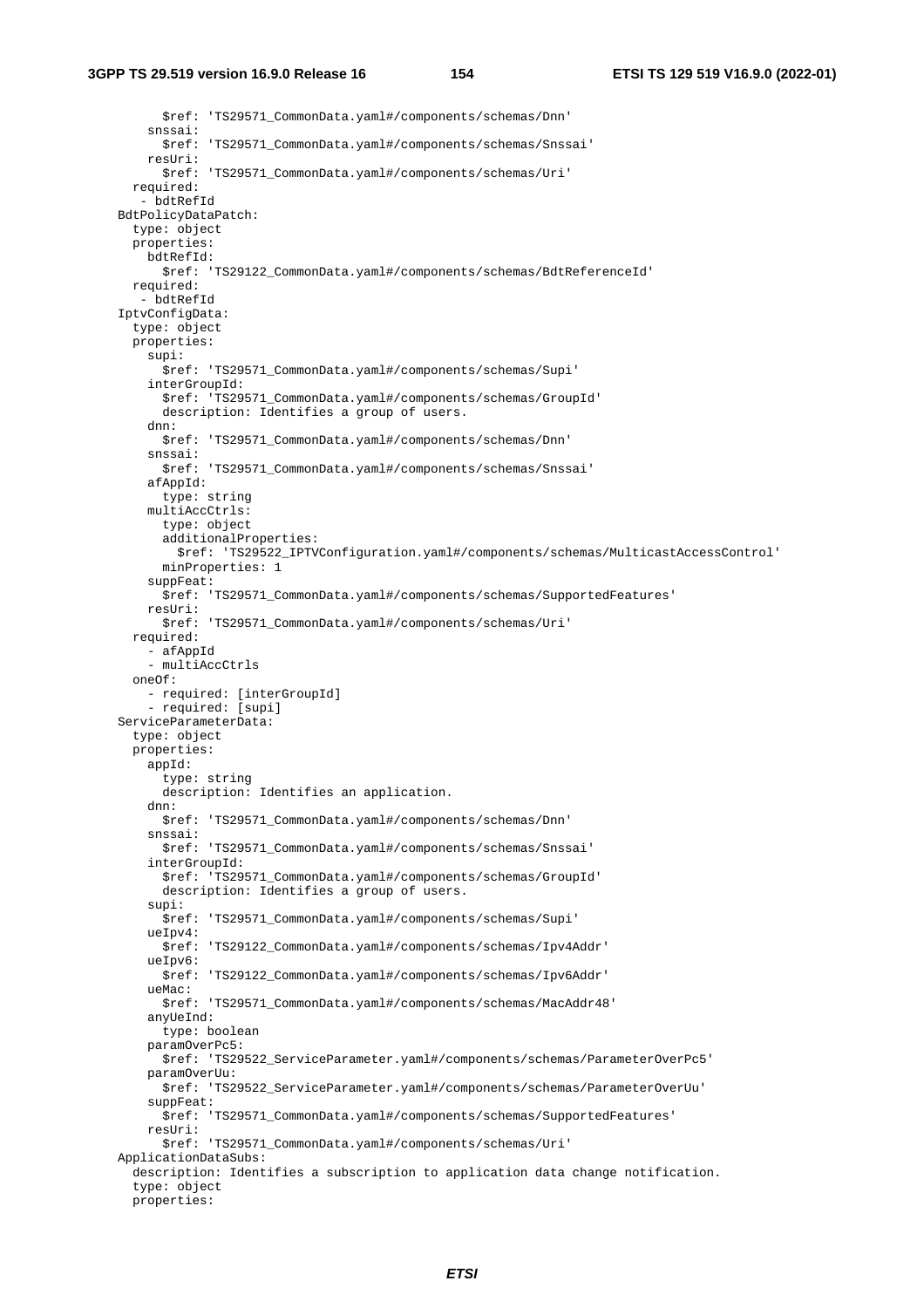notificationUri: \$ref: 'TS29571\_CommonData.yaml#/components/schemas/Uri' dataFilters: type: array items: \$ref: '#/components/schemas/DataFilter' minItems: 1 expiry: \$ref: 'TS29571\_CommonData.yaml#/components/schemas/DateTime' supportedFeatures: \$ref: 'TS29571\_CommonData.yaml#/components/schemas/SupportedFeatures' required: - notificationUri ApplicationDataChangeNotif: description: Contains changed application data for which notification was requested. type: object properties: iptvConfigData: \$ref: '#/components/schemas/IptvConfigData' pfdData: \$ref: 'TS29551\_Nnef\_PFDmanagement.yaml#/components/schemas/PfdChangeNotification' bdtPolicyData: \$ref: '#/components/schemas/BdtPolicyData' resUri: \$ref: 'TS29571\_CommonData.yaml#/components/schemas/Uri' serParamData: \$ref: '#/components/schemas/ServiceParameterData' required: - resUri DataFilter: description: Identifies a data filter. type: object properties: dataInd: \$ref: '#/components/schemas/DataInd' dnns: type: array items: \$ref: 'TS29571\_CommonData.yaml#/components/schemas/Dnn' minItems: 1 snssais: type: array items: \$ref: 'TS29571\_CommonData.yaml#/components/schemas/Snssai' minItems: 1 internalGroupIds: type: array items: \$ref: 'TS29571\_CommonData.yaml#/components/schemas/GroupId' minItems: 1 supis: type: array items: \$ref: 'TS29571\_CommonData.yaml#/components/schemas/Supi' minItems: 1 appIds: type: array items: \$ref: 'TS29571\_CommonData.yaml#/components/schemas/ApplicationId' minItems: 1 ueIpv4s: type: array items: \$ref: 'TS29571\_CommonData.yaml#/components/schemas/Ipv4Addr' minItems: 1 ueIpv6s: type: array items: \$ref: 'TS29571\_CommonData.yaml#/components/schemas/Ipv6Addr' minItems: 1 ueMacs: type: array items: \$ref: 'TS29571\_CommonData.yaml#/components/schemas/MacAddr48' minItems: 1 required: - dataInd DataInd: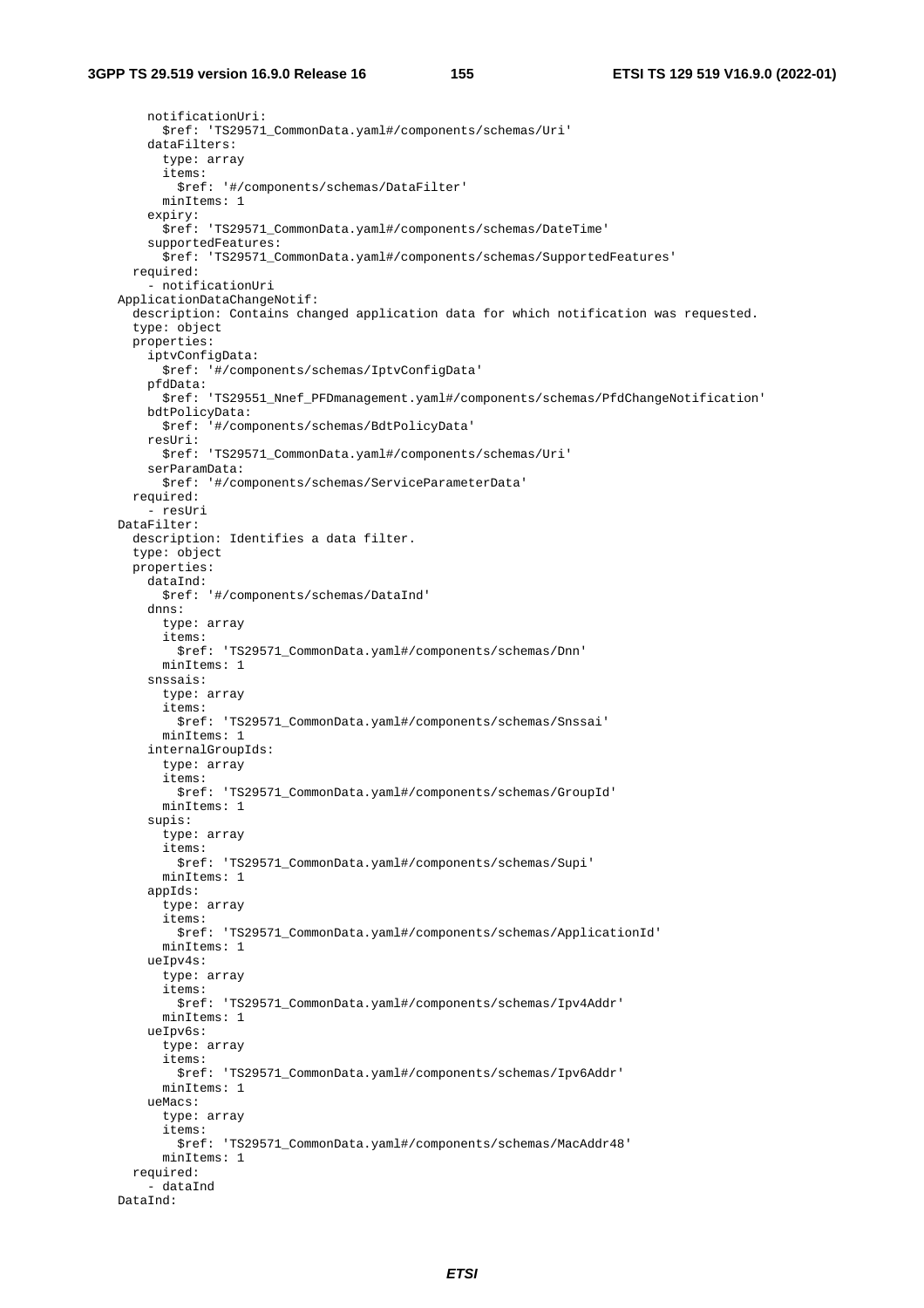| anyOf:                                                                                                                                                                   |
|--------------------------------------------------------------------------------------------------------------------------------------------------------------------------|
| - type: string                                                                                                                                                           |
| enum:                                                                                                                                                                    |
| $-$ PFD                                                                                                                                                                  |
| - IPTV                                                                                                                                                                   |
| - BDT                                                                                                                                                                    |
| - SVC PARAM                                                                                                                                                              |
| - type: string                                                                                                                                                           |
| description: >                                                                                                                                                           |
| This string provides forward-compatibility with future<br>extensions to the enumeration but is not used to encode<br>content defined in the present version of this API. |
| description: >                                                                                                                                                           |
| Possible values are                                                                                                                                                      |
| - PFD                                                                                                                                                                    |
| - IPTV                                                                                                                                                                   |
| - BDT                                                                                                                                                                    |
| - SVC PARAM                                                                                                                                                              |

## A.4 Nudr\_DataRepository API for Exposure Data

For the purpose of referencing entities defined in the Open API file defined in this Annex, it shall be assumed that this Open API file is contained in a physical file termed "TS29519\_Exposure\_Data.yaml".

```
openapi: 3.0.0 
info: 
   version: '-' 
   title: Unified Data Repository Service API file for structured data for exposure 
   description: | 
     The API version is defined in 3GPP TS 29.504 
     © 2021, 3GPP Organizational Partners (ARIB, ATIS, CCSA, ETSI, TSDSI, TTA, TTC). 
     All rights reserved. 
externalDocs: 
   description: 3GPP TS 29.519 V16.8.0; 5G System; Usage of the Unified Data Repository Service for 
Policy Data, Application Data and Structured Data for Exposure. 
   url: 'http://www.3gpp.org/ftp/Specs/archive/29_series/29.519/' 
paths: 
   /exposure-data/{ueId}/access-and-mobility-data: 
     put: 
       summary: Creates and updates the access and mobility exposure data for a UE 
       operationId: CreateOrReplaceAccessAndMobilityData 
       tags: 
         - AccessAndMobilityData 
       parameters: 
         - name: ueId 
           in: path 
           description: UE id 
           required: true 
           schema: 
             $ref: 'TS29571_CommonData.yaml#/components/schemas/VarUeId' 
       requestBody: 
         required: true 
         content: 
           application/json: 
             schema: 
               $ref: '#/components/schemas/AccessAndMobilityData' 
       responses: 
          '201': 
           description: Successful case. The resource has been successfully created and a response 
body containing a representation of the access and mobility data shall be returned. 
           content: 
             application/json: 
               schema: 
                  $ref: '#/components/schemas/AccessAndMobilityData' 
           headers: 
             Location: 
                description: 'Contains the URI of the newly created resource' 
               required: true 
               schema: 
                  type: string 
          '200': 
           description: Successful case. The resource has been successfully updated and a response 
body containing a representation of the access and mobility data shall be returned.
```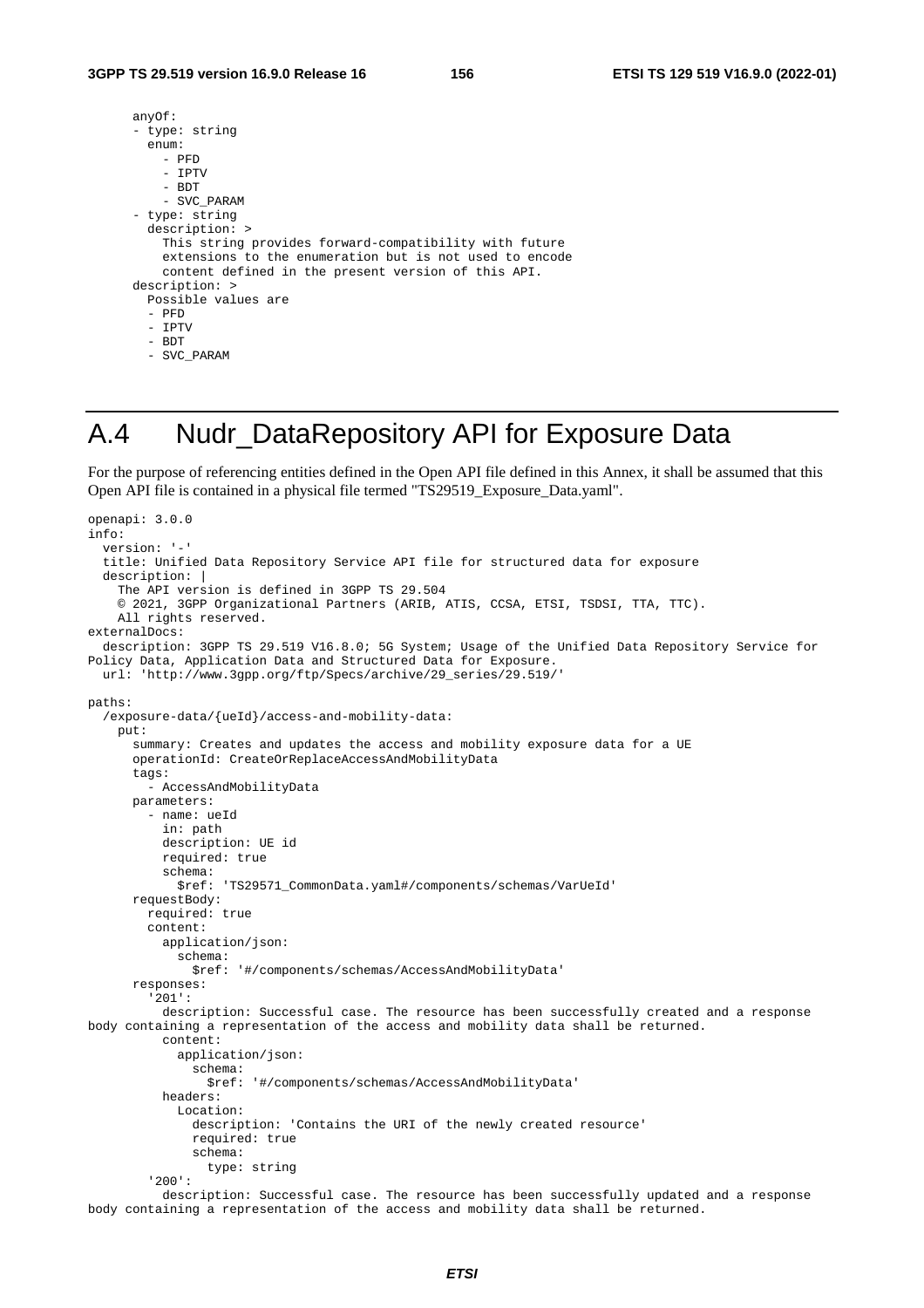| content:             |                                                                                                                                              |
|----------------------|----------------------------------------------------------------------------------------------------------------------------------------------|
|                      | application/json:                                                                                                                            |
|                      | schema:<br>\$ref: '#/components/schemas/AccessAndMobilityData'                                                                               |
| $'204$ :             |                                                                                                                                              |
| '400':               | description: Successful case. The resource has been successfully updated and no additional<br>content is to be sent in the response message. |
| '401':               | \$ref: 'TS29571_CommonData.yaml#/components/responses/400'                                                                                   |
| $'403$ :             | \$ref: 'TS29571_CommonData.yaml#/components/responses/401'                                                                                   |
| $'404$ :             | \$ref: 'TS29571_CommonData.yaml#/components/responses/403'                                                                                   |
| '411':               | \$ref: 'TS29571_CommonData.yaml#/components/responses/404'                                                                                   |
| $'413'$ :            | \$ref: 'TS29571_CommonData.yaml#/components/responses/411'                                                                                   |
| $'415'$ :            | \$ref: 'TS29571_CommonData.yaml#/components/responses/413'                                                                                   |
| $'429$ :             | \$ref: 'TS29571_CommonData.yaml#/components/responses/415'                                                                                   |
| $'500$ ':            | \$ref: 'TS29571_CommonData.yaml#/components/responses/429'                                                                                   |
| '503':               | \$ref: 'TS29571_CommonData.yaml#/components/responses/500'                                                                                   |
| default:             | \$ref: 'TS29571_CommonData.yaml#/components/responses/503'                                                                                   |
|                      | \$ref: 'TS29571_CommonData.yaml#/components/responses/default'                                                                               |
| get:                 |                                                                                                                                              |
|                      | summary: Retrieves the access and mobility exposure data for a UE<br>operationId: QueryAccessAndMobilityData                                 |
| tags:                | - AccessAndMobilityData                                                                                                                      |
| parameters:          |                                                                                                                                              |
| - name: ueId         |                                                                                                                                              |
| in: path             | description: UE id                                                                                                                           |
|                      | required: true                                                                                                                               |
| schema:              |                                                                                                                                              |
|                      | \$ref: 'TS29571_CommonData.yaml#/components/schemas/VarUeId'<br>- name: supp-feat                                                            |
| in: query            |                                                                                                                                              |
|                      | description: Supported Features                                                                                                              |
| schema:              | required: false                                                                                                                              |
|                      | \$ref: 'TS29571_CommonData.yaml#/components/schemas/SupportedFeatures'                                                                       |
| responses:<br>'200': |                                                                                                                                              |
| content:             | description: The response body contains the access and mobility data                                                                         |
|                      | application/json:<br>schema:                                                                                                                 |
| $'400$ ':            | \$ref: '#/components/schemas/AccessAndMobilityData'                                                                                          |
| '401':               | \$ref: 'TS29571_CommonData.yaml#/components/responses/400'                                                                                   |
| $1403$ :             | \$ref: 'TS29571_CommonData.yaml#/components/responses/401'                                                                                   |
| $'404$ :             | \$ref: 'TS29571_CommonData.yaml#/components/responses/403'                                                                                   |
| $'406'$ :            | \$ref: 'TS29571_CommonData.yaml#/components/responses/404'                                                                                   |
| '414':               | \$ref: 'TS29571_CommonData.yaml#/components/responses/406'                                                                                   |
| 1429:                | \$ref: 'TS29571_CommonData.yaml#/components/responses/414'                                                                                   |
| $'500$ ':            | \$ref: 'TS29571_CommonData.yaml#/components/responses/429'                                                                                   |
| '503':               | \$ref: 'TS29571_CommonData.yaml#/components/responses/500'                                                                                   |
| default:             | \$ref: 'TS29571_CommonData.yaml#/components/responses/503'                                                                                   |
|                      | \$ref: 'TS29571_CommonData.yaml#/components/responses/default'                                                                               |
| delete:              | summary: Deletes the access and mobility exposure data for a UE                                                                              |
|                      | operationId: DeleteAccessAndMobilityData                                                                                                     |

tags: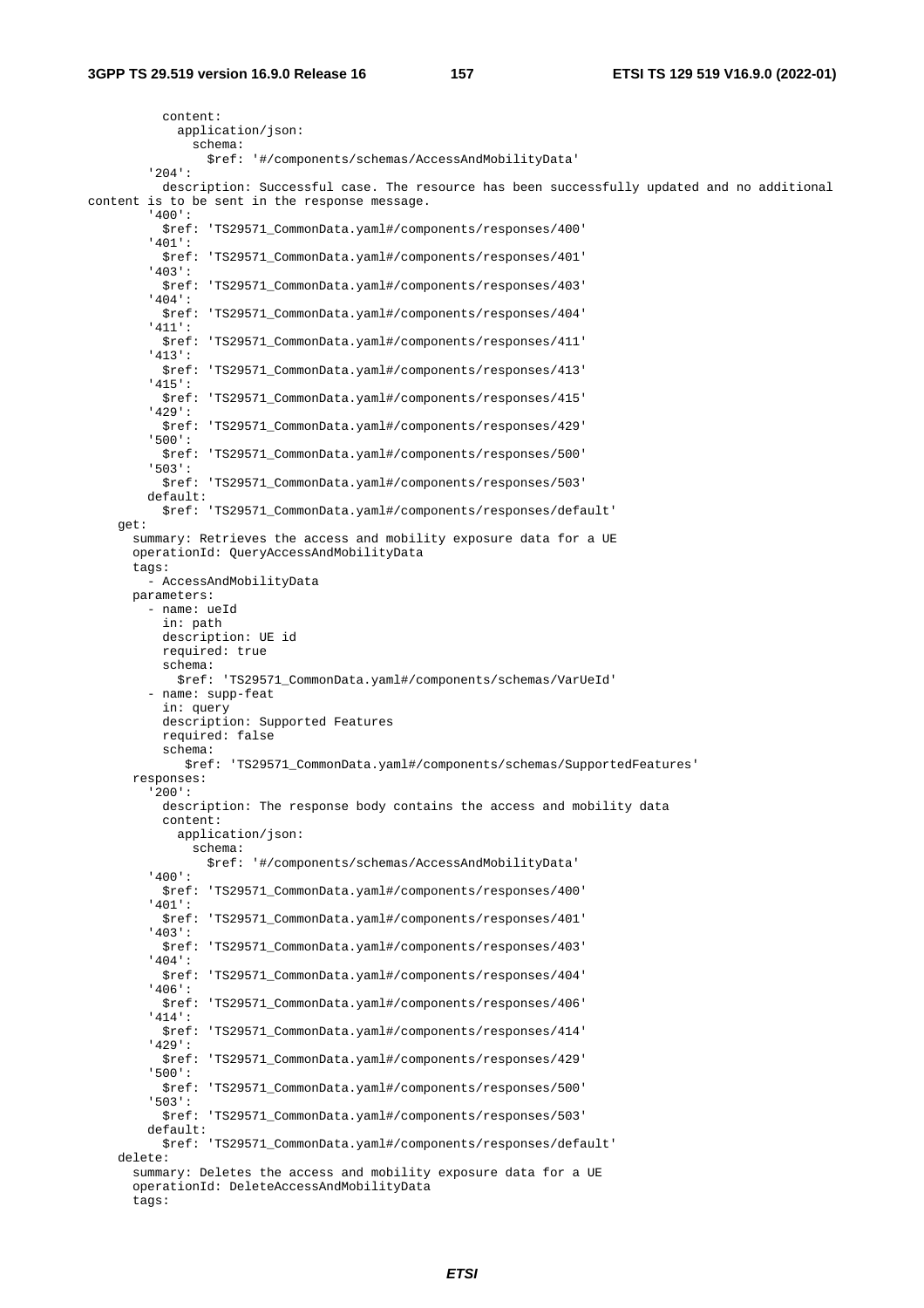- AccessAndMobilityData parameters: - name: ueId in: path description: UE id required: true schema: \$ref: 'TS29571\_CommonData.yaml#/components/schemas/VarUeId' responses: '204': description: Upon success, an empty response body shall be returned '400': \$ref: 'TS29571\_CommonData.yaml#/components/responses/400' '401': \$ref: 'TS29571\_CommonData.yaml#/components/responses/401' '403': \$ref: 'TS29571\_CommonData.yaml#/components/responses/403' '404': \$ref: 'TS29571\_CommonData.yaml#/components/responses/404' '429': \$ref: 'TS29571\_CommonData.yaml#/components/responses/429' '500': \$ref: 'TS29571\_CommonData.yaml#/components/responses/500' '503': \$ref: 'TS29571\_CommonData.yaml#/components/responses/503' default: \$ref: 'TS29571\_CommonData.yaml#/components/responses/default' patch: summary: Updates the access and mobility exposure data for a UE operationId: UpdateAccessAndMobilityData tags: - AccessAndMobilityData parameters: - name: ueId in: path description: UE id required: true schema: \$ref: 'TS29571\_CommonData.yaml#/components/schemas/VarUeId' requestBody: required: true content: application/merge-patch+json: schema: \$ref: '#/components/schemas/AccessAndMobilityData' responses: '204': description: Successful case. The resource has been successfully updated and no additional content is to be sent in the response message. '400': \$ref: 'TS29571\_CommonData.yaml#/components/responses/400' '401': \$ref: 'TS29571\_CommonData.yaml#/components/responses/401' '403': \$ref: 'TS29571\_CommonData.yaml#/components/responses/403' '404': \$ref: 'TS29571\_CommonData.yaml#/components/responses/404' '411': \$ref: 'TS29571\_CommonData.yaml#/components/responses/411' '413': \$ref: 'TS29571\_CommonData.yaml#/components/responses/413' '415': \$ref: 'TS29571\_CommonData.yaml#/components/responses/415' '429': \$ref: 'TS29571\_CommonData.yaml#/components/responses/429' '500': \$ref: 'TS29571\_CommonData.yaml#/components/responses/500' '503': \$ref: 'TS29571\_CommonData.yaml#/components/responses/503' default: \$ref: 'TS29571\_CommonData.yaml#/components/responses/default' /exposure-data/{ueId}/session-management-data/{pduSessionId}: put: summary: Creates and updates the session management data for a UE and for an individual PDU session operationId: CreateOrReplaceSessionManagementData tags:

- PduSessionManagementData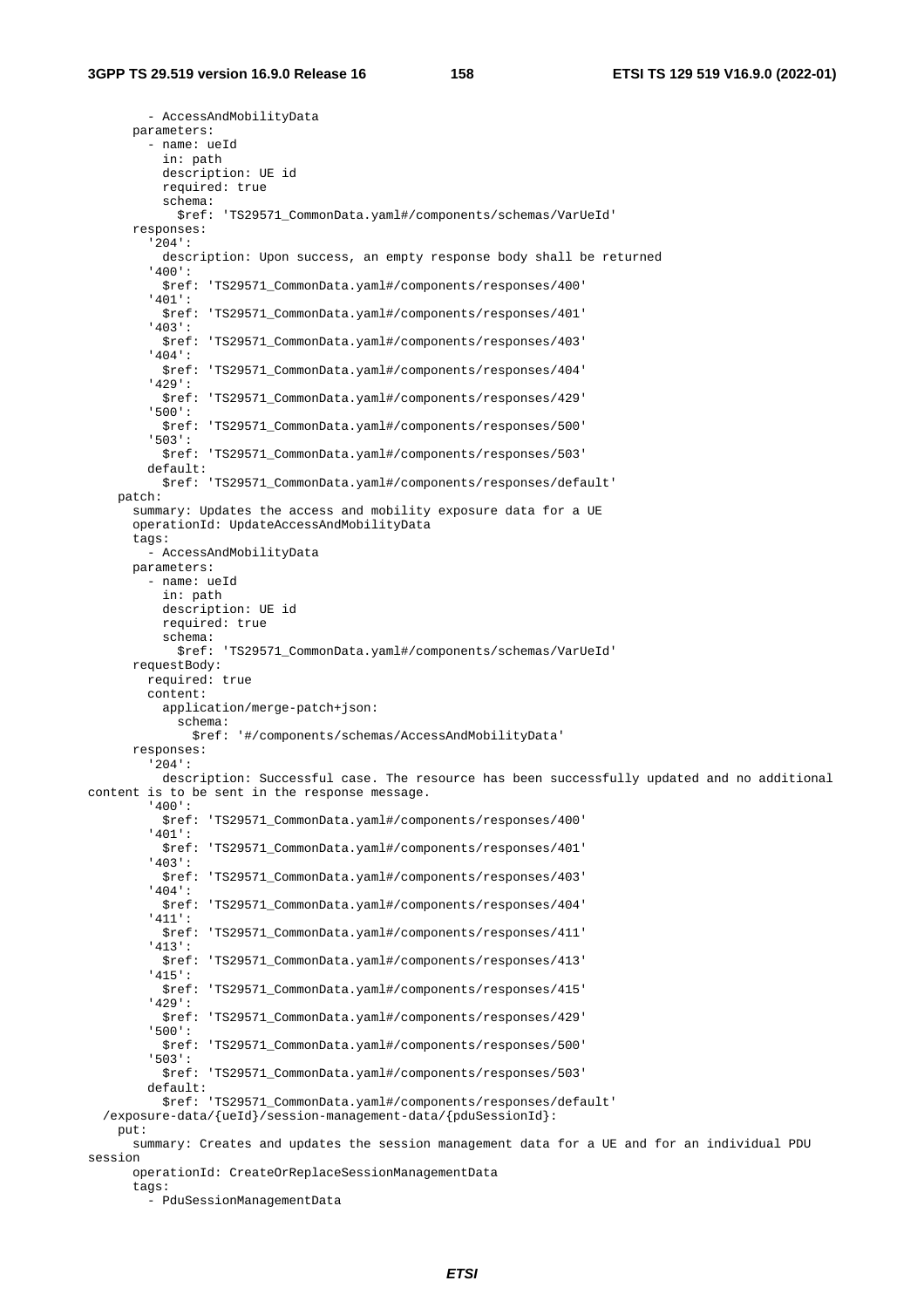parameters: - name: ueId in: path description: UE id required: true schema: \$ref: 'TS29571\_CommonData.yaml#/components/schemas/VarUeId' - name: pduSessionId in: path description: PDU session id required: true schema: \$ref: 'TS29571\_CommonData.yaml#/components/schemas/PduSessionId' requestBody: required: true content: application/json: schema: \$ref: '#/components/schemas/PduSessionManagementData' responses: '201': description: Successful case. The resource has been successfully created and a response body containing a representation of the access and mobility data shall be returned. content: application/json: schema: \$ref: '#/components/schemas/PduSessionManagementData' headers: Location: description: 'Contains the URI of the newly created resource' required: true schema: type: string '200': description: Successful case. The resource has been successfully updated and a response body containing a representation of the access and mobility data shall be returned. content: application/json: schema: \$ref: '#/components/schemas/AccessAndMobilityData' '204': description: Successful case. The resource has been successfully updated and no additional content is to be sent in the response message. '400': \$ref: 'TS29571\_CommonData.yaml#/components/responses/400' '401': \$ref: 'TS29571\_CommonData.yaml#/components/responses/401' '403': \$ref: 'TS29571\_CommonData.yaml#/components/responses/403' '404': \$ref: 'TS29571\_CommonData.yaml#/components/responses/404' '411': \$ref: 'TS29571\_CommonData.yaml#/components/responses/411' '413': \$ref: 'TS29571\_CommonData.yaml#/components/responses/413' '415': \$ref: 'TS29571\_CommonData.yaml#/components/responses/415' '429': \$ref: 'TS29571\_CommonData.yaml#/components/responses/429' '500': \$ref: 'TS29571\_CommonData.yaml#/components/responses/500' '503': \$ref: 'TS29571\_CommonData.yaml#/components/responses/503' default: \$ref: 'TS29571\_CommonData.yaml#/components/responses/default' get: summary: Retrieves the session management data for a UE and for an individual PDU session operationId: QuerySessionManagementData tags: - PduSessionManagementData parameters: - name: ueId in: path description: UE id required: true schema: \$ref: 'TS29571\_CommonData.yaml#/components/schemas/VarUeId' - name: pduSessionId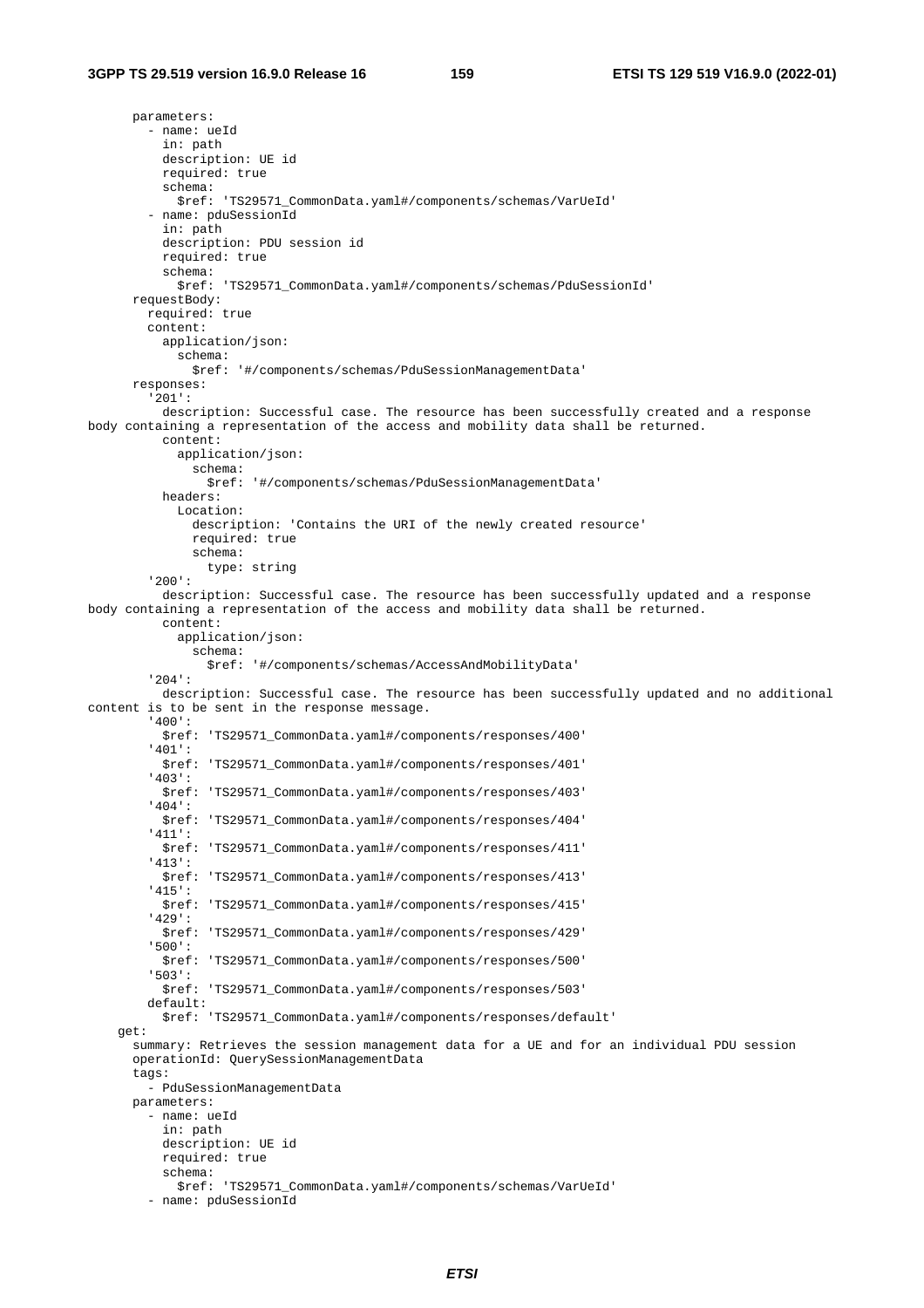in: path description: PDU session id required: true schema: \$ref: 'TS29571\_CommonData.yaml#/components/schemas/PduSessionId' - name: ipv4-addr in: query description: IPv4 Address of the UE required: false schema: \$ref: 'TS29571\_CommonData.yaml#/components/schemas/Ipv4Addr' - name: ipv6-prefix in: query description: IPv6 Address Prefix of the UE required: false schema: \$ref: 'TS29571\_CommonData.yaml#/components/schemas/Ipv6Prefix' - name: dnn in: query description: DNN of the UE required: false schema: \$ref: 'TS29571\_CommonData.yaml#/components/schemas/Dnn' - name: fields in: query description: attributes to be retrieved required: false schema: type: array items: type: string minItems: 1 - name: supp-feat in: query description: Supported Features required: false schema: \$ref: 'TS29571\_CommonData.yaml#/components/schemas/SupportedFeatures' responses: '200': description: The response body contains the session management data content: application/json: schema: \$ref: '#/components/schemas/PduSessionManagementData' '400': \$ref: 'TS29571\_CommonData.yaml#/components/responses/400' '401': \$ref: 'TS29571\_CommonData.yaml#/components/responses/401' '403': \$ref: 'TS29571\_CommonData.yaml#/components/responses/403' '404': \$ref: 'TS29571\_CommonData.yaml#/components/responses/404' '406': \$ref: 'TS29571\_CommonData.yaml#/components/responses/406' '414': \$ref: 'TS29571\_CommonData.yaml#/components/responses/414' '429': \$ref: 'TS29571\_CommonData.yaml#/components/responses/429' '500': \$ref: 'TS29571\_CommonData.yaml#/components/responses/500' '503': \$ref: 'TS29571\_CommonData.yaml#/components/responses/503' default: \$ref: 'TS29571\_CommonData.yaml#/components/responses/default' delete: summary: Deletes the session management data for a UE and for an individual PDU session operationId: DeleteSessionManagementData tags: - PduSessionManagementData parameters: - name: ueId in: path description: UE id required: true schema: \$ref: 'TS29571\_CommonData.yaml#/components/schemas/VarUeId' - name: pduSessionId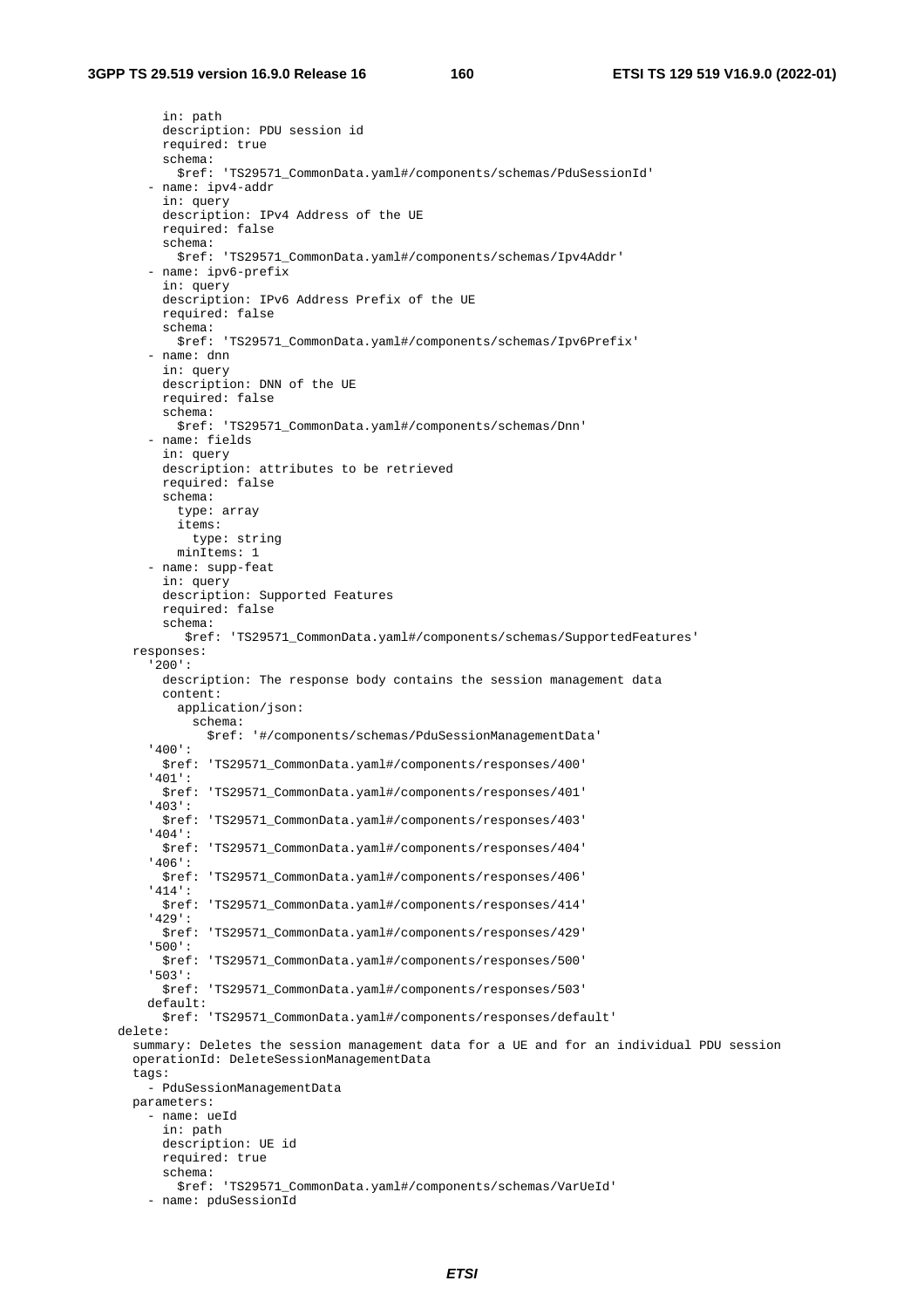in: path description: PDU session id required: true schema: \$ref: 'TS29571\_CommonData.yaml#/components/schemas/PduSessionId' responses: '204': description: Upon success, an empty response body shall be returned '400': \$ref: 'TS29571\_CommonData.yaml#/components/responses/400' '401': \$ref: 'TS29571\_CommonData.yaml#/components/responses/401' '403': \$ref: 'TS29571\_CommonData.yaml#/components/responses/403' '404': \$ref: 'TS29571\_CommonData.yaml#/components/responses/404' '429': \$ref: 'TS29571\_CommonData.yaml#/components/responses/429' '500': \$ref: 'TS29571\_CommonData.yaml#/components/responses/500' '503': \$ref: 'TS29571\_CommonData.yaml#/components/responses/503' default: \$ref: 'TS29571\_CommonData.yaml#/components/responses/default' /exposure-data/subs-to-notify: post: summary: Create a subscription to receive notification of exposure data changes operationId: CreateIndividualExposureDataSubscription tags: - ExposureDataSubscriptions (Collection) requestBody: required: true content: application/json: schema: \$ref: '#/components/schemas/ExposureDataSubscription' responses: '201': description: Created content: application/json: schema: \$ref: '#/components/schemas/ExposureDataSubscription' headers: Location: description: 'Contains the URI of the newly created resource' required: true schema: type: string '400': \$ref: 'TS29571\_CommonData.yaml#/components/responses/400' '401': \$ref: 'TS29571\_CommonData.yaml#/components/responses/401' '403': \$ref: 'TS29571\_CommonData.yaml#/components/responses/403' '404': \$ref: 'TS29571\_CommonData.yaml#/components/responses/404' '411': \$ref: 'TS29571\_CommonData.yaml#/components/responses/411' '413': \$ref: 'TS29571\_CommonData.yaml#/components/responses/413' '415': \$ref: 'TS29571\_CommonData.yaml#/components/responses/415' '429': \$ref: 'TS29571\_CommonData.yaml#/components/responses/429' '500': \$ref: 'TS29571\_CommonData.yaml#/components/responses/500' '503': \$ref: 'TS29571\_CommonData.yaml#/components/responses/503' default: \$ref: 'TS29571\_CommonData.yaml#/components/responses/default' callbacks: exposureDataChangeNotification: '{\$request.body#/notificationUri}': post: requestBody: required: true content: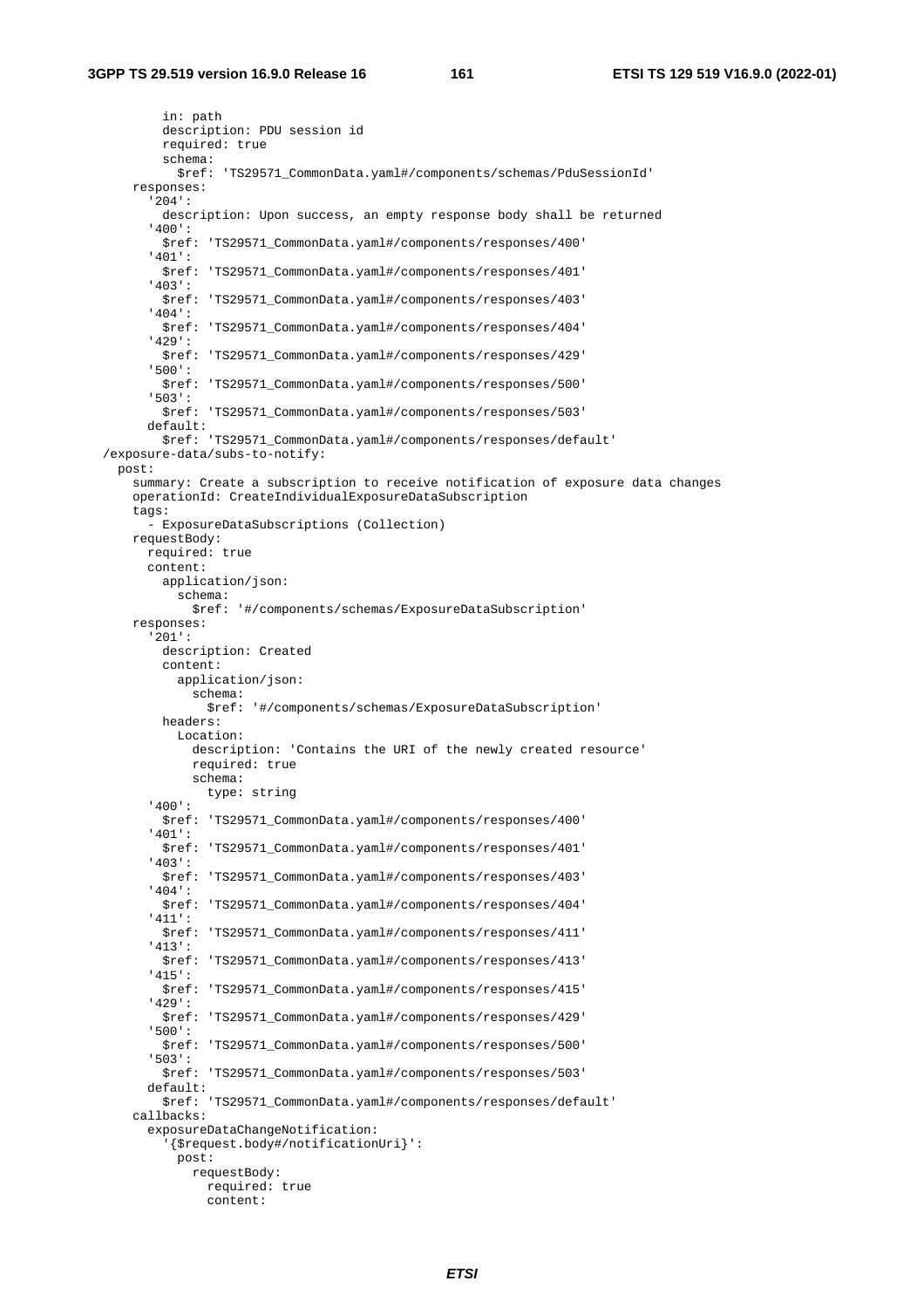application/json: schema: type: array items: \$ref: '#/components/schemas/ExposureDataChangeNotification' minItems: 1 responses: '204': description: No Content, Notification was successful '400': \$ref: 'TS29571\_CommonData.yaml#/components/responses/400' '401': \$ref: 'TS29571\_CommonData.yaml#/components/responses/401' '403': \$ref: 'TS29571\_CommonData.yaml#/components/responses/403' '404': \$ref: 'TS29571\_CommonData.yaml#/components/responses/404' '411': \$ref: 'TS29571\_CommonData.yaml#/components/responses/411' '413': \$ref: 'TS29571\_CommonData.yaml#/components/responses/413' '415': \$ref: 'TS29571\_CommonData.yaml#/components/responses/415' '429': \$ref: 'TS29571\_CommonData.yaml#/components/responses/429' '500': \$ref: 'TS29571\_CommonData.yaml#/components/responses/500' '503': \$ref: 'TS29571\_CommonData.yaml#/components/responses/503' default: \$ref: 'TS29571\_CommonData.yaml#/components/responses/default' /exposure-data/subs-to-notify/{subId}: put: summary: updates a subscription to receive notifications of exposure data changes operationId: ReplaceIndividualExposureDataSubscription tags: - IndividualExposureDataSubscription (Document) parameters: - name: subId in: path description: Subscription id required: true schema: type: string requestBody: required: true content: application/json: schema: \$ref: '#/components/schemas/ExposureDataSubscription' responses: '200': description: Resource was successfully modified and a body with the modified subscription to notifications about exposure data is returned.. content: application/json: schema: \$ref: '#/components/schemas/ExposureDataSubscription' '204': description: The individual subscription resource was successfully modified. '400': \$ref: 'TS29571\_CommonData.yaml#/components/responses/400' '401': \$ref: 'TS29571\_CommonData.yaml#/components/responses/401' '403': \$ref: 'TS29571\_CommonData.yaml#/components/responses/403' '404': \$ref: 'TS29571\_CommonData.yaml#/components/responses/404' '411': \$ref: 'TS29571\_CommonData.yaml#/components/responses/411' '413': \$ref: 'TS29571\_CommonData.yaml#/components/responses/413' '415': \$ref: 'TS29571\_CommonData.yaml#/components/responses/415' '429': \$ref: 'TS29571\_CommonData.yaml#/components/responses/429' '500': \$ref: 'TS29571\_CommonData.yaml#/components/responses/500'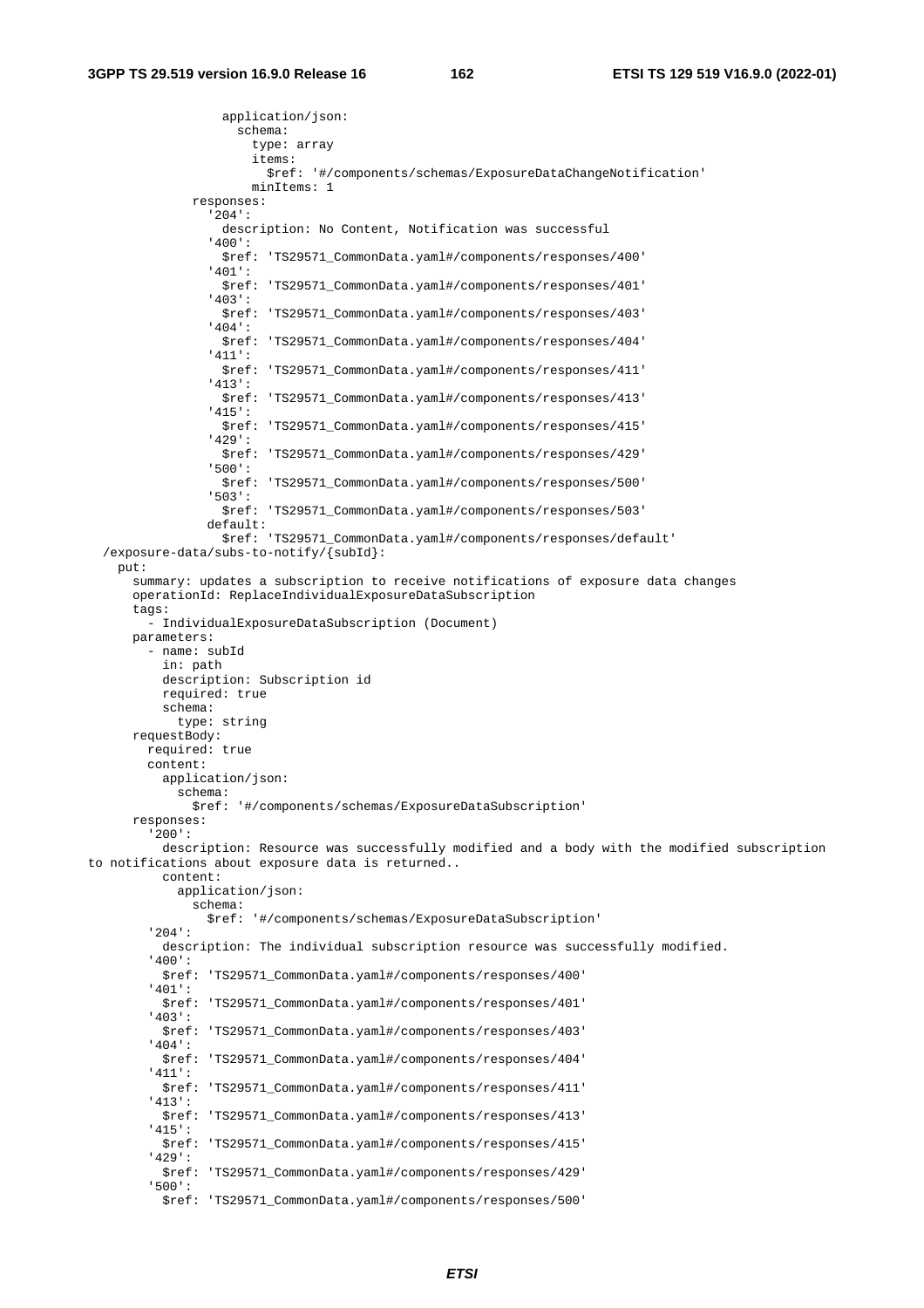## **3GPP TS 29.519 version 16.9.0 Release 16 163 ETSI TS 129 519 V16.9.0 (2022-01)**

 '503': \$ref: 'TS29571\_CommonData.yaml#/components/responses/503' default: \$ref: 'TS29571\_CommonData.yaml#/components/responses/default' delete: summary: Deletes the individual Exposure Data subscription operationId: DeleteIndividualExposureDataSubscription tags: - IndividualExposureDataSubscription (Document) parameters: - name: subId in: path description: Subscription id required: true schema: type: string responses: '204': description: Resource was successfully deleted. '400': \$ref: 'TS29571\_CommonData.yaml#/components/responses/400' '401': \$ref: 'TS29571\_CommonData.yaml#/components/responses/401' '403': \$ref: 'TS29571\_CommonData.yaml#/components/responses/403' '404': \$ref: 'TS29571\_CommonData.yaml#/components/responses/404' '429': \$ref: 'TS29571\_CommonData.yaml#/components/responses/429' '500': \$ref: 'TS29571\_CommonData.yaml#/components/responses/500' '503': \$ref: 'TS29571\_CommonData.yaml#/components/responses/503' default: \$ref: 'TS29571\_CommonData.yaml#/components/responses/default' components: schemas: AccessAndMobilityData: type: object properties: location: \$ref: 'TS29571\_CommonData.yaml#/components/schemas/UserLocation' locationTs: \$ref: 'TS29571\_CommonData.yaml#/components/schemas/DateTime' timeZone: \$ref: 'TS29571\_CommonData.yaml#/components/schemas/TimeZone' timeZoneTs: \$ref: 'TS29571\_CommonData.yaml#/components/schemas/DateTime' accessType: \$ref: 'TS29571\_CommonData.yaml#/components/schemas/AccessType' regStates: type: array items: \$ref: 'TS29518\_Namf\_EventExposure.yaml#/components/schemas/RmInfo' regStatesTs: \$ref: 'TS29571\_CommonData.yaml#/components/schemas/DateTime' connStates: type: array items: \$ref: 'TS29518\_Namf\_EventExposure.yaml#/components/schemas/CmInfo' connStatesTs: \$ref: 'TS29571\_CommonData.yaml#/components/schemas/DateTime' reachabilityStatus: \$ref: 'TS29518\_Namf\_EventExposure.yaml#/components/schemas/UeReachability' reachabilityStatusTs: \$ref: 'TS29571\_CommonData.yaml#/components/schemas/DateTime' smsOverNasStatus: \$ref: 'TS29518\_Namf\_Communication.yaml#/components/schemas/SmsSupport' smsOverNasStatusTs: \$ref: 'TS29571\_CommonData.yaml#/components/schemas/DateTime' roamingStatus: type: boolean description: True The serving PLMN of the UE is different from the HPLMN of the UE; False The serving PLMN of the UE is the HPLMN of the UE. roamingStatusTs: \$ref: 'TS29571\_CommonData.yaml#/components/schemas/DateTime' currentPlmn: \$ref: 'TS29571\_CommonData.yaml#/components/schemas/PlmnId'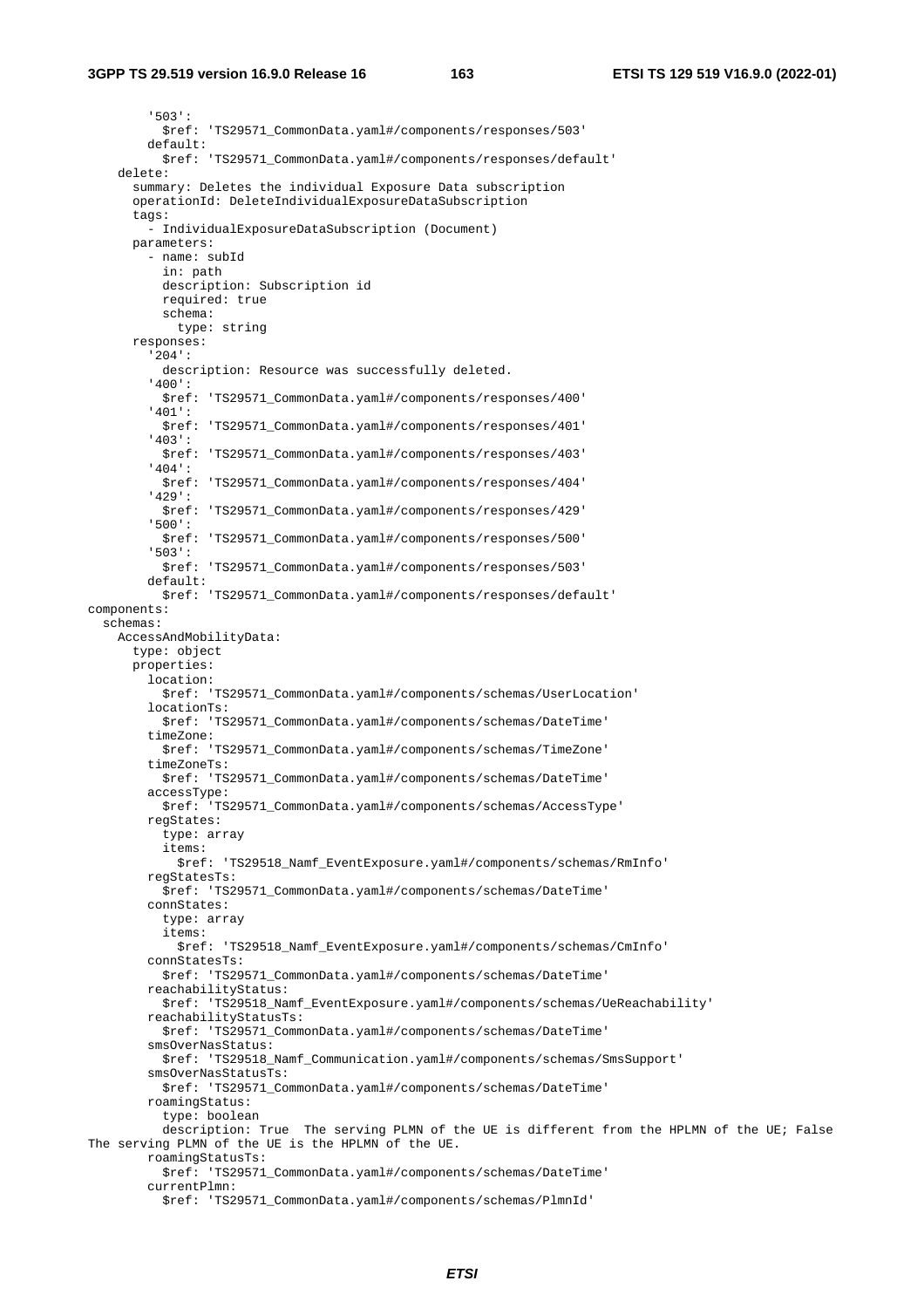currentPlmnTs: \$ref: 'TS29571\_CommonData.yaml#/components/schemas/DateTime' ratType: type: array items: \$ref: 'TS29571\_CommonData.yaml#/components/schemas/RatType' ratTypesTs: \$ref: 'TS29571\_CommonData.yaml#/components/schemas/DateTime' suppFeat: \$ref: 'TS29571\_CommonData.yaml#/components/schemas/SupportedFeatures' PduSessionManagementData: type: object properties: pduSessionStatus: \$ref: '#/components/schemas/PduSessionStatus' pduSessionStatusTs: \$ref: 'TS29571\_CommonData.yaml#/components/schemas/DateTime' dnai: \$ref: 'TS29571\_CommonData.yaml#/components/schemas/Dnai' dnaiTs: \$ref: 'TS29571\_CommonData.yaml#/components/schemas/DateTime' n6TrafficRoutingInfo: type: array items: \$ref: 'TS29571\_CommonData.yaml#/components/schemas/RouteToLocation' n6TrafficRoutingInfoTs: \$ref: 'TS29571\_CommonData.yaml#/components/schemas/DateTime' ipv4Addr: \$ref: 'TS29571\_CommonData.yaml#/components/schemas/Ipv4Addr' ipv6Prefix: type: array items: \$ref: 'TS29571\_CommonData.yaml#/components/schemas/Ipv6Prefix' minItems: 1 description: UE IPv6 prefix. ipv6Addrs: type: array items: \$ref: 'TS29571\_CommonData.yaml#/components/schemas/Ipv6Addr' minItems: 1 pduSessType: \$ref: 'TS29571\_CommonData.yaml#/components/schemas/PduSessionType' ipAddrTs: \$ref: 'TS29571\_CommonData.yaml#/components/schemas/DateTime' dnn: \$ref: 'TS29571\_CommonData.yaml#/components/schemas/Dnn' pduSessionId: \$ref: 'TS29571\_CommonData.yaml#/components/schemas/PduSessionId' suppFeat: \$ref: 'TS29571\_CommonData.yaml#/components/schemas/SupportedFeatures' ExposureDataSubscription: type: object properties: notificationUri: \$ref: 'TS29571\_CommonData.yaml#/components/schemas/Uri' monitoredResourceUris: type: array items: \$ref: 'TS29571\_CommonData.yaml#/components/schemas/Uri' minItems: 1 expiry: \$ref: 'TS29571\_CommonData.yaml#/components/schemas/DateTime' supportedFeatures: \$ref: 'TS29571\_CommonData.yaml#/components/schemas/SupportedFeatures' required: - notificationUri - monitoredResourceUris ExposureDataChangeNotification: type: object properties: ueId: \$ref: 'TS29571\_CommonData.yaml#/components/schemas/VarUeId' accessAndMobilityData: \$ref: '#/components/schemas/AccessAndMobilityData' pduSessionManagementData: type: array items: \$ref: '#/components/schemas/PduSessionManagementData'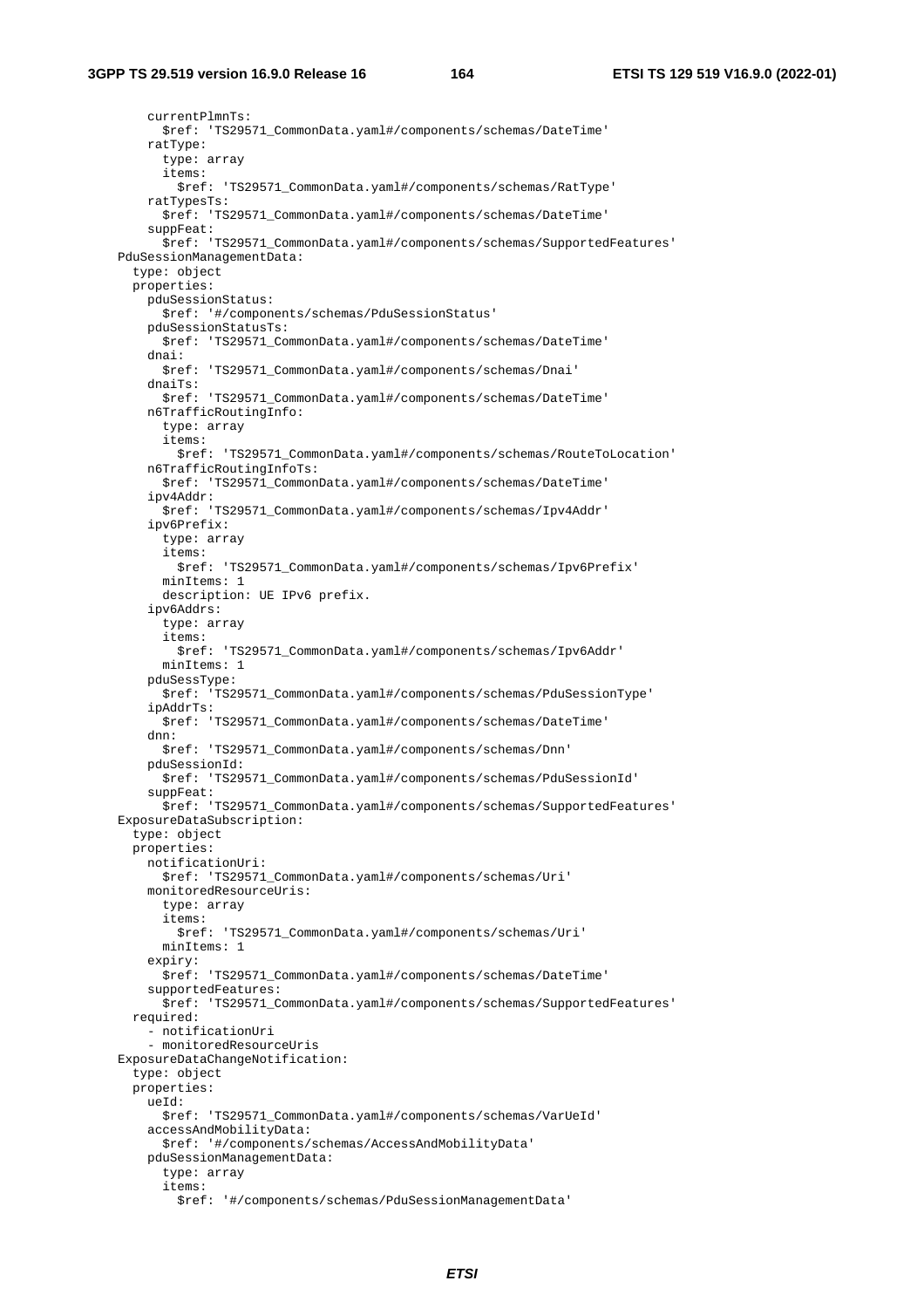minItems: 1 delResources: type: array items: \$ref: 'TS29571\_CommonData.yaml#/components/schemas/Uri' minItems: 1 PduSessionStatus: anyOf: - type: string enum: - "ACTIVE" - "RELEASED" - type: string description: > This string provides forward-compatibility with future extensions to the enumeration but is not used to encode content defined in the present version of this API. description: > Possible values are - "ACTIVE" - "RELEASED"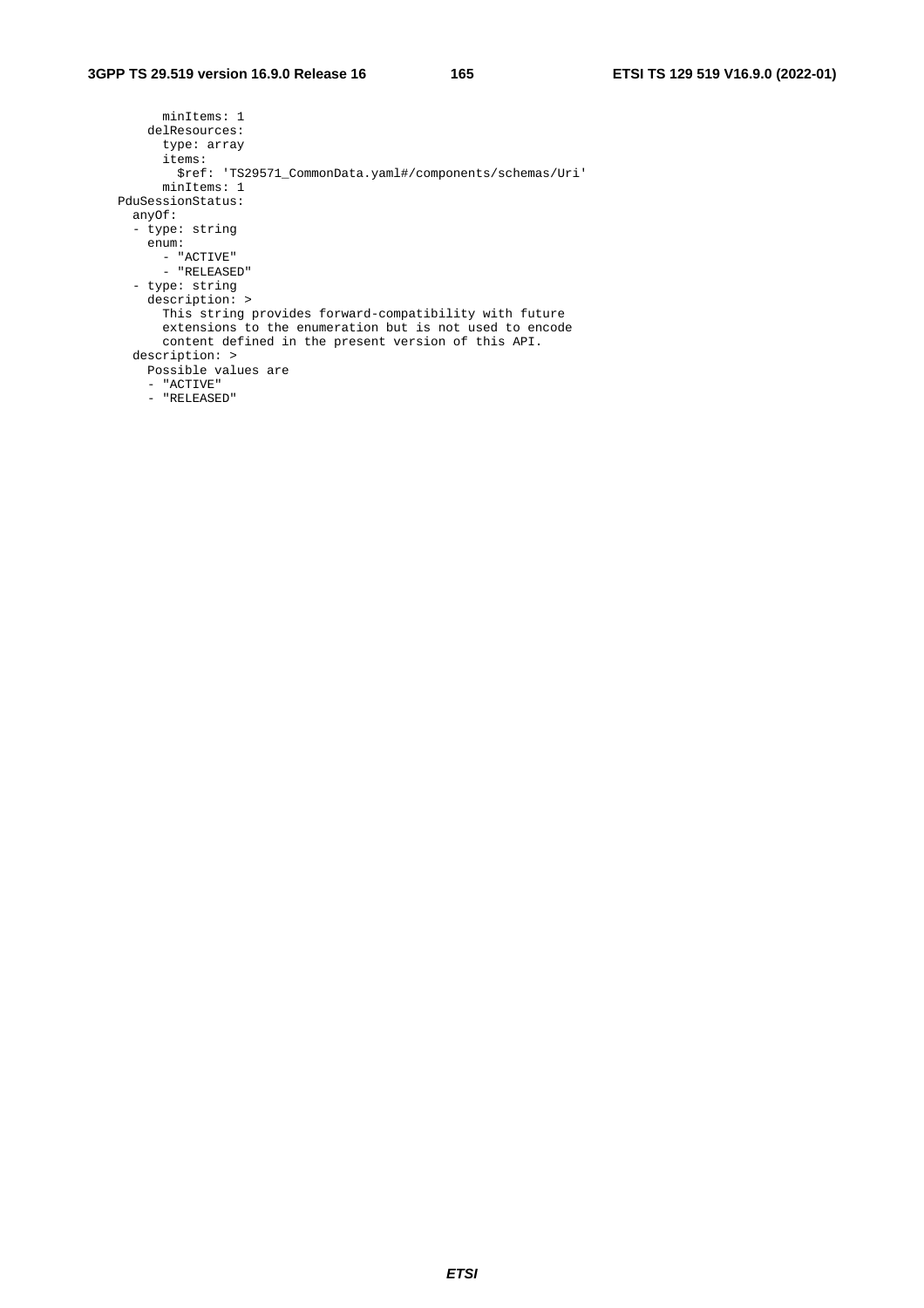Annex B (informative): Change history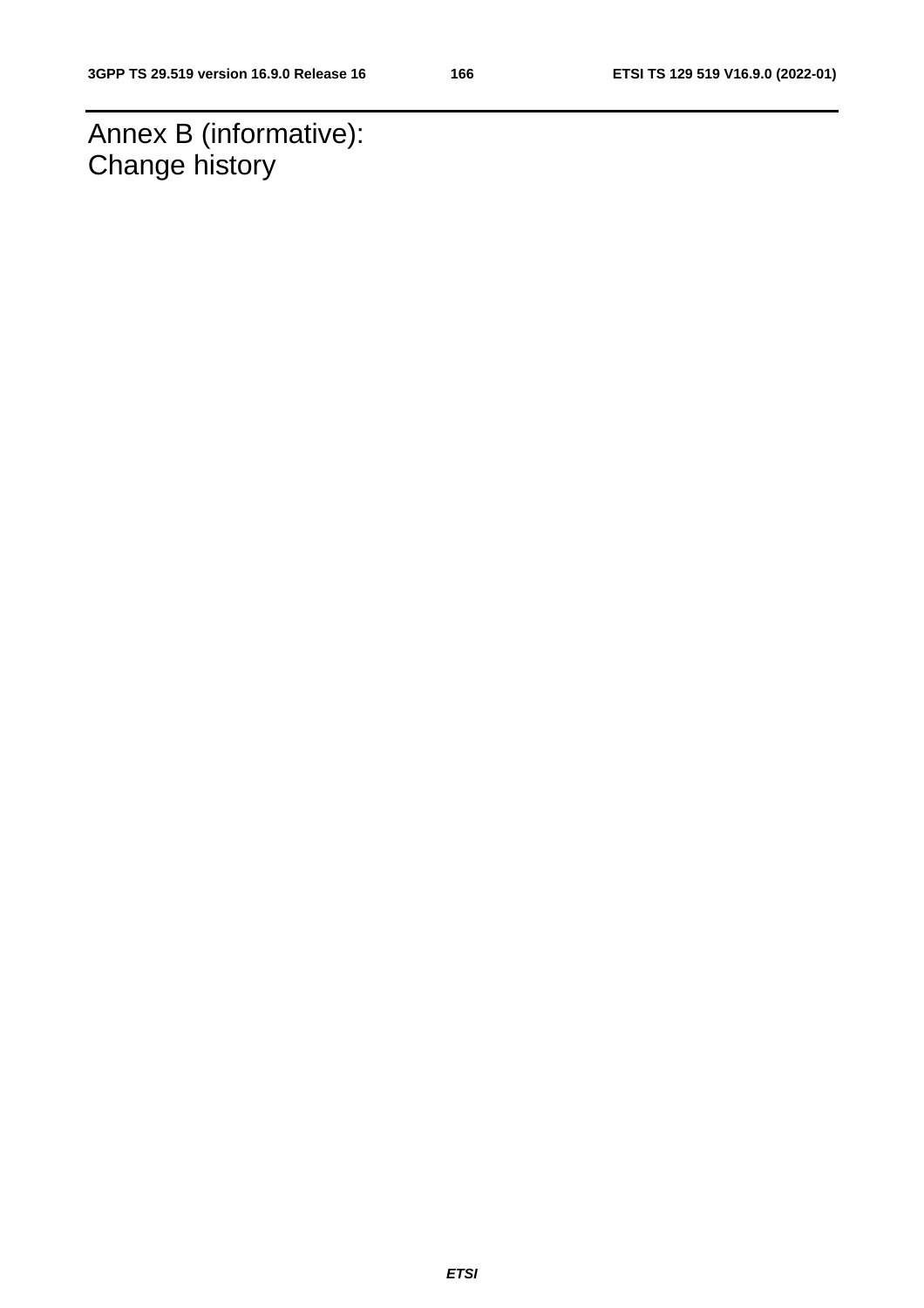| Change history |           |           |            |     |                |                                                                                                                                                                                                           |            |
|----------------|-----------|-----------|------------|-----|----------------|-----------------------------------------------------------------------------------------------------------------------------------------------------------------------------------------------------------|------------|
| <b>Date</b>    | Meeting # | TSG Doc.  | <b>CR</b>  | Rev | Cat            | Subject/Comment                                                                                                                                                                                           | <b>New</b> |
| 2018-01        | CT3#94    |           |            |     |                | TS skeleton of Usage of the Unified Data<br>Repository service for Policy Data and<br>Structured Data for exposure                                                                                        | 0.0.0      |
| 2018-01        | CT3#94    |           |            |     |                | Inclusion of C3-180352, C3-180326, C3-180327                                                                                                                                                              | 0.1.0      |
| 2018-03        | CT3#95    |           |            |     |                | Inclusion of C3-181145, C3-181288, C3-181289,<br>C3-181313                                                                                                                                                | 0.2.0      |
| 2018-04        | CT3#96    |           |            |     |                | Inclusion of C3-182402, C3-182476, C3-182456,<br>C3-182404, C3-182457, C3-182458                                                                                                                          | 0.3.0      |
| 2018-05 CT3#97 |           |           |            |     |                | Inclusion of C3-183872, C3-183705, C3-183704,<br>C3-183873, C3-183732, C3-183706 C3-183874,<br>C3-183709, C3-183876, C3-183263, C3-183877,<br>C3-183712, C3-183715 and editorial changes by<br>Rapporteur | 0.4.0      |
| 2018-06        | CT#80     | CP-181033 |            |     |                | TS sent to plenary for approval                                                                                                                                                                           | 1.0.0      |
| 2018-06        | CT#80     | CP-181033 |            |     |                | TS approved by plenary                                                                                                                                                                                    | 15.0.0     |
| 2018-09        | CT#81     | CP-182015 | 0006       |     | $\mathsf F$    | Scope and Overview                                                                                                                                                                                        | 15.1.0     |
| 2018-09        | CT#81     | CP-182015 | 0007       |     | $\mathsf F$    | Introduction subclauses 5.1, 6.1 and 7.1                                                                                                                                                                  | 15.1.0     |
| 2018-09        | CT#81     | CP-182015 | 0008       |     | $\overline{F}$ | Resource overview subclauses 5.2.1, 6.2.1 and<br>7.2.1                                                                                                                                                    | 15.1.0     |
| 2018-09        | CT#81     | CP-182015 | $0009$ 3   |     | F              | Nudr reused data types                                                                                                                                                                                    | 15.1.0     |
| 2018-09        | CT#81     | CP-182015 | 0010 6     |     | B              | AM policy data resource definition                                                                                                                                                                        | 15.1.0     |
| 2018-09        | CT#81     | CP-182015 | 0011 8     |     | B              | SM policy data resource definition                                                                                                                                                                        | 15.1.0     |
| 2018-09        | CT#81     | CP-182015 | $0012$ 3   |     | B              | Sponsored data connectivity profiles                                                                                                                                                                      | 15.1.0     |
| 2018-09        | CT#81     | CP-182015 | $0014$ 5   |     | B              | Background Data Transfer data                                                                                                                                                                             | 15.1.0     |
| 2018-09        | CT#81     | CP-182015 | 0015 4     |     | B              | Policy data change subcription                                                                                                                                                                            | 15.1.0     |
| 2018-09        | CT#81     | CP-182015 | 0016 5     |     | B              | Data change notification                                                                                                                                                                                  | 15.1.0     |
| 2018-09        | CT#81     | CP-182015 | $0017$  2  |     | F              | Error handling subcaluses                                                                                                                                                                                 | 15.1.0     |
| 2018-09        | CT#81     | CP-182015 | $0018$   1 |     | F              | Feature negotiation                                                                                                                                                                                       | 15.1.0     |
| 2018-09        | CT#81     | CP-182015 | $0019$ 1   |     | $\mathsf F$    | Resource PFD Datas and Data types definition                                                                                                                                                              | 15.1.0     |
| 2018-09        | CT#81     | CP-182015 | $0020$   1 |     | $\overline{F}$ | OpenAPI schema for Policy Data                                                                                                                                                                            | 15.1.0     |
| 2018-09        | CT#81     | CP-182015 | $0021$ 3   |     | $\mathsf F$    | Stage 2 Allignments for Structured Data for<br>Exposure                                                                                                                                                   | 15.1.0     |
| 2018-09        | CT#81     | CP-182015 | $0022$ 4   |     | B              | Subscription for Structured Data for Exposure                                                                                                                                                             | 15.1.0     |
| 2018-09        | CT#81     | CP-182015 | $0023$ 3   |     | $\mathsf F$    | Get query parameters for structured data for<br>exposure                                                                                                                                                  | 15.1.0     |
| 2018-09        | CT#81     | CP-182015 | $0024$ 5   |     | $\mathsf F$    | HTTP error responses for structured data for<br>exposure                                                                                                                                                  | 15.1.0     |
| 2018-09        | CT#81     | CP-182015 | $0025$   1 |     | F              | Description of Structured data types                                                                                                                                                                      | 15.1.0     |
| 2018-09        | CT#81     | CP-182032 | $0026$ 3   |     | B              | Resource Structure for policy data                                                                                                                                                                        | 15.1.0     |
| 2018-09        | CT#81     | CP-182015 | 0027       |     | $\mathsf F$    | n6 Traffic Routing Information encoding                                                                                                                                                                   | 15.1.0     |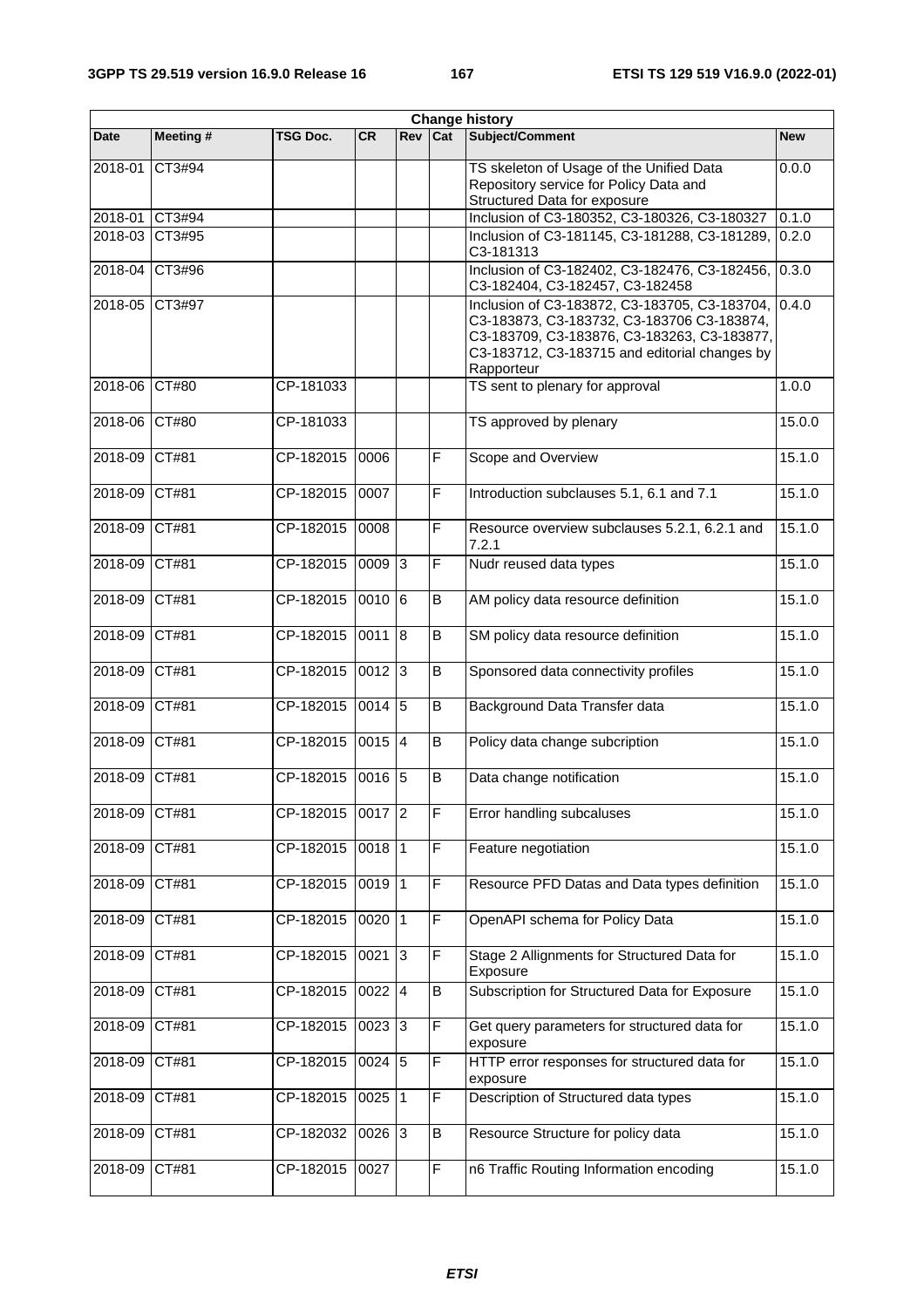| 2018-09       | CT#81 | CP-182015 | $0028$ 1            |   | $\mathsf{F}$   | Removal of ExternalDocs section in OpenApi file<br>for Exposure Data            | 15.1.0 |
|---------------|-------|-----------|---------------------|---|----------------|---------------------------------------------------------------------------------|--------|
| 2018-09       | CT#81 | CP-182015 | 0029                | 1 | $\mathsf{F}$   | VarUeld used in TS 29.519                                                       | 15.1.0 |
| 2018-09       | CT#81 | CP-182015 | $0034$   1          |   | $\mathsf{F}$   | OpenAPI schema for PolicyData                                                   | 15.1.0 |
| 2018-09       | CT#81 | CP-182015 | $0035$ 3            |   | $\overline{F}$ | External information stored in UDR for<br><b>Application Data</b>               | 15.1.0 |
| 2018-09       | CT#81 | CP-182015 | 0036                |   | $\overline{F}$ | Clean up the Editor Note in applicatoin data                                    | 15.1.0 |
| 2018-09       | CT#81 | CP-182015 | $0037$ 4            |   | $\overline{F}$ | Correction the data type of application data                                    | 15.1.0 |
| 2018-09       | CT#81 | CP-182015 | 0038 3              |   | $\sf B$        | Introduce the operator policy data                                              | 15.1.0 |
| 2018-09       | CT#81 | CP-182015 | $0039$ <sup>2</sup> |   | $\overline{B}$ | OpenAPI of Application data                                                     | 15.1.0 |
| 2018-09       | CT#81 | CP-182015 | $0040$   1          |   | $\overline{F}$ | Update of resource structure of application data<br>29.519                      | 15.1.0 |
| 2018-09       | CT#81 | CP-182015 | $0041$   1          |   | $\overline{F}$ | Ethernet packet filter for traffic influence data of<br>applicatoin data 29.519 | 15.1.0 |
| 2018-12       | CP#82 | CP-183205 | $0042$   1          |   | F              | DNAI reused data                                                                | 15.2.0 |
| 2018-12       | CP#82 | CP-183205 | $0043$   1          |   | F              | ExternalDocs field                                                              | 15.2.0 |
| 2018-12       | CP#82 | CP-183205 | 0044                |   | F              | PduSessionStatus                                                                | 15.2.0 |
| 2018-12       | CP#82 | CP-183205 | $0045$   1          |   | $\mathsf{F}$   | Query parameters correction on application data                                 | 15.2.0 |
| 2018-12 CP#82 |       | CP-183205 | $0046$   1          |   | $\overline{F}$ | PUT operation for Individual Influence Data<br>Subscription                     | 15.2.0 |
| 2018-12       | CP#82 | CP-183205 | $0047$ 3            |   | $\overline{F}$ | Background Data Transfer Data                                                   | 15.2.0 |
| 2018-12       | CP#82 | CP-183205 | $0048$   1          |   | F              | Cardinality for array and map                                                   | 15.2.0 |
| 2018-12       | CP#82 | CP-183205 | $0049$   1          |   | $\overline{F}$ | Resource URI for ExposureData                                                   | 15.2.0 |
| 2018-12       | CP#82 | CP-183205 | 0050                |   | $\overline{F}$ | Ueld definition                                                                 | 15.2.0 |
| 2018-12 CP#82 |       | CP-183205 | 0052 1              |   | F              | Error status codes for HTTP responses                                           | 15.2.0 |
| 2018-12       | CP#82 | CP-183205 | $0053$ -            |   | F              | Service name                                                                    | 15.2.0 |
| 2018-12       | CP#82 | CP-183205 | $0054$   1          |   | F              | Reference to the yaml file of<br>Npcf_BDTPolicyControl API                      | 15.2.0 |
| 2018-12       | CP#82 | CP-183205 | $0055$ -            |   | F              | Missed GET method on UEPolicySetResource                                        | 15.2.0 |
| 2018-12       | CP#82 | CP-183205 | $0055$ 2            |   | $\mathsf F$    | Missed GET method on UEPolicySetResource                                        | 15.2.0 |
| 2018-12       | CP#82 | CP-183205 | 0056 4              |   | F              | Corrections on AM Policy and UE Policy data                                     | 15 2 0 |
| 2018-12       | CP#82 | CP-183205 | 0057 6              |   | $\mathsf F$    | Corrections on SM Policy Data                                                   | 15.2.0 |
| 2018-12       | CP#82 | CP-183205 | $0058$   1          |   | $\mathsf F$    | Correct TrafficRoute data type                                                  | 15.2.0 |
| 2018-12       | CP#82 | CP-183205 | 0060 4              |   | $\mathsf F$    | Correct subscription for application data                                       | 15.2.0 |
| 2018-12       | CP#82 | CP-183205 | $0062 \mid 3$       |   | $\mathsf F$    | Correction to the AF Influence on traffic steering<br>control                   | 15.2.0 |
| 2018-12 CP#82 |       | CP-183205 | $0063 \mid 3$       |   | $\mathsf F$    | PLMN ID as key for UE data sets                                                 | 15.2.0 |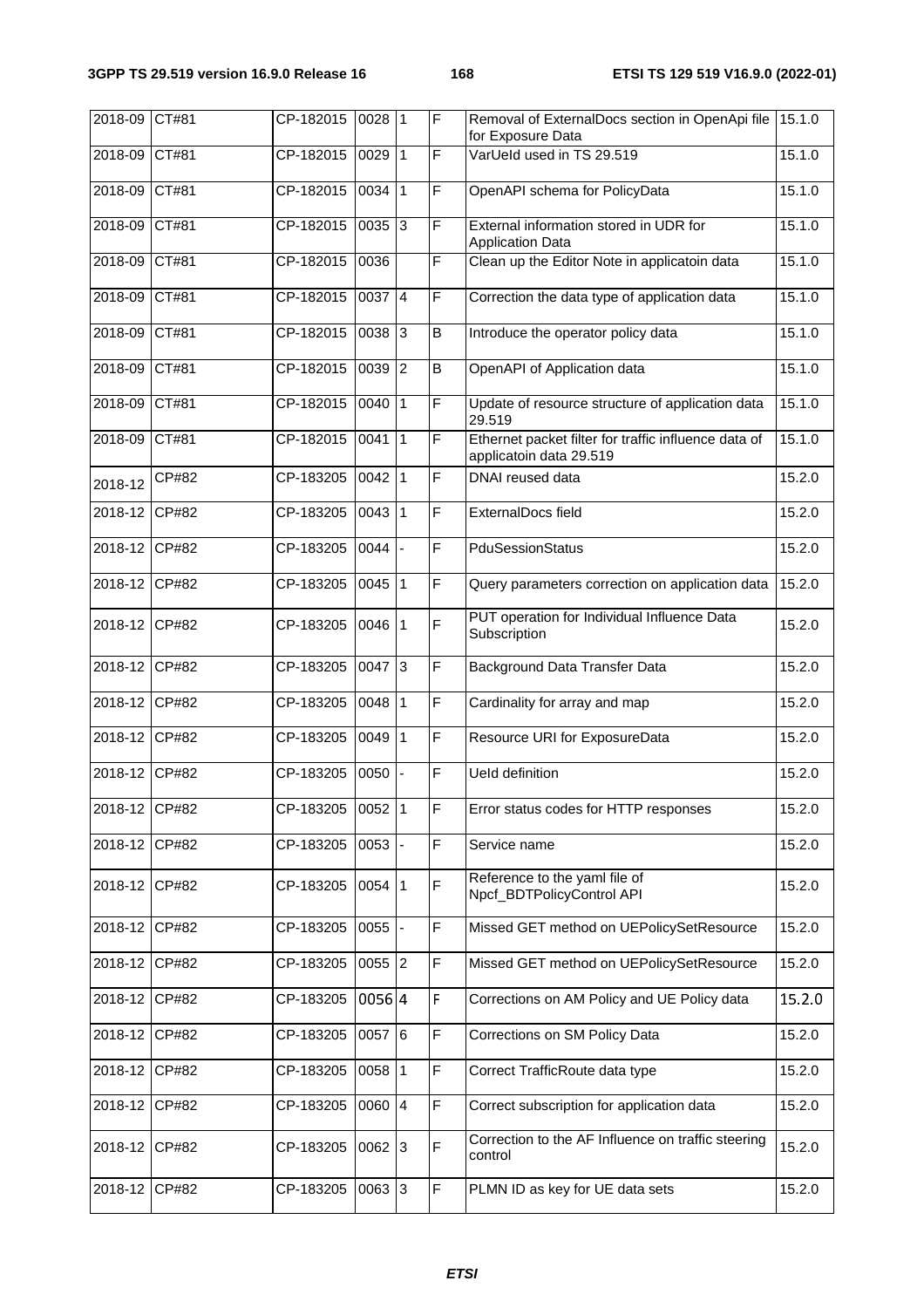| 2018-12 CP#82 |       | CP-183205 | 0066       | <u> 1</u>      | $\mathsf{F}$   | Supported features                                                                  | 15.2.0 |
|---------------|-------|-----------|------------|----------------|----------------|-------------------------------------------------------------------------------------|--------|
| 2018-12 CP#82 |       | CP-183205 | 0067       | $\mathbf{1}$   | F              | Add AF application ID for traffic influence                                         | 15.2.0 |
| 2018-12 CP#82 |       | CP-183205 | 0068       |                | $\mathsf F$    | Correct referenced file in openAPI for application<br>data                          | 15.2.0 |
| 2018-12 CP#82 |       | CP-183205 | 0069       |                | $\mathsf{F}$   | Correct referenced file in openAPI for exposure<br>data                             | 15.2.0 |
| 2018-12 CP#82 |       | CP-183205 | 0070       | 11             | F              | Use correct naming convention                                                       | 15.2.0 |
| 2018-12       | CP#82 | CP-183205 | 0071       | $\mathbf{1}$   | F              | Correct subscription for Application Data                                           | 15.2.0 |
| 2018-12       | CP#82 | CP-183205 | 0072       | 1              | F              | Status code update for Application Data                                             | 15.2.0 |
| 2018-12       | CP#82 | CP-183205 | 0073       | $\vert$ 1      | $\mathsf F$    | Correction on UsageThreshold                                                        | 15.2.0 |
| 2018-12       | CP#82 | CP-183205 | 0075       | $ 2\rangle$    | $\mathsf F$    | Status code update for Exposure Data                                                | 15.2.0 |
| 2018-12       | CP#82 | CP-183205 | 0076       | 2              | F              | Status code update for Policy Data                                                  | 15.2.0 |
| 2018-12 CP#82 |       | CP-183205 | 0077       | $\overline{2}$ | F              | Incorrect response code of PUT method for<br>individual PFD Data creation           | 15.2.0 |
| 2018-12 CP#82 |       | CP-183205 | 0078       | $\mathbf{1}$   | F              | corrections on individual Influence Data                                            | 15.2.0 |
| 2018-12       | CP#82 | CP-183205 | 0079       | $\overline{2}$ | F              | Adding timestamp for allowed usage storage                                          | 15.2.0 |
| 2018-12       | CP#82 | CP-183205 | 0080       |                | F              | Missing 201 response body for /policy-data/subs-<br>to-notify                       | 15.2.0 |
| 2018-12       | CP#82 | CP-183205 | 0081       | 1              | F              | Location header                                                                     | 15.2.0 |
| 2018-12       | CP#82 | CP-183205 | 0083       | $\overline{4}$ | $\mathsf F$    | Corrections on Usage Monitoring information                                         | 15.2.0 |
| 2018-12       | CP#82 | CP-183205 | 0087       |                | F              | Correction on PduSessionManagementData                                              | 15.2.0 |
| 2019-03       | CP#83 | CP-190115 | 0090       | 11             | $\overline{F}$ | Correction on ChargingInformation data type<br>reference in the OpenAPI file        | 15.3.0 |
| 2019-03       | CP#83 | CP-190115 | 0091 1     |                | $\mathsf F$    | Formatting of structured data types in query<br>parameters                          | 15.3.0 |
| 2019-03       | CP#83 | CP-190115 | $0092$   1 |                | $\mathsf F$    | Correcting resource definitions                                                     | 15.3.0 |
| 2019-03       | CP#83 | CP-190115 | $0093$ -   |                | $\mathsf F$    | References to data types                                                            | 15.3.0 |
| 2019-03       | CP#83 | CP-190115 | $0095$ 2   |                | $\mathsf F$    | Correction on Policy Data change notification                                       | 15.3.0 |
| 2019-03       | CP#83 | CP-190115 | 0096 1     |                | $\mathsf F$    | Correction on BDT data                                                              | 15.3.0 |
| 2019-03       | CP#83 | CP-190115 | 0098   1   |                | $\mathsf F$    | Support of allowed Route Selection data                                             | 15.3.0 |
| 2019-03       | CP#83 | CP-190115 | 0099 1     |                | $\overline{F}$ | Support of PEI, OSid and ANDSP support<br>indication in UE Policy Set               | 15.3.0 |
| 2019-03       | CP#83 | CP-190115 | 0100       |                | $\mathsf F$    | Support of PRA information                                                          | 15.3.0 |
| 2019-06       | CP#84 | CP-191077 | 0101       |                | $\overline{F}$ | Correction of OpenAPI file and main body<br>misalignments for Notification messages | 15.4.0 |
| 2019-06       | CP#84 | CP-191077 | $0102$ 2   |                | F              | Corrections in PolicyDataSubscription and<br>PolicyDataChangeNotification types     | 15.4.0 |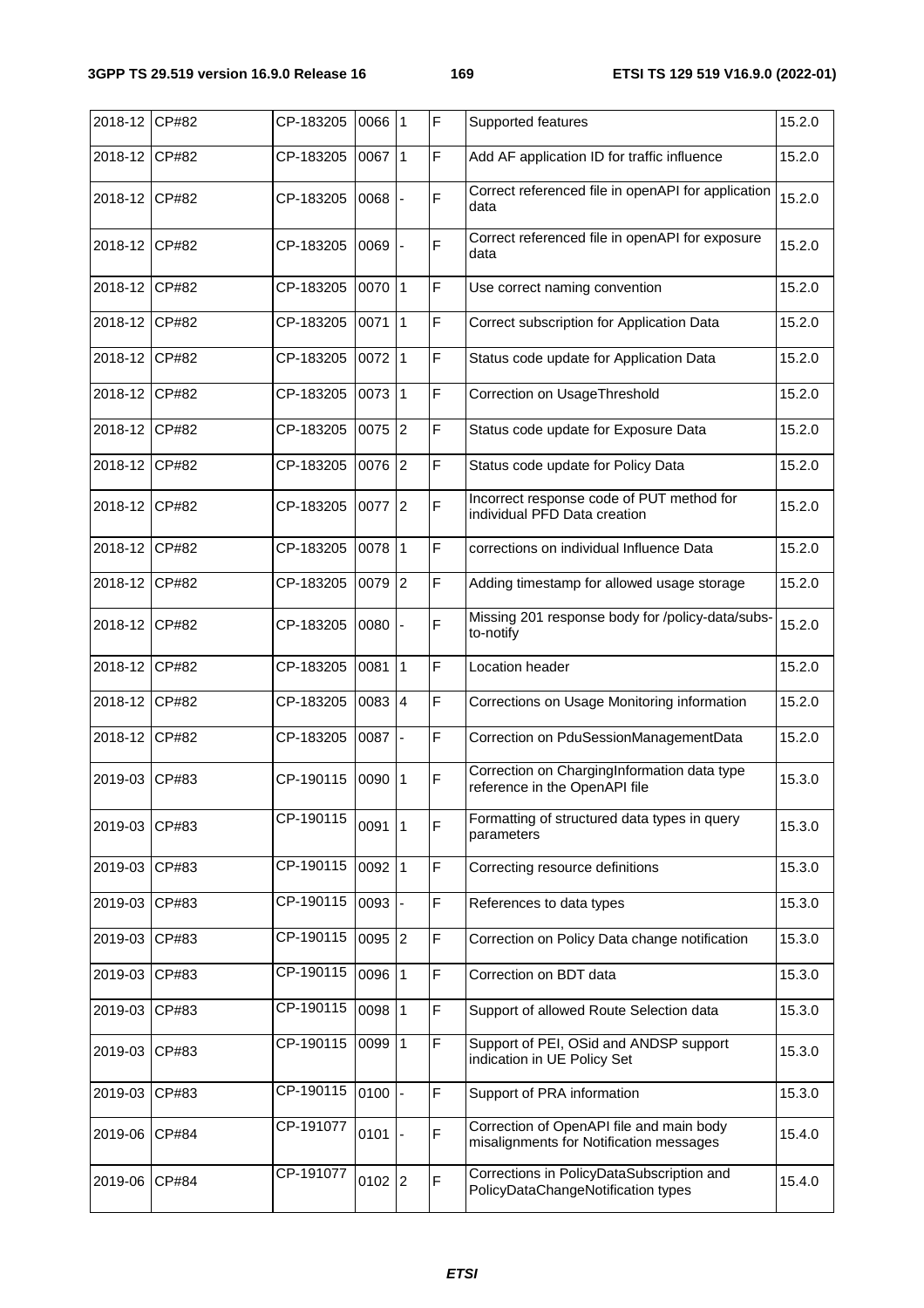| 2019-06       | CP#84              | CP-191077 | 0106 1    |                 | $\overline{F}$ | Precedence of OpenAPI file                                                                   | 15.4.0 |
|---------------|--------------------|-----------|-----------|-----------------|----------------|----------------------------------------------------------------------------------------------|--------|
| 2019-06       | CP#84              | CP-191077 | 0113      |                 | $\mathsf F$    | Correcting the name of URI to receive<br>notifications                                       | 15.4.0 |
| 2019-06       | CP#84              | CP-191077 | $0103$ 4  |                 | $\mathsf F$    | "201 Created" response without body and other<br>HTTP response errors                        | 15.4.0 |
| 2019-06       | CP#84              | CP-191077 | 0116 1    |                 | F              | Expiry time in subscription data types                                                       | 15.4.0 |
| 2019-06       | CP#84              | CP-191184 | 0117      | 3               | F              | Notification of resource deletion                                                            | 15.4.0 |
| 2019-06       | CP#84              | CP-191208 | 0118      | $ 3\rangle$     | F              | Copyright Note in YAML file                                                                  | 15.4.0 |
| 2019-06       | CP#84              | CP-191077 | 0119      | $\mathbf{1}$    | $\mathsf F$    | Missed Traffic Influence information                                                         | 15.4.0 |
| 2019-06       | $\overline{CP#84}$ | CP-191183 | 0120      | $\overline{4}$  | F              | Notification of resource deletion for Application<br>and Exposure data sets                  | 15.4.0 |
| 2019-06       | CP#84              | CP-191089 | 0105      | 2               | B              | PFD extension for domain name protocol                                                       | 16.0.0 |
| 2019-06       | CP#84              | CP-191071 | 0109      | 3               | $\sf{B}$       | AF acknowledgement to be expected                                                            | 16.0.0 |
| 2019-06       | CP#84              | CP-191071 | 0110      | 2               | B              | UE IP address preservation indication                                                        | 16.0.0 |
| 2019-06       | CP#84              | CP-191100 | 0114      | $\vert$ 1       | B              | NEF stored exposure data                                                                     | 16.0.0 |
| 2019-09       | CT#85              | CP-192169 | 0125      | $ 2\rangle$     | F              | <b>UDR Application Errors</b>                                                                | 16.1.0 |
| 2019-09       | CT#85              | CP-192145 | 0127      | 2               | A              | Missed any UE traffic influence data                                                         | 16.1.0 |
| 2019-09       | CT#85              | CP-192169 | 0128      | $\mathbf{1}$    | B              | Multiple temporal validity conditions for AF traffic<br>influence                            | 16.1.0 |
| 2019-09       | CT#85              | CP-192244 | 0130      | $\overline{2}$  | A              | Remove PFD change notification                                                               | 16.1.0 |
| 2019-09       | CT#85              | CP-192156 | 0131      | $\mathbf{1}$    | $\sf{B}$       | Support a set of MAC addresses in traffic filter                                             | 16.1.0 |
| 2019-09       | CT#85              | CP-192196 | 0138      | $\vert 4 \vert$ | B              | Application Data update to support xBDT                                                      | 16.1.0 |
| 2019-09 CT#85 |                    | CP-192152 | $0140$ 3  |                 | $\sf B$        | Subscription and Notification of IPTV<br>configuration data change                           | 16.1.0 |
| 2019-09       | CT#85              | CP-192152 | $0141$  2 |                 | B              | Resource structure of Nudr API for Application<br>Data                                       | 16.1.0 |
| 2019-09       | CT#85              | CP-192152 | $0142$ 2  |                 | В              | Storage of IPTV configuration data                                                           | 16.1.0 |
| 2019-09       | CT#85              | CP-192156 | $0143$ 2  |                 | F              | Subscription/unsubscription for PFDs update<br>notifications and related callback correction | 16.1.0 |
| 2019-10       | CT#85              |           |           |                 |                | Addition of missing yaml files                                                               | 16.1.1 |
| 2019-12       | CT#86              | CP-193223 | $0144$  2 |                 | B              | Retrieval of BDT policy data for a set of BDT<br>reference identifiers                       | 16.2.0 |
| 2019-12       | CT#86              | CP-193181 | $0145$  1 |                 | $\mathsf F$    | Open issue for AddrPreservation feature                                                      | 16.2.0 |
| 2019-12       | CT#86              | CP-193223 | $0149$ 3  |                 | B              | Support of BDT reference Id within Session<br>Management data                                | 16.2.0 |
| 2019-12 CT#86 |                    | CP-193191 | $0151$ 3  |                 | B              | Partial update of IPTVConfiguration API                                                      | 16.2.0 |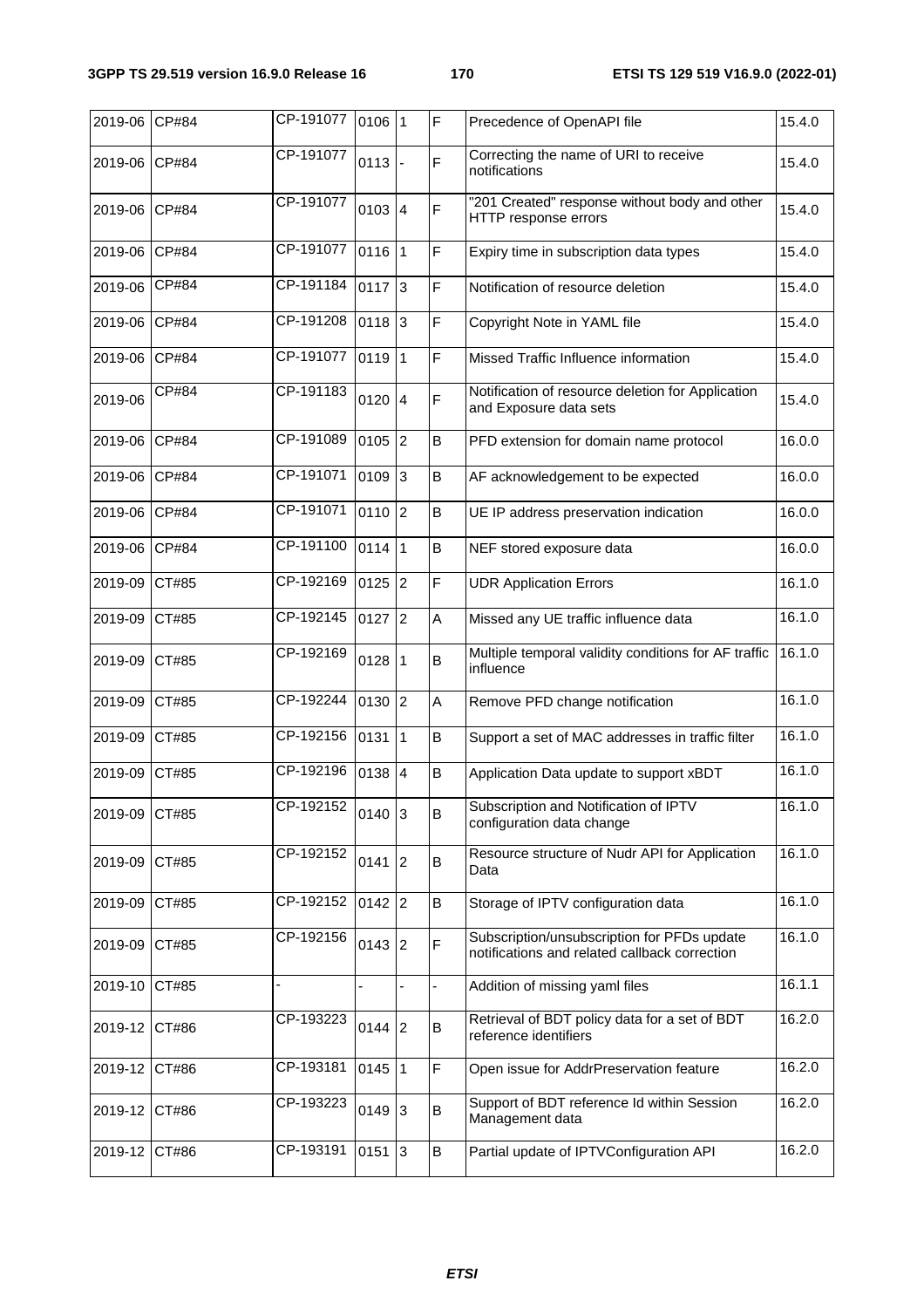| 2019-12        | CT#86         | CP-193210 | $0152$ 2   | B           | Patch Report to Nudr_DataRepository API for<br>Policy data                                                | 16.2.0 |
|----------------|---------------|-----------|------------|-------------|-----------------------------------------------------------------------------------------------------------|--------|
| 2019-12        | CT#86         | CP-193223 | 0153       | F           | Reference correction to BdtReferenceId                                                                    | 16.2.0 |
| 2019-12        | CT#86         | CP-193212 | $0155$ 1   | F           | Update of TS version_Rel-16                                                                               | 16.2.0 |
| 2019-12        | CT#86         | CP-193197 | $0156$ 2   | $\sf B$     | <b>MCS Priority Indication</b>                                                                            | 16.2.0 |
| 2019-12        | CT#86         | CP-193187 | 0158       | A           | Definition of BdtData in OpenAPI                                                                          | 16.2.0 |
| 2019-12        | CT#86         | CP-193197 | 0159       | F           | Usage of BdtReferenceld data type                                                                         | 16.2.0 |
| 2019-12        | CT#86         | CP-193223 | $0161$   1 | $\sf B$     | include S-NSSAI and DNN in Application Data<br>for xBDT                                                   | 16.2.0 |
| 2019-12        | CT#86         | CP-193223 | 0162       | F           | remove 204 response on PUT request for<br>AppliedBDTPolicyData                                            | 16.2.0 |
| 2019-12        | CT#86         | CP-193210 | 0164       | B           | Feature Negotiation for OperatorSpecificData<br>resource                                                  | 16.2.0 |
| 2019-12        | CT#86         | CP-193210 | 0165       | B           | Feature Negotiation for Influence Data resource                                                           | 16.2.0 |
| 2019-12 CT#86  |               | CP-193126 | 0166       | $\sf B$     | URI correction on resource Individual Applied<br><b>BDT Policy Data</b>                                   | 16.2.0 |
| 2020-03        | CT#87e        | CP-200141 | $0167$ 2   | B           | Application data change notification                                                                      | 16.3.0 |
| 2020-03        | CT#87e        | CP-200203 | $0168$   1 | $\sf B$     | Complete the IPTV configuration                                                                           | 16.3.0 |
| 2020-03 CT#87e |               | CP-200263 | $0169$ 2   | B           | Nudr_DataRepository API update for Service<br>Parameter provisioning                                      | 16.3.0 |
| 2020-03        | <b>CT#87e</b> | CP-200218 | $0170$  1  | $\sf B$     | Indication of traffic correlation                                                                         | 16.3.0 |
| 2020-03        | <b>CT#87e</b> | CP-200136 | $0171$ 2   | B           | Include influenceId into TrafficInfluData for<br>Notification                                             | 16.3.0 |
| 2020-03        | CT#87e        | CP-200219 | 0172 2     | B           | Correct the mapping of ASPid for xBDT                                                                     | 16.3.0 |
| 2020-03        | CT#87e        | CP-200207 | $0173$  1  | B           | Subscription and notification to data changes<br>related to a subset of resource data, Policy Data<br>set | 16.3.0 |
| 2020-03        | <b>CT#87e</b> | CP-200203 | $0174$ -   | F           | Correct content type in PATCHing IPTV<br>application data                                                 | 16.3.0 |
| 2020-03        | <b>CT#87e</b> | CP-200198 | $0175$ -   | В           | Additional PDU session status data                                                                        | 16.3.0 |
| 2020-03        | <b>CT#87e</b> | CP-200219 | 0176       | F           | Correct content type in PATCHing BDT<br>application data                                                  | 16.3.0 |
| 2020-03        | CT#87e        | CP-200219 | $0177$ -   | F           | Removal of the BDT policy from the "bdtReflds"<br>object                                                  | 16.3.0 |
| 2020-06        | <b>CT#88e</b> | CP-201220 | $0179$ 2   | A           | internalGroupId in Influence Data                                                                         | 16.4.0 |
| 2020-06        | CT#88e        | CP-201238 | $0180$  2  | F           | Definition of ServiceParameterData in openAPI                                                             | 16.4.0 |
| 2020-06        | CT#88e        | CP-201246 | $0181$ 3   | F           | Data Types for Application Data                                                                           | 16.4.0 |
| 2020-06        | CT#88e        | CP-201228 | $0183$   1 | $\mathsf F$ | Correction to IPTV Configuration                                                                          | 16.4.0 |
| 2020-06        | CT#88e        | CP-201253 | $0184$   1 | F           | Correction to BDT Policy                                                                                  | 16.4.0 |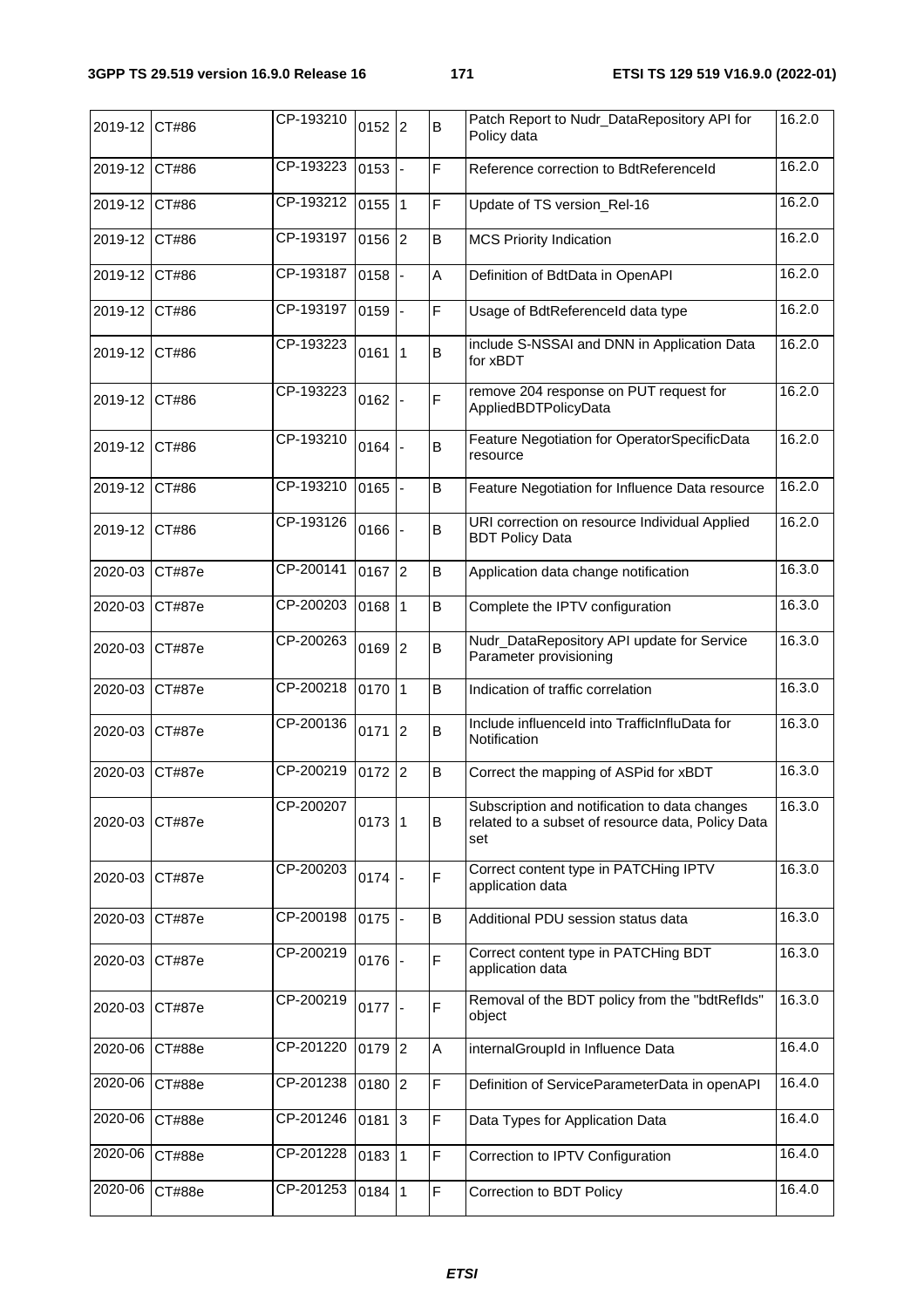| 2020-06 | CT#88e | CP-201220 | 0185     | l 1       | A | Correction to notifications of Operator Specific<br>Data changes                         | 16.4.0 |
|---------|--------|-----------|----------|-----------|---|------------------------------------------------------------------------------------------|--------|
| 2020-06 | CT#88e | CP-201220 | 0188     |           | A | Correct content type in PATCHing traffic<br>influence application data                   | 16.4.0 |
| 2020-06 | CT#88e | CP-201233 | 0189     |           | F | Correct DataFilter presence condition                                                    | 16.4.0 |
| 2020-06 | CT#88e | CP-201233 | 0190     |           | F | Correct resourceld in required field                                                     | 16.4.0 |
| 2020-06 | CT#88e | CP-201233 | 0191     | 1         | B | Support local traffic routing in session<br>subscription                                 | 16.4.0 |
| 2020-06 | CT#88e | CP-201244 | 0192     | 11        | F | Storage of YAML files in ETSI Forge                                                      | 16.4.0 |
| 2020-06 | CT#88e | CP-201276 | 0194     | 11        | F | Traffic descriptor for xBDT                                                              | 16.4.0 |
| 2020-06 | CT#88e | CP-201256 | 0195     | $\vert$ 1 | F | URI of the Nudr_DataRepository service for<br>Policy, Application and Exposure data      | 16.4.0 |
| 2020-06 | CT#88e | CP-201313 | 0197     |           | F | Data type of internalGroupId attribute                                                   | 16.4.0 |
| 2020-06 | CT#88e | CP-201228 | 0199     |           | F | Data model correction for IPTV                                                           | 16.4.0 |
| 2020-06 | CT#88e | CP-201228 | 0200     |           | F | Remove feature for IPTV data configuration                                               | 16.4.0 |
| 2020-06 | CT#88e | CP-201244 | 0201     |           | F | Optionality of ProblemDetails                                                            | 16.4.0 |
| 2020-06 | CT#88e | CP-201233 | $0202$ 2 |           | F | Corrections on supported features definition                                             | 16.4.0 |
| 2020-06 | CT#88e | CP-201244 | 0203     |           | F | required field in OpenAPI file                                                           | 16.4.0 |
| 2020-06 | CT#88e | CP-201244 | 0204     | <u> 1</u> | F | Supported headers, Resource Data type                                                    | 16.4.0 |
| 2020-06 | CT#88e | CP-201255 | 0206     |           | F | Update in TS version in externalDocs field                                               | 16.4.0 |
| 2020-09 | CT#89e | CP-202059 | 0207     |           | F | Include resouceURI in IptvConfigData for change<br>notification association              | 16.5.0 |
| 2020-09 | CT#89e | CP-202069 | 0208     |           | F | Include resouceURI in ServiceParameterData for 16.5.0<br>change notification association |        |
| 2020-09 | CT#89e | CP-202209 | 0209     |           | F | Include resouceURI in TrafficInfluData for<br>change notification association            | 16.5.0 |
| 2020-09 | CT#89e | CP-202082 | 0210     |           | F | Include resouceURI in BdtPolicyData for change<br>notification association               | 16.5.0 |
| 2020-09 | CT#89e | CP-202084 | 0213     | 11        | F | Update of TS version in externalDocs field                                               | 16.5.0 |
| 2020-12 | CT#90e | CP-203139 | 0215     |           | F | TS 29.519 Essential Corrections and alignments                                           | 16.6.0 |
| 2020-12 | CT#90e | CP-203110 | 0217     | $\vert$ 1 | F | Correction to support NEF binding indication                                             | 16.6.0 |
| 2020-12 | CT#90e | CP-203129 | 0219     | 11        | F | Correction to the BDT policy re-negotiation                                              | 16.6.0 |
| 2020-12 | CT#90e | CP-203139 | 0221     |           | F | Storage of YAML files in 3GPP Forge                                                      | 16.6.0 |
| 2020-12 | CT#90e | CP-203154 | 0224     |           | F | MA Support indication within UE Context policy<br>control subscription information       | 16.6.0 |
| 2020-12 | CT#90e | CP-203139 | 0226     | l 1       | F | Callback URI correction                                                                  | 16.6.0 |
| 2020-12 | CT#90e | CP-203152 | 0228     |           | F | Update of TS version in externalDocs field                                               | 16.6.0 |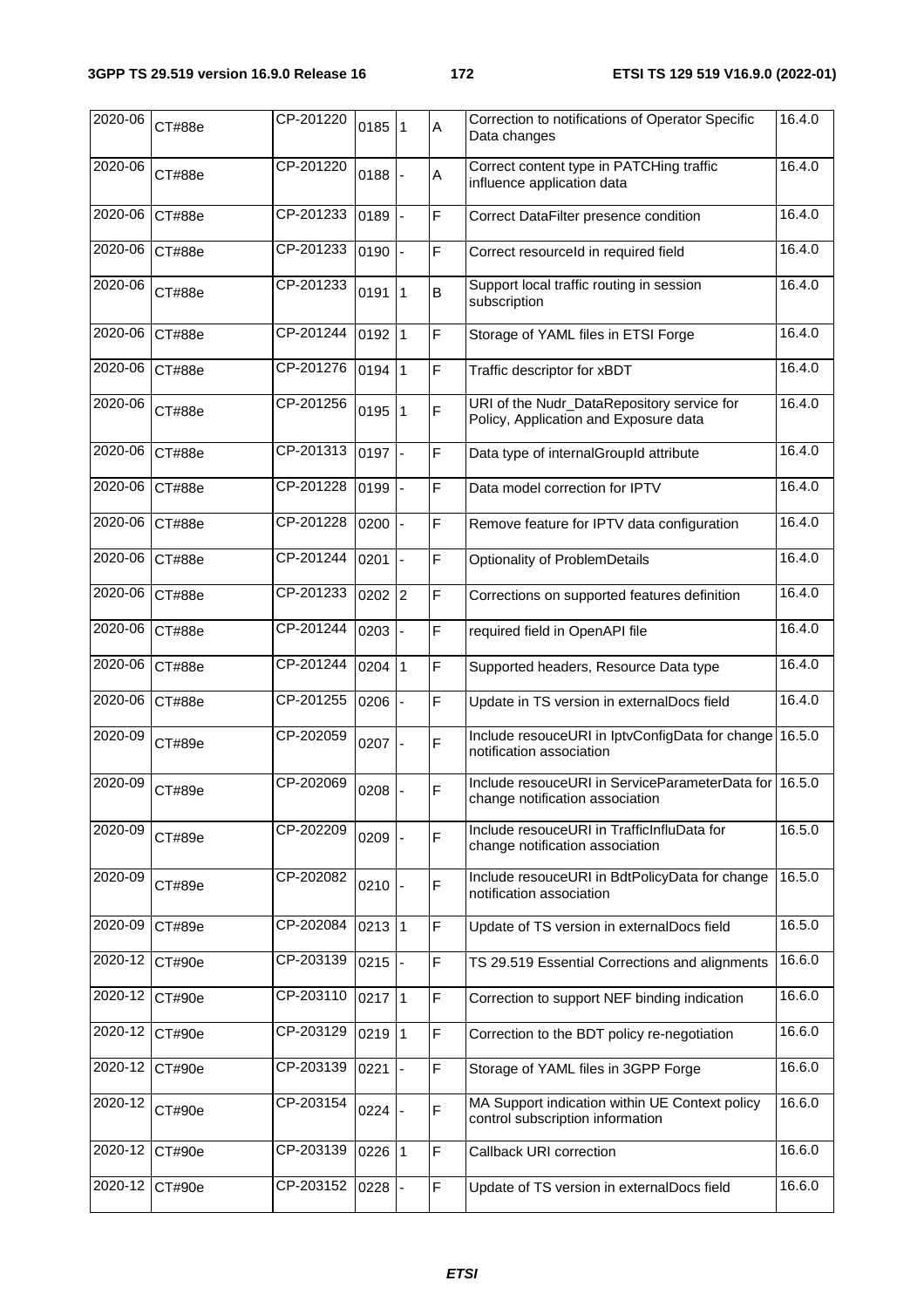| 2021-03 | CT#91e | CP-210198 | 0237 |    | $\overline{A}$ | UsageMonData: definition of "scopes" attribute                           | 16.7.0 |
|---------|--------|-----------|------|----|----------------|--------------------------------------------------------------------------|--------|
| 2021-03 | CT#91e | CP-210206 | 0243 |    | $\mathsf{F}$   | extend bdtpStatus to include VALID                                       | 16.7.0 |
| 2021-03 | CT#91e | CP-210198 | 0246 |    | A              | PUT method for Exposure Data modification                                | 16.7.0 |
| 2021-03 | CT#91e | CP-210239 | 0249 |    | F              | Update of TS version in externalDocs field                               | 16.7.0 |
| 2021-09 | CT#93e | CP-212229 | 0265 |    | $\mathsf{F}$   | Correction of cardinality for xBDT                                       | 16.8.0 |
| 2021-09 | CT#93e | CP-212190 | 0269 |    | F              | Correction of data types of resetPeriod and<br>resetTime in openAPI file | 16.8.0 |
| 2021-09 | CT#93e | CP-212222 | 0274 |    | F              | Update of externalDocs field                                             | 16.8.0 |
| 2021-12 | CT#94e | CP-213169 | 0289 | 12 | F              | Reference PfdDataForApp data type                                        | 16.9.0 |
| 2021-12 | CT#94e | CP-213242 | 0295 |    | F              | Update of externalDocs field                                             | 16.9.0 |